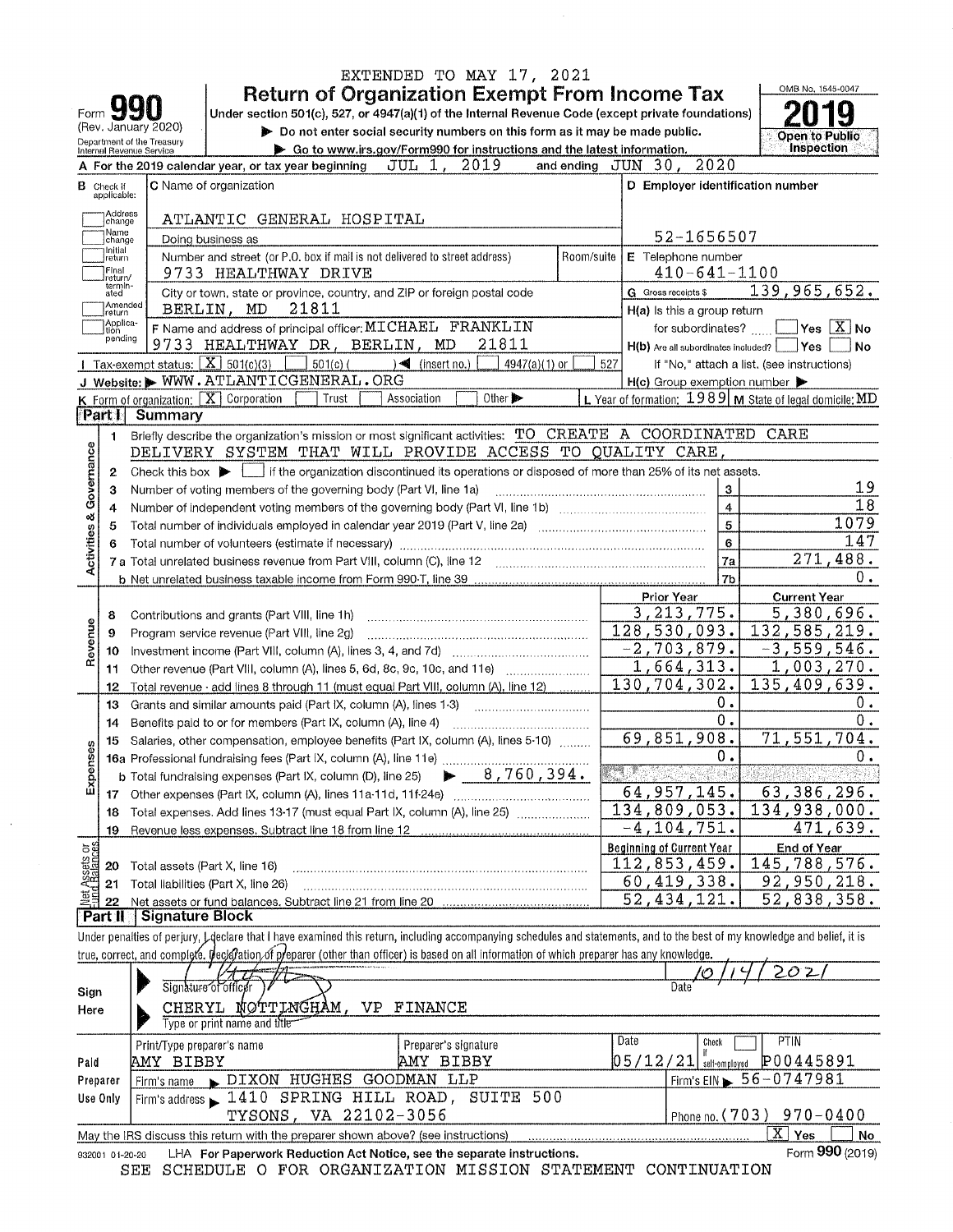|              | ATLANTIC GENERAL HOSPITAL<br>Form 990 (2019)                                                                                                                    | 52-1656507                    | Page 2                           |
|--------------|-----------------------------------------------------------------------------------------------------------------------------------------------------------------|-------------------------------|----------------------------------|
|              | <b>Part III   Statement of Program Service Accomplishments</b>                                                                                                  |                               |                                  |
|              |                                                                                                                                                                 |                               |                                  |
| 1            | Briefly describe the organization's mission:<br>TO CREATE A COORDINATED CARE DELIVERY SYSTEM THAT WILL PROVIDE ACCESS                                           |                               |                                  |
|              | TO QUALITY CARE, PERSONALIZED SERVICE, AND EDUCATION TO IMPROVE                                                                                                 |                               |                                  |
|              | INDIVIDUAL AND COMMUNITY HEALTH. WE ACCOMPLISH OUR MISSION THROUGH OUR                                                                                          |                               |                                  |
|              | SET OF VALUES, WHICH ARE HONORED IN ALL OUR INTERACTIONS.                                                                                                       |                               |                                  |
| $\mathbf{2}$ | Did the organization undertake any significant program services during the year which were not listed on the                                                    |                               |                                  |
|              | prior Form 990 or 990-EZ?                                                                                                                                       |                               | Yes $X$ No                       |
|              | If "Yes," describe these new services on Schedule O.                                                                                                            |                               | $\Box$ Yes $\boxed{\text{X}}$ No |
| 3            | Did the organization cease conducting, or make significant changes in how it conducts, any program services?<br>If "Yes," describe these changes on Schedule O. |                               |                                  |
| 4            | Describe the organization's program service accomplishments for each of its three largest program services, as measured by expenses.                            |                               |                                  |
|              | Section 501(c)(3) and 501(c)(4) organizations are required to report the amount of grants and allocations to others, the total expenses, and                    |                               |                                  |
|              | revenue, if any, for each program service reported.                                                                                                             |                               |                                  |
| 4a           | $105$ , $618$ , $010$ or including grants of \$<br>(Expenses \$<br>(Code:                                                                                       | 132, 967, 624.<br>(Revenue \$ |                                  |
|              | ATLANTIC GENERAL HOSPITAL IS A NON PROFIT HEALTHCARE PROVIDER FOCUSING                                                                                          |                               |                                  |
|              | ON INPATIENT AND OUTPATIENT SERVICES FOR OUR LOCAL COMMUNITY. WE ALSO                                                                                           |                               |                                  |
|              | OPERATE MULTIPLE PHYSICIAN OFFICES THROUGHOUT THE REGION THAT PROVIDES<br>FAMILY, INTERNAL AND SPECIALTY MEDICINE TO OUR LOCAL RESIDENTS. WE HAD                |                               |                                  |
|              | THE FOLLOWING KEY STATISTICS DURING THE 2019 TAX YEAR: ADMISSIONS:                                                                                              |                               |                                  |
|              | 2,658, PATIENT DAYS: 10,103, ED VISITS: 31,606, SURGERIES: 5,954, OTHER                                                                                         |                               |                                  |
|              | OUTPATIENT VISITS: 44,412, TOTAL VISITS TO OUR PHYSICIAN PRACTICES WERE                                                                                         |                               |                                  |
|              | 107,398.                                                                                                                                                        |                               |                                  |
|              |                                                                                                                                                                 |                               |                                  |
|              |                                                                                                                                                                 |                               |                                  |
|              |                                                                                                                                                                 |                               |                                  |
| 4b           |                                                                                                                                                                 |                               |                                  |
|              |                                                                                                                                                                 |                               |                                  |
|              |                                                                                                                                                                 |                               |                                  |
|              |                                                                                                                                                                 |                               |                                  |
|              |                                                                                                                                                                 |                               |                                  |
|              |                                                                                                                                                                 |                               |                                  |
|              |                                                                                                                                                                 |                               |                                  |
|              |                                                                                                                                                                 |                               |                                  |
|              |                                                                                                                                                                 |                               |                                  |
|              |                                                                                                                                                                 |                               |                                  |
|              |                                                                                                                                                                 |                               |                                  |
|              |                                                                                                                                                                 |                               |                                  |
| 4c           | $\left(\text{Code:}\right)$ $\left(\text{Expenses $}\right)$<br>including grants of \$                                                                          | ) (Revenue \$                 |                                  |
|              |                                                                                                                                                                 |                               |                                  |
|              |                                                                                                                                                                 |                               |                                  |
|              |                                                                                                                                                                 |                               |                                  |
|              |                                                                                                                                                                 |                               |                                  |
|              |                                                                                                                                                                 |                               |                                  |
|              |                                                                                                                                                                 |                               |                                  |
|              |                                                                                                                                                                 |                               |                                  |
|              |                                                                                                                                                                 |                               |                                  |
|              |                                                                                                                                                                 |                               |                                  |
|              |                                                                                                                                                                 |                               |                                  |
| 4d           | Other program services (Describe on Schedule O.)                                                                                                                |                               |                                  |
|              | (Expenses \$<br>(Revenue \$<br>including grants of \$                                                                                                           |                               |                                  |
| 4е           | 105,618,010.<br>Total program service expenses                                                                                                                  |                               |                                  |
|              | 932002 01-20-20                                                                                                                                                 |                               | Form 990 (2019)                  |

2 11240512 797738 3001296054S 2019.05094 ATLANTIC GENERAL HOSPITAL 30012961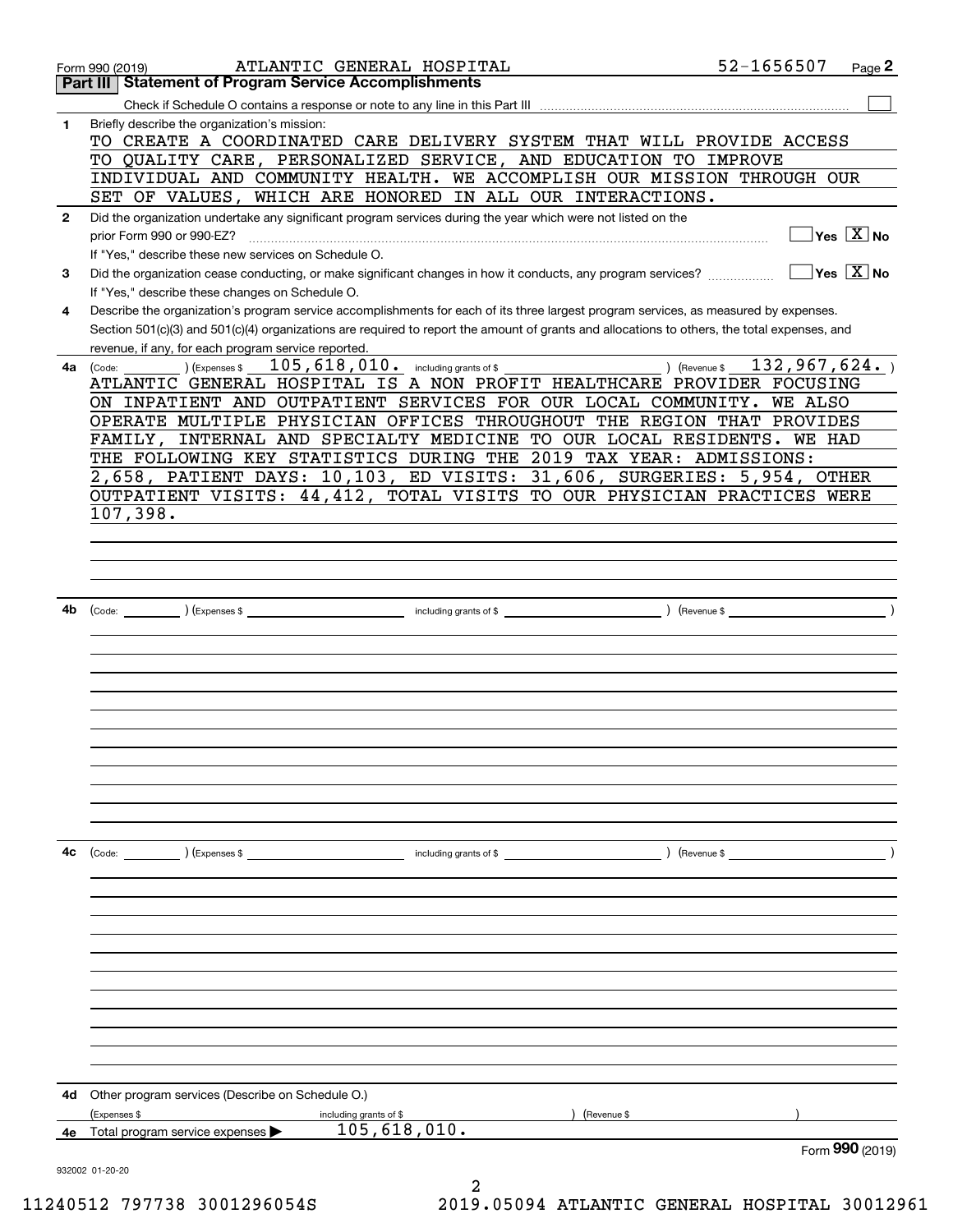| Form 990 (2019) |  |  |
|-----------------|--|--|

|     |                                                                                                                                       |                 | Yes                     | No              |
|-----|---------------------------------------------------------------------------------------------------------------------------------------|-----------------|-------------------------|-----------------|
| 1   | Is the organization described in section $501(c)(3)$ or $4947(a)(1)$ (other than a private foundation)?                               |                 |                         |                 |
|     |                                                                                                                                       | 1               | X                       |                 |
| 2   |                                                                                                                                       | $\overline{2}$  | $\overline{\mathbf{x}}$ |                 |
| 3   | Did the organization engage in direct or indirect political campaign activities on behalf of or in opposition to candidates for       |                 |                         |                 |
|     |                                                                                                                                       | 3               |                         | x               |
| 4   | Section 501(c)(3) organizations. Did the organization engage in lobbying activities, or have a section 501(h) election in effect      |                 |                         |                 |
|     |                                                                                                                                       | 4               |                         | x               |
| 5   | Is the organization a section 501(c)(4), 501(c)(5), or 501(c)(6) organization that receives membership dues, assessments, or          |                 |                         |                 |
|     |                                                                                                                                       | 5               |                         | x               |
| 6   | Did the organization maintain any donor advised funds or any similar funds or accounts for which donors have the right to             |                 |                         | x               |
|     | provide advice on the distribution or investment of amounts in such funds or accounts? If "Yes," complete Schedule D, Part I          | 6               |                         |                 |
| 7   | Did the organization receive or hold a conservation easement, including easements to preserve open space,                             | $\overline{7}$  |                         | x               |
|     | Did the organization maintain collections of works of art, historical treasures, or other similar assets? If "Yes," complete          |                 |                         |                 |
| 8   |                                                                                                                                       | 8               |                         | X               |
| 9   | Did the organization report an amount in Part X, line 21, for escrow or custodial account liability, serve as a custodian for         |                 |                         |                 |
|     | amounts not listed in Part X; or provide credit counseling, debt management, credit repair, or debt negotiation services?             |                 |                         |                 |
|     |                                                                                                                                       | 9               |                         | x               |
| 10  | Did the organization, directly or through a related organization, hold assets in donor-restricted endowments                          |                 |                         |                 |
|     |                                                                                                                                       | 10              | х                       |                 |
| 11  | If the organization's answer to any of the following questions is "Yes," then complete Schedule D, Parts VI, VII, VIII, IX, or X      |                 |                         |                 |
|     | as applicable.                                                                                                                        |                 |                         |                 |
|     | a Did the organization report an amount for land, buildings, and equipment in Part X, line 10? If "Yes." complete Schedule D.         |                 |                         |                 |
|     |                                                                                                                                       | 11a             | X                       |                 |
|     | <b>b</b> Did the organization report an amount for investments - other securities in Part X, line 12, that is 5% or more of its total |                 |                         |                 |
|     |                                                                                                                                       | 11b             |                         | x               |
|     | Did the organization report an amount for investments - program related in Part X, line 13, that is 5% or more of its total           |                 |                         |                 |
|     |                                                                                                                                       | 11c             |                         | x               |
|     | d Did the organization report an amount for other assets in Part X, line 15, that is 5% or more of its total assets reported in       |                 |                         |                 |
|     |                                                                                                                                       | 11d             |                         | x               |
|     | e Did the organization report an amount for other liabilities in Part X, line 25? If "Yes," complete Schedule D, Part X               | 11e             | X                       |                 |
| f   | Did the organization's separate or consolidated financial statements for the tax year include a footnote that addresses               |                 |                         |                 |
|     | the organization's liability for uncertain tax positions under FIN 48 (ASC 740)? If "Yes," complete Schedule D, Part X                | 11f             | X                       |                 |
|     | 12a Did the organization obtain separate, independent audited financial statements for the tax year? If "Yes," complete               |                 |                         |                 |
|     |                                                                                                                                       | 12a             | х                       |                 |
|     | <b>b</b> Was the organization included in consolidated, independent audited financial statements for the tax year?                    |                 |                         |                 |
|     | If "Yes," and if the organization answered "No" to line 12a, then completing Schedule D, Parts XI and XII is optional                 | 12b             |                         | ▵               |
| 13  |                                                                                                                                       | 13              |                         | X               |
| 14a | Did the organization maintain an office, employees, or agents outside of the United States?                                           | 14a             |                         | $\mathbf x$     |
| b   | Did the organization have aggregate revenues or expenses of more than \$10,000 from grantmaking, fundraising, business,               |                 |                         |                 |
|     | investment, and program service activities outside the United States, or aggregate foreign investments valued at \$100,000            |                 |                         |                 |
|     |                                                                                                                                       | 14b             |                         | x               |
| 15  | Did the organization report on Part IX, column (A), line 3, more than \$5,000 of grants or other assistance to or for any             |                 |                         |                 |
|     |                                                                                                                                       | 15              |                         | X               |
| 16  | Did the organization report on Part IX, column (A), line 3, more than \$5,000 of aggregate grants or other assistance to              |                 |                         |                 |
|     |                                                                                                                                       | 16              |                         | X               |
| 17  | Did the organization report a total of more than \$15,000 of expenses for professional fundraising services on Part IX,               |                 |                         |                 |
|     |                                                                                                                                       | 17              |                         | x               |
| 18  | Did the organization report more than \$15,000 total of fundraising event gross income and contributions on Part VIII, lines          |                 |                         |                 |
|     |                                                                                                                                       | 18              | х                       |                 |
| 19  | Did the organization report more than \$15,000 of gross income from gaming activities on Part VIII, line 9a? If "Yes."                |                 |                         |                 |
|     |                                                                                                                                       | 19              | X                       | x               |
| 20a |                                                                                                                                       | 20a             | X                       |                 |
|     | b If "Yes" to line 20a, did the organization attach a copy of its audited financial statements to this return?                        | 20 <sub>b</sub> |                         |                 |
| 21  | Did the organization report more than \$5,000 of grants or other assistance to any domestic organization or                           | 21              |                         | x               |
|     | 932003 01-20-20                                                                                                                       |                 |                         | Form 990 (2019) |
|     |                                                                                                                                       |                 |                         |                 |

932003 01-20-20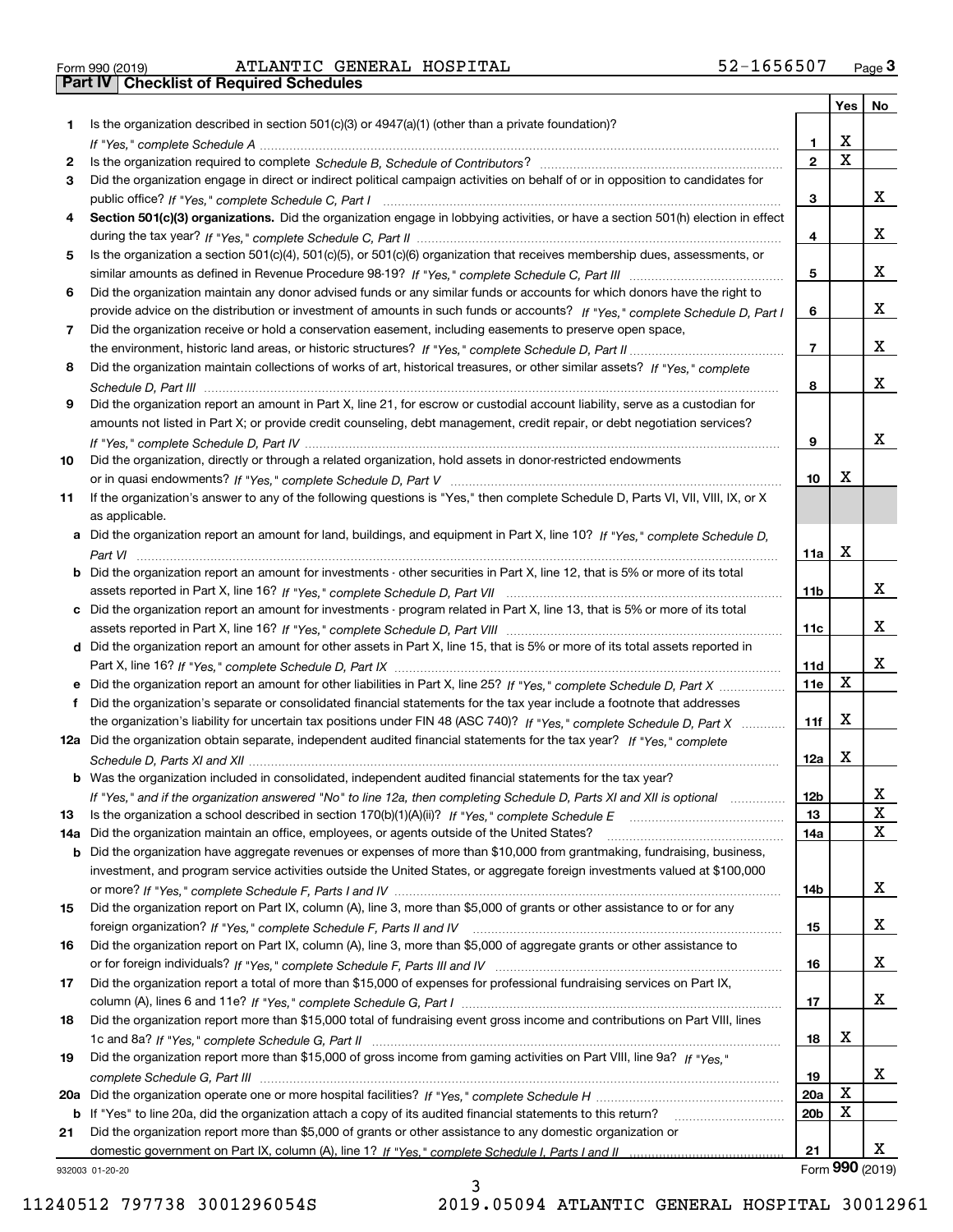| Form 990 (2019) |  |  |
|-----------------|--|--|

*(continued)*

|               |                                                                                                                              |                 | Yes | No.              |
|---------------|------------------------------------------------------------------------------------------------------------------------------|-----------------|-----|------------------|
| 22            | Did the organization report more than \$5,000 of grants or other assistance to or for domestic individuals on                |                 |     |                  |
|               |                                                                                                                              | 22              |     | x                |
| 23            | Did the organization answer "Yes" to Part VII, Section A, line 3, 4, or 5 about compensation of the organization's current   |                 |     |                  |
|               | and former officers, directors, trustees, key employees, and highest compensated employees? If "Yes," complete               |                 |     |                  |
|               |                                                                                                                              | 23              | x   |                  |
|               | 24a Did the organization have a tax-exempt bond issue with an outstanding principal amount of more than \$100,000 as of the  |                 |     |                  |
|               | last day of the year, that was issued after December 31, 2002? If "Yes," answer lines 24b through 24d and complete           |                 |     |                  |
|               |                                                                                                                              | 24a             | Х   |                  |
|               | b Did the organization invest any proceeds of tax-exempt bonds beyond a temporary period exception?                          | 24b             |     | x                |
|               | c Did the organization maintain an escrow account other than a refunding escrow at any time during the year to defease       |                 |     |                  |
|               | any tax-exempt bonds?                                                                                                        | 24c             |     | X                |
|               |                                                                                                                              | 24d             |     | $\mathbf X$      |
|               | 25a Section 501(c)(3), 501(c)(4), and 501(c)(29) organizations. Did the organization engage in an excess benefit             |                 |     |                  |
|               |                                                                                                                              | 25a             |     | х                |
|               | b Is the organization aware that it engaged in an excess benefit transaction with a disqualified person in a prior year, and |                 |     |                  |
|               | that the transaction has not been reported on any of the organization's prior Forms 990 or 990-EZ? If "Yes," complete        |                 |     |                  |
|               | Schedule L. Part I                                                                                                           | 25b             |     | х                |
| 26            | Did the organization report any amount on Part X, line 5 or 22, for receivables from or payables to any current              |                 |     |                  |
|               | or former officer, director, trustee, key employee, creator or founder, substantial contributor, or 35%                      |                 |     |                  |
|               |                                                                                                                              | 26              |     | х                |
| 27            | Did the organization provide a grant or other assistance to any current or former officer, director, trustee, key employee,  |                 |     |                  |
|               | creator or founder, substantial contributor or employee thereof, a grant selection committee member, or to a 35% controlled  |                 |     |                  |
|               | entity (including an employee thereof) or family member of any of these persons? If "Yes," complete Schedule L, Part III     | 27              |     | х                |
| 28            | Was the organization a party to a business transaction with one of the following parties (see Schedule L, Part IV            |                 |     |                  |
|               | instructions, for applicable filing thresholds, conditions, and exceptions):                                                 |                 |     |                  |
|               | a A current or former officer, director, trustee, key employee, creator or founder, or substantial contributor? If           |                 |     |                  |
|               |                                                                                                                              | 28a             |     | x                |
|               |                                                                                                                              | 28 <sub>b</sub> |     | $\mathbf X$      |
|               |                                                                                                                              |                 |     |                  |
|               | c A 35% controlled entity of one or more individuals and/or organizations described in lines 28a or 28b? If                  |                 |     | х                |
|               |                                                                                                                              | 28c             |     | $\mathbf X$      |
| 29            |                                                                                                                              | 29              |     |                  |
| 30            | Did the organization receive contributions of art, historical treasures, or other similar assets, or qualified conservation  |                 |     |                  |
|               |                                                                                                                              | 30              |     | x<br>$\mathbf x$ |
| 31            | Did the organization liquidate, terminate, or dissolve and cease operations? If "Yes," complete Schedule N, Part I           | 31              |     |                  |
| 32            | Did the organization sell, exchange, dispose of, or transfer more than 25% of its net assets? If "Yes," complete             |                 |     |                  |
|               |                                                                                                                              | 32              |     | х                |
| 33            | Did the organization own 100% of an entity disregarded as separate from the organization under Regulations                   |                 |     |                  |
|               |                                                                                                                              | 33              |     | х                |
| 34            | Was the organization related to any tax-exempt or taxable entity? If "Yes," complete Schedule R, Part II, III, or IV, and    |                 |     |                  |
|               |                                                                                                                              | 34              |     | х                |
|               | 35a Did the organization have a controlled entity within the meaning of section 512(b)(13)?                                  | 35a             |     | X                |
|               | b If "Yes" to line 35a, did the organization receive any payment from or engage in any transaction with a controlled entity  |                 |     |                  |
|               |                                                                                                                              | 35b             |     |                  |
| 36            | Section 501(c)(3) organizations. Did the organization make any transfers to an exempt non-charitable related organization?   |                 |     |                  |
|               |                                                                                                                              | 36              |     | x                |
| 37            | Did the organization conduct more than 5% of its activities through an entity that is not a related organization             |                 |     |                  |
|               | and that is treated as a partnership for federal income tax purposes? If "Yes," complete Schedule R, Part VI                 | 37              |     | x                |
| 38            | Did the organization complete Schedule O and provide explanations in Schedule O for Part VI, lines 11b and 19?               |                 |     |                  |
|               | Note: All Form 990 filers are required to complete Schedule O                                                                | 38              | х   |                  |
| <b>Part V</b> | <b>Statements Regarding Other IRS Filings and Tax Compliance</b>                                                             |                 |     |                  |
|               | Check if Schedule O contains a response or note to any line in this Part V                                                   |                 |     |                  |
|               |                                                                                                                              |                 | Yes | No               |
|               | 38<br><b>1a</b> Enter the number reported in Box 3 of Form 1096. Enter -0- if not applicable <i>manumumumum</i><br>1a        |                 |     |                  |
|               | 0<br><b>b</b> Enter the number of Forms W-2G included in line 1a. Enter -0- if not applicable<br>1b                          |                 |     |                  |
|               | c Did the organization comply with backup withholding rules for reportable payments to vendors and reportable gaming         |                 |     |                  |
|               | (gambling) winnings to prize winners?                                                                                        | 1c              |     |                  |
|               | 932004 01-20-20                                                                                                              |                 |     | Form 990 (2019)  |
|               |                                                                                                                              |                 |     |                  |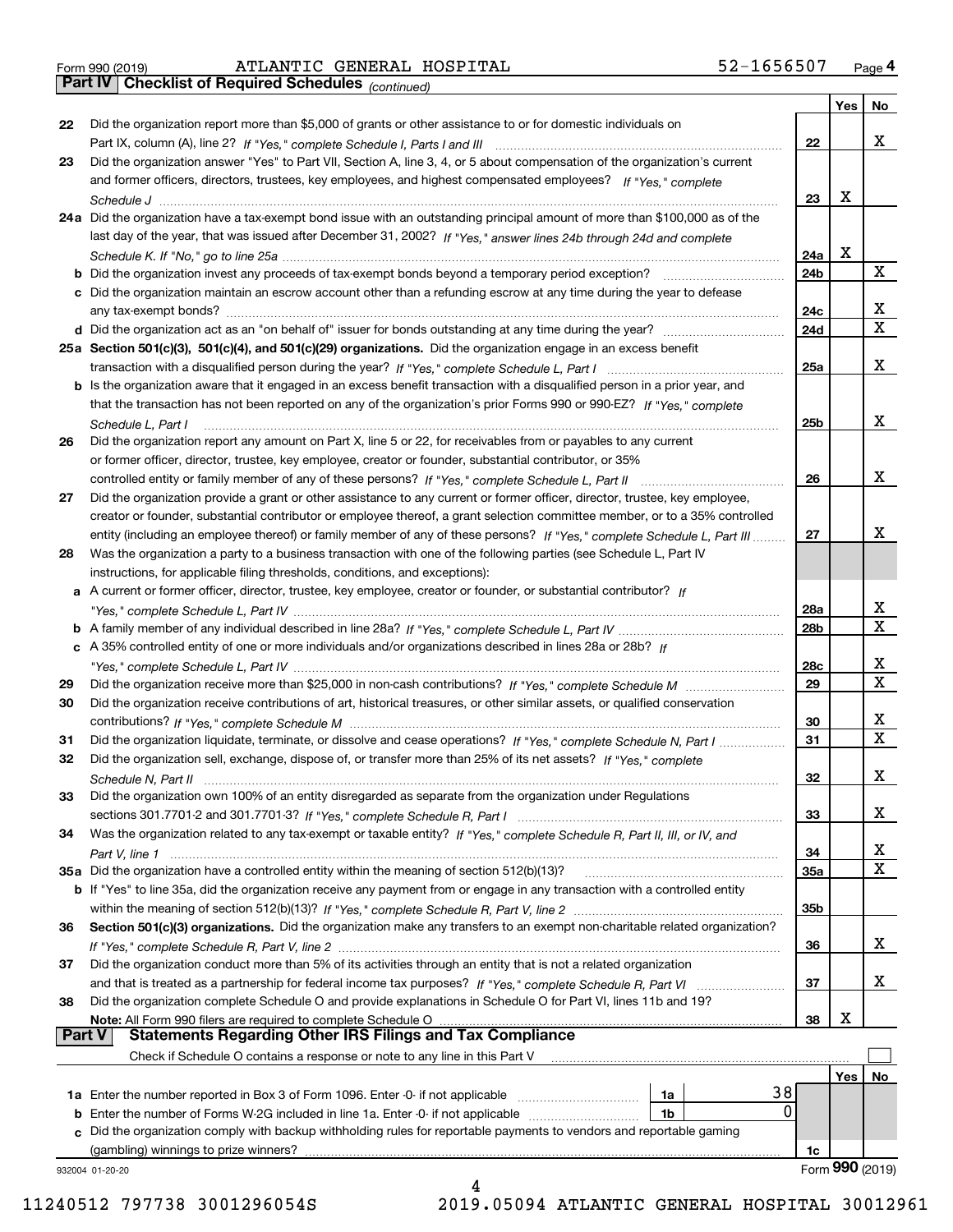|               | 52-1656507<br>ATLANTIC GENERAL HOSPITAL<br>Form 990 (2019)                                                                                                                                                                          |                |     | $_{\text{Page}}$ 5 |
|---------------|-------------------------------------------------------------------------------------------------------------------------------------------------------------------------------------------------------------------------------------|----------------|-----|--------------------|
| <b>Part V</b> | Statements Regarding Other IRS Filings and Tax Compliance (continued)                                                                                                                                                               |                |     |                    |
|               |                                                                                                                                                                                                                                     |                | Yes | No                 |
|               | 2a Enter the number of employees reported on Form W-3, Transmittal of Wage and Tax Statements,                                                                                                                                      |                |     |                    |
|               | 1079<br>filed for the calendar year ending with or within the year covered by this return <i>[[[[[[[[[[[[[[]]]</i> ]]<br>2a                                                                                                         |                |     |                    |
|               |                                                                                                                                                                                                                                     | 2b             | х   |                    |
|               |                                                                                                                                                                                                                                     |                |     |                    |
|               | 3a Did the organization have unrelated business gross income of \$1,000 or more during the year?                                                                                                                                    | 3a             | x   |                    |
|               |                                                                                                                                                                                                                                     | 3b             | X   |                    |
|               | 4a At any time during the calendar year, did the organization have an interest in, or a signature or other authority over, a                                                                                                        |                |     |                    |
|               |                                                                                                                                                                                                                                     | 4a             |     | х                  |
|               | <b>b</b> If "Yes," enter the name of the foreign country $\blacktriangleright$                                                                                                                                                      |                |     |                    |
|               | See instructions for filing requirements for FinCEN Form 114, Report of Foreign Bank and Financial Accounts (FBAR).                                                                                                                 |                |     |                    |
|               | 5a Was the organization a party to a prohibited tax shelter transaction at any time during the tax year?                                                                                                                            | 5a             |     | х                  |
| b             |                                                                                                                                                                                                                                     | 5 <sub>b</sub> |     | х                  |
| c             |                                                                                                                                                                                                                                     | 5c             |     |                    |
|               | 6a Does the organization have annual gross receipts that are normally greater than \$100,000, and did the organization solicit                                                                                                      |                |     |                    |
|               | any contributions that were not tax deductible as charitable contributions?                                                                                                                                                         | 6a             | x   |                    |
|               | <b>b</b> If "Yes," did the organization include with every solicitation an express statement that such contributions or gifts                                                                                                       |                |     |                    |
|               | were not tax deductible?                                                                                                                                                                                                            | 6b             | х   |                    |
| 7             | Organizations that may receive deductible contributions under section 170(c).                                                                                                                                                       |                |     |                    |
| а             | Did the organization receive a payment in excess of \$75 made partly as a contribution and partly for goods and services provided to the payor?                                                                                     | 7a             | х   |                    |
| b             | If "Yes," did the organization notify the donor of the value of the goods or services provided?                                                                                                                                     | 7b             | X   |                    |
|               | c Did the organization sell, exchange, or otherwise dispose of tangible personal property for which it was required                                                                                                                 |                |     |                    |
|               |                                                                                                                                                                                                                                     | 7c             |     | х                  |
|               | 7d<br>d If "Yes," indicate the number of Forms 8282 filed during the year [11] [11] The summinimum minimum in the summinimum of the Numminimum minimum in the Numminimum minimum in the Numminimum of the Numminimum minimum in the |                |     |                    |
| е             | Did the organization receive any funds, directly or indirectly, to pay premiums on a personal benefit contract?                                                                                                                     | 7e             |     | х                  |
| f             | Did the organization, during the year, pay premiums, directly or indirectly, on a personal benefit contract?                                                                                                                        | 7f             |     | х                  |
| g             | If the organization received a contribution of qualified intellectual property, did the organization file Form 8899 as required?                                                                                                    | 7g             |     |                    |
| h.            | If the organization received a contribution of cars, boats, airplanes, or other vehicles, did the organization file a Form 1098-C?                                                                                                  | 7h             |     |                    |
| 8             | Sponsoring organizations maintaining donor advised funds. Did a donor advised fund maintained by the                                                                                                                                |                |     |                    |
|               | sponsoring organization have excess business holdings at any time during the year?                                                                                                                                                  | 8              |     |                    |
| 9             | Sponsoring organizations maintaining donor advised funds.                                                                                                                                                                           |                |     |                    |
| а             | Did the sponsoring organization make any taxable distributions under section 4966?                                                                                                                                                  | 9а             |     |                    |
| b             | Did the sponsoring organization make a distribution to a donor, donor advisor, or related person?                                                                                                                                   | 9b             |     |                    |
| 10            | Section 501(c)(7) organizations. Enter:                                                                                                                                                                                             |                |     |                    |
|               | 10a                                                                                                                                                                                                                                 |                |     |                    |
|               | 10b <br>Gross receipts, included on Form 990, Part VIII, line 12, for public use of club facilities                                                                                                                                 |                |     |                    |
| 11            | Section 501(c)(12) organizations. Enter:                                                                                                                                                                                            |                |     |                    |
| a             | 11a                                                                                                                                                                                                                                 |                |     |                    |
|               | b Gross income from other sources (Do not net amounts due or paid to other sources against                                                                                                                                          |                |     |                    |
|               | 11b                                                                                                                                                                                                                                 |                |     |                    |
|               | 12a Section 4947(a)(1) non-exempt charitable trusts. Is the organization filing Form 990 in lieu of Form 1041?                                                                                                                      | <b>12a</b>     |     |                    |
|               | 12b<br><b>b</b> If "Yes," enter the amount of tax-exempt interest received or accrued during the year                                                                                                                               |                |     |                    |
| 13            | Section 501(c)(29) qualified nonprofit health insurance issuers.                                                                                                                                                                    | <b>13a</b>     |     |                    |
|               | a Is the organization licensed to issue qualified health plans in more than one state?<br>Note: See the instructions for additional information the organization must report on Schedule O.                                         |                |     |                    |
|               | <b>b</b> Enter the amount of reserves the organization is required to maintain by the states in which the                                                                                                                           |                |     |                    |
|               | 13b                                                                                                                                                                                                                                 |                |     |                    |
|               | 13с                                                                                                                                                                                                                                 |                |     |                    |
| 14a           | Did the organization receive any payments for indoor tanning services during the tax year?                                                                                                                                          | 14a            |     | x                  |
| b             | If "Yes," has it filed a Form 720 to report these payments? If "No," provide an explanation on Schedule O                                                                                                                           | 14b            |     |                    |
| 15            | Is the organization subject to the section 4960 tax on payment(s) of more than \$1,000,000 in remuneration or                                                                                                                       |                |     |                    |
|               |                                                                                                                                                                                                                                     | 15             |     | x                  |
|               | If "Yes," see instructions and file Form 4720, Schedule N.                                                                                                                                                                          |                |     |                    |
| 16            | Is the organization an educational institution subject to the section 4968 excise tax on net investment income?                                                                                                                     | 16             |     | х                  |
|               | If "Yes," complete Form 4720, Schedule O.                                                                                                                                                                                           |                |     |                    |
|               |                                                                                                                                                                                                                                     |                |     |                    |

Form (2019) **990**

932005 01-20-20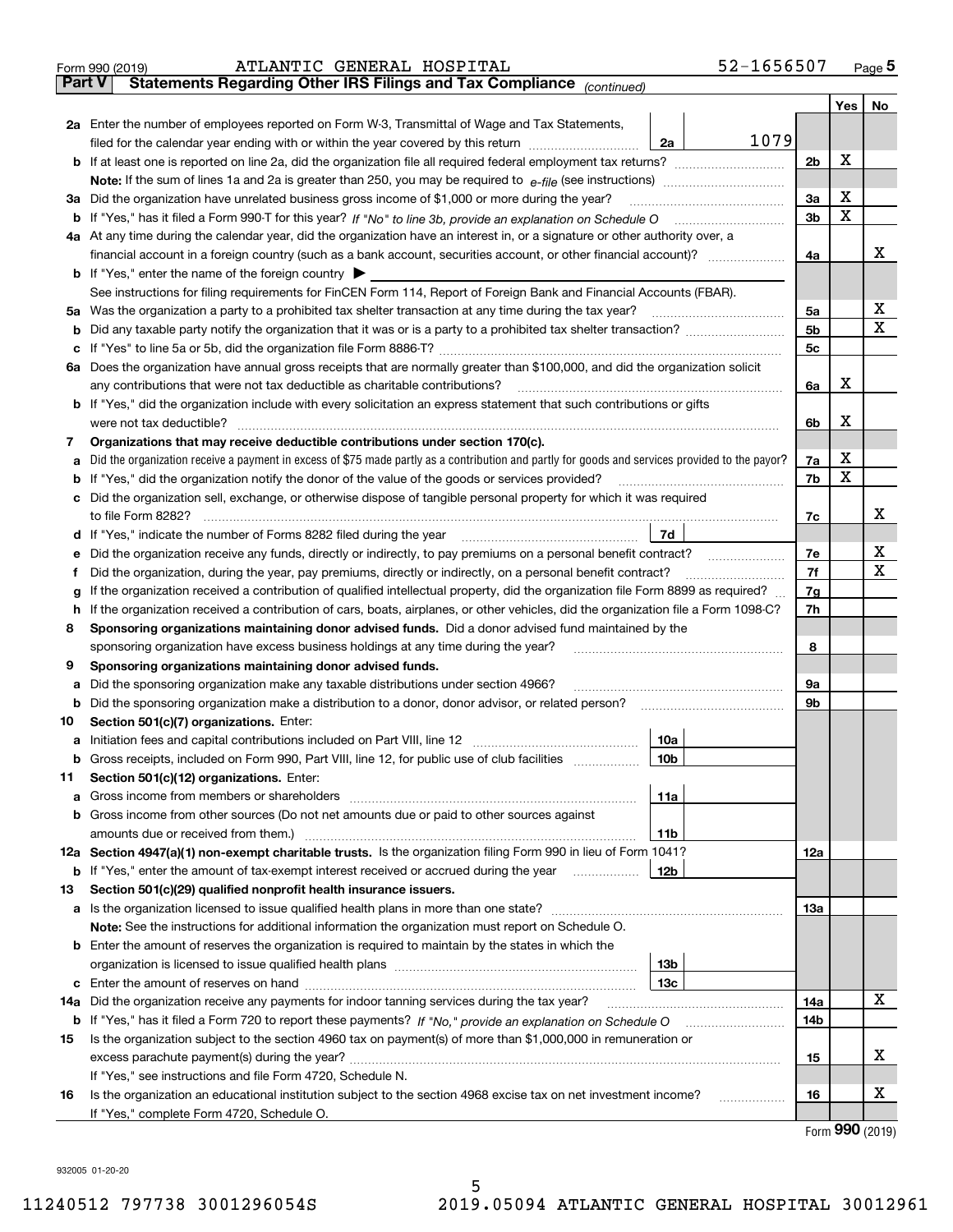| Form 990 (2019) |  |  |
|-----------------|--|--|
|                 |  |  |

| Form 990 (2019) | ATLANTIC GENERAL HOSPITAL                                                                                                     |  | 52-1656507 | $P_{\text{aqe}}$ 6 |
|-----------------|-------------------------------------------------------------------------------------------------------------------------------|--|------------|--------------------|
|                 | Part VI   Governance, Management, and Disclosure For each "Yes" response to lines 2 through 7b below, and for a "No" response |  |            |                    |
|                 | to line 8a, 8b, or 10b below, describe the circumstances, processes, or changes on Schedule O. See instructions.              |  |            |                    |

|     | Check if Schedule O contains a response or note to any line in this Part VI                                                                                                                                                                                                                                                                                                                                                       |    |    |                         |             | $\overline{\mathbf{X}}$ |
|-----|-----------------------------------------------------------------------------------------------------------------------------------------------------------------------------------------------------------------------------------------------------------------------------------------------------------------------------------------------------------------------------------------------------------------------------------|----|----|-------------------------|-------------|-------------------------|
|     | <b>Section A. Governing Body and Management</b>                                                                                                                                                                                                                                                                                                                                                                                   |    |    |                         |             |                         |
|     |                                                                                                                                                                                                                                                                                                                                                                                                                                   |    |    |                         | Yes         | No                      |
|     | <b>1a</b> Enter the number of voting members of the governing body at the end of the tax year                                                                                                                                                                                                                                                                                                                                     | 1a | 19 |                         |             |                         |
|     | If there are material differences in voting rights among members of the governing body, or if the governing                                                                                                                                                                                                                                                                                                                       |    |    |                         |             |                         |
|     | body delegated broad authority to an executive committee or similar committee, explain on Schedule O.                                                                                                                                                                                                                                                                                                                             |    |    |                         |             |                         |
| b   | Enter the number of voting members included on line 1a, above, who are independent                                                                                                                                                                                                                                                                                                                                                | 1b | 18 |                         |             |                         |
| 2   | Did any officer, director, trustee, or key employee have a family relationship or a business relationship with any other                                                                                                                                                                                                                                                                                                          |    |    |                         |             |                         |
|     | officer, director, trustee, or key employee?                                                                                                                                                                                                                                                                                                                                                                                      |    |    | $\mathbf{2}$            |             | X                       |
| 3   | Did the organization delegate control over management duties customarily performed by or under the direct supervision                                                                                                                                                                                                                                                                                                             |    |    |                         |             |                         |
|     | of officers, directors, trustees, or key employees to a management company or other person?                                                                                                                                                                                                                                                                                                                                       |    |    | 3                       |             | x                       |
| 4   | Did the organization make any significant changes to its governing documents since the prior Form 990 was filed?                                                                                                                                                                                                                                                                                                                  |    |    | $\overline{\mathbf{4}}$ |             | X                       |
| 5   | Did the organization become aware during the year of a significant diversion of the organization's assets?                                                                                                                                                                                                                                                                                                                        |    |    | 5                       |             | X                       |
| 6   | Did the organization have members or stockholders?                                                                                                                                                                                                                                                                                                                                                                                |    |    | 6                       |             | X                       |
| 7a  | Did the organization have members, stockholders, or other persons who had the power to elect or appoint one or                                                                                                                                                                                                                                                                                                                    |    |    |                         |             |                         |
|     | more members of the governing body?                                                                                                                                                                                                                                                                                                                                                                                               |    |    | 7a                      |             | X                       |
|     | <b>b</b> Are any governance decisions of the organization reserved to (or subject to approval by) members, stockholders, or                                                                                                                                                                                                                                                                                                       |    |    |                         |             |                         |
|     | persons other than the governing body?                                                                                                                                                                                                                                                                                                                                                                                            |    |    | 7b                      |             | x                       |
| 8   | Did the organization contemporaneously document the meetings held or written actions undertaken during the year by the following:                                                                                                                                                                                                                                                                                                 |    |    |                         |             |                         |
| a   |                                                                                                                                                                                                                                                                                                                                                                                                                                   |    |    | 8а                      | X           |                         |
| b   |                                                                                                                                                                                                                                                                                                                                                                                                                                   |    |    | 8b                      | X           |                         |
| 9   | Is there any officer, director, trustee, or key employee listed in Part VII, Section A, who cannot be reached at the                                                                                                                                                                                                                                                                                                              |    |    |                         |             |                         |
|     |                                                                                                                                                                                                                                                                                                                                                                                                                                   |    |    | 9                       |             | x                       |
|     | Section B. Policies <sub>(This Section B requests information about policies not required by the Internal Revenue Code.)</sub>                                                                                                                                                                                                                                                                                                    |    |    |                         |             |                         |
|     |                                                                                                                                                                                                                                                                                                                                                                                                                                   |    |    |                         | Yes         | No                      |
|     |                                                                                                                                                                                                                                                                                                                                                                                                                                   |    |    | 10a                     |             | X                       |
|     | <b>b</b> If "Yes," did the organization have written policies and procedures governing the activities of such chapters, affiliates,                                                                                                                                                                                                                                                                                               |    |    |                         |             |                         |
|     | and branches to ensure their operations are consistent with the organization's exempt purposes?                                                                                                                                                                                                                                                                                                                                   |    |    | 10 <sub>b</sub>         |             |                         |
|     | 11a Has the organization provided a complete copy of this Form 990 to all members of its governing body before filing the form?                                                                                                                                                                                                                                                                                                   |    |    | 11a                     | $\mathbf X$ |                         |
|     | Describe in Schedule O the process, if any, used by the organization to review this Form 990.                                                                                                                                                                                                                                                                                                                                     |    |    |                         |             |                         |
| b   |                                                                                                                                                                                                                                                                                                                                                                                                                                   |    |    | 12a                     | X           |                         |
| 12a | Were officers, directors, or trustees, and key employees required to disclose annually interests that could give rise to conflicts?                                                                                                                                                                                                                                                                                               |    |    | 12 <sub>b</sub>         | $\mathbf X$ |                         |
| b   |                                                                                                                                                                                                                                                                                                                                                                                                                                   |    |    |                         |             |                         |
| с   | Did the organization regularly and consistently monitor and enforce compliance with the policy? If "Yes," describe                                                                                                                                                                                                                                                                                                                |    |    |                         | X           |                         |
|     | in Schedule O how this was done measured and the control of the control of the state of the control of the cont                                                                                                                                                                                                                                                                                                                   |    |    | 12c                     | X           |                         |
| 13  | Did the organization have a written whistleblower policy?                                                                                                                                                                                                                                                                                                                                                                         |    |    | 13<br>14                | $\mathbf X$ |                         |
| 14  | Did the organization have a written document retention and destruction policy?                                                                                                                                                                                                                                                                                                                                                    |    |    |                         |             |                         |
| 15  | Did the process for determining compensation of the following persons include a review and approval by independent                                                                                                                                                                                                                                                                                                                |    |    |                         |             |                         |
|     | persons, comparability data, and contemporaneous substantiation of the deliberation and decision?                                                                                                                                                                                                                                                                                                                                 |    |    |                         |             |                         |
|     | The organization's CEO, Executive Director, or top management official manufactured contains and contained a support of the Director, or top management official manufactured and contain a support of the state of the state                                                                                                                                                                                                     |    |    | 15a                     | х<br>X      |                         |
| b   | Other officers or key employees of the organization                                                                                                                                                                                                                                                                                                                                                                               |    |    | 15b                     |             |                         |
|     | If "Yes" to line 15a or 15b, describe the process in Schedule O (see instructions).                                                                                                                                                                                                                                                                                                                                               |    |    |                         |             |                         |
|     | 16a Did the organization invest in, contribute assets to, or participate in a joint venture or similar arrangement with a                                                                                                                                                                                                                                                                                                         |    |    |                         |             |                         |
|     | taxable entity during the year?                                                                                                                                                                                                                                                                                                                                                                                                   |    |    | 16a                     |             | X                       |
|     | b If "Yes," did the organization follow a written policy or procedure requiring the organization to evaluate its participation                                                                                                                                                                                                                                                                                                    |    |    |                         |             |                         |
|     | in joint venture arrangements under applicable federal tax law, and take steps to safeguard the organization's                                                                                                                                                                                                                                                                                                                    |    |    |                         |             |                         |
|     | exempt status with respect to such arrangements?                                                                                                                                                                                                                                                                                                                                                                                  |    |    | 16b                     |             |                         |
|     | <b>Section C. Disclosure</b>                                                                                                                                                                                                                                                                                                                                                                                                      |    |    |                         |             |                         |
| 17  | List the states with which a copy of this Form 990 is required to be filed $\blacktriangleright \underline{MD}$                                                                                                                                                                                                                                                                                                                   |    |    |                         |             |                         |
| 18  | Section 6104 requires an organization to make its Forms 1023 (1024 or 1024-A, if applicable), 990, and 990-T (Section 501(c)(3)s only) available                                                                                                                                                                                                                                                                                  |    |    |                         |             |                         |
|     | for public inspection. Indicate how you made these available. Check all that apply.                                                                                                                                                                                                                                                                                                                                               |    |    |                         |             |                         |
|     | $X$ Upon request<br>Own website<br>Another's website<br>Other (explain on Schedule O)                                                                                                                                                                                                                                                                                                                                             |    |    |                         |             |                         |
| 19  | Describe on Schedule O whether (and if so, how) the organization made its governing documents, conflict of interest policy, and financial                                                                                                                                                                                                                                                                                         |    |    |                         |             |                         |
|     | statements available to the public during the tax year.                                                                                                                                                                                                                                                                                                                                                                           |    |    |                         |             |                         |
| 20  | State the name, address, and telephone number of the person who possesses the organization's books and records                                                                                                                                                                                                                                                                                                                    |    |    |                         |             |                         |
|     | CHERYL NOTTINGHAM - 410-641-9095                                                                                                                                                                                                                                                                                                                                                                                                  |    |    |                         |             |                         |
|     | 21811<br>9733 HEALTHWAY DRIVE, BERLIN, MD                                                                                                                                                                                                                                                                                                                                                                                         |    |    |                         |             |                         |
|     | 932006 01-20-20                                                                                                                                                                                                                                                                                                                                                                                                                   |    |    |                         |             | Form 990 (2019)         |
|     | 6<br>$\begin{array}{c} \n\mathbf{1} & \mathbf{1} & \mathbf{1} & \mathbf{1} & \mathbf{1} & \mathbf{1} & \mathbf{1} & \mathbf{1} & \mathbf{1} & \mathbf{1} & \mathbf{1} & \mathbf{1} & \mathbf{1} & \mathbf{1} & \mathbf{1} & \mathbf{1} & \mathbf{1} & \mathbf{1} & \mathbf{1} & \mathbf{1} & \mathbf{1} & \mathbf{1} & \mathbf{1} & \mathbf{1} & \mathbf{1} & \mathbf{1} & \mathbf{1} & \mathbf{1} & \mathbf{1} & \mathbf{1} & \$ |    |    |                         |             |                         |

11240512 797738 3001296054S 2019.05094 ATLANTIC GENERAL HOSPITAL 30012961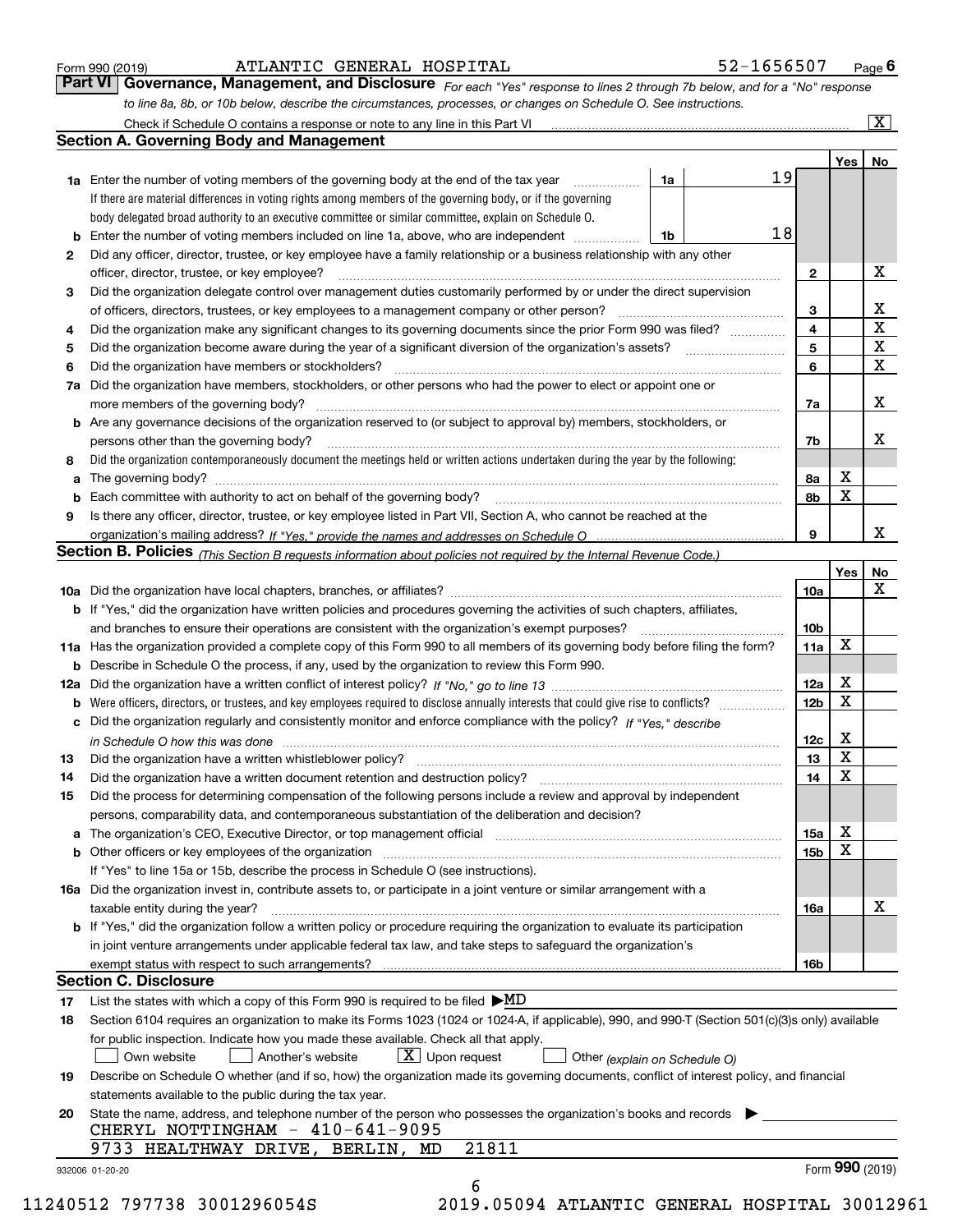$\mathcal{L}^{\text{max}}$ 

# **7Part VII Compensation of Officers, Directors, Trustees, Key Employees, Highest Compensated Employees, and Independent Contractors**

Check if Schedule O contains a response or note to any line in this Part VII

**Section A. Officers, Directors, Trustees, Key Employees, and Highest Compensated Employees**

**1a**  Complete this table for all persons required to be listed. Report compensation for the calendar year ending with or within the organization's tax year. **•** List all of the organization's current officers, directors, trustees (whether individuals or organizations), regardless of amount of compensation.

Enter -0- in columns (D), (E), and (F) if no compensation was paid.

 $\bullet$  List all of the organization's  $\,$ current key employees, if any. See instructions for definition of "key employee."

**•** List the organization's five current highest compensated employees (other than an officer, director, trustee, or key employee) who received reportable compensation (Box 5 of Form W-2 and/or Box 7 of Form 1099-MISC) of more than \$100,000 from the organization and any related organizations.

**•** List all of the organization's former officers, key employees, and highest compensated employees who received more than \$100,000 of reportable compensation from the organization and any related organizations.

**former directors or trustees**  ¥ List all of the organization's that received, in the capacity as a former director or trustee of the organization, more than \$10,000 of reportable compensation from the organization and any related organizations.

See instructions for the order in which to list the persons above.

Check this box if neither the organization nor any related organization compensated any current officer, director, or trustee.  $\mathcal{L}^{\text{max}}$ 

| (A)                             | (B)               |                                |                       |          | (C)          |                                               | (D)                | (E)             | (F)             |
|---------------------------------|-------------------|--------------------------------|-----------------------|----------|--------------|-----------------------------------------------|--------------------|-----------------|-----------------|
| Name and title                  | Average           |                                |                       | Position |              | (do not check more than one                   | Reportable         | Reportable      | Estimated       |
|                                 | hours per         |                                |                       |          |              | box, unless person is both an                 | compensation       | compensation    | amount of       |
|                                 | week              |                                |                       |          |              | officer and a director/trustee)               | from               | from related    | other           |
|                                 | (list any         |                                |                       |          |              |                                               | the                | organizations   | compensation    |
|                                 | hours for         |                                |                       |          |              |                                               | organization       | (W-2/1099-MISC) | from the        |
|                                 | related           |                                |                       |          |              |                                               | (W-2/1099-MISC)    |                 | organization    |
|                                 | organizations     |                                |                       |          |              |                                               |                    |                 | and related     |
|                                 | below<br>line)    | Individual trustee or director | Institutional trustee | Officer  | Key employee | Highest compensated<br>  employee<br>  Former |                    |                 | organizations   |
| GREGORY SHOCKLEY<br>(1)         | $\overline{2.00}$ |                                |                       |          |              |                                               |                    |                 |                 |
| CHAIRMAN                        |                   | $\mathbf X$                    |                       | X        |              |                                               | 0.                 | 0.              | $0_{.}$         |
| WILLIAM ESHAM III<br>(2)        | 2.00              |                                |                       |          |              |                                               |                    |                 |                 |
| VICE CHAIRMAN                   |                   | $\mathbf X$                    |                       | Χ        |              |                                               | 0.                 | 0.              | $0_{.}$         |
| DOUG COOK<br>(3)                | 2.00              |                                |                       |          |              |                                               |                    |                 |                 |
| <b>TREASURER</b>                |                   | $\mathbf X$                    |                       | X        |              |                                               | 0.                 | 0.              | $0_{.}$         |
| CHARLOTTE CATHELL<br>(4)        | 2.00              |                                |                       |          |              |                                               |                    |                 |                 |
| <b>SECRETARY</b>                |                   | $\mathbf X$                    |                       | X        |              |                                               | 0.                 | 0.              | $0_{.}$         |
| (5) DR. JON ANDES               | 2.00              |                                |                       |          |              |                                               |                    |                 |                 |
| <b>DIRECTOR</b>                 |                   | $\mathbf X$                    |                       |          |              |                                               | 0.                 | 0.              | $0_{.}$         |
| J. RYAN BERGEY III<br>(6)       | 2.00              |                                |                       |          |              |                                               |                    |                 |                 |
| <b>DIRECTOR</b>                 |                   | $\mathbf X$                    |                       |          |              |                                               | 0.                 | 0.              | $0_{.}$         |
| COREY CARPENTER, MD<br>(7)      | 2.00              |                                |                       |          |              |                                               |                    |                 |                 |
| VICE CHIEF OF STAFF, EX-OFFICIO |                   | $\mathbf X$                    |                       |          |              |                                               | 0.                 | 0.              | $0_{.}$         |
| AARON FINNEY<br>(8)             | 2.00              |                                |                       |          |              |                                               |                    |                 |                 |
| DIRECTOR (START APRIL 2020)     |                   | $\mathbf X$                    |                       |          |              |                                               | 0.                 | 0.              | $\mathbf 0$ .   |
| TODD FERRANTE<br>(9)            | 2.00              |                                |                       |          |              |                                               |                    |                 |                 |
| FOUNDATION BOARD CHAIRMAN       |                   | $\mathbf X$                    |                       |          |              |                                               | 0.                 | 0.              | $\mathbf 0$ .   |
| (10) JEFFREY GREENWOOD, MD      | 2.00              |                                |                       |          |              |                                               |                    |                 |                 |
| <b>DIRECTOR</b>                 |                   | $\mathbf X$                    |                       |          |              |                                               | 0.                 | 0.              | $\mathbf 0$ .   |
| (11) MICHAEL GUERRIERI          | 2.00              |                                |                       |          |              |                                               |                    |                 |                 |
| <b>DIRECTOR</b>                 |                   | $\mathbf X$                    |                       |          |              |                                               | 0.                 | 0.              | $\mathbf 0$ .   |
| (12) HARRIET L JOHNSON          | 2.00              |                                |                       |          |              |                                               |                    |                 |                 |
| <b>DIRECTOR</b>                 |                   | $\mathbf X$                    |                       |          |              |                                               | 0.                 | 0.              | 0.              |
| (13) JAY KNERR                  | 2.00              |                                |                       |          |              |                                               |                    |                 |                 |
| <b>DIRECTOR</b>                 |                   | $\mathbf X$                    |                       |          |              |                                               | 0.                 | 0.              | 0.              |
| (14) TOM MEARS                  | $\overline{2.00}$ |                                |                       |          |              |                                               |                    |                 |                 |
| <b>DIRECTOR</b>                 |                   | $\mathbf X$                    |                       |          |              |                                               | 0.                 | 0.              | 0.              |
| (15) LOIS SIRMAN                | $\overline{2.00}$ |                                |                       |          |              |                                               |                    |                 |                 |
| <b>DIRECTOR</b>                 |                   | X                              |                       |          |              |                                               | $\boldsymbol{0}$ . | $\mathbf 0$ .   | 0.              |
| (16) DALE SMACK                 | 2.00              |                                |                       |          |              |                                               |                    |                 |                 |
| <b>DIRECTOR</b>                 |                   | $\mathbf X$                    |                       |          |              |                                               | $\mathbf 0$ .      | $\mathbf 0$ .   | $\mathbf{0}$ .  |
| (17) PHILLIP SPINUZZA           | 2.00              |                                |                       |          |              |                                               |                    |                 |                 |
| VICE CHIEF OF STAFF, EX-OFFICIO |                   | $\mathbf X$                    |                       |          |              |                                               | $\mathbf 0$ .      | $\mathbf 0$ .   | 0.              |
| 932007 01-20-20                 |                   |                                |                       |          |              |                                               |                    |                 | Form 990 (2019) |

932007 01-20-20

11240512 797738 3001296054S 2019.05094 ATLANTIC GENERAL HOSPITAL 30012961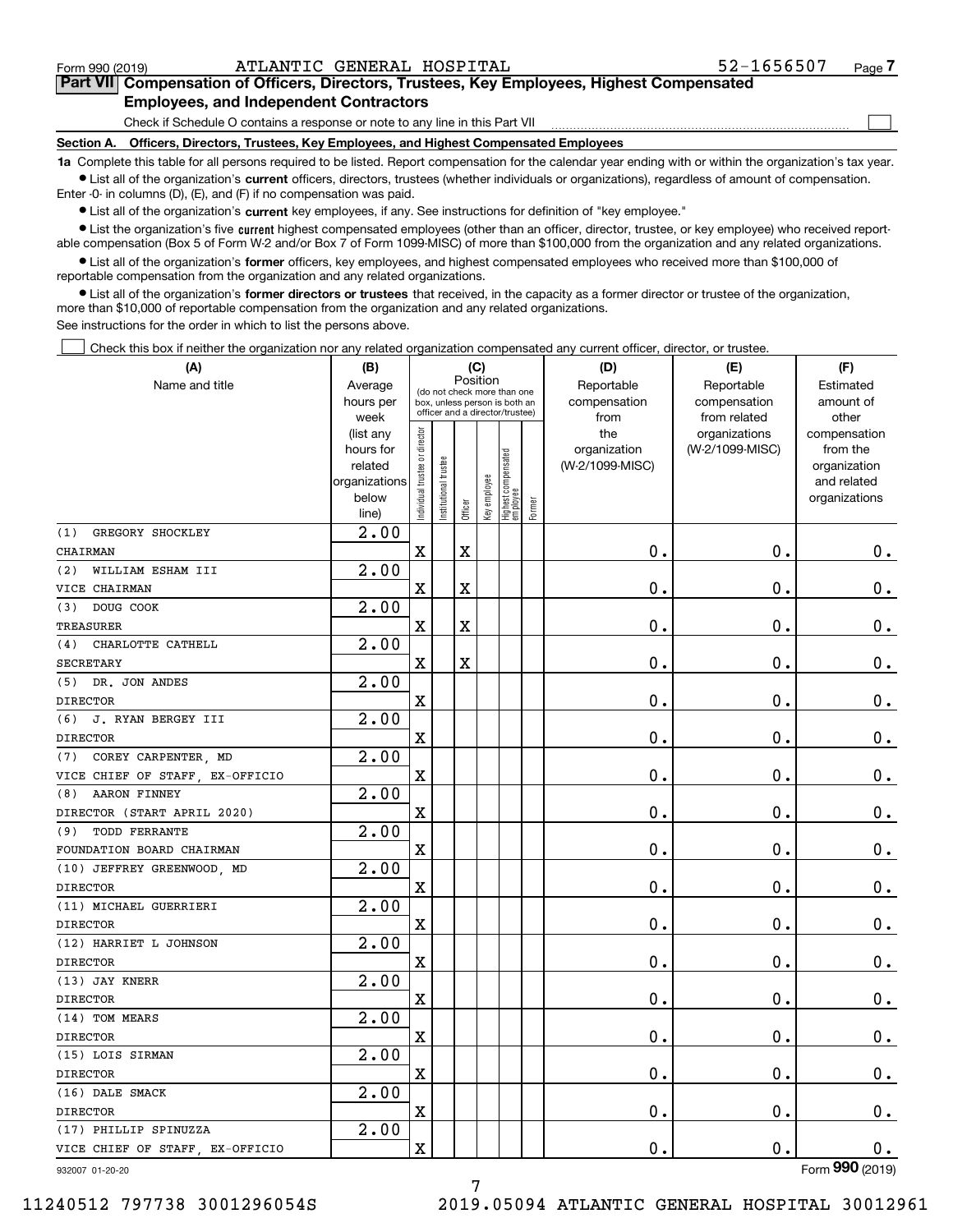|  | Form 990 (2019) |
|--|-----------------|
|  |                 |

| <b>Part VII</b><br>Section A. Officers, Directors, Trustees, Key Employees, and Highest Compensated Employees (continued)                      |                   |                               |                      |          |              |                                                                  |            |                         |                               |    |                       |       |
|------------------------------------------------------------------------------------------------------------------------------------------------|-------------------|-------------------------------|----------------------|----------|--------------|------------------------------------------------------------------|------------|-------------------------|-------------------------------|----|-----------------------|-------|
| (A)                                                                                                                                            | (B)<br>(C)        |                               |                      |          |              | (D)                                                              | (F)        |                         |                               |    |                       |       |
| Name and title                                                                                                                                 | Average           |                               |                      | Position |              | (do not check more than one                                      |            | Reportable              | Reportable                    |    | Estimated             |       |
|                                                                                                                                                | hours per<br>week |                               |                      |          |              | box, unless person is both an<br>officer and a director/trustee) |            | compensation            | compensation                  |    | amount of             |       |
|                                                                                                                                                | (list any         |                               |                      |          |              |                                                                  |            | from<br>the             | from related<br>organizations |    | other<br>compensation |       |
|                                                                                                                                                | hours for         |                               |                      |          |              |                                                                  |            | organization            | (W-2/1099-MISC)               |    | from the              |       |
|                                                                                                                                                | related           |                               |                      |          |              |                                                                  |            | (W-2/1099-MISC)         |                               |    | organization          |       |
|                                                                                                                                                | organizations     |                               |                      |          |              |                                                                  |            |                         |                               |    | and related           |       |
|                                                                                                                                                | below<br>line)    | ndividual trustee or director | nstitutional trustee | Officer  | key employee | Highest compensated<br> employee                                 | Former     |                         |                               |    | organizations         |       |
| (18) CHRIS WOODLEY                                                                                                                             | 2.00              |                               |                      |          |              |                                                                  |            |                         |                               |    |                       |       |
| <b>DIRECTOR</b>                                                                                                                                |                   | X                             |                      |          |              |                                                                  |            | 0.                      |                               | 0. |                       | $0$ . |
| (19) EDWIN CASTANEDA, MD                                                                                                                       | 2.00              |                               |                      |          |              |                                                                  |            |                         |                               |    |                       |       |
| DIRECTOR (THROUGH OCT 19)                                                                                                                      |                   | $\mathbf X$                   |                      |          |              |                                                                  |            | 0.                      |                               | 0. |                       | $0$ . |
| (20) ROBERT THOMPSON                                                                                                                           | 2.00              |                               |                      |          |              |                                                                  |            |                         |                               |    |                       |       |
| DIRECTOR (THROUGH OCT 19)                                                                                                                      |                   | $\mathbf X$                   |                      |          |              |                                                                  |            | 0.                      |                               | 0. |                       | $0$ . |
| (21) MICHAEL FRANKLIN                                                                                                                          | 40.00             |                               |                      |          |              |                                                                  |            |                         |                               |    |                       |       |
| PRESIDENT & CEO, EX-OFFICIO                                                                                                                    |                   | $\mathbf X$                   |                      | X        |              |                                                                  |            | 459,307.                |                               | 0. | 28,602.               |       |
| (22) CHERYL NOTTINGHAM                                                                                                                         | 40.00             |                               |                      |          |              |                                                                  |            |                         |                               |    |                       |       |
| CFO                                                                                                                                            |                   |                               |                      | X        |              |                                                                  |            | 226,836.                |                               | 0. | 19,409.               |       |
| (23) TIMOTHY R. WHETSTINE                                                                                                                      | 40.00             |                               |                      |          |              |                                                                  |            |                         |                               |    |                       |       |
| VP PROFESSIONAL SERVICES                                                                                                                       |                   |                               |                      | X        |              |                                                                  |            | 169,976.                |                               | 0. | 14,970.               |       |
| (24) COLLEEN WAREING<br>VP PATIENT CARE                                                                                                        | 40.00             |                               |                      |          | X            |                                                                  |            | 169,206.                |                               | 0. | 20, 240.              |       |
| (25) RABINDRA PAUL                                                                                                                             | 40.00             |                               |                      |          |              |                                                                  |            |                         |                               |    |                       |       |
| PHYSICIAN                                                                                                                                      |                   |                               |                      |          |              | х                                                                |            | 1,094,668.              |                               | 0. | 28,602.               |       |
| (26) JAMES P. CHERRY                                                                                                                           | 40.00             |                               |                      |          |              |                                                                  |            |                         |                               |    |                       |       |
| PHYSICIAN                                                                                                                                      |                   |                               |                      |          |              | X                                                                |            | 584,997.                |                               | 0. | 28,602.               |       |
| 1b Subtotal                                                                                                                                    |                   |                               |                      |          |              |                                                                  |            | 2,704,990.              |                               | 0. | 140,425.              |       |
| c Total from continuation sheets to Part VII, Section A manufactured and response Total from extension                                         |                   |                               |                      |          |              |                                                                  |            | 2,420,560.              |                               | 0. | 76,440.               |       |
|                                                                                                                                                |                   |                               |                      |          |              |                                                                  |            | 5, 125, 550.            |                               | 0. | 216,865.              |       |
| Total number of individuals (including but not limited to those listed above) who received more than \$100,000 of reportable<br>$\overline{2}$ |                   |                               |                      |          |              |                                                                  |            |                         |                               |    |                       |       |
| compensation from the organization $\blacktriangleright$                                                                                       |                   |                               |                      |          |              |                                                                  |            |                         |                               |    |                       | 90    |
|                                                                                                                                                |                   |                               |                      |          |              |                                                                  |            |                         |                               |    | <b>Yes</b>            | No    |
| Did the organization list any former officer, director, trustee, key employee, or highest compensated employee on<br>3                         |                   |                               |                      |          |              |                                                                  |            |                         |                               |    |                       |       |
| line 1a? If "Yes," complete Schedule J for such individual                                                                                     |                   |                               |                      |          |              |                                                                  |            |                         |                               |    | 3                     | х     |
| For any individual listed on line 1a, is the sum of reportable compensation and other compensation from the organization<br>4                  |                   |                               |                      |          |              |                                                                  |            |                         |                               |    |                       |       |
|                                                                                                                                                |                   |                               |                      |          |              |                                                                  |            |                         |                               |    | x<br>4                |       |
| Did any person listed on line 1a receive or accrue compensation from any unrelated organization or individual for services<br>5                |                   |                               |                      |          |              |                                                                  |            |                         |                               |    | 5                     | x     |
| rendered to the organization? If "Yes." complete Schedule J for such person<br><b>Section B. Independent Contractors</b>                       |                   |                               |                      |          |              |                                                                  |            |                         |                               |    |                       |       |
| Complete this table for your five highest compensated independent contractors that received more than \$100,000 of compensation from<br>1      |                   |                               |                      |          |              |                                                                  |            |                         |                               |    |                       |       |
| the organization. Report compensation for the calendar year ending with or within the organization's tax year.                                 |                   |                               |                      |          |              |                                                                  |            |                         |                               |    |                       |       |
| (A)                                                                                                                                            |                   |                               |                      |          |              |                                                                  |            | (B)                     |                               |    | (C)                   |       |
| Name and business address                                                                                                                      |                   |                               |                      |          |              |                                                                  |            | Description of services |                               |    | Compensation          |       |
| WHITING TURNER<br>21286<br>300 EAST JOPPA ROAD, BALTIMORE,<br>CONSTRUCTION<br>MD                                                               |                   |                               |                      |          |              |                                                                  | 1,849,681. |                         |                               |    |                       |       |
| ALLSCRIPTS                                                                                                                                     |                   |                               |                      |          |              |                                                                  |            |                         |                               |    |                       |       |

| ALLSCRIPTS                                                                                                                         |                    |                 |
|------------------------------------------------------------------------------------------------------------------------------------|--------------------|-----------------|
| 24630 NETWORK PLACE, CHICAGO, IL 60673                                                                                             | <b>IT SERVICES</b> | 1,733,388.      |
| INTERMED GROUP, INC.                                                                                                               |                    |                 |
| 13301 US HIGHWAY 441, ALACHUA, FL 32615                                                                                            | MEDICAL SERVICE    | 1,044,725.      |
| PENINSULA REGIONAL MED. CTR., 100 EAST                                                                                             |                    |                 |
| CARROLL STREET, SALISBURY, MD 21801                                                                                                | MEDICAL SERVICE    | 896,277.        |
| GENESIS REHABILITATION SERVICE, 101 E.                                                                                             |                    |                 |
| STATE STREET, KENNETT SOUARE, PA 19348                                                                                             | MEDICAL SERVICE    | 595,842.        |
| Total number of independent contractors (including but not limited to those listed above) who received more than<br>$\overline{2}$ |                    |                 |
| 25<br>$$100,000$ of compensation from the organization $\triangleright$                                                            |                    |                 |
| SEE PART VII, SECTION A CONTINUATION SHEETS                                                                                        |                    | Form 990 (2019) |

932008 01-20-20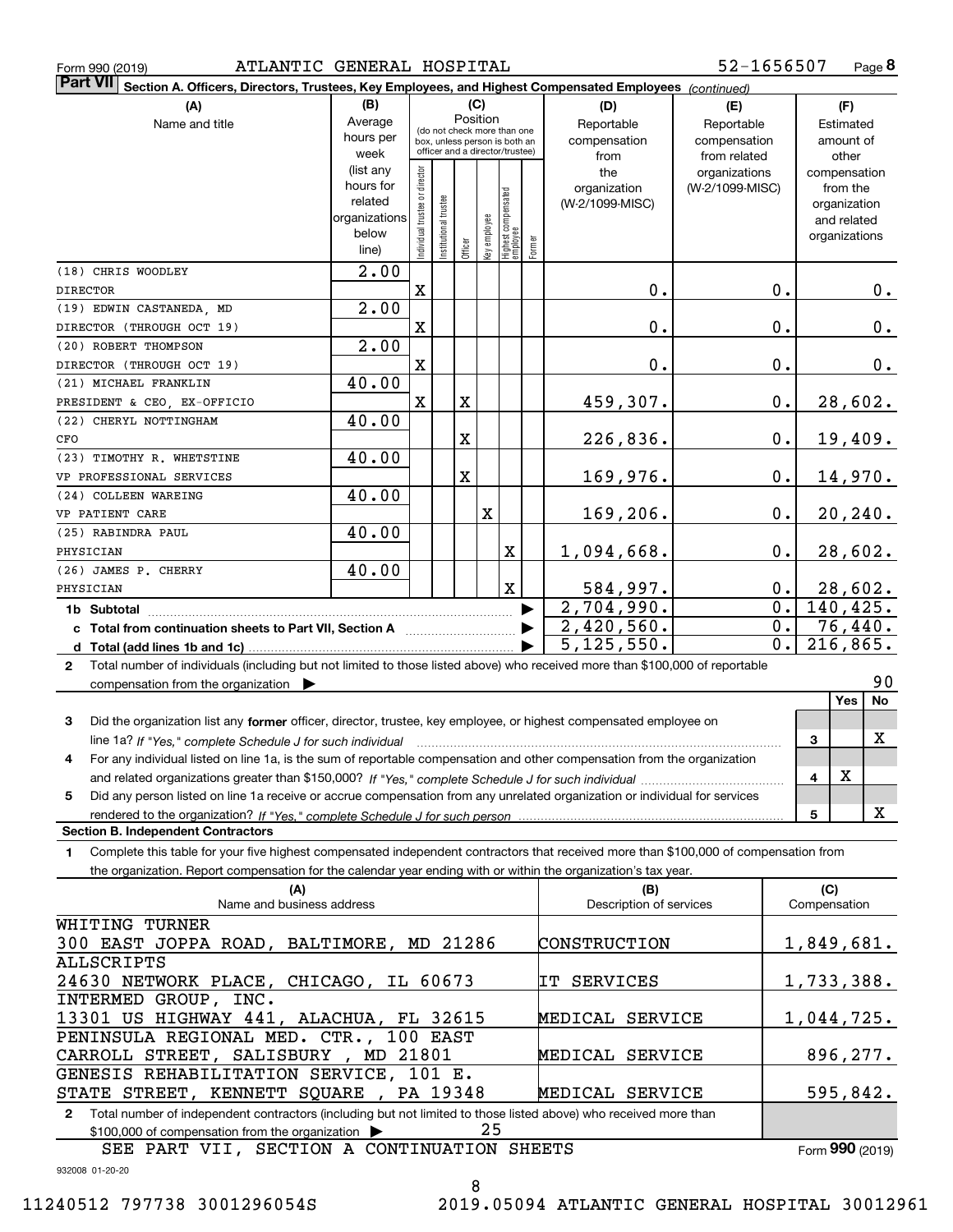| ATLANTIC GENERAL HOSPITAL<br>Form 990                                                                              |                                                                                     |                                |                                    |         |              | 52-1656507                   |        |                                                |                                                  |                                                                                   |
|--------------------------------------------------------------------------------------------------------------------|-------------------------------------------------------------------------------------|--------------------------------|------------------------------------|---------|--------------|------------------------------|--------|------------------------------------------------|--------------------------------------------------|-----------------------------------------------------------------------------------|
| Part VII Section A.<br>Officers, Directors, Trustees, Key Employees, and Highest Compensated Employees (continued) |                                                                                     |                                |                                    |         |              |                              |        |                                                |                                                  |                                                                                   |
| (A)                                                                                                                | (B)                                                                                 |                                |                                    |         | (C)          |                              |        | (D)                                            | (E)                                              | (F)                                                                               |
| Name and title                                                                                                     | Average<br>hours                                                                    |                                | Position<br>(check all that apply) |         |              |                              |        | Reportable<br>compensation                     | Reportable<br>compensation                       | Estimated<br>amount of                                                            |
|                                                                                                                    | per<br>week<br>(list any<br>hours for<br>related<br>organizations<br>below<br>line) | Individual trustee or director | Institutional trustee              | Officer | Key employee | Highest compensated employee | Former | from<br>the<br>organization<br>(W-2/1099-MISC) | from related<br>organizations<br>(W-2/1099-MISC) | other<br>compensation<br>from the<br>organization<br>and related<br>organizations |
| (27) MICHAEL S. HOOKER<br>PHYSICIAN                                                                                | 40.00                                                                               |                                |                                    |         |              | $\rm X$                      |        | 663,618.                                       | $\mathbf 0$ .                                    | 28,602.                                                                           |
| (28) JONATHAN D BELL<br>PHYSICIAN                                                                                  | 40.00                                                                               |                                |                                    |         |              | $\rm X$                      |        | 558,747.                                       | $\mathbf 0$ .                                    | <u>19,236.</u>                                                                    |
| (29) ALAE ZARIF, MD                                                                                                | 40.00                                                                               |                                |                                    |         |              |                              |        |                                                |                                                  |                                                                                   |
| PHYSCIAN                                                                                                           |                                                                                     |                                |                                    |         |              | $\mathbf X$                  |        | 1,198,195.                                     | $0$ .                                            | 28,602.                                                                           |
|                                                                                                                    |                                                                                     |                                |                                    |         |              |                              |        |                                                |                                                  |                                                                                   |
|                                                                                                                    |                                                                                     |                                |                                    |         |              |                              |        |                                                |                                                  |                                                                                   |
|                                                                                                                    |                                                                                     |                                |                                    |         |              |                              |        |                                                |                                                  |                                                                                   |
|                                                                                                                    |                                                                                     |                                |                                    |         |              |                              |        |                                                |                                                  |                                                                                   |
|                                                                                                                    |                                                                                     |                                |                                    |         |              |                              |        |                                                |                                                  |                                                                                   |
|                                                                                                                    |                                                                                     |                                |                                    |         |              |                              |        |                                                |                                                  |                                                                                   |
|                                                                                                                    |                                                                                     |                                |                                    |         |              |                              |        |                                                |                                                  |                                                                                   |
|                                                                                                                    |                                                                                     |                                |                                    |         |              |                              |        |                                                |                                                  |                                                                                   |
|                                                                                                                    |                                                                                     |                                |                                    |         |              |                              |        |                                                |                                                  |                                                                                   |
|                                                                                                                    |                                                                                     |                                |                                    |         |              |                              |        |                                                |                                                  |                                                                                   |
|                                                                                                                    |                                                                                     |                                |                                    |         |              |                              |        |                                                |                                                  |                                                                                   |
|                                                                                                                    |                                                                                     |                                |                                    |         |              |                              |        |                                                |                                                  |                                                                                   |
|                                                                                                                    |                                                                                     |                                |                                    |         |              |                              |        |                                                |                                                  |                                                                                   |
|                                                                                                                    |                                                                                     |                                |                                    |         |              |                              |        |                                                |                                                  |                                                                                   |
|                                                                                                                    |                                                                                     |                                |                                    |         |              |                              |        |                                                |                                                  |                                                                                   |
|                                                                                                                    |                                                                                     |                                |                                    |         |              |                              |        |                                                |                                                  |                                                                                   |
|                                                                                                                    |                                                                                     |                                |                                    |         |              |                              |        |                                                |                                                  |                                                                                   |
|                                                                                                                    |                                                                                     |                                |                                    |         |              |                              |        |                                                |                                                  |                                                                                   |
|                                                                                                                    |                                                                                     |                                |                                    |         |              |                              |        |                                                |                                                  |                                                                                   |
| Total to Part VII, Section A, line 1c                                                                              |                                                                                     |                                |                                    |         |              |                              |        | 2,420,560.                                     |                                                  | 76,440.                                                                           |

932201 04-01-19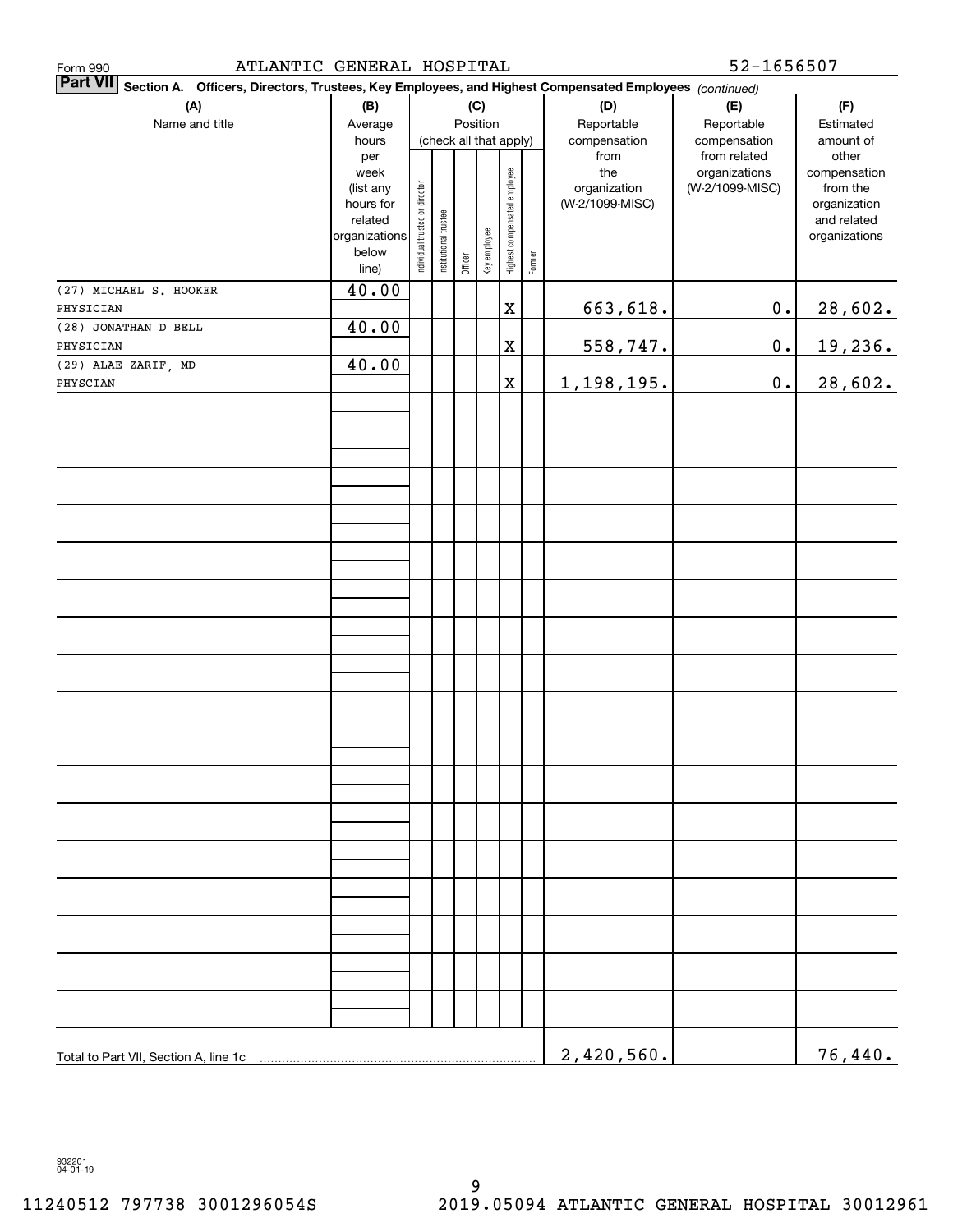|                                                           |        | Check if Schedule O contains a response or note to any line in this Part VIII |                          |                    |                      |                |                                              |                                      |                                                                 |
|-----------------------------------------------------------|--------|-------------------------------------------------------------------------------|--------------------------|--------------------|----------------------|----------------|----------------------------------------------|--------------------------------------|-----------------------------------------------------------------|
|                                                           |        |                                                                               |                          |                    |                      | Total revenue  | (B)<br>Related or exempt<br>function revenue | (C)<br>Unrelated<br>business revenue | (D)<br>Revenue excluded<br>from tax under<br>sections 512 - 514 |
|                                                           |        | <b>1 a</b> Federated campaigns                                                |                          | 1a                 |                      |                |                                              |                                      |                                                                 |
|                                                           | b      | Membership dues                                                               |                          | 1 <sub>b</sub>     |                      |                |                                              |                                      |                                                                 |
|                                                           | с      | Fundraising events                                                            |                          | 1 <sub>c</sub>     | 178,305.             |                |                                              |                                      |                                                                 |
|                                                           |        | Related organizations                                                         | $\overline{\phantom{a}}$ | 1 <sub>d</sub>     |                      |                |                                              |                                      |                                                                 |
|                                                           |        | Government grants (contributions)                                             |                          | 1e                 | 295,000.             |                |                                              |                                      |                                                                 |
|                                                           |        | f All other contributions, gifts, grants, and                                 |                          |                    |                      |                |                                              |                                      |                                                                 |
|                                                           |        | similar amounts not included above                                            |                          | 1f                 | 4,907,391.           |                |                                              |                                      |                                                                 |
|                                                           | g      | Noncash contributions included in lines 1a-1f                                 |                          | $1g$ $\frac{1}{3}$ | 100.                 |                |                                              |                                      |                                                                 |
| Contributions, Gifts, Grants<br>and Other Similar Amounts |        | h Total. Add lines 1a-1f                                                      |                          |                    |                      | 5,380,696.     |                                              |                                      |                                                                 |
|                                                           |        |                                                                               |                          |                    | <b>Business Code</b> |                |                                              |                                      |                                                                 |
|                                                           | 2a     | NET PATIENT REVENUE                                                           |                          |                    | 621110               | 116, 773, 643. | 116, 773, 643.                               |                                      |                                                                 |
|                                                           | b      | CARES ACT PROVIDER RELIEF FUNDS                                               |                          |                    | 621110               | 9,897,273.     | 9,897,273.                                   |                                      |                                                                 |
|                                                           | C.     | PHARMACY                                                                      |                          |                    | 621110               | 4,323,950.     | 4,077,285.                                   | 246,665.                             |                                                                 |
|                                                           | d      | OTHER OPERATING                                                               |                          |                    | 621110               | 1,590,353.     | 1,565,530.                                   | 24,823.                              |                                                                 |
| Program Service<br>Revenue                                | е      |                                                                               |                          |                    |                      |                |                                              |                                      |                                                                 |
|                                                           | f      | All other program service revenue                                             |                          |                    |                      |                |                                              |                                      |                                                                 |
|                                                           |        |                                                                               |                          |                    |                      | 132, 585, 219. |                                              |                                      |                                                                 |
|                                                           | 3      | Investment income (including dividends, interest, and                         |                          |                    |                      |                |                                              |                                      |                                                                 |
|                                                           |        |                                                                               |                          |                    |                      | 484,370.       |                                              |                                      | 484,370.                                                        |
|                                                           | 4      | Income from investment of tax-exempt bond proceeds                            |                          |                    |                      |                |                                              |                                      |                                                                 |
|                                                           | 5      |                                                                               |                          |                    |                      |                |                                              |                                      |                                                                 |
|                                                           |        | (i) Real                                                                      |                          | (ii) Personal      |                      |                |                                              |                                      |                                                                 |
|                                                           | 6а     | Gross rents<br>.                                                              | 6а                       | 356,540.           |                      |                |                                              |                                      |                                                                 |
|                                                           |        | Less: rental expenses                                                         | 6b                       | 29,042.            |                      |                |                                              |                                      |                                                                 |
|                                                           | с      | Rental income or (loss)                                                       | 6c                       | 327,498.           |                      |                |                                              |                                      |                                                                 |
|                                                           | d      | Net rental income or (loss)                                                   |                          |                    |                      | 327,498.       |                                              |                                      | 327,498.                                                        |
|                                                           |        | 7 a Gross amount from sales of                                                |                          | (i) Securities     | (ii) Other           |                |                                              |                                      |                                                                 |
|                                                           |        | assets other than inventory                                                   | 7a                       | 240,700.           | 50,376.              |                |                                              |                                      |                                                                 |
|                                                           |        | <b>b</b> Less: cost or other basis                                            |                          |                    |                      |                |                                              |                                      |                                                                 |
| ther Revenue                                              |        | and sales expenses                                                            | 7b                       | 0.                 | 4,334,992.           |                |                                              |                                      |                                                                 |
|                                                           |        | <b>c</b> Gain or (loss) $\ldots$                                              | 7c                       | 240,700.           | $-4, 284, 616.$      |                |                                              |                                      |                                                                 |
|                                                           |        |                                                                               |                          |                    |                      | $-4,043,916.$  |                                              |                                      | $-4,043,916.$                                                   |
|                                                           |        | 8 a Gross income from fundraising events (not                                 |                          |                    |                      |                |                                              |                                      |                                                                 |
| 0                                                         |        | including \$ 178,305. of                                                      |                          |                    |                      |                |                                              |                                      |                                                                 |
|                                                           |        | contributions reported on line 1c). See                                       |                          |                    | 27,162.              |                |                                              |                                      |                                                                 |
|                                                           |        | Part IV, line 18                                                              |                          | 8a<br>8b           | 38,647.              |                |                                              |                                      |                                                                 |
|                                                           | b<br>с | Less: direct expenses<br>Net income or (loss) from fundraising events         |                          |                    |                      | $-11,485.$     |                                              |                                      | $-11,485.$                                                      |
|                                                           |        | 9 a Gross income from gaming activities. See                                  |                          |                    |                      |                |                                              |                                      |                                                                 |
|                                                           |        |                                                                               |                          | 9а                 |                      |                |                                              |                                      |                                                                 |
|                                                           |        |                                                                               |                          | 9 <sub>b</sub>     |                      |                |                                              |                                      |                                                                 |
|                                                           | с      | Net income or (loss) from gaming activities                                   |                          |                    |                      |                |                                              |                                      |                                                                 |
|                                                           |        | 10 a Gross sales of inventory, less returns                                   |                          |                    |                      |                |                                              |                                      |                                                                 |
|                                                           |        |                                                                               |                          | 10a                | 186,696.             |                |                                              |                                      |                                                                 |
|                                                           |        | <b>b</b> Less: cost of goods sold                                             |                          | 10bl               | 153,332.             |                |                                              |                                      |                                                                 |
|                                                           |        | c Net income or (loss) from sales of inventory                                |                          |                    |                      | 33, 364.       |                                              |                                      | 33,364.                                                         |
|                                                           |        |                                                                               |                          |                    | <b>Business Code</b> |                |                                              |                                      |                                                                 |
| Miscellaneous<br>Revenue                                  |        | 11 a MISCELLANEOUS                                                            |                          |                    | 621110               | 457,817.       | 457,817.                                     |                                      |                                                                 |
|                                                           | b      | CAFETERIA                                                                     |                          |                    | 621110               | 196,076.       | 196,076.                                     |                                      |                                                                 |
|                                                           | с      |                                                                               |                          |                    |                      |                |                                              |                                      |                                                                 |
|                                                           |        |                                                                               |                          |                    |                      |                |                                              |                                      |                                                                 |
|                                                           |        |                                                                               |                          |                    |                      | 653,893.       |                                              |                                      |                                                                 |
|                                                           | 12     | Total revenue. See instructions                                               |                          |                    |                      | 135,409,639.   | 132,967,624.                                 | 271,488.                             | $-3, 210, 169.$                                                 |

Form 990 (2019) Page ATLANTIC GENERAL HOSPITAL

932009 01-20-20

**Part VIII Statement of Revenue**

11240512 797738 3001296054S 2019.05094 ATLANTIC GENERAL HOSPITAL 30012961

Form (2019) **990**

**9**

52-1656507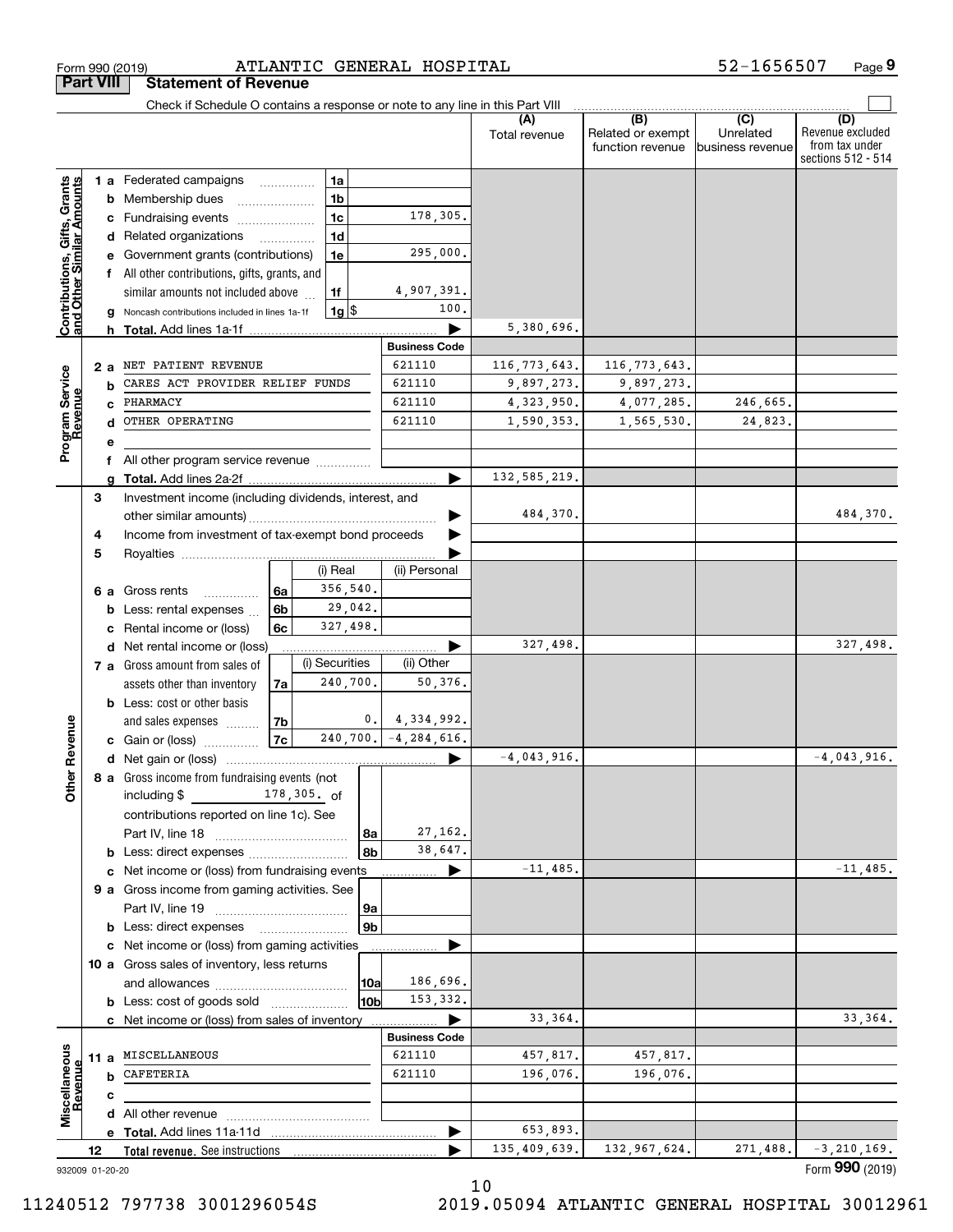Form 990 (2019) Page ATLANTIC GENERAL HOSPITAL 52-1656507 **Part IX Statement of Functional Expenses**

*Section 501(c)(3) and 501(c)(4) organizations must complete all columns. All other organizations must complete column (A).*

|              | Check if Schedule O contains a response or note to any line in this Part IX                        |                          |                                    |                                                      |                                |  |  |  |  |  |
|--------------|----------------------------------------------------------------------------------------------------|--------------------------|------------------------------------|------------------------------------------------------|--------------------------------|--|--|--|--|--|
|              | Do not include amounts reported on lines 6b,<br>7b, 8b, 9b, and 10b of Part VIII.                  | (A)<br>Total expenses    | (B)<br>Program service<br>expenses | $\overline{C}$<br>Management and<br>general expenses | (D)<br>Fundraising<br>expenses |  |  |  |  |  |
| 1.           | Grants and other assistance to domestic organizations                                              |                          |                                    |                                                      |                                |  |  |  |  |  |
|              | and domestic governments. See Part IV, line 21                                                     |                          |                                    |                                                      |                                |  |  |  |  |  |
| $\mathbf{2}$ | Grants and other assistance to domestic                                                            |                          |                                    |                                                      |                                |  |  |  |  |  |
|              | individuals. See Part IV, line 22                                                                  |                          |                                    |                                                      |                                |  |  |  |  |  |
| 3            | Grants and other assistance to foreign                                                             |                          |                                    |                                                      |                                |  |  |  |  |  |
|              | organizations, foreign governments, and foreign                                                    |                          |                                    |                                                      |                                |  |  |  |  |  |
|              | individuals. See Part IV, lines 15 and 16                                                          |                          |                                    |                                                      |                                |  |  |  |  |  |
| 4            | Benefits paid to or for members                                                                    |                          |                                    |                                                      |                                |  |  |  |  |  |
| 5            | Compensation of current officers, directors,                                                       |                          |                                    |                                                      |                                |  |  |  |  |  |
|              | trustees, and key employees                                                                        | 1,108,546.               |                                    | 1,108,546.                                           |                                |  |  |  |  |  |
| 6            | Compensation not included above to disqualified                                                    |                          |                                    |                                                      |                                |  |  |  |  |  |
|              | persons (as defined under section 4958(f)(1)) and                                                  |                          |                                    |                                                      |                                |  |  |  |  |  |
|              | persons described in section 4958(c)(3)(B)                                                         |                          |                                    |                                                      |                                |  |  |  |  |  |
| 7            |                                                                                                    | 58,614,864.              | 50, 586, 512.                      | 7,773,180.                                           | 255, 172.                      |  |  |  |  |  |
| 8            | Pension plan accruals and contributions (include                                                   |                          |                                    |                                                      |                                |  |  |  |  |  |
|              | section 401(k) and 403(b) employer contributions)                                                  | 930,000.                 |                                    | 930,000.                                             |                                |  |  |  |  |  |
| 9            |                                                                                                    | 7,132,026.               | 2,708,827.                         | 4,422,601.                                           | 598.                           |  |  |  |  |  |
| 10           |                                                                                                    | 3,766,268.               | 3,130,651.                         | 616, 193.                                            | 19,424.                        |  |  |  |  |  |
| 11           | Fees for services (nonemployees):                                                                  |                          |                                    |                                                      |                                |  |  |  |  |  |
| a            |                                                                                                    |                          |                                    |                                                      |                                |  |  |  |  |  |
| b            |                                                                                                    | 184,561.                 | 90,035.                            | 94,526.                                              |                                |  |  |  |  |  |
| с            |                                                                                                    |                          |                                    |                                                      |                                |  |  |  |  |  |
| d            |                                                                                                    |                          |                                    |                                                      |                                |  |  |  |  |  |
| е            | Professional fundraising services. See Part IV, line 17                                            |                          |                                    |                                                      |                                |  |  |  |  |  |
| f            | Investment management fees                                                                         |                          |                                    |                                                      |                                |  |  |  |  |  |
| g            | Other. (If line 11g amount exceeds 10% of line 25,                                                 |                          |                                    |                                                      |                                |  |  |  |  |  |
|              | column (A) amount, list line 11g expenses on Sch O.)                                               | 4,017,287.               | 3,750,750.                         | 266, 365.                                            | $\frac{172}{3,067}$            |  |  |  |  |  |
| 12           |                                                                                                    | 704, 671.                | 700, 271.                          | 1,333.                                               |                                |  |  |  |  |  |
| 13           |                                                                                                    | 34,974,928.              | 33,793,856.                        | 749,642.                                             | 431, 430.                      |  |  |  |  |  |
| 14           |                                                                                                    | 2,430,357.               | 9,817.                             | 2,420,540.                                           |                                |  |  |  |  |  |
| 15           |                                                                                                    |                          |                                    |                                                      |                                |  |  |  |  |  |
| 16           |                                                                                                    | 956,590.                 | 914,558.                           | 41,777.                                              | 255.                           |  |  |  |  |  |
| 17           | Travel                                                                                             | 87,854.                  | 71,487.                            | 20, 403.                                             | $-4,036.$                      |  |  |  |  |  |
| 18           | Payments of travel or entertainment expenses                                                       |                          |                                    |                                                      |                                |  |  |  |  |  |
|              | for any federal, state, or local public officials                                                  |                          |                                    |                                                      |                                |  |  |  |  |  |
| 19           | Conferences, conventions, and meetings                                                             | 85,591.                  | 36,667.                            | 44,359.                                              | 4,565.                         |  |  |  |  |  |
| 20           | Interest                                                                                           | $\overline{1,535,809}$ . | 417, 436.                          |                                                      | 1,118,373.                     |  |  |  |  |  |
| 21           |                                                                                                    |                          |                                    |                                                      |                                |  |  |  |  |  |
| 22           | Depreciation, depletion, and amortization                                                          | 7,181,681.               | 2,004,878.                         | 718.                                                 | 5, 176, 085.                   |  |  |  |  |  |
| 23           | Insurance                                                                                          | $\overline{2,017,089}$ . | 640, 366.                          | 24, 362.                                             | 1,352,361.                     |  |  |  |  |  |
| 24           | Other expenses. Itemize expenses not covered<br>above (List miscellaneous expenses on line 24e. If |                          |                                    |                                                      |                                |  |  |  |  |  |
|              | line 24e amount exceeds 10% of line 25, column (A)                                                 |                          |                                    |                                                      |                                |  |  |  |  |  |
|              | amount, list line 24e expenses on Schedule O.)                                                     |                          |                                    |                                                      |                                |  |  |  |  |  |
| a            | PURCHASED SERVICES & PR                                                                            | 3, 218, 095.             | 2,051,272.                         | 1,162,575.                                           | 4,248.                         |  |  |  |  |  |
| b            | REPAIRS & MAINTENANCE                                                                              | 3,095,818.               | 2,502,690.                         | 568,592.                                             | 24,536.                        |  |  |  |  |  |
| c            | OUTSIDE LAB SERVICES                                                                               | $\overline{1,287,601}$ . | 1,287,601.                         |                                                      |                                |  |  |  |  |  |
| d            | <b>DUES</b>                                                                                        | 396,272.                 | $\overline{77, 469}$ .             | 33,671.                                              | 285, 132.                      |  |  |  |  |  |
|              | e All other expenses                                                                               | 1,212,092.               | 842,867.                           | 280, 213.                                            | 89,012.                        |  |  |  |  |  |
| 25           | Total functional expenses. Add lines 1 through 24e                                                 | 134,938,000.105,618,010. |                                    | 20,559,596.                                          | $\overline{8,760,394}$ .       |  |  |  |  |  |
| 26           | Joint costs. Complete this line only if the organization                                           |                          |                                    |                                                      |                                |  |  |  |  |  |
|              | reported in column (B) joint costs from a combined                                                 |                          |                                    |                                                      |                                |  |  |  |  |  |
|              | educational campaign and fundraising solicitation.                                                 |                          |                                    |                                                      |                                |  |  |  |  |  |
|              | Check here $\blacktriangleright$<br>if following SOP 98-2 (ASC 958-720)                            |                          |                                    |                                                      |                                |  |  |  |  |  |

11

932010 01-20-20

## 11240512 797738 3001296054S 2019.05094 ATLANTIC GENERAL HOSPITAL 30012961

Form (2019) **990**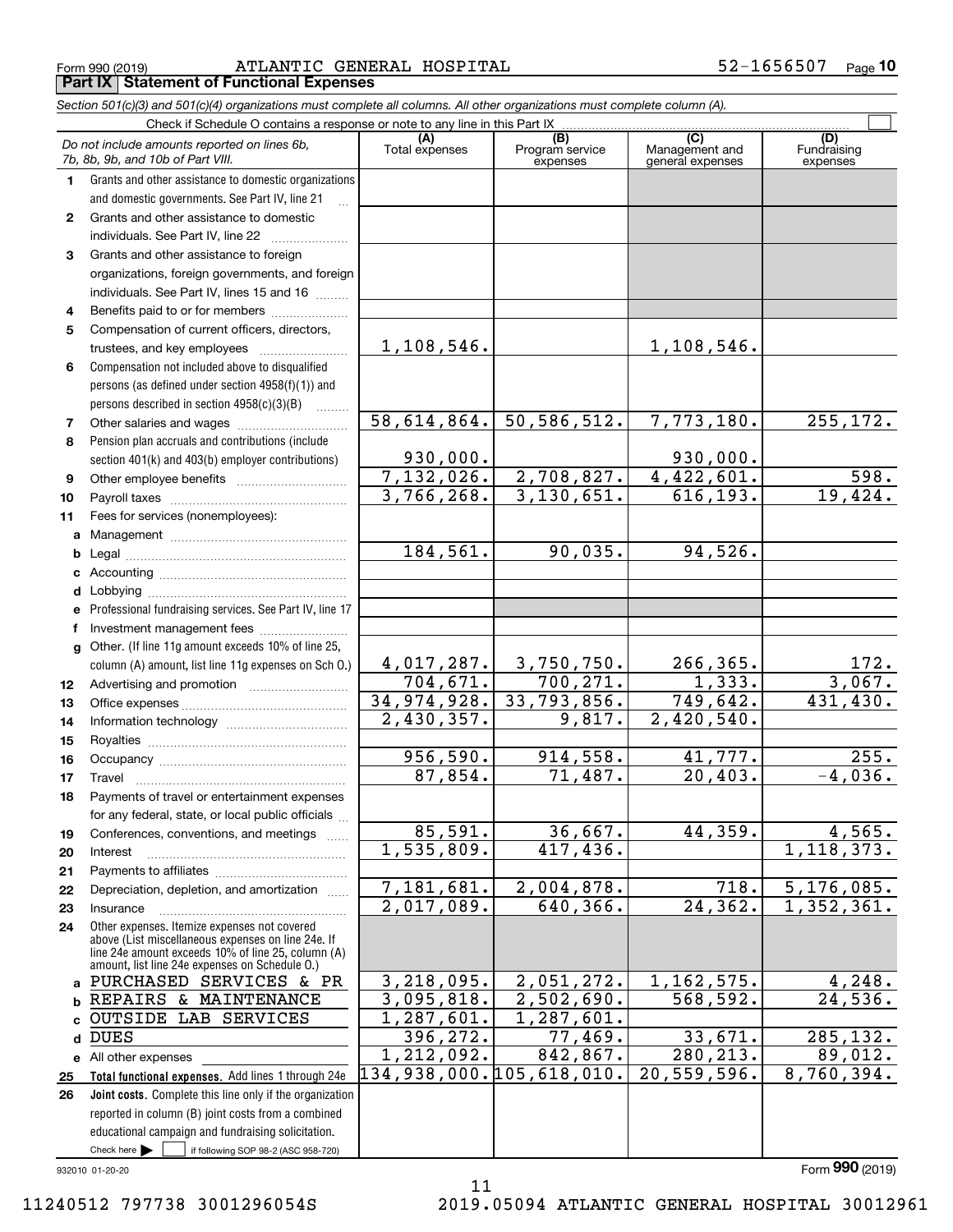**33**

Total liabilities and net assets/fund balances

**33**

112,853,459. 145,788,576.

Form (2019) **990**

### Form 990 (2019) Page ATLANTIC GENERAL HOSPITAL 52-1656507

Check if Schedule O contains a response or note to any line in this Part X

 $\mathcal{L}^{\text{max}}$ **(A) (B)** Beginning of year | | End of year **11**Cash - non-interest-bearing ~~~~~~~~~~~~~~~~~~~~~~~~~ 7,784,202. 34,779,417. **22**Savings and temporary cash investments ~~~~~~~~~~~~~~~~~~ $3,508,673.$   $3 \mid 6,786,569.$ **33** Pledges and grants receivable, net  $\ldots$  **multimes contained and grants receivable**, net **multimes contained and grants receivable**, net **multimes contained and grants receivable**  $11, 155, 724. | 4 | 11, 152, 597.$ Accounts receivable, net ~~~~~~~~~~~~~~~~~~~~~~~~~~ **445**Loans and other receivables from any current or former officer, director, trustee, key employee, creator or founder, substantial contributor, or 35% controlled entity or family member of any of these persons ~~~~~~~~~ **5**Loans and other receivables from other disqualified persons (as defined **6**under section  $4958(f)(1)$ , and persons described in section  $4958(c)(3)(B)$ **677**Notes and loans receivable, net ~~~~~~~~~~~~~~~~~~~~~~~**Assets**  $2,491,024.$  8  $2,670,835.$ **88**Inventories for sale or use ~~~~~~~~~~~~~~~~~~~~~~~~~~ 2,322,096. 2,511,984. **99**Prepaid expenses and deferred charges ~~~~~~~~~~~~~~~~~~ **10a**Land, buildings, and equipment: cost or other **10a** basis. Complete Part VI of Schedule D ~~~ 148,406,182.  $82,461,865.$  64, 159, 377. 10c 65, 944, 317. **10cb** Less: accumulated depreciation  $\ldots$  **10b**  $13,244,676.$  11  $13,526,110.$ **1111**Investments - publicly traded securities ~~~~~~~~~~~~~~~~~~~ 7,696. 7,696. **1212**Investments - other securities. See Part IV, line 11 ~~~~~~~~~~~~~~**1313**Investments - program-related. See Part IV, line 11 [2010] [2010] [2010] [2010] [2010] [2010] [2010] [2010] [2 2,223,207. 2,012,006. **1414**Intangible assets ~~~~~~~~~~~~~~~~~~~~~~~~~~~~~~ Other assets. See Part IV, line 11 ~~~~~~~~~~~~~~~~~~~~~~  $5,956,784.$   $15$  6,397,045. **1515**112,853,459. 145,788,576. **1616Total assets.**  Add lines 1 through 15 (must equal line 33) 13,651,743. 13,730,209. **1717**Accounts payable and accrued expenses ~~~~~~~~~~~~~~~~~~**1818**Grants payable ~~~~~~~~~~~~~~~~~~~~~~~~~~~~~~~ **1919**Deferred revenue ~~~~~~~~~~~~~~~~~~~~~~~~~~~~~~34,138,392. 36,114,172. **2020**Tax-exempt bond liabilities …………………………………………………………… Escrow or custodial account liability. Complete Part IV of Schedule D **212122**Loans and other payables to any current or former officer, director, **Liabilities** iabilities trustee, key employee, creator or founder, substantial contributor, or 35% controlled entity or family member of any of these persons ~~~~~~~~~**22** $1,800,813.$  23 1,481,443. **2323**Secured mortgages and notes payable to unrelated third parties Unsecured notes and loans payable to unrelated third parties **242425**Other liabilities (including federal income tax, payables to related third parties, and other liabilities not included on lines 17-24). Complete Part X of Schedule D ~~~~~~~~~~~~~~~~~~~~~~~~~~~~~~~ 10,828,390. 41,624,394. **25** $60,419,338.$  26 92,950,218. **2626Total liabilities.**  Add lines 17 through 25 **Organizations that follow FASB ASC 958, check here** | X Assets or Fund Balances **Net Assets or Fund Balances and complete lines 27, 28, 32, and 33.**  $48,479,963.$   $27$  |  $45,682,984.$ **2727**Net assets without donor restrictions <sub>…………………………………………………</sub>……  $3,954,158. |28 | 7,155,374.$ **2828**Net assets with donor restrictions ~~~~~~~~~~~~~~~~~~~~~~**Organizations that do not follow FASB ASC 958, check here** | **and complete lines 29 through 33. 2929**Capital stock or trust principal, or current funds ~~~~~~~~~~~~~~~ **3030**Paid-in or capital surplus, or land, building, or equipment fund www.commun.com **3131**Retained earnings, endowment, accumulated income, or other funds www.com  $\frac{1}{2}$ Total net assets or fund balances ~~~~~~~~~~~~~~~~~~~~~~ 52,434,121. 52,838,358. **3232**

| Form 990 (2019) |                               | A'l'I |
|-----------------|-------------------------------|-------|
|                 | <b>Part X   Balance Sheet</b> |       |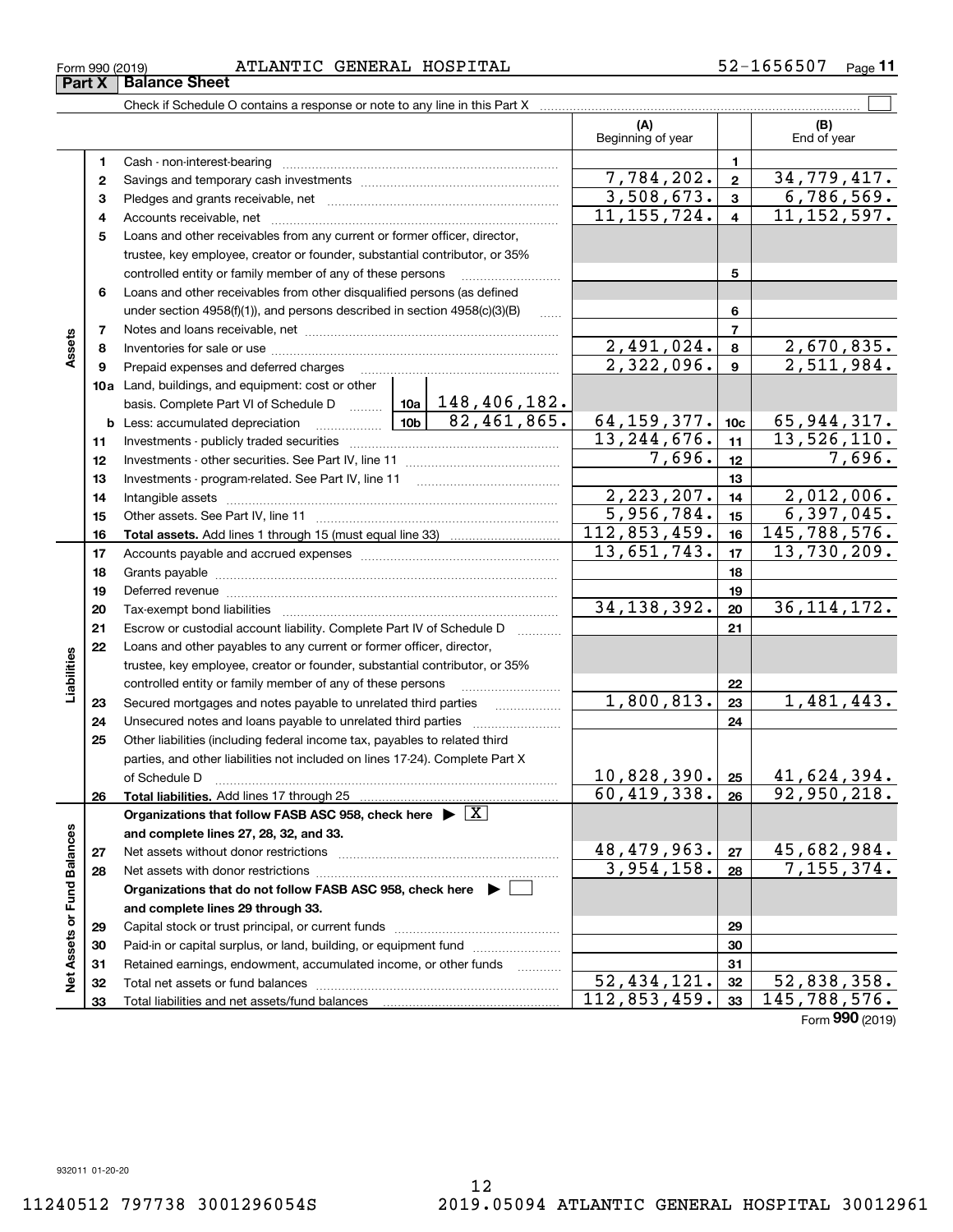|    | ATLANTIC GENERAL HOSPITAL<br>Form 990 (2019)                                                                                    |                          | 52-1656507                  | Page $12$               |                         |
|----|---------------------------------------------------------------------------------------------------------------------------------|--------------------------|-----------------------------|-------------------------|-------------------------|
|    | <b>Reconciliation of Net Assets</b><br>Part XI                                                                                  |                          |                             |                         |                         |
|    |                                                                                                                                 |                          |                             |                         | $\overline{\mathbf{x}}$ |
|    |                                                                                                                                 |                          |                             |                         |                         |
| 1  | Total revenue (must equal Part VIII, column (A), line 12)                                                                       | $\mathbf{1}$             | 135,409,639.                |                         |                         |
| 2  | Total expenses (must equal Part IX, column (A), line 25)                                                                        | $\overline{2}$           | 134,938,000.                |                         |                         |
| 3  | Revenue less expenses. Subtract line 2 from line 1                                                                              | 3                        |                             | $\overline{471,639}$ .  |                         |
| 4  |                                                                                                                                 | 4                        | $\overline{52}$ , 434, 121. |                         |                         |
| 5  |                                                                                                                                 | 5                        |                             | 53,311.                 |                         |
| 6  |                                                                                                                                 | 6                        |                             |                         |                         |
| 7  | Investment expenses www.communication.com/www.communication.com/www.communication.com/www.com                                   | $\overline{\phantom{a}}$ |                             |                         |                         |
| 8  | Prior period adjustments www.communication.communication.communication.com/                                                     | 8                        |                             | 14.                     |                         |
| 9  | Other changes in net assets or fund balances (explain on Schedule O)                                                            | 9                        |                             | $-120, 727.$            |                         |
| 10 | Net assets or fund balances at end of year. Combine lines 3 through 9 (must equal Part X, line 32,                              |                          |                             |                         |                         |
|    |                                                                                                                                 | 10                       | 52,838,358.                 |                         |                         |
|    | Part XII Financial Statements and Reporting                                                                                     |                          |                             |                         |                         |
|    |                                                                                                                                 |                          |                             | $\overline{\mathbf{x}}$ |                         |
|    |                                                                                                                                 |                          |                             | Yes<br>No               |                         |
| 1  | $\boxed{\mathbf{X}}$ Accrual<br>Accounting method used to prepare the Form 990: <u>June</u> Cash<br>Other                       |                          |                             |                         |                         |
|    | If the organization changed its method of accounting from a prior year or checked "Other," explain in Schedule O.               |                          |                             |                         |                         |
|    | 2a Were the organization's financial statements compiled or reviewed by an independent accountant?                              |                          | 2a                          | х                       |                         |
|    | If "Yes," check a box below to indicate whether the financial statements for the year were compiled or reviewed on a            |                          |                             |                         |                         |
|    | separate basis, consolidated basis, or both:                                                                                    |                          |                             |                         |                         |
|    | Separate basis<br>Both consolidated and separate basis<br>Consolidated basis                                                    |                          |                             |                         |                         |
|    | <b>b</b> Were the organization's financial statements audited by an independent accountant?                                     |                          | 2 <sub>b</sub>              | х                       |                         |
|    | If "Yes," check a box below to indicate whether the financial statements for the year were audited on a separate basis,         |                          |                             |                         |                         |
|    | consolidated basis, or both:                                                                                                    |                          |                             |                         |                         |
|    | $ \mathbf{X} $ Separate basis<br><b>Consolidated basis</b><br>Both consolidated and separate basis                              |                          |                             |                         |                         |
|    | c If "Yes" to line 2a or 2b, does the organization have a committee that assumes responsibility for oversight of the audit,     |                          |                             |                         |                         |
|    |                                                                                                                                 |                          | 2c                          | x                       |                         |
|    | If the organization changed either its oversight process or selection process during the tax year, explain on Schedule O.       |                          |                             |                         |                         |
|    | 3a As a result of a federal award, was the organization required to undergo an audit or audits as set forth in the Single Audit |                          |                             |                         |                         |
|    |                                                                                                                                 |                          | За                          | x                       |                         |
|    | b If "Yes," did the organization undergo the required audit or audits? If the organization did not undergo the required audit   |                          |                             |                         |                         |
|    | or audits, explain why on Schedule O and describe any steps taken to undergo such audits                                        |                          | 3 <sub>b</sub>              |                         |                         |

Form (2019) **990**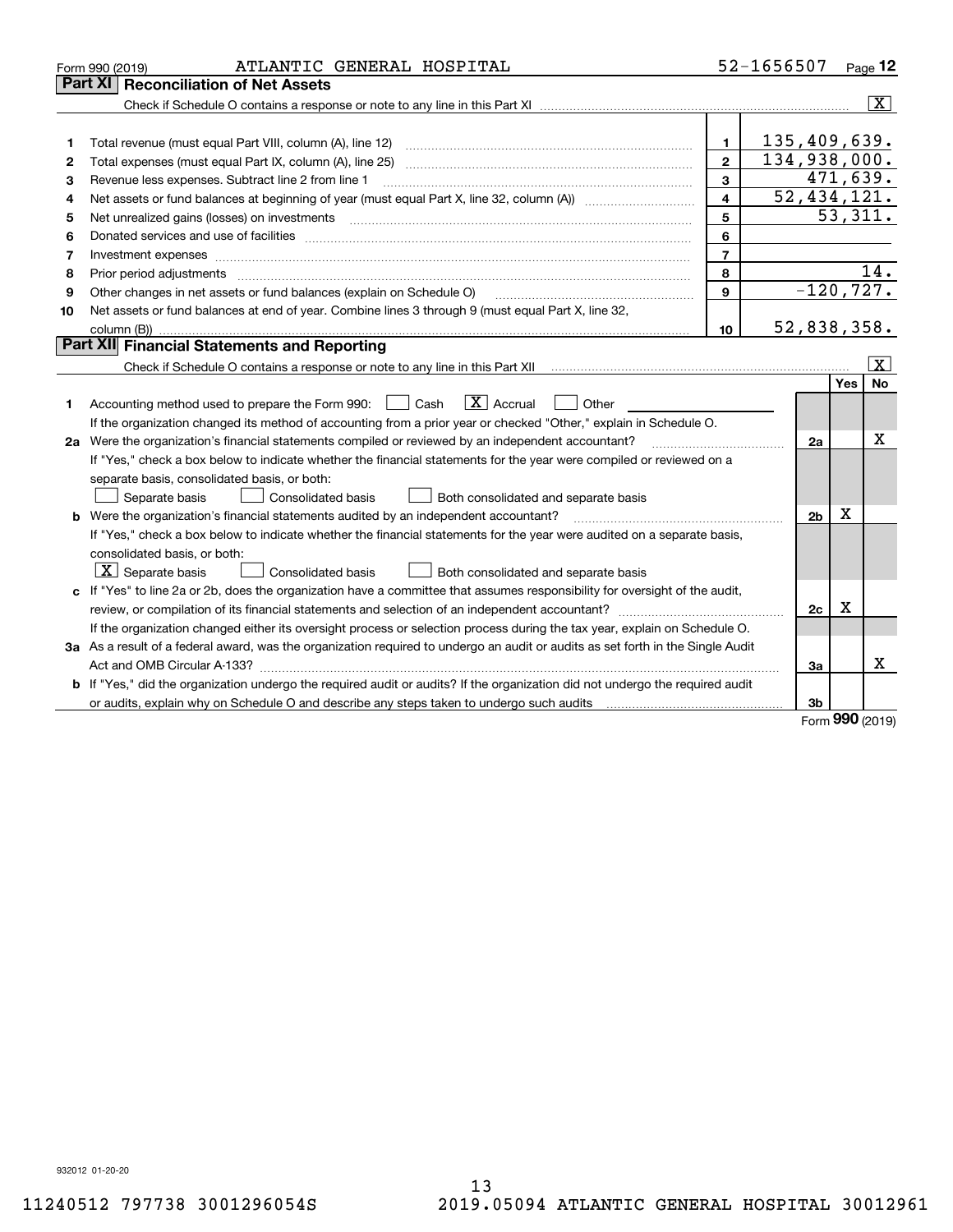| <b>SCHEDULE A</b> |
|-------------------|
|-------------------|

Department of the Treasury Internal Revenue Service

**(Form 990 or 990-EZ)**

# **Public Charity Status and Public Support**

**Complete if the organization is a section 501(c)(3) organization or a section 4947(a)(1) nonexempt charitable trust. | Attach to Form 990 or Form 990-EZ.** 

|  | $\blacksquare$                                                           |  |  |
|--|--------------------------------------------------------------------------|--|--|
|  | ▶ Go to www.irs.gov/Form990 for instructions and the latest information. |  |  |
|  |                                                                          |  |  |

| OMB No 1545-0047                    |
|-------------------------------------|
| 2019                                |
| <b>Open to Public</b><br>Inspection |

| Name of the organization<br>ATLANTIC GENERAL HOSPITAL |                                                                                                           |                                                                                                                                                                            |          |                            |                             |                                 |                            | <b>Employer identification number</b> |                            |  |  |  |
|-------------------------------------------------------|-----------------------------------------------------------------------------------------------------------|----------------------------------------------------------------------------------------------------------------------------------------------------------------------------|----------|----------------------------|-----------------------------|---------------------------------|----------------------------|---------------------------------------|----------------------------|--|--|--|
|                                                       | Part I                                                                                                    |                                                                                                                                                                            |          |                            |                             |                                 |                            |                                       | 52-1656507                 |  |  |  |
|                                                       |                                                                                                           | Reason for Public Charity Status (All organizations must complete this part.) See instructions.                                                                            |          |                            |                             |                                 |                            |                                       |                            |  |  |  |
|                                                       | The organization is not a private foundation because it is: (For lines 1 through 12, check only one box.) |                                                                                                                                                                            |          |                            |                             |                                 |                            |                                       |                            |  |  |  |
| 1                                                     |                                                                                                           | A church, convention of churches, or association of churches described in section 170(b)(1)(A)(i).                                                                         |          |                            |                             |                                 |                            |                                       |                            |  |  |  |
| 2                                                     |                                                                                                           | A school described in section 170(b)(1)(A)(ii). (Attach Schedule E (Form 990 or 990-EZ).)                                                                                  |          |                            |                             |                                 |                            |                                       |                            |  |  |  |
| 3.                                                    |                                                                                                           | $\lfloor x \rfloor$<br>A hospital or a cooperative hospital service organization described in section 170(b)(1)(A)(iii).                                                   |          |                            |                             |                                 |                            |                                       |                            |  |  |  |
|                                                       |                                                                                                           | A medical research organization operated in conjunction with a hospital described in section 170(b)(1)(A)(iii). Enter the hospital's name,<br>city, and state:             |          |                            |                             |                                 |                            |                                       |                            |  |  |  |
| 5                                                     |                                                                                                           | An organization operated for the benefit of a college or university owned or operated by a governmental unit described in<br>section 170(b)(1)(A)(iv). (Complete Part II.) |          |                            |                             |                                 |                            |                                       |                            |  |  |  |
| 6                                                     |                                                                                                           | A federal, state, or local government or governmental unit described in section 170(b)(1)(A)(v).                                                                           |          |                            |                             |                                 |                            |                                       |                            |  |  |  |
| 7                                                     |                                                                                                           | An organization that normally receives a substantial part of its support from a governmental unit or from the general public described in                                  |          |                            |                             |                                 |                            |                                       |                            |  |  |  |
|                                                       |                                                                                                           | section 170(b)(1)(A)(vi). (Complete Part II.)                                                                                                                              |          |                            |                             |                                 |                            |                                       |                            |  |  |  |
| 8                                                     |                                                                                                           | A community trust described in section 170(b)(1)(A)(vi). (Complete Part II.)                                                                                               |          |                            |                             |                                 |                            |                                       |                            |  |  |  |
| 9                                                     |                                                                                                           | An agricultural research organization described in section 170(b)(1)(A)(ix) operated in conjunction with a land-grant college                                              |          |                            |                             |                                 |                            |                                       |                            |  |  |  |
|                                                       |                                                                                                           | or university or a non-land-grant college of agriculture (see instructions). Enter the name, city, and state of the college or                                             |          |                            |                             |                                 |                            |                                       |                            |  |  |  |
|                                                       |                                                                                                           | university:                                                                                                                                                                |          |                            |                             |                                 |                            |                                       |                            |  |  |  |
| 10                                                    |                                                                                                           | An organization that normally receives: (1) more than 33 1/3% of its support from contributions, membership fees, and gross receipts from                                  |          |                            |                             |                                 |                            |                                       |                            |  |  |  |
|                                                       |                                                                                                           | activities related to its exempt functions - subject to certain exceptions, and (2) no more than 33 1/3% of its support from gross investment                              |          |                            |                             |                                 |                            |                                       |                            |  |  |  |
|                                                       |                                                                                                           | income and unrelated business taxable income (less section 511 tax) from businesses acquired by the organization after June 30, 1975.                                      |          |                            |                             |                                 |                            |                                       |                            |  |  |  |
|                                                       |                                                                                                           | See section 509(a)(2). (Complete Part III.)                                                                                                                                |          |                            |                             |                                 |                            |                                       |                            |  |  |  |
| 11                                                    |                                                                                                           | An organization organized and operated exclusively to test for public safety. See section 509(a)(4).                                                                       |          |                            |                             |                                 |                            |                                       |                            |  |  |  |
| 12                                                    |                                                                                                           | An organization organized and operated exclusively for the benefit of, to perform the functions of, or to carry out the purposes of one or                                 |          |                            |                             |                                 |                            |                                       |                            |  |  |  |
|                                                       |                                                                                                           | more publicly supported organizations described in section 509(a)(1) or section 509(a)(2). See section 509(a)(3). Check the box in                                         |          |                            |                             |                                 |                            |                                       |                            |  |  |  |
|                                                       |                                                                                                           | lines 12a through 12d that describes the type of supporting organization and complete lines 12e, 12f, and 12g.                                                             |          |                            |                             |                                 |                            |                                       |                            |  |  |  |
| а                                                     |                                                                                                           | Type I. A supporting organization operated, supervised, or controlled by its supported organization(s), typically by giving                                                |          |                            |                             |                                 |                            |                                       |                            |  |  |  |
|                                                       |                                                                                                           | the supported organization(s) the power to regularly appoint or elect a majority of the directors or trustees of the supporting                                            |          |                            |                             |                                 |                            |                                       |                            |  |  |  |
|                                                       |                                                                                                           | organization. You must complete Part IV, Sections A and B.                                                                                                                 |          |                            |                             |                                 |                            |                                       |                            |  |  |  |
| b                                                     |                                                                                                           | Type II. A supporting organization supervised or controlled in connection with its supported organization(s), by having                                                    |          |                            |                             |                                 |                            |                                       |                            |  |  |  |
|                                                       |                                                                                                           | control or management of the supporting organization vested in the same persons that control or manage the supported                                                       |          |                            |                             |                                 |                            |                                       |                            |  |  |  |
|                                                       |                                                                                                           | organization(s). You must complete Part IV, Sections A and C.                                                                                                              |          |                            |                             |                                 |                            |                                       |                            |  |  |  |
| с                                                     |                                                                                                           | Type III functionally integrated. A supporting organization operated in connection with, and functionally integrated with,                                                 |          |                            |                             |                                 |                            |                                       |                            |  |  |  |
|                                                       |                                                                                                           | its supported organization(s) (see instructions). You must complete Part IV, Sections A, D, and E.                                                                         |          |                            |                             |                                 |                            |                                       |                            |  |  |  |
| d                                                     |                                                                                                           | Type III non-functionally integrated. A supporting organization operated in connection with its supported organization(s)                                                  |          |                            |                             |                                 |                            |                                       |                            |  |  |  |
|                                                       |                                                                                                           | that is not functionally integrated. The organization generally must satisfy a distribution requirement and an attentiveness                                               |          |                            |                             |                                 |                            |                                       |                            |  |  |  |
|                                                       |                                                                                                           | requirement (see instructions). You must complete Part IV, Sections A and D, and Part V.                                                                                   |          |                            |                             |                                 |                            |                                       |                            |  |  |  |
|                                                       |                                                                                                           | Check this box if the organization received a written determination from the IRS that it is a Type I, Type II, Type III                                                    |          |                            |                             |                                 |                            |                                       |                            |  |  |  |
|                                                       |                                                                                                           | functionally integrated, or Type III non-functionally integrated supporting organization.                                                                                  |          |                            |                             |                                 |                            |                                       |                            |  |  |  |
|                                                       |                                                                                                           | f Enter the number of supported organizations                                                                                                                              |          |                            |                             |                                 |                            |                                       |                            |  |  |  |
|                                                       |                                                                                                           | g Provide the following information about the supported organization(s).<br>(i) Name of supported                                                                          | (ii) EIN | (iii) Type of organization |                             | (iv) Is the organization listed | (v) Amount of monetary     |                                       | (vi) Amount of other       |  |  |  |
|                                                       |                                                                                                           | organization                                                                                                                                                               |          | (described on lines 1-10   | in your governing document? |                                 | support (see instructions) |                                       | support (see instructions) |  |  |  |
|                                                       |                                                                                                           |                                                                                                                                                                            |          | above (see instructions))  | Yes                         | No                              |                            |                                       |                            |  |  |  |
|                                                       |                                                                                                           |                                                                                                                                                                            |          |                            |                             |                                 |                            |                                       |                            |  |  |  |
|                                                       |                                                                                                           |                                                                                                                                                                            |          |                            |                             |                                 |                            |                                       |                            |  |  |  |
|                                                       |                                                                                                           |                                                                                                                                                                            |          |                            |                             |                                 |                            |                                       |                            |  |  |  |
|                                                       |                                                                                                           |                                                                                                                                                                            |          |                            |                             |                                 |                            |                                       |                            |  |  |  |
|                                                       |                                                                                                           |                                                                                                                                                                            |          |                            |                             |                                 |                            |                                       |                            |  |  |  |
|                                                       |                                                                                                           |                                                                                                                                                                            |          |                            |                             |                                 |                            |                                       |                            |  |  |  |

**Total**

LHA For Paperwork Reduction Act Notice, see the Instructions for Form 990 or 990-EZ. 932021 09-25-19 Schedule A (Form 990 or 990-EZ) 2019 14

 $\mathbf{I}$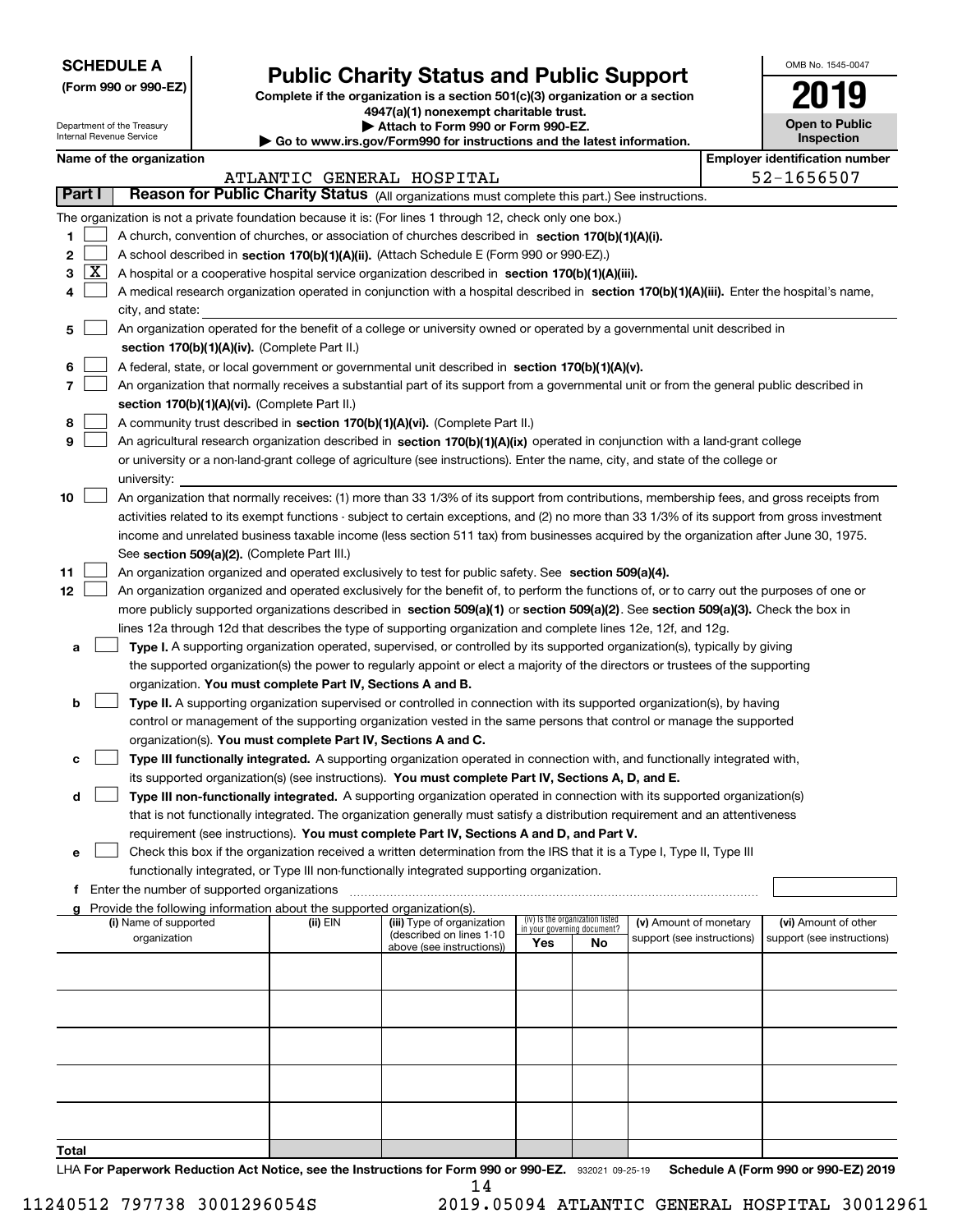52-1656507 Page 2

(Complete only if you checked the box on line 5, 7, or 8 of Part I or if the organization failed to qualify under Part III. If the organization fails to qualify under the tests listed below, please complete Part III.) **Part II Support Schedule for Organizations Described in Sections 170(b)(1)(A)(iv) and 170(b)(1)(A)(vi)**

|    | <b>Section A. Public Support</b>                                                                                                               |          |            |            |            |                                      |           |
|----|------------------------------------------------------------------------------------------------------------------------------------------------|----------|------------|------------|------------|--------------------------------------|-----------|
|    | Calendar year (or fiscal year beginning in) $\blacktriangleright$                                                                              | (a) 2015 | $(b)$ 2016 | $(c)$ 2017 | $(d)$ 2018 | (e) 2019                             | (f) Total |
|    | <b>1</b> Gifts, grants, contributions, and                                                                                                     |          |            |            |            |                                      |           |
|    | membership fees received. (Do not                                                                                                              |          |            |            |            |                                      |           |
|    | include any "unusual grants.")                                                                                                                 |          |            |            |            |                                      |           |
|    | <b>2</b> Tax revenues levied for the organ-                                                                                                    |          |            |            |            |                                      |           |
|    | ization's benefit and either paid to                                                                                                           |          |            |            |            |                                      |           |
|    | or expended on its behalf                                                                                                                      |          |            |            |            |                                      |           |
|    | 3 The value of services or facilities                                                                                                          |          |            |            |            |                                      |           |
|    | furnished by a governmental unit to                                                                                                            |          |            |            |            |                                      |           |
|    | the organization without charge                                                                                                                |          |            |            |            |                                      |           |
|    | 4 Total. Add lines 1 through 3                                                                                                                 |          |            |            |            |                                      |           |
| 5. | The portion of total contributions                                                                                                             |          |            |            |            |                                      |           |
|    | by each person (other than a                                                                                                                   |          |            |            |            |                                      |           |
|    | governmental unit or publicly                                                                                                                  |          |            |            |            |                                      |           |
|    | supported organization) included                                                                                                               |          |            |            |            |                                      |           |
|    | on line 1 that exceeds 2% of the                                                                                                               |          |            |            |            |                                      |           |
|    | amount shown on line 11,                                                                                                                       |          |            |            |            |                                      |           |
|    | column (f)                                                                                                                                     |          |            |            |            |                                      |           |
|    | 6 Public support. Subtract line 5 from line 4.                                                                                                 |          |            |            |            |                                      |           |
|    | <b>Section B. Total Support</b>                                                                                                                |          |            |            |            |                                      |           |
|    | Calendar year (or fiscal year beginning in)                                                                                                    | (a) 2015 | $(b)$ 2016 | $(c)$ 2017 | $(d)$ 2018 | (e) 2019                             | (f) Total |
|    | 7 Amounts from line 4                                                                                                                          |          |            |            |            |                                      |           |
|    | 8 Gross income from interest,                                                                                                                  |          |            |            |            |                                      |           |
|    | dividends, payments received on                                                                                                                |          |            |            |            |                                      |           |
|    | securities loans, rents, royalties,                                                                                                            |          |            |            |            |                                      |           |
|    | and income from similar sources                                                                                                                |          |            |            |            |                                      |           |
| 9. | Net income from unrelated business                                                                                                             |          |            |            |            |                                      |           |
|    | activities, whether or not the                                                                                                                 |          |            |            |            |                                      |           |
|    | business is regularly carried on                                                                                                               |          |            |            |            |                                      |           |
|    | <b>10</b> Other income. Do not include gain                                                                                                    |          |            |            |            |                                      |           |
|    | or loss from the sale of capital                                                                                                               |          |            |            |            |                                      |           |
|    | assets (Explain in Part VI.)                                                                                                                   |          |            |            |            |                                      |           |
|    | <b>11 Total support.</b> Add lines 7 through 10                                                                                                |          |            |            |            |                                      |           |
|    | <b>12</b> Gross receipts from related activities, etc. (see instructions)                                                                      |          |            |            |            | 12                                   |           |
|    | 13 First five years. If the Form 990 is for the organization's first, second, third, fourth, or fifth tax year as a section 501(c)(3)          |          |            |            |            |                                      |           |
|    | organization, check this box and stop here                                                                                                     |          |            |            |            |                                      |           |
|    | <b>Section C. Computation of Public Support Percentage</b>                                                                                     |          |            |            |            |                                      |           |
|    | 14 Public support percentage for 2019 (line 6, column (f) divided by line 11, column (f) <i>manumanomeron</i>                                  |          |            |            |            | 14                                   | %         |
|    |                                                                                                                                                |          |            |            |            | 15                                   | %         |
|    | 16a 33 1/3% support test - 2019. If the organization did not check the box on line 13, and line 14 is 33 1/3% or more, check this box and      |          |            |            |            |                                      |           |
|    | stop here. The organization qualifies as a publicly supported organization                                                                     |          |            |            |            |                                      |           |
|    | b 33 1/3% support test - 2018. If the organization did not check a box on line 13 or 16a, and line 15 is 33 1/3% or more, check this box       |          |            |            |            |                                      |           |
|    | and stop here. The organization qualifies as a publicly supported organization                                                                 |          |            |            |            |                                      |           |
|    | 17a 10% -facts-and-circumstances test - 2019. If the organization did not check a box on line 13, 16a, or 16b, and line 14 is 10% or more,     |          |            |            |            |                                      |           |
|    | and if the organization meets the "facts-and-circumstances" test, check this box and stop here. Explain in Part VI how the organization        |          |            |            |            |                                      |           |
|    | meets the "facts-and-circumstances" test. The organization qualifies as a publicly supported organization                                      |          |            |            |            |                                      |           |
|    | <b>b 10% -facts-and-circumstances test - 2018.</b> If the organization did not check a box on line 13, 16a, 16b, or 17a, and line 15 is 10% or |          |            |            |            |                                      |           |
|    | more, and if the organization meets the "facts-and-circumstances" test, check this box and stop here. Explain in Part VI how the               |          |            |            |            |                                      |           |
|    | organization meets the "facts-and-circumstances" test. The organization qualifies as a publicly supported organization                         |          |            |            |            |                                      |           |
|    | 18 Private foundation. If the organization did not check a box on line 13, 16a, 16b, 17a, or 17b, check this box and see instructions          |          |            |            |            | Schodule A (Form 000 or 000 F7) 2010 |           |

**Schedule A (Form 990 or 990-EZ) 2019**

932022 09-25-19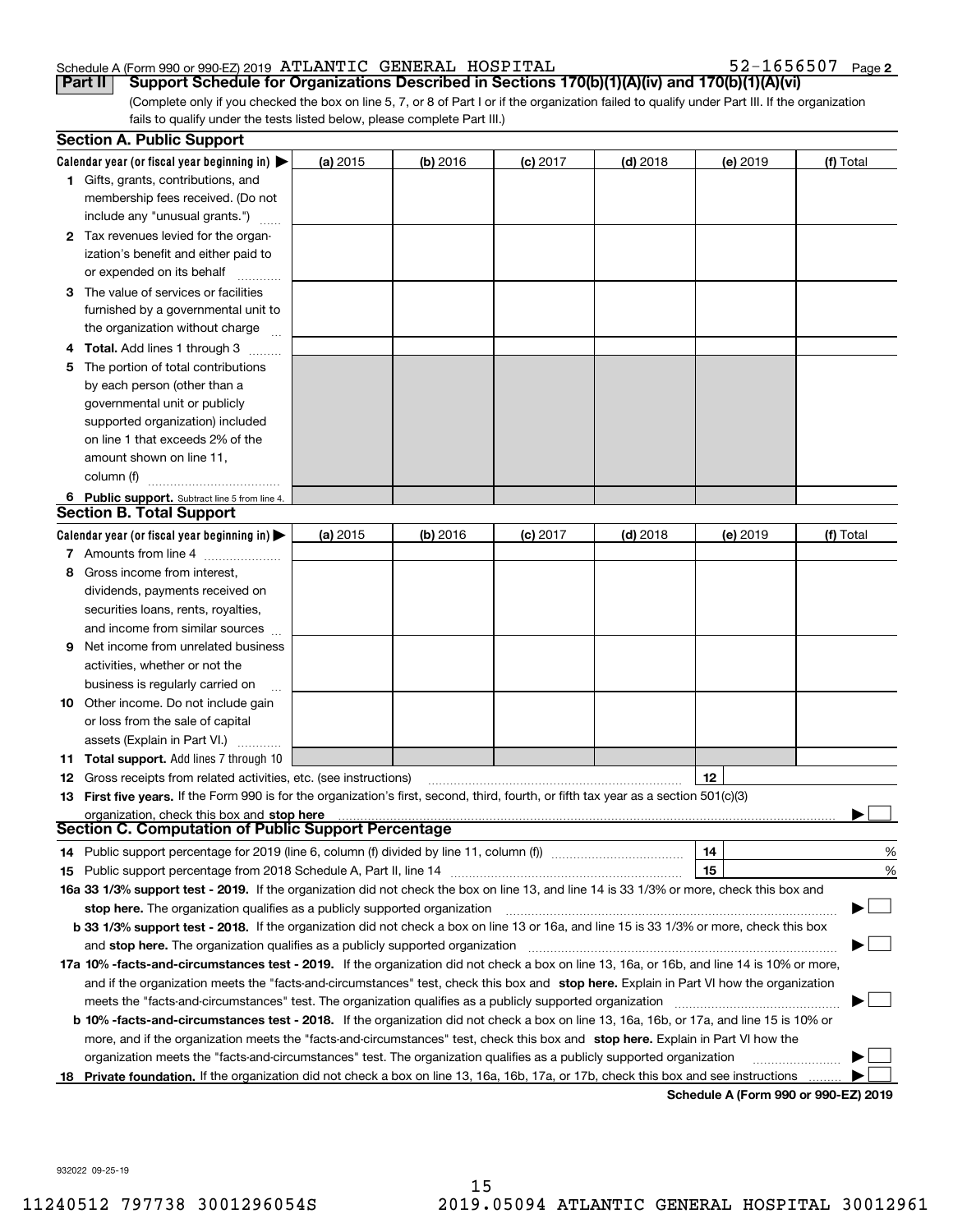(Complete only if you checked the box on line 10 of Part I or if the organization failed to qualify under Part II. If the organization fails to qualify under the tests listed below, please complete Part II.)

|     | <b>Section A. Public Support</b>                                                                                                                                                                                               |          |          |            |            |          |                                      |
|-----|--------------------------------------------------------------------------------------------------------------------------------------------------------------------------------------------------------------------------------|----------|----------|------------|------------|----------|--------------------------------------|
|     | Calendar year (or fiscal year beginning in) $\blacktriangleright$                                                                                                                                                              | (a) 2015 | (b) 2016 | $(c)$ 2017 | $(d)$ 2018 | (e) 2019 | (f) Total                            |
|     | 1 Gifts, grants, contributions, and                                                                                                                                                                                            |          |          |            |            |          |                                      |
|     | membership fees received. (Do not                                                                                                                                                                                              |          |          |            |            |          |                                      |
|     | include any "unusual grants.")                                                                                                                                                                                                 |          |          |            |            |          |                                      |
|     | <b>2</b> Gross receipts from admissions,<br>merchandise sold or services per-<br>formed, or facilities furnished in<br>any activity that is related to the<br>organization's tax-exempt purpose                                |          |          |            |            |          |                                      |
|     | 3 Gross receipts from activities that<br>are not an unrelated trade or bus-                                                                                                                                                    |          |          |            |            |          |                                      |
|     | iness under section 513                                                                                                                                                                                                        |          |          |            |            |          |                                      |
|     | 4 Tax revenues levied for the organ-<br>ization's benefit and either paid to                                                                                                                                                   |          |          |            |            |          |                                      |
|     | or expended on its behalf<br>.                                                                                                                                                                                                 |          |          |            |            |          |                                      |
|     | 5 The value of services or facilities<br>furnished by a governmental unit to                                                                                                                                                   |          |          |            |            |          |                                      |
|     | the organization without charge                                                                                                                                                                                                |          |          |            |            |          |                                      |
|     | <b>6 Total.</b> Add lines 1 through 5                                                                                                                                                                                          |          |          |            |            |          |                                      |
|     | 7a Amounts included on lines 1, 2, and<br>3 received from disqualified persons                                                                                                                                                 |          |          |            |            |          |                                      |
|     | <b>b</b> Amounts included on lines 2 and 3 received<br>from other than disqualified persons that<br>exceed the greater of \$5,000 or 1% of the<br>amount on line 13 for the year                                               |          |          |            |            |          |                                      |
|     | c Add lines 7a and 7b                                                                                                                                                                                                          |          |          |            |            |          |                                      |
|     | 8 Public support. (Subtract line 7c from line 6.)<br><b>Section B. Total Support</b>                                                                                                                                           |          |          |            |            |          |                                      |
|     | Calendar year (or fiscal year beginning in)                                                                                                                                                                                    | (a) 2015 | (b) 2016 | $(c)$ 2017 | $(d)$ 2018 | (e) 2019 | (f) Total                            |
|     | 9 Amounts from line 6                                                                                                                                                                                                          |          |          |            |            |          |                                      |
|     | 10a Gross income from interest,<br>dividends, payments received on<br>securities loans, rents, royalties,<br>and income from similar sources                                                                                   |          |          |            |            |          |                                      |
|     | <b>b</b> Unrelated business taxable income<br>(less section 511 taxes) from businesses                                                                                                                                         |          |          |            |            |          |                                      |
|     | acquired after June 30, 1975                                                                                                                                                                                                   |          |          |            |            |          |                                      |
|     | c Add lines 10a and 10b<br>11 Net income from unrelated business<br>activities not included in line 10b,<br>whether or not the business is<br>regularly carried on                                                             |          |          |            |            |          |                                      |
|     | <b>12</b> Other income. Do not include gain<br>or loss from the sale of capital<br>assets (Explain in Part VI.)                                                                                                                |          |          |            |            |          |                                      |
|     | 13 Total support. (Add lines 9, 10c, 11, and 12.)                                                                                                                                                                              |          |          |            |            |          |                                      |
|     | 14 First five years. If the Form 990 is for the organization's first, second, third, fourth, or fifth tax year as a section 501(c)(3) organization,                                                                            |          |          |            |            |          |                                      |
|     | check this box and stop here measurements are all the state of the state of the state of the state of the state of the state of the state of the state of the state of the state of the state of the state of the state of the |          |          |            |            |          |                                      |
|     | <b>Section C. Computation of Public Support Percentage</b>                                                                                                                                                                     |          |          |            |            |          |                                      |
|     | 15 Public support percentage for 2019 (line 8, column (f), divided by line 13, column (f))                                                                                                                                     |          |          |            |            | 15       | %                                    |
| 16. | Public support percentage from 2018 Schedule A, Part III, line 15                                                                                                                                                              |          |          |            |            | 16       | %                                    |
|     | <b>Section D. Computation of Investment Income Percentage</b>                                                                                                                                                                  |          |          |            |            |          |                                      |
|     | 17 Investment income percentage for 2019 (line 10c, column (f), divided by line 13, column (f))<br>18 Investment income percentage from 2018 Schedule A, Part III, line 17                                                     |          |          |            |            | 17<br>18 | %<br>%                               |
|     | 19a 33 1/3% support tests - 2019. If the organization did not check the box on line 14, and line 15 is more than 33 1/3%, and line 17 is not                                                                                   |          |          |            |            |          |                                      |
|     | more than 33 1/3%, check this box and stop here. The organization qualifies as a publicly supported organization                                                                                                               |          |          |            |            |          |                                      |
|     | b 33 1/3% support tests - 2018. If the organization did not check a box on line 14 or line 19a, and line 16 is more than 33 1/3%, and                                                                                          |          |          |            |            |          |                                      |
|     | line 18 is not more than 33 1/3%, check this box and stop here. The organization qualifies as a publicly supported organization                                                                                                |          |          |            |            |          |                                      |
|     | 20 Private foundation. If the organization did not check a box on line 14, 19a, or 19b, check this box and see instructions                                                                                                    |          |          |            |            |          | .                                    |
|     | 932023 09-25-19                                                                                                                                                                                                                |          |          |            |            |          | Schedule A (Form 990 or 990-EZ) 2019 |
|     |                                                                                                                                                                                                                                |          | 16       |            |            |          |                                      |

 <sup>11240512 797738 3001296054</sup>S 2019.05094 ATLANTIC GENERAL HOSPITAL 30012961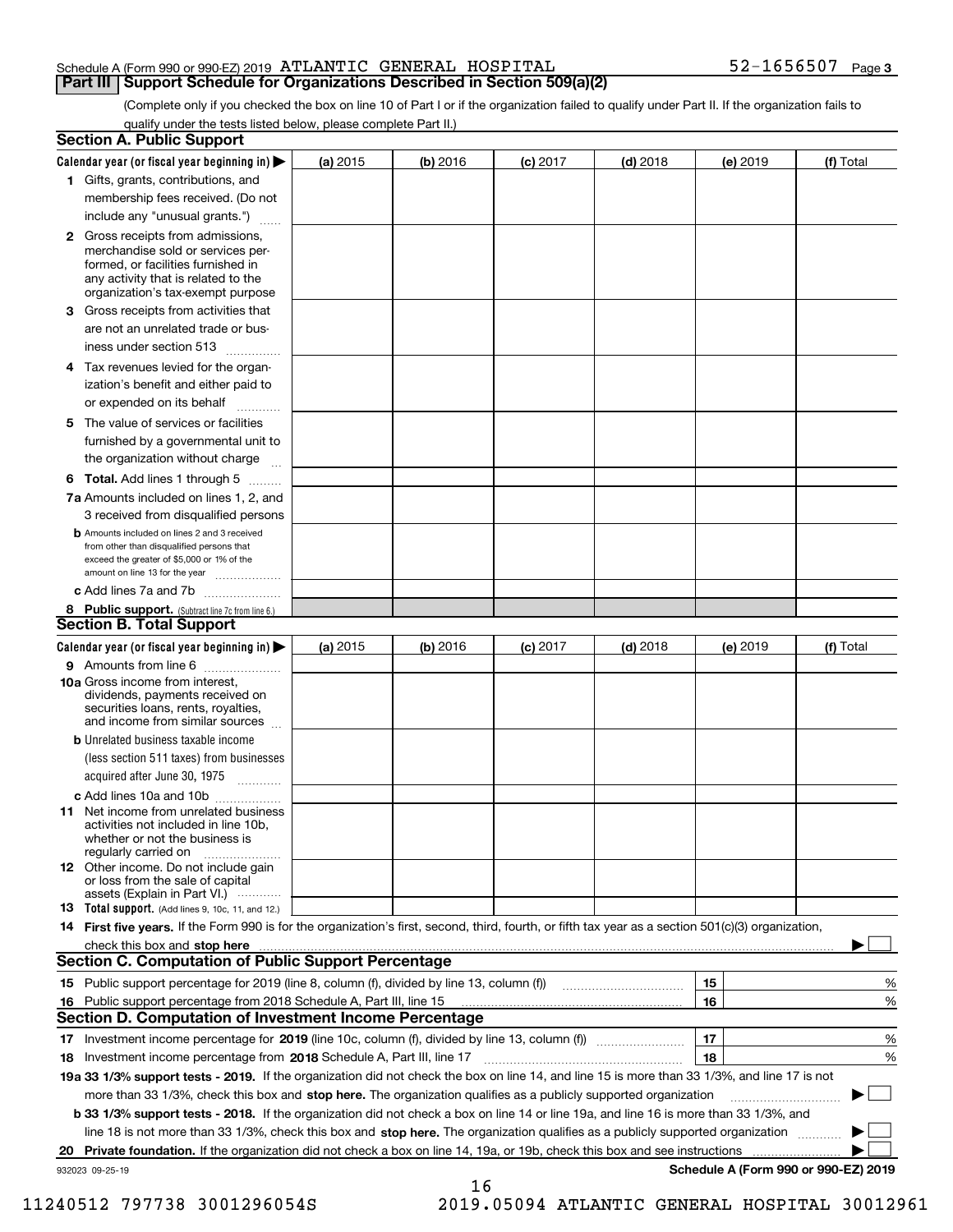## **Part IV Supporting Organizations**

(Complete only if you checked a box in line 12 on Part I. If you checked 12a of Part I, complete Sections A and B. If you checked 12b of Part I, complete Sections A and C. If you checked 12c of Part I, complete Sections A, D, and E. If you checked 12d of Part I, complete Sections A and D, and complete Part V.)

#### **Section A. All Supporting Organizations**

- **1** Are all of the organization's supported organizations listed by name in the organization's governing documents? If "No," describe in **Part VI** how the supported organizations are designated. If designated by *class or purpose, describe the designation. If historic and continuing relationship, explain.*
- **2** Did the organization have any supported organization that does not have an IRS determination of status under section 509(a)(1) or (2)? If "Yes," explain in Part VI how the organization determined that the supported *organization was described in section 509(a)(1) or (2).*
- **3a** Did the organization have a supported organization described in section 501(c)(4), (5), or (6)? If "Yes," answer *(b) and (c) below.*
- **b** Did the organization confirm that each supported organization qualified under section 501(c)(4), (5), or (6) and satisfied the public support tests under section 509(a)(2)? If "Yes," describe in **Part VI** when and how the *organization made the determination.*
- **c**Did the organization ensure that all support to such organizations was used exclusively for section 170(c)(2)(B) purposes? If "Yes," explain in **Part VI** what controls the organization put in place to ensure such use.
- **4a***If* Was any supported organization not organized in the United States ("foreign supported organization")? *"Yes," and if you checked 12a or 12b in Part I, answer (b) and (c) below.*
- **b** Did the organization have ultimate control and discretion in deciding whether to make grants to the foreign supported organization? If "Yes," describe in **Part VI** how the organization had such control and discretion *despite being controlled or supervised by or in connection with its supported organizations.*
- **c** Did the organization support any foreign supported organization that does not have an IRS determination under sections 501(c)(3) and 509(a)(1) or (2)? If "Yes," explain in **Part VI** what controls the organization used *to ensure that all support to the foreign supported organization was used exclusively for section 170(c)(2)(B) purposes.*
- **5a** Did the organization add, substitute, or remove any supported organizations during the tax year? If "Yes," answer (b) and (c) below (if applicable). Also, provide detail in **Part VI,** including (i) the names and EIN *numbers of the supported organizations added, substituted, or removed; (ii) the reasons for each such action; (iii) the authority under the organization's organizing document authorizing such action; and (iv) how the action was accomplished (such as by amendment to the organizing document).*
- **b** Type I or Type II only. Was any added or substituted supported organization part of a class already designated in the organization's organizing document?
- **cSubstitutions only.**  Was the substitution the result of an event beyond the organization's control?
- **6** Did the organization provide support (whether in the form of grants or the provision of services or facilities) to **Part VI.** *If "Yes," provide detail in* support or benefit one or more of the filing organization's supported organizations? anyone other than (i) its supported organizations, (ii) individuals that are part of the charitable class benefited by one or more of its supported organizations, or (iii) other supporting organizations that also
- **7**Did the organization provide a grant, loan, compensation, or other similar payment to a substantial contributor *If "Yes," complete Part I of Schedule L (Form 990 or 990-EZ).* regard to a substantial contributor? (as defined in section 4958(c)(3)(C)), a family member of a substantial contributor, or a 35% controlled entity with
- **8** Did the organization make a loan to a disqualified person (as defined in section 4958) not described in line 7? *If "Yes," complete Part I of Schedule L (Form 990 or 990-EZ).*
- **9a** Was the organization controlled directly or indirectly at any time during the tax year by one or more in section 509(a)(1) or (2))? If "Yes," *provide detail in* <code>Part VI.</code> disqualified persons as defined in section 4946 (other than foundation managers and organizations described
- **b** Did one or more disqualified persons (as defined in line 9a) hold a controlling interest in any entity in which the supporting organization had an interest? If "Yes," provide detail in P**art VI**.
- **c**Did a disqualified person (as defined in line 9a) have an ownership interest in, or derive any personal benefit from, assets in which the supporting organization also had an interest? If "Yes," provide detail in P**art VI.**
- **10a** Was the organization subject to the excess business holdings rules of section 4943 because of section supporting organizations)? If "Yes," answer 10b below. 4943(f) (regarding certain Type II supporting organizations, and all Type III non-functionally integrated
- **b** Did the organization have any excess business holdings in the tax year? (Use Schedule C, Form 4720, to *determine whether the organization had excess business holdings.)*

17

932024 09-25-19

**Schedule A (Form 990 or 990-EZ) 2019**

**YesNo**

**1**

**2**

**3b**

**3c**

**4a**

**4b**

**4c**

**5a**

**5b5c**

**6**

**7**

**8**

**9a**

**9b**

**9c**

**10a**

**10b**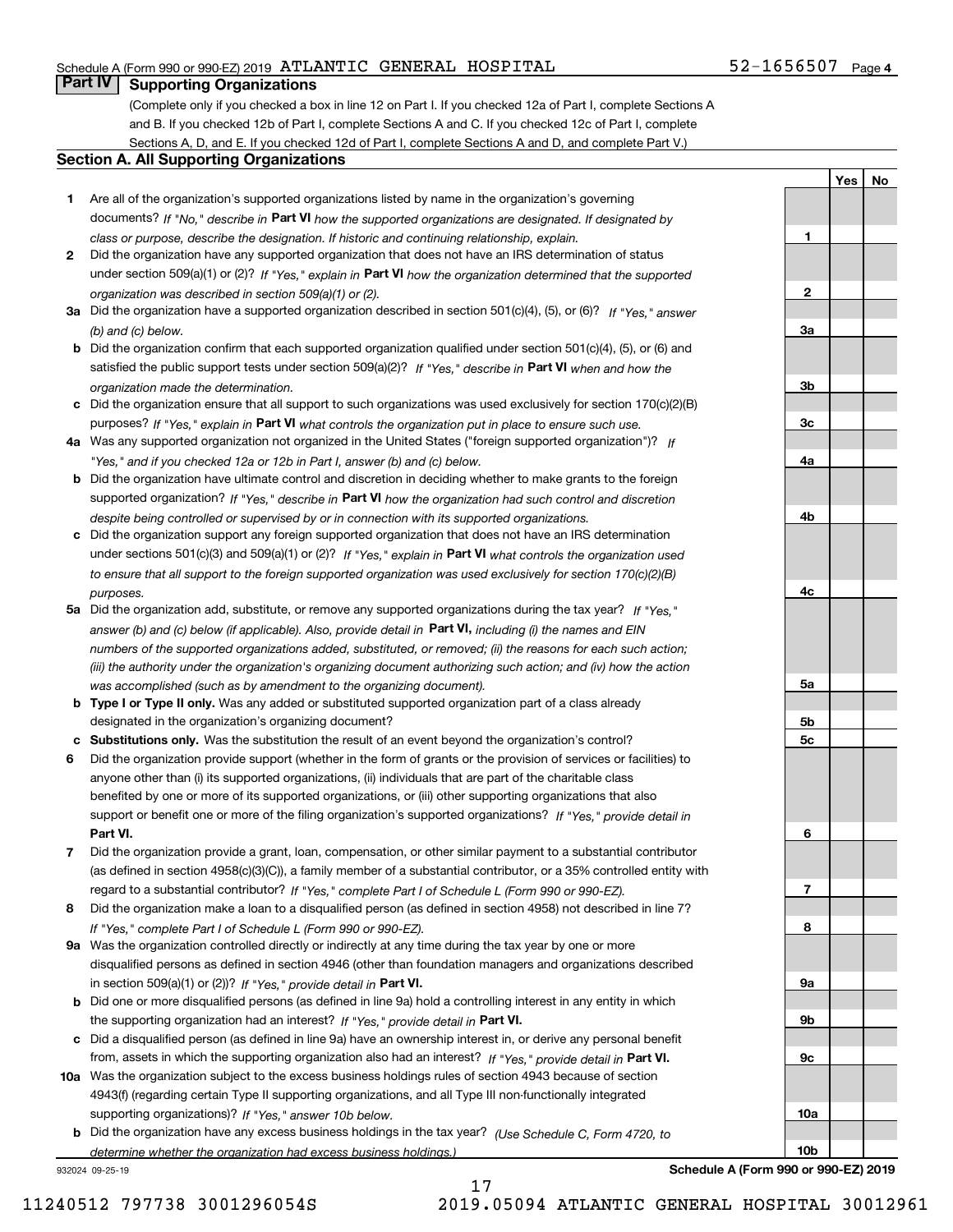#### Schedule A (Form 990 or 990-EZ) 2019 Page ATLANTIC GENERAL HOSPITAL 52-1656507

|        | Part IV<br><b>Supporting Organizations (continued)</b>                                                                                                                                                                            |                 |     |    |
|--------|-----------------------------------------------------------------------------------------------------------------------------------------------------------------------------------------------------------------------------------|-----------------|-----|----|
|        |                                                                                                                                                                                                                                   |                 | Yes | No |
| 11     | Has the organization accepted a gift or contribution from any of the following persons?                                                                                                                                           |                 |     |    |
|        | a A person who directly or indirectly controls, either alone or together with persons described in (b) and (c)                                                                                                                    |                 |     |    |
|        | below, the governing body of a supported organization?                                                                                                                                                                            | 11a             |     |    |
|        | <b>b</b> A family member of a person described in (a) above?                                                                                                                                                                      | 11 <sub>b</sub> |     |    |
|        | c A 35% controlled entity of a person described in (a) or (b) above? If "Yes" to a, b, or c, provide detail in Part VI.                                                                                                           | 11c             |     |    |
|        | <b>Section B. Type I Supporting Organizations</b>                                                                                                                                                                                 |                 |     |    |
|        |                                                                                                                                                                                                                                   |                 | Yes | No |
| 1      | Did the directors, trustees, or membership of one or more supported organizations have the power to                                                                                                                               |                 |     |    |
|        | regularly appoint or elect at least a majority of the organization's directors or trustees at all times during the                                                                                                                |                 |     |    |
|        | tax year? If "No," describe in Part VI how the supported organization(s) effectively operated, supervised, or                                                                                                                     |                 |     |    |
|        | controlled the organization's activities. If the organization had more than one supported organization,                                                                                                                           |                 |     |    |
|        | describe how the powers to appoint and/or remove directors or trustees were allocated among the supported                                                                                                                         |                 |     |    |
|        | organizations and what conditions or restrictions, if any, applied to such powers during the tax year.                                                                                                                            | 1               |     |    |
| 2      | Did the organization operate for the benefit of any supported organization other than the supported                                                                                                                               |                 |     |    |
|        | organization(s) that operated, supervised, or controlled the supporting organization? If "Yes," explain in                                                                                                                        |                 |     |    |
|        | Part VI how providing such benefit carried out the purposes of the supported organization(s) that operated,                                                                                                                       |                 |     |    |
|        | supervised, or controlled the supporting organization.                                                                                                                                                                            | 2               |     |    |
|        | <b>Section C. Type II Supporting Organizations</b>                                                                                                                                                                                |                 |     |    |
|        |                                                                                                                                                                                                                                   |                 | Yes | No |
| 1      | Were a majority of the organization's directors or trustees during the tax year also a majority of the directors<br>or trustees of each of the organization's supported organization(s)? If "No," describe in Part VI how control |                 |     |    |
|        |                                                                                                                                                                                                                                   |                 |     |    |
|        | or management of the supporting organization was vested in the same persons that controlled or managed<br>the supported organization(s).                                                                                          | 1               |     |    |
|        | <b>Section D. All Type III Supporting Organizations</b>                                                                                                                                                                           |                 |     |    |
|        |                                                                                                                                                                                                                                   |                 | Yes | No |
| 1      | Did the organization provide to each of its supported organizations, by the last day of the fifth month of the                                                                                                                    |                 |     |    |
|        | organization's tax year, (i) a written notice describing the type and amount of support provided during the prior tax                                                                                                             |                 |     |    |
|        | year, (ii) a copy of the Form 990 that was most recently filed as of the date of notification, and (iii) copies of the                                                                                                            |                 |     |    |
|        | organization's governing documents in effect on the date of notification, to the extent not previously provided?                                                                                                                  | 1               |     |    |
| 2      | Were any of the organization's officers, directors, or trustees either (i) appointed or elected by the supported                                                                                                                  |                 |     |    |
|        | organization(s) or (ii) serving on the governing body of a supported organization? If "No," explain in Part VI how                                                                                                                |                 |     |    |
|        | the organization maintained a close and continuous working relationship with the supported organization(s).                                                                                                                       | 2               |     |    |
| з      | By reason of the relationship described in (2), did the organization's supported organizations have a                                                                                                                             |                 |     |    |
|        | significant voice in the organization's investment policies and in directing the use of the organization's                                                                                                                        |                 |     |    |
|        | income or assets at all times during the tax year? If "Yes," describe in Part VI the role the organization's                                                                                                                      |                 |     |    |
|        | supported organizations played in this regard.                                                                                                                                                                                    | 3               |     |    |
|        | Section E. Type III Functionally Integrated Supporting Organizations                                                                                                                                                              |                 |     |    |
| 1      | Check the box next to the method that the organization used to satisfy the Integral Part Test during the year (see instructions).                                                                                                 |                 |     |    |
| a      | The organization satisfied the Activities Test. Complete line 2 below.                                                                                                                                                            |                 |     |    |
| b      | The organization is the parent of each of its supported organizations. Complete line 3 below.                                                                                                                                     |                 |     |    |
| c<br>2 | The organization supported a governmental entity. Describe in Part VI how you supported a government entity (see instructions),<br>Activities Test. Answer (a) and (b) below.                                                     |                 | Yes | No |
| а      | Did substantially all of the organization's activities during the tax year directly further the exempt purposes of                                                                                                                |                 |     |    |
|        | the supported organization(s) to which the organization was responsive? If "Yes," then in Part VI identify                                                                                                                        |                 |     |    |
|        | those supported organizations and explain how these activities directly furthered their exempt purposes,                                                                                                                          |                 |     |    |
|        | how the organization was responsive to those supported organizations, and how the organization determined                                                                                                                         |                 |     |    |
|        | that these activities constituted substantially all of its activities.                                                                                                                                                            | 2a              |     |    |
| b      | Did the activities described in (a) constitute activities that, but for the organization's involvement, one or more                                                                                                               |                 |     |    |
|        | of the organization's supported organization(s) would have been engaged in? If "Yes," explain in Part VI the                                                                                                                      |                 |     |    |
|        | reasons for the organization's position that its supported organization(s) would have engaged in these                                                                                                                            |                 |     |    |
|        | activities but for the organization's involvement.                                                                                                                                                                                | 2b              |     |    |
| з      | Parent of Supported Organizations. Answer (a) and (b) below.                                                                                                                                                                      |                 |     |    |
| а      | Did the organization have the power to regularly appoint or elect a majority of the officers, directors, or                                                                                                                       |                 |     |    |
|        | trustees of each of the supported organizations? Provide details in Part VI.                                                                                                                                                      | За              |     |    |
| b      | Did the organization exercise a substantial degree of direction over the policies, programs, and activities of each                                                                                                               |                 |     |    |
|        | of its supported organizations? If "Yes," describe in Part VI the role played by the organization in this regard.                                                                                                                 | Зb              |     |    |

18

932025 09-25-19

**Schedule A (Form 990 or 990-EZ) 2019**

11240512 797738 3001296054S 2019.05094 ATLANTIC GENERAL HOSPITAL 30012961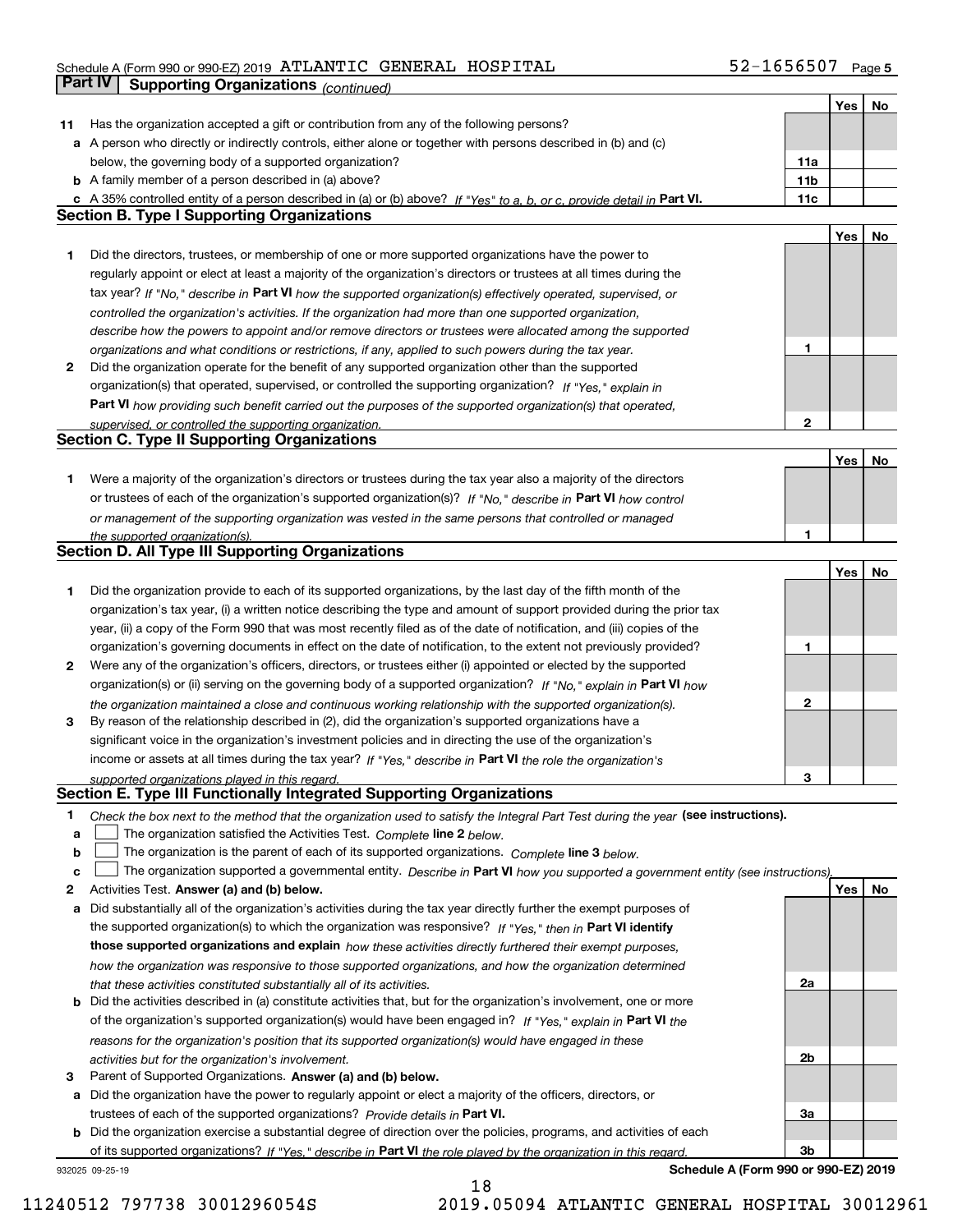|                                                                |  | <b>Part V</b>   Type III Non-Functionally Integrated 509(a)(3) Supporting Organizations |                       |  |
|----------------------------------------------------------------|--|-----------------------------------------------------------------------------------------|-----------------------|--|
| Schedule A (Form 990 or 990-EZ) 2019 ATLANTIC GENERAL HOSPITAL |  |                                                                                         | $52 - 1656507$ Page 6 |  |

1 Check here if the organization satisfied the Integral Part Test as a qualifying trust on Nov. 20, 1970 (explain in Part VI). See instructions. All other Type III non-functionally integrated supporting organizations must complete Sections A through E.

|    | Section A - Adjusted Net Income                                              |                | (A) Prior Year | (B) Current Year<br>(optional) |
|----|------------------------------------------------------------------------------|----------------|----------------|--------------------------------|
| 1  | Net short-term capital gain                                                  | 1              |                |                                |
| 2  | Recoveries of prior-year distributions                                       | $\overline{2}$ |                |                                |
| З  | Other gross income (see instructions)                                        | 3              |                |                                |
| 4  | Add lines 1 through 3.                                                       | 4              |                |                                |
| 5  | Depreciation and depletion                                                   | 5              |                |                                |
| 6  | Portion of operating expenses paid or incurred for production or             |                |                |                                |
|    | collection of gross income or for management, conservation, or               |                |                |                                |
|    | maintenance of property held for production of income (see instructions)     | 6              |                |                                |
| 7  | Other expenses (see instructions)                                            | 7              |                |                                |
| 8  | Adjusted Net Income (subtract lines 5, 6, and 7 from line 4)                 | 8              |                |                                |
|    | <b>Section B - Minimum Asset Amount</b>                                      |                | (A) Prior Year | (B) Current Year<br>(optional) |
| 1. | Aggregate fair market value of all non-exempt-use assets (see                |                |                |                                |
|    | instructions for short tax year or assets held for part of year):            |                |                |                                |
|    | a Average monthly value of securities                                        | 1a             |                |                                |
|    | <b>b</b> Average monthly cash balances                                       | 1b             |                |                                |
|    | c Fair market value of other non-exempt-use assets                           | 1c             |                |                                |
|    | <b>d</b> Total (add lines 1a, 1b, and 1c)                                    | 1d             |                |                                |
|    | e Discount claimed for blockage or other                                     |                |                |                                |
|    | factors (explain in detail in Part VI):                                      |                |                |                                |
| 2  | Acquisition indebtedness applicable to non-exempt-use assets                 | $\mathbf{2}$   |                |                                |
| З  | Subtract line 2 from line 1d.                                                | 3              |                |                                |
| 4  | Cash deemed held for exempt use. Enter 1-1/2% of line 3 (for greater amount, |                |                |                                |
|    | see instructions)                                                            | 4              |                |                                |
| 5  | Net value of non-exempt-use assets (subtract line 4 from line 3)             | 5              |                |                                |
| 6  | Multiply line 5 by .035.                                                     | 6              |                |                                |
| 7  | Recoveries of prior-year distributions                                       | $\overline{7}$ |                |                                |
| 8  | Minimum Asset Amount (add line 7 to line 6)                                  | 8              |                |                                |
|    | <b>Section C - Distributable Amount</b>                                      |                |                | <b>Current Year</b>            |
| 1  | Adjusted net income for prior year (from Section A, line 8, Column A)        | 1              |                |                                |
| 2  | Enter 85% of line 1.                                                         | $\overline{2}$ |                |                                |
| 3  | Minimum asset amount for prior year (from Section B, line 8, Column A)       | 3              |                |                                |
| 4  | Enter greater of line 2 or line 3.                                           | 4              |                |                                |
| 5  | Income tax imposed in prior year                                             | 5              |                |                                |
| 6  | <b>Distributable Amount.</b> Subtract line 5 from line 4, unless subject to  |                |                |                                |
|    | emergency temporary reduction (see instructions).                            | 6              |                |                                |
|    |                                                                              |                |                |                                |

**7**Check here if the current year is the organization's first as a non-functionally integrated Type III supporting organization (see instructions).

**Schedule A (Form 990 or 990-EZ) 2019**

932026 09-25-19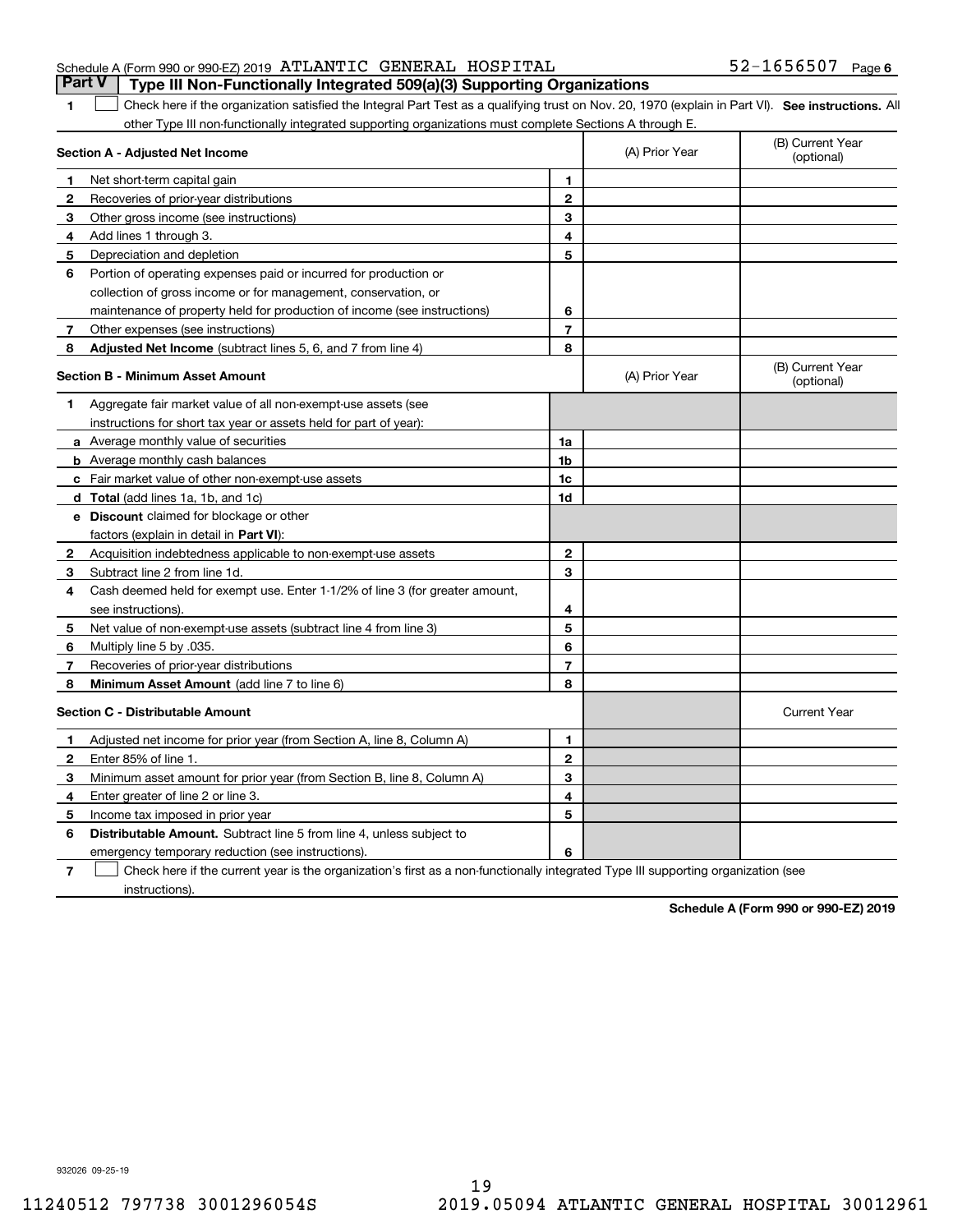| Part V | Type III Non-Functionally Integrated 509(a)(3) Supporting Organizations                    |                             | (continued)                           |                                         |
|--------|--------------------------------------------------------------------------------------------|-----------------------------|---------------------------------------|-----------------------------------------|
|        | <b>Section D - Distributions</b>                                                           |                             |                                       | <b>Current Year</b>                     |
| 1      | Amounts paid to supported organizations to accomplish exempt purposes                      |                             |                                       |                                         |
| 2      | Amounts paid to perform activity that directly furthers exempt purposes of supported       |                             |                                       |                                         |
|        | organizations, in excess of income from activity                                           |                             |                                       |                                         |
| з      | Administrative expenses paid to accomplish exempt purposes of supported organizations      |                             |                                       |                                         |
| 4      | Amounts paid to acquire exempt-use assets                                                  |                             |                                       |                                         |
| 5      | Qualified set-aside amounts (prior IRS approval required)                                  |                             |                                       |                                         |
| 6      | Other distributions (describe in Part VI). See instructions.                               |                             |                                       |                                         |
| 7      | <b>Total annual distributions.</b> Add lines 1 through 6.                                  |                             |                                       |                                         |
| 8      | Distributions to attentive supported organizations to which the organization is responsive |                             |                                       |                                         |
|        | (provide details in Part VI). See instructions.                                            |                             |                                       |                                         |
| 9      | Distributable amount for 2019 from Section C, line 6                                       |                             |                                       |                                         |
| 10     | Line 8 amount divided by line 9 amount                                                     |                             |                                       |                                         |
|        |                                                                                            | (i)                         | (iii)                                 | (iii)                                   |
|        | <b>Section E - Distribution Allocations</b> (see instructions)                             | <b>Excess Distributions</b> | <b>Underdistributions</b><br>Pre-2019 | <b>Distributable</b><br>Amount for 2019 |
| 1      | Distributable amount for 2019 from Section C, line 6                                       |                             |                                       |                                         |
| 2      | Underdistributions, if any, for years prior to 2019 (reason-                               |                             |                                       |                                         |
|        | able cause required- explain in <b>Part VI</b> ). See instructions.                        |                             |                                       |                                         |
| з      | Excess distributions carryover, if any, to 2019                                            |                             |                                       |                                         |
|        | <b>a</b> From 2014                                                                         |                             |                                       |                                         |
|        | <b>b</b> From 2015                                                                         |                             |                                       |                                         |
|        | $c$ From 2016                                                                              |                             |                                       |                                         |
|        | d From 2017                                                                                |                             |                                       |                                         |
|        | e From 2018                                                                                |                             |                                       |                                         |
|        | Total of lines 3a through e                                                                |                             |                                       |                                         |
|        | <b>g</b> Applied to underdistributions of prior years                                      |                             |                                       |                                         |
|        | <b>h</b> Applied to 2019 distributable amount                                              |                             |                                       |                                         |
|        | Carryover from 2014 not applied (see instructions)                                         |                             |                                       |                                         |
|        | Remainder. Subtract lines 3g, 3h, and 3i from 3f.                                          |                             |                                       |                                         |
| 4      | Distributions for 2019 from Section D,                                                     |                             |                                       |                                         |
|        | line $7:$                                                                                  |                             |                                       |                                         |
|        | <b>a</b> Applied to underdistributions of prior years                                      |                             |                                       |                                         |
|        | <b>b</b> Applied to 2019 distributable amount                                              |                             |                                       |                                         |
| c      | Remainder. Subtract lines 4a and 4b from 4.                                                |                             |                                       |                                         |
| 5      | Remaining underdistributions for years prior to 2019, if                                   |                             |                                       |                                         |
|        | any. Subtract lines 3g and 4a from line 2. For result greater                              |                             |                                       |                                         |
|        | than zero, explain in Part VI. See instructions.                                           |                             |                                       |                                         |
| 6      | Remaining underdistributions for 2019. Subtract lines 3h                                   |                             |                                       |                                         |
|        | and 4b from line 1. For result greater than zero, explain in                               |                             |                                       |                                         |
|        | Part VI. See instructions.                                                                 |                             |                                       |                                         |
| 7      | Excess distributions carryover to 2020. Add lines 3j                                       |                             |                                       |                                         |
|        | and 4c.                                                                                    |                             |                                       |                                         |
| 8      | Breakdown of line 7:                                                                       |                             |                                       |                                         |
|        | a Excess from 2015                                                                         |                             |                                       |                                         |
|        | <b>b</b> Excess from 2016                                                                  |                             |                                       |                                         |
|        | c Excess from 2017                                                                         |                             |                                       |                                         |
|        | d Excess from 2018                                                                         |                             |                                       |                                         |
|        | e Excess from 2019                                                                         |                             |                                       |                                         |
|        |                                                                                            |                             |                                       |                                         |

**Schedule A (Form 990 or 990-EZ) 2019**

932027 09-25-19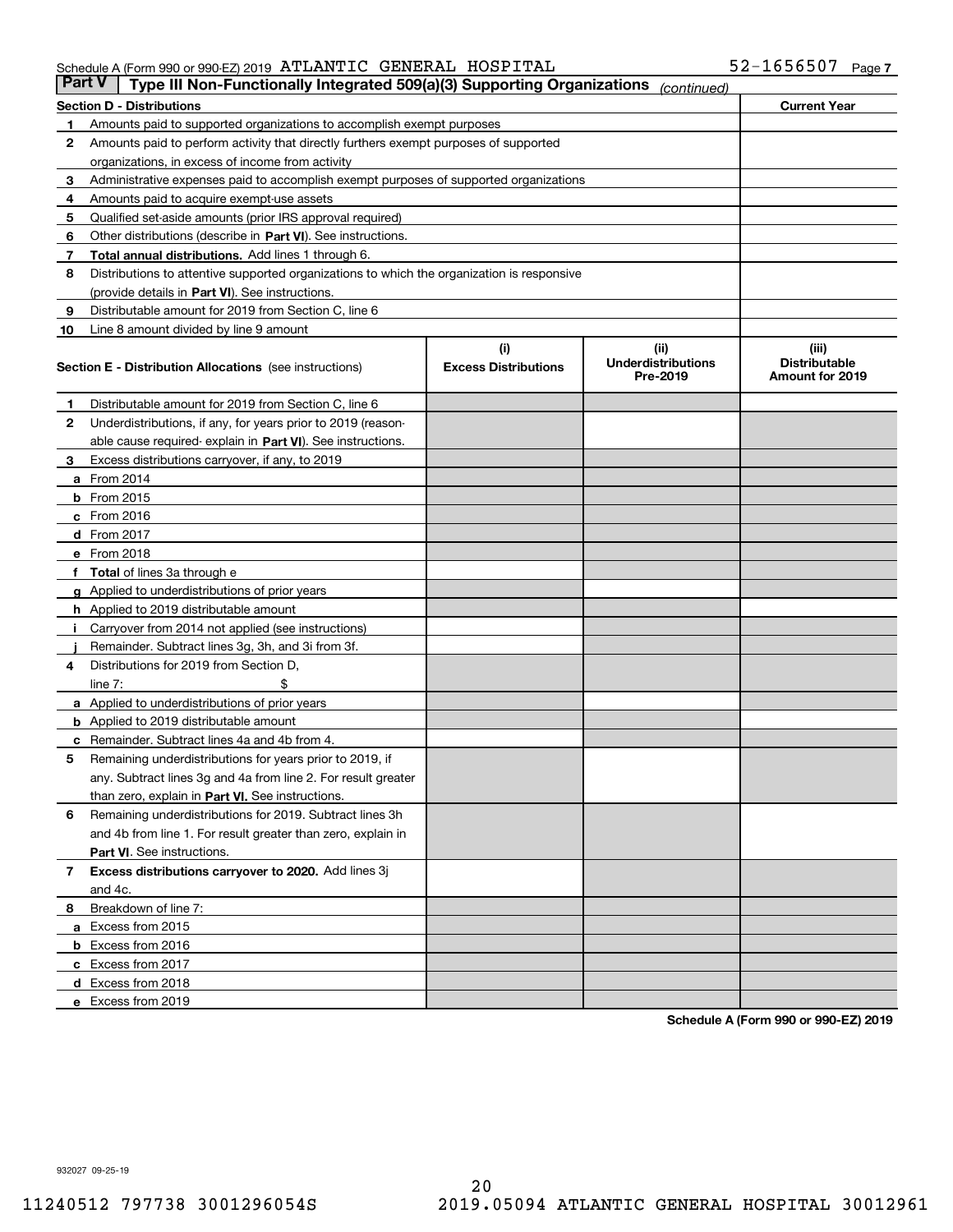|                 | Schedule A (Form 990 or 990-EZ) 2019 ATLANTIC GENERAL HOSPITAL |  |    | 52-1656507 Page 8                                                                                                                                                                                                                                                                                                                                                                                                                                                                                                                                                    |
|-----------------|----------------------------------------------------------------|--|----|----------------------------------------------------------------------------------------------------------------------------------------------------------------------------------------------------------------------------------------------------------------------------------------------------------------------------------------------------------------------------------------------------------------------------------------------------------------------------------------------------------------------------------------------------------------------|
| <b>Part VI</b>  | (See instructions.)                                            |  |    | Supplemental Information. Provide the explanations required by Part II, line 10; Part II, line 17a or 17b; Part III, line 12;<br>Part IV, Section A, lines 1, 2, 3b, 3c, 4b, 4c, 5a, 6, 9a, 9b, 9c, 11a, 11b, and 11c; Part IV, Section B, lines 1 and 2; Part IV, Section C,<br>line 1; Part IV, Section D, lines 2 and 3; Part IV, Section E, lines 1c, 2a, 2b, 3a, and 3b; Part V, line 1; Part V, Section B, line 1e; Part V,<br>Section D, lines 5, 6, and 8; and Part V, Section E, lines 2, 5, and 6. Also complete this part for any additional information. |
|                 |                                                                |  |    |                                                                                                                                                                                                                                                                                                                                                                                                                                                                                                                                                                      |
|                 |                                                                |  |    |                                                                                                                                                                                                                                                                                                                                                                                                                                                                                                                                                                      |
|                 |                                                                |  |    |                                                                                                                                                                                                                                                                                                                                                                                                                                                                                                                                                                      |
|                 |                                                                |  |    |                                                                                                                                                                                                                                                                                                                                                                                                                                                                                                                                                                      |
|                 |                                                                |  |    |                                                                                                                                                                                                                                                                                                                                                                                                                                                                                                                                                                      |
|                 |                                                                |  |    |                                                                                                                                                                                                                                                                                                                                                                                                                                                                                                                                                                      |
|                 |                                                                |  |    |                                                                                                                                                                                                                                                                                                                                                                                                                                                                                                                                                                      |
|                 |                                                                |  |    |                                                                                                                                                                                                                                                                                                                                                                                                                                                                                                                                                                      |
|                 |                                                                |  |    |                                                                                                                                                                                                                                                                                                                                                                                                                                                                                                                                                                      |
|                 |                                                                |  |    |                                                                                                                                                                                                                                                                                                                                                                                                                                                                                                                                                                      |
|                 |                                                                |  |    |                                                                                                                                                                                                                                                                                                                                                                                                                                                                                                                                                                      |
|                 |                                                                |  |    |                                                                                                                                                                                                                                                                                                                                                                                                                                                                                                                                                                      |
|                 |                                                                |  |    |                                                                                                                                                                                                                                                                                                                                                                                                                                                                                                                                                                      |
|                 |                                                                |  |    |                                                                                                                                                                                                                                                                                                                                                                                                                                                                                                                                                                      |
|                 |                                                                |  |    |                                                                                                                                                                                                                                                                                                                                                                                                                                                                                                                                                                      |
|                 |                                                                |  |    |                                                                                                                                                                                                                                                                                                                                                                                                                                                                                                                                                                      |
|                 |                                                                |  |    |                                                                                                                                                                                                                                                                                                                                                                                                                                                                                                                                                                      |
|                 |                                                                |  |    |                                                                                                                                                                                                                                                                                                                                                                                                                                                                                                                                                                      |
|                 |                                                                |  |    |                                                                                                                                                                                                                                                                                                                                                                                                                                                                                                                                                                      |
|                 |                                                                |  |    |                                                                                                                                                                                                                                                                                                                                                                                                                                                                                                                                                                      |
|                 |                                                                |  |    |                                                                                                                                                                                                                                                                                                                                                                                                                                                                                                                                                                      |
|                 |                                                                |  |    |                                                                                                                                                                                                                                                                                                                                                                                                                                                                                                                                                                      |
|                 |                                                                |  |    |                                                                                                                                                                                                                                                                                                                                                                                                                                                                                                                                                                      |
|                 |                                                                |  |    |                                                                                                                                                                                                                                                                                                                                                                                                                                                                                                                                                                      |
|                 |                                                                |  |    |                                                                                                                                                                                                                                                                                                                                                                                                                                                                                                                                                                      |
|                 |                                                                |  |    |                                                                                                                                                                                                                                                                                                                                                                                                                                                                                                                                                                      |
|                 |                                                                |  |    |                                                                                                                                                                                                                                                                                                                                                                                                                                                                                                                                                                      |
|                 |                                                                |  |    |                                                                                                                                                                                                                                                                                                                                                                                                                                                                                                                                                                      |
|                 |                                                                |  |    |                                                                                                                                                                                                                                                                                                                                                                                                                                                                                                                                                                      |
|                 |                                                                |  |    |                                                                                                                                                                                                                                                                                                                                                                                                                                                                                                                                                                      |
| 932028 09-25-19 |                                                                |  | 21 | Schedule A (Form 990 or 990-EZ) 2019                                                                                                                                                                                                                                                                                                                                                                                                                                                                                                                                 |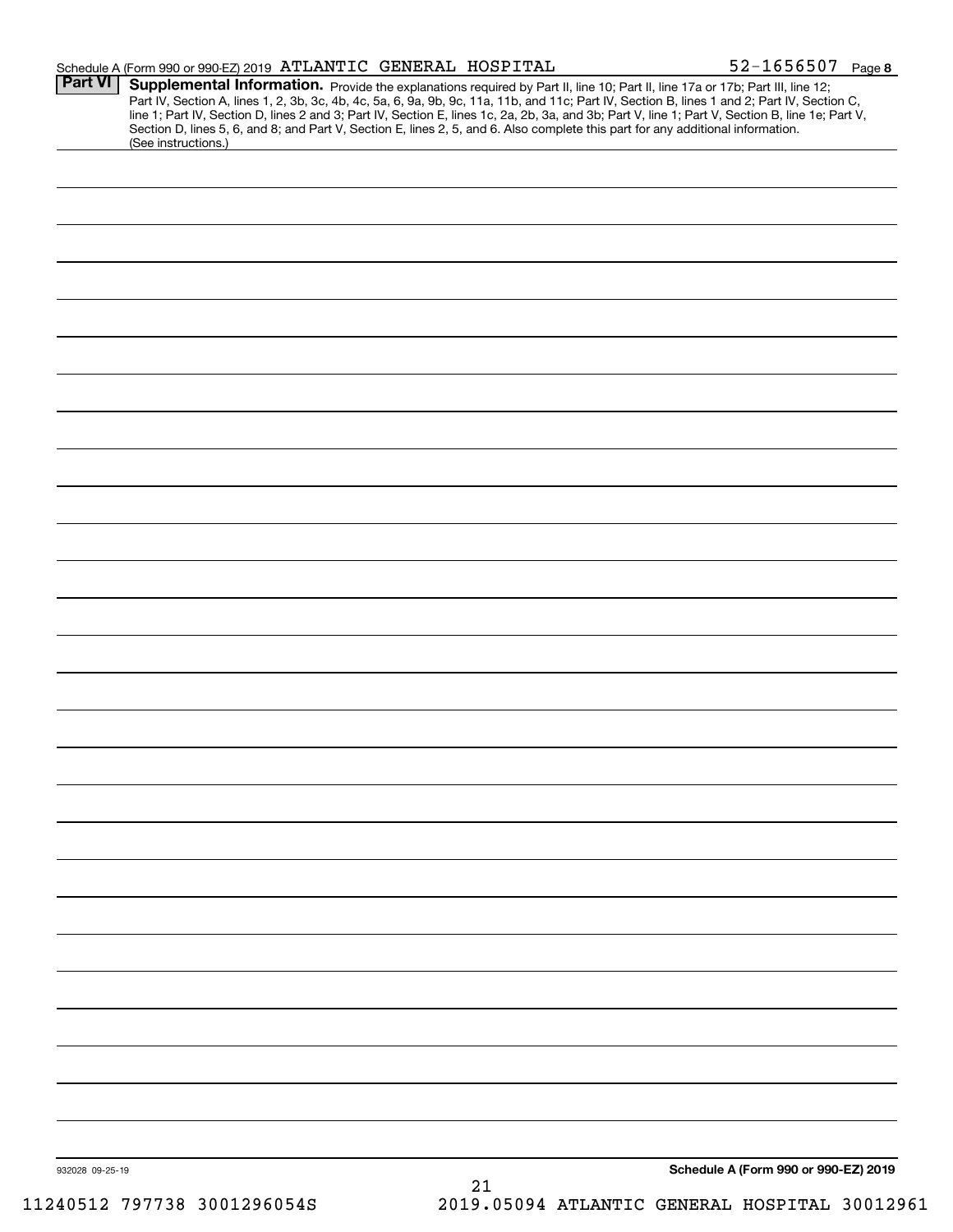Department of the Treasury Internal Revenue Service **(Form 990, 990-EZ, or 990-PF)**

# **Schedule B Schedule of Contributors**

**| Attach to Form 990, Form 990-EZ, or Form 990-PF. | Go to www.irs.gov/Form990 for the latest information.** OMB No. 1545-0047

**2019**

**Employer identification number**

| ATLANTIC GENERAL HOSPITAL | 52-1656507 |
|---------------------------|------------|
|---------------------------|------------|

| Jepartment of the Treasury |
|----------------------------|
| nternal Revenue Service    |
| Name of the organization   |

| <b>Organization type (check one):</b> |          |  |  |  |  |  |  |
|---------------------------------------|----------|--|--|--|--|--|--|
| Filers of:                            | Section: |  |  |  |  |  |  |

| Form 990 or 990-EZ | $\boxed{\mathbf{X}}$ 501(c)( 3) (enter number) organization                 |
|--------------------|-----------------------------------------------------------------------------|
|                    | $4947(a)(1)$ nonexempt charitable trust not treated as a private foundation |
|                    | 527 political organization                                                  |
| Form 990-PF        | 501(c)(3) exempt private foundation                                         |
|                    | 4947(a)(1) nonexempt charitable trust treated as a private foundation       |
|                    | 501(c)(3) taxable private foundation                                        |

Check if your organization is covered by the **General Rule** or a **Special Rule. Note:**  Only a section 501(c)(7), (8), or (10) organization can check boxes for both the General Rule and a Special Rule. See instructions.

### **General Rule**

 $\boxed{\textbf{X}}$  For an organization filing Form 990, 990-EZ, or 990-PF that received, during the year, contributions totaling \$5,000 or more (in money or property) from any one contributor. Complete Parts I and II. See instructions for determining a contributor's total contributions.

#### **Special Rules**

any one contributor, during the year, total contributions of the greater of  $\,$  (1) \$5,000; or **(2)** 2% of the amount on (i) Form 990, Part VIII, line 1h; For an organization described in section 501(c)(3) filing Form 990 or 990-EZ that met the 33 1/3% support test of the regulations under sections 509(a)(1) and 170(b)(1)(A)(vi), that checked Schedule A (Form 990 or 990-EZ), Part II, line 13, 16a, or 16b, and that received from or (ii) Form 990-EZ, line 1. Complete Parts I and II.  $\mathcal{L}^{\text{max}}$ 

year, total contributions of more than \$1,000 *exclusively* for religious, charitable, scientific, literary, or educational purposes, or for the For an organization described in section 501(c)(7), (8), or (10) filing Form 990 or 990-EZ that received from any one contributor, during the prevention of cruelty to children or animals. Complete Parts I, II, and III.  $\mathcal{L}^{\text{max}}$ 

purpose. Don't complete any of the parts unless the **General Rule** applies to this organization because it received *nonexclusively* year, contributions <sub>exclusively</sub> for religious, charitable, etc., purposes, but no such contributions totaled more than \$1,000. If this box is checked, enter here the total contributions that were received during the year for an  $\;$ exclusively religious, charitable, etc., For an organization described in section 501(c)(7), (8), or (10) filing Form 990 or 990-EZ that received from any one contributor, during the religious, charitable, etc., contributions totaling \$5,000 or more during the year  $\Box$ — $\Box$  =  $\Box$  $\mathcal{L}^{\text{max}}$ 

**Caution:**  An organization that isn't covered by the General Rule and/or the Special Rules doesn't file Schedule B (Form 990, 990-EZ, or 990-PF),  **must** but it answer "No" on Part IV, line 2, of its Form 990; or check the box on line H of its Form 990-EZ or on its Form 990-PF, Part I, line 2, to certify that it doesn't meet the filing requirements of Schedule B (Form 990, 990-EZ, or 990-PF).

**For Paperwork Reduction Act Notice, see the instructions for Form 990, 990-EZ, or 990-PF. Schedule B (Form 990, 990-EZ, or 990-PF) (2019)** LHA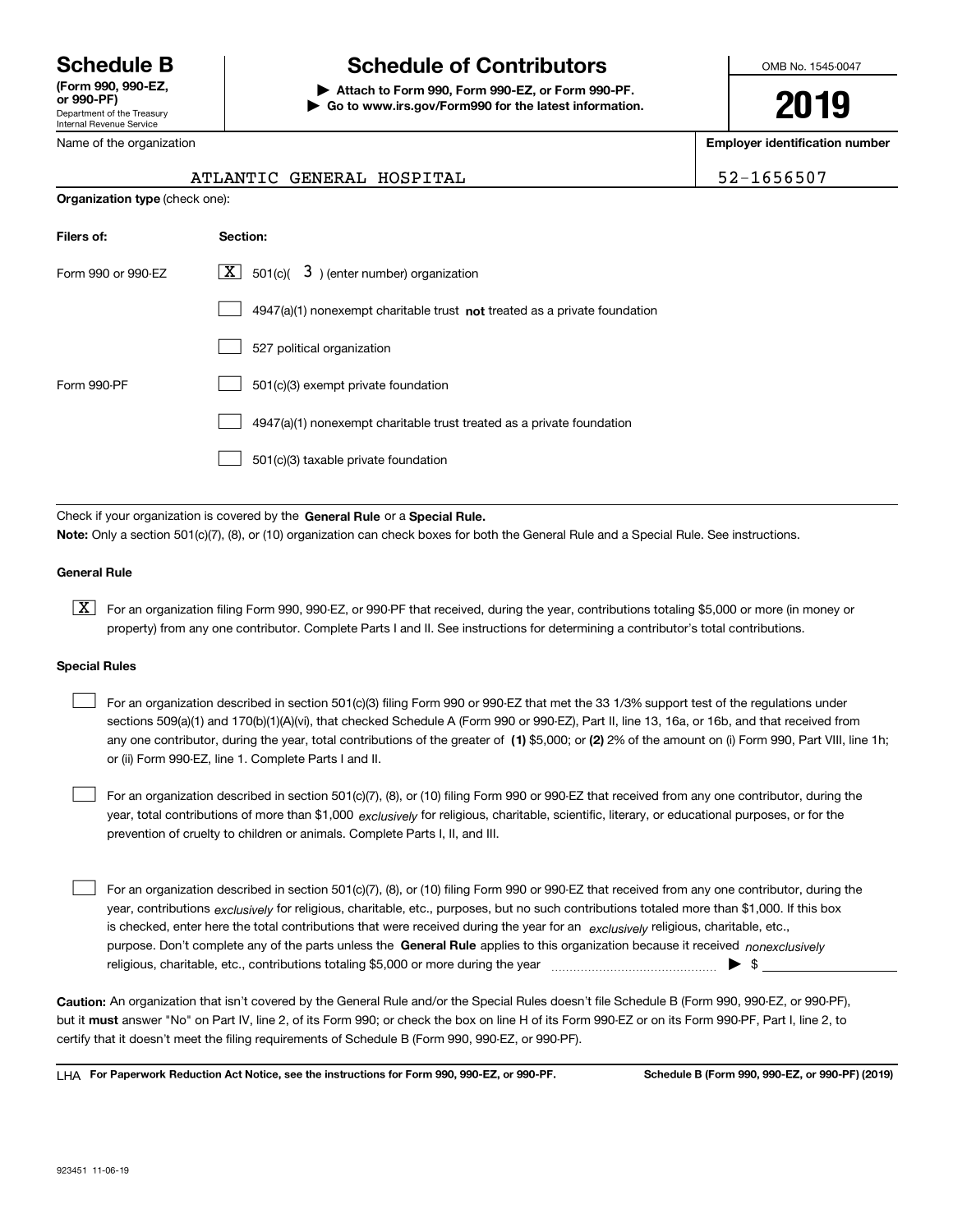$\lceil \text{X} \rceil$  $\mathcal{L}^{\text{max}}$  $\mathcal{L}^{\text{max}}$ 

 $\boxed{\text{X}}$  $\mathcal{L}^{\text{max}}$  $\mathcal{L}^{\text{max}}$ 

 $|X|$  $\mathcal{L}^{\text{max}}$  $\mathcal{L}^{\text{max}}$ 

 $|X|$  $\mathcal{L}^{\text{max}}$  $\mathcal{L}^{\text{max}}$ 

 $\boxed{\text{X}}$  $\mathcal{L}^{\text{max}}$ 

**(d)**

**(d)**

**(d)**

**(d)**

**(d)**

**Employer identification number (a)No.(b)Name, address, and ZIP + 4 (c)Total contributions Type of contribution PersonPayrollNoncash (a)No.(b)Name, address, and ZIP + 4 (c)Total contributions Type of contribution PersonPayrollNoncash (a)No.(b)Name, address, and ZIP + 4 (c)Total contributions Type of contribution PersonPayrollNoncash (a) No.(b)Name, address, and ZIP + 4 (c) Total contributions Type of contribution PersonPayrollNoncash(a) No.(b)Name, address, and ZIP + 4 (c) Total contributions Type of contribution PersonPayroll**Schedule B (Form 990, 990-EZ, or 990-PF) (2019) **Page 2** and the state of the state of the state of the state of the state of the state of the state of the state of the state of the state of the state of the state of the s Name of organization **Contributors** (see instructions). Use duplicate copies of Part I if additional space is needed. \$(Complete Part II for noncash contributions.) \$(Complete Part II for noncash contributions.) \$(Complete Part II for noncash contributions.) \$(Complete Part II for noncash contributions.) \$Employer identification Page 2<br>
Iame of organization<br> **2PARTIC GENERAL HOSPITAL**<br> **2PARTIC CONTRIBUTORS** (see instructions). Use duplicate copies of Part I if additional space is needed. 1 X AGH AUXILIARY 30,100. 9733 HEALTHWAY DRIVE BERLIN, MD 21811 2 X AGH JUNIOR AUXILIARY GROUP 5,000. 9733 HEALTHWAY DRIVE BERLIN, MD 21811 3 BULL ON THE BEACH RESTAURANTS THE RESTAUR OF STATE RESOLUTION ON THE BEACH RESTAURANTS 23,919. 12507 SUNSET AVENUE, #8 OCEAN CITY, MD 21842 4 X CHRISTINE W. GLICK 6,350. 10706 PINEY ISLAND DRIVE BISHOPVILLE, MD 21813-1452 5 SHORE RESOLUTION AND THE SERVICE SERVICE SERVICE SERVICE SERVICE SERVICE SERVICE SERVICE SERVICE SERVICE SERVICE SERVICE SERVICE SERVICE SERVICE SERVICE SERVICE SERVICE SERVICE SERVICE SERVICE SERVICE SERVICE SERVICE SER 104,940. SHORE COMMUNITY FOUNDATION OF THE EASTERN 1324 BELMONT AVENUE, SUITE 401 ATLANTIC GENERAL HOSPITAL 52-1656507

|                | 1324 BELMONT AVENUE, SUITE 401<br>SALISBURY, MD 21804                              | 104,940.<br>\$                    | <b>Noncash</b><br>(Complete Part II for<br>noncash contributions.)                                                        |
|----------------|------------------------------------------------------------------------------------|-----------------------------------|---------------------------------------------------------------------------------------------------------------------------|
| (a)<br>No.     | (b)<br>Name, address, and $ZIP + 4$                                                | (c)<br><b>Total contributions</b> | (d)<br><b>Type of contribution</b>                                                                                        |
| $\overline{6}$ | EMERGENCY SERVICE ASSOCIATES, P.A.<br>100 E. CARROLL STREET<br>SALISBURY, MD 21801 | 6,500.<br>\$.                     | $\overline{\mathbf{X}}$<br><b>Person</b><br>Payroll<br><b>Noncash</b><br>(Complete Part II for<br>noncash contributions.) |

923452 11-06-19 **Schedule B (Form 990, 990-EZ, or 990-PF) (2019)**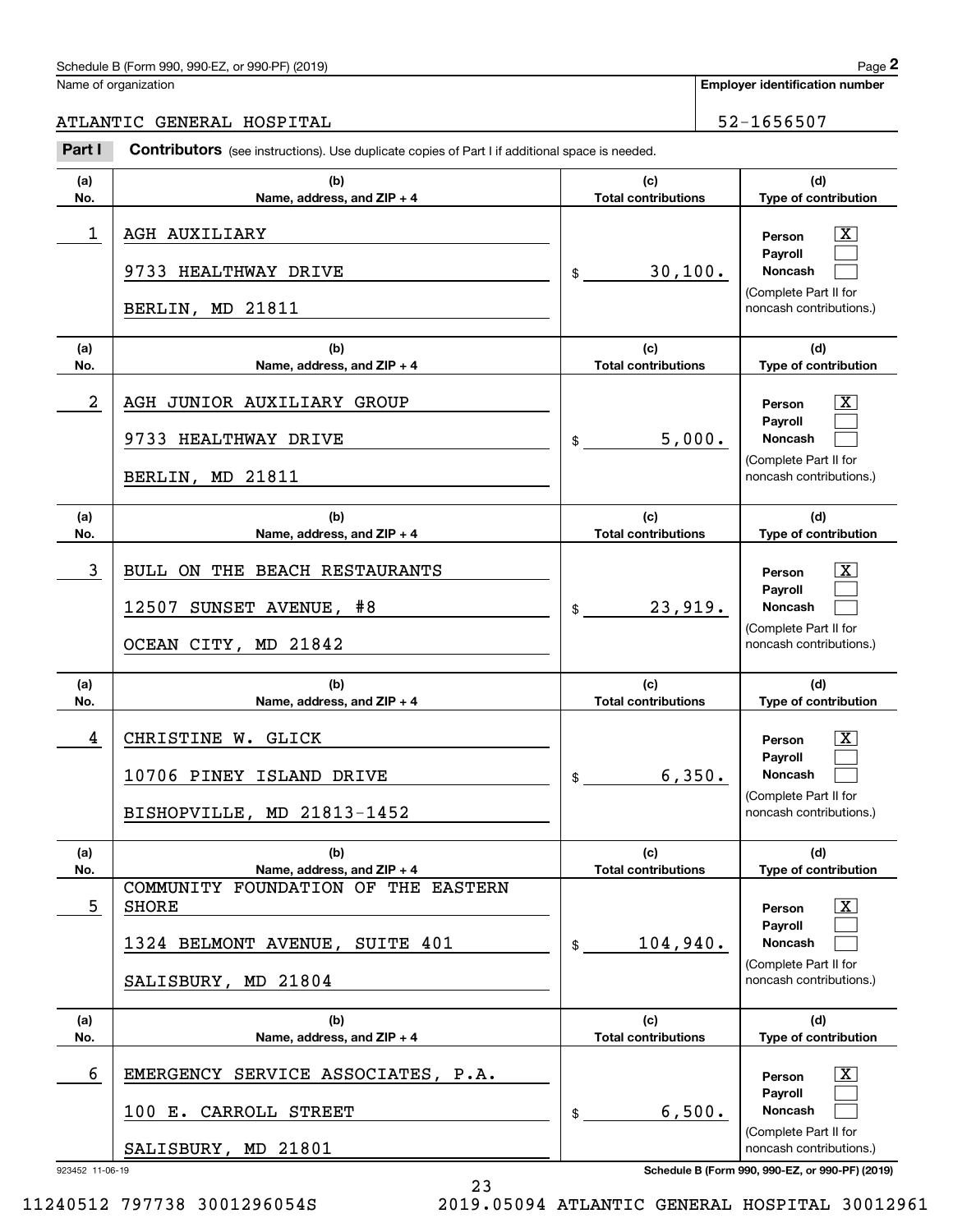Name of organization

**Employer identification number**

#### ATLANTIC GENERAL HOSPITAL 52-1656507

**(a)No.(b)Name, address, and ZIP + 4 (c)Total contributions (d)Type of contribution PersonPayrollNoncash (a)No.(b)Name, address, and ZIP + 4 (c)Total contributions (d)Type of contribution PersonPayrollNoncash (a)No.(b)Name, address, and ZIP + 4 (c)Total contributions (d)Type of contribution PersonPayrollNoncash (a) No.(b)Name, address, and ZIP + 4 (c) Total contributions (d)Type of contribution PersonPayrollNoncash(a) No.(b)Name, address, and ZIP + 4 (c)Total contributions (d)Type of contribution PersonPayrollNoncash(a)No.(b)Name, address, and ZIP + 4 (c)Total contributions (d)Type of contribution PersonPayrollNoncash Contributors** (see instructions). Use duplicate copies of Part I if additional space is needed. \$(Complete Part II for noncash contributions.) \$(Complete Part II for noncash contributions.) \$(Complete Part II for noncash contributions.) \$(Complete Part II for noncash contributions.) \$(Complete Part II for noncash contributions.) \$(Complete Part II for noncash contributions.) Employer identification Page 2<br>
Iame of organization<br> **2PARTIC GENERAL HOSPITAL**<br> **2PARTIC CONTRIBUTORS** (see instructions). Use duplicate copies of Part I if additional space is needed.  $\lceil \text{X} \rceil$  $\mathcal{L}^{\text{max}}$  $\mathcal{L}^{\text{max}}$  $\boxed{\text{X}}$  $\mathcal{L}^{\text{max}}$  $\mathcal{L}^{\text{max}}$  $|X|$  $\mathcal{L}^{\text{max}}$  $\mathcal{L}^{\text{max}}$  $|X|$  $\mathcal{L}^{\text{max}}$  $\mathcal{L}^{\text{max}}$  $|X|$  $\mathcal{L}^{\text{max}}$  $\mathcal{L}^{\text{max}}$  $\boxed{\text{X}}$  $\mathcal{L}^{\text{max}}$  $\mathcal{L}^{\text{max}}$ 7 X HAL GLICK SERVICE AWARD GALA 10,000. 11036 WORCESTER HIGHWAY BERLIN, MD 21811 8 X HARVEY L. BERGER 5,000. 11734 INDIAN RIDGE ROAD RESTON, VA 20191 9 X JACK BURBAGE FOUNDATION, INC. 10,000. 9919 STEPHEN DECATUR HIGHWAY UNIT 1 OCEAN CITY, MD 21842  $10$  | JOAN W. JENKINS FOUNDATION, INC.  $\hskip10mm$   $\hskip10mm$   $\hskip10mm$  Person  $\hskip10mm$   $\hskip10mm$   $\hskip10mm$   $\hskip10mm$   $\hskip10mm$   $\hskip10mm$   $\hskip10mm$   $\hskip10mm$   $\hskip10mm$   $\hskip10mm$   $\hskip10mm$   $\hskip10mm$   $\hskip10mm$   $\hskip10mm$   $\hskip10mm$   $\hskip10mm$   $\h$ 5,000. PO BOX 572 OCEAN CITY, MD 21843 11 X JOHN W. FAGER 30,000. 11831 BACK CREEK ROAD BISHOPVILLE, MD 21813 12 X MARYLAND HOSPITAL ASSOCIATION 25,000. 6820 DEERPATH ROAD ELKRIDGE, MD 21705

923452 11-06-19 **Schedule B (Form 990, 990-EZ, or 990-PF) (2019)**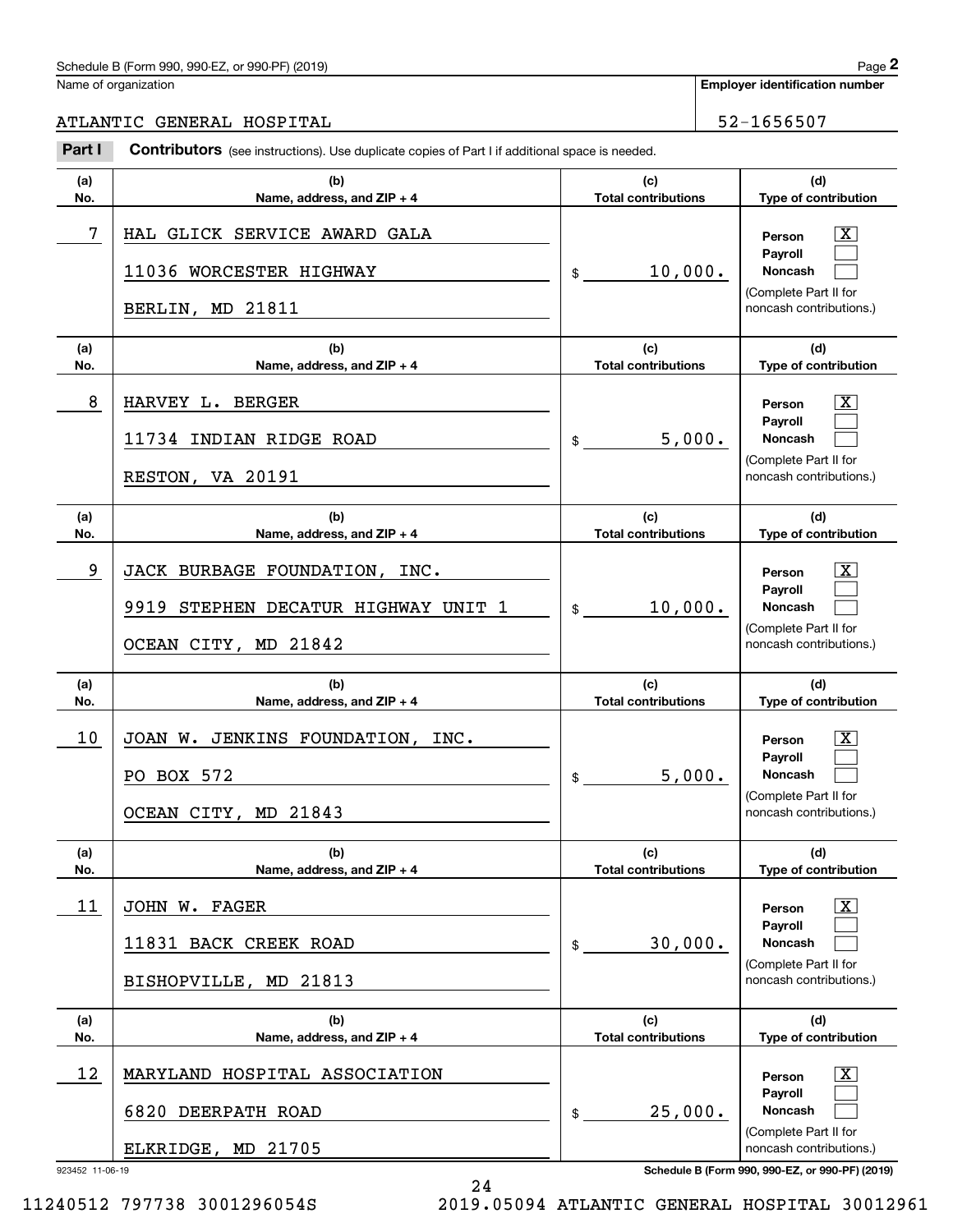Name of organization

 $\lceil \text{X} \rceil$  $\mathcal{L}^{\text{max}}$  $\mathcal{L}^{\text{max}}$ 

 $\boxed{\text{X}}$  $\mathcal{L}^{\text{max}}$  $\mathcal{L}^{\text{max}}$ 

 $|X|$  $\mathcal{L}^{\text{max}}$  $\mathcal{L}^{\text{max}}$ 

 $|X|$  $\mathcal{L}^{\text{max}}$  $\mathcal{L}^{\text{max}}$ 

 $|X|$  $\mathcal{L}^{\text{max}}$  $\mathcal{L}^{\text{max}}$ 

 $\boxed{\text{X}}$  $\mathcal{L}^{\text{max}}$  $\mathcal{L}^{\text{max}}$ 

**Employer identification number**

**(a)No.(b) Name, address, and ZIP + 4 (c)Total contributions (d)Type of contribution PersonPayrollNoncash (a)No.(b)Name, address, and ZIP + 4 (c)Total contributions (d)Type of contribution PersonPayrollNoncash (a)No.(b)Name, address, and ZIP + 4 (c)Total contributions (d)Type of contribution PersonPayrollNoncash (a) No.(b)Name, address, and ZIP + 4 (c) Total contributions (d) Type of contribution PersonPayrollNoncash(a) No.(b)Name, address, and ZIP + 4 (c) Total contributions (d)Type of contribution PersonPayrollNoncash(a)No.(b)Name, address, and ZIP + 4 (c)Total contributions (d)Type of contribution PersonPayrollNoncash Contributors** (see instructions). Use duplicate copies of Part I if additional space is needed. \$(Complete Part II for noncash contributions.) \$(Complete Part II for noncash contributions.) \$(Complete Part II for noncash contributions.) \$(Complete Part II for noncash contributions.) \$(Complete Part II for noncash contributions.) \$(Complete Part II for noncash contributions.) Employer identification Page 2<br>
Iame of organization<br> **2PARTIC GENERAL HOSPITAL**<br> **2PARTIC CONTRIBUTORS** (see instructions). Use duplicate copies of Part I if additional space is needed.  $13$  | THE CAROUSEL GROUP  $\qquad$   $\qquad$   $\qquad$   $\qquad$   $\qquad$   $\qquad$   $\qquad$   $\qquad$   $\qquad$   $\qquad$   $\qquad$   $\qquad$   $\qquad$   $\qquad$   $\qquad$   $\qquad$   $\qquad$   $\qquad$   $\qquad$   $\qquad$   $\qquad$   $\qquad$   $\qquad$   $\qquad$   $\qquad$   $\qquad$   $\qquad$   $\qquad$   $\qquad$   $\qquad$   $\qquad$   $\qquad$   $\qquad$ 12,500. 11700 COASTAL HIGHWAY OCEAN CITY, MD 21842 14 X TOWN OF BERLIN 20,000. 10 WILLIAM STREET BERLIN, MD 21811 15 X WORCESTER COUNTY COMMISSIONERS 175,000. PO BOX 248 SNOW HILL, MD 21863-0248 16 X BETTY S. BUSH 11,000. 9416 LAKE VIEW DRIVE BERLIN, MD 21811 17 X ESHAM FAMILY LIMITED PARTNERSHIP 25,000. PO BOX 77 BERLIN, MD 21811 18 X ESTATE OF ROSE M. WAINWRIGHT 18,000. PO BOX 600 OCEAN CITY, MD 21843 ATLANTIC GENERAL HOSPITAL 52-1656507

25

923452 11-06-19 **Schedule B (Form 990, 990-EZ, or 990-PF) (2019)**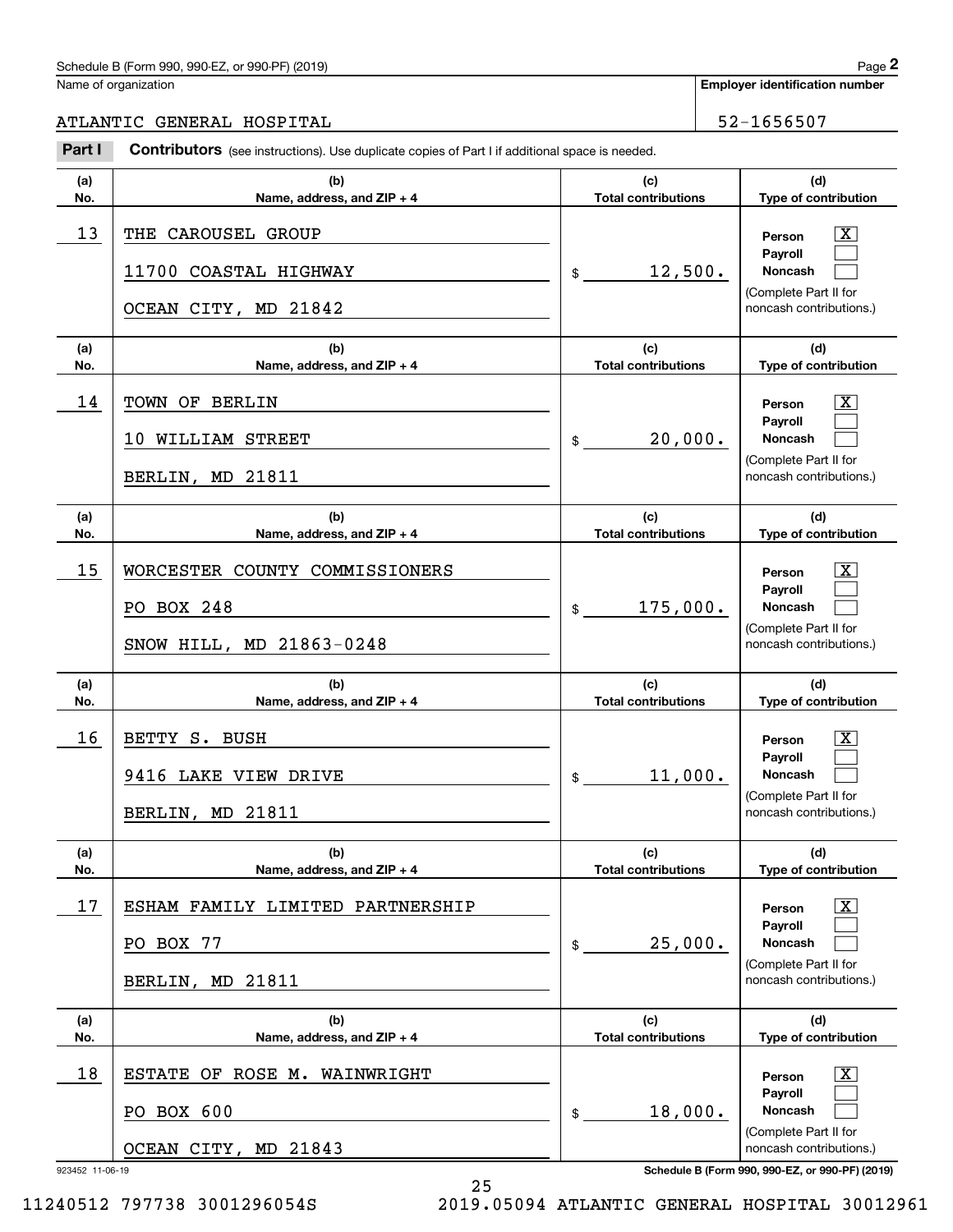Name of organization

#### ATLANTIC GENERAL HOSPITAL 52-1656507

**(a)No.(b) Name, address, and ZIP + 4 (c)Total contributions (d)Type of contribution PersonPayrollNoncash (a)No.(b)Name, address, and ZIP + 4 (c)Total contributions (d)Type of contribution PersonPayrollNoncash (a)No.(b)Name, address, and ZIP + 4 (c)Total contributions (d)Type of contribution PersonPayrollNoncash (a) No.(b)Name, address, and ZIP + 4 (c) Total contributions (d) Type of contribution PersonPayrollNoncash (a) No.(b)Name, address, and ZIP + 4 (c)Total contributions (d)Type of contribution PersonPayrollNoncash(a)No.(b)Name, address, and ZIP + 4 (c)Total contributions (d)Type of contribution PersonPayrollNoncash Contributors** (see instructions). Use duplicate copies of Part I if additional space is needed. \$(Complete Part II for noncash contributions.) \$(Complete Part II for noncash contributions.) \$(Complete Part II for noncash contributions.) \$(Complete Part II for noncash contributions.) \$(Complete Part II for noncash contributions.) \$(Complete Part II for noncash contributions.) Employer identification Page 2<br>
Iame of organization<br> **2PARTIC GENERAL HOSPITAL**<br> **2PARTIC CONTRIBUTORS** (see instructions). Use duplicate copies of Part I if additional space is needed.  $\lceil \text{X} \rceil$  $\mathcal{L}^{\text{max}}$  $\mathcal{L}^{\text{max}}$  $\boxed{\text{X}}$  $\mathcal{L}^{\text{max}}$  $\mathcal{L}^{\text{max}}$  $|X|$  $\mathcal{L}^{\text{max}}$  $\mathcal{L}^{\text{max}}$  $|X|$  $\mathcal{L}^{\text{max}}$  $\mathcal{L}^{\text{max}}$  $|X|$  $\mathcal{L}^{\text{max}}$  $\mathcal{L}^{\text{max}}$  $\boxed{\text{X}}$  $\mathcal{L}^{\text{max}}$  $\mathcal{L}^{\text{max}}$ 19 X MICHAEL A. FRANKLIN  $6,350.$ 11418 NEWPORT BAY DRIVE BERLIN, MD 21811-9642 20 X WILLIAM A. GIBBS 5,000. 1558 TEAL DRIVE OCEAN CITY, MD 21842-0419 21 X HUMPHREYS FOUNDATION, INC. 10,000. 9748 STEPHEN DECATUR HWY STE 103 OCEAN CITY, MD 21842 22 X JOE M. SHAW 5,000. 10264 BENT CREEK CT OCEAN CITY, MD 21842 23 X LOIS A. SIRMAN 5,300. 9559 OCEAN VIEW LN OCEAN CITY, MD 21842 24 X G. MARVIN STEEN 5,000. 627 B OCEAN PARKWAY OCEAN PINES, MD 21811

26

923452 11-06-19 **Schedule B (Form 990, 990-EZ, or 990-PF) (2019)**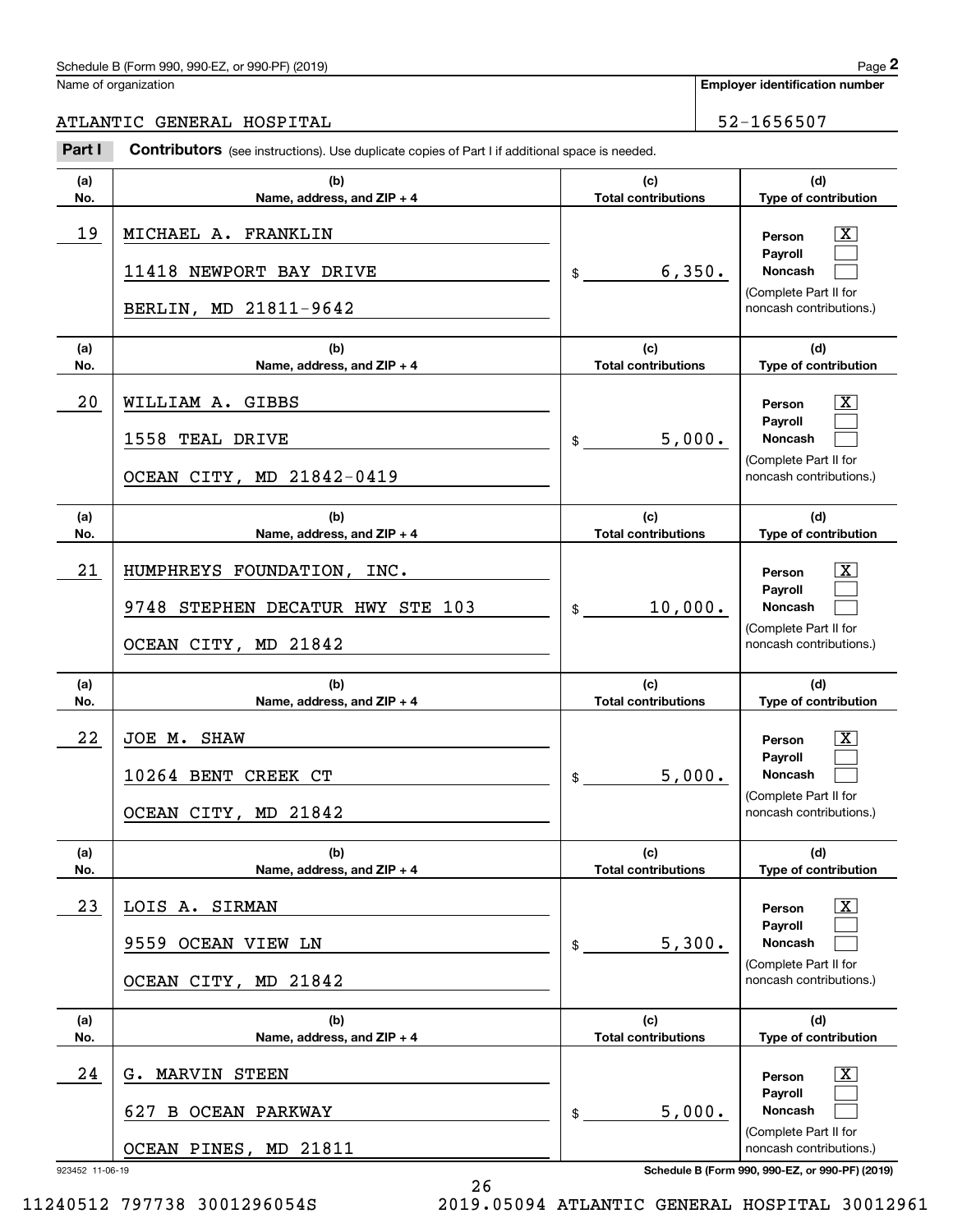|            | Schedule B (Form 990, 990-EZ, or 990-PF) (2019)                                                |                                   | Page 2                                           |
|------------|------------------------------------------------------------------------------------------------|-----------------------------------|--------------------------------------------------|
|            | Name of organization                                                                           |                                   | <b>Employer identification number</b>            |
|            | ATLANTIC GENERAL HOSPITAL                                                                      |                                   | 52-1656507                                       |
| Part I     | Contributors (see instructions). Use duplicate copies of Part I if additional space is needed. |                                   |                                                  |
| (a)<br>No. | (b)<br>Name, address, and ZIP + 4                                                              | (c)<br><b>Total contributions</b> | (d)<br>Type of contribution                      |
| 25         | SUNSET GRILLE, LLC                                                                             |                                   | $\mathbf{X}$<br>Person                           |
|            | 12933 SUNSET AVENUE                                                                            | 5,650.<br>$\mathsf{\$}$           | Payroll<br>Noncash                               |
|            | OCEAN CITY, MD 21842                                                                           |                                   | (Complete Part II for<br>noncash contributions.) |
| (a)<br>No. | (b)<br>Name, address, and ZIP + 4                                                              | (c)<br><b>Total contributions</b> | (d)<br>Type of contribution                      |
| 26         | BRUCE C. LEINER                                                                                |                                   | $\mathbf{X}$<br>Person                           |
|            | 421 BERING RD                                                                                  | 5,000.<br>\$                      | Payroll<br>Noncash                               |
|            | , MD 21842<br>OCEAN CITY                                                                       |                                   | (Complete Part II for<br>noncash contributions.) |
| (a)<br>No. | (b)<br>Name, address, and ZIP + 4                                                              | (c)<br><b>Total contributions</b> | (d)<br>Type of contribution                      |
| 27         | CHANTILLY CRUSHED STONE, INC.                                                                  |                                   | $\mathbf{X}$<br>Person                           |
|            | BOX 220112                                                                                     | 800,000.<br>\$                    | Payroll<br>Noncash                               |
|            | CHANTILLY, VA 20153                                                                            |                                   | (Complete Part II for<br>noncash contributions.) |
| (a)<br>No. | (b)<br>Name, address, and ZIP + 4                                                              | (c)<br><b>Total contributions</b> | (d)<br>Type of contribution                      |
| 28         | CHARLES M. PARKER                                                                              |                                   | $\mathbf{X}$<br>Person                           |
|            | DOMI DR<br>6                                                                                   | 35,000.<br>\$                     | Payroll<br>Noncash                               |
|            | CAPE MAY, NJ 08210                                                                             |                                   | (Complete Part II for<br>noncash contributions.) |
| (a)<br>No. | (b)<br>Name, address, and ZIP + 4                                                              | (c)<br><b>Total contributions</b> | (d)<br>Type of contribution                      |
| 29         |                                                                                                |                                   |                                                  |
|            | O. PALMER GILLIS                                                                               |                                   | $\boxed{\text{X}}$<br>Person<br>Payroll          |
|            | 3501 S. CANAL STREET                                                                           | 5,000.<br>\$                      | Noncash<br>(Complete Part II for                 |
|            | OCEAN CITY, MD 21842                                                                           |                                   | noncash contributions.)                          |
| (a)<br>No. | (b)<br>Name, address, and ZIP + 4                                                              | (c)<br><b>Total contributions</b> | (d)<br>Type of contribution                      |
| 30         | LEE W. KLEPPER                                                                                 |                                   | $\boxed{\text{X}}$<br>Person                     |
|            | 101 PINE FOREST DRIVE                                                                          | 5,000.<br>\$                      | Payroll<br>Noncash                               |
|            | OCEAN PINES, MD 21811                                                                          |                                   | (Complete Part II for<br>noncash contributions.) |

923452 11-06-19 **Schedule B (Form 990, 990-EZ, or 990-PF) (2019)**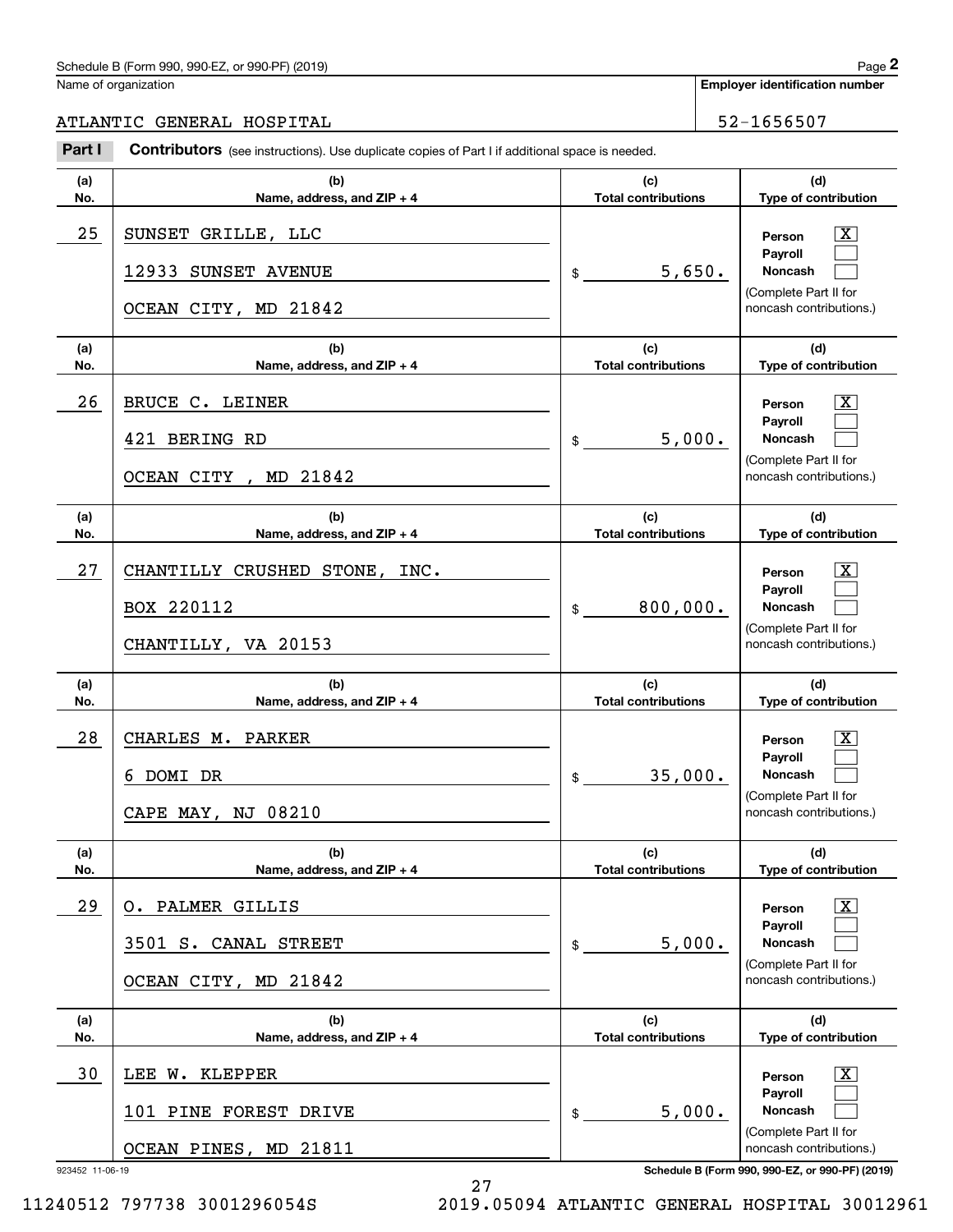## ATLANTIC GENERAL HOSPITAL 52-1656507

|            | Schedule B (Form 990, 990-EZ, or 990-PF) (2019)                                                       |                                   |                             | Page 2                                             |  |  |
|------------|-------------------------------------------------------------------------------------------------------|-----------------------------------|-----------------------------|----------------------------------------------------|--|--|
|            | Name of organization                                                                                  |                                   |                             | <b>Employer identification number</b>              |  |  |
|            | ATLANTIC GENERAL HOSPITAL                                                                             |                                   |                             | 52-1656507                                         |  |  |
| Part I     | <b>Contributors</b> (see instructions). Use duplicate copies of Part I if additional space is needed. |                                   |                             |                                                    |  |  |
| (a)<br>No. | (b)<br>Name, address, and ZIP + 4                                                                     | (c)<br><b>Total contributions</b> | (d)<br>Type of contribution |                                                    |  |  |
| 31         | KATHLEEN MARSHALL                                                                                     |                                   |                             | $\mathbf{X}$<br>Person                             |  |  |
|            | 12111 PIMLICO LANE                                                                                    | 5,000.<br>\$                      |                             | Payroll<br>Noncash                                 |  |  |
|            | BERLIN, MD 21811                                                                                      |                                   |                             | (Complete Part II for<br>noncash contributions.)   |  |  |
| (a)<br>No. | (b)<br>Name, address, and ZIP + 4                                                                     | (c)<br><b>Total contributions</b> |                             | (d)<br>Type of contribution                        |  |  |
| 32         | FAMILY FOUNDATION<br>MYERS                                                                            |                                   |                             | $\mathbf{X}$<br>Person                             |  |  |
|            | 11726 WINDING CREEK DRIVE                                                                             | 10,000.<br>\$                     |                             | Payroll<br>Noncash                                 |  |  |
|            | BERLIN, MD 21811                                                                                      |                                   |                             | (Complete Part II for<br>noncash contributions.)   |  |  |
| (a)<br>No. | (b)<br>Name, address, and ZIP + 4                                                                     | (c)<br><b>Total contributions</b> | (d)<br>Type of contribution |                                                    |  |  |
| 33         | OLD PRO GOLF, INC.                                                                                    |                                   |                             | $\mathbf{X}$<br>Person                             |  |  |
|            | 6801 COASTAL HIGHWAY                                                                                  | 5,100.<br>\$                      |                             | Payroll<br>$\overline{\mathbf{X}}$<br>Noncash      |  |  |
|            | OCEAN CITY, MD 21842                                                                                  |                                   |                             | (Complete Part II for<br>noncash contributions.)   |  |  |
| (a)<br>No. | (b)<br>Name, address, and ZIP + 4                                                                     | (c)<br><b>Total contributions</b> | (d)<br>Type of contribution |                                                    |  |  |
| 34         | ROYAL PLUS ELECTRIC, INC.                                                                             |                                   |                             | $\mathbf{X}$<br>Person                             |  |  |
|            | 9939 JERRY MACK ROAD, SUITE 400                                                                       | 5,000.<br>\$                      |                             | <b>Payroll</b><br>Noncash                          |  |  |
|            | OCEAN CITY, MD 21842                                                                                  |                                   |                             | (Complete Part II for<br>noncash contributions.)   |  |  |
| (a)<br>No. | (b)<br>Name, address, and ZIP + 4                                                                     | (c)<br><b>Total contributions</b> |                             | (d)<br>Type of contribution                        |  |  |
| 35         | MACKY STANSELL                                                                                        |                                   |                             | $\boxed{\text{X}}$<br>Person                       |  |  |
|            | 11708 GUM POINT ROAD                                                                                  | 33,000.<br>\$                     |                             | Payroll<br><b>Noncash</b><br>(Complete Part II for |  |  |
|            | BERLIN, MD 21811                                                                                      |                                   |                             | noncash contributions.)                            |  |  |
| (a)<br>No. | (b)<br>Name, address, and ZIP + 4                                                                     | (c)<br><b>Total contributions</b> |                             | (d)<br>Type of contribution                        |  |  |
| 36         | TAYLOR BANK                                                                                           |                                   |                             | $\boxed{\text{X}}$<br>Person                       |  |  |
|            | PO BOX 5                                                                                              | 44,200.<br>\$                     |                             | Payroll<br><b>Noncash</b>                          |  |  |
|            | BERLIN, MD 21811                                                                                      |                                   |                             | (Complete Part II for<br>noncash contributions.)   |  |  |

923452 11-06-19 **Schedule B (Form 990, 990-EZ, or 990-PF) (2019)**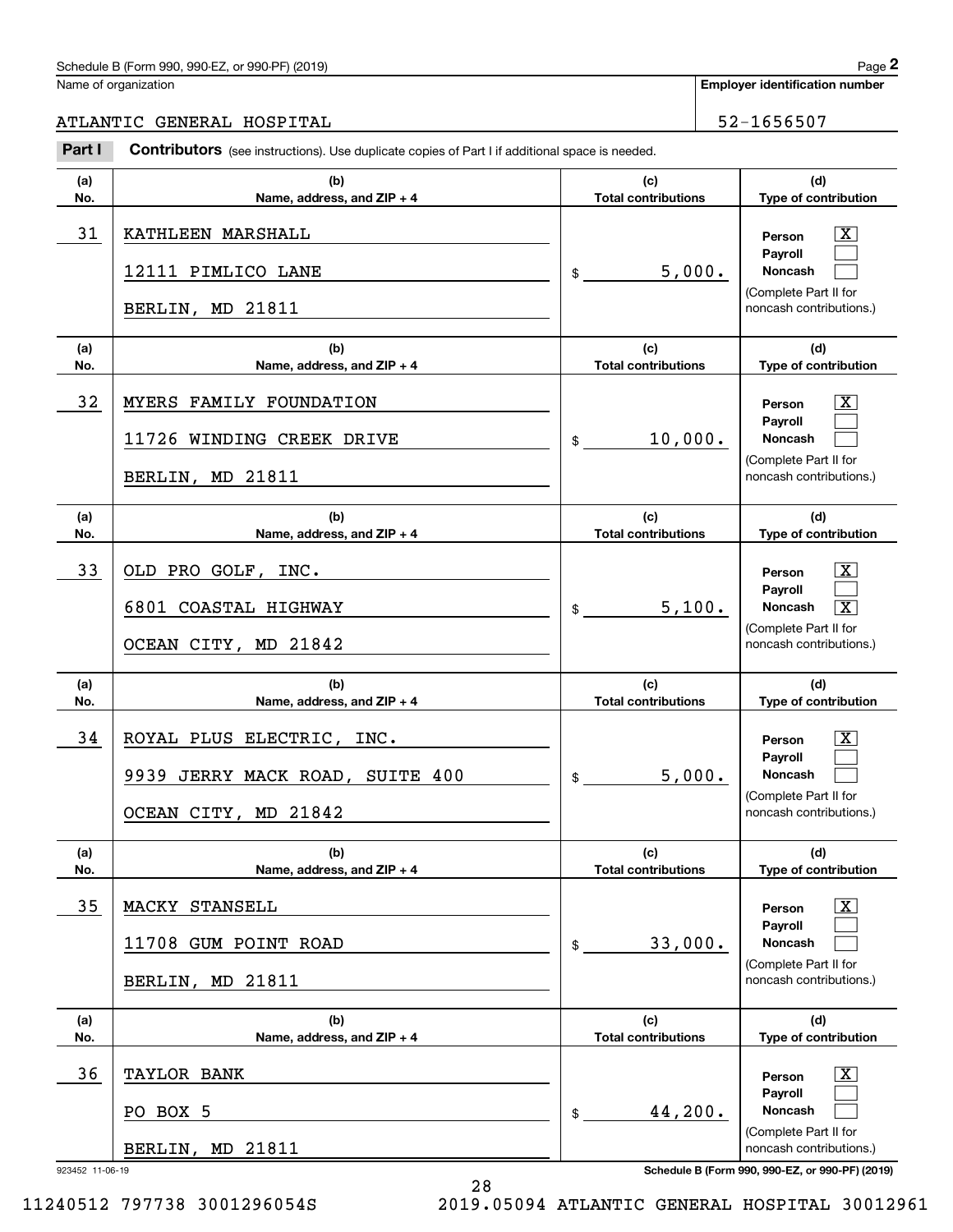**Employer identification number**

**(d)**

 $\lceil \text{X} \rceil$  $\mathcal{L}^{\text{max}}$  $\mathcal{L}^{\text{max}}$ 

 $\boxed{\text{X}}$  $\mathcal{L}^{\text{max}}$  $\mathcal{L}^{\text{max}}$ 

 $|X|$  $\mathcal{L}^{\text{max}}$  $\mathcal{L}^{\text{max}}$ 

 $|X|$  $\mathcal{L}^{\text{max}}$  $\mathcal{L}^{\text{max}}$ 

 $|X|$  $\mathcal{L}^{\text{max}}$  $\mathcal{L}^{\text{max}}$ 

 $\boxed{\text{X}}$  $\mathcal{L}^{\text{max}}$  $\mathcal{L}^{\text{max}}$ 

**(d)**

**(d)**

**(d)**

**(d)**

**(d)**

**(a)No.(b) Name, address, and ZIP + 4 (c)Total contributions Type of contribution PersonPayrollNoncash (a)No.(b)Name, address, and ZIP + 4 (c)Total contributions Type of contribution PersonPayrollNoncash (a)No.(b)Name, address, and ZIP + 4 (c)Total contributions Type of contribution PersonPayrollNoncash (a) No.(b)Name, address, and ZIP + 4 (c) Total contributions Type of contribution PersonPayrollNoncash(a) No.(b)Name, address, and ZIP + 4 (c) Total contributions Type of contribution PersonPayrollNoncash(a)No.(b)Name, address, and ZIP + 4 (c)Total contributions Type of contribution PersonPayroll**Schedule B (Form 990, 990-EZ, or 990-PF) (2019)  $P_0 = 2$ Name of organization **Contributors** (see instructions). Use duplicate copies of Part I if additional space is needed. \$(Complete Part II for noncash contributions.) \$(Complete Part II for noncash contributions.) \$(Complete Part II for noncash contributions.) \$(Complete Part II for noncash contributions.) \$(Complete Part II for noncash contributions.) Employer identification Page 2<br>
Iame of organization<br> **2PARTIC GENERAL HOSPITAL**<br> **2PARTIC CONTRIBUTORS** (see instructions). Use duplicate copies of Part I if additional space is needed. 37 X THE INTERMED GROUP 5,000. 13301 NW US HWY 441 ALACHUA, FL 32615 38 X TOWN OF OCEAN CITY 100,000. PO BOX 158 OCEAN CITY, MD 21843 39 X PAMELA F. ADKINS 5,000. 37792 CEDAR ROAD SELBYVILLE, DE 19975 40 X DEELEY INSURANCE GROUP 7,500. 7171 BENT PINE RD WILLARDS, MD 21874 41 X ESTATE OF KATHLEEN M. PARKER 17,217. 101 PINE STREET BERLIN , MD 21811 42 X EUGENE B. CASEY FOUNDATION ATLANTIC GENERAL HOSPITAL 52-1656507

923452 11-06-19 **Schedule B (Form 990, 990-EZ, or 990-PF) (2019)**

**Noncash**

(Complete Part II for noncash contributions.)

16803 CRABBS BRANCH WAY

ROCKVILLE, MD 20855

11,000.

29

\$

11240512 797738 3001296054S 2019.05094 ATLANTIC GENERAL HOSPITAL 30012961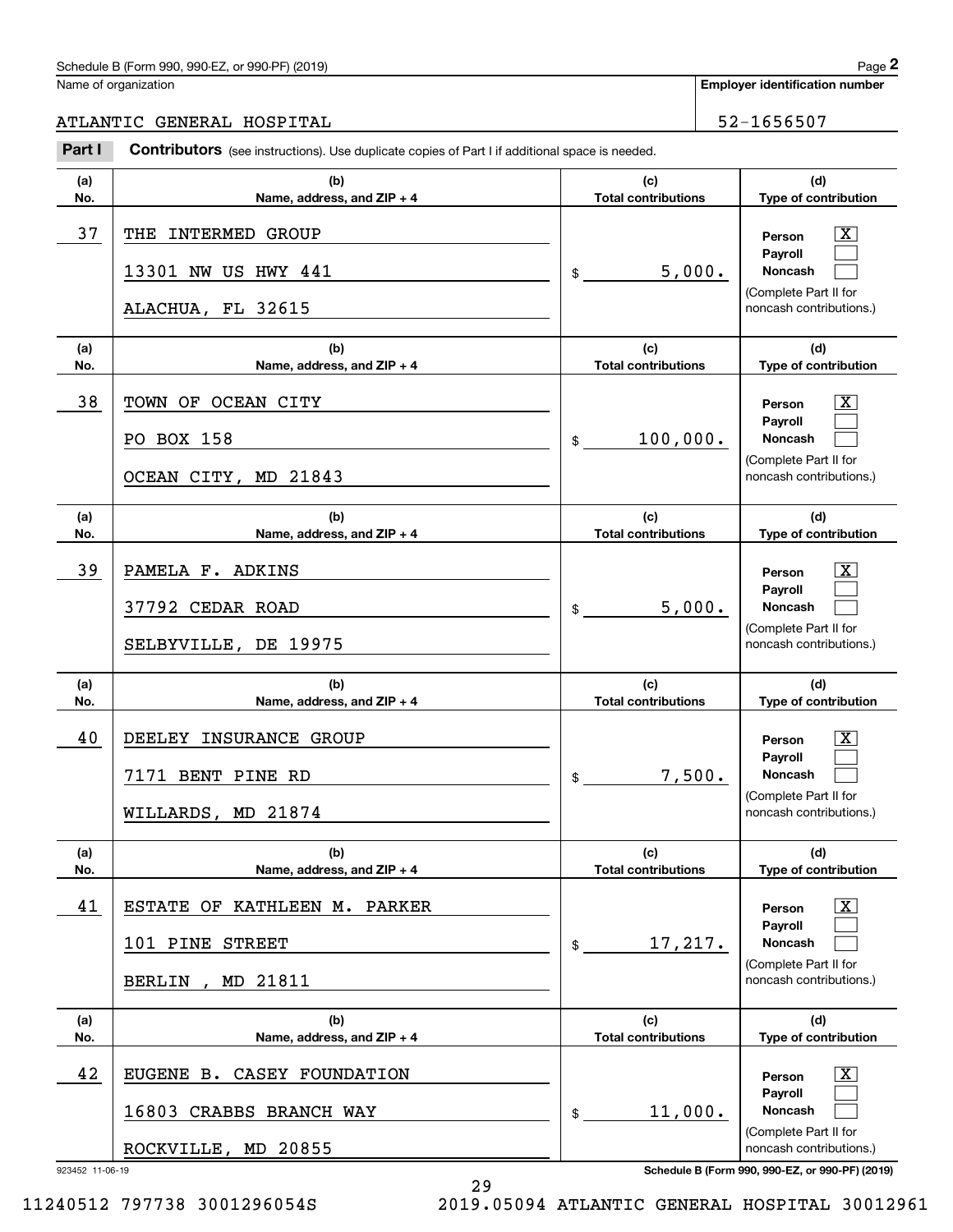Name of organization

**Employer identification number**

#### ATLANTIC GENERAL HOSPITAL 52-1656507

923452 11-06-19 **Schedule B (Form 990, 990-EZ, or 990-PF) (2019) (a)No.(b) Name, address, and ZIP + 4 (c)Total contributions (d)Type of contribution PersonPayrollNoncash (a)No.(b)Name, address, and ZIP + 4 (c)Total contributions (d)Type of contribution PersonPayrollNoncash (a)No.(b)Name, address, and ZIP + 4 (c)Total contributions (d)Type of contribution PersonPayrollNoncash (a) No.(b)Name, address, and ZIP + 4 (c) Total contributions (d) Type of contribution PersonPayrollNoncash(a) No.(b)Name, address, and ZIP + 4 (c)Total contributions (d)Type of contribution PersonPayrollNoncash(a)No.(b)Name, address, and ZIP + 4 (c)Total contributions (d)Type of contribution PersonPayrollNoncash Contributors** (see instructions). Use duplicate copies of Part I if additional space is needed. \$(Complete Part II for noncash contributions.) \$(Complete Part II for noncash contributions.) \$(Complete Part II for noncash contributions.) \$(Complete Part II for noncash contributions.) \$(Complete Part II for noncash contributions.) \$(Complete Part II for noncash contributions.) Employer identification Page 2<br>
Iame of organization<br> **2PARTIC GENERAL HOSPITAL**<br> **2PARTIC CONTRIBUTORS** (see instructions). Use duplicate copies of Part I if additional space is needed.  $\lceil \text{X} \rceil$  $\mathcal{L}^{\text{max}}$  $\mathcal{L}^{\text{max}}$  $\boxed{\text{X}}$  $\mathcal{L}^{\text{max}}$  $\mathcal{L}^{\text{max}}$  $|X|$  $\mathcal{L}^{\text{max}}$  $\mathcal{L}^{\text{max}}$  $|X|$  $\mathcal{L}^{\text{max}}$  $\mathcal{L}^{\text{max}}$  $|X|$  $\mathcal{L}^{\text{max}}$  $\mathcal{L}^{\text{max}}$  $\boxed{\text{X}}$  $\mathcal{L}^{\text{max}}$  $\mathcal{L}^{\text{max}}$ 43 X GEORGE A. PURNELL 5,000. 1546 TEAL DRIVE OCEAN CITY, MD 21842 44 X JAMES SULLIVAN 5,000. 10002 COASTAL HIGHWAY, UNIT 601 OCEAN CITY, MD 21842 45 X LESLIE C. KOPP INC. 10,000. PO BOX 1578 BETHANY BEACH, DE 19930 46 X MILES RIVER INVESTMENTS 10,000. PO BOX 1697 SALISBURY, MD 21802  $47$  | <code>PATRICIA ILCZUK</code> (LAVANCEAU) SHAFFER  $\hbox{~~}$  |  $\hbox{~~}$  Person  $\hbox{~~}$   $\hbox{~~}$ 10,325. 8617 OTTER CREEK RD LAUREL, MD 20724 48 X PENINSULA PATHOLOGY ASSOCIATES, PA 10,000. PO BOX 3483 SALISBURY, MD 21802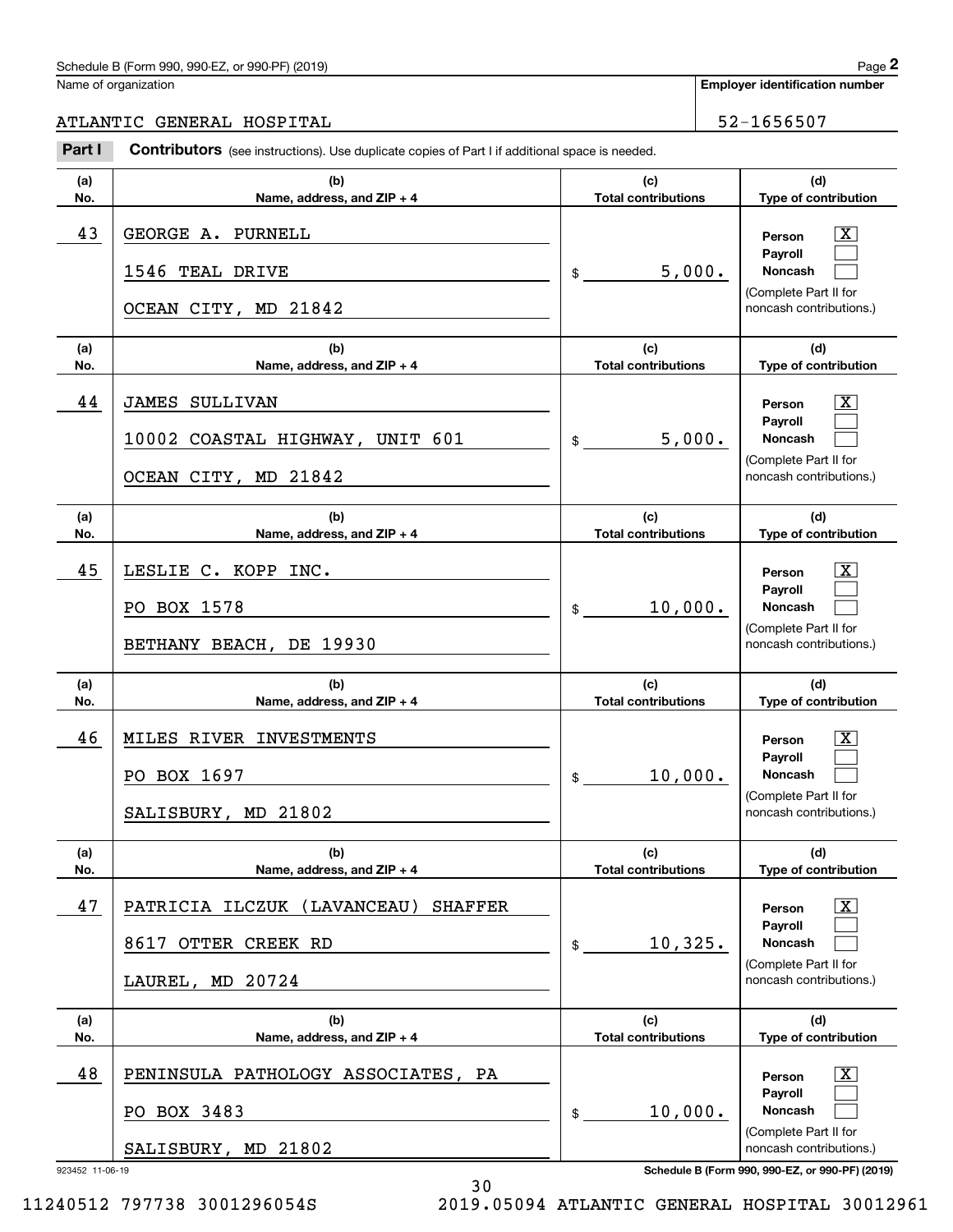## ATLANTIC GENERAL HOSPITAL 52-1656507

|            | Schedule B (Form 990, 990-EZ, or 990-PF) (2019)                                                |                                   |                             | Page 2                                                                                                             |  |  |
|------------|------------------------------------------------------------------------------------------------|-----------------------------------|-----------------------------|--------------------------------------------------------------------------------------------------------------------|--|--|
|            | Name of organization                                                                           |                                   |                             | <b>Employer identification number</b>                                                                              |  |  |
|            | ATLANTIC GENERAL HOSPITAL                                                                      |                                   |                             | 52-1656507                                                                                                         |  |  |
| Part I     | Contributors (see instructions). Use duplicate copies of Part I if additional space is needed. |                                   |                             |                                                                                                                    |  |  |
| (a)<br>No. | (b)<br>Name, address, and ZIP + 4                                                              | (c)<br><b>Total contributions</b> |                             | (d)<br>Type of contribution                                                                                        |  |  |
| 49         | PENINSULA RADIOLOGY ASSOCIATES, P.A.<br>918 EASTERN SHORE DR<br>SALISBURY, MD 21804            | 15,000.<br>\$                     |                             | $\mathbf{X}$<br>Person<br>Payroll<br>Noncash<br>(Complete Part II for<br>noncash contributions.)                   |  |  |
| (a)<br>No. | (b)<br>Name, address, and ZIP + 4                                                              | (c)<br><b>Total contributions</b> |                             | (d)<br>Type of contribution                                                                                        |  |  |
| 50         | ROBERT P. HAMMOND<br>11070 CATHELL ROAD, UNIT 4<br>BERLIN, MD 21811                            | 5,000.<br>\$                      |                             | $\overline{\text{X}}$<br>Person<br>Payroll<br>Noncash<br>(Complete Part II for<br>noncash contributions.)          |  |  |
| (a)<br>No. | (b)<br>Name, address, and ZIP + 4                                                              | (c)<br><b>Total contributions</b> | (d)<br>Type of contribution |                                                                                                                    |  |  |
| 51         | ROYAL PLUS INC.<br>201 BELT ST<br>SNOW HILL, MD 21863                                          | 5,000.<br>\$                      |                             | $\mathbf{X}$<br>Person<br>Payroll<br>Noncash<br>(Complete Part II for<br>noncash contributions.)                   |  |  |
| (a)<br>No. | (b)<br>Name, address, and ZIP + 4                                                              | (c)<br><b>Total contributions</b> |                             | (d)<br>Type of contribution                                                                                        |  |  |
| 52         | SHENANIGAN'S IRISH PUB AND GRILLE<br>PO BOX 631<br>OCEAN CITY, MD 21842                        | 6,500.<br>\$                      |                             | $\mathbf{X}$<br>Person<br>Payroll<br><b>Noncash</b><br>(Complete Part II for<br>noncash contributions.)            |  |  |
| (a)<br>No. | (b)<br>Name, address, and ZIP + 4                                                              | (c)<br><b>Total contributions</b> |                             | (d)<br>Type of contribution                                                                                        |  |  |
| 53         | TEMPLE BAT YAM<br>11036 WORCESTER HWY<br>BERLIN, MD 21811                                      | 10,000.<br>\$                     |                             | $\overline{\mathbf{X}}$<br>Person<br>Payroll<br><b>Noncash</b><br>(Complete Part II for<br>noncash contributions.) |  |  |
| (a)<br>No. | (b)<br>Name, address, and ZIP + 4                                                              | (c)<br><b>Total contributions</b> |                             | (d)<br>Type of contribution                                                                                        |  |  |
| 54         | TROND'S POOL CONSTRUCTION, LLC<br>PO BOX 1371<br>BERLIN, MD 21811                              | 5,400.<br>\$                      |                             | $\boxed{\text{X}}$<br>Person<br>Payroll<br><b>Noncash</b><br>(Complete Part II for<br>noncash contributions.)      |  |  |

923452 11-06-19 **Schedule B (Form 990, 990-EZ, or 990-PF) (2019)**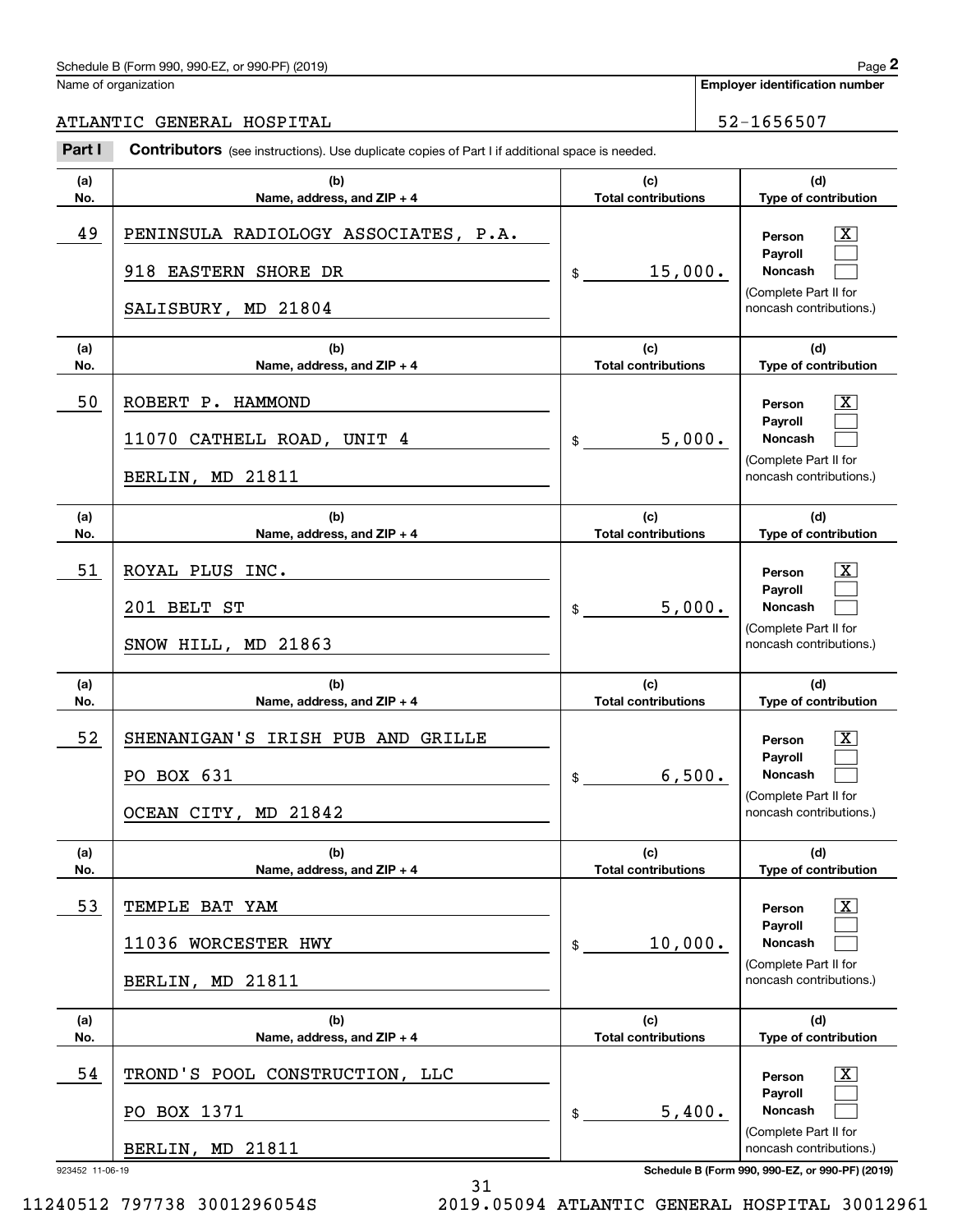## ATLANTIC GENERAL HOSPITAL 52-1656507

|            | Schedule B (Form 990, 990-EZ, or 990-PF) (2019)                                                |                                   |                                   |                             | Page 2                                                                           |
|------------|------------------------------------------------------------------------------------------------|-----------------------------------|-----------------------------------|-----------------------------|----------------------------------------------------------------------------------|
|            | Name of organization                                                                           |                                   |                                   |                             | <b>Employer identification number</b>                                            |
|            | ATLANTIC GENERAL HOSPITAL                                                                      |                                   |                                   |                             | 52-1656507                                                                       |
| Part I     | Contributors (see instructions). Use duplicate copies of Part I if additional space is needed. |                                   |                                   |                             |                                                                                  |
| (a)<br>No. | (b)<br>Name, address, and ZIP + 4                                                              |                                   | (c)<br><b>Total contributions</b> |                             | (d)<br>Type of contribution                                                      |
| 55         | WILDE CHARITABLE FOUNDATION, INC.<br>PO BOX 540                                                | \$                                | 5,000.                            |                             | $\mathbf{X}$<br>Person<br>Payroll<br>Noncash                                     |
|            | OCEAN CITY, MD 21843-0540                                                                      |                                   |                                   |                             | (Complete Part II for<br>noncash contributions.)                                 |
| (a)<br>No. | (b)<br>Name, address, and ZIP + 4                                                              |                                   | (c)<br><b>Total contributions</b> |                             | (d)<br>Type of contribution                                                      |
| 56         | NORA ROBERTS FOUNDATION<br>100 CAMPUS DR STE 350                                               | \$                                | 5,000.                            |                             | $\overline{\mathbf{X}}$<br>Person<br>Payroll<br>Noncash<br>(Complete Part II for |
|            | FLORHAM PARK, NJ 07932                                                                         |                                   |                                   |                             | noncash contributions.)                                                          |
| (a)<br>No. | (b)<br>Name, address, and ZIP + 4                                                              | (c)<br><b>Total contributions</b> |                                   | (d)<br>Type of contribution |                                                                                  |
|            |                                                                                                | \$                                |                                   |                             | Person<br>Payroll<br>Noncash<br>(Complete Part II for<br>noncash contributions.) |
| (a)<br>No. | (b)<br>Name, address, and ZIP + 4                                                              |                                   | (c)<br><b>Total contributions</b> |                             | (d)<br>Type of contribution                                                      |
|            |                                                                                                | \$                                |                                   |                             | Person<br>Payroll<br>Noncash<br>(Complete Part II for<br>noncash contributions.) |
| (a)<br>No. | (b)<br>Name, address, and ZIP + 4                                                              |                                   | (c)<br><b>Total contributions</b> |                             | (d)<br>Type of contribution                                                      |
|            |                                                                                                | \$                                |                                   |                             | Person<br>Payroll<br>Noncash<br>(Complete Part II for<br>noncash contributions.) |
| (a)<br>No. | (b)<br>Name, address, and ZIP + 4                                                              |                                   | (c)<br><b>Total contributions</b> |                             | (d)<br>Type of contribution                                                      |
|            |                                                                                                | \$                                |                                   |                             | Person<br>Payroll<br>Noncash<br>(Complete Part II for<br>noncash contributions.) |

923452 11-06-19 **Schedule B (Form 990, 990-EZ, or 990-PF) (2019)**

11240512 797738 3001296054S 2019.05094 ATLANTIC GENERAL HOSPITAL 30012961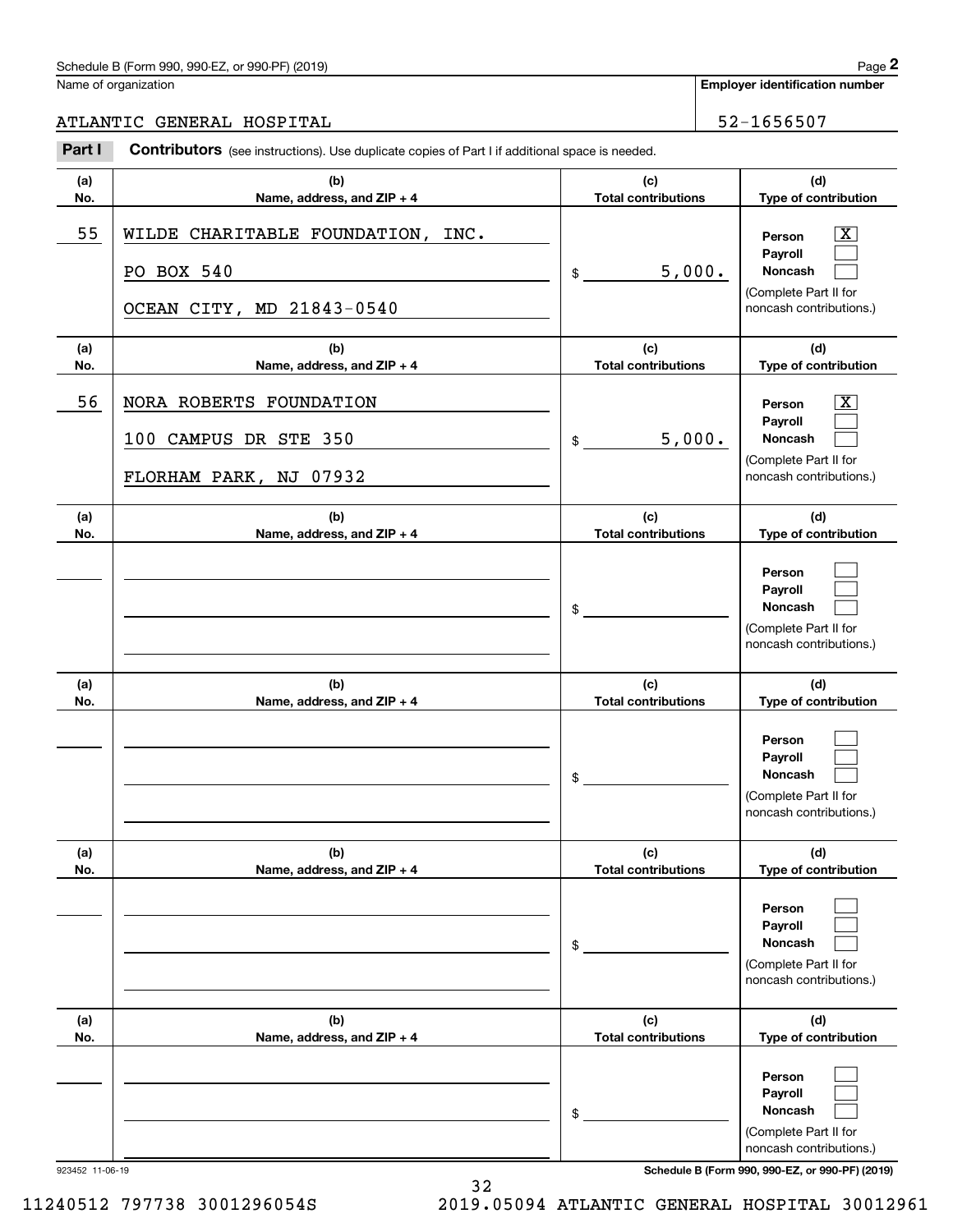**Employer identification number**

ATLANTIC GENERAL HOSPITAL 52-1656507

Fage 3 Employer identification pumber<br>
Iame of organization<br> **3PARTIC GENERAL HOSPITAL**<br> **Part II Noncash Property** (see instructions). Use duplicate copies of Part II if additional space is needed.

| (a)<br>No.<br>from | (b)<br>Description of noncash property given | (c)<br>FMV (or estimate)<br>(See instructions.) | (d)<br>Date received                            |
|--------------------|----------------------------------------------|-------------------------------------------------|-------------------------------------------------|
| Part I             |                                              |                                                 |                                                 |
|                    | GIFT CERTIFICATES                            |                                                 |                                                 |
| 33                 |                                              |                                                 |                                                 |
|                    |                                              |                                                 |                                                 |
|                    |                                              | 100.<br>$\frac{1}{2}$                           | 06/30/20                                        |
|                    |                                              |                                                 |                                                 |
| (a)                |                                              | (c)                                             |                                                 |
| No.                | (b)                                          | FMV (or estimate)                               | (d)                                             |
| from               | Description of noncash property given        | (See instructions.)                             | Date received                                   |
| Part I             |                                              |                                                 |                                                 |
|                    |                                              |                                                 |                                                 |
|                    |                                              |                                                 |                                                 |
|                    |                                              |                                                 |                                                 |
|                    |                                              | $\frac{1}{2}$                                   |                                                 |
|                    |                                              |                                                 |                                                 |
| (a)                |                                              | (c)                                             |                                                 |
| No.                | (b)                                          | FMV (or estimate)                               | (d)                                             |
| from               | Description of noncash property given        | (See instructions.)                             | Date received                                   |
| Part I             |                                              |                                                 |                                                 |
|                    |                                              |                                                 |                                                 |
|                    |                                              |                                                 |                                                 |
|                    |                                              |                                                 |                                                 |
|                    |                                              | $\frac{1}{2}$                                   |                                                 |
|                    |                                              |                                                 |                                                 |
| (a)<br>No.         |                                              | (c)                                             |                                                 |
| from               | (b)<br>Description of noncash property given | FMV (or estimate)                               | (d)<br>Date received                            |
| Part I             |                                              | (See instructions.)                             |                                                 |
|                    |                                              |                                                 |                                                 |
|                    |                                              |                                                 |                                                 |
|                    |                                              |                                                 |                                                 |
|                    |                                              | \$                                              |                                                 |
|                    |                                              |                                                 |                                                 |
| (a)                |                                              |                                                 |                                                 |
| No.                | (b)                                          | (c)                                             | (d)                                             |
| from               | Description of noncash property given        | FMV (or estimate)<br>(See instructions.)        | Date received                                   |
| Part I             |                                              |                                                 |                                                 |
|                    |                                              |                                                 |                                                 |
|                    |                                              |                                                 |                                                 |
|                    |                                              |                                                 |                                                 |
|                    |                                              | \$                                              |                                                 |
|                    |                                              |                                                 |                                                 |
| (a)                |                                              | (c)                                             |                                                 |
| No.                | (b)                                          | FMV (or estimate)                               | (d)                                             |
| from               | Description of noncash property given        | (See instructions.)                             | Date received                                   |
| Part I             |                                              |                                                 |                                                 |
|                    |                                              |                                                 |                                                 |
|                    |                                              |                                                 |                                                 |
|                    |                                              |                                                 |                                                 |
|                    |                                              | \$                                              |                                                 |
| 923453 11-06-19    |                                              |                                                 | Schedule B (Form 990, 990-EZ, or 990-PF) (2019) |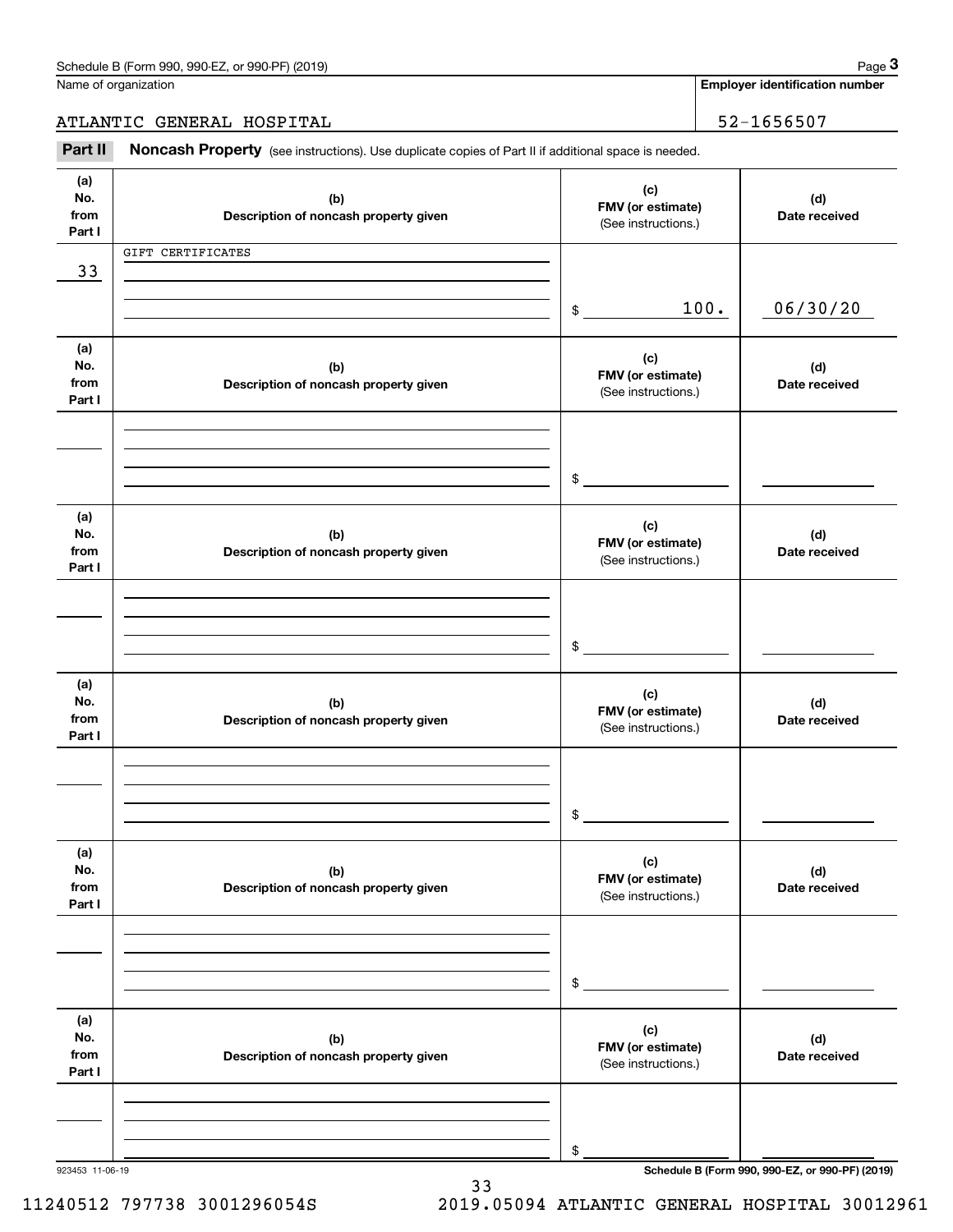|                           | Schedule B (Form 990, 990-EZ, or 990-PF) (2019)                                                                                                                                                                                                                                                 |                      | Page 4                                                                                                                                                         |  |  |  |  |
|---------------------------|-------------------------------------------------------------------------------------------------------------------------------------------------------------------------------------------------------------------------------------------------------------------------------------------------|----------------------|----------------------------------------------------------------------------------------------------------------------------------------------------------------|--|--|--|--|
|                           | Name of organization                                                                                                                                                                                                                                                                            |                      | <b>Employer identification number</b>                                                                                                                          |  |  |  |  |
|                           | ATLANTIC GENERAL HOSPITAL                                                                                                                                                                                                                                                                       |                      | 52-1656507                                                                                                                                                     |  |  |  |  |
| Part III                  | from any one contributor. Complete columns (a) through (e) and the following line entry. For organizations<br>completing Part III, enter the total of exclusively religious, charitable, etc., contributions of \$1,000 or less for the year. (Enter this info. once.) $\blacktriangleright$ \$ |                      | Exclusively religious, charitable, etc., contributions to organizations described in section 501(c)(7), (8), or (10) that total more than \$1,000 for the year |  |  |  |  |
|                           | Use duplicate copies of Part III if additional space is needed.                                                                                                                                                                                                                                 |                      |                                                                                                                                                                |  |  |  |  |
| (a) No.<br>from<br>Part I | (b) Purpose of gift                                                                                                                                                                                                                                                                             | (c) Use of gift      | (d) Description of how gift is held                                                                                                                            |  |  |  |  |
|                           |                                                                                                                                                                                                                                                                                                 |                      |                                                                                                                                                                |  |  |  |  |
|                           |                                                                                                                                                                                                                                                                                                 |                      |                                                                                                                                                                |  |  |  |  |
|                           |                                                                                                                                                                                                                                                                                                 | (e) Transfer of gift |                                                                                                                                                                |  |  |  |  |
|                           | Transferee's name, address, and ZIP + 4                                                                                                                                                                                                                                                         |                      | Relationship of transferor to transferee                                                                                                                       |  |  |  |  |
|                           |                                                                                                                                                                                                                                                                                                 |                      |                                                                                                                                                                |  |  |  |  |
| (a) No.<br>from<br>Part I | (b) Purpose of gift                                                                                                                                                                                                                                                                             | (c) Use of gift      | (d) Description of how gift is held                                                                                                                            |  |  |  |  |
|                           |                                                                                                                                                                                                                                                                                                 |                      |                                                                                                                                                                |  |  |  |  |
|                           |                                                                                                                                                                                                                                                                                                 |                      |                                                                                                                                                                |  |  |  |  |
|                           | (e) Transfer of gift                                                                                                                                                                                                                                                                            |                      |                                                                                                                                                                |  |  |  |  |
|                           | Transferee's name, address, and ZIP + 4                                                                                                                                                                                                                                                         |                      | Relationship of transferor to transferee                                                                                                                       |  |  |  |  |
|                           |                                                                                                                                                                                                                                                                                                 |                      |                                                                                                                                                                |  |  |  |  |
|                           |                                                                                                                                                                                                                                                                                                 |                      |                                                                                                                                                                |  |  |  |  |
| (a) No.<br>from<br>Part I | (b) Purpose of gift                                                                                                                                                                                                                                                                             | (c) Use of gift      | (d) Description of how gift is held                                                                                                                            |  |  |  |  |
|                           |                                                                                                                                                                                                                                                                                                 |                      |                                                                                                                                                                |  |  |  |  |
|                           |                                                                                                                                                                                                                                                                                                 |                      |                                                                                                                                                                |  |  |  |  |
|                           | (e) Transfer of gift                                                                                                                                                                                                                                                                            |                      |                                                                                                                                                                |  |  |  |  |
|                           | Transferee's name, address, and ZIP + 4                                                                                                                                                                                                                                                         |                      | Relationship of transferor to transferee                                                                                                                       |  |  |  |  |
|                           |                                                                                                                                                                                                                                                                                                 |                      |                                                                                                                                                                |  |  |  |  |
|                           |                                                                                                                                                                                                                                                                                                 |                      |                                                                                                                                                                |  |  |  |  |
| (a) No.<br>from<br>Part I | (b) Purpose of gift                                                                                                                                                                                                                                                                             | (c) Use of gift      | (d) Description of how gift is held                                                                                                                            |  |  |  |  |
|                           |                                                                                                                                                                                                                                                                                                 |                      |                                                                                                                                                                |  |  |  |  |
|                           |                                                                                                                                                                                                                                                                                                 |                      |                                                                                                                                                                |  |  |  |  |
|                           | (e) Transfer of gift                                                                                                                                                                                                                                                                            |                      |                                                                                                                                                                |  |  |  |  |
|                           | Transferee's name, address, and ZIP + 4                                                                                                                                                                                                                                                         |                      | Relationship of transferor to transferee                                                                                                                       |  |  |  |  |
|                           |                                                                                                                                                                                                                                                                                                 |                      |                                                                                                                                                                |  |  |  |  |
|                           |                                                                                                                                                                                                                                                                                                 |                      |                                                                                                                                                                |  |  |  |  |

34

923454 11-06-19

**Schedule B (Form 990, 990-EZ, or 990-PF) (2019)**

11240512 797738 3001296054S 2019.05094 ATLANTIC GENERAL HOSPITAL 30012961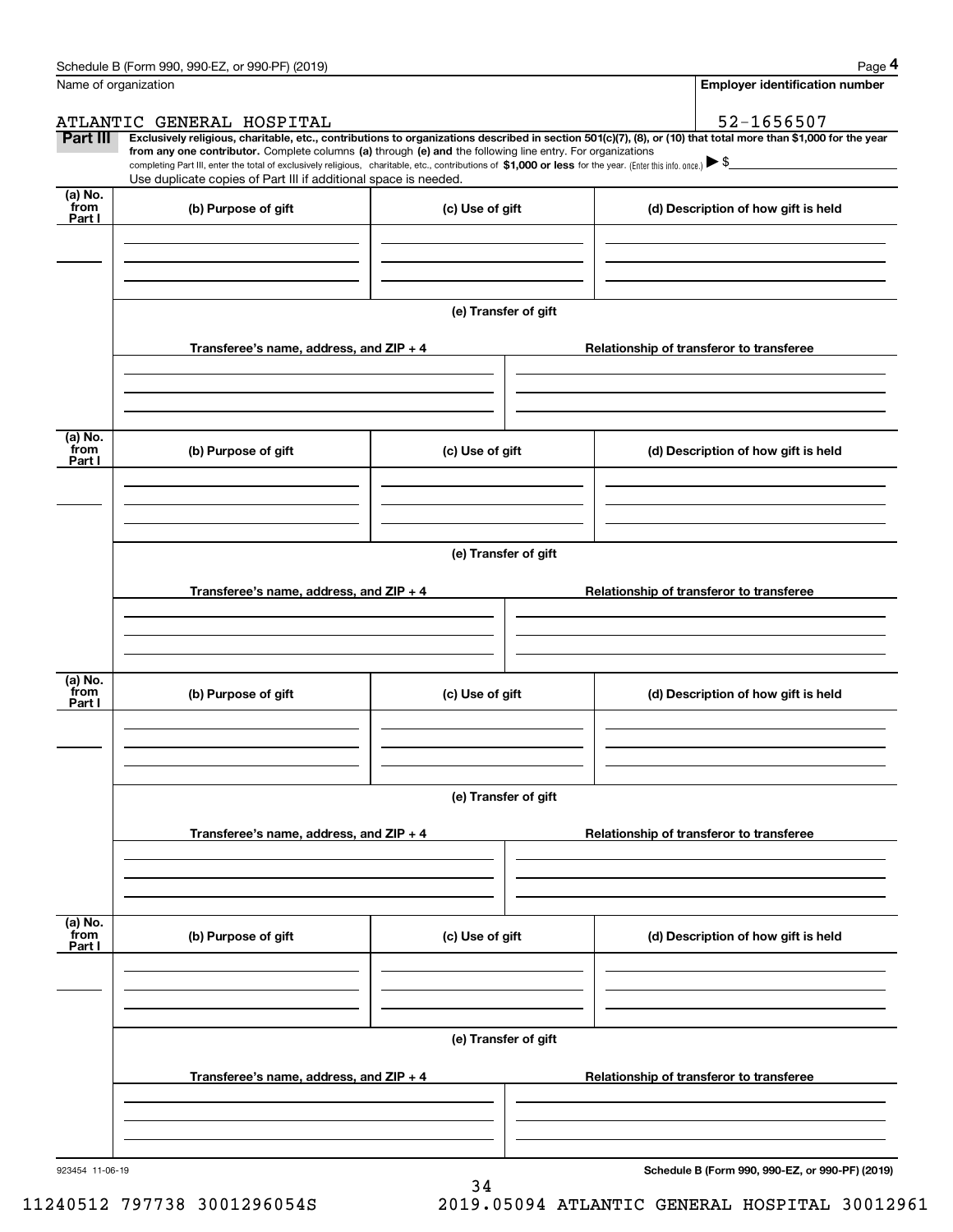| <b>SCHEDULE D</b><br>(Form 990)<br>Department of the Treasury<br>Internal Revenue Service | <b>Supplemental Financial Statements</b><br>Complete if the organization answered "Yes" on Form 990,<br>Part IV, line 6, 7, 8, 9, 10, 11a, 11b, 11c, 11d, 11e, 11f, 12a, or 12b.<br>Attach to Form 990.<br>Go to www.irs.gov/Form990 for instructions and the latest information. |  | OMB No. 1545-0047<br>2019<br>Open to Public<br><b>Inspection</b> |
|-------------------------------------------------------------------------------------------|-----------------------------------------------------------------------------------------------------------------------------------------------------------------------------------------------------------------------------------------------------------------------------------|--|------------------------------------------------------------------|
| Name of the organization                                                                  | ATLANTIC GENERAL HOSPITAL                                                                                                                                                                                                                                                         |  | <b>Employer identification number</b><br>52-1656507              |

# **ncial Statements**



|          | ATLANTIC GENERAL HOSPITAL                                                                                                                             |                         | 52-1656507                                                                                                                                                                                                                                                                                                               |  |  |  |
|----------|-------------------------------------------------------------------------------------------------------------------------------------------------------|-------------------------|--------------------------------------------------------------------------------------------------------------------------------------------------------------------------------------------------------------------------------------------------------------------------------------------------------------------------|--|--|--|
| Part I   | Organizations Maintaining Donor Advised Funds or Other Similar Funds or Accounts. Complete if the                                                     |                         |                                                                                                                                                                                                                                                                                                                          |  |  |  |
|          | organization answered "Yes" on Form 990, Part IV, line 6.                                                                                             |                         |                                                                                                                                                                                                                                                                                                                          |  |  |  |
|          |                                                                                                                                                       | (a) Donor advised funds | (b) Funds and other accounts                                                                                                                                                                                                                                                                                             |  |  |  |
| 1        |                                                                                                                                                       |                         |                                                                                                                                                                                                                                                                                                                          |  |  |  |
| 2        | Aggregate value of contributions to (during year)                                                                                                     |                         |                                                                                                                                                                                                                                                                                                                          |  |  |  |
| з        |                                                                                                                                                       |                         |                                                                                                                                                                                                                                                                                                                          |  |  |  |
| 4        |                                                                                                                                                       |                         |                                                                                                                                                                                                                                                                                                                          |  |  |  |
| 5        | Did the organization inform all donors and donor advisors in writing that the assets held in donor advised funds                                      |                         |                                                                                                                                                                                                                                                                                                                          |  |  |  |
|          |                                                                                                                                                       |                         | Yes<br>No                                                                                                                                                                                                                                                                                                                |  |  |  |
| 6        | Did the organization inform all grantees, donors, and donor advisors in writing that grant funds can be used only                                     |                         |                                                                                                                                                                                                                                                                                                                          |  |  |  |
|          | for charitable purposes and not for the benefit of the donor or donor advisor, or for any other purpose conferring                                    |                         |                                                                                                                                                                                                                                                                                                                          |  |  |  |
|          |                                                                                                                                                       |                         | No<br>Yes                                                                                                                                                                                                                                                                                                                |  |  |  |
| Part II  | Conservation Easements. Complete if the organization answered "Yes" on Form 990, Part IV, line 7.                                                     |                         |                                                                                                                                                                                                                                                                                                                          |  |  |  |
| 1        | Purpose(s) of conservation easements held by the organization (check all that apply).                                                                 |                         |                                                                                                                                                                                                                                                                                                                          |  |  |  |
|          | Preservation of land for public use (for example, recreation or education)                                                                            |                         | Preservation of a historically important land area                                                                                                                                                                                                                                                                       |  |  |  |
|          | Protection of natural habitat                                                                                                                         |                         | Preservation of a certified historic structure                                                                                                                                                                                                                                                                           |  |  |  |
|          | Preservation of open space                                                                                                                            |                         |                                                                                                                                                                                                                                                                                                                          |  |  |  |
| 2        | Complete lines 2a through 2d if the organization held a qualified conservation contribution in the form of a conservation easement on the last        |                         |                                                                                                                                                                                                                                                                                                                          |  |  |  |
|          | day of the tax year.                                                                                                                                  |                         | Held at the End of the Tax Year                                                                                                                                                                                                                                                                                          |  |  |  |
|          | Total number of conservation easements                                                                                                                |                         | 2a                                                                                                                                                                                                                                                                                                                       |  |  |  |
| а        | Total acreage restricted by conservation easements                                                                                                    |                         | 2 <sub>b</sub>                                                                                                                                                                                                                                                                                                           |  |  |  |
| b        |                                                                                                                                                       |                         | 2c                                                                                                                                                                                                                                                                                                                       |  |  |  |
| с        | Number of conservation easements on a certified historic structure included in (a) manufacture included in (a)                                        |                         |                                                                                                                                                                                                                                                                                                                          |  |  |  |
| d        | Number of conservation easements included in (c) acquired after 7/25/06, and not on a historic structure                                              |                         | 2d                                                                                                                                                                                                                                                                                                                       |  |  |  |
| 3        | Number of conservation easements modified, transferred, released, extinguished, or terminated by the organization during the tax                      |                         |                                                                                                                                                                                                                                                                                                                          |  |  |  |
|          |                                                                                                                                                       |                         |                                                                                                                                                                                                                                                                                                                          |  |  |  |
|          | year                                                                                                                                                  |                         |                                                                                                                                                                                                                                                                                                                          |  |  |  |
| 4        | Number of states where property subject to conservation easement is located >                                                                         |                         |                                                                                                                                                                                                                                                                                                                          |  |  |  |
| 5        | Does the organization have a written policy regarding the periodic monitoring, inspection, handling of                                                |                         | Yes<br>No                                                                                                                                                                                                                                                                                                                |  |  |  |
|          | violations, and enforcement of the conservation easements it holds?                                                                                   |                         |                                                                                                                                                                                                                                                                                                                          |  |  |  |
| 6        | Staff and volunteer hours devoted to monitoring, inspecting, handling of violations, and enforcing conservation easements during the year             |                         |                                                                                                                                                                                                                                                                                                                          |  |  |  |
|          |                                                                                                                                                       |                         |                                                                                                                                                                                                                                                                                                                          |  |  |  |
| 7        | Amount of expenses incurred in monitoring, inspecting, handling of violations, and enforcing conservation easements during the year                   |                         |                                                                                                                                                                                                                                                                                                                          |  |  |  |
|          | $\blacktriangleright$ s                                                                                                                               |                         |                                                                                                                                                                                                                                                                                                                          |  |  |  |
| 8        | Does each conservation easement reported on line 2(d) above satisfy the requirements of section 170(h)(4)(B)(i)                                       |                         |                                                                                                                                                                                                                                                                                                                          |  |  |  |
|          |                                                                                                                                                       |                         | Yes<br>No                                                                                                                                                                                                                                                                                                                |  |  |  |
| 9        | In Part XIII, describe how the organization reports conservation easements in its revenue and expense statement and                                   |                         |                                                                                                                                                                                                                                                                                                                          |  |  |  |
|          | balance sheet, and include, if applicable, the text of the footnote to the organization's financial statements that describes the                     |                         |                                                                                                                                                                                                                                                                                                                          |  |  |  |
| Part III | organization's accounting for conservation easements.<br>Organizations Maintaining Collections of Art, Historical Treasures, or Other Similar Assets. |                         |                                                                                                                                                                                                                                                                                                                          |  |  |  |
|          | Complete if the organization answered "Yes" on Form 990, Part IV, line 8.                                                                             |                         |                                                                                                                                                                                                                                                                                                                          |  |  |  |
|          |                                                                                                                                                       |                         |                                                                                                                                                                                                                                                                                                                          |  |  |  |
|          | 1a If the organization elected, as permitted under FASB ASC 958, not to report in its revenue statement and balance sheet works                       |                         |                                                                                                                                                                                                                                                                                                                          |  |  |  |
|          | of art, historical treasures, or other similar assets held for public exhibition, education, or research in furtherance of public                     |                         |                                                                                                                                                                                                                                                                                                                          |  |  |  |
|          | service, provide in Part XIII the text of the footnote to its financial statements that describes these items.                                        |                         |                                                                                                                                                                                                                                                                                                                          |  |  |  |
| b        | If the organization elected, as permitted under FASB ASC 958, to report in its revenue statement and balance sheet works of                           |                         |                                                                                                                                                                                                                                                                                                                          |  |  |  |
|          | art, historical treasures, or other similar assets held for public exhibition, education, or research in furtherance of public service,               |                         |                                                                                                                                                                                                                                                                                                                          |  |  |  |
|          | provide the following amounts relating to these items:                                                                                                |                         |                                                                                                                                                                                                                                                                                                                          |  |  |  |
|          |                                                                                                                                                       |                         | $\frac{1}{2}$ $\frac{1}{2}$ $\frac{1}{2}$ $\frac{1}{2}$ $\frac{1}{2}$ $\frac{1}{2}$ $\frac{1}{2}$ $\frac{1}{2}$ $\frac{1}{2}$ $\frac{1}{2}$ $\frac{1}{2}$ $\frac{1}{2}$ $\frac{1}{2}$ $\frac{1}{2}$ $\frac{1}{2}$ $\frac{1}{2}$ $\frac{1}{2}$ $\frac{1}{2}$ $\frac{1}{2}$ $\frac{1}{2}$ $\frac{1}{2}$ $\frac{1}{2}$<br>▶ |  |  |  |
|          | (ii) Assets included in Form 990, Part X                                                                                                              |                         |                                                                                                                                                                                                                                                                                                                          |  |  |  |
| 2        | If the organization received or held works of art, historical treasures, or other similar assets for financial gain, provide                          |                         |                                                                                                                                                                                                                                                                                                                          |  |  |  |
|          | the following amounts required to be reported under FASB ASC 958 relating to these items:                                                             |                         |                                                                                                                                                                                                                                                                                                                          |  |  |  |
| а        |                                                                                                                                                       |                         | - \$<br>▶                                                                                                                                                                                                                                                                                                                |  |  |  |
|          | b Assets incl <u>uded in Form 990, Part X [Construction in the construction in the set of the set of the set of</u>                                   |                         | $\blacktriangleright$ s                                                                                                                                                                                                                                                                                                  |  |  |  |
|          | LHA For Paperwork Reduction Act Notice, see the Instructions for Form 990.                                                                            |                         | Schedule D (Form 990) 2019                                                                                                                                                                                                                                                                                               |  |  |  |
|          | 932051 10-02-19                                                                                                                                       |                         |                                                                                                                                                                                                                                                                                                                          |  |  |  |

| 35  |  |  |                                    |   |
|-----|--|--|------------------------------------|---|
| 1 ∩ |  |  | $\sim$ $\sim$ $\sim$ $\sim$ $\sim$ | - |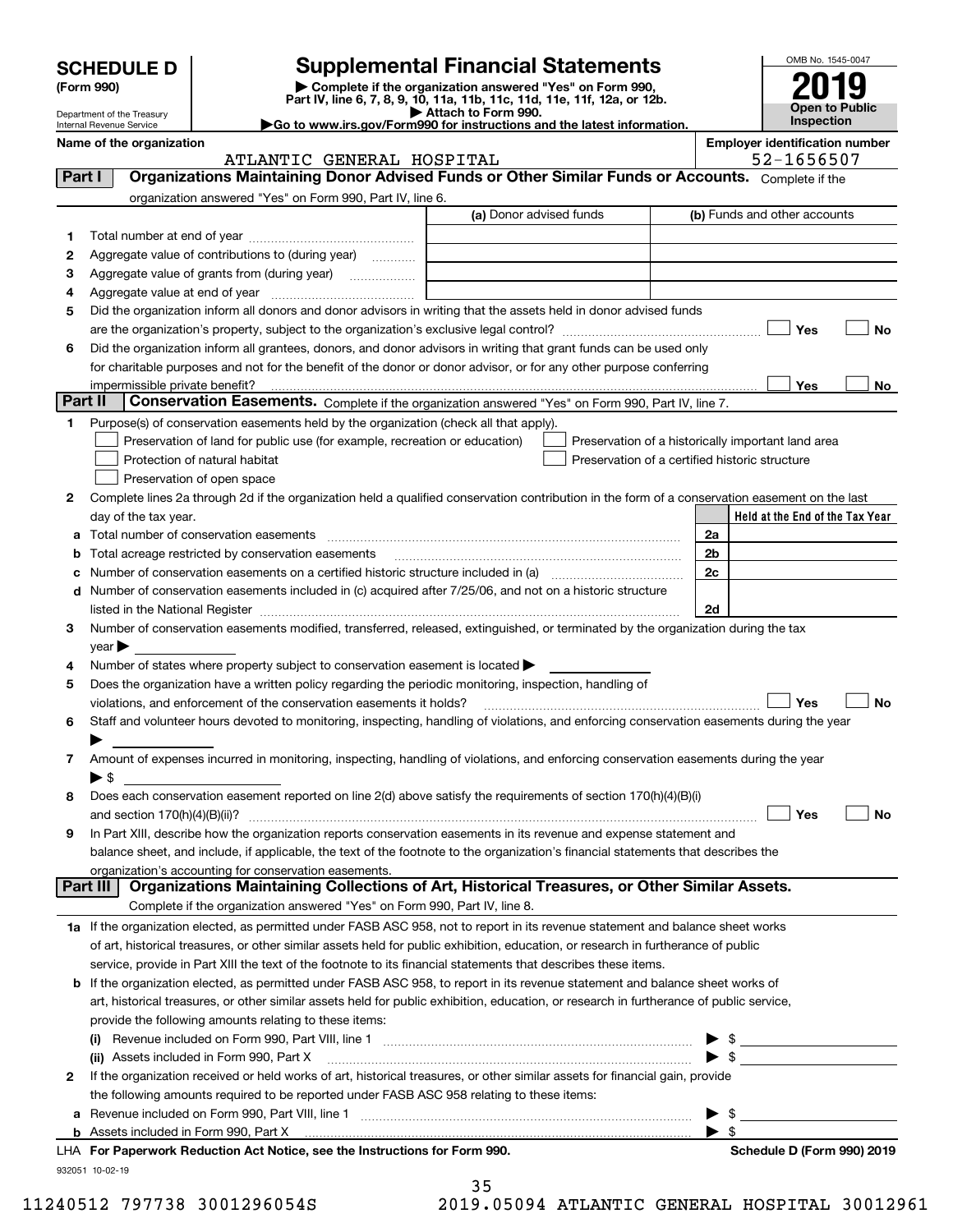|               | Schedule D (Form 990) 2019                                                                                                                                                                                                     | ATLANTIC GENERAL HOSPITAL |                |                          |              |                      | 52-1656507                 |     | Page 2     |  |
|---------------|--------------------------------------------------------------------------------------------------------------------------------------------------------------------------------------------------------------------------------|---------------------------|----------------|--------------------------|--------------|----------------------|----------------------------|-----|------------|--|
| Part III      | Organizations Maintaining Collections of Art, Historical Treasures, or Other Similar Assets (continued)                                                                                                                        |                           |                |                          |              |                      |                            |     |            |  |
| 3             | Using the organization's acquisition, accession, and other records, check any of the following that make significant use of its                                                                                                |                           |                |                          |              |                      |                            |     |            |  |
|               | collection items (check all that apply):                                                                                                                                                                                       |                           |                |                          |              |                      |                            |     |            |  |
| a             | Public exhibition                                                                                                                                                                                                              |                           |                | Loan or exchange program |              |                      |                            |     |            |  |
| b             | Scholarly research                                                                                                                                                                                                             | e                         |                |                          |              |                      |                            |     |            |  |
| c             | Preservation for future generations                                                                                                                                                                                            |                           |                |                          |              |                      |                            |     |            |  |
| 4             | Provide a description of the organization's collections and explain how they further the organization's exempt purpose in Part XIII.                                                                                           |                           |                |                          |              |                      |                            |     |            |  |
|               |                                                                                                                                                                                                                                |                           |                |                          |              |                      |                            |     |            |  |
| 5             | During the year, did the organization solicit or receive donations of art, historical treasures, or other similar assets                                                                                                       |                           |                |                          |              |                      |                            |     |            |  |
|               | Yes<br>No<br><b>Part IV</b><br>Escrow and Custodial Arrangements. Complete if the organization answered "Yes" on Form 990, Part IV, line 9, or                                                                                 |                           |                |                          |              |                      |                            |     |            |  |
|               | reported an amount on Form 990, Part X, line 21.                                                                                                                                                                               |                           |                |                          |              |                      |                            |     |            |  |
|               |                                                                                                                                                                                                                                |                           |                |                          |              |                      |                            |     |            |  |
|               | 1a Is the organization an agent, trustee, custodian or other intermediary for contributions or other assets not included                                                                                                       |                           |                |                          |              |                      |                            |     |            |  |
|               |                                                                                                                                                                                                                                |                           |                |                          |              |                      | Yes                        |     | No         |  |
|               | b If "Yes," explain the arrangement in Part XIII and complete the following table:                                                                                                                                             |                           |                |                          |              |                      |                            |     |            |  |
|               |                                                                                                                                                                                                                                |                           |                |                          |              |                      | Amount                     |     |            |  |
| c             | Beginning balance <b>contract to the contract of the contract of the contract of the contract of the contract of t</b>                                                                                                         |                           |                |                          |              | 1c                   |                            |     |            |  |
| d             | Additions during the year manufactured and an according to the year manufactured and according the year manufactured and according the year manufactured and according the year manufactured and according the year manufactur |                           |                |                          |              | 1d                   |                            |     |            |  |
| е             | Distributions during the year manufactured and continuum and contact the year manufactured and contact the year                                                                                                                |                           |                |                          |              | 1e                   |                            |     |            |  |
| f             |                                                                                                                                                                                                                                |                           |                |                          |              | 1f                   |                            |     |            |  |
|               | 2a Did the organization include an amount on Form 990, Part X, line 21, for escrow or custodial account liability?                                                                                                             |                           |                |                          |              |                      | <b>Yes</b>                 |     | No         |  |
|               | <b>b</b> If "Yes," explain the arrangement in Part XIII. Check here if the explanation has been provided on Part XIII                                                                                                          |                           |                |                          |              |                      |                            |     |            |  |
| <b>Part V</b> | Endowment Funds. Complete if the organization answered "Yes" on Form 990, Part IV, line 10.                                                                                                                                    |                           |                |                          |              |                      |                            |     |            |  |
|               |                                                                                                                                                                                                                                | (a) Current year          | (b) Prior year | (c) Two years back       |              | (d) Three years back | (e) Four years back        |     |            |  |
| 1a            | Beginning of year balance                                                                                                                                                                                                      | 5,813,047.                | 5,638,785.     | 5,180,221.               |              | 5,007,236.           |                            |     | 5,306,622. |  |
| b             |                                                                                                                                                                                                                                |                           |                | 404,325.                 |              | 279,635.             |                            |     |            |  |
|               | Net investment earnings, gains, and losses                                                                                                                                                                                     | $-10,220.$                | 372,458.       | 88,495.                  |              | $-74,567.$           |                            |     | $-63,878.$ |  |
| d             |                                                                                                                                                                                                                                |                           |                |                          |              |                      |                            |     |            |  |
|               | e Other expenditures for facilities                                                                                                                                                                                            |                           |                |                          |              |                      |                            |     |            |  |
|               | and programs                                                                                                                                                                                                                   | 209,845.                  | 164,495.       |                          |              |                      |                            |     | 204, 117.  |  |
|               | f Administrative expenses <i></i>                                                                                                                                                                                              | 32,020.                   | 33,701.        | 34,256.                  |              | 32,083.              |                            |     | 31,391.    |  |
| g             | End of year balance                                                                                                                                                                                                            | 5,560,962.                | 5,813,047.     | 5,638,785.               |              | 5,180,221.           |                            |     | 5,007,236. |  |
| 2             | Provide the estimated percentage of the current year end balance (line 1g, column (a)) held as:                                                                                                                                |                           |                |                          |              |                      |                            |     |            |  |
|               | Board designated or quasi-endowment                                                                                                                                                                                            | 68.00                     | %              |                          |              |                      |                            |     |            |  |
|               | Permanent endowment $\triangleright$ 32.00                                                                                                                                                                                     | %                         |                |                          |              |                      |                            |     |            |  |
| c             | .00<br>Term endowment $\blacktriangleright$                                                                                                                                                                                    | %                         |                |                          |              |                      |                            |     |            |  |
|               | The percentages on lines 2a, 2b, and 2c should equal 100%.                                                                                                                                                                     |                           |                |                          |              |                      |                            |     |            |  |
|               | 3a Are there endowment funds not in the possession of the organization that are held and administered for the organization                                                                                                     |                           |                |                          |              |                      |                            |     |            |  |
|               | by:                                                                                                                                                                                                                            |                           |                |                          |              |                      |                            | Yes | No         |  |
|               | (i)                                                                                                                                                                                                                            |                           |                |                          |              |                      | 3a(i)                      |     | х          |  |
|               |                                                                                                                                                                                                                                |                           |                |                          |              |                      | 3a(ii)                     |     | X          |  |
|               |                                                                                                                                                                                                                                |                           |                |                          |              |                      | 3 <sub>b</sub>             |     |            |  |
|               |                                                                                                                                                                                                                                |                           |                |                          |              |                      |                            |     |            |  |
|               | Describe in Part XIII the intended uses of the organization's endowment funds.<br><b>Part VI</b><br>Land, Buildings, and Equipment.                                                                                            |                           |                |                          |              |                      |                            |     |            |  |
|               |                                                                                                                                                                                                                                |                           |                |                          |              |                      |                            |     |            |  |
|               | Complete if the organization answered "Yes" on Form 990, Part IV, line 11a. See Form 990, Part X, line 10.                                                                                                                     |                           |                |                          |              |                      |                            |     |            |  |
|               | Description of property                                                                                                                                                                                                        | (a) Cost or other         |                | (b) Cost or other        |              | (c) Accumulated      | (d) Book value             |     |            |  |
|               |                                                                                                                                                                                                                                | basis (investment)        |                | basis (other)            | depreciation |                      |                            |     |            |  |
|               |                                                                                                                                                                                                                                |                           |                | 5,841,074.               |              |                      | 5,841,074.                 |     |            |  |
| b             |                                                                                                                                                                                                                                |                           |                | 53,656,416.              |              | 21,586,996.          | 32,069,420.                |     |            |  |
|               |                                                                                                                                                                                                                                |                           |                |                          |              |                      |                            |     |            |  |
|               |                                                                                                                                                                                                                                |                           |                | 84,729,706.              |              | 60,874,869.          | 23,854,837.                |     |            |  |
|               |                                                                                                                                                                                                                                |                           |                | 4,178,986.               |              |                      | $\overline{4,178,986}$ .   |     |            |  |
|               | Total. Add lines 1a through 1e. (Column (d) must equal Form 990. Part X. column (B). line 10c.)                                                                                                                                |                           |                |                          |              |                      | 65, 944, 317.              |     |            |  |
|               |                                                                                                                                                                                                                                |                           |                |                          |              |                      | Schedule D (Form 990) 2019 |     |            |  |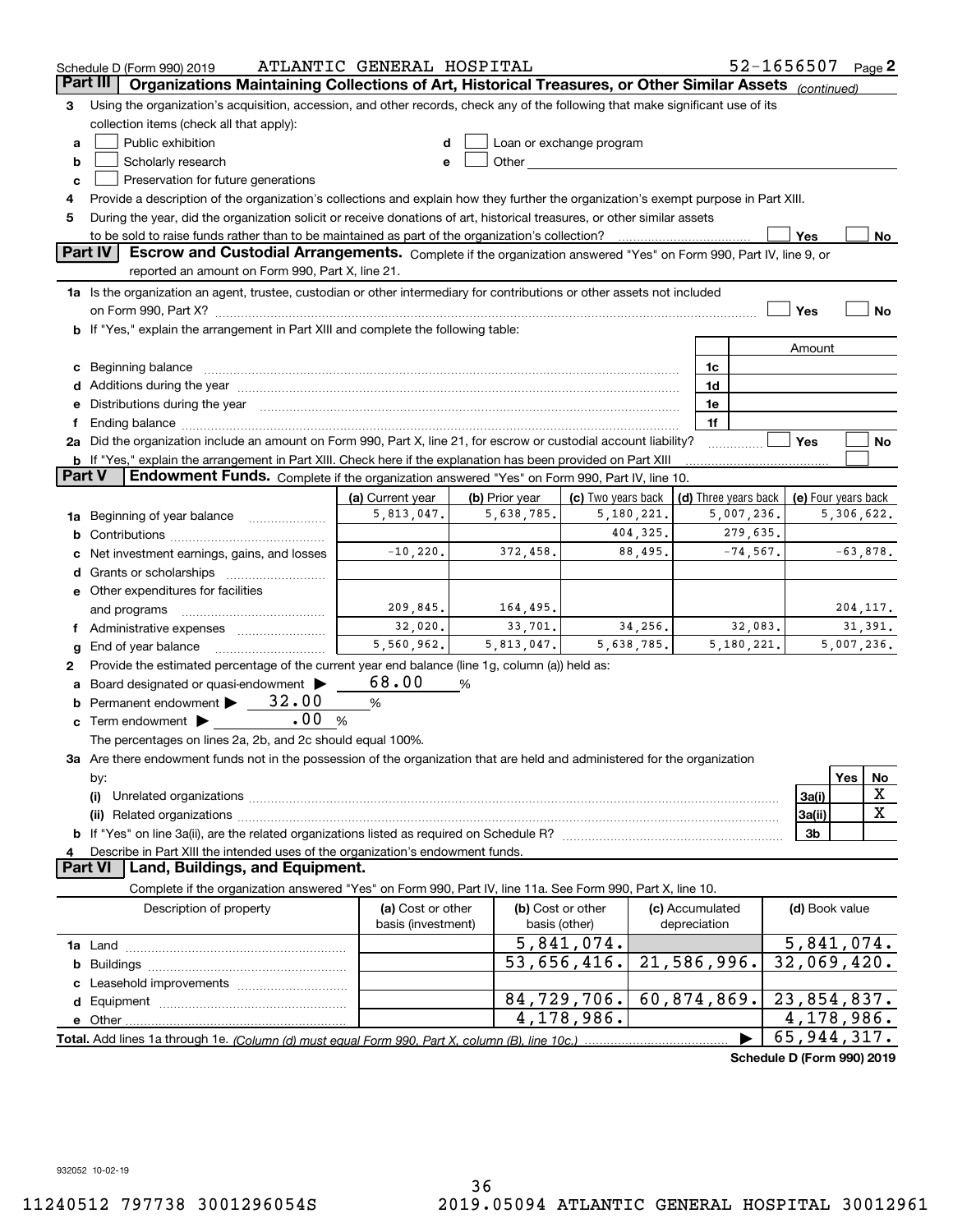|  | Schedule D (Form 990) 2019 | ATLANTIC GENERAL HOSPITAL |  |  | 52-1656507 | Page |  |
|--|----------------------------|---------------------------|--|--|------------|------|--|
|--|----------------------------|---------------------------|--|--|------------|------|--|

#### **Part VII Investments - Other Securities.**

Complete if the organization answered "Yes" on Form 990, Part IV, line 11b. See Form 990, Part X, line 12.

| (a) Description of security or category (including name of security)       | (b) Book value | (c) Method of valuation: Cost or end-of-year market value |
|----------------------------------------------------------------------------|----------------|-----------------------------------------------------------|
| (1) Financial derivatives                                                  |                |                                                           |
| (2) Closely held equity interests                                          |                |                                                           |
| $(3)$ Other                                                                |                |                                                           |
| (A)                                                                        |                |                                                           |
| (B)                                                                        |                |                                                           |
| (C)                                                                        |                |                                                           |
| (D)                                                                        |                |                                                           |
| (E)                                                                        |                |                                                           |
| (F)                                                                        |                |                                                           |
| (G)                                                                        |                |                                                           |
| (H)                                                                        |                |                                                           |
| <b>Total.</b> (Col. (b) must equal Form 990, Part X, col. (B) line $12$ .) |                |                                                           |

## **Part VIII Investments - Program Related.**

Complete if the organization answered "Yes" on Form 990, Part IV, line 11c. See Form 990, Part X, line 13.

| (a) Description of investment                                    | (b) Book value | (c) Method of valuation: Cost or end-of-year market value |
|------------------------------------------------------------------|----------------|-----------------------------------------------------------|
| (1)                                                              |                |                                                           |
| (2)                                                              |                |                                                           |
| $\frac{1}{2}$                                                    |                |                                                           |
| (4)                                                              |                |                                                           |
| (5)                                                              |                |                                                           |
| (6)                                                              |                |                                                           |
| (7)                                                              |                |                                                           |
| (8)                                                              |                |                                                           |
| (9)                                                              |                |                                                           |
| Total. (Col. (b) must equal Form 990, Part X, col. (B) line 13.) |                |                                                           |

# **Part IX Other Assets.**

Complete if the organization answered "Yes" on Form 990, Part IV, line 11d. See Form 990, Part X, line 15.

| $\sim$ . The contract of the contract in the contract of the contract of the contract of the contract of the contract of the contract of the contract of the contract of the contract of the contract of the contract of the co<br>(a) Description | (b) Book value |
|----------------------------------------------------------------------------------------------------------------------------------------------------------------------------------------------------------------------------------------------------|----------------|
| (1)                                                                                                                                                                                                                                                |                |
| (2)                                                                                                                                                                                                                                                |                |
| (3)                                                                                                                                                                                                                                                |                |
| (4)                                                                                                                                                                                                                                                |                |
| (5)                                                                                                                                                                                                                                                |                |
| (6)                                                                                                                                                                                                                                                |                |
| (7)                                                                                                                                                                                                                                                |                |
| (8)                                                                                                                                                                                                                                                |                |
| (9)                                                                                                                                                                                                                                                |                |
|                                                                                                                                                                                                                                                    |                |
| <b>Other Liabilities.</b><br>Part X                                                                                                                                                                                                                |                |
| Complete if the organization answered "Yes" on Form 990, Part IV, line 11e or 11f. See Form 990, Part X, line 25.                                                                                                                                  |                |
| (a) Description of liability<br>1.                                                                                                                                                                                                                 | (b) Book value |
| Federal income taxes<br>(1)                                                                                                                                                                                                                        |                |
| ADVANCES FROM THIRD PARTIES<br>(2)                                                                                                                                                                                                                 | 27,051,288.    |
| CAPITAL LEASE<br>(3)                                                                                                                                                                                                                               | 1,381,171.     |
| INSURANCE UNPAID LOSS<br>(4)                                                                                                                                                                                                                       | 5, 199, 621.   |
| INSURANCE IBNR FOR CAPTIVE<br>(5)                                                                                                                                                                                                                  | 1,500,000.     |
| SWAP CONTRACT<br>(6)                                                                                                                                                                                                                               | 6,492,314.     |
| (7)                                                                                                                                                                                                                                                |                |

**Total.**  *(Column (b) must equal Form 990, Part X, col. (B) line 25.)*  $\blacktriangleright$ 41,624,394.

**2.**Liability for uncertain tax positions. In Part XIII, provide the text of the footnote to the organization's financial statements that reports the

organization's liability for uncertain tax positions under FASB ASC 740. Check here if the text of the footnote has been provided in Part XIII  $\boxed{\text{X}}$ 

**Schedule D (Form 990) 2019**

932053 10-02-19

(8)(9)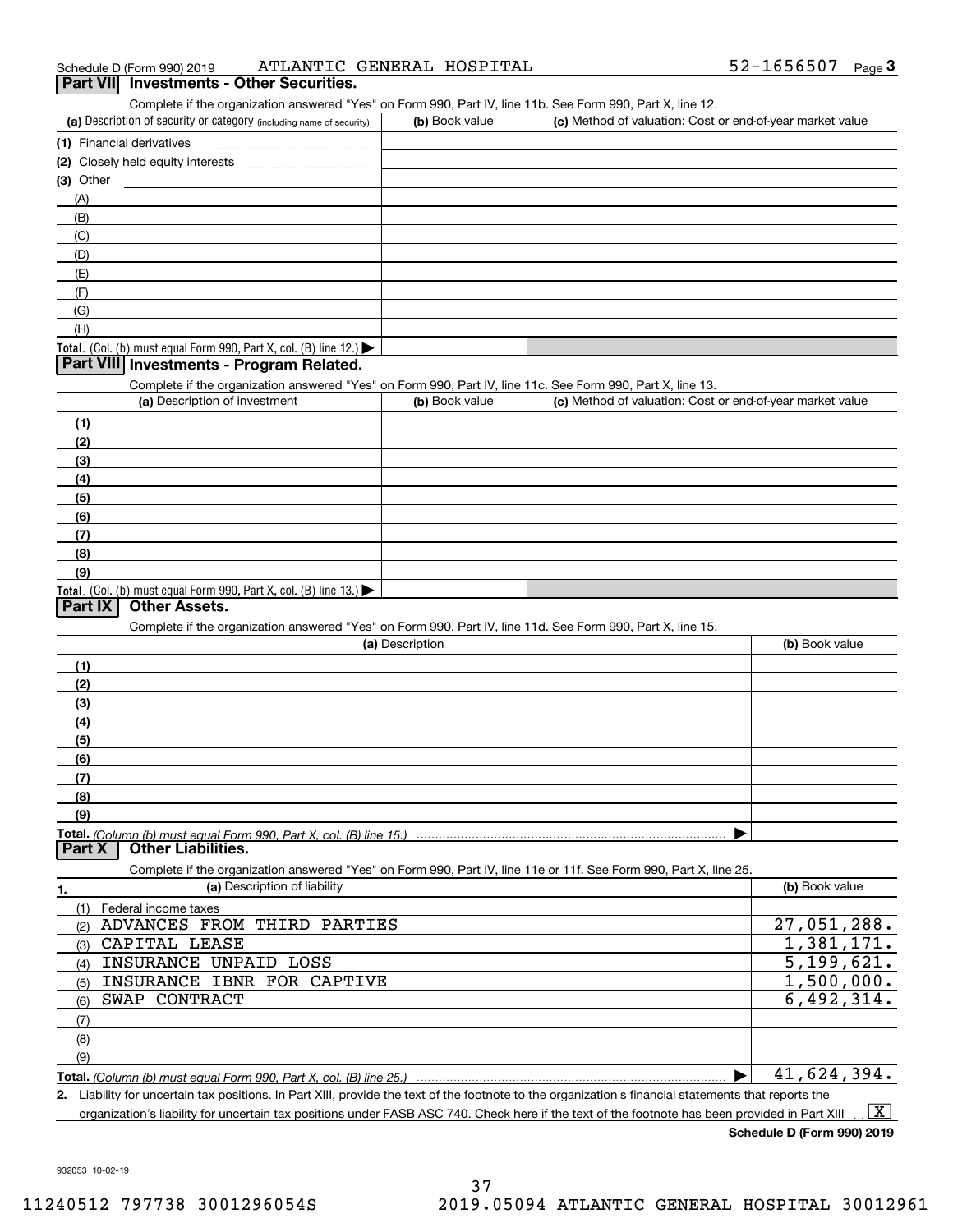|    | ATLANTIC GENERAL HOSPITAL<br>Schedule D (Form 990) 2019                                                                                      |                |              |                         | 52-1656507                                                                                                                                                     | Page $4$ |
|----|----------------------------------------------------------------------------------------------------------------------------------------------|----------------|--------------|-------------------------|----------------------------------------------------------------------------------------------------------------------------------------------------------------|----------|
|    | <b>Part XI</b><br>Reconciliation of Revenue per Audited Financial Statements With Revenue per Return.                                        |                |              |                         |                                                                                                                                                                |          |
|    | Complete if the organization answered "Yes" on Form 990, Part IV, line 12a.                                                                  |                |              |                         |                                                                                                                                                                |          |
| 1  | Total revenue, gains, and other support per audited financial statements                                                                     |                |              |                         | $1\overline{135,371,265}$                                                                                                                                      |          |
| 2  | Amounts included on line 1 but not on Form 990, Part VIII, line 12:                                                                          |                |              |                         |                                                                                                                                                                |          |
| a  |                                                                                                                                              | 2a             | 53,311.      |                         |                                                                                                                                                                |          |
| b  |                                                                                                                                              | 2 <sub>b</sub> |              |                         |                                                                                                                                                                |          |
| с  |                                                                                                                                              | 2c             |              |                         |                                                                                                                                                                |          |
|    | Other (Describe in Part XIII.)                                                                                                               | 2d             | 29,042.      |                         |                                                                                                                                                                |          |
|    | e Add lines 2a through 2d                                                                                                                    |                |              | 2e                      |                                                                                                                                                                | 82,353.  |
| 3  |                                                                                                                                              |                |              |                         | $3\;135,288,912.$                                                                                                                                              |          |
| 4  | Amounts included on Form 990, Part VIII, line 12, but not on line 1:                                                                         |                |              |                         |                                                                                                                                                                |          |
| a  |                                                                                                                                              | 4a             |              |                         |                                                                                                                                                                |          |
| b  | Other (Describe in Part XIII.) <b>Construction Contract Construction</b> [2011]                                                              | 4 <sub>b</sub> | 120,727.     |                         |                                                                                                                                                                |          |
|    | c Add lines 4a and 4b                                                                                                                        |                |              | 4с                      |                                                                                                                                                                | 120,727. |
|    |                                                                                                                                              | 5 <sup>1</sup> | 135,409,639. |                         |                                                                                                                                                                |          |
|    | Part XII   Reconciliation of Expenses per Audited Financial Statements With Expenses per Return.                                             |                |              |                         |                                                                                                                                                                |          |
|    | Complete if the organization answered "Yes" on Form 990, Part IV, line 12a.                                                                  |                |              |                         |                                                                                                                                                                |          |
| 1. | Total expenses and losses per audited financial statements                                                                                   |                |              |                         | $1\overline{134,967,042}$ .                                                                                                                                    |          |
| 2  | Amounts included on line 1 but not on Form 990, Part IX, line 25:                                                                            |                |              |                         |                                                                                                                                                                |          |
| a  |                                                                                                                                              | 2a             |              |                         |                                                                                                                                                                |          |
| b  |                                                                                                                                              | 2 <sub>b</sub> |              |                         |                                                                                                                                                                |          |
|    | Other losses                                                                                                                                 | 2c             |              |                         |                                                                                                                                                                |          |
|    |                                                                                                                                              | 2d             | 29,042.      |                         |                                                                                                                                                                |          |
|    | e Add lines 2a through 2d <b>[10]</b> Manuscription and the Add lines 2a through 2d <b>[10]</b> Manuscription <b>Add lines</b> 2a through 2d |                |              | 2e                      |                                                                                                                                                                | 29,042.  |
| 3  |                                                                                                                                              |                |              | $\overline{\mathbf{3}}$ | 134,938,000.                                                                                                                                                   |          |
|    | Amounts included on Form 990, Part IX, line 25, but not on line 1:                                                                           |                |              |                         |                                                                                                                                                                |          |
| a  | Investment expenses not included on Form 990, Part VIII, line 7b [11, 111, 111, 111]                                                         | 4a             |              |                         |                                                                                                                                                                |          |
|    |                                                                                                                                              | 4h             |              |                         |                                                                                                                                                                |          |
|    | c Add lines 4a and 4b                                                                                                                        |                |              | 4c                      |                                                                                                                                                                | 0.       |
|    |                                                                                                                                              |                |              | $\overline{5}$          | 134,938,000.                                                                                                                                                   |          |
|    | Part XIII Supplemental Information.                                                                                                          |                |              |                         |                                                                                                                                                                |          |
|    |                                                                                                                                              |                |              |                         | Provide the descriptions required for Part II, lines 3, 5, and 9; Part III, lines 1a and 4; Part IV, lines 1b and 2b; Part V, line 4; Part X, line 2; Part XI, |          |

lines 2d and 4b; and Part XII, lines 2d and 4b. Also complete this part to provide any additional information.

PART V, LINE 4:

THE COMMUNITY FOUNDATION OF THE EASTERN SHORE HOLDS, AND ACCOUNTS FOR IN

ITS FINANCIAL STATEMENTS, A PERMANENT ENDOWMENT FUND (THE "FUND")

ESTABLISHED IN THE HOSPITAL'S NAME. THE HOSPITAL IS THE SOLE BENEFICIARY

OF THE FUND AND IS ENTITLED TO INVESTMENT INCOME EARNED BY THE FUND. THE

2019 TAX YEAR ENDING BALANCE FOR THE FUND WAS \$1,798,032.

PART X, LINE 2:

932054 10-02-19

THE CORPORATION IS EXEMPT FROM FEDERAL INCOME TAX UNDER SECTION 501(C)(3)

OF THE INTERNAL REVENUE CODE AS A PUBLIC CHARITY. FEDERAL TAX LAW REQUIRES

THAT THE CORPORATION BE OPERATED IN A MANNER CONSISTENT WITH ITS INITIAL

EXEMPTION APPLICATION IN ORDER TO MAINTAIN ITS EXEMPT STATUS. MANAGEMENT

**Schedule D (Form 990) 2019**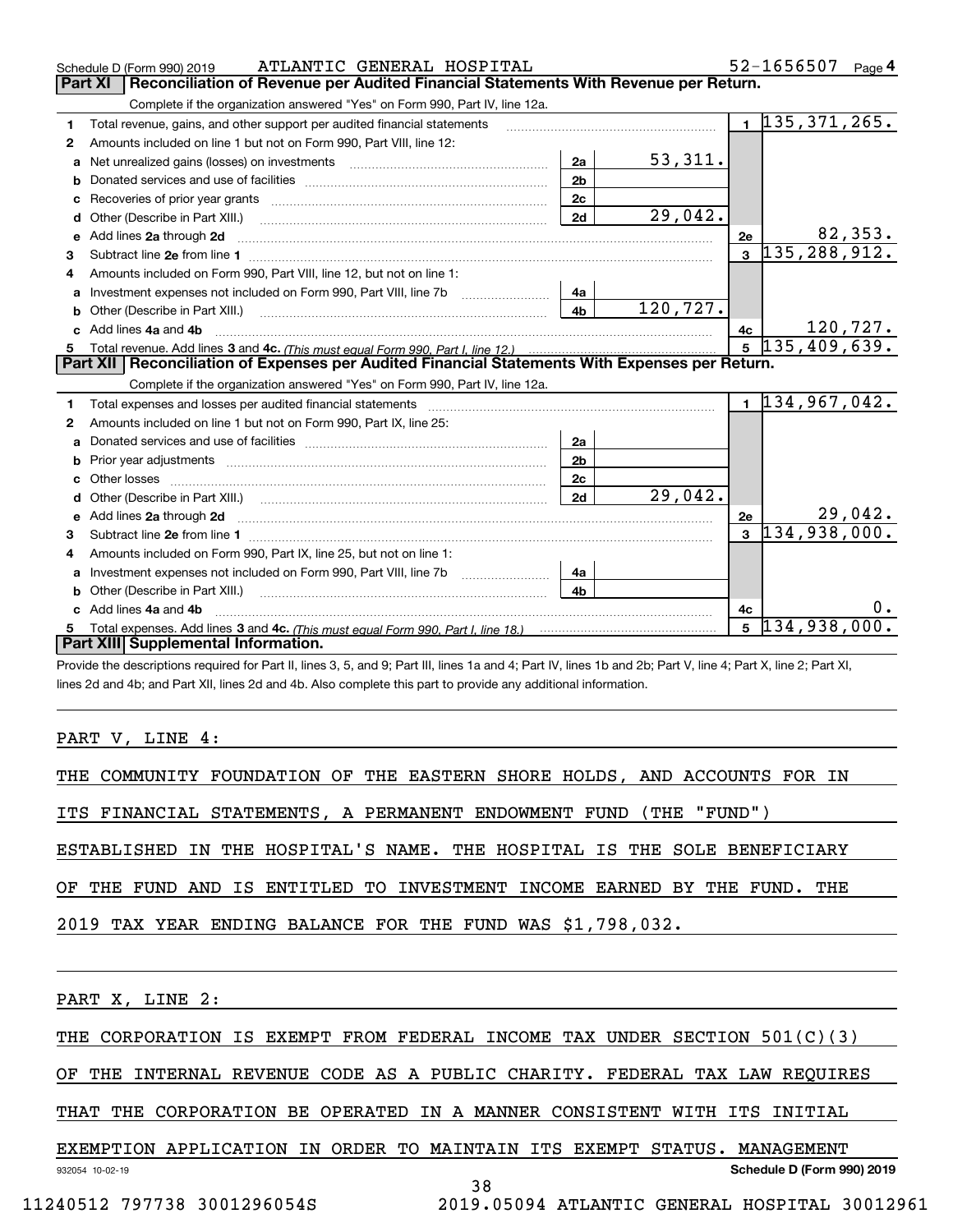*(continued)* **Part XIII Supplemental Information** 

HAS ANALYZED THE OPERATIONS OF THE CORPORATION AND CONCLUDED THAT IT

REMAINS IN COMPLIANCE WITH THE REQUIREMENTS FOR EXEMPTION.

THE STATE IN WHICH THE CORPORATION OPERATES ALSO PROVIDES GENERAL

EXEMPTION FROM STATE INCOME TAXATION FOR ORGANIZATIONS THAT ARE EXEMPT

FROM FEDERAL INCOME TAXATION. HOWEVER, THE CORPORATION IS SUBJECT TO BOTH

FEDERAL AND STATE INCOME TAXATION AT CORPORATE TAX RATES ON ITS UNRELATED

BUSINESS INCOME. EXEMPTION FROM OTHER STATE TAXES, SUCH AS REAL AND

PERSONAL PROPERTY TAXES, IS SEPARATELY DETERMINED.

CURRENT ACCOUNTING STANDARDS DEFINE THE THRESHOLD FOR RECOGNIZING UNCERTAIN INCOME TAX RETURN POSITIONS IN THE FINANCIAL STATEMENTS AS "MORE LIKELY THAN NOT" THAT THE POSITION IS SUSTAINABLE, BASED ON TECHNICAL MERITS, AND ALSO PROVIDE GUIDANCE ON THE MEASUREMENT, CLASSIFICATION, AND DISCLOSURE OF TAX RETURN POSITIONS IN THE FINANCIAL STATEMENTS. MANAGEMENT BELIEVES THERE IS NO IMPACT ON THE CORPORATION'S ACCOMPANYING FINANCIAL STATEMENTS RELATED TO UNCERTAIN INCOME TAX PROVISIONS.

39

PART XI, LINE 2D - OTHER ADJUSTMENTS:

RENTAL EXPENSES 29,042.

PART XI, LINE 4B - OTHER ADJUSTMENTS:

RESTRICTED CONTRIBUTION  $120,727$ .

PART XII, LINE 2D - OTHER ADJUSTMENTS:

RENTAL EXPENSES 29,042.

**Schedule D (Form 990) 2019**

932055 10-02-19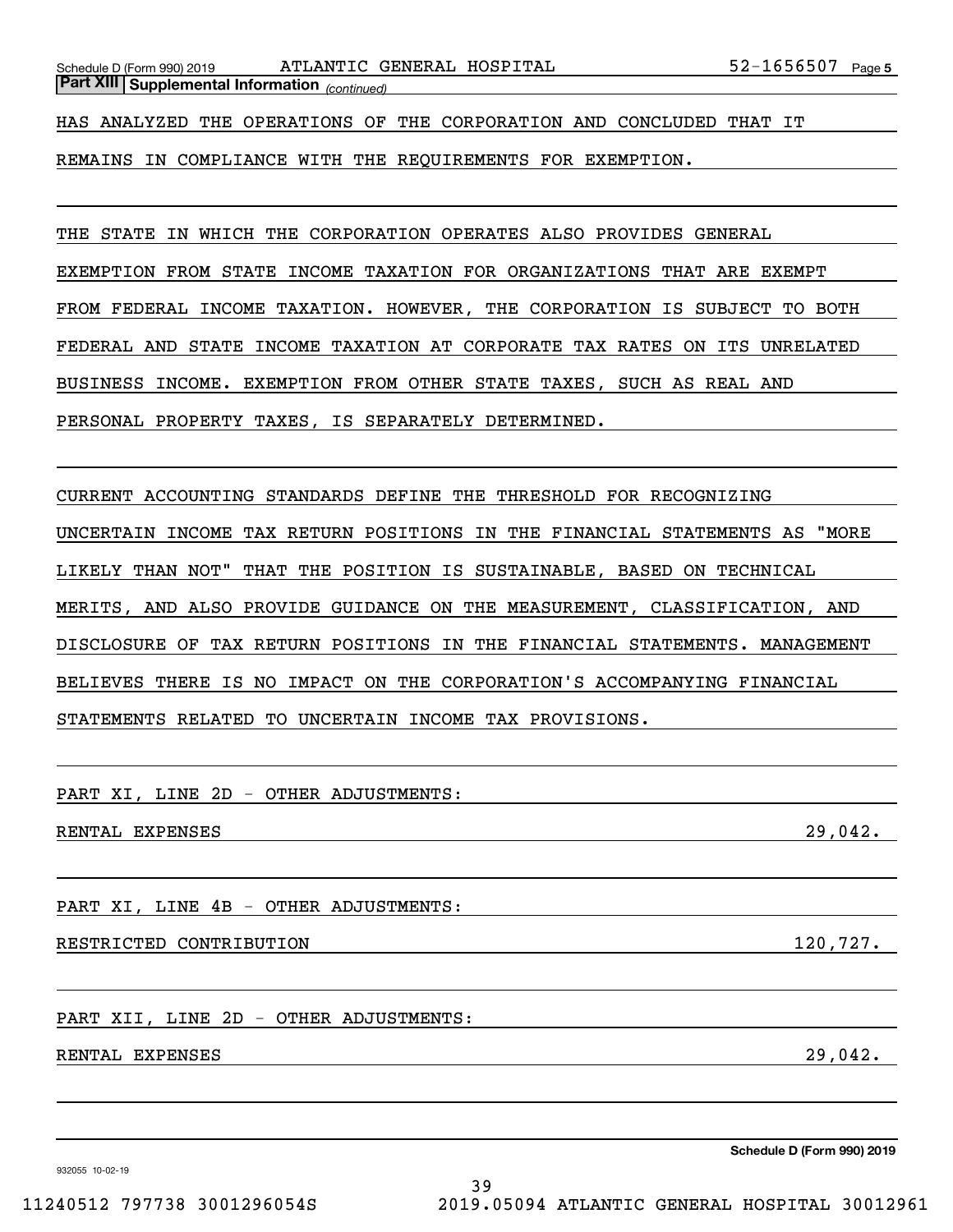| <b>SCHEDULE G</b>                                                                                                                             |                                                                                                                                                                     | <b>Supplemental Information Regarding Fundraising or Gaming Activities</b>                                                                                                                                                                                                                                                                                                                                                                                                                                                                                |                                                            |              |                                                                            |  |                                                                            | OMB No. 1545-0047                                       |  |  |
|-----------------------------------------------------------------------------------------------------------------------------------------------|---------------------------------------------------------------------------------------------------------------------------------------------------------------------|-----------------------------------------------------------------------------------------------------------------------------------------------------------------------------------------------------------------------------------------------------------------------------------------------------------------------------------------------------------------------------------------------------------------------------------------------------------------------------------------------------------------------------------------------------------|------------------------------------------------------------|--------------|----------------------------------------------------------------------------|--|----------------------------------------------------------------------------|---------------------------------------------------------|--|--|
| (Form 990 or 990-EZ)                                                                                                                          | Complete if the organization answered "Yes" on Form 990, Part IV, line 17, 18, or 19, or if the<br>organization entered more than \$15,000 on Form 990-EZ, line 6a. |                                                                                                                                                                                                                                                                                                                                                                                                                                                                                                                                                           |                                                            |              |                                                                            |  |                                                                            | 2019                                                    |  |  |
| Department of the Treasury                                                                                                                    |                                                                                                                                                                     |                                                                                                                                                                                                                                                                                                                                                                                                                                                                                                                                                           | <b>Open to Public</b>                                      |              |                                                                            |  |                                                                            |                                                         |  |  |
| Internal Revenue Service<br>Name of the organization                                                                                          |                                                                                                                                                                     | Inspection                                                                                                                                                                                                                                                                                                                                                                                                                                                                                                                                                |                                                            |              |                                                                            |  |                                                                            |                                                         |  |  |
|                                                                                                                                               | <b>Employer identification number</b><br>52-1656507<br>ATLANTIC GENERAL HOSPITAL                                                                                    |                                                                                                                                                                                                                                                                                                                                                                                                                                                                                                                                                           |                                                            |              |                                                                            |  |                                                                            |                                                         |  |  |
| Part I                                                                                                                                        | required to complete this part.                                                                                                                                     | Fundraising Activities. Complete if the organization answered "Yes" on Form 990, Part IV, line 17. Form 990-EZ filers are not                                                                                                                                                                                                                                                                                                                                                                                                                             |                                                            |              |                                                                            |  |                                                                            |                                                         |  |  |
| Mail solicitations<br>a<br>b<br>Phone solicitations<br>с<br>d<br>In-person solicitations<br>compensated at least \$5,000 by the organization. | Internet and email solicitations                                                                                                                                    | 1 Indicate whether the organization raised funds through any of the following activities. Check all that apply.<br>e<br>f<br>Special fundraising events<br>g<br>2 a Did the organization have a written or oral agreement with any individual (including officers, directors, trustees, or<br>key employees listed in Form 990, Part VII) or entity in connection with professional fundraising services?<br><b>b</b> If "Yes," list the 10 highest paid individuals or entities (fundraisers) pursuant to agreements under which the fundraiser is to be |                                                            |              | Solicitation of non-government grants<br>Solicitation of government grants |  | Yes                                                                        | No                                                      |  |  |
| (i) Name and address of individual<br>or entity (fundraiser)                                                                                  |                                                                                                                                                                     | (ii) Activity                                                                                                                                                                                                                                                                                                                                                                                                                                                                                                                                             | (iii) Did<br>fundraiser<br>or control of<br>contributions? | have custody | (iv) Gross receipts<br>from activity                                       |  | (v) Amount paid<br>to (or retained by)<br>fundraiser<br>listed in col. (i) | (vi) Amount paid<br>to (or retained by)<br>organization |  |  |
|                                                                                                                                               |                                                                                                                                                                     |                                                                                                                                                                                                                                                                                                                                                                                                                                                                                                                                                           | Yes                                                        | No           |                                                                            |  |                                                                            |                                                         |  |  |
|                                                                                                                                               |                                                                                                                                                                     |                                                                                                                                                                                                                                                                                                                                                                                                                                                                                                                                                           |                                                            |              |                                                                            |  |                                                                            |                                                         |  |  |
|                                                                                                                                               |                                                                                                                                                                     |                                                                                                                                                                                                                                                                                                                                                                                                                                                                                                                                                           |                                                            |              |                                                                            |  |                                                                            |                                                         |  |  |
|                                                                                                                                               |                                                                                                                                                                     |                                                                                                                                                                                                                                                                                                                                                                                                                                                                                                                                                           |                                                            |              |                                                                            |  |                                                                            |                                                         |  |  |
|                                                                                                                                               |                                                                                                                                                                     |                                                                                                                                                                                                                                                                                                                                                                                                                                                                                                                                                           |                                                            |              |                                                                            |  |                                                                            |                                                         |  |  |
|                                                                                                                                               |                                                                                                                                                                     |                                                                                                                                                                                                                                                                                                                                                                                                                                                                                                                                                           |                                                            |              |                                                                            |  |                                                                            |                                                         |  |  |
|                                                                                                                                               |                                                                                                                                                                     |                                                                                                                                                                                                                                                                                                                                                                                                                                                                                                                                                           |                                                            |              |                                                                            |  |                                                                            |                                                         |  |  |
|                                                                                                                                               |                                                                                                                                                                     |                                                                                                                                                                                                                                                                                                                                                                                                                                                                                                                                                           |                                                            |              |                                                                            |  |                                                                            |                                                         |  |  |
|                                                                                                                                               |                                                                                                                                                                     |                                                                                                                                                                                                                                                                                                                                                                                                                                                                                                                                                           |                                                            |              |                                                                            |  |                                                                            |                                                         |  |  |
|                                                                                                                                               |                                                                                                                                                                     |                                                                                                                                                                                                                                                                                                                                                                                                                                                                                                                                                           |                                                            |              |                                                                            |  |                                                                            |                                                         |  |  |
|                                                                                                                                               |                                                                                                                                                                     |                                                                                                                                                                                                                                                                                                                                                                                                                                                                                                                                                           |                                                            |              |                                                                            |  |                                                                            |                                                         |  |  |
|                                                                                                                                               |                                                                                                                                                                     |                                                                                                                                                                                                                                                                                                                                                                                                                                                                                                                                                           |                                                            |              |                                                                            |  |                                                                            |                                                         |  |  |
|                                                                                                                                               |                                                                                                                                                                     |                                                                                                                                                                                                                                                                                                                                                                                                                                                                                                                                                           |                                                            |              |                                                                            |  |                                                                            |                                                         |  |  |
| Total                                                                                                                                         |                                                                                                                                                                     | 3 List all states in which the organization is registered or licensed to solicit contributions or has been notified it is exempt from registration                                                                                                                                                                                                                                                                                                                                                                                                        |                                                            |              |                                                                            |  |                                                                            |                                                         |  |  |
| or licensing.                                                                                                                                 |                                                                                                                                                                     |                                                                                                                                                                                                                                                                                                                                                                                                                                                                                                                                                           |                                                            |              |                                                                            |  |                                                                            |                                                         |  |  |
|                                                                                                                                               |                                                                                                                                                                     |                                                                                                                                                                                                                                                                                                                                                                                                                                                                                                                                                           |                                                            |              |                                                                            |  |                                                                            |                                                         |  |  |
|                                                                                                                                               |                                                                                                                                                                     |                                                                                                                                                                                                                                                                                                                                                                                                                                                                                                                                                           |                                                            |              |                                                                            |  |                                                                            |                                                         |  |  |
|                                                                                                                                               |                                                                                                                                                                     |                                                                                                                                                                                                                                                                                                                                                                                                                                                                                                                                                           |                                                            |              |                                                                            |  |                                                                            |                                                         |  |  |
|                                                                                                                                               |                                                                                                                                                                     |                                                                                                                                                                                                                                                                                                                                                                                                                                                                                                                                                           |                                                            |              |                                                                            |  |                                                                            |                                                         |  |  |
|                                                                                                                                               |                                                                                                                                                                     |                                                                                                                                                                                                                                                                                                                                                                                                                                                                                                                                                           |                                                            |              |                                                                            |  |                                                                            |                                                         |  |  |
|                                                                                                                                               |                                                                                                                                                                     |                                                                                                                                                                                                                                                                                                                                                                                                                                                                                                                                                           |                                                            |              |                                                                            |  |                                                                            |                                                         |  |  |
|                                                                                                                                               |                                                                                                                                                                     | LHA For Paperwork Reduction Act Notice, see the Instructions for Form 990 or 990-EZ.                                                                                                                                                                                                                                                                                                                                                                                                                                                                      |                                                            |              |                                                                            |  |                                                                            | Schedule G (Form 990 or 990-EZ) 2019                    |  |  |
|                                                                                                                                               |                                                                                                                                                                     |                                                                                                                                                                                                                                                                                                                                                                                                                                                                                                                                                           |                                                            |              |                                                                            |  |                                                                            |                                                         |  |  |

932081 09-11-19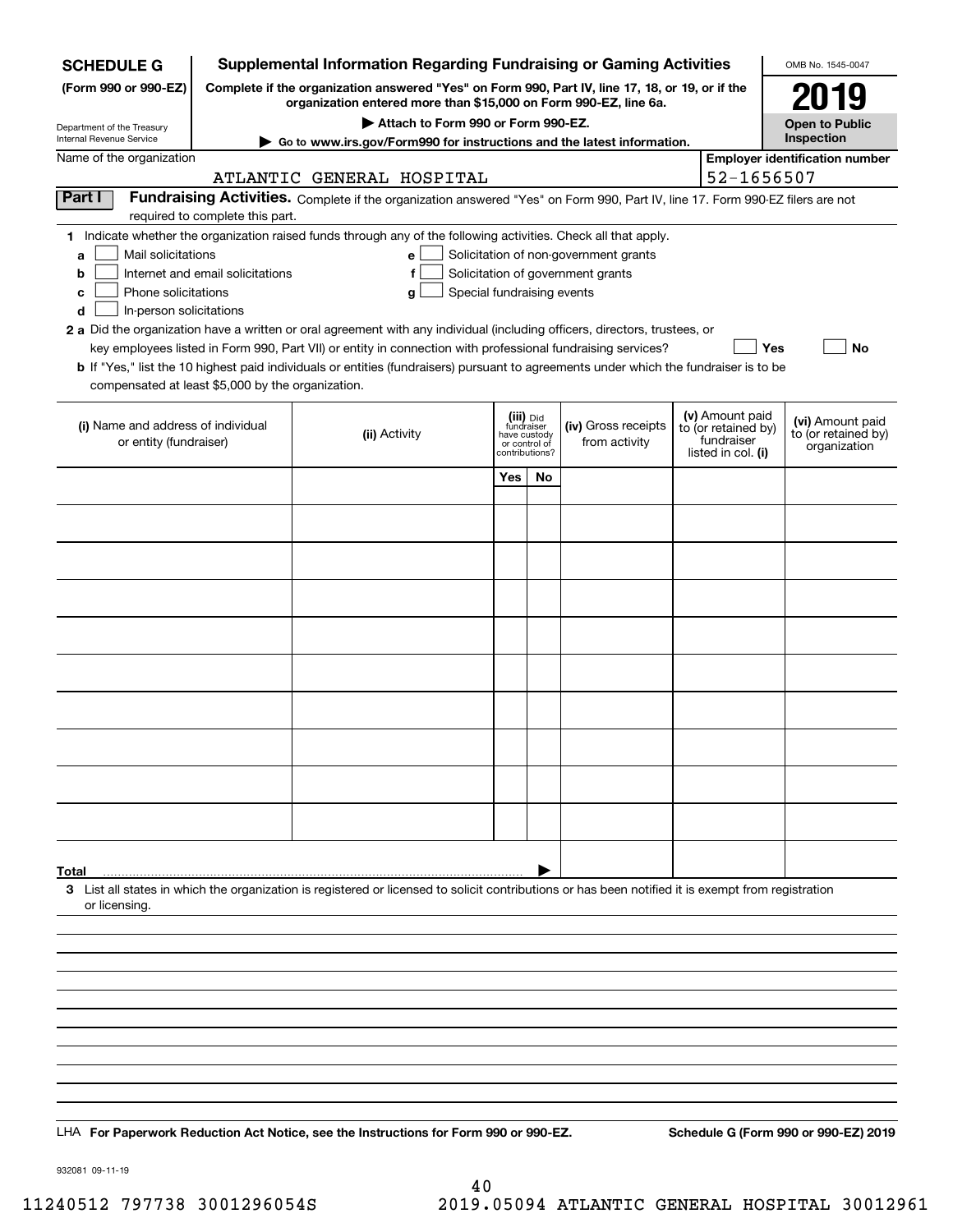## Schedule G (Form 990 or 990-EZ) 2019 <code>ATLANTIC GENERAL HOSPITAL</code>  $52-1656507$  <code>Page</code>

**2**

**Part II** | Fundraising Events. Complete if the organization answered "Yes" on Form 990, Part IV, line 18, or reported more than \$15,000

|                 |          | of fundraising event contributions and gross income on Form 990-EZ, lines 1 and 6b. List events with gross receipts greater than \$5,000.      |                  |                         |                  |                            |
|-----------------|----------|------------------------------------------------------------------------------------------------------------------------------------------------|------------------|-------------------------|------------------|----------------------------|
|                 |          |                                                                                                                                                | (a) Event #1     | $(b)$ Event #2          | (c) Other events | (d) Total events           |
|                 |          |                                                                                                                                                | 2019 ANNUAL      | 2020 PENGUIN            |                  | (add col. (a) through      |
|                 |          |                                                                                                                                                | FALL GOLF CLSWIM |                         | $\mathbf 1$      | col. (c)                   |
|                 |          |                                                                                                                                                | (event type)     | (event type)            | (total number)   |                            |
| Revenue         |          |                                                                                                                                                |                  |                         |                  |                            |
|                 |          |                                                                                                                                                | 110,840.         | 89,377.                 | 5,250.           | 205,467.                   |
|                 |          |                                                                                                                                                |                  |                         |                  |                            |
|                 |          |                                                                                                                                                | 90,440.          | 87,865.                 |                  | 178,305.                   |
|                 |          |                                                                                                                                                |                  |                         |                  |                            |
|                 | 3        | Gross income (line 1 minus line 2)                                                                                                             | 20,400.          | 1,512.                  | 5,250.           | 27,162.                    |
|                 |          |                                                                                                                                                |                  |                         |                  |                            |
|                 |          |                                                                                                                                                | 695.             |                         |                  | 695.                       |
|                 |          |                                                                                                                                                |                  |                         |                  |                            |
|                 |          |                                                                                                                                                | 9,458.           | 9,823.                  |                  | 19,281.                    |
|                 |          |                                                                                                                                                | 8, 246.          |                         |                  | 8,246.                     |
|                 |          |                                                                                                                                                |                  |                         |                  |                            |
| Direct Expenses |          |                                                                                                                                                | 4,484.           |                         |                  | 4,484.                     |
|                 |          |                                                                                                                                                |                  |                         |                  |                            |
|                 | 8        |                                                                                                                                                |                  |                         |                  |                            |
|                 | 9        |                                                                                                                                                | 970.             | 4,971.                  |                  | 5,941.                     |
|                 | 10       | Direct expense summary. Add lines 4 through 9 in column (d)                                                                                    |                  |                         |                  | 38,647.                    |
|                 | 11       | Net income summary. Subtract line 10 from line 3, column (d)                                                                                   |                  |                         |                  | $-11,485.$                 |
|                 | Part III | <b>Gaming.</b> Complete if the organization answered "Yes" on Form 990, Part IV, line 19, or reported more than                                |                  |                         |                  |                            |
|                 |          | \$15,000 on Form 990-EZ, line 6a.                                                                                                              |                  |                         |                  |                            |
|                 |          |                                                                                                                                                | (a) Bingo        | (b) Pull tabs/instant   | (c) Other gaming | (d) Total gaming (add      |
|                 |          |                                                                                                                                                |                  | bingo/progressive bingo |                  | col. (a) through col. (c)) |
| Revenue         |          |                                                                                                                                                |                  |                         |                  |                            |
|                 |          |                                                                                                                                                |                  |                         |                  |                            |
|                 |          |                                                                                                                                                |                  |                         |                  |                            |
|                 |          |                                                                                                                                                |                  |                         |                  |                            |
| Expenses        |          |                                                                                                                                                |                  |                         |                  |                            |
|                 |          |                                                                                                                                                |                  |                         |                  |                            |
| Direct          |          |                                                                                                                                                |                  |                         |                  |                            |
|                 |          |                                                                                                                                                |                  |                         |                  |                            |
|                 |          |                                                                                                                                                |                  |                         |                  |                            |
|                 |          | 5 Other direct expenses                                                                                                                        |                  |                         |                  |                            |
|                 |          |                                                                                                                                                | %<br>Yes         | %<br>Yes                | Yes<br>%         |                            |
|                 |          | 6 Volunteer labor                                                                                                                              | No               | No                      | No               |                            |
|                 |          |                                                                                                                                                |                  |                         |                  |                            |
|                 | 7        | Direct expense summary. Add lines 2 through 5 in column (d)                                                                                    |                  |                         |                  |                            |
|                 |          |                                                                                                                                                |                  |                         |                  |                            |
|                 | 8        |                                                                                                                                                |                  |                         |                  |                            |
|                 |          |                                                                                                                                                |                  |                         |                  |                            |
|                 |          |                                                                                                                                                |                  |                         |                  |                            |
|                 |          |                                                                                                                                                |                  |                         |                  | Yes<br><b>No</b>           |
|                 |          | <b>b</b> If "No," explain:<br>and the control of the control of the control of the control of the control of the control of the control of the |                  |                         |                  |                            |
|                 |          |                                                                                                                                                |                  |                         |                  |                            |
|                 |          |                                                                                                                                                |                  |                         |                  | Yes<br><b>No</b>           |
|                 |          |                                                                                                                                                |                  |                         |                  |                            |

932082 09-11-19

**Schedule G (Form 990 or 990-EZ) 2019**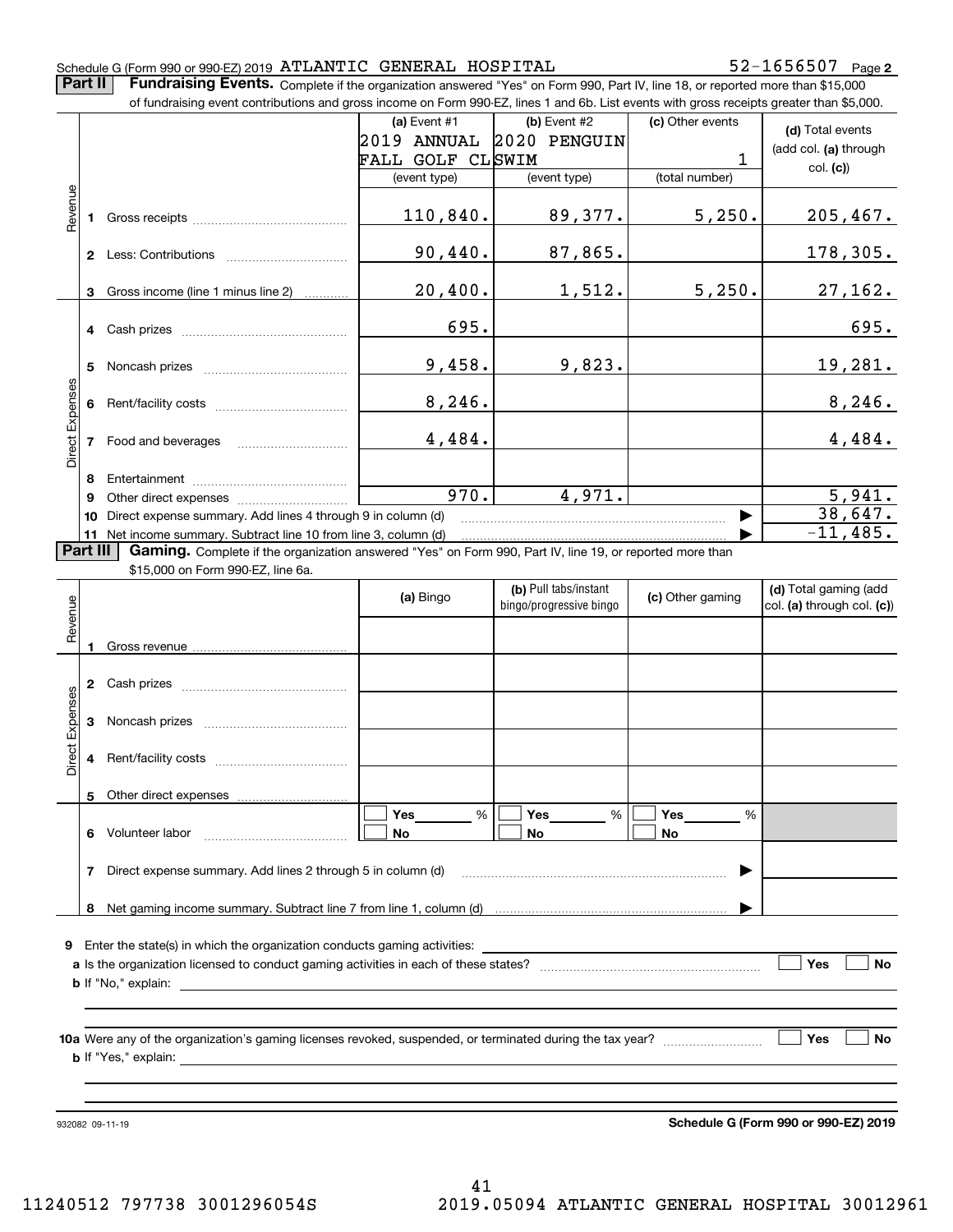|    | Schedule G (Form 990 or 990-EZ) 2019 ATLANTIC GENERAL HOSPITAL                                                                                                                                                      | 52-1656507      |            | Page 3    |
|----|---------------------------------------------------------------------------------------------------------------------------------------------------------------------------------------------------------------------|-----------------|------------|-----------|
| 11 |                                                                                                                                                                                                                     |                 | Yes        | No        |
|    | 12 Is the organization a grantor, beneficiary or trustee of a trust, or a member of a partnership or other entity formed                                                                                            |                 |            |           |
|    |                                                                                                                                                                                                                     |                 | Yes        | No        |
|    | 13 Indicate the percentage of gaming activity conducted in:                                                                                                                                                         |                 |            |           |
|    |                                                                                                                                                                                                                     | 13а             |            | %         |
|    | <b>b</b> An outside facility <i>www.communicality www.communicality.communicality www.communicality www.communicality.communicality www.communicality.com</i>                                                       | 13 <sub>b</sub> |            | %         |
|    | 14 Enter the name and address of the person who prepares the organization's gaming/special events books and records:                                                                                                |                 |            |           |
|    |                                                                                                                                                                                                                     |                 |            |           |
|    | Name $\triangleright$ $\square$                                                                                                                                                                                     |                 |            |           |
|    |                                                                                                                                                                                                                     |                 |            |           |
|    | 15a Does the organization have a contract with a third party from whom the organization receives gaming revenue?                                                                                                    |                 | Yes        | <b>No</b> |
|    |                                                                                                                                                                                                                     |                 |            |           |
|    |                                                                                                                                                                                                                     |                 |            |           |
|    | c If "Yes," enter name and address of the third party:                                                                                                                                                              |                 |            |           |
|    | $Name \rightarrow$                                                                                                                                                                                                  |                 |            |           |
|    |                                                                                                                                                                                                                     |                 |            |           |
|    |                                                                                                                                                                                                                     |                 |            |           |
| 16 | Gaming manager information:                                                                                                                                                                                         |                 |            |           |
|    | Name $\blacktriangleright$                                                                                                                                                                                          |                 |            |           |
|    |                                                                                                                                                                                                                     |                 |            |           |
|    | Gaming manager compensation > \$                                                                                                                                                                                    |                 |            |           |
|    | $Description of services provided \triangleright$                                                                                                                                                                   |                 |            |           |
|    |                                                                                                                                                                                                                     |                 |            |           |
|    |                                                                                                                                                                                                                     |                 |            |           |
|    | Director/officer<br>Employee<br>Independent contractor                                                                                                                                                              |                 |            |           |
|    |                                                                                                                                                                                                                     |                 |            |           |
|    | 17 Mandatory distributions:                                                                                                                                                                                         |                 |            |           |
|    | a Is the organization required under state law to make charitable distributions from the gaming proceeds to                                                                                                         |                 | $\Box$ Yes |           |
|    | retain the state gaming license?                                                                                                                                                                                    |                 |            | $\Box$ No |
|    | <b>b</b> Enter the amount of distributions required under state law to be distributed to other exempt organizations or spent in the<br>organization's own exempt activities during the tax year $\triangleright$ \$ |                 |            |           |
|    | Supplemental Information. Provide the explanations required by Part I, line 2b, columns (iii) and (v); and Part III, lines 9, 9b, 10b,<br> Part IV                                                                  |                 |            |           |
|    | 15b, 15c, 16, and 17b, as applicable. Also provide any additional information. See instructions.                                                                                                                    |                 |            |           |
|    |                                                                                                                                                                                                                     |                 |            |           |
|    |                                                                                                                                                                                                                     |                 |            |           |
|    |                                                                                                                                                                                                                     |                 |            |           |
|    |                                                                                                                                                                                                                     |                 |            |           |
|    |                                                                                                                                                                                                                     |                 |            |           |
|    |                                                                                                                                                                                                                     |                 |            |           |
|    |                                                                                                                                                                                                                     |                 |            |           |
|    |                                                                                                                                                                                                                     |                 |            |           |
|    |                                                                                                                                                                                                                     |                 |            |           |
|    |                                                                                                                                                                                                                     |                 |            |           |
|    |                                                                                                                                                                                                                     |                 |            |           |
|    | Schedule G (Form 990 or 990-EZ) 2019<br>932083 09-11-19<br>42                                                                                                                                                       |                 |            |           |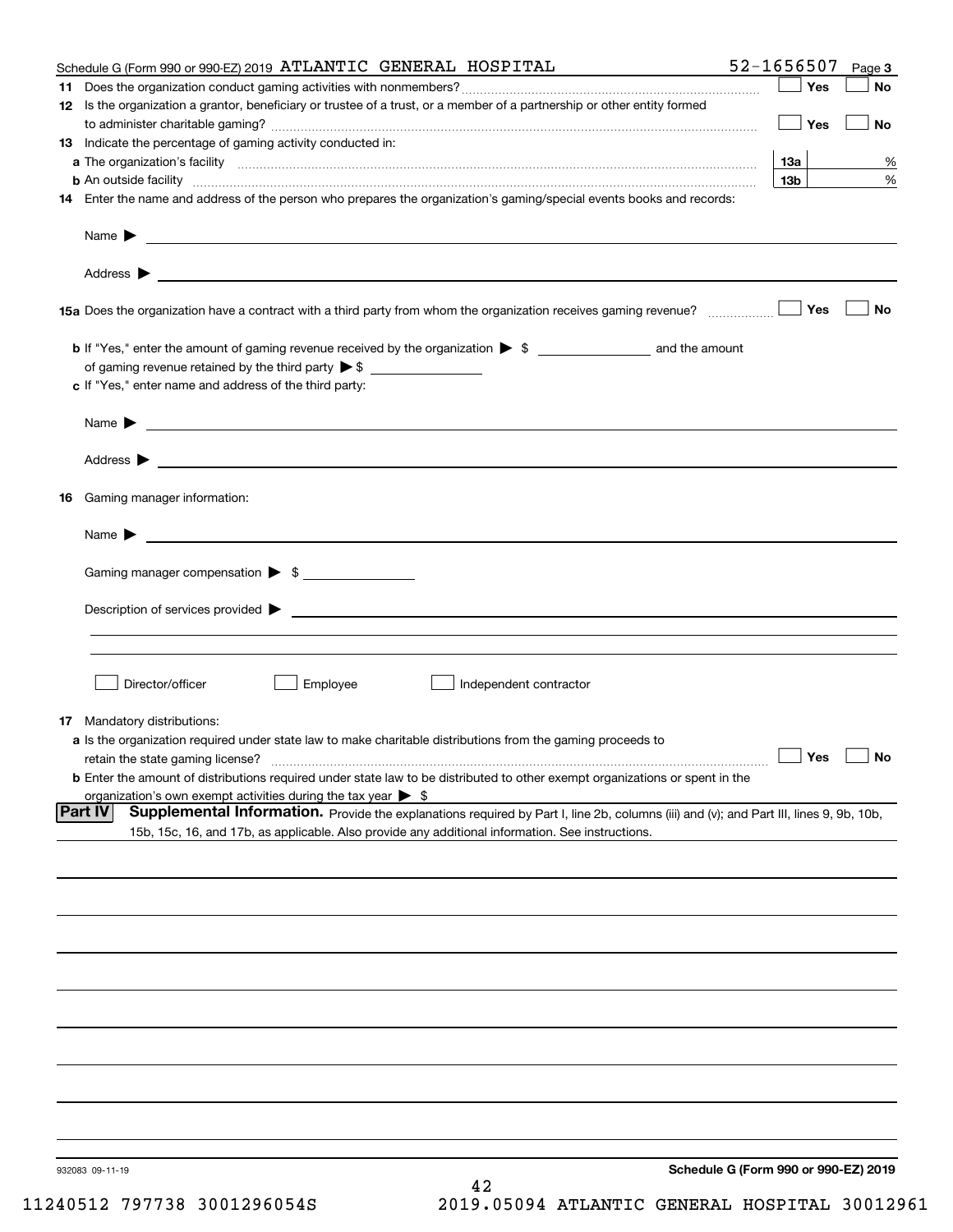| <b>Part IV   Supplemental Information</b> (continued) |
|-------------------------------------------------------|
|                                                       |
|                                                       |
|                                                       |
|                                                       |
|                                                       |
|                                                       |
|                                                       |
|                                                       |
|                                                       |
|                                                       |
|                                                       |
|                                                       |
|                                                       |
|                                                       |
|                                                       |
|                                                       |
|                                                       |
|                                                       |
|                                                       |
|                                                       |
|                                                       |
|                                                       |
|                                                       |
|                                                       |
|                                                       |
|                                                       |
|                                                       |
|                                                       |
| Schedule G (Form 990 or 990-EZ)                       |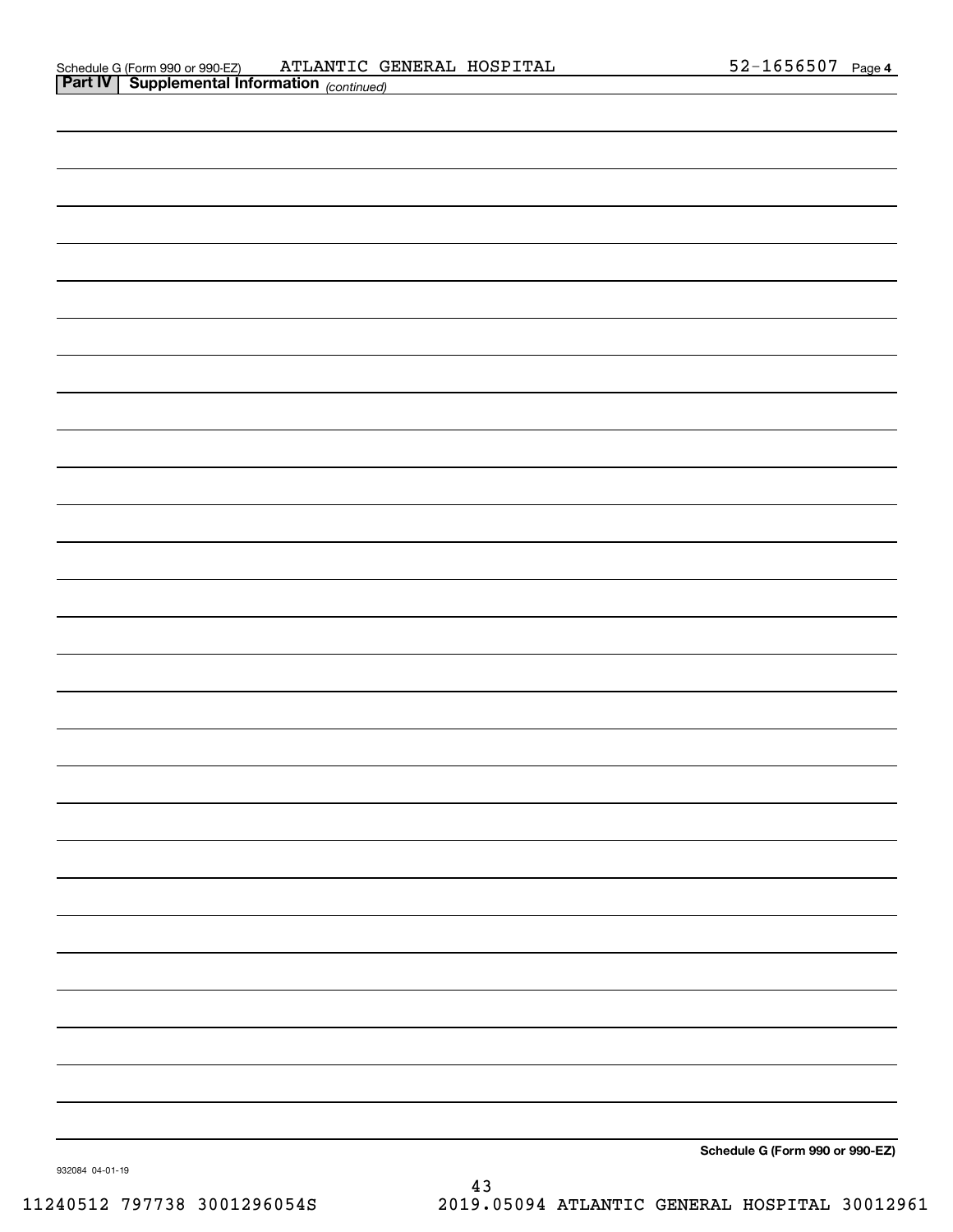| <b>Hospitals</b><br>(Form 990)<br>2019<br>▶ Complete if the organization answered "Yes" on Form 990, Part IV, question 20.<br>Attach to Form 990.<br><b>Open to Public</b><br>Department of the Treasury<br>Go to www.irs.gov/Form990 for instructions and the latest information.<br>Internal Revenue Service<br>Inspection<br><b>Employer identification number</b><br>Name of the organization<br>52-1656507<br>ATLANTIC GENERAL HOSPITAL<br>Financial Assistance and Certain Other Community Benefits at Cost<br>Part I<br>Yes<br><b>No</b><br>X<br>1a Did the organization have a financial assistance policy during the tax year? If "No," skip to question 6a<br>1a<br>X<br>1b<br>2<br>facilities during the tax vear.<br>Applied uniformly to all hospital facilities<br>Applied uniformly to most hospital facilities<br>Generally tailored to individual hospital facilities<br>З<br>Answer the following based on the financial assistance eligibility criteria that applied to the largest number of the organization's patients during the tax year.<br>a Did the organization use Federal Poverty Guidelines (FPG) as a factor in determining eligibility for providing free care?<br>X<br>За<br>$\boxed{\text{X}}$ 200%<br>150%<br>Other<br>100%<br>$\frac{9}{6}$<br><b>b</b> Did the organization use FPG as a factor in determining eligibility for providing <i>discounted</i> care? If "Yes," indicate which<br>х<br>3b<br>$\boxed{\text{X}}$ 300%<br>250%<br>350%<br>Other<br>400%<br>%<br>200%<br>c If the organization used factors other than FPG in determining eligibility, describe in Part VI the criteria used for determining<br>eligibility for free or discounted care. Include in the description whether the organization used an asset test or other<br>threshold, regardless of income, as a factor in determining eligibility for free or discounted care.<br>Did the organization's financial assistance policy that applied to the largest number of its patients during the tax year provide for free or discounted care to the<br>4<br>X<br>4<br>"medically indigent"?<br>$\mathbf X$<br>5a<br>5a Did the organization budget amounts for free or discounted care provided under its financial assistance policy during the tax year?<br>X<br>5b<br>c If "Yes" to line 5b, as a result of budget considerations, was the organization unable to provide free or discounted<br>x<br>5c<br>X<br>6a<br>X<br>6b<br>Complete the following table using the worksheets provided in the Schedule H instructions. Do not submit these worksheets with the Schedule H.<br>Financial Assistance and Certain Other Community Benefits at Cost<br>(a) Number of<br>(e) Net community<br>(f) Percent<br>(b) Persons<br>(c) Total community<br>(d) Direct offsetting<br><b>Financial Assistance and</b><br>activities or<br>served<br>benefit expense<br>revenue<br>benefit expense<br>of total<br>programs (optional)<br>(optional)<br>expense<br><b>Means-Tested Government Programs</b><br><b>a</b> Financial Assistance at cost (from<br>1253862.<br>1253862.<br>.93%<br>Worksheet 1)<br><b>b</b> Medicaid (from Worksheet 3,<br>7353555.11761993.<br>0.<br>.00%<br>column a)<br>c Costs of other means-tested<br>government programs (from<br>Worksheet 3, column b)<br>d Total. Financial Assistance and<br>8607417.11761993.<br>1253862.<br>.93%<br>Means-Tested Government Programs<br><b>Other Benefits</b><br>e Community health<br>improvement services and<br>community benefit operations<br>603,374.<br>610.<br>602,764.<br>.45%<br>(from Worksheet 4)<br>f Health professions education<br>312,639.<br>312,639.<br>.23%<br>(from Worksheet 5)<br>g Subsidized health services<br>190,663.<br>190,663.<br>.14%<br>(from Worksheet 6)<br><b>h</b> Research (from Worksheet 7) $\ldots$<br>i Cash and in-kind contributions<br>for community benefit (from<br>.04%<br>59,741.<br>$\frac{59,741}{1165807}$<br>Worksheet 8)<br>1166417.<br>.86%<br>610.<br>Total. Other Benefits<br>9773834.11762603.<br>2419669.<br>1.79%<br>k Total. Add lines 7d and 7j | <b>SCHEDULE H</b> |  |  |  |  |  |  | OMB No. 1545-0047 |  |  |  |
|------------------------------------------------------------------------------------------------------------------------------------------------------------------------------------------------------------------------------------------------------------------------------------------------------------------------------------------------------------------------------------------------------------------------------------------------------------------------------------------------------------------------------------------------------------------------------------------------------------------------------------------------------------------------------------------------------------------------------------------------------------------------------------------------------------------------------------------------------------------------------------------------------------------------------------------------------------------------------------------------------------------------------------------------------------------------------------------------------------------------------------------------------------------------------------------------------------------------------------------------------------------------------------------------------------------------------------------------------------------------------------------------------------------------------------------------------------------------------------------------------------------------------------------------------------------------------------------------------------------------------------------------------------------------------------------------------------------------------------------------------------------------------------------------------------------------------------------------------------------------------------------------------------------------------------------------------------------------------------------------------------------------------------------------------------------------------------------------------------------------------------------------------------------------------------------------------------------------------------------------------------------------------------------------------------------------------------------------------------------------------------------------------------------------------------------------------------------------------------------------------------------------------------------------------------------------------------------------------------------------------------------------------------------------------------------------------------------------------------------------------------------------------------------------------------------------------------------------------------------------------------------------------------------------------------------------------------------------------------------------------------------------------------------------------------------------------------------------------------------------------------------------------------------------------------------------------------------------------------------------------------------------------------------------------------------------------------------------------------------------------------------------------------------------------------------------------------------------------------------------------------------------------------------------------------------------------------------------------------------------------------------------------------------------------------------------------------------------------------------------------------------------------------------------------------------------------------------------------------------------------------------------------------------------------------------------------------------------------------------------------------------------------------------------------------------------------------------------|-------------------|--|--|--|--|--|--|-------------------|--|--|--|
|                                                                                                                                                                                                                                                                                                                                                                                                                                                                                                                                                                                                                                                                                                                                                                                                                                                                                                                                                                                                                                                                                                                                                                                                                                                                                                                                                                                                                                                                                                                                                                                                                                                                                                                                                                                                                                                                                                                                                                                                                                                                                                                                                                                                                                                                                                                                                                                                                                                                                                                                                                                                                                                                                                                                                                                                                                                                                                                                                                                                                                                                                                                                                                                                                                                                                                                                                                                                                                                                                                                                                                                                                                                                                                                                                                                                                                                                                                                                                                                                                                                                                                |                   |  |  |  |  |  |  |                   |  |  |  |
|                                                                                                                                                                                                                                                                                                                                                                                                                                                                                                                                                                                                                                                                                                                                                                                                                                                                                                                                                                                                                                                                                                                                                                                                                                                                                                                                                                                                                                                                                                                                                                                                                                                                                                                                                                                                                                                                                                                                                                                                                                                                                                                                                                                                                                                                                                                                                                                                                                                                                                                                                                                                                                                                                                                                                                                                                                                                                                                                                                                                                                                                                                                                                                                                                                                                                                                                                                                                                                                                                                                                                                                                                                                                                                                                                                                                                                                                                                                                                                                                                                                                                                |                   |  |  |  |  |  |  |                   |  |  |  |
|                                                                                                                                                                                                                                                                                                                                                                                                                                                                                                                                                                                                                                                                                                                                                                                                                                                                                                                                                                                                                                                                                                                                                                                                                                                                                                                                                                                                                                                                                                                                                                                                                                                                                                                                                                                                                                                                                                                                                                                                                                                                                                                                                                                                                                                                                                                                                                                                                                                                                                                                                                                                                                                                                                                                                                                                                                                                                                                                                                                                                                                                                                                                                                                                                                                                                                                                                                                                                                                                                                                                                                                                                                                                                                                                                                                                                                                                                                                                                                                                                                                                                                |                   |  |  |  |  |  |  |                   |  |  |  |
|                                                                                                                                                                                                                                                                                                                                                                                                                                                                                                                                                                                                                                                                                                                                                                                                                                                                                                                                                                                                                                                                                                                                                                                                                                                                                                                                                                                                                                                                                                                                                                                                                                                                                                                                                                                                                                                                                                                                                                                                                                                                                                                                                                                                                                                                                                                                                                                                                                                                                                                                                                                                                                                                                                                                                                                                                                                                                                                                                                                                                                                                                                                                                                                                                                                                                                                                                                                                                                                                                                                                                                                                                                                                                                                                                                                                                                                                                                                                                                                                                                                                                                |                   |  |  |  |  |  |  |                   |  |  |  |
|                                                                                                                                                                                                                                                                                                                                                                                                                                                                                                                                                                                                                                                                                                                                                                                                                                                                                                                                                                                                                                                                                                                                                                                                                                                                                                                                                                                                                                                                                                                                                                                                                                                                                                                                                                                                                                                                                                                                                                                                                                                                                                                                                                                                                                                                                                                                                                                                                                                                                                                                                                                                                                                                                                                                                                                                                                                                                                                                                                                                                                                                                                                                                                                                                                                                                                                                                                                                                                                                                                                                                                                                                                                                                                                                                                                                                                                                                                                                                                                                                                                                                                |                   |  |  |  |  |  |  |                   |  |  |  |
|                                                                                                                                                                                                                                                                                                                                                                                                                                                                                                                                                                                                                                                                                                                                                                                                                                                                                                                                                                                                                                                                                                                                                                                                                                                                                                                                                                                                                                                                                                                                                                                                                                                                                                                                                                                                                                                                                                                                                                                                                                                                                                                                                                                                                                                                                                                                                                                                                                                                                                                                                                                                                                                                                                                                                                                                                                                                                                                                                                                                                                                                                                                                                                                                                                                                                                                                                                                                                                                                                                                                                                                                                                                                                                                                                                                                                                                                                                                                                                                                                                                                                                |                   |  |  |  |  |  |  |                   |  |  |  |
|                                                                                                                                                                                                                                                                                                                                                                                                                                                                                                                                                                                                                                                                                                                                                                                                                                                                                                                                                                                                                                                                                                                                                                                                                                                                                                                                                                                                                                                                                                                                                                                                                                                                                                                                                                                                                                                                                                                                                                                                                                                                                                                                                                                                                                                                                                                                                                                                                                                                                                                                                                                                                                                                                                                                                                                                                                                                                                                                                                                                                                                                                                                                                                                                                                                                                                                                                                                                                                                                                                                                                                                                                                                                                                                                                                                                                                                                                                                                                                                                                                                                                                |                   |  |  |  |  |  |  |                   |  |  |  |
|                                                                                                                                                                                                                                                                                                                                                                                                                                                                                                                                                                                                                                                                                                                                                                                                                                                                                                                                                                                                                                                                                                                                                                                                                                                                                                                                                                                                                                                                                                                                                                                                                                                                                                                                                                                                                                                                                                                                                                                                                                                                                                                                                                                                                                                                                                                                                                                                                                                                                                                                                                                                                                                                                                                                                                                                                                                                                                                                                                                                                                                                                                                                                                                                                                                                                                                                                                                                                                                                                                                                                                                                                                                                                                                                                                                                                                                                                                                                                                                                                                                                                                |                   |  |  |  |  |  |  |                   |  |  |  |
|                                                                                                                                                                                                                                                                                                                                                                                                                                                                                                                                                                                                                                                                                                                                                                                                                                                                                                                                                                                                                                                                                                                                                                                                                                                                                                                                                                                                                                                                                                                                                                                                                                                                                                                                                                                                                                                                                                                                                                                                                                                                                                                                                                                                                                                                                                                                                                                                                                                                                                                                                                                                                                                                                                                                                                                                                                                                                                                                                                                                                                                                                                                                                                                                                                                                                                                                                                                                                                                                                                                                                                                                                                                                                                                                                                                                                                                                                                                                                                                                                                                                                                |                   |  |  |  |  |  |  |                   |  |  |  |
|                                                                                                                                                                                                                                                                                                                                                                                                                                                                                                                                                                                                                                                                                                                                                                                                                                                                                                                                                                                                                                                                                                                                                                                                                                                                                                                                                                                                                                                                                                                                                                                                                                                                                                                                                                                                                                                                                                                                                                                                                                                                                                                                                                                                                                                                                                                                                                                                                                                                                                                                                                                                                                                                                                                                                                                                                                                                                                                                                                                                                                                                                                                                                                                                                                                                                                                                                                                                                                                                                                                                                                                                                                                                                                                                                                                                                                                                                                                                                                                                                                                                                                |                   |  |  |  |  |  |  |                   |  |  |  |
|                                                                                                                                                                                                                                                                                                                                                                                                                                                                                                                                                                                                                                                                                                                                                                                                                                                                                                                                                                                                                                                                                                                                                                                                                                                                                                                                                                                                                                                                                                                                                                                                                                                                                                                                                                                                                                                                                                                                                                                                                                                                                                                                                                                                                                                                                                                                                                                                                                                                                                                                                                                                                                                                                                                                                                                                                                                                                                                                                                                                                                                                                                                                                                                                                                                                                                                                                                                                                                                                                                                                                                                                                                                                                                                                                                                                                                                                                                                                                                                                                                                                                                |                   |  |  |  |  |  |  |                   |  |  |  |
|                                                                                                                                                                                                                                                                                                                                                                                                                                                                                                                                                                                                                                                                                                                                                                                                                                                                                                                                                                                                                                                                                                                                                                                                                                                                                                                                                                                                                                                                                                                                                                                                                                                                                                                                                                                                                                                                                                                                                                                                                                                                                                                                                                                                                                                                                                                                                                                                                                                                                                                                                                                                                                                                                                                                                                                                                                                                                                                                                                                                                                                                                                                                                                                                                                                                                                                                                                                                                                                                                                                                                                                                                                                                                                                                                                                                                                                                                                                                                                                                                                                                                                |                   |  |  |  |  |  |  |                   |  |  |  |
|                                                                                                                                                                                                                                                                                                                                                                                                                                                                                                                                                                                                                                                                                                                                                                                                                                                                                                                                                                                                                                                                                                                                                                                                                                                                                                                                                                                                                                                                                                                                                                                                                                                                                                                                                                                                                                                                                                                                                                                                                                                                                                                                                                                                                                                                                                                                                                                                                                                                                                                                                                                                                                                                                                                                                                                                                                                                                                                                                                                                                                                                                                                                                                                                                                                                                                                                                                                                                                                                                                                                                                                                                                                                                                                                                                                                                                                                                                                                                                                                                                                                                                |                   |  |  |  |  |  |  |                   |  |  |  |
|                                                                                                                                                                                                                                                                                                                                                                                                                                                                                                                                                                                                                                                                                                                                                                                                                                                                                                                                                                                                                                                                                                                                                                                                                                                                                                                                                                                                                                                                                                                                                                                                                                                                                                                                                                                                                                                                                                                                                                                                                                                                                                                                                                                                                                                                                                                                                                                                                                                                                                                                                                                                                                                                                                                                                                                                                                                                                                                                                                                                                                                                                                                                                                                                                                                                                                                                                                                                                                                                                                                                                                                                                                                                                                                                                                                                                                                                                                                                                                                                                                                                                                |                   |  |  |  |  |  |  |                   |  |  |  |
|                                                                                                                                                                                                                                                                                                                                                                                                                                                                                                                                                                                                                                                                                                                                                                                                                                                                                                                                                                                                                                                                                                                                                                                                                                                                                                                                                                                                                                                                                                                                                                                                                                                                                                                                                                                                                                                                                                                                                                                                                                                                                                                                                                                                                                                                                                                                                                                                                                                                                                                                                                                                                                                                                                                                                                                                                                                                                                                                                                                                                                                                                                                                                                                                                                                                                                                                                                                                                                                                                                                                                                                                                                                                                                                                                                                                                                                                                                                                                                                                                                                                                                |                   |  |  |  |  |  |  |                   |  |  |  |
|                                                                                                                                                                                                                                                                                                                                                                                                                                                                                                                                                                                                                                                                                                                                                                                                                                                                                                                                                                                                                                                                                                                                                                                                                                                                                                                                                                                                                                                                                                                                                                                                                                                                                                                                                                                                                                                                                                                                                                                                                                                                                                                                                                                                                                                                                                                                                                                                                                                                                                                                                                                                                                                                                                                                                                                                                                                                                                                                                                                                                                                                                                                                                                                                                                                                                                                                                                                                                                                                                                                                                                                                                                                                                                                                                                                                                                                                                                                                                                                                                                                                                                |                   |  |  |  |  |  |  |                   |  |  |  |
|                                                                                                                                                                                                                                                                                                                                                                                                                                                                                                                                                                                                                                                                                                                                                                                                                                                                                                                                                                                                                                                                                                                                                                                                                                                                                                                                                                                                                                                                                                                                                                                                                                                                                                                                                                                                                                                                                                                                                                                                                                                                                                                                                                                                                                                                                                                                                                                                                                                                                                                                                                                                                                                                                                                                                                                                                                                                                                                                                                                                                                                                                                                                                                                                                                                                                                                                                                                                                                                                                                                                                                                                                                                                                                                                                                                                                                                                                                                                                                                                                                                                                                |                   |  |  |  |  |  |  |                   |  |  |  |
|                                                                                                                                                                                                                                                                                                                                                                                                                                                                                                                                                                                                                                                                                                                                                                                                                                                                                                                                                                                                                                                                                                                                                                                                                                                                                                                                                                                                                                                                                                                                                                                                                                                                                                                                                                                                                                                                                                                                                                                                                                                                                                                                                                                                                                                                                                                                                                                                                                                                                                                                                                                                                                                                                                                                                                                                                                                                                                                                                                                                                                                                                                                                                                                                                                                                                                                                                                                                                                                                                                                                                                                                                                                                                                                                                                                                                                                                                                                                                                                                                                                                                                |                   |  |  |  |  |  |  |                   |  |  |  |
|                                                                                                                                                                                                                                                                                                                                                                                                                                                                                                                                                                                                                                                                                                                                                                                                                                                                                                                                                                                                                                                                                                                                                                                                                                                                                                                                                                                                                                                                                                                                                                                                                                                                                                                                                                                                                                                                                                                                                                                                                                                                                                                                                                                                                                                                                                                                                                                                                                                                                                                                                                                                                                                                                                                                                                                                                                                                                                                                                                                                                                                                                                                                                                                                                                                                                                                                                                                                                                                                                                                                                                                                                                                                                                                                                                                                                                                                                                                                                                                                                                                                                                |                   |  |  |  |  |  |  |                   |  |  |  |
|                                                                                                                                                                                                                                                                                                                                                                                                                                                                                                                                                                                                                                                                                                                                                                                                                                                                                                                                                                                                                                                                                                                                                                                                                                                                                                                                                                                                                                                                                                                                                                                                                                                                                                                                                                                                                                                                                                                                                                                                                                                                                                                                                                                                                                                                                                                                                                                                                                                                                                                                                                                                                                                                                                                                                                                                                                                                                                                                                                                                                                                                                                                                                                                                                                                                                                                                                                                                                                                                                                                                                                                                                                                                                                                                                                                                                                                                                                                                                                                                                                                                                                |                   |  |  |  |  |  |  |                   |  |  |  |
|                                                                                                                                                                                                                                                                                                                                                                                                                                                                                                                                                                                                                                                                                                                                                                                                                                                                                                                                                                                                                                                                                                                                                                                                                                                                                                                                                                                                                                                                                                                                                                                                                                                                                                                                                                                                                                                                                                                                                                                                                                                                                                                                                                                                                                                                                                                                                                                                                                                                                                                                                                                                                                                                                                                                                                                                                                                                                                                                                                                                                                                                                                                                                                                                                                                                                                                                                                                                                                                                                                                                                                                                                                                                                                                                                                                                                                                                                                                                                                                                                                                                                                |                   |  |  |  |  |  |  |                   |  |  |  |
|                                                                                                                                                                                                                                                                                                                                                                                                                                                                                                                                                                                                                                                                                                                                                                                                                                                                                                                                                                                                                                                                                                                                                                                                                                                                                                                                                                                                                                                                                                                                                                                                                                                                                                                                                                                                                                                                                                                                                                                                                                                                                                                                                                                                                                                                                                                                                                                                                                                                                                                                                                                                                                                                                                                                                                                                                                                                                                                                                                                                                                                                                                                                                                                                                                                                                                                                                                                                                                                                                                                                                                                                                                                                                                                                                                                                                                                                                                                                                                                                                                                                                                |                   |  |  |  |  |  |  |                   |  |  |  |
|                                                                                                                                                                                                                                                                                                                                                                                                                                                                                                                                                                                                                                                                                                                                                                                                                                                                                                                                                                                                                                                                                                                                                                                                                                                                                                                                                                                                                                                                                                                                                                                                                                                                                                                                                                                                                                                                                                                                                                                                                                                                                                                                                                                                                                                                                                                                                                                                                                                                                                                                                                                                                                                                                                                                                                                                                                                                                                                                                                                                                                                                                                                                                                                                                                                                                                                                                                                                                                                                                                                                                                                                                                                                                                                                                                                                                                                                                                                                                                                                                                                                                                |                   |  |  |  |  |  |  |                   |  |  |  |
|                                                                                                                                                                                                                                                                                                                                                                                                                                                                                                                                                                                                                                                                                                                                                                                                                                                                                                                                                                                                                                                                                                                                                                                                                                                                                                                                                                                                                                                                                                                                                                                                                                                                                                                                                                                                                                                                                                                                                                                                                                                                                                                                                                                                                                                                                                                                                                                                                                                                                                                                                                                                                                                                                                                                                                                                                                                                                                                                                                                                                                                                                                                                                                                                                                                                                                                                                                                                                                                                                                                                                                                                                                                                                                                                                                                                                                                                                                                                                                                                                                                                                                |                   |  |  |  |  |  |  |                   |  |  |  |
|                                                                                                                                                                                                                                                                                                                                                                                                                                                                                                                                                                                                                                                                                                                                                                                                                                                                                                                                                                                                                                                                                                                                                                                                                                                                                                                                                                                                                                                                                                                                                                                                                                                                                                                                                                                                                                                                                                                                                                                                                                                                                                                                                                                                                                                                                                                                                                                                                                                                                                                                                                                                                                                                                                                                                                                                                                                                                                                                                                                                                                                                                                                                                                                                                                                                                                                                                                                                                                                                                                                                                                                                                                                                                                                                                                                                                                                                                                                                                                                                                                                                                                |                   |  |  |  |  |  |  |                   |  |  |  |
|                                                                                                                                                                                                                                                                                                                                                                                                                                                                                                                                                                                                                                                                                                                                                                                                                                                                                                                                                                                                                                                                                                                                                                                                                                                                                                                                                                                                                                                                                                                                                                                                                                                                                                                                                                                                                                                                                                                                                                                                                                                                                                                                                                                                                                                                                                                                                                                                                                                                                                                                                                                                                                                                                                                                                                                                                                                                                                                                                                                                                                                                                                                                                                                                                                                                                                                                                                                                                                                                                                                                                                                                                                                                                                                                                                                                                                                                                                                                                                                                                                                                                                |                   |  |  |  |  |  |  |                   |  |  |  |
|                                                                                                                                                                                                                                                                                                                                                                                                                                                                                                                                                                                                                                                                                                                                                                                                                                                                                                                                                                                                                                                                                                                                                                                                                                                                                                                                                                                                                                                                                                                                                                                                                                                                                                                                                                                                                                                                                                                                                                                                                                                                                                                                                                                                                                                                                                                                                                                                                                                                                                                                                                                                                                                                                                                                                                                                                                                                                                                                                                                                                                                                                                                                                                                                                                                                                                                                                                                                                                                                                                                                                                                                                                                                                                                                                                                                                                                                                                                                                                                                                                                                                                |                   |  |  |  |  |  |  |                   |  |  |  |
|                                                                                                                                                                                                                                                                                                                                                                                                                                                                                                                                                                                                                                                                                                                                                                                                                                                                                                                                                                                                                                                                                                                                                                                                                                                                                                                                                                                                                                                                                                                                                                                                                                                                                                                                                                                                                                                                                                                                                                                                                                                                                                                                                                                                                                                                                                                                                                                                                                                                                                                                                                                                                                                                                                                                                                                                                                                                                                                                                                                                                                                                                                                                                                                                                                                                                                                                                                                                                                                                                                                                                                                                                                                                                                                                                                                                                                                                                                                                                                                                                                                                                                |                   |  |  |  |  |  |  |                   |  |  |  |
|                                                                                                                                                                                                                                                                                                                                                                                                                                                                                                                                                                                                                                                                                                                                                                                                                                                                                                                                                                                                                                                                                                                                                                                                                                                                                                                                                                                                                                                                                                                                                                                                                                                                                                                                                                                                                                                                                                                                                                                                                                                                                                                                                                                                                                                                                                                                                                                                                                                                                                                                                                                                                                                                                                                                                                                                                                                                                                                                                                                                                                                                                                                                                                                                                                                                                                                                                                                                                                                                                                                                                                                                                                                                                                                                                                                                                                                                                                                                                                                                                                                                                                |                   |  |  |  |  |  |  |                   |  |  |  |
|                                                                                                                                                                                                                                                                                                                                                                                                                                                                                                                                                                                                                                                                                                                                                                                                                                                                                                                                                                                                                                                                                                                                                                                                                                                                                                                                                                                                                                                                                                                                                                                                                                                                                                                                                                                                                                                                                                                                                                                                                                                                                                                                                                                                                                                                                                                                                                                                                                                                                                                                                                                                                                                                                                                                                                                                                                                                                                                                                                                                                                                                                                                                                                                                                                                                                                                                                                                                                                                                                                                                                                                                                                                                                                                                                                                                                                                                                                                                                                                                                                                                                                |                   |  |  |  |  |  |  |                   |  |  |  |
|                                                                                                                                                                                                                                                                                                                                                                                                                                                                                                                                                                                                                                                                                                                                                                                                                                                                                                                                                                                                                                                                                                                                                                                                                                                                                                                                                                                                                                                                                                                                                                                                                                                                                                                                                                                                                                                                                                                                                                                                                                                                                                                                                                                                                                                                                                                                                                                                                                                                                                                                                                                                                                                                                                                                                                                                                                                                                                                                                                                                                                                                                                                                                                                                                                                                                                                                                                                                                                                                                                                                                                                                                                                                                                                                                                                                                                                                                                                                                                                                                                                                                                |                   |  |  |  |  |  |  |                   |  |  |  |
|                                                                                                                                                                                                                                                                                                                                                                                                                                                                                                                                                                                                                                                                                                                                                                                                                                                                                                                                                                                                                                                                                                                                                                                                                                                                                                                                                                                                                                                                                                                                                                                                                                                                                                                                                                                                                                                                                                                                                                                                                                                                                                                                                                                                                                                                                                                                                                                                                                                                                                                                                                                                                                                                                                                                                                                                                                                                                                                                                                                                                                                                                                                                                                                                                                                                                                                                                                                                                                                                                                                                                                                                                                                                                                                                                                                                                                                                                                                                                                                                                                                                                                |                   |  |  |  |  |  |  |                   |  |  |  |
|                                                                                                                                                                                                                                                                                                                                                                                                                                                                                                                                                                                                                                                                                                                                                                                                                                                                                                                                                                                                                                                                                                                                                                                                                                                                                                                                                                                                                                                                                                                                                                                                                                                                                                                                                                                                                                                                                                                                                                                                                                                                                                                                                                                                                                                                                                                                                                                                                                                                                                                                                                                                                                                                                                                                                                                                                                                                                                                                                                                                                                                                                                                                                                                                                                                                                                                                                                                                                                                                                                                                                                                                                                                                                                                                                                                                                                                                                                                                                                                                                                                                                                |                   |  |  |  |  |  |  |                   |  |  |  |
|                                                                                                                                                                                                                                                                                                                                                                                                                                                                                                                                                                                                                                                                                                                                                                                                                                                                                                                                                                                                                                                                                                                                                                                                                                                                                                                                                                                                                                                                                                                                                                                                                                                                                                                                                                                                                                                                                                                                                                                                                                                                                                                                                                                                                                                                                                                                                                                                                                                                                                                                                                                                                                                                                                                                                                                                                                                                                                                                                                                                                                                                                                                                                                                                                                                                                                                                                                                                                                                                                                                                                                                                                                                                                                                                                                                                                                                                                                                                                                                                                                                                                                |                   |  |  |  |  |  |  |                   |  |  |  |
|                                                                                                                                                                                                                                                                                                                                                                                                                                                                                                                                                                                                                                                                                                                                                                                                                                                                                                                                                                                                                                                                                                                                                                                                                                                                                                                                                                                                                                                                                                                                                                                                                                                                                                                                                                                                                                                                                                                                                                                                                                                                                                                                                                                                                                                                                                                                                                                                                                                                                                                                                                                                                                                                                                                                                                                                                                                                                                                                                                                                                                                                                                                                                                                                                                                                                                                                                                                                                                                                                                                                                                                                                                                                                                                                                                                                                                                                                                                                                                                                                                                                                                |                   |  |  |  |  |  |  |                   |  |  |  |
|                                                                                                                                                                                                                                                                                                                                                                                                                                                                                                                                                                                                                                                                                                                                                                                                                                                                                                                                                                                                                                                                                                                                                                                                                                                                                                                                                                                                                                                                                                                                                                                                                                                                                                                                                                                                                                                                                                                                                                                                                                                                                                                                                                                                                                                                                                                                                                                                                                                                                                                                                                                                                                                                                                                                                                                                                                                                                                                                                                                                                                                                                                                                                                                                                                                                                                                                                                                                                                                                                                                                                                                                                                                                                                                                                                                                                                                                                                                                                                                                                                                                                                |                   |  |  |  |  |  |  |                   |  |  |  |
|                                                                                                                                                                                                                                                                                                                                                                                                                                                                                                                                                                                                                                                                                                                                                                                                                                                                                                                                                                                                                                                                                                                                                                                                                                                                                                                                                                                                                                                                                                                                                                                                                                                                                                                                                                                                                                                                                                                                                                                                                                                                                                                                                                                                                                                                                                                                                                                                                                                                                                                                                                                                                                                                                                                                                                                                                                                                                                                                                                                                                                                                                                                                                                                                                                                                                                                                                                                                                                                                                                                                                                                                                                                                                                                                                                                                                                                                                                                                                                                                                                                                                                |                   |  |  |  |  |  |  |                   |  |  |  |
|                                                                                                                                                                                                                                                                                                                                                                                                                                                                                                                                                                                                                                                                                                                                                                                                                                                                                                                                                                                                                                                                                                                                                                                                                                                                                                                                                                                                                                                                                                                                                                                                                                                                                                                                                                                                                                                                                                                                                                                                                                                                                                                                                                                                                                                                                                                                                                                                                                                                                                                                                                                                                                                                                                                                                                                                                                                                                                                                                                                                                                                                                                                                                                                                                                                                                                                                                                                                                                                                                                                                                                                                                                                                                                                                                                                                                                                                                                                                                                                                                                                                                                |                   |  |  |  |  |  |  |                   |  |  |  |
|                                                                                                                                                                                                                                                                                                                                                                                                                                                                                                                                                                                                                                                                                                                                                                                                                                                                                                                                                                                                                                                                                                                                                                                                                                                                                                                                                                                                                                                                                                                                                                                                                                                                                                                                                                                                                                                                                                                                                                                                                                                                                                                                                                                                                                                                                                                                                                                                                                                                                                                                                                                                                                                                                                                                                                                                                                                                                                                                                                                                                                                                                                                                                                                                                                                                                                                                                                                                                                                                                                                                                                                                                                                                                                                                                                                                                                                                                                                                                                                                                                                                                                |                   |  |  |  |  |  |  |                   |  |  |  |
|                                                                                                                                                                                                                                                                                                                                                                                                                                                                                                                                                                                                                                                                                                                                                                                                                                                                                                                                                                                                                                                                                                                                                                                                                                                                                                                                                                                                                                                                                                                                                                                                                                                                                                                                                                                                                                                                                                                                                                                                                                                                                                                                                                                                                                                                                                                                                                                                                                                                                                                                                                                                                                                                                                                                                                                                                                                                                                                                                                                                                                                                                                                                                                                                                                                                                                                                                                                                                                                                                                                                                                                                                                                                                                                                                                                                                                                                                                                                                                                                                                                                                                |                   |  |  |  |  |  |  |                   |  |  |  |
|                                                                                                                                                                                                                                                                                                                                                                                                                                                                                                                                                                                                                                                                                                                                                                                                                                                                                                                                                                                                                                                                                                                                                                                                                                                                                                                                                                                                                                                                                                                                                                                                                                                                                                                                                                                                                                                                                                                                                                                                                                                                                                                                                                                                                                                                                                                                                                                                                                                                                                                                                                                                                                                                                                                                                                                                                                                                                                                                                                                                                                                                                                                                                                                                                                                                                                                                                                                                                                                                                                                                                                                                                                                                                                                                                                                                                                                                                                                                                                                                                                                                                                |                   |  |  |  |  |  |  |                   |  |  |  |
|                                                                                                                                                                                                                                                                                                                                                                                                                                                                                                                                                                                                                                                                                                                                                                                                                                                                                                                                                                                                                                                                                                                                                                                                                                                                                                                                                                                                                                                                                                                                                                                                                                                                                                                                                                                                                                                                                                                                                                                                                                                                                                                                                                                                                                                                                                                                                                                                                                                                                                                                                                                                                                                                                                                                                                                                                                                                                                                                                                                                                                                                                                                                                                                                                                                                                                                                                                                                                                                                                                                                                                                                                                                                                                                                                                                                                                                                                                                                                                                                                                                                                                |                   |  |  |  |  |  |  |                   |  |  |  |
|                                                                                                                                                                                                                                                                                                                                                                                                                                                                                                                                                                                                                                                                                                                                                                                                                                                                                                                                                                                                                                                                                                                                                                                                                                                                                                                                                                                                                                                                                                                                                                                                                                                                                                                                                                                                                                                                                                                                                                                                                                                                                                                                                                                                                                                                                                                                                                                                                                                                                                                                                                                                                                                                                                                                                                                                                                                                                                                                                                                                                                                                                                                                                                                                                                                                                                                                                                                                                                                                                                                                                                                                                                                                                                                                                                                                                                                                                                                                                                                                                                                                                                |                   |  |  |  |  |  |  |                   |  |  |  |
|                                                                                                                                                                                                                                                                                                                                                                                                                                                                                                                                                                                                                                                                                                                                                                                                                                                                                                                                                                                                                                                                                                                                                                                                                                                                                                                                                                                                                                                                                                                                                                                                                                                                                                                                                                                                                                                                                                                                                                                                                                                                                                                                                                                                                                                                                                                                                                                                                                                                                                                                                                                                                                                                                                                                                                                                                                                                                                                                                                                                                                                                                                                                                                                                                                                                                                                                                                                                                                                                                                                                                                                                                                                                                                                                                                                                                                                                                                                                                                                                                                                                                                |                   |  |  |  |  |  |  |                   |  |  |  |
|                                                                                                                                                                                                                                                                                                                                                                                                                                                                                                                                                                                                                                                                                                                                                                                                                                                                                                                                                                                                                                                                                                                                                                                                                                                                                                                                                                                                                                                                                                                                                                                                                                                                                                                                                                                                                                                                                                                                                                                                                                                                                                                                                                                                                                                                                                                                                                                                                                                                                                                                                                                                                                                                                                                                                                                                                                                                                                                                                                                                                                                                                                                                                                                                                                                                                                                                                                                                                                                                                                                                                                                                                                                                                                                                                                                                                                                                                                                                                                                                                                                                                                |                   |  |  |  |  |  |  |                   |  |  |  |
|                                                                                                                                                                                                                                                                                                                                                                                                                                                                                                                                                                                                                                                                                                                                                                                                                                                                                                                                                                                                                                                                                                                                                                                                                                                                                                                                                                                                                                                                                                                                                                                                                                                                                                                                                                                                                                                                                                                                                                                                                                                                                                                                                                                                                                                                                                                                                                                                                                                                                                                                                                                                                                                                                                                                                                                                                                                                                                                                                                                                                                                                                                                                                                                                                                                                                                                                                                                                                                                                                                                                                                                                                                                                                                                                                                                                                                                                                                                                                                                                                                                                                                |                   |  |  |  |  |  |  |                   |  |  |  |
|                                                                                                                                                                                                                                                                                                                                                                                                                                                                                                                                                                                                                                                                                                                                                                                                                                                                                                                                                                                                                                                                                                                                                                                                                                                                                                                                                                                                                                                                                                                                                                                                                                                                                                                                                                                                                                                                                                                                                                                                                                                                                                                                                                                                                                                                                                                                                                                                                                                                                                                                                                                                                                                                                                                                                                                                                                                                                                                                                                                                                                                                                                                                                                                                                                                                                                                                                                                                                                                                                                                                                                                                                                                                                                                                                                                                                                                                                                                                                                                                                                                                                                |                   |  |  |  |  |  |  |                   |  |  |  |
|                                                                                                                                                                                                                                                                                                                                                                                                                                                                                                                                                                                                                                                                                                                                                                                                                                                                                                                                                                                                                                                                                                                                                                                                                                                                                                                                                                                                                                                                                                                                                                                                                                                                                                                                                                                                                                                                                                                                                                                                                                                                                                                                                                                                                                                                                                                                                                                                                                                                                                                                                                                                                                                                                                                                                                                                                                                                                                                                                                                                                                                                                                                                                                                                                                                                                                                                                                                                                                                                                                                                                                                                                                                                                                                                                                                                                                                                                                                                                                                                                                                                                                |                   |  |  |  |  |  |  |                   |  |  |  |
|                                                                                                                                                                                                                                                                                                                                                                                                                                                                                                                                                                                                                                                                                                                                                                                                                                                                                                                                                                                                                                                                                                                                                                                                                                                                                                                                                                                                                                                                                                                                                                                                                                                                                                                                                                                                                                                                                                                                                                                                                                                                                                                                                                                                                                                                                                                                                                                                                                                                                                                                                                                                                                                                                                                                                                                                                                                                                                                                                                                                                                                                                                                                                                                                                                                                                                                                                                                                                                                                                                                                                                                                                                                                                                                                                                                                                                                                                                                                                                                                                                                                                                |                   |  |  |  |  |  |  |                   |  |  |  |
|                                                                                                                                                                                                                                                                                                                                                                                                                                                                                                                                                                                                                                                                                                                                                                                                                                                                                                                                                                                                                                                                                                                                                                                                                                                                                                                                                                                                                                                                                                                                                                                                                                                                                                                                                                                                                                                                                                                                                                                                                                                                                                                                                                                                                                                                                                                                                                                                                                                                                                                                                                                                                                                                                                                                                                                                                                                                                                                                                                                                                                                                                                                                                                                                                                                                                                                                                                                                                                                                                                                                                                                                                                                                                                                                                                                                                                                                                                                                                                                                                                                                                                |                   |  |  |  |  |  |  |                   |  |  |  |
|                                                                                                                                                                                                                                                                                                                                                                                                                                                                                                                                                                                                                                                                                                                                                                                                                                                                                                                                                                                                                                                                                                                                                                                                                                                                                                                                                                                                                                                                                                                                                                                                                                                                                                                                                                                                                                                                                                                                                                                                                                                                                                                                                                                                                                                                                                                                                                                                                                                                                                                                                                                                                                                                                                                                                                                                                                                                                                                                                                                                                                                                                                                                                                                                                                                                                                                                                                                                                                                                                                                                                                                                                                                                                                                                                                                                                                                                                                                                                                                                                                                                                                |                   |  |  |  |  |  |  |                   |  |  |  |
|                                                                                                                                                                                                                                                                                                                                                                                                                                                                                                                                                                                                                                                                                                                                                                                                                                                                                                                                                                                                                                                                                                                                                                                                                                                                                                                                                                                                                                                                                                                                                                                                                                                                                                                                                                                                                                                                                                                                                                                                                                                                                                                                                                                                                                                                                                                                                                                                                                                                                                                                                                                                                                                                                                                                                                                                                                                                                                                                                                                                                                                                                                                                                                                                                                                                                                                                                                                                                                                                                                                                                                                                                                                                                                                                                                                                                                                                                                                                                                                                                                                                                                |                   |  |  |  |  |  |  |                   |  |  |  |
|                                                                                                                                                                                                                                                                                                                                                                                                                                                                                                                                                                                                                                                                                                                                                                                                                                                                                                                                                                                                                                                                                                                                                                                                                                                                                                                                                                                                                                                                                                                                                                                                                                                                                                                                                                                                                                                                                                                                                                                                                                                                                                                                                                                                                                                                                                                                                                                                                                                                                                                                                                                                                                                                                                                                                                                                                                                                                                                                                                                                                                                                                                                                                                                                                                                                                                                                                                                                                                                                                                                                                                                                                                                                                                                                                                                                                                                                                                                                                                                                                                                                                                |                   |  |  |  |  |  |  |                   |  |  |  |
|                                                                                                                                                                                                                                                                                                                                                                                                                                                                                                                                                                                                                                                                                                                                                                                                                                                                                                                                                                                                                                                                                                                                                                                                                                                                                                                                                                                                                                                                                                                                                                                                                                                                                                                                                                                                                                                                                                                                                                                                                                                                                                                                                                                                                                                                                                                                                                                                                                                                                                                                                                                                                                                                                                                                                                                                                                                                                                                                                                                                                                                                                                                                                                                                                                                                                                                                                                                                                                                                                                                                                                                                                                                                                                                                                                                                                                                                                                                                                                                                                                                                                                |                   |  |  |  |  |  |  |                   |  |  |  |

932091 11-19-19 **For Paperwork Reduction Act Notice, see the Instructions for Form 990. Schedule H (Form 990) 2019** LHA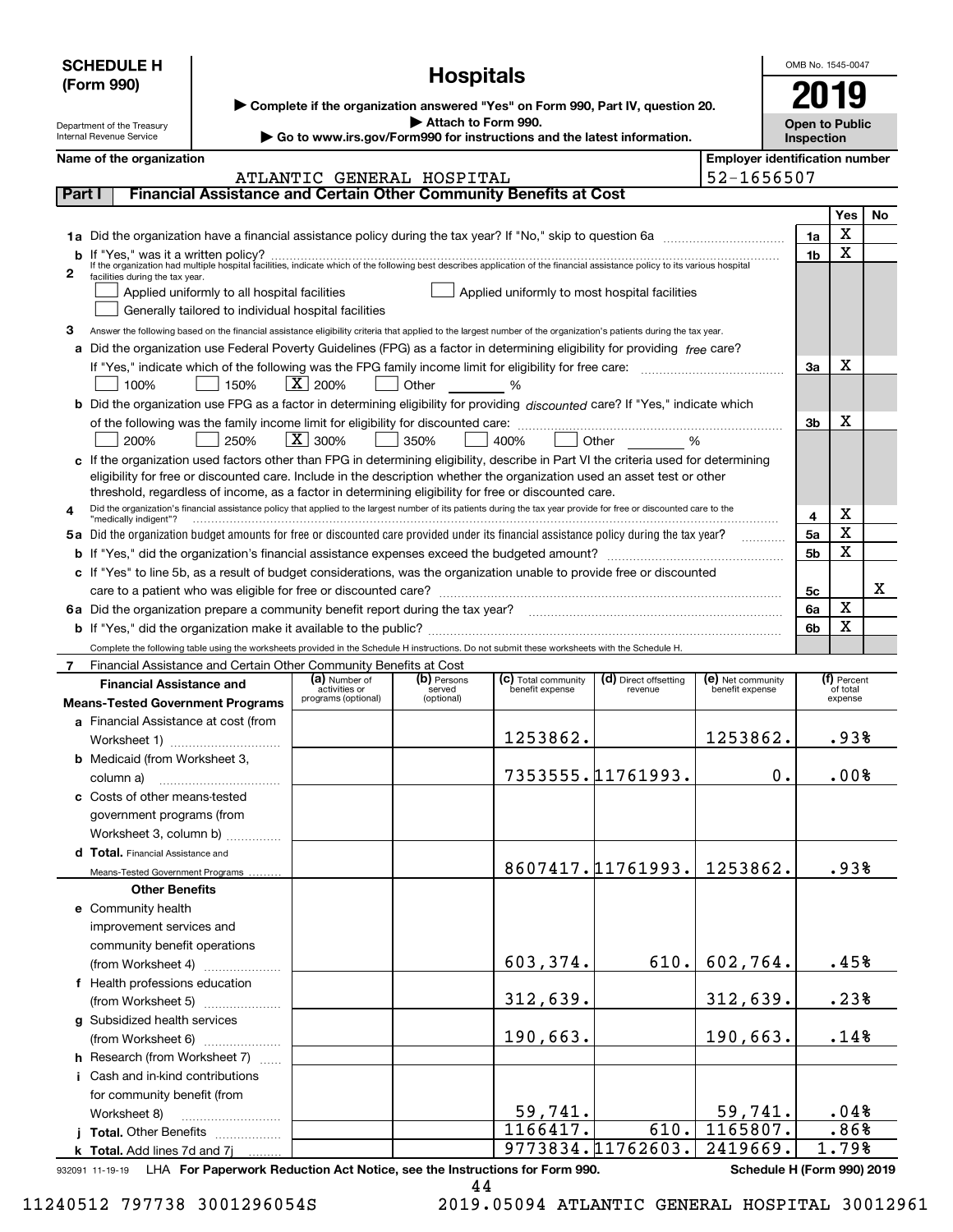## Schedule H (Form 990) 2019 ATLANTIC GENERAL HOSPITAL 52-1656507 Page

**Part II** | Community Building Activities Complete this table if the organization conducted any community building activities during the tax describe in Part VI how its community building activities promoted the health of the communities

|                | tax year, and describe in Part VI how its community building activities promoted the health of the communities it serves.                                        |                                                       |                                  |                                              |                    |                                  |                                            |    |                                 |    |  |  |  |
|----------------|------------------------------------------------------------------------------------------------------------------------------------------------------------------|-------------------------------------------------------|----------------------------------|----------------------------------------------|--------------------|----------------------------------|--------------------------------------------|----|---------------------------------|----|--|--|--|
|                |                                                                                                                                                                  | (a) Number of<br>activities or programs<br>(optional) | (b) Persons<br>served (optional) | $(c)$ Total<br>community<br>building expense |                    | (d) Direct<br>offsetting revenue | $(e)$ Net<br>community<br>building expense |    | (f) Percent of<br>total expense |    |  |  |  |
| 1              | Physical improvements and housing                                                                                                                                |                                                       |                                  | 5,717.                                       |                    |                                  | 5,717.                                     |    | .008                            |    |  |  |  |
| 2              | Economic development                                                                                                                                             |                                                       |                                  | 5,010.                                       |                    |                                  | 5,010.                                     |    | .00%                            |    |  |  |  |
| 3              | Community support                                                                                                                                                |                                                       |                                  | 3,753.                                       |                    |                                  | 3,753.                                     |    | .00%                            |    |  |  |  |
| 4              | Environmental improvements                                                                                                                                       |                                                       |                                  |                                              |                    |                                  |                                            |    |                                 |    |  |  |  |
| 5              | Leadership development and                                                                                                                                       |                                                       |                                  |                                              |                    |                                  |                                            |    |                                 |    |  |  |  |
|                | training for community members                                                                                                                                   |                                                       |                                  | 7,241.                                       |                    |                                  | 7,241.                                     |    | .01%                            |    |  |  |  |
| 6              | Coalition building                                                                                                                                               |                                                       |                                  | 28,229.                                      |                    |                                  | 28, 229.                                   |    | .02%                            |    |  |  |  |
| $\overline{7}$ | Community health improvement                                                                                                                                     |                                                       |                                  |                                              |                    |                                  |                                            |    |                                 |    |  |  |  |
|                | advocacy                                                                                                                                                         |                                                       |                                  | 603.                                         |                    |                                  | 603.                                       |    | .00%                            |    |  |  |  |
| 8              | Workforce development                                                                                                                                            |                                                       |                                  | $\overline{26,161}$ .                        |                    |                                  | $\overline{26,161}$ .                      |    | .02%                            |    |  |  |  |
| 9              | Other                                                                                                                                                            |                                                       |                                  |                                              |                    |                                  |                                            |    |                                 |    |  |  |  |
| 10             | Total                                                                                                                                                            |                                                       |                                  | 76,714.                                      |                    |                                  | 76, 714.                                   |    | .05%                            |    |  |  |  |
|                | <b>Bad Debt, Medicare, &amp; Collection Practices</b><br>Part III                                                                                                |                                                       |                                  |                                              |                    |                                  |                                            |    |                                 |    |  |  |  |
|                | <b>Section A. Bad Debt Expense</b>                                                                                                                               |                                                       |                                  |                                              |                    |                                  |                                            |    | Yes                             | No |  |  |  |
| 1              | Did the organization report bad debt expense in accordance with Healthcare Financial Management Association                                                      |                                                       |                                  |                                              |                    |                                  |                                            |    |                                 |    |  |  |  |
|                |                                                                                                                                                                  |                                                       |                                  |                                              |                    |                                  |                                            | 1. |                                 | х  |  |  |  |
| $\mathbf{2}$   | Enter the amount of the organization's bad debt expense. Explain in Part VI the                                                                                  |                                                       |                                  |                                              |                    |                                  |                                            |    |                                 |    |  |  |  |
|                | methodology used by the organization to estimate this amount match material contains an estimate of methodology                                                  |                                                       |                                  |                                              |                    | $2^{\circ}$                      | 1,906,868.                                 |    |                                 |    |  |  |  |
| 3              | Enter the estimated amount of the organization's bad debt expense attributable to                                                                                |                                                       |                                  |                                              |                    |                                  |                                            |    |                                 |    |  |  |  |
|                | patients eligible under the organization's financial assistance policy. Explain in Part VI the                                                                   |                                                       |                                  |                                              |                    |                                  |                                            |    |                                 |    |  |  |  |
|                | methodology used by the organization to estimate this amount and the rationale, if any,                                                                          |                                                       |                                  |                                              |                    |                                  |                                            |    |                                 |    |  |  |  |
|                | for including this portion of bad debt as community benefit                                                                                                      |                                                       |                                  |                                              |                    | З                                |                                            |    |                                 |    |  |  |  |
| 4              | Provide in Part VI the text of the footnote to the organization's financial statements that describes bad debt                                                   |                                                       |                                  |                                              |                    |                                  |                                            |    |                                 |    |  |  |  |
|                | expense or the page number on which this footnote is contained in the attached financial statements.                                                             |                                                       |                                  |                                              |                    |                                  |                                            |    |                                 |    |  |  |  |
|                | <b>Section B. Medicare</b>                                                                                                                                       |                                                       |                                  |                                              |                    |                                  |                                            |    |                                 |    |  |  |  |
| 5              | Enter total revenue received from Medicare (including DSH and IME)                                                                                               |                                                       |                                  |                                              |                    | 5                                | 48, 413, 185.                              |    |                                 |    |  |  |  |
| 6              | Enter Medicare allowable costs of care relating to payments on line 5 [11] [11] [11] Enter Medicare allowable costs of care relating to payments on line 5       |                                                       |                                  |                                              |                    | 6 <sup>1</sup>                   | 28,387,010.                                |    |                                 |    |  |  |  |
| 7              |                                                                                                                                                                  |                                                       |                                  |                                              |                    | $\overline{7}$                   | $\overline{20}$ , 026, 175.                |    |                                 |    |  |  |  |
| 8              | Describe in Part VI the extent to which any shortfall reported on line 7 should be treated as community benefit.                                                 |                                                       |                                  |                                              |                    |                                  |                                            |    |                                 |    |  |  |  |
|                | Also describe in Part VI the costing methodology or source used to determine the amount reported on line 6.                                                      |                                                       |                                  |                                              |                    |                                  |                                            |    |                                 |    |  |  |  |
|                | Check the box that describes the method used:                                                                                                                    |                                                       |                                  |                                              |                    |                                  |                                            |    |                                 |    |  |  |  |
|                | Cost accounting system                                                                                                                                           | Cost to charge ratio                                  |                                  | X Other                                      |                    |                                  |                                            |    |                                 |    |  |  |  |
|                | <b>Section C. Collection Practices</b>                                                                                                                           |                                                       |                                  |                                              |                    |                                  |                                            |    |                                 |    |  |  |  |
|                | 9a Did the organization have a written debt collection policy during the tax year?                                                                               |                                                       |                                  |                                              |                    |                                  |                                            | 9а | X                               |    |  |  |  |
|                | <b>b</b> If "Yes," did the organization's collection policy that applied to the largest number of its patients during the tax year contain provisions on the     |                                                       |                                  |                                              |                    |                                  |                                            |    |                                 |    |  |  |  |
|                |                                                                                                                                                                  |                                                       |                                  |                                              |                    |                                  |                                            | 9b | X                               |    |  |  |  |
|                | Management Companies and Joint Ventures (owned 10% or more by officers, directors, trustees, key employees, and physicians - see instructions)<br><b>Part IV</b> |                                                       |                                  |                                              |                    |                                  |                                            |    |                                 |    |  |  |  |
|                | (a) Name of entity                                                                                                                                               |                                                       | (b) Description of primary       |                                              | (c) Organization's |                                  | (d) Officers, direct-                      |    | (e) Physicians'                 |    |  |  |  |
|                |                                                                                                                                                                  |                                                       | activity of entity               |                                              | profit % or stock  |                                  | ors, trustees, or                          |    | profit % or                     |    |  |  |  |
|                |                                                                                                                                                                  |                                                       |                                  |                                              | ownership %        |                                  | key employees'<br>profit % or stock        |    | stock                           |    |  |  |  |
|                |                                                                                                                                                                  |                                                       |                                  |                                              |                    |                                  | ownership %                                |    | ownership %                     |    |  |  |  |
|                |                                                                                                                                                                  |                                                       |                                  |                                              |                    |                                  |                                            |    |                                 |    |  |  |  |
|                |                                                                                                                                                                  |                                                       |                                  |                                              |                    |                                  |                                            |    |                                 |    |  |  |  |
|                |                                                                                                                                                                  |                                                       |                                  |                                              |                    |                                  |                                            |    |                                 |    |  |  |  |
|                |                                                                                                                                                                  |                                                       |                                  |                                              |                    |                                  |                                            |    |                                 |    |  |  |  |
|                |                                                                                                                                                                  |                                                       |                                  |                                              |                    |                                  |                                            |    |                                 |    |  |  |  |
|                |                                                                                                                                                                  |                                                       |                                  |                                              |                    |                                  |                                            |    |                                 |    |  |  |  |
|                |                                                                                                                                                                  |                                                       |                                  |                                              |                    |                                  |                                            |    |                                 |    |  |  |  |
|                |                                                                                                                                                                  |                                                       |                                  |                                              |                    |                                  |                                            |    |                                 |    |  |  |  |
|                |                                                                                                                                                                  |                                                       |                                  |                                              |                    |                                  |                                            |    |                                 |    |  |  |  |
|                |                                                                                                                                                                  |                                                       |                                  |                                              |                    |                                  |                                            |    |                                 |    |  |  |  |
|                |                                                                                                                                                                  |                                                       |                                  |                                              |                    |                                  |                                            |    |                                 |    |  |  |  |
|                |                                                                                                                                                                  |                                                       |                                  |                                              |                    |                                  |                                            |    |                                 |    |  |  |  |
|                |                                                                                                                                                                  |                                                       |                                  |                                              |                    |                                  |                                            |    |                                 |    |  |  |  |

932092 11-19-19

**Schedule H (Form 990) 2019**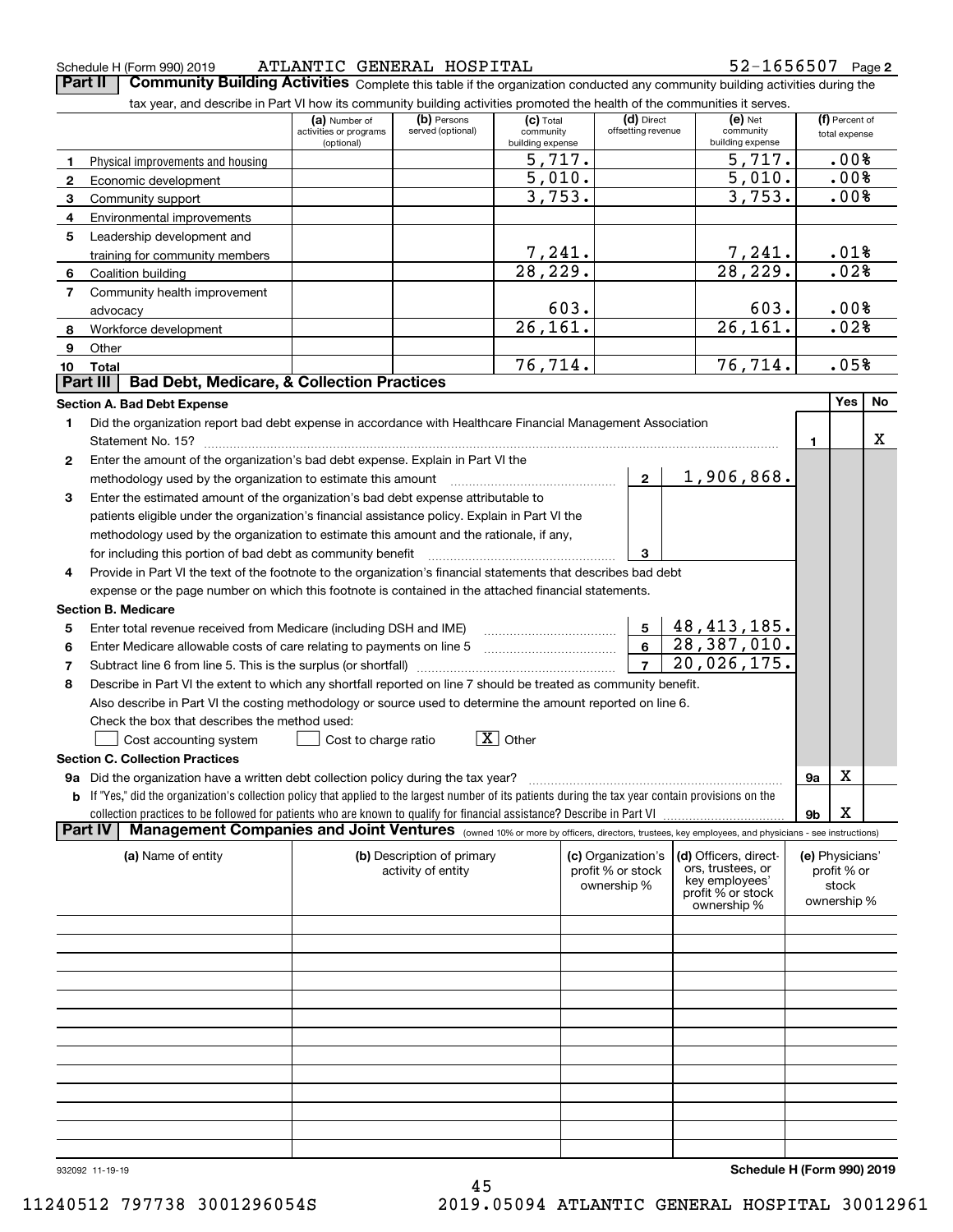| ATLANTIC GENERAL HOSPITAL<br>Schedule H (Form 990) 2019              |                  |                         |                     |                  |                          |                   |             |          | 52-1656507 Page 3 |           |
|----------------------------------------------------------------------|------------------|-------------------------|---------------------|------------------|--------------------------|-------------------|-------------|----------|-------------------|-----------|
| <b>Facility Information</b><br>Part V                                |                  |                         |                     |                  |                          |                   |             |          |                   |           |
| <b>Section A. Hospital Facilities</b>                                |                  |                         |                     |                  |                          |                   |             |          |                   |           |
| (list in order of size, from largest to smallest)                    |                  | Gen. medical & surgical |                     |                  | Critical access hospital |                   |             |          |                   |           |
| How many hospital facilities did the organization operate            |                  |                         |                     |                  |                          |                   |             |          |                   |           |
| during the tax year?<br>1                                            |                  |                         |                     |                  |                          |                   |             |          |                   |           |
| Name, address, primary website address, and state license number     | icensed hospital |                         | Children's hospital | eaching hospital |                          | Research facility | ER-24 hours |          |                   | Facility  |
| (and if a group return, the name and EIN of the subordinate hospital |                  |                         |                     |                  |                          |                   |             |          |                   | reporting |
| organization that operates the hospital facility)                    |                  |                         |                     |                  |                          |                   |             | ER-other | Other (describe)  | group     |
| 1 ATLANTIC GENERAL HOSPITAL                                          |                  |                         |                     |                  |                          |                   |             |          |                   |           |
| 9733 HEALTHWAY DRIVE                                                 |                  |                         |                     |                  |                          |                   |             |          |                   |           |
| BERLIN, MD 21811                                                     |                  |                         |                     |                  |                          |                   |             |          |                   |           |
|                                                                      |                  |                         |                     |                  |                          |                   |             |          |                   |           |
|                                                                      | $\mathbf{X}$     | $\, {\bf X}$            |                     |                  |                          |                   | $\mathbf X$ |          |                   |           |
|                                                                      |                  |                         |                     |                  |                          |                   |             |          |                   |           |
|                                                                      |                  |                         |                     |                  |                          |                   |             |          |                   |           |
|                                                                      |                  |                         |                     |                  |                          |                   |             |          |                   |           |
|                                                                      |                  |                         |                     |                  |                          |                   |             |          |                   |           |
|                                                                      |                  |                         |                     |                  |                          |                   |             |          |                   |           |
|                                                                      |                  |                         |                     |                  |                          |                   |             |          |                   |           |
|                                                                      |                  |                         |                     |                  |                          |                   |             |          |                   |           |
|                                                                      |                  |                         |                     |                  |                          |                   |             |          |                   |           |
|                                                                      |                  |                         |                     |                  |                          |                   |             |          |                   |           |
|                                                                      |                  |                         |                     |                  |                          |                   |             |          |                   |           |
|                                                                      |                  |                         |                     |                  |                          |                   |             |          |                   |           |
|                                                                      |                  |                         |                     |                  |                          |                   |             |          |                   |           |
|                                                                      |                  |                         |                     |                  |                          |                   |             |          |                   |           |
|                                                                      |                  |                         |                     |                  |                          |                   |             |          |                   |           |
|                                                                      |                  |                         |                     |                  |                          |                   |             |          |                   |           |
|                                                                      |                  |                         |                     |                  |                          |                   |             |          |                   |           |
|                                                                      |                  |                         |                     |                  |                          |                   |             |          |                   |           |
|                                                                      |                  |                         |                     |                  |                          |                   |             |          |                   |           |
|                                                                      |                  |                         |                     |                  |                          |                   |             |          |                   |           |
|                                                                      |                  |                         |                     |                  |                          |                   |             |          |                   |           |
|                                                                      |                  |                         |                     |                  |                          |                   |             |          |                   |           |
|                                                                      |                  |                         |                     |                  |                          |                   |             |          |                   |           |
|                                                                      |                  |                         |                     |                  |                          |                   |             |          |                   |           |
|                                                                      |                  |                         |                     |                  |                          |                   |             |          |                   |           |
|                                                                      |                  |                         |                     |                  |                          |                   |             |          |                   |           |
|                                                                      |                  |                         |                     |                  |                          |                   |             |          |                   |           |
|                                                                      |                  |                         |                     |                  |                          |                   |             |          |                   |           |
|                                                                      |                  |                         |                     |                  |                          |                   |             |          |                   |           |
|                                                                      |                  |                         |                     |                  |                          |                   |             |          |                   |           |
|                                                                      |                  |                         |                     |                  |                          |                   |             |          |                   |           |
|                                                                      |                  |                         |                     |                  |                          |                   |             |          |                   |           |
|                                                                      |                  |                         |                     |                  |                          |                   |             |          |                   |           |
|                                                                      |                  |                         |                     |                  |                          |                   |             |          |                   |           |
|                                                                      |                  |                         |                     |                  |                          |                   |             |          |                   |           |
|                                                                      |                  |                         |                     |                  |                          |                   |             |          |                   |           |
|                                                                      |                  |                         |                     |                  |                          |                   |             |          |                   |           |
|                                                                      |                  |                         |                     |                  |                          |                   |             |          |                   |           |
|                                                                      |                  |                         |                     |                  |                          |                   |             |          |                   |           |
|                                                                      |                  |                         |                     |                  |                          |                   |             |          |                   |           |
|                                                                      |                  |                         |                     |                  |                          |                   |             |          |                   |           |
|                                                                      |                  |                         |                     |                  |                          |                   |             |          |                   |           |
|                                                                      |                  |                         |                     |                  |                          |                   |             |          |                   |           |
|                                                                      |                  |                         |                     |                  |                          |                   |             |          |                   |           |
|                                                                      |                  |                         |                     |                  |                          |                   |             |          |                   |           |
|                                                                      |                  |                         |                     |                  |                          |                   |             |          |                   |           |
|                                                                      |                  |                         |                     |                  |                          |                   |             |          |                   |           |
|                                                                      |                  |                         |                     |                  |                          |                   |             |          |                   |           |
|                                                                      |                  |                         |                     |                  |                          |                   |             |          |                   |           |

46

**Schedule H (Form 990) 2019**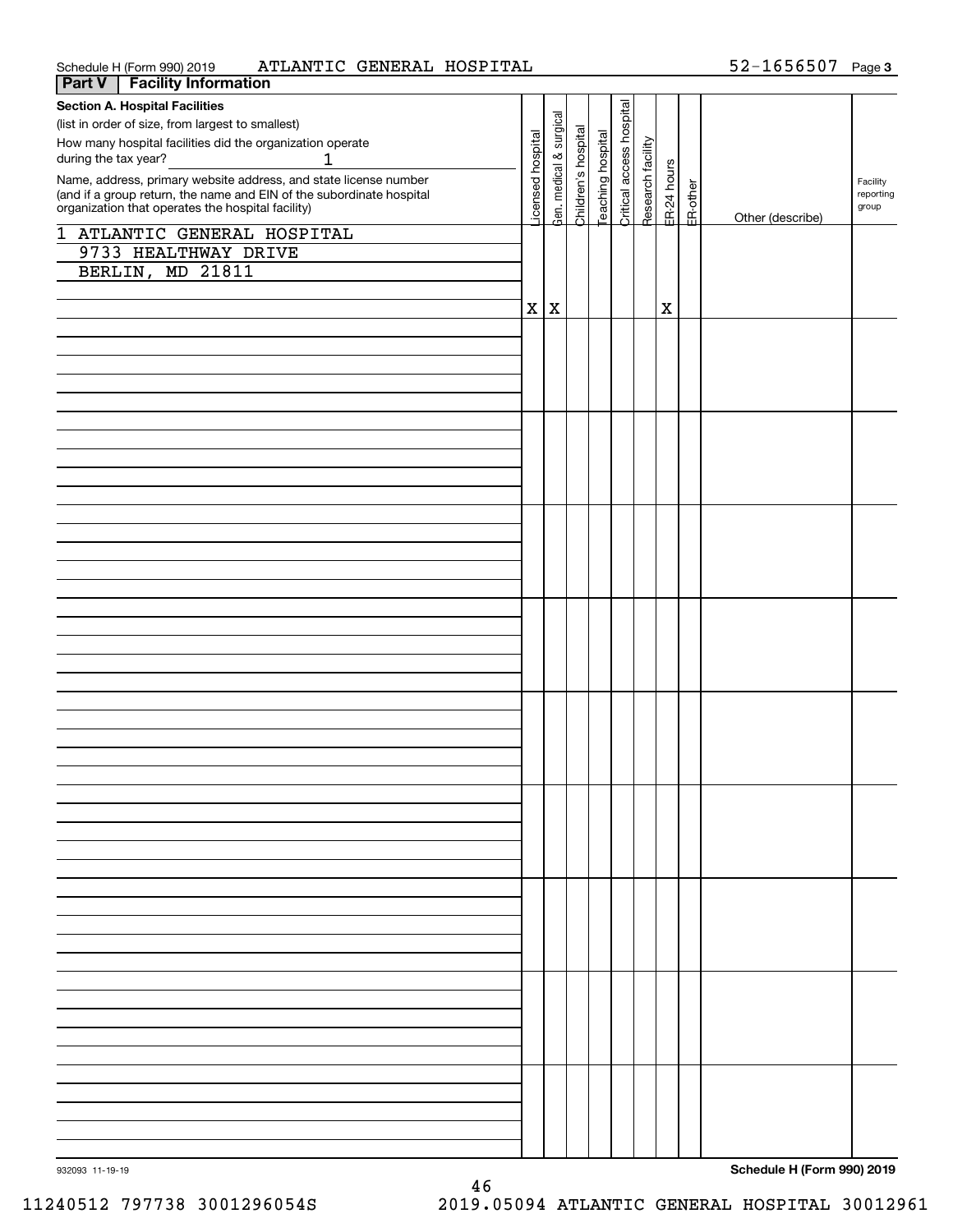| <b>Section B. Facility Policies and Practices</b>                                                                                                                                                                                    |                 |     |    |
|--------------------------------------------------------------------------------------------------------------------------------------------------------------------------------------------------------------------------------------|-----------------|-----|----|
| (complete a separate Section B for each of the hospital facilities or facility reporting groups listed in Part V, Section A)                                                                                                         |                 |     |    |
| Name of hospital facility or letter of facility reporting group ATLANTIC GENERAL HOSPITAL                                                                                                                                            |                 |     |    |
| Line number of hospital facility, or line numbers of hospital                                                                                                                                                                        |                 |     |    |
| ı<br>facilities in a facility reporting group (from Part V, Section A):                                                                                                                                                              |                 |     |    |
|                                                                                                                                                                                                                                      |                 | Yes | No |
| <b>Community Health Needs Assessment</b>                                                                                                                                                                                             |                 |     |    |
| 1 Was the hospital facility first licensed, registered, or similarly recognized by a state as a hospital facility in the                                                                                                             |                 |     |    |
| current tax year or the immediately preceding tax year?                                                                                                                                                                              | 1.              |     | x  |
| 2 Was the hospital facility acquired or placed into service as a tax-exempt hospital in the current tax year or                                                                                                                      |                 |     |    |
|                                                                                                                                                                                                                                      | $\mathbf{2}$    |     | X  |
| During the tax year or either of the two immediately preceding tax years, did the hospital facility conduct a<br>З                                                                                                                   |                 |     |    |
|                                                                                                                                                                                                                                      | 3               | x   |    |
| If "Yes," indicate what the CHNA report describes (check all that apply):                                                                                                                                                            |                 |     |    |
| $\boxed{\textbf{X}}$ A definition of the community served by the hospital facility<br>a                                                                                                                                              |                 |     |    |
| X <br>Demographics of the community<br>b                                                                                                                                                                                             |                 |     |    |
| $\lfloor x \rfloor$<br>Existing health care facilities and resources within the community that are available to respond to the health needs<br>c                                                                                     |                 |     |    |
| of the community                                                                                                                                                                                                                     |                 |     |    |
| $\vert X \vert$<br>How data was obtained<br>d                                                                                                                                                                                        |                 |     |    |
| $X$ The significant health needs of the community<br>е<br>$\lfloor x \rfloor$                                                                                                                                                        |                 |     |    |
| f<br>Primary and chronic disease needs and other health issues of uninsured persons, low-income persons, and minority                                                                                                                |                 |     |    |
| groups<br>$\boxed{\textbf{X}}$ The process for identifying and prioritizing community health needs and services to meet the community health needs                                                                                   |                 |     |    |
| g<br>$X$ The process for consulting with persons representing the community's interests<br>h                                                                                                                                         |                 |     |    |
| X <br>The impact of any actions taken to address the significant health needs identified in the hospital facility's prior CHNA(s)                                                                                                    |                 |     |    |
| Other (describe in Section C)                                                                                                                                                                                                        |                 |     |    |
| 20 18<br>Indicate the tax year the hospital facility last conducted a CHNA:<br>4                                                                                                                                                     |                 |     |    |
| In conducting its most recent CHNA, did the hospital facility take into account input from persons who represent the broad<br>5                                                                                                      |                 |     |    |
| interests of the community served by the hospital facility, including those with special knowledge of or expertise in public                                                                                                         |                 |     |    |
| health? If "Yes," describe in Section C how the hospital facility took into account input from persons who represent the                                                                                                             |                 |     |    |
| community, and identify the persons the hospital facility consulted manufactured community, and identify the persons the hospital facility consulted manufactured manufactured and the state of the state of the state of the        | 5               | х   |    |
| 6a Was the hospital facility's CHNA conducted with one or more other hospital facilities? If "Yes," list the other                                                                                                                   |                 |     |    |
| hospital facilities in Section C                                                                                                                                                                                                     | 6a              |     | X. |
| b Was the hospital facility's CHNA conducted with one or more organizations other than hospital facilities? If "Yes,"                                                                                                                |                 |     |    |
| list the other organizations in Section C [1, 2006] [1, 2006] [1, 2016] [1, 2016] [1, 2016] [1, 2016] [1, 2017                                                                                                                       | 6b              |     | Χ  |
| Did the hospital facility make its CHNA report widely available to the public?<br>7                                                                                                                                                  | 7               | Х   |    |
| If "Yes," indicate how the CHNA report was made widely available (check all that apply):                                                                                                                                             |                 |     |    |
| Hospital facility's website (list url): WWW.ATLANTICGENERAL.ORG<br>1 X I<br>a                                                                                                                                                        |                 |     |    |
| Other website (list url):<br>b                                                                                                                                                                                                       |                 |     |    |
| X  <br>Made a paper copy available for public inspection without charge at the hospital facility<br>с                                                                                                                                |                 |     |    |
| Other (describe in Section C)<br>d                                                                                                                                                                                                   |                 |     |    |
| Did the hospital facility adopt an implementation strategy to meet the significant community health needs<br>8                                                                                                                       |                 |     |    |
| identified through its most recently conducted CHNA? If "No," skip to line 11                                                                                                                                                        | 8               | x   |    |
| Indicate the tax year the hospital facility last adopted an implementation strategy: $20\quad 18$<br>9                                                                                                                               |                 |     |    |
| 10                                                                                                                                                                                                                                   | 10              | x   |    |
| a If "Yes," (list url): WWW.ATLANTICGENERAL.ORG                                                                                                                                                                                      |                 |     |    |
| <b>b</b> If "No," is the hospital facility's most recently adopted implementation strategy attached to this return?<br>11 Describe in Section C how the hospital facility is addressing the significant needs identified in its most | 10 <sub>b</sub> |     |    |
| recently conducted CHNA and any such needs that are not being addressed together with the reasons why                                                                                                                                |                 |     |    |
| such needs are not being addressed.                                                                                                                                                                                                  |                 |     |    |
| 12a Did the organization incur an excise tax under section 4959 for the hospital facility's failure to conduct a                                                                                                                     |                 |     |    |
| CHNA as required by section 501(r)(3)?                                                                                                                                                                                               | 12a             |     | х  |
|                                                                                                                                                                                                                                      | <b>12b</b>      |     |    |
| c If "Yes" to line 12b, what is the total amount of section 4959 excise tax the organization reported on Form 4720                                                                                                                   |                 |     |    |
|                                                                                                                                                                                                                                      |                 |     |    |

Schedule H (Form 990) 2019 ATLANTIC GENERAL HOSPITAL 52-1656507 Page

# 932094 11-19-19

**Schedule H (Form 990) 2019**

**4**

47 11240512 797738 3001296054S 2019.05094 ATLANTIC GENERAL HOSPITAL 30012961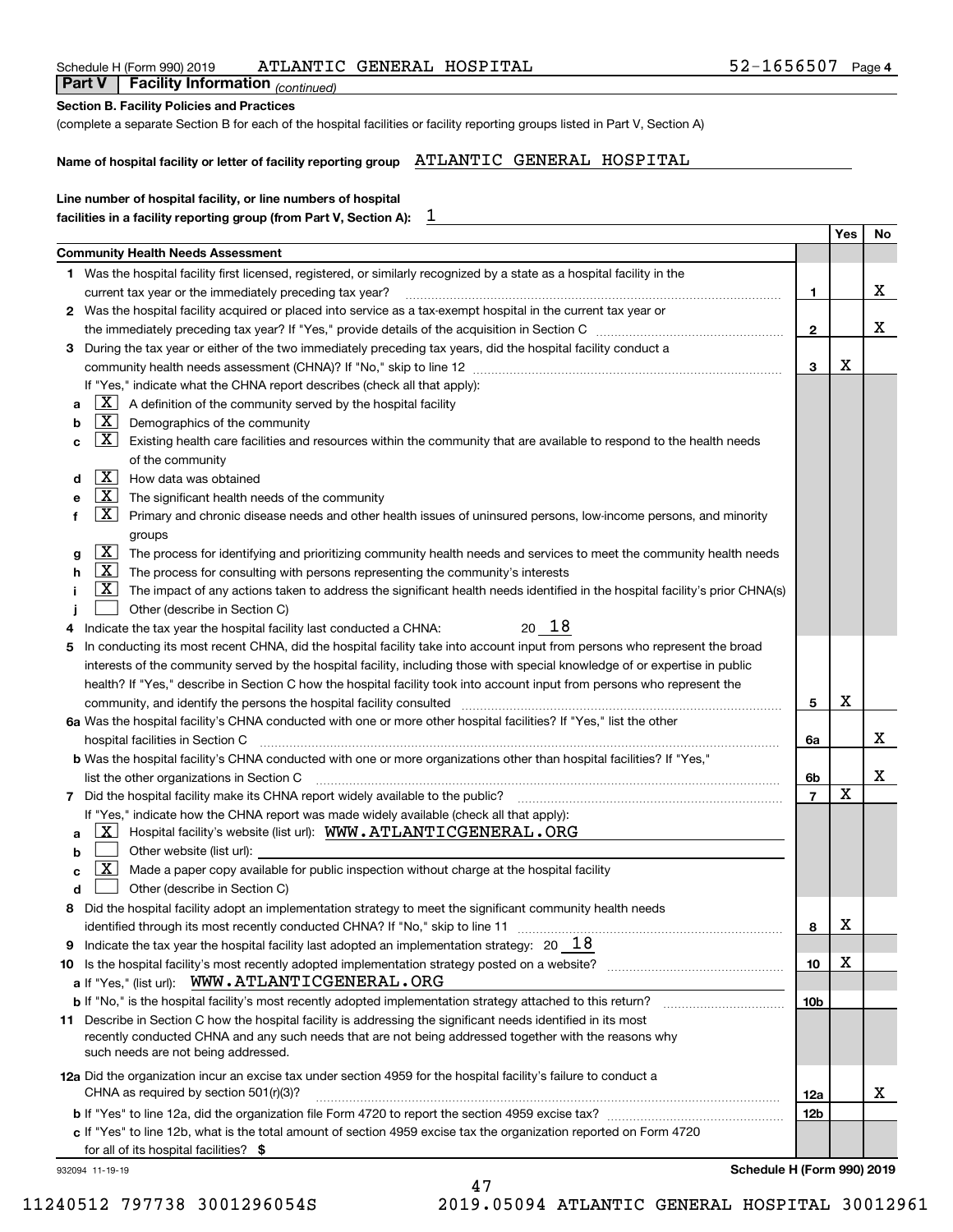| Schedule H (Form 990) 2019 |  | ATLANTIC GENERAL HOSPITAL | $52 - 1656507$ Page 5 |  |
|----------------------------|--|---------------------------|-----------------------|--|
|----------------------------|--|---------------------------|-----------------------|--|

|                                          | <b>Part V</b>   Facility Information (continued) |  |  |  |  |
|------------------------------------------|--------------------------------------------------|--|--|--|--|
| <b>Financial Assistance Policy (FAP)</b> |                                                  |  |  |  |  |

# **Name of hospital facility or letter of facility reporting group** ATLANTIC GENERAL HOSPITAL

|    |                            |                                                                                                                                |    | Yes | No |
|----|----------------------------|--------------------------------------------------------------------------------------------------------------------------------|----|-----|----|
|    |                            | Did the hospital facility have in place during the tax year a written financial assistance policy that:                        |    |     |    |
|    |                            | 13 Explained eligibility criteria for financial assistance, and whether such assistance included free or discounted care?      | 13 | Χ   |    |
|    |                            | If "Yes," indicate the eligibility criteria explained in the FAP:                                                              |    |     |    |
| a  |                            | 200<br>$X$ Federal poverty guidelines (FPG), with FPG family income limit for eligibility for free care of<br>%                |    |     |    |
|    |                            | and FPG family income limit for eligibility for discounted care of $\_\_$ 300<br>%                                             |    |     |    |
| b  | X                          | Income level other than FPG (describe in Section C)                                                                            |    |     |    |
| c  | $\lfloor x \rfloor$        | Asset level                                                                                                                    |    |     |    |
| d  | X                          | Medical indigency                                                                                                              |    |     |    |
| е  |                            | Insurance status                                                                                                               |    |     |    |
| f  |                            | Underinsurance status                                                                                                          |    |     |    |
| g  |                            | Residency                                                                                                                      |    |     |    |
| h  |                            | Other (describe in Section C)                                                                                                  |    |     |    |
| 14 |                            |                                                                                                                                | 14 | Χ   |    |
|    |                            |                                                                                                                                | 15 | Χ   |    |
|    |                            | If "Yes," indicate how the hospital facility's FAP or FAP application form (including accompanying instructions)               |    |     |    |
|    |                            | explained the method for applying for financial assistance (check all that apply):                                             |    |     |    |
| а  | ΧI                         | Described the information the hospital facility may require an individual to provide as part of his or her application         |    |     |    |
| b  | $X \mid$                   | Described the supporting documentation the hospital facility may require an individual to submit as part of his                |    |     |    |
|    |                            | or her application                                                                                                             |    |     |    |
| с  |                            | $\lfloor x \rfloor$ Provided the contact information of hospital facility staff who can provide an individual with information |    |     |    |
|    |                            | about the FAP and FAP application process                                                                                      |    |     |    |
| d  | $\mathbf{X}$               | Provided the contact information of nonprofit organizations or government agencies that may be sources                         |    |     |    |
|    |                            | of assistance with FAP applications                                                                                            |    |     |    |
| е  |                            | Other (describe in Section C)                                                                                                  |    |     |    |
|    |                            | 16 Was widely publicized within the community served by the hospital facility?                                                 | 16 | X   |    |
|    |                            | If "Yes," indicate how the hospital facility publicized the policy (check all that apply):                                     |    |     |    |
| a  | X                          | The FAP was widely available on a website (list url): WWW.ATLANTICGENERAL.ORG                                                  |    |     |    |
| b  | $\lfloor x \rfloor$        | The FAP application form was widely available on a website (list url): WWW.ATLANTICGENERAL.ORG                                 |    |     |    |
| c  | $\lfloor \text{X} \rfloor$ | A plain language summary of the FAP was widely available on a website (list url): WWW.ATLANTICGENERAL.ORG                      |    |     |    |
| d  | X                          | The FAP was available upon request and without charge (in public locations in the hospital facility and by mail)               |    |     |    |
| е  | $\lfloor x \rfloor$        | The FAP application form was available upon request and without charge (in public locations in the hospital                    |    |     |    |
|    |                            | facility and by mail)                                                                                                          |    |     |    |
| f  |                            | $\lfloor x \rfloor$ A plain language summary of the FAP was available upon request and without charge (in public locations in  |    |     |    |
|    |                            | the hospital facility and by mail)                                                                                             |    |     |    |
| g  | X                          | Individuals were notified about the FAP by being offered a paper copy of the plain language summary of the FAP,                |    |     |    |
|    |                            | by receiving a conspicuous written notice about the FAP on their billing statements, and via conspicuous public                |    |     |    |
|    |                            | displays or other measures reasonably calculated to attract patients' attention                                                |    |     |    |
|    |                            |                                                                                                                                |    |     |    |
| h  |                            | Notified members of the community who are most likely to require financial assistance about availability of the FAP            |    |     |    |
|    | X                          | The FAP, FAP application form, and plain language summary of the FAP were translated into the primary language(s)              |    |     |    |
|    |                            | spoken by Limited English Proficiency (LEP) populations                                                                        |    |     |    |
|    |                            | Other (describe in Section C)                                                                                                  |    |     |    |

**Schedule H (Form 990) 2019**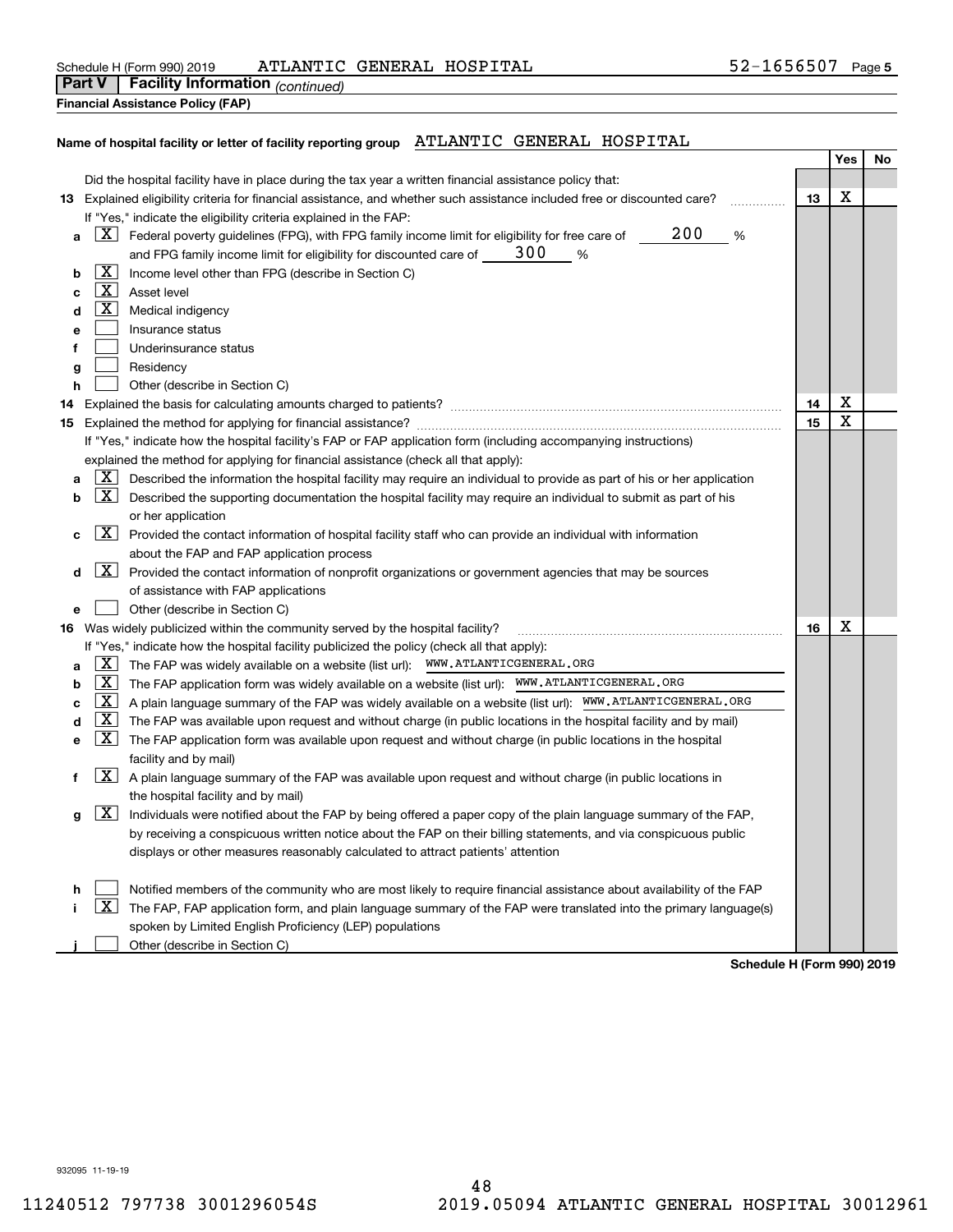| Schedule H (Form 990) 2019 |  |  |
|----------------------------|--|--|
|----------------------------|--|--|

Schedule H (Form 990) 2019 ATLANTIC GENERAL HOSPITAL 52-1656507 Page

|    | <b>Part V</b> | Facility Information (continued)                                                                                                    |    |             |    |
|----|---------------|-------------------------------------------------------------------------------------------------------------------------------------|----|-------------|----|
|    |               | <b>Billing and Collections</b>                                                                                                      |    |             |    |
|    |               | ATLANTIC<br>GENERAL HOSPITAL<br>Name of hospital facility or letter of facility reporting group                                     |    |             |    |
|    |               |                                                                                                                                     |    | Yes         | No |
|    |               | 17 Did the hospital facility have in place during the tax year a separate billing and collections policy, or a written financial    |    |             |    |
|    |               | assistance policy (FAP) that explained all of the actions the hospital facility or other authorized party may take upon             |    |             |    |
|    |               | nonpayment?                                                                                                                         | 17 | X           |    |
| 18 |               | Check all of the following actions against an individual that were permitted under the hospital facility's policies during the      |    |             |    |
|    |               | tax year before making reasonable efforts to determine the individual's eligibility under the facility's FAP:                       |    |             |    |
| а  |               | Reporting to credit agency(ies)                                                                                                     |    |             |    |
| b  |               | Selling an individual's debt to another party                                                                                       |    |             |    |
| c  |               | Deferring, denying, or requiring a payment before providing medically necessary care due to nonpayment of a                         |    |             |    |
|    |               | previous bill for care covered under the hospital facility's FAP                                                                    |    |             |    |
| d  |               | Actions that require a legal or judicial process                                                                                    |    |             |    |
| е  |               | Other similar actions (describe in Section C)                                                                                       |    |             |    |
| f  | X             | None of these actions or other similar actions were permitted                                                                       |    |             |    |
| 19 |               | Did the hospital facility or other authorized party perform any of the following actions during the tax year before making          |    |             |    |
|    |               |                                                                                                                                     | 19 |             | x  |
|    |               | If "Yes," check all actions in which the hospital facility or a third party engaged:                                                |    |             |    |
| a  |               | Reporting to credit agency(ies)                                                                                                     |    |             |    |
| b  |               | Selling an individual's debt to another party                                                                                       |    |             |    |
| c  |               | Deferring, denying, or requiring a payment before providing medically necessary care due to nonpayment of a                         |    |             |    |
|    |               | previous bill for care covered under the hospital facility's FAP                                                                    |    |             |    |
| d  |               | Actions that require a legal or judicial process                                                                                    |    |             |    |
| e  |               | Other similar actions (describe in Section C)                                                                                       |    |             |    |
| 20 |               | Indicate which efforts the hospital facility or other authorized party made before initiating any of the actions listed (whether or |    |             |    |
|    |               | not checked) in line 19 (check all that apply):                                                                                     |    |             |    |
| a  |               | Provided a written notice about upcoming ECAs (Extraordinary Collection Action) and a plain language summary of the                 |    |             |    |
|    |               | FAP at least 30 days before initiating those ECAs (if not, describe in Section C)                                                   |    |             |    |
| b  | X             | Made a reasonable effort to orally notify individuals about the FAP and FAP application process (if not, describe in Section C)     |    |             |    |
| c  | $\mathbf{X}$  | Processed incomplete and complete FAP applications (if not, describe in Section C)                                                  |    |             |    |
| d  | X             | Made presumptive eligibility determinations (if not, describe in Section C)                                                         |    |             |    |
| e  |               | Other (describe in Section C)                                                                                                       |    |             |    |
| f  |               | None of these efforts were made                                                                                                     |    |             |    |
|    |               | Policy Relating to Emergency Medical Care                                                                                           |    |             |    |
|    |               | 21 Did the hospital facility have in place during the tax year a written policy relating to emergency medical care                  |    |             |    |
|    |               | that required the hospital facility to provide, without discrimination, care for emergency medical conditions to                    |    |             |    |
|    |               | individuals regardless of their eligibility under the hospital facility's financial assistance policy?                              | 21 | $\mathbf X$ |    |
|    |               | If "No," indicate why:                                                                                                              |    |             |    |
| a  |               | The hospital facility did not provide care for any emergency medical conditions                                                     |    |             |    |
| b  |               | The hospital facility's policy was not in writing                                                                                   |    |             |    |
| c  |               | The hospital facility limited who was eligible to receive care for emergency medical conditions (describe in Section C)             |    |             |    |
| d  |               | Other (describe in Section C)                                                                                                       |    |             |    |

**d**  $\Box$  Other (describe in Section C)

**Schedule H (Form 990) 2019**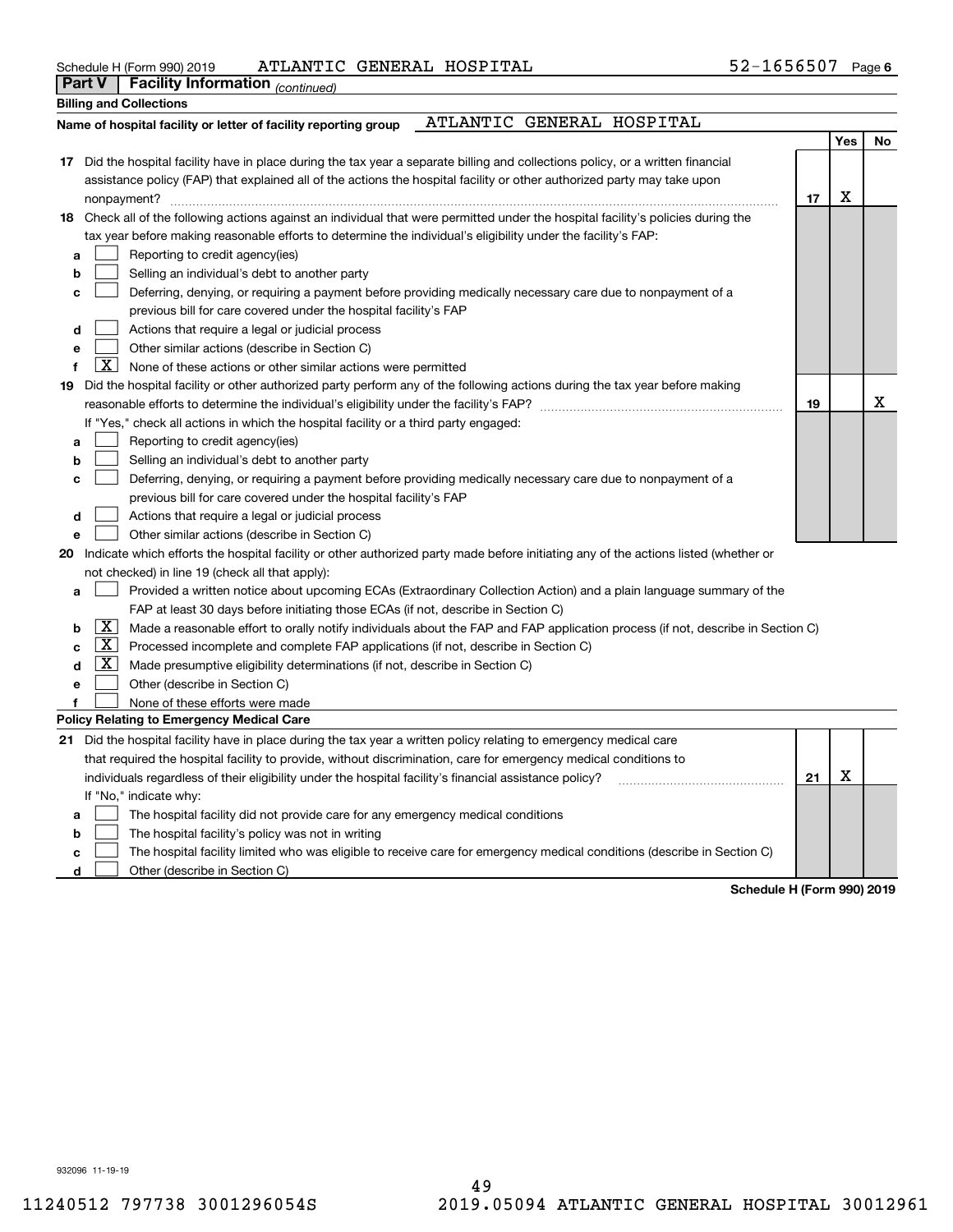| Schedule H (Form 990) 2019 | ATLANTIC GENERAL HOSPITAL | 52-1656507 | Page 7 |
|----------------------------|---------------------------|------------|--------|
|----------------------------|---------------------------|------------|--------|

**Part V Facility Information**

|    | <b>Part V</b>   <b>Facility Information</b> (continued)                                                                                                                                                                       |  |  |  |    |     |     |
|----|-------------------------------------------------------------------------------------------------------------------------------------------------------------------------------------------------------------------------------|--|--|--|----|-----|-----|
|    | Charges to Individuals Eligible for Assistance Under the FAP (FAP-Eligible Individuals)                                                                                                                                       |  |  |  |    |     |     |
|    | ATLANTIC GENERAL HOSPITAL<br>Name of hospital facility or letter of facility reporting group                                                                                                                                  |  |  |  |    |     |     |
|    |                                                                                                                                                                                                                               |  |  |  |    | Yes | No. |
| 22 | Indicate how the hospital facility determined, during the tax year, the maximum amounts that can be charged to FAP-eligible<br>individuals for emergency or other medically necessary care.                                   |  |  |  |    |     |     |
| a  | The hospital facility used a look-back method based on claims allowed by Medicare fee-for-service during a prior<br>12-month period                                                                                           |  |  |  |    |     |     |
| b  | The hospital facility used a look-back method based on claims allowed by Medicare fee-for-service and all private                                                                                                             |  |  |  |    |     |     |
|    | health insurers that pay claims to the hospital facility during a prior 12-month period                                                                                                                                       |  |  |  |    |     |     |
| c  | The hospital facility used a look-back method based on claims allowed by Medicaid, either alone or in combination                                                                                                             |  |  |  |    |     |     |
|    | with Medicare fee-for-service and all private health insurers that pay claims to the hospital facility during a prior                                                                                                         |  |  |  |    |     |     |
|    | 12-month period                                                                                                                                                                                                               |  |  |  |    |     |     |
| d  | The hospital facility used a prospective Medicare or Medicaid method                                                                                                                                                          |  |  |  |    |     |     |
| 23 | During the tax year, did the hospital facility charge any FAP-eligible individual to whom the hospital facility provided                                                                                                      |  |  |  |    |     |     |
|    | emergency or other medically necessary services more than the amounts generally billed to individuals who had                                                                                                                 |  |  |  |    |     |     |
|    | insurance covering such care? The contract of the contract of the contract of the contract of the contract of the contract of the contract of the contract of the contract of the contract of the contract of the contract of |  |  |  | 23 |     | х   |
|    | If "Yes," explain in Section C.                                                                                                                                                                                               |  |  |  |    |     |     |
|    | 24 During the tax year, did the hospital facility charge any FAP-eligible individual an amount equal to the gross charge for any                                                                                              |  |  |  |    |     |     |
|    | service provided to that individual?                                                                                                                                                                                          |  |  |  | 24 |     | х   |
|    | If "Yes," explain in Section C.                                                                                                                                                                                               |  |  |  |    |     |     |

**Schedule H (Form 990) 2019**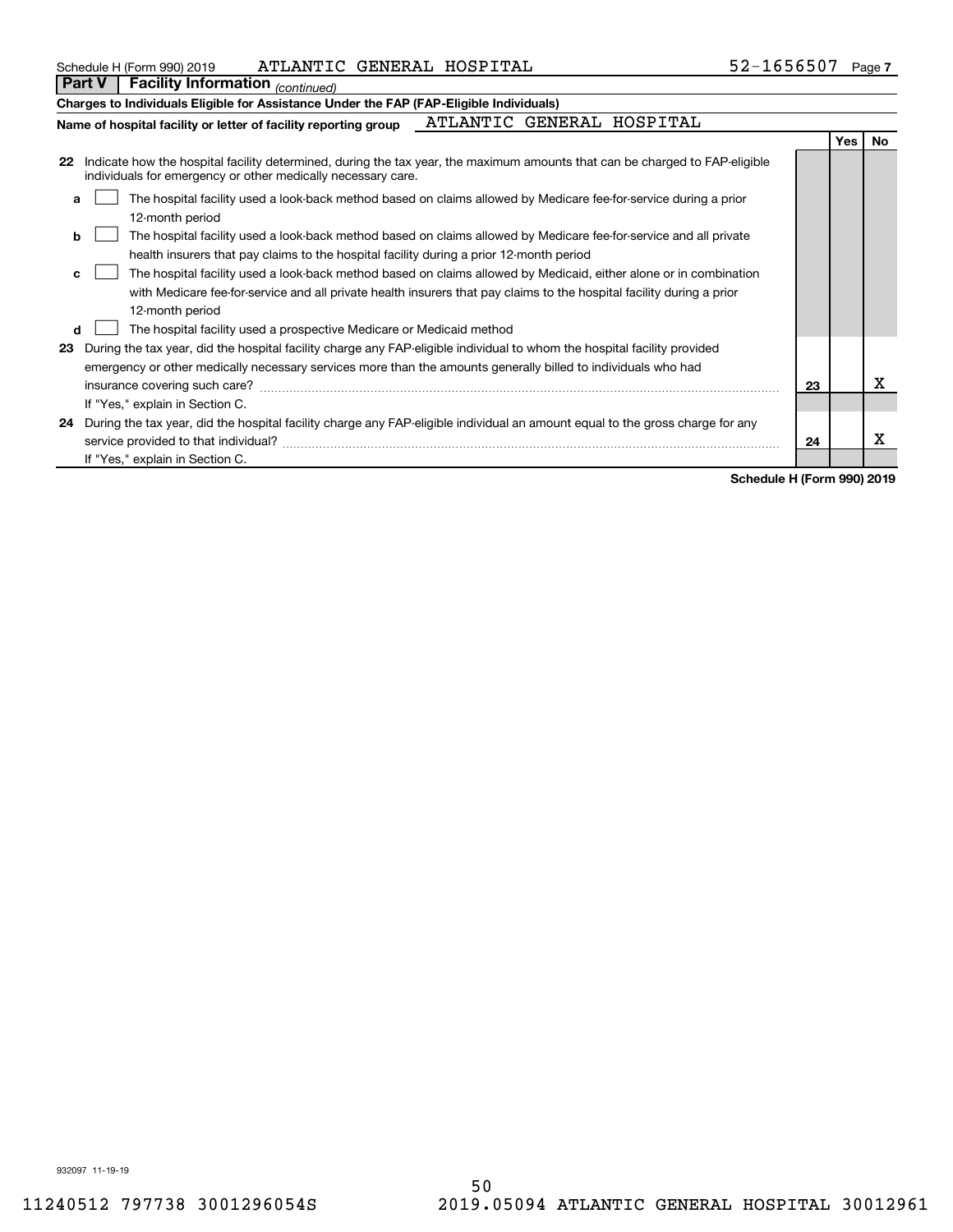**Section C. Supplemental Information for Part V, Section B.** Provide descriptions required for Part V, Section B, lines<br>2, 3j, 5, 6a, 6b, 7d, 11, 13b, 13h, 15e, 16j, 18e, 19e, 20a, 20b, 20c, 20d, 20e, 21c, 21d, 23, and 24. separate descriptions for each hospital facility in a facility reporting group, designated by facility reporting group letter<br>and hospital facility line number from Part V, Section A ("A, 1," "A, 4," "B, 2," "B, 3," etc.)

ATLANTIC GENERAL HOSPITAL:

 *(continued)* **Part V Facility Information**

PART V, SECTION B, LINE 3J: THIS 2019-2021 CHNA COMBINES POPULATION HEALTH STATISTICS, IN ADDITION TO FEEDBACK GATHERED FROM THE COMMUNITY IN THE FORM OF SURVEYS AND FOCUS GROUPS. AGH USES HEALTHY COMMUNITIES INSTITUTE TO PROVIDE HEALTH INDICATOR AND RANKING DATA TO SUPPLEMENT COMMUNITY DATA PROVIDED BY PARTNERS OF THE COLLABORATION. WHEN COMBINED, FINDINGS FROM THE DATA AND COMMUNITY FEEDBACK ARE PARTICULARLY USEFUL IN IDENTIFYING PRIORITY HEALTH NEEDS AND DEVELOPING ACTION PLANS TO MEET THOSE NEEDS.

THIS ASSESSMENT INCORPORATES DATA FROM BOTH QUANTITATIVE AND QUALITATIVE SOURCES. QUANTITATIVE DATA INPUT INCLUDES PRIMARY RESEARCH (SURVEYS) AND SECONDARY RESEARCH (VITAL STATISTICS AND OTHER EXISTING HEALTH-RELATED DATA); THESE QUANTITATIVE COMPONENTS ALLOW FOR COMPARISON TO BENCHMARK DATA AT THE STATE AND NATIONAL LEVELS. QUALITATIVE DATA INPUT INCLUDES INFORMATION GATHERED THROUGH ONGOING KEY COMMUNITY GROUPS.

932098 11-19-19 **Schedule H (Form 990) 2019** SECONDARY DATA COLLECTION AGH PARTNERS WITH SURROUNDING HOSPITALS, HEALTH DEPARTMENTS AND STATE AGENCIES TO BRING TO TOGETHER A MULTITUDE OF INFORMATION. THIS COMMUNITY HEALTH NEEDS ASSESSMENT, A FOLLOW-UP TO A SIMILAR STUDY CONDUCTED IN 2012 AND 2015, IS A SYSTEMATIC, DATA-DRIVEN APPROACH TO DETERMINING THE HEALTH STATUS, BEHAVIORS AND NEEDS OF RESIDENTS IN THE PRIMARY SERVICE AREA OF ATLANTIC GENERAL HOSPITAL. SUBSEQUENTLY, THIS INFORMATION MAY BE USED TO INFORM DECISIONS AND GUIDE EORTS TO IMPROVE COMMUNITY HEALTH AND WELLNESS. THE INFORMATION AS WELL AS OTHER SURVEYS, RESEARCH AND COMMUNITY DATA ARE USED TO IDENTIFY ISSUES OF GREATEST CONCERN AND GUIDE RESOURCE ALLOCATION TO THOSE AREAS, THEREBY 51 11240512 797738 3001296054S 2019.05094 ATLANTIC GENERAL HOSPITAL 30012961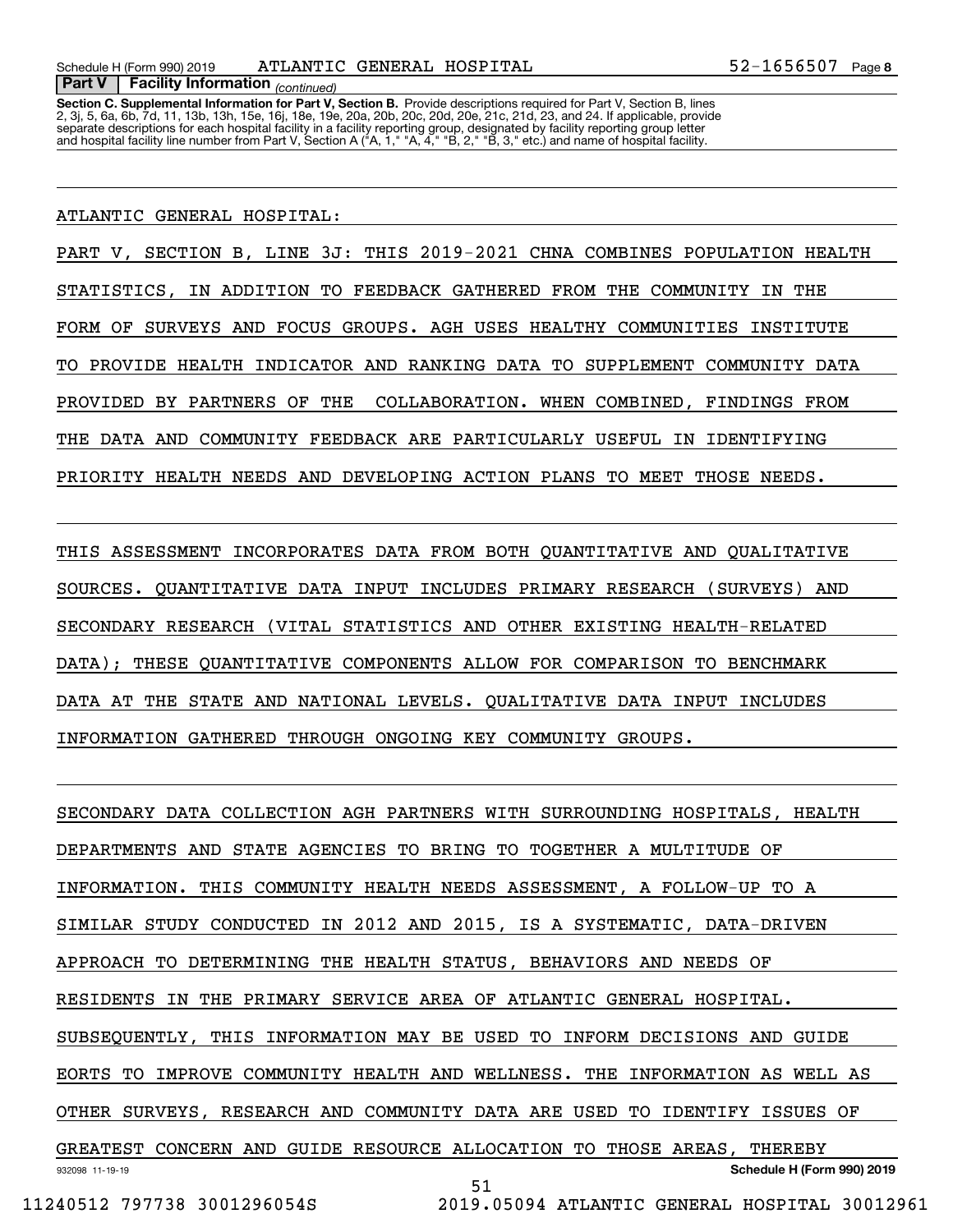*(continued)* **Part V Facility Information**

**Section C. Supplemental Information for Part V, Section B.** Provide descriptions required for Part V, Section B, lines<br>2, 3j, 5, 6a, 6b, 7d, 11, 13b, 13h, 15e, 16j, 18e, 19e, 20a, 20b, 20c, 20d, 20e, 21c, 21d, 23, and 24. separate descriptions for each hospital facility in a facility reporting group, designated by facility reporting group letter<br>and hospital facility line number from Part V, Section A ("A, 1," "A, 4," "B, 2," "B, 3," etc.)

MAKING THE GREATEST POSSIBLE IMPACT ON COMMUNITY HEALTH STATUS. THE NEEDS

ASSESSMENT IS A PRIMARY TOOL USED BY THE HOSPITAL TO DETERMINE ITS

COMMUNITY BENEFIT PRIORITIES, WHICH OUTLINES HOW THE HOSPITAL WILL GIVE

BACK TO THE COMMUNITY IN THE FORM OF HEALTH CARE AND OTHER COMMUNITY

SERVICES TO ADDRESS UNMET COMMUNITY HEALTH NEEDS. THIS ASSESSMENT

INCORPORATES COMPONENTS OF PRIMARY DATA COLLECTION AND SECONDARY DATA

ANALYSIS THAT FOCUSES ON THE HEALTH AND SOCIAL NEEDS OF OUR SERVICE AREA.

A SAMPLING OF RESOURCES UTILIZED TO COMPLETE THE ASSESSMENT IS LISTED

BELOW. A COMPREHENSIVE LIST IS FOUND UNDER CHNA FY19-21 REFERENCES.

-COMMUNITY MEETINGS WITH PERSONS REPRESENTING THE BROAD INTERESTS OF THE

COMMUNITY

-AGH COMMUNITY NEEDS SURVEY

-MARYLAND STATE HEALTH IMPROVEMENT PROCESS (SHIP)

WWW.DHMH.MARYLAND.GOV/SHIP

-TRI-COUNTY HEALTH IMPROVEMENT PLAN (T-CHIP)

-HEALTHY PEOPLE 2020

-WORCESTER COUNTY COMMUNITY HEALTH IMPROVEMENT PLAN (CHIP) LHIC LOCAL

HEALTH IMPROVEMENT COALITION

HEALTH IMPROVEMENT COALITION

-MEDICAL STAFF DEVELOPMENT PLAN

-HEALTH FAIRS

-COMMUNITY EDUCATION EVENTS

-COUNTY HEALTH OUTCOMES & ROADMAPS

-WWW.DHSS.DELAWARE.GOV/DHSS/DPH/FLES/SHASHIP.PDF

-DELAWARE HEALTH AND SOCIAL SERVICES THROUGH THE DELAWARE HEALTH TRACKER

WWW.DELAWAREHEALTHTRACKER.COM

-BEEBE MEDICAL CENTER COMMUNITY HEALTH NEEDS ASSESSMENT

**Schedule H (Form 990) 2019**

932098 11-19-19

52 11240512 797738 3001296054S 2019.05094 ATLANTIC GENERAL HOSPITAL 30012961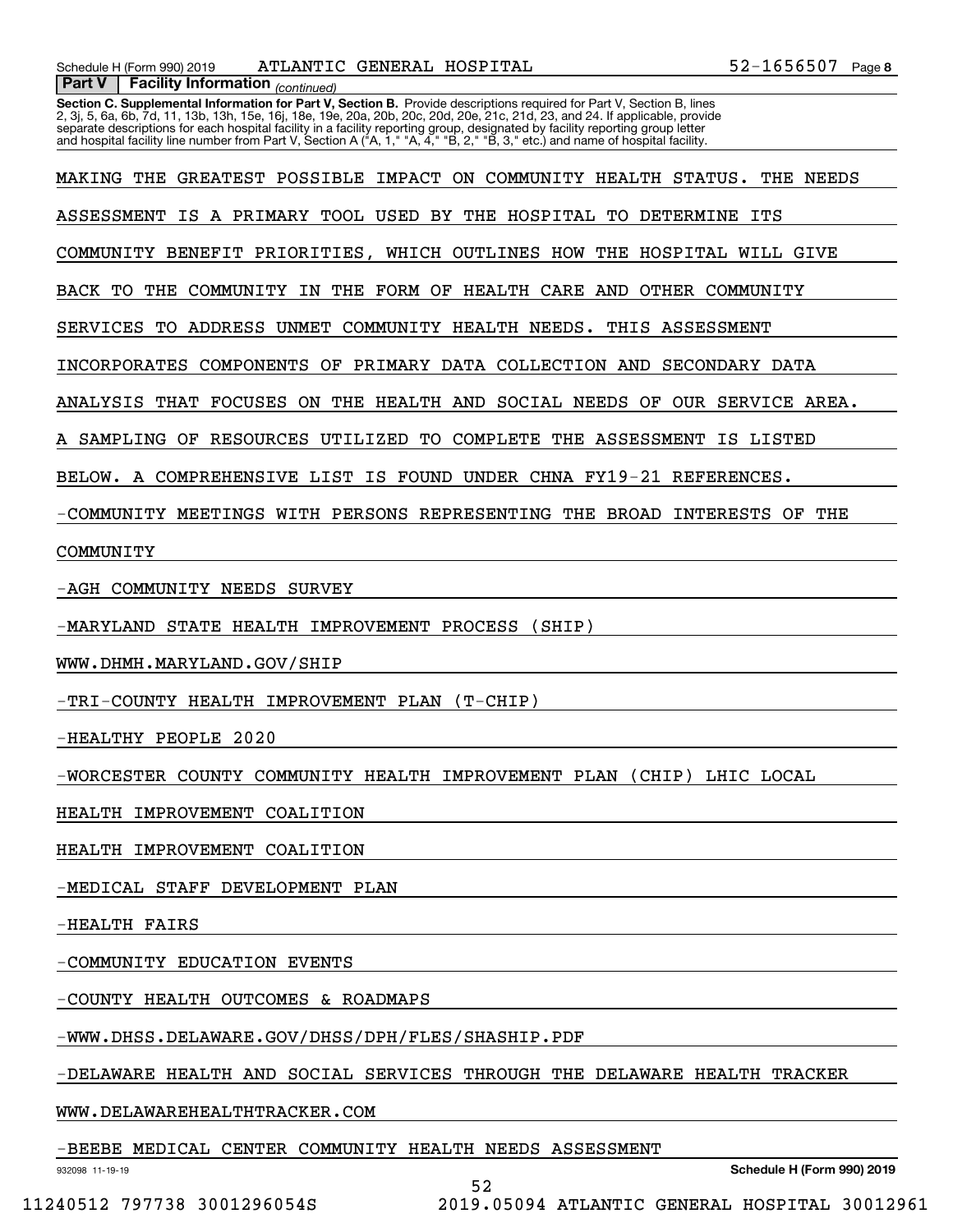**Section C. Supplemental Information for Part V, Section B.** Provide descriptions required for Part V, Section B, lines<br>2, 3j, 5, 6a, 6b, 7d, 11, 13b, 13h, 15e, 16j, 18e, 19e, 20a, 20b, 20c, 20d, 20e, 21c, 21d, 23, and 24. separate descriptions for each hospital facility in a facility reporting group, designated by facility reporting group letter<br>and hospital facility line number from Part V, Section A ("A, 1," "A, 4," "B, 2," "B, 3," etc.)

#### -US CENSUS BUREAU

 *(continued)* **Part V Facility Information**

THE COMMUNITY HEALTH NEEDS ASSESSMENT SURVEY WAS DISTRIBUTED BY COMMUNITY OUTREACH PERSONNEL AND THE ATLANTIC GENERAL HOSPITAL WEBSITE. STAKEHOLDER INTERVIEWS AND FOCUS GROUPS WERE CONDUCTED BY COMMUNITY OUTREACH PERSONNEL. COMMUNITY SURVEYS REPRESENT INFORMATION THAT IS SELF-REPORTED. RESULTS FROM THE PAPER SURVEYS AND ELECTRONIC VERSIONS ARE FOUND IN CHNA FY19-21.

ATLANTIC GENERAL HOSPITAL:

PART V, SECTION B, LINE 5: THE HOSPITAL FACILITY TOOK INTO ACCOUNT INPUT FROM REPRESENTATIVES OF THE COMMUNITY SERVED BY THE HOSPITAL FACILITY, INCLUDING THOSE WITH SPECIAL EXPERTISE IN PUBLIC HEALTH AND REPRESENTATIVES FROM UNDERSERVED, UNINSURED OR MINIORITY GROUPS. IN PARTICULAR, INFORMATION WAS GATHERED FROM PARTICIPANTS IN OUR FREE CLINICS AND SCREENINGS, CHURCH GROUPS (VARIOUS CONGREGATIONS TO WHOM WE PROVIDE SERVICES AND THROUGH THOSE REPRESENTED IN OUR FAITH BASED PARTNERSHIP), LOCAL BUSINESSES AND THROUGH OUR COMMUNITY HEALTH FAIRS. THIS PRIMARY DATA WAS COLLECTED THROUGH THE USE OF PAPER QUESTIONNAIRES PROVIDED DIRECTLY TO THE PARTICIPANTS, AS WELL AS QUESTIONNAIRES THAT COULD BE ACCESSED ON THE HOSPITAL FACILITY'S WEBSITE.

WE ALSO CONSULTED WITH NUMEROUS AGENCIES IN THE COMMUNITY WHO ARE KNOWLEDGEABLE ABOUT HEALTH NEEDS OF THE COMMUNITY, INCLUDING:

|  |  |  | WORCESTER COUNTY HEALTH DEPARTMENT |
|--|--|--|------------------------------------|
|--|--|--|------------------------------------|

932098 11-19-19

**Schedule H (Form 990) 2019**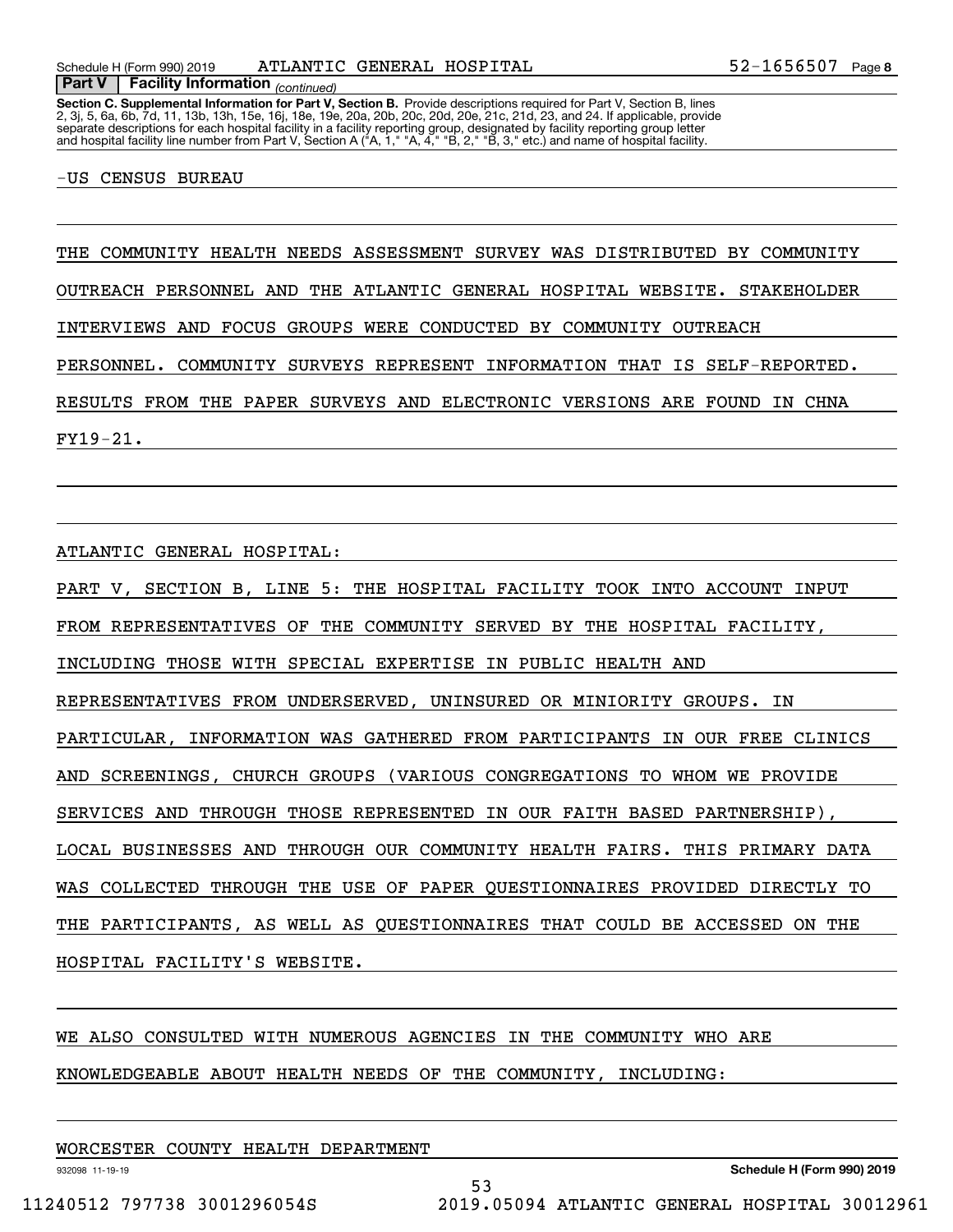**Section C. Supplemental Information for Part V, Section B.** Provide descriptions required for Part V, Section B, lines<br>2, 3j, 5, 6a, 6b, 7d, 11, 13b, 13h, 15e, 16j, 18e, 19e, 20a, 20b, 20c, 20d, 20e, 21c, 21d, 23, and 24.  *(continued)* **Part V Facility Information** separate descriptions for each hospital facility in a facility reporting group, designated by facility reporting group letter<br>and hospital facility line number from Part V, Section A ("A, 1," "A, 4," "B, 2," "B, 3," etc.)

WORCESTER COUNTY PREVENTION OFFICE

WORCESTER COUNTY MENTAL/BEHAVIOR HEALTH SERVICES

MAC, INC. (MAINTAINING ACTIVE CITIZENS-YOUR AREA AGENCY OF AGING)

CAREGIVERS RESOURCE CENTER

LOCAL PARKS AND RECREATION DEPARTMENTS

TRI-COUNTY DIABETES ALLIANCE

TRI-COUNTY COMMUNITY HEALTH BOARD

COASTAL HOSPICE

WORCESTER COUNTY BOARD OF EDUCATION

WORCESTER YOUTH AND FAMILY SERVICES

ATLANTIC GENERAL HOSPITAL:

PART V, SECTION B, LINE 6A: PART OF THE DATA USED IN OUR COMMUNITY HEALTH

NEEDS ASSESSMENT STEMS FROM THE TRI-COUNTY NEEDS ASSESSMENT UNDERTAKEN IN

CONJUNCTION WITH PENINSULA REGIONAL MEDICAL CENTER IN SALISBURY AND

MCCREADY HOSPITAL IN CRISFIELD.

ATLANTIC GENERAL HOSPITAL:

PART V, SECTION B, LINE 11: DURING THE HOSPITAL FACILITY'S 2019 TAX YEAR,

IT CONTINUED TO ADDRESS COMMUNITY HEALTH NEEDS IDENTIFIED IN ITS MOST

RECENTLY CONDUCTED CHNA PURSUANT TO THE IMPLEMENTATION STRATEGY. BELOW IS

BRIEF DESCRIPTION OF SOME OF THE ACTIVITIES UNDERTAKEN TO MEET

IDENTIFIED COMMUNITY HEALTH NEEDS:

INITIATIVE: ACCESS TO CARE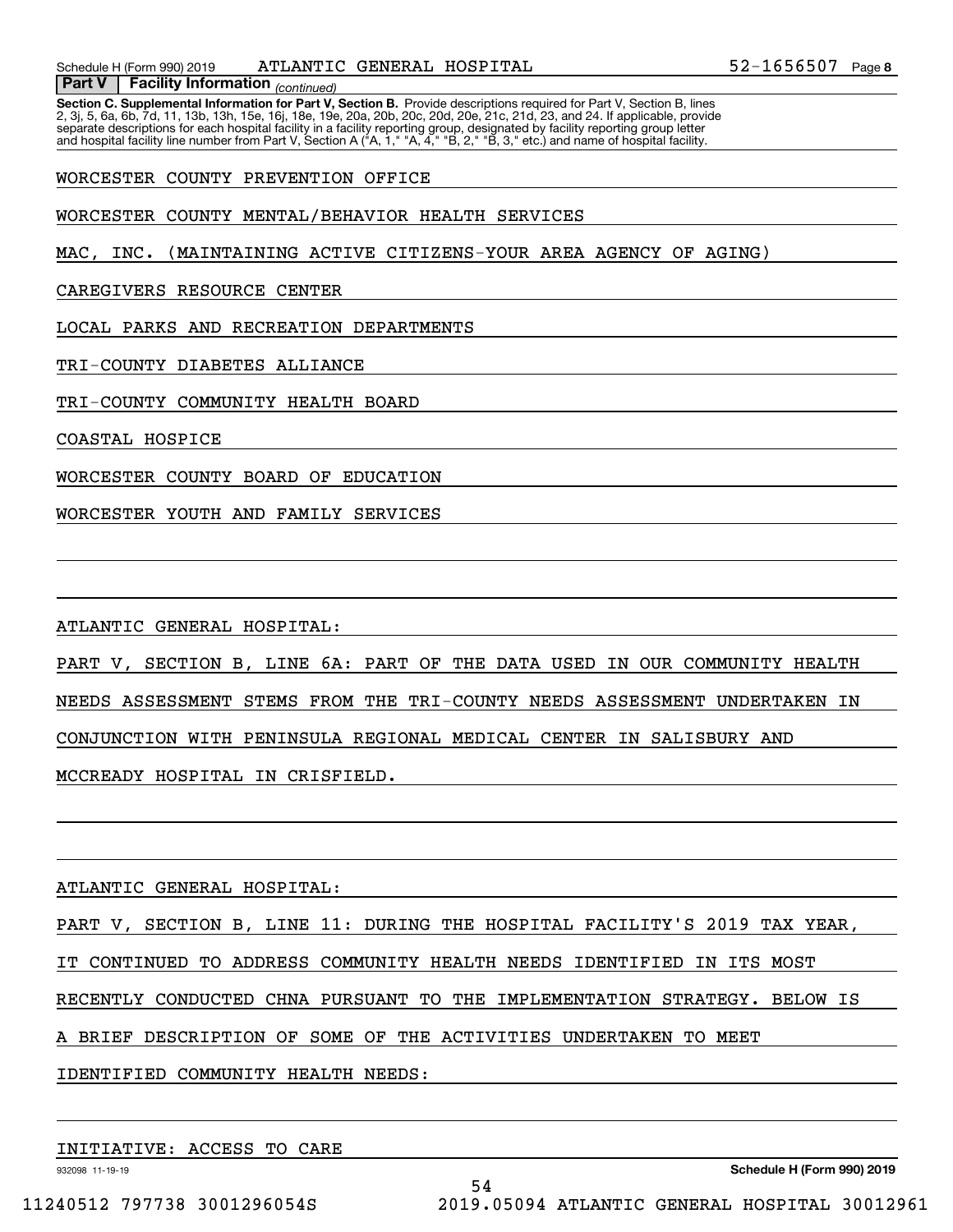*(continued)* **Part V Facility Information**

**Section C. Supplemental Information for Part V, Section B.** Provide descriptions required for Part V, Section B, lines<br>2, 3j, 5, 6a, 6b, 7d, 11, 13b, 13h, 15e, 16j, 18e, 19e, 20a, 20b, 20c, 20d, 20e, 21c, 21d, 23, and 24. separate descriptions for each hospital facility in a facility reporting group, designated by facility reporting group letter<br>and hospital facility line number from Part V, Section A ("A, 1," "A, 4," "B, 2," "B, 3," etc.)

1) REDUCE UNNECESSARY HEALTHCARE COSTS AND REDUCTION IN HOSPITAL

ADMISSIONS AND READMISSIONS DURING FY19

DESCRIPTION: THROUGH AGH'S INITIATIVE TO IMPROVE ACCESS TO CARE

REDUCTION IN UNNECESSARY HEALTHCARE COSTS WOULD BE AN IMPACT OF OBJECTIVES

IMPROVING ACCESS TO CARE, EDUCATING THE COMMUNITY ON ED APPROPRIATE USE,

CHRONIC ILLNESS SELF-MANAGEMENT, AND COLLABORATION EFFORTS WITH COMMUNITY

ORGANIZATIONS WITH A SHARED VISION.

2) INCREASE IN AWARENESS AND SELF-MANAGEMENT OF CHRONIC DISEASE DURING

FY19

A) DESCRIPTION: UTILIZE FAITH-BASED PARTNERSHIPS, TO PROVIDE ACCESS TO

HIGH RISK POPULATIONS FOR EDUCATION ABOUT HEALTHY LIFESTYLES AND CHRONIC

DISEASE MANAGEMENT

3) REDUCE HEALTH DISPARITIES DURING FY19

A) DESCRIPTION:

STRATEGY #1-PARTICIPATE ON AGH'S HEALTH EQUITY STEERING COMMITTEE TO

PROMOTE HEALTH EQUITY AND REDUCE DISPARITIES.

STRATEGY #2-PROVIDE COMMUNITY HEALTH EVENTS TO TARGET MINORITY POPULATIONS

BY INCREASING RELATIONSHIPS WITH FAITH-BASED PARTNERSHIPS, LOCAL

BUSINESSES AND CULTURAL/ETHNIC COMMUNITY EVENTS.

STRATEGY #3-EDUCATE COMMUNITY ON FINANCIAL ASSISTANCE OPTIONS TO IMPROVE

55

AFFORDABILITY OF CARE AND REDUCE DELAY IN CARE.

STRATEGY #4-PROMOTE PATIENT ENGAGEMENT THROUGH ADULT HEALTH LITERACY

INITIATIVE.

STRATEGY #5-PILOT SCHOOL BASED TELEHEALTH PROGRAM.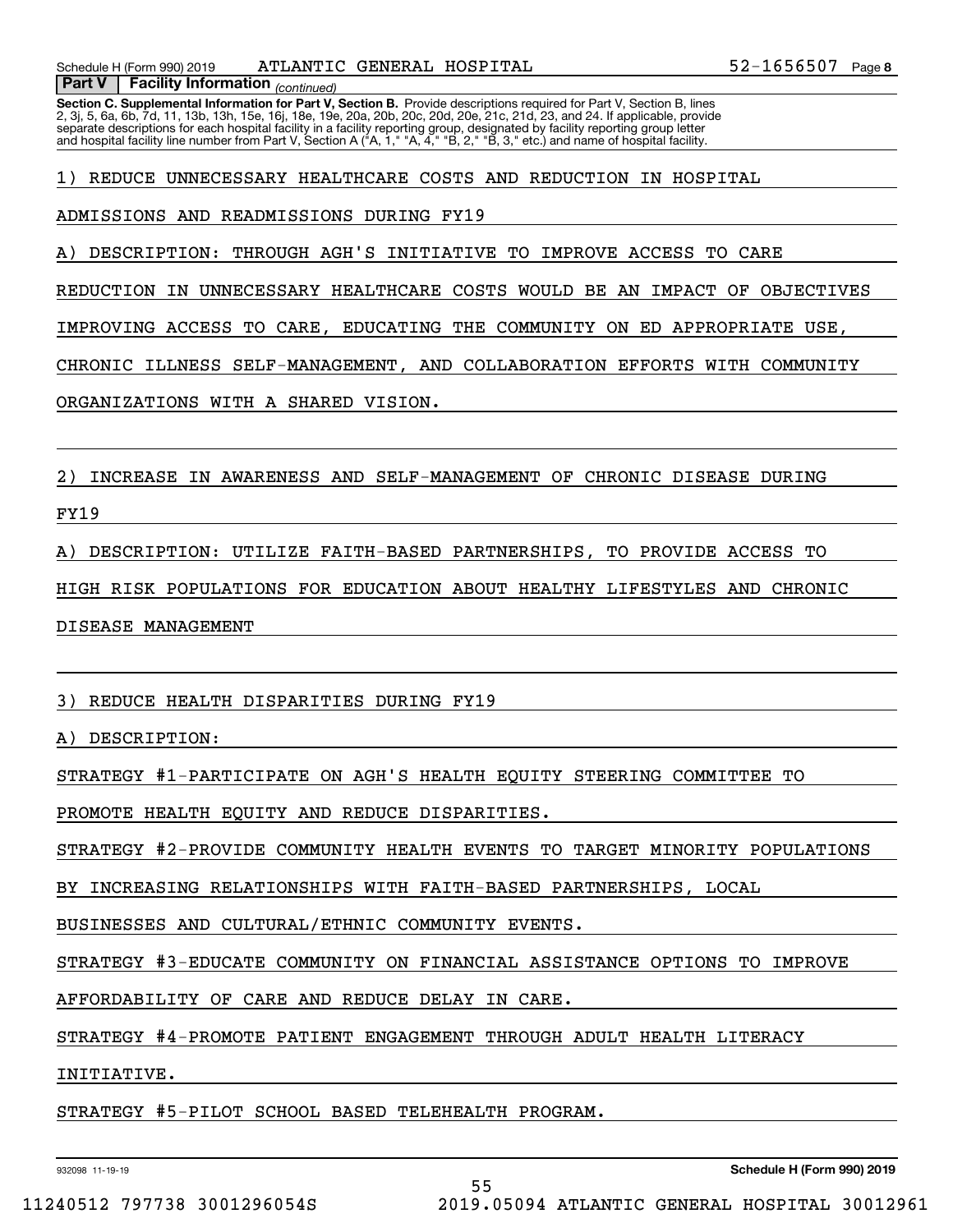Schedule H (Form 990) 2019 ATLANTIC GENERAL HOSPITAL 52-1656507 Page

 *(continued)* **Part V Facility Information**

**Section C. Supplemental Information for Part V, Section B.** Provide descriptions required for Part V, Section B, lines<br>2, 3j, 5, 6a, 6b, 7d, 11, 13b, 13h, 15e, 16j, 18e, 19e, 20a, 20b, 20c, 20d, 20e, 21c, 21d, 23, and 24. separate descriptions for each hospital facility in a facility reporting group, designated by facility reporting group letter<br>and hospital facility line number from Part V, Section A ("A, 1," "A, 4," "B, 2," "B, 3," etc.)

4) INCREASE COMMUNITY CAPACITY AND COLLABORATION FOR SHARED RESPONSIBILITY

TO ADDRESS UNMET HEALTH NEEDS DURING FY19

A) DESCRIPTION: PARTNERING WITH COMMUNITY ORGANIZATIONS AND PARTICIPATION

ON COMMITTEES THAT ADDRESS ACCESS TO CARE AND HEALTH DISPARITIES:

-PARTNER WITH HOMELESS SHELTERS AND FOOD PANTRIES TO PROMOTE WELLNESS

-REFER COMMUNITY TO LOCAL AGENCIES SUCH AS SHORE TRANSIT AND WORCESTER

COUNTY HEALTH DEPARTMENT FOR TRANSPORTATION ASSISTANCE

-PARTICIPATE ON TRI COUNTY HEALTH PLANNING COUNCIL

-PARTICIPATE ON WORCESTER COUNTY LHIC

-PARTICIPATE ON HOMELESSNESS COMMITTEE AND HOT

5) INCREASE NUMBER OF PRACTICING PRIMARY CARE PROVIDERS AND SPECIALISTS TO

COMMUNITY DURING FY19

DESCRIPTION: PROVIDER RECRUITMENT

INITIATIVE: DECREASE THE INCIDENCE OF ADVANCED BREAST, LUNG, COLON, AND

SKIN CANCER IN COMMUNITY

1) INCREASE AWARENESS AROUND IMPORTANCE OF PREVENTION AND EARLY DETECTION

AND REDUCE HEALTH DISPARITIES

A) DESCRIPTION:

-IMPROVE PROPORTION OF MINORITIES RECEIVING WOMEN'S PREVENTATIVE HEALTH

SERVICES

-IMPROVE PROPORTION OF MINORITIES PARTICIPATING IN COMMUNITY HEALTH

SCREENINGS

2) INCREASE PROVIDER SERVICES IN COMMUNITY TO PROVIDE FOR CANCER RELATED

TREATMENT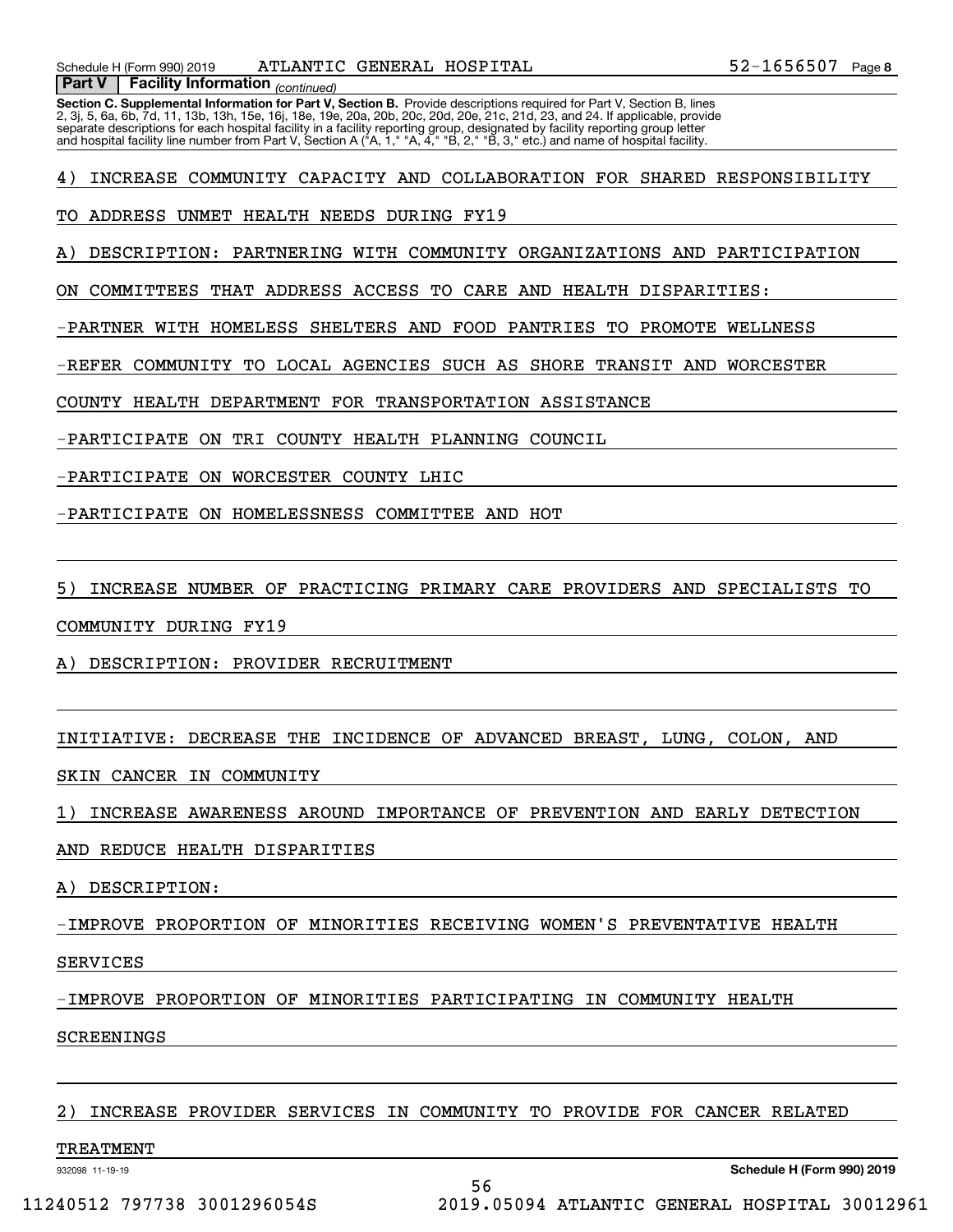**Section C. Supplemental Information for Part V, Section B.** Provide descriptions required for Part V, Section B, lines<br>2, 3j, 5, 6a, 6b, 7d, 11, 13b, 13h, 15e, 16j, 18e, 19e, 20a, 20b, 20c, 20d, 20e, 21c, 21d, 23, and 24.  *(continued)* **Part V Facility Information** separate descriptions for each hospital facility in a facility reporting group, designated by facility reporting group letter<br>and hospital facility line number from Part V, Section A ("A, 1," "A, 4," "B, 2," "B, 3," etc.)

# A) DESCRIPTION: RECRUIT PROPER PROFESSIONALS IN COMMUNITY TO PROVIDE FOR

# CANCER RELATED TREATMENT

3) IMPROVE ACCESS AND REFERRALS TO COMMUNITY RESOURCES RESULTING IN BETTER

#### OUTCOMES

A) DESCRIPTION: PARTNER WITH LOCAL HEALTH AGENCIES TO FACILITATE GRANT

APPLICATION TO FUND CANCER PROGRAMS

4) INCREASE SUPPORT TO PATIENTS AND CAREGIVERS

A) DESCRIPTION: PATIENTS AND CAREGIVERS NEED SUPPORT THROUGHOUT THE

CANCER TREATMENT PROCESS. PATIENTS EXPERIENCE THE PHYSICAL AND EMOTIONAL

STRESSORS UNDERGOING TREATMENT WHILE CAREGIVERS FULFILL A PROMINENT AND

UNIQUE ROLE SUPPORTING CANCER PATIENTS AND MULTITUDE OF SERVICES SUCH AS

HOME SUPPORT, MEDICAL TASKS SUPPORT, COMMUNICATION WITH HEALTHCARE

PROVIDERS AND PATIENT ADVOCATE. AGH COMMUNITY EDUCATION OPPORTUNITIES

PROVIDE SUPPORT AND PROMOTE AN INFORMED PATIENT AND CAREGIVER.

5) INCREASE PARTICIPATION IN COMMUNITY CANCER SCREENINGS ESPECIALLY

# AT-RISK AND VULNERABLE POPULATIONS

A) DESCRIPTION:

-PROVIDE COMMUNITY HEALTH SCREENINGS:

-IMPROVE PROPORTION OF MINORITIES RECEIVING COLONOSCOPY SCREENINGS

-IMPROVE PROPORTION OF MINORITIES RECEIVING LDCT SCREENINGS

-INCREASE THE PROPORTION OF PERSONS WHO PARTICIPATE IN BEHAVIORS THAT

REDUCE THEIR EXPOSURE TO HARMFUL ULTRAVIOLET (UV) IRRADIATION AND AVOID

57

SUNBURN THROUGH MELANOMA EDUCATION AND SKIN CANCER SCREENINGS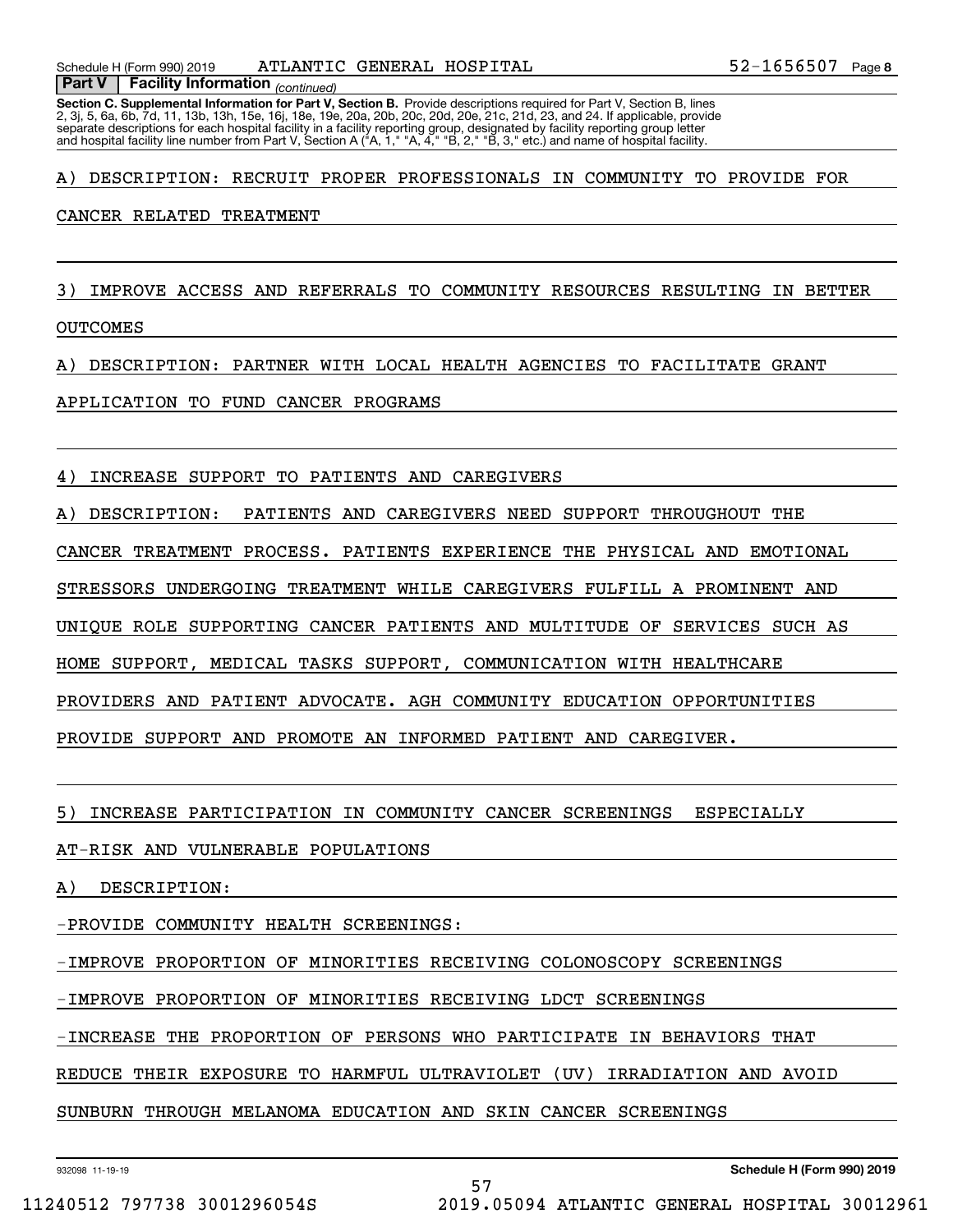**Section C. Supplemental Information for Part V, Section B.** Provide descriptions required for Part V, Section B, lines<br>2, 3j, 5, 6a, 6b, 7d, 11, 13b, 13h, 15e, 16j, 18e, 19e, 20a, 20b, 20c, 20d, 20e, 21c, 21d, 23, and 24.  *(continued)* **Part V Facility Information** separate descriptions for each hospital facility in a facility reporting group, designated by facility reporting group letter<br>and hospital facility line number from Part V, Section A ("A, 1," "A, 4," "B, 2," "B, 3," etc.)

# INITIATIVE 3 - DECREASE INCIDENCE OF DIABETES IN THE COMMUNITY

PRIMARY OBJECTIVE OF INITIATIVE: REDUCE UNNECESSARY HEALTHCARE COSTS AND

DECREASE HOSPITAL ADMISSIONS AND READMISSIONS

A) DESCRIPTION: THROUGH AGH'S INITIATIVE TO IMPROVE ACCESS TO CARE

REDUCTION IN UNNECESSARY HEALTHCARE COSTS WOULD BE AN IMPACT OF OBJECTIVES

IMPROVING ACCESS TO CARE, EDUCATING THE COMMUNITY ON ED APPROPRIATE USE,

DIABETES CHRONIC ILLNESS SELF-MANAGEMENT, DIABETES PREVENTION, AND

COLLABORATION EFFORTS WITH COMMUNITY ORGANIZATIONS WITH A SHARED VISION.

#### 2) INCREASE AWARENESS AROUND IMPORTANCE OF PREVENTION OF DIABETES AND

## EARLY DETECTION

A) DESCRIPTION:

STRATEGY #1 -PROVIDE DIABETES SCREENINGS IN COMMUNITY VIA HEALTH FAIRS AND

CLINICAL SCREENING EVENTS

STRATEGY #2 - INCREASE PREVENTION BEHAVIORS IN PERSONS AT HIGH RISK FOR

DIABETES WITH PREDIABETES THROUGH COMMUNITY EDUCATION OPPORTUNITIES AND SUPPORT GROUPS.

3) INCREASE PATIENT ENGAGEMENT IN SELF-MANAGEMENT OF CHRONIC CONDITIONS

A) DESCRIPTION: DESCRIPTION: AGH PARTNERS WITH MAC, LOCAL SENIOR CENTERS

AND FAITH-BASED PARTNERSHIPS TO BRING STANFORD SELF-MANAGEMENT WORKSHOPS

TO THE COMMUNITY TO INCREASE PATIENT ENGAGEMENT AND SELF-MANAGEMENT OF

CHRONIC DISEASE.

4) INCREASE PROVIDER SERVICES IN COMMUNITY TO PROVIDE FOR DIABETES RELATED

58

#### TREATMENT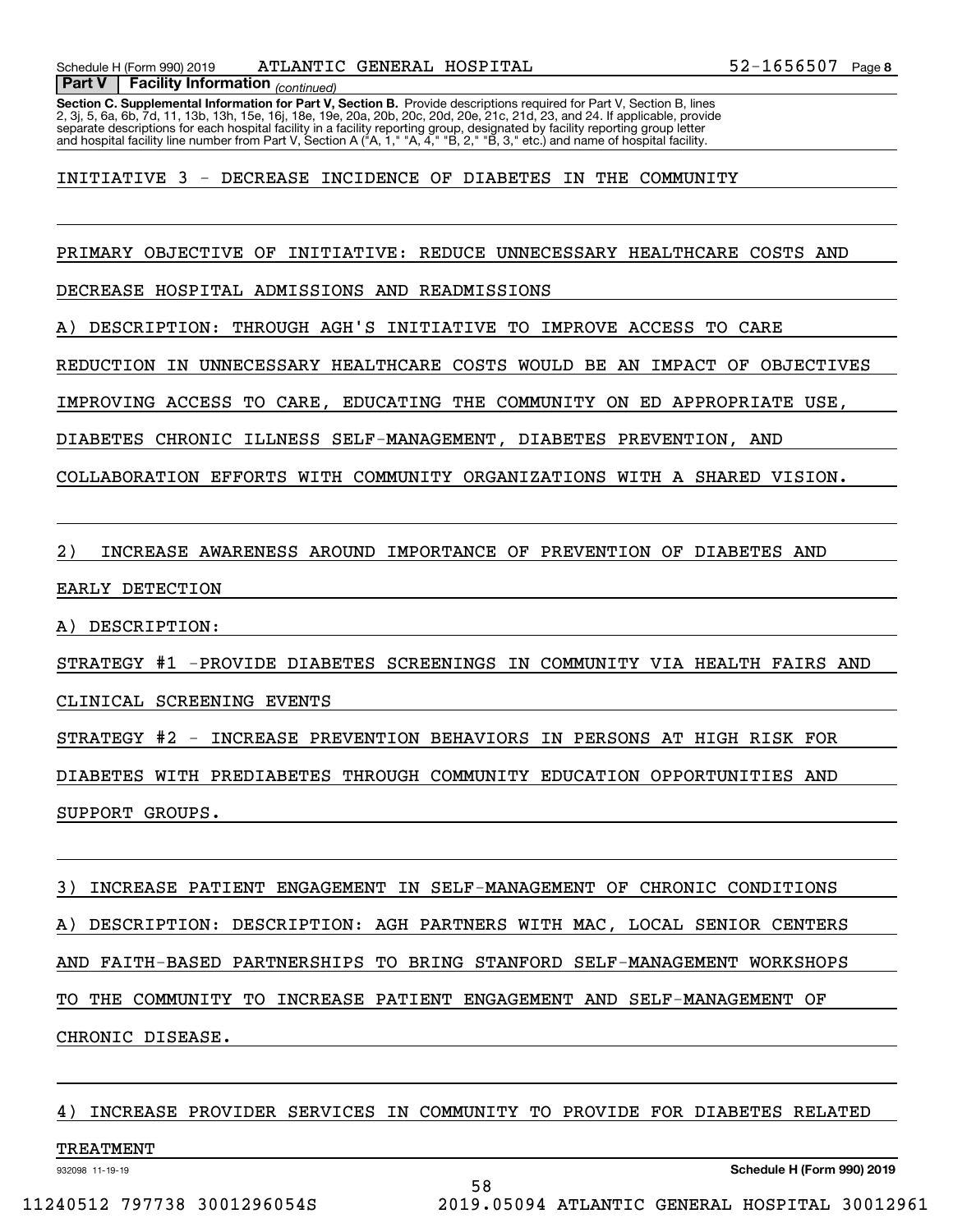*(continued)* **Part V Facility Information**

**Section C. Supplemental Information for Part V, Section B.** Provide descriptions required for Part V, Section B, lines<br>2, 3j, 5, 6a, 6b, 7d, 11, 13b, 13h, 15e, 16j, 18e, 19e, 20a, 20b, 20c, 20d, 20e, 21c, 21d, 23, and 24. separate descriptions for each hospital facility in a facility reporting group, designated by facility reporting group letter<br>and hospital facility line number from Part V, Section A ("A, 1," "A, 4," "B, 2," "B, 3," etc.)

A) DESCRIPTION: STRATEGY #1 EXPLORE DIABETES EDUCATION OPPORTUNITIES VIA

#### TELEHEALTH

5) INCREASE COMMUNITY CAPACITY AND COLLABORATION FOR SHARED RESPONSIBILITY

TO ADDRESS UNMET HEALTH NEEDS

A) DESCRIPTION: PARTNER WITH LOCAL HEALTH AGENCIES TO FACILITATE GRANT

APPLICATIONS TO FUND DIABETES PROGRAMS. DPP FOR ASSOCIATES.

THE HOSPITAL FACILITY WILL NOT ATTEMPT TO ADDRESS ALL OF THE IDENTIFIED NEEDS IN ITS COMMUNITY HEALTH NEEDS ASSESSMENT (CHNA). WHEN UNDERTAKING THE CHNA AND IMPLEMENTATION STRATEGY, THE HOSPITAL FACILITY WENT THROUGH PRIORITIZATION PROCESS TO DETERMINE THOSE COMMUNITY HEALTH NEEDS THAT THE HOSPITAL FACILITY WOULD ATTEMPT TO ADDRESS. SOME OF THE FACTORS CONSIDERED WHEN PRIORITIZING THE NEEDS WERE THE SIZE AND SEVERITY OF THE NEED, THE HOSPITAL FACILITY'S ABILITY TO IMPACT THE NEED, THE AVAILABILITY OF OTHER RESOURCES AND STAKEHOLDERS IN THE COMMUNITY THAT ARE ALREADY ATTEMPTING TO MEET THE NEED, AND THE ABILITY FOR THE HOSPITAL TO EFFICIENTLY UTILIZE FINANCIAL RESOURCES TO EFFECT EACH NEED.

PURSUANT TO THE PRIORITIZATION PROCESS, THE HOSPITAL FACIITY DETERMINED THAT CERTAIN IDENTIFIED NEEDS WOULD NOT BE ADDRESSED BY THE HOSPITAL FACILITY, INCLUDING DENTAL HEALTH SERVICES, INJURY AND VIOLENCE, AND HIV STDS.

932098 11-19-19 EACH OF THE HEALTH NEEDS LISTED IN THE HOSPITAL'S CHNA AS WELL AS WORCESTER COUNTY HEALTH DEPARTMENT'S COMMUNITY NEEDS ASSESSMENT IS IMPORTANT AND IS BEING ADDRESSED BY NUMEROUS PROGRAMS AND INITIATIVES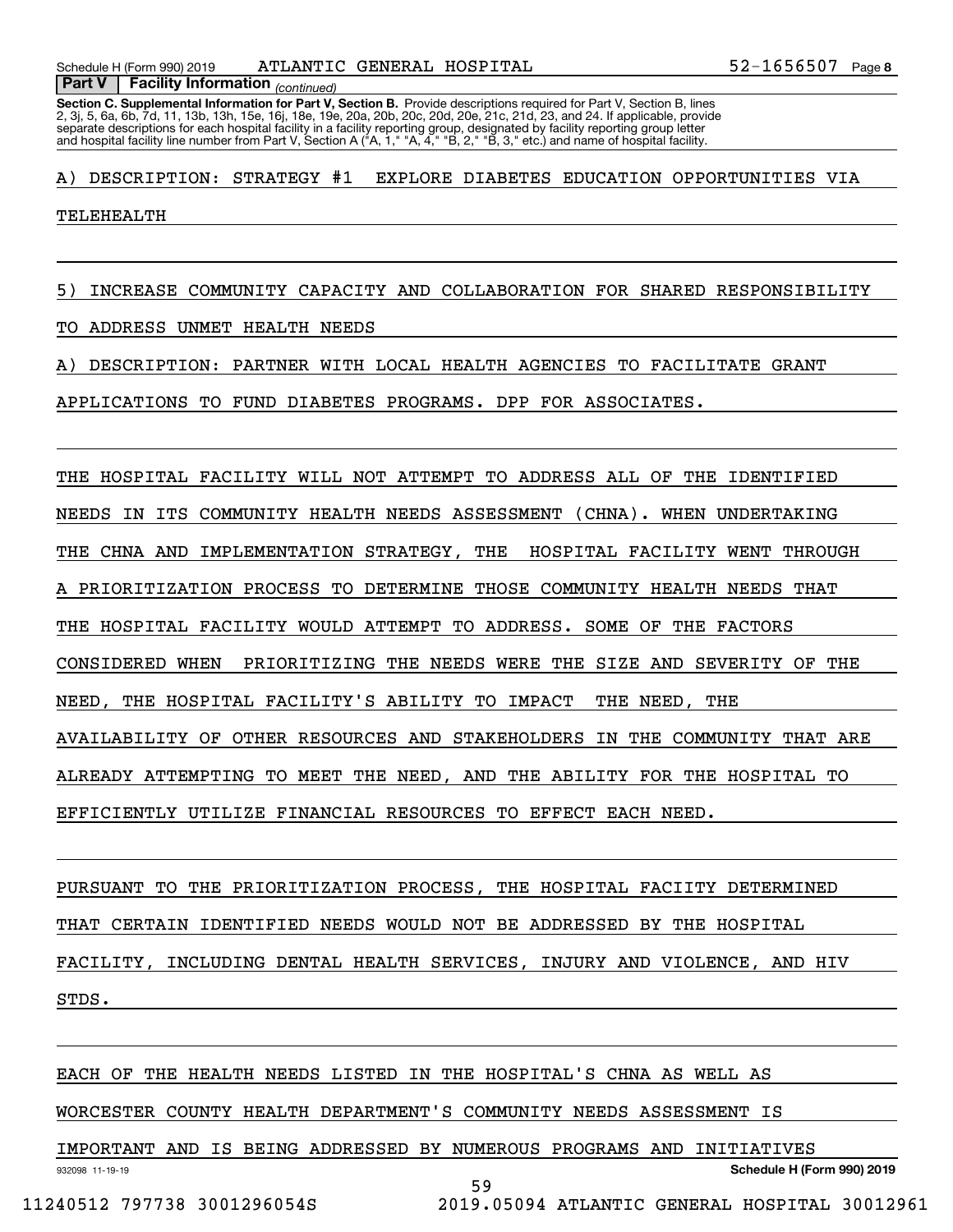**Section C. Supplemental Information for Part V, Section B.** Provide descriptions required for Part V, Section B, lines<br>2, 3j, 5, 6a, 6b, 7d, 11, 13b, 13h, 15e, 16j, 18e, 19e, 20a, 20b, 20c, 20d, 20e, 21c, 21d, 23, and 24.  *(continued)* **Part V Facility Information** separate descriptions for each hospital facility in a facility reporting group, designated by facility reporting group letter<br>and hospital facility line number from Part V, Section A ("A, 1," "A, 4," "B, 2," "B, 3," etc.)

OPERATED BY THE HOSPITAL AND/OR OTHER COMMUNITY PARTNERS OF THE HOSPITAL.

NEEDS NOT ADDRESSED AS A PRIORITY AREA IN THE IMPLEMENTATION PLAN ARE

BEING ADDRESSED IN THE COMMUNITY BY OTHER ORGANIZATIONS AND BY

ORGANIZATIONS BETTER SITUATED TO ADDRESS THE NEED.

NEEDS NOT ADDRESSED IN PLAN:

DENTAL/ORAL HEALTH

RATIONALE: NEED ADDRESSED BY WORCESTER COUNTY HEALTH DEPARTMENT'S DENTAL

SERVICES FOR PREGNANT WOMEN AND CHILDREN LESS THAN 21 YEARS OF AGE

-PRIORITY AREA WORCESTER CHIP

-NEED ADDRESSED BY LOWER SHORE DENTAL TASK FORCE & MISSION OF MERCY FOR

ADULT POPULATION

-NEED ADDRESSED BY AGH ED REFERRAL TO COMMUNITY RESOURCES

-NEED ADDRESSED BY CHESAPEAKE HEALTH SERVICES, A FEDERALLY FUNDED DENTAL

CLINIC FOR SOMERSET AND WICOMICO COUNTIES

INJURY & VIOLENCE

RATIONALE: NEED ADDRESSED BY WORCESTER COUNTY HEALTH DEPARTMENT PROGRAMS:

CHILD PASSENGER SAFETY SEATS (REFER TO WORC GOLD)

INJURY PREVENTION

HIGHWAY SAFETY PROGRAM

SAFE ROUTES TO SCHOOL

-NEED ADDRESSED BY WORCESTER COUNTY SHERIFF'S DEPARTMENT, STATE POLICE AND

MUNICIPAL LAW ENFORCEMENT AGENCIES

-NEED ADDRESSED BY AGH HEALTH LITERACY PROGRAM

HIV & STD  $(<2$  EA)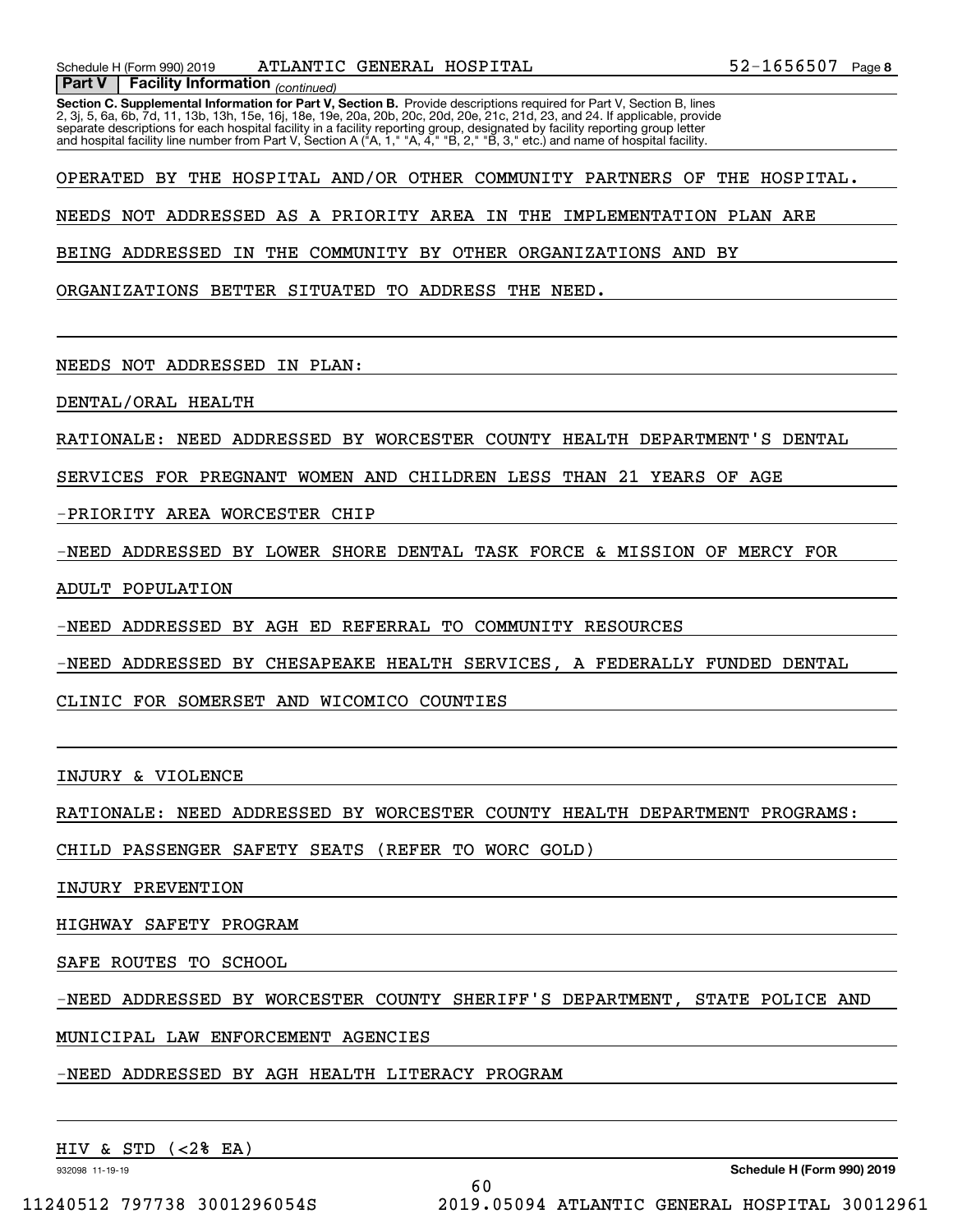# *(continued)* **Part V Facility Information**

**Section C. Supplemental Information for Part V, Section B.** Provide descriptions required for Part V, Section B, lines<br>2, 3j, 5, 6a, 6b, 7d, 11, 13b, 13h, 15e, 16j, 18e, 19e, 20a, 20b, 20c, 20d, 20e, 21c, 21d, 23, and 24. separate descriptions for each hospital facility in a facility reporting group, designated by facility reporting group letter<br>and hospital facility line number from Part V, Section A ("A, 1," "A, 4," "B, 2," "B, 3," etc.)

# RATIONALE: NEED ADDRESSED BY WORCESTER COUNTY HEALTH DEPARTMENT

#### COMMUNICABLE DISEASE PROGRAMS

#### ATLANTIC GENERAL HOSPITAL:

PART V, SECTION B, LINE 18E: THE HOSPITAL FACILITY OR AN AUTHORIZED THIRD PARTY DID NOT UNDERTAKE ANY OF THE COLLECTION ACTIONS NOTED IN PART V, SECTION B, LINE 16 BEFORE MAKING REASONABLE EFFORTS TO DETERMINE ANY PATIENT'S ELIGIBILITY UNDER THE HOSPITAL'S FINANCIAL ASSISTANCE POLICY. IN ORDER TO HELP DETERMINE PATIENTS' ELIGIBILITY UNDER THE HOSPITAL'S FINANCIAL ASSISTANCE POLICY, THE HOSPITAL UNDERTAKES A NUMBER OF ACTIONS, INCLUDING NOTIFYING PATIENTS OF THE FINANCIAL ASSISTANCE POLICY ON ADMISSION, NOTIFYING PATIENTS OF THE FINANCIAL ASSISTANCE POLICY PRIOR TO DISCHARGE, NOTIFYING PATIENTS OF THE FINANCIAL ASSISTANCE POLICY IN COMMUNICATIONS WITH THE PATIENTS' BILLS, AND DOCUMENTING ITS DETERMINATION OF WHETHER PATIENTS WERE ELIGIBLE FOR FINANCIAL ASSISTANCE UNDER THE HOSPITAL'S FINANCIAL ASSISTANCE POLICY.

ATLANTIC GENERAL HOSPITAL:

932098 11-19-19 **Schedule H (Form 990) 2019** PART V, SECTION B, LINE 20E: THE HOSPITAL FACILITY DOES NOT CHARGE ANY INDIVIDUALS THAT IT KNOWS ARE ELIGIBLE FOR FINANCIAL ASSISTANCE AN AMOUNT EQUAL TO THE GROSS CHARGE FOR ANY SERVICE. THE HOSPITAL USES THE CHARGE MASTER RATES FOR A SERVICE AS A STARTING POINT AGAINST WHICH THE DISCOUNTS MANDATED IN THE HOSPITAL FACILITY'S FINANCIAL ASSISTANCE POLICY ARE APPLIED TO DETERMINE THE AMOUNT ACTUALLY BILLED TO PATIENTS ELIGIBLE UNDER THE FINANCIAL ASSISTANCE POLICY. THE HOSPITAL FACILITY WILL NOT COLLECT 61 11240512 797738 3001296054S 2019.05094 ATLANTIC GENERAL HOSPITAL 30012961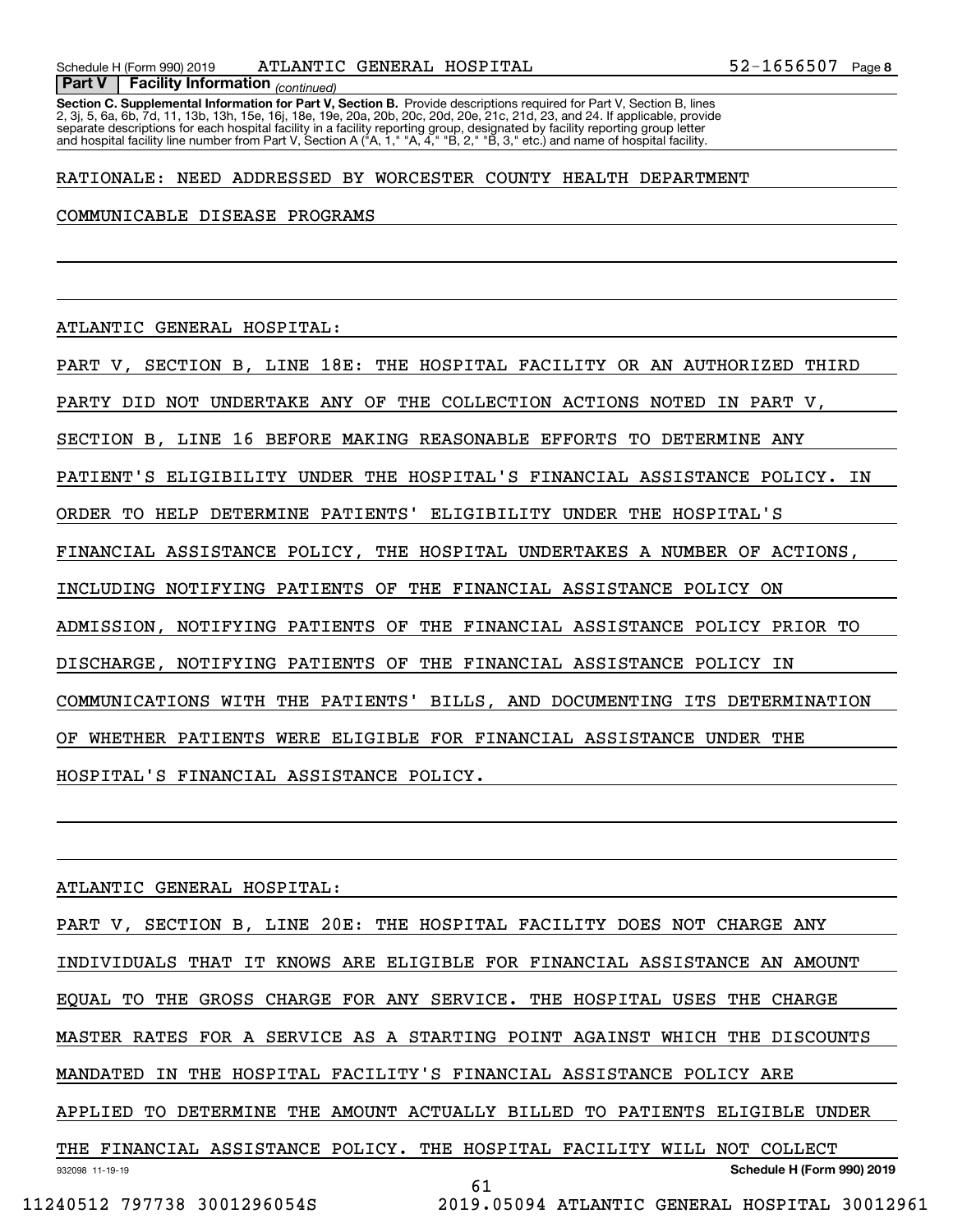**Section C. Supplemental Information for Part V, Section B.** Provide descriptions required for Part V, Section B, lines<br>2, 3j, 5, 6a, 6b, 7d, 11, 13b, 13h, 15e, 16j, 18e, 19e, 20a, 20b, 20c, 20d, 20e, 21c, 21d, 23, and 24. separate descriptions for each hospital facility in a facility reporting group, designated by facility reporting group letter<br>and hospital facility line number from Part V, Section A ("A, 1," "A, 4," "B, 2," "B, 3," etc.)

PAYMENT FROM ANY PATIENT ELIGIBLE UNDER THE FINANCIAL ASSISTANCE POLICY IN EXCESS OF THE REDUCED AMOUNT THAT IS ACTUALLY BILLED TO SUCH FINANCIAL ASSISTANCE PATIENT. IN ADDITION, IF THE HOSPITAL CHARGED AN INDIVIDUAL THAT HAD NOT YET BEEN DETERMINED TO BE ELIGIBLE FOR FINANCIAL ASSISTANCE AT THE TIME OF CHARGE AN AMOUNT EQUAL TO GROSS CHARGES, THEN UPON DETERMINING THE INDIVIDUAL WAS ELIGIBLE FOR FINANCIAL ASSISTANCE UNDER THE HOSPITAL'S FINANCIAL ASSISTANCE POLICY, THE HOSPITAL PROMPTLY CORRECTS THE BILL.

ATLANTIC GENERAL HOSPITAL:

 *(continued)* **Part V Facility Information**

PART V, SECTION B, LINE 23: THE HOSPITAL FACILITY DOES NOT CHARGE ANY INDIVIDUALS THAT IT KNOWS ARE ELIGIBLE FOR FINANCIAL ASSISTANCE AN AMOUNT EQUAL TO THE GROSS CHARGE FOR ANY SERVICE. THE HOSPITAL USES THE CHARGE MASTER RATES FOR A SERVICE AS A STARTING POINT AGAINST WHICH THE DISCOUNTS MANDATED IN THE HOSPITAL FACILITY'S FINANCIAL ASSISTANCE POLICY ARE APPLIED TO DETERMINE THE AMOUNT ACTUALLY BILLED TO PATIENTS ELIGIBLE UNDER THE FINANCIAL ASSISTANCE POLICY. THE HOSPITAL FACILITY WILL NOT COLLECT PAYMENT FROM ANY PATIENT ELIGIBLE UNDER THE FINANCIAL ASSISTANCE POLICY IN EXCESS OF THE REDUCED AMOUNT THAT IS ACTUALLY BILLED TO SUCH FINANCIAL ASSISTANCE PATIENT. IN ADDITION, IF THE HOSPITAL CHARGED AN INDIVIDUAL THAT HAD NOT YET BEEN DETERMINED TO BE ELIGIBLE FOR FINANCIAL ASSISTANCE AT THE TIME OF CHARGE AN AMOUNT EQUAL TO GROSS CHARGES, THEN UPON DETERMINING THE INDIVIDUAL WAS ELIGIBLE FOR FINANCIAL ASSISTANCE UNDER THE HOSPITAL'S FINANCIAL ASSISTANCE POLICY, THE HOSPITAL PROMPTLY CORRECTS THE BILL.

62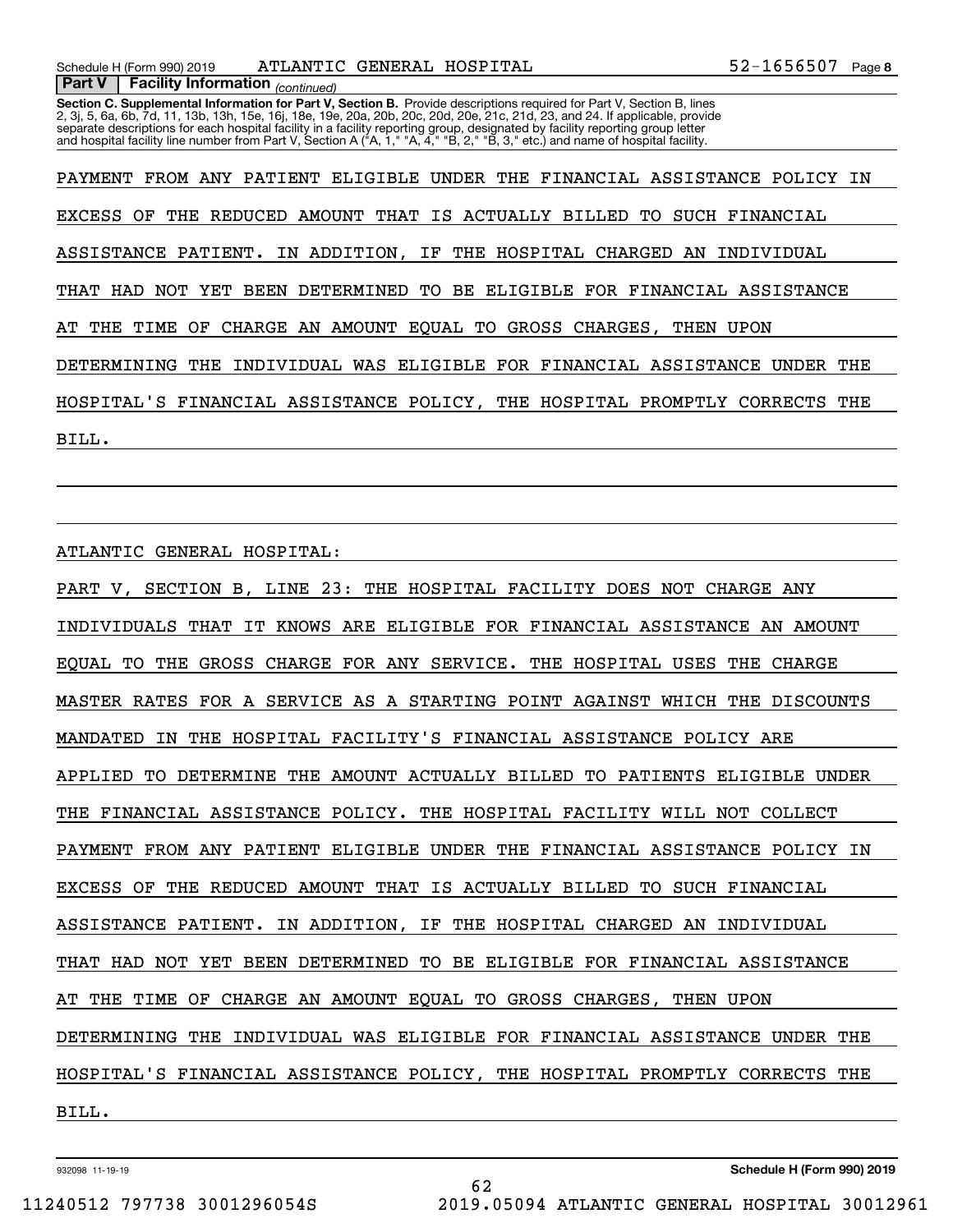**Section C. Supplemental Information for Part V, Section B.** Provide descriptions required for Part V, Section B, lines<br>2, 3j, 5, 6a, 6b, 7d, 11, 13b, 13h, 15e, 16j, 18e, 19e, 20a, 20b, 20c, 20d, 20e, 21c, 21d, 23, and 24.  *(continued)* **Part V Facility Information** separate descriptions for each hospital facility in a facility reporting group, designated by facility reporting group letter<br>and hospital facility line number from Part V, Section A ("A, 1," "A, 4," "B, 2," "B, 3," etc.)

PART V, SECTION, LINE 22

MARYLAND WAIVER MEDICARE EXEMPT

PART V, SECTION B, LINE 4:

PART OF THE DATA USED IN OUR COMMUNITY HEALTH NEEDS ASSESSMENT STEMS

FROM THE TRI-COUNTY NEEDS ASSESSMENT UNDERTAKEN IN CONJUNCTION WITH

PENINSULA REGIONAL MEDICAL CENTER IN SALISBURY AND MCCREADY HOSPITAL IN

CRISFIELD.

PART V, SECTION B, LINE 7:

THE HOSPITAL FACILITY WILL NOT ATTEMPT TO ADDRESS ALL OF THE IDENTIFIED

NEEDS IN ITS COMMUNITY HEALTH NEEDS ASSESSMENT (CHNA). WHEN UNDERTAKING

THE CHNA AND IMPLEMENTATION STRATEGY, THE HOSPITAL FACILITY WENT

THROUGH A PRIORITIZATION PROCESS TO DETERMINE THOSE COMMUNITY HEALTH

NEEDS THAT THE HOSPITAL FACILITY WOULD ATTEMPT TO ADDRESS. SOME OF THE

FACTORS CONSIDERED WHEN PRIORITIZING THE NEEDS WERE THE SIZE AND

SEVERITY OF THE NEED, THE HOSPITAL FACILITY'S ABILITY TO IMPACT THE

NEED, THE AVAILABILITY OF OTHER RESOURCES AND STAKEHOLDERS IN THE

COMMUNITY THAT ARE ALREADY ATTEMPTING TO MEET THE NEED, AND THE ABILITY

FOR THE HOSPITAL TO EFFICIENTLY UTILIZE FINANCIAL RESOURCES TO EFFECT

EACH NEED.

KEY FINDINGS FROM ALL RESOURCES WERE USED AS A FRAMEWORK TO DEVELOP

COMMUNITY BENEFIT PRIORITIES. THESE ARE CLOSELY ALIGNED WITH LOCAL,

932098 11-19-19 **Schedule H (Form 990) 2019** STATE, AND NATIONAL PRIORITY AREAS. THE PROCESS FOR DETERMINING THE 63

11240512 797738 3001296054S 2019.05094 ATLANTIC GENERAL HOSPITAL 30012961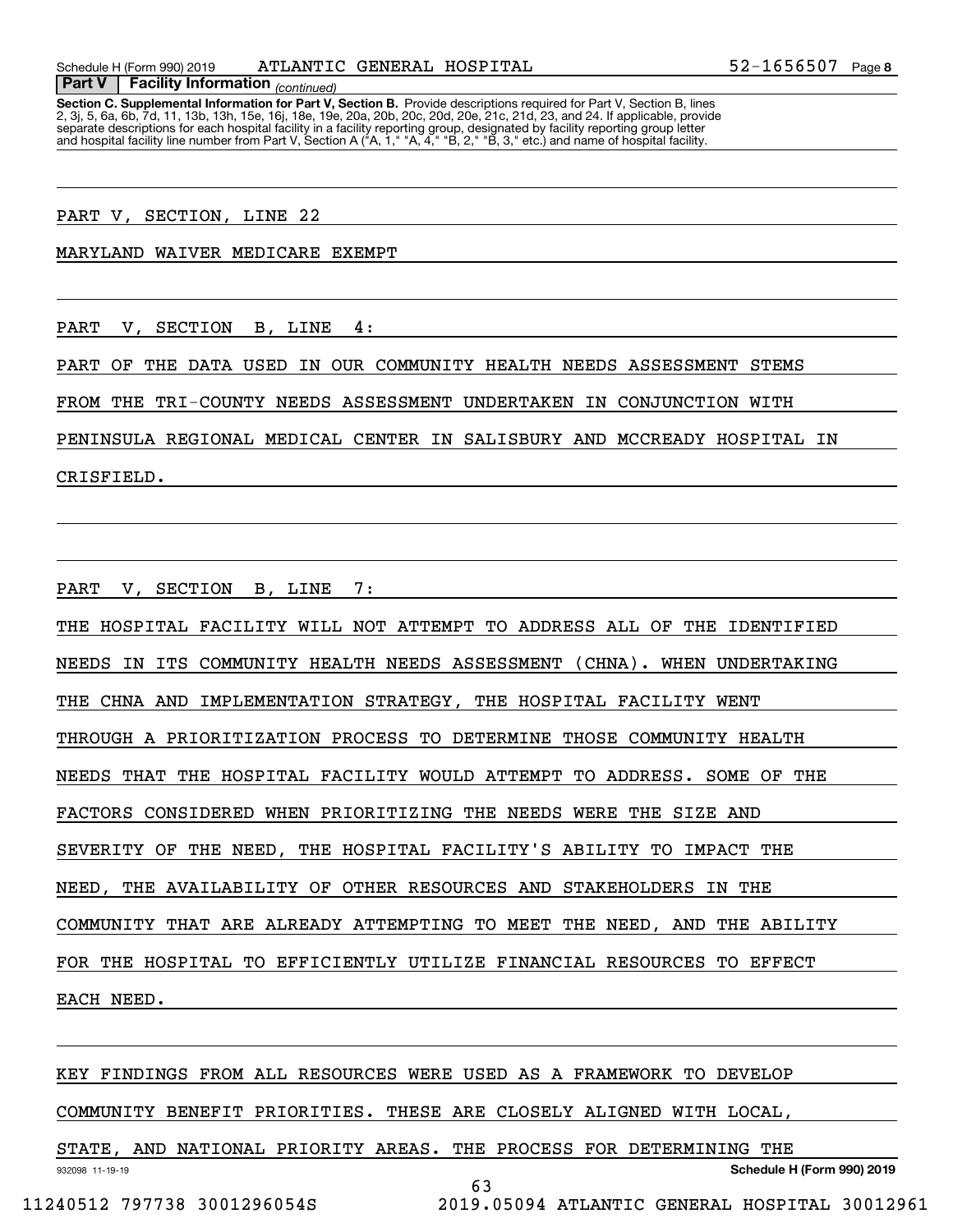**Section C. Supplemental Information for Part V, Section B.** Provide descriptions required for Part V, Section B, lines<br>2, 3j, 5, 6a, 6b, 7d, 11, 13b, 13h, 15e, 16j, 18e, 19e, 20a, 20b, 20c, 20d, 20e, 21c, 21d, 23, and 24.  *(continued)* **Part V Facility Information** separate descriptions for each hospital facility in a facility reporting group, designated by facility reporting group letter<br>and hospital facility line number from Part V, Section A ("A, 1," "A, 4," "B, 2," "B, 3," etc.)

932098 11-19-19 **Schedule H (Form 990) 2019** PRIORITIES OF THE COMMUNITY OUTREACH PROGRAMS INVOLVES MANY PEOPLE INSIDE AND OUTSIDE THE ORGANIZATION. THE HOSPITAL'S STRATEGIC INITIATIVES ARE DETERMINED BY THE HOSPITAL BOARD OF TRUSTEES, THE MEDICAL STA AND THE LEADERSHIP OF THE HOSPITAL. EACH YEAR THOSE LONG TERM INITIATIVES ARE EVALUATED AND UPDATED WITH ENVIRONMENTAL INFORMATION, SUCH AS THE MOST RECENT COMMUNITY HEALTH NEEDS ASSESSMENT. IN ADDITION TO INPUT FROM THOSE GROUPS THERE ARE TWO COMMITTEES THAT HAVE A PART IN SETTING OUR PRIORITIES; THEY ARE THE COMMUNITY BENEFITS COMMITTEE AND THE HEALTHY HAPPENINGS ADVISORY BOARD. THE HEALTHY HAPPENINGS BOARD IS MADE UP OF HOSPITAL AND COMMUNITY MEMBERS WHO HAVE A HEALTH CONNECTION IN THE COMMUNITY. THROUGH THIS BOARD WE ARE ABLE TO KEEP OUR PULSE ON THE NEEDS OF THE COMMUNITY. EACH DEPARTMENT IN THE HOSPITAL HAS AN APPOINTEE WHO SITS ON THE COMMUNITY BENEFITS COMMITTEE. THE PURPOSE OF THIS COMMITTEE IS TO OVERSEE THE COMMUNITY OUTREACH OF THE HOSPITAL AND COMPLY WITH THE GOVERNMENT REGULATIONS REGARDING REPORTING COMMUNITY BENEFITS. BECAUSE THE COMMITTEE IS MADE OF ALL DEPARTMENTS THE VIEWS ARE VARIED. ANNUAL EVALUATIONS OF EACH INITIATIVE'S SUCCESS ARE FOUND IN THE HSCRC COMMUNITY BENEFIT REPORT SENT TO THE STATE OF MARYLAND. OUR HOSPITAL LEADERS ARE INVOLVED ON MANY COMMUNITY BOARDS AND COMMUNITY ENTITIES (BOTH FOR PROFIT AND NOT-FOR-PROFIT). THROUGH THESE BOARDS WE ARE ABLE TO KEEP ABREAST OF THE UNDERSERVED, LOW INCOME AND/OR MINORITY NEEDS IN THE COMMUNITY. WE ARE INVOLVED IN THE HEALTH DEPARTMENTS THROUGHOUT OUR SERVICE AREA IN MARYLAND AND DELAWARE AND COORDINATE SERVICES WITH THEM TO DECREASE DUPLICATION OF SERVICES AND KNOW WHAT SERVICES ARE NEEDED TO FILL THE GAPS. OBVIOUSLY WORKING WITH THE TARGET AREAS OF THE STATE IMPROVEMENT INITIATIVES INFLUENCES THE PRIORITIES WE SET. OUR POPULATION HEALTH 64 11240512 797738 3001296054S 2019.05094 ATLANTIC GENERAL HOSPITAL 30012961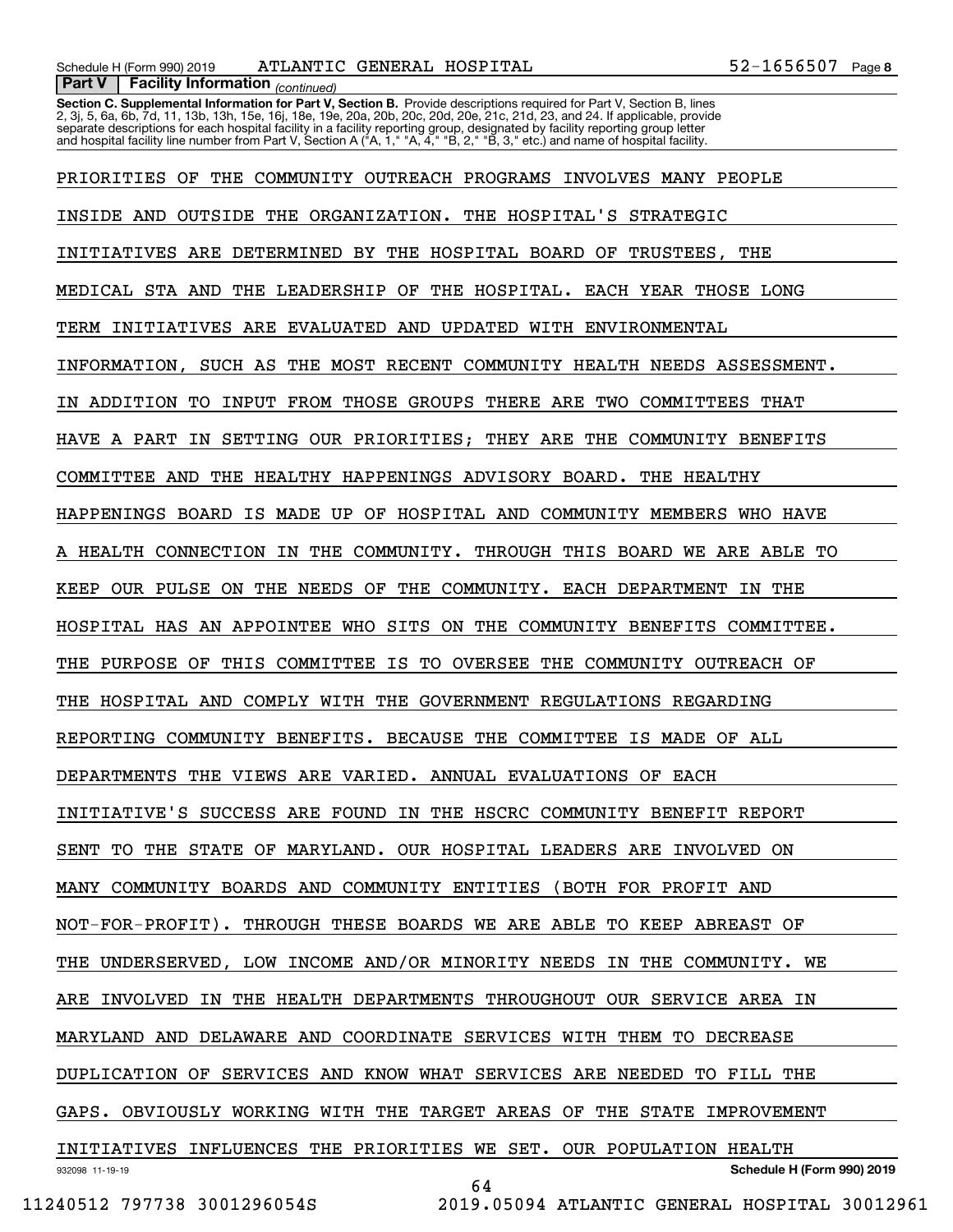| Schedule H (Form 990) 2019 | ATLANTIC GENERAL HOSPITAL | $52 - 1656507$ Page 8 |
|----------------------------|---------------------------|-----------------------|
|                            |                           |                       |

 *(continued)* **Part V Facility Information**

**Section C. Supplemental Information for Part V, Section B.** Provide descriptions required for Part V, Section B, lines 2, 3j, 5, 6a, 6b, 7d, 11, 13b, 13h, 15e, 16j, 18e, 19e, 20a, 20b, 20c, 20d, 20e, 21c, 21d, 23, and 24. If applicable, provide separate descriptions for each hospital facility in a facility reporting group, designated by facility reporting group letter<br>and hospital facility line number from Part V, Section A ("A, 1," "A, 4," "B, 2," "B, 3," etc.)

OUTREACH PROVIDERS ARE OUT IN THE COMMUNITY AND ARE ABLE TO OBSERVE

COMMUNITY NEEDS. THROUGH OUR PATIENT CENTERED MEDICAL HOME, CARE

COORDINATION MODELS AND POPULATION HEALTH DEPARTMENT, WE ARE ABLE TO

HAVE ANOTHER RESOURCE IN THE COMMUNITY THAT WE CAN USE FOR ASSISTING US

IN SETTING PRIORITIES. THE 2019-2021 COMMUNITY BENEFIT PRIORITIES ARE

BASED ON THE CRITERIA OF:

SIZE AND SEVERITY OF THE PROBLEM DETERMINED BY WHAT PERCENTAGE OF THE

POPULATION IS AECTED BY RISKS

- HEALTH SYSTEM'S ABILITY TO IMPACT THE NEED

- AVAILABILITY OF RESOURCES

THEY WERE GRADED AS HIGH (3), MODERATE (2) AND LOW (1) TO RANK THE

PRIORITY, BASED ON SELF-REPORTED SURVEY DATA AND PRIORITIZED AS ABOVE.

PURSUANT TO THE PRIORITIZATION PROCESS, THE HOSPITAL FACILITY

DETERMINED THAT CERTAIN IDENTIFIED NEEDS WOULD NOT BE ADDRESSED BY THE

HOSPITAL FACILITY, INCLUDING DENTAL HEALTH SERVICES; INJURY AND

VIOLENCE;M AND HIV STDS.

EACH OF THE HEALTH NEEDS LISTED IN THE HOSPITAL'S CHNA AS WELL AS

WORCESTER COUNTY HEALTH DEPARTMENT'S COMMUNITY NEEDS ASSESSMENT IS

IMPORTANT AND IS BEING ADDRESSED BY NUMEROUS PROGRAMS AND INITIATIVES

OPERATED BY THE HOSPITAL AND/OR OTHER COMMUNITY PARTNERS OF THE

HOSPITAL. NEEDS NOT ADDRESSED AS A PRIORITY AREA IN THE IMPLEMENTATION

PLAN ARE BEING ADDRESSED IN THE COMMUNITY BY OTHER ORGANIZATIONS AND BY

65

ORGANIZATIONS BETTER SITUATED TO ADDRESS THE NEED.

NEEDS NOT ADDRESSED IN PLAN:

- DENTAL/ORAL HEALTH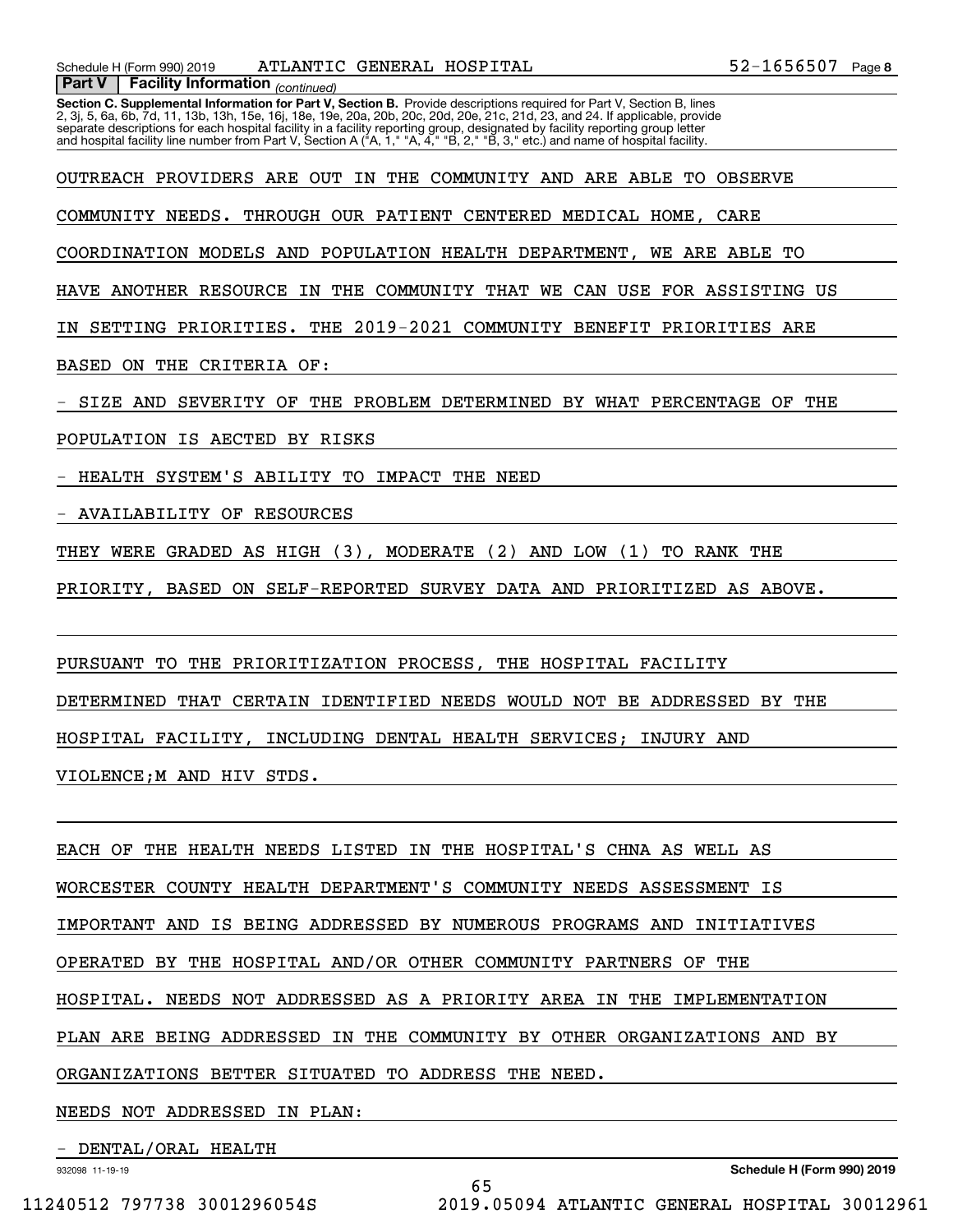Schedule H (Form 990) 2019 ATLANTIC GENERAL HOSPITAL 52-1656507 Page

**Section C. Supplemental Information for Part V, Section B.** Provide descriptions required for Part V, Section B, lines<br>2, 3j, 5, 6a, 6b, 7d, 11, 13b, 13h, 15e, 16j, 18e, 19e, 20a, 20b, 20c, 20d, 20e, 21c, 21d, 23, and 24.  *(continued)* **Part V Facility Information** separate descriptions for each hospital facility in a facility reporting group, designated by facility reporting group letter<br>and hospital facility line number from Part V, Section A ("A, 1," "A, 4," "B, 2," "B, 3," etc.)

RATIONALE: -NEED ADDRESSED BY WORCESTER COUNTY HEALTH DEPARTMENT'S

DENTAL SERVICES FOR PREGNANT WOMEN AND CHILDREN LESS THAN 21 YEARS OF

AGE

-PRIORITY AREA WORCESTER CHIP

-NEED ADDRESSED BY LOWER SHORE DENTAL TASK FORCE & MISSION OF MERCY FOR

ADULT POPULATION

-NEED ADDRESSED BY AGH ED REFERRAL TO COMMUNITY RESOURCES

-NEED ADDRESSED BY CHESAPEAKE HEALTH SERVICES, A FEDERALLY FUNDED

DENTAL CLINIC FOR SOMERSET AND WICOMICO COUNTIES

INJURY & VIOLENCE

RATIONALE: -NEED ADDRESSED BY WORCESTER COUNTY HEALTH DEPARTMENT

PROGRAMS:

CHILD PASSENGER SAFETY SEATS (REFER TO WORC GOLD)

INJURY PREVENTION

HIGHWAY SAFETY PROGRAM

SAFE ROUTES TO SCHOOL

-NEED ADDRESSED BY WORCESTER COUNTY SHERIFF'S DEPARTMENT, STATE POLICE

AND MUNICIPAL LAW ENFORCEMENT AGENCIES

-NEED ADDRESSED BY AGH HEALTH LITERACY PROGRAM

HIV & STD  $(<2$ <sup>8</sup> EA)

RATIONALE: -NEED ADDRESSED BY WORCESTER COUNTY HEALTH DEPARTMENT

COMMUNICABLE DISEASE PROGRAMS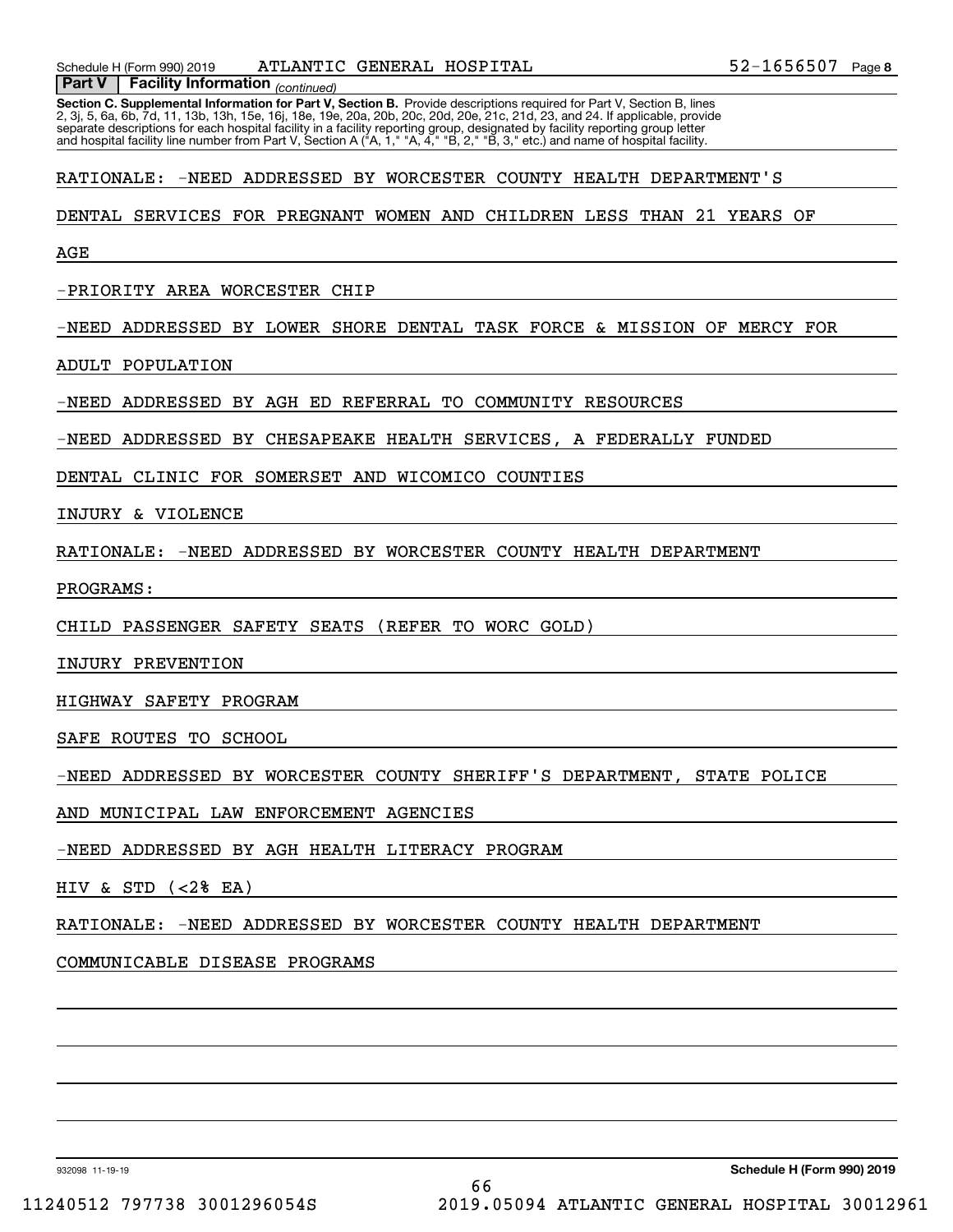# **Section D. Other Health Care Facilities That Are Not Licensed, Registered, or Similarly Recognized as a Hospital Facility**

(list in order of size, from largest to smallest)

 *(continued)* **Part V Facility Information**

|  |  |  | How many non-hospital health care facilities did the organization operate during the tax year? |  |
|--|--|--|------------------------------------------------------------------------------------------------|--|
|  |  |  |                                                                                                |  |
|  |  |  |                                                                                                |  |
|  |  |  |                                                                                                |  |

|                | Name and address                         | Type of Facility (describe) |
|----------------|------------------------------------------|-----------------------------|
| $\overline{1}$ | ATLANTIC HEALTH CENTER                   |                             |
|                | 9714 HEALTHWAY DR                        |                             |
|                | BERLIN, MD 21811                         | MEDICAL OFFICE              |
|                | 2 AGHS NEUROLOGY                         |                             |
|                | 314 FRANKLIN AVENUE, SUITE 104           |                             |
|                | BERLIN, MD 21811                         | MEDICAL OFFICE              |
|                | 3 AGHS SURGICAL ASSOCIATES AGH BARIATRI  |                             |
|                | 10231 OLD OCEAN CITY BLVD, SUITE 207     |                             |
|                | BERLIN, MD 21811                         | MEDICAL OFFICE              |
|                | 4 ATLANTIC UROLOGY                       |                             |
|                | 10231 OLD OCEAN CITY BLVD, SUITE 206     |                             |
|                | BERLIN, MD 21811                         | MEDICAL OFFICE              |
|                | 5 ATLANTIC GENERAL INTERNAL MEDICINE     |                             |
|                | 10324 OLD OCEAN CITY BLVD                |                             |
|                | BERLIN, MD 21811                         | MEDICAL OFFICE              |
|                | 6 ATLANTIC GENERAL PRIMARY CARE & PULM   |                             |
|                | 10344 OLD OCEAN CITY BLVD, SUITE B       |                             |
|                | BERLIN, MD 21811                         | MEDICAL OFFICE              |
|                | 7 ATLANTIC GENERAL WOMEN'S HEALTH WEST   |                             |
|                | 12308 OCEAN GATEWAY, UNIT 8              |                             |
|                | OCEAN CITY, MD 21842                     | MEDICAL OFFICE              |
|                | 8 REGIONAL CANCER CENTER                 |                             |
|                | 9707 HEALTHWAY DR                        |                             |
|                | BERLIN, MD 21811                         | MEDICAL OFFICE              |
|                | 9 ATLANTIC GENERAL PRIMARY CARE & ENDOC  |                             |
|                | 11107 RACETRACK ROAD                     |                             |
|                | BERLIN, MD 21811                         | MEDICAL OFFICE              |
|                | 10 ATLANTIC GENERAL SPECIALTY CARE OCEAN |                             |
|                | 96 ATLANTIC AVENUE, UNIT #103            |                             |
|                | OCEAN VIEW, DE 19970                     | MEDICAL OFFICE              |

**Schedule H (Form 990) 2019**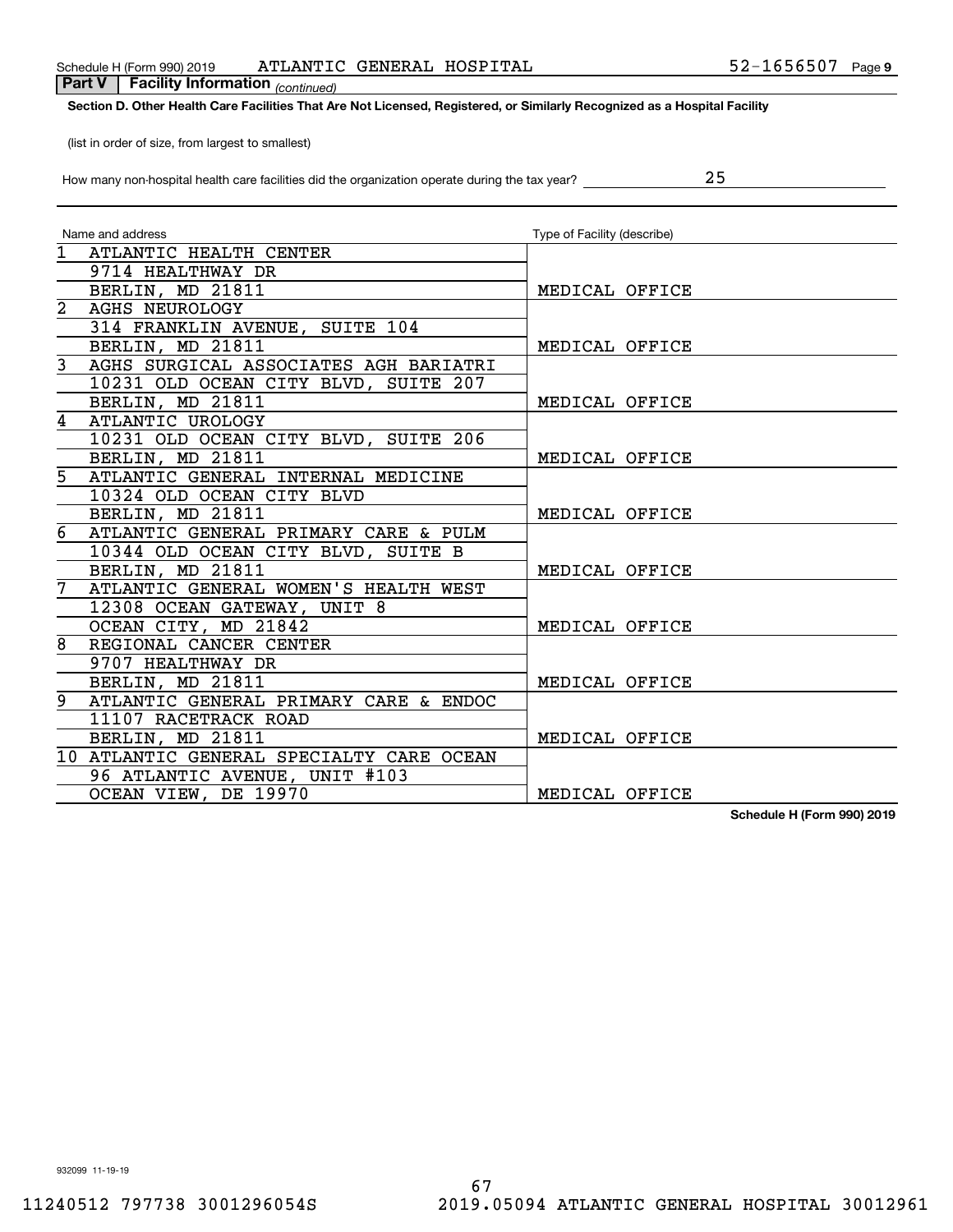# Schedule H (Form 990) 2019 ATLANTIC GENERAL HOSPITAL 52-1656507 Page

**Section D. Other Health Care Facilities That Are Not Licensed, Registered, or Similarly Recognized as a Hospital Facility**  *(continued)* **Part V Facility Information**

(list in order of size, from largest to smallest)

|  |  |  | How many non-hospital health care facilities did the organization operate during the tax year? |  |  |
|--|--|--|------------------------------------------------------------------------------------------------|--|--|
|  |  |  |                                                                                                |  |  |
|  |  |  |                                                                                                |  |  |

| Name and address                         | Type of Facility (describe) |
|------------------------------------------|-----------------------------|
| 11 ATLANTIC GENERAL PRIMARY & SPECIALTY  |                             |
| 500 MARKET STREET EXCHANGE               |                             |
| POCOMOKE, MD 21851                       | MEDICAL OFFICE              |
| 12 ATLANTIC GENERAL WOMEN'S HEALTH SELBY |                             |
| 38394 DUPONT BOULEVARD, UNIT H           |                             |
| SELBYVILLE, DE 19975                     | MEDICAL OFFICE              |
| 13 ATLANTIC GENERAL PRIMARY & SPECIALTY  |                             |
| 37464 LION DRIVE UNIT 2                  |                             |
| SELBYVILLE, DE 19975                     | MEDICAL OFFICE              |
| 14 TOWNSEND MEDICAL CENTER               |                             |
| 1001 PHILADELPHIA AVENUE                 |                             |
| OCEAN CITY, MD 21842                     | MEDICAL OFFICE              |
| 15 ATLANTIC GENERAL PRIMARY CARE & PEDIA |                             |
| 12308 OCEAN GATEWAY, UNIT 1              |                             |
| OCEAN CITY, MD 21842                     | MEDICAL OFFICE              |
| 16 ATLANTIC GENERAL PEDIATRICS           |                             |
| 12308 OCEAN GATEWAY, UNIT 3              |                             |
| OCEAN CITY, MD 21842                     | MEDICAL OFFICE              |
| 17 ATLANTIC ENDOSCOPY CENTER             |                             |
| 10231 OLD OCEAN CITY BLVD, SUITE 304     |                             |
| BERLIN, MD 21811                         | MEDICAL OFFICE              |
| 18 WOUND CARE CENTER                     |                             |
| 10231 OLD OCEAN CITY BLVD, SUITE 104     |                             |
| BERLIN, MD 21811                         | MEDICAL OFFICE              |
| 19 ATLANTIC GENERAL PRIMARY CARE OCEAN V |                             |
| 96 ATLANTIC AVENUE, UNIT 101             |                             |
| OCEAN VIEW, DE 19970                     | MEDICAL OFFICE              |
| 20 ATLANTIC GENERAL IMAGING WEST OCEAN C |                             |
| 12308 OCEAN GATEWAY, UNIT 5              |                             |
| OCEAN CITY, MD 21842                     | MEDICAL OFFICE              |

**Schedule H (Form 990) 2019**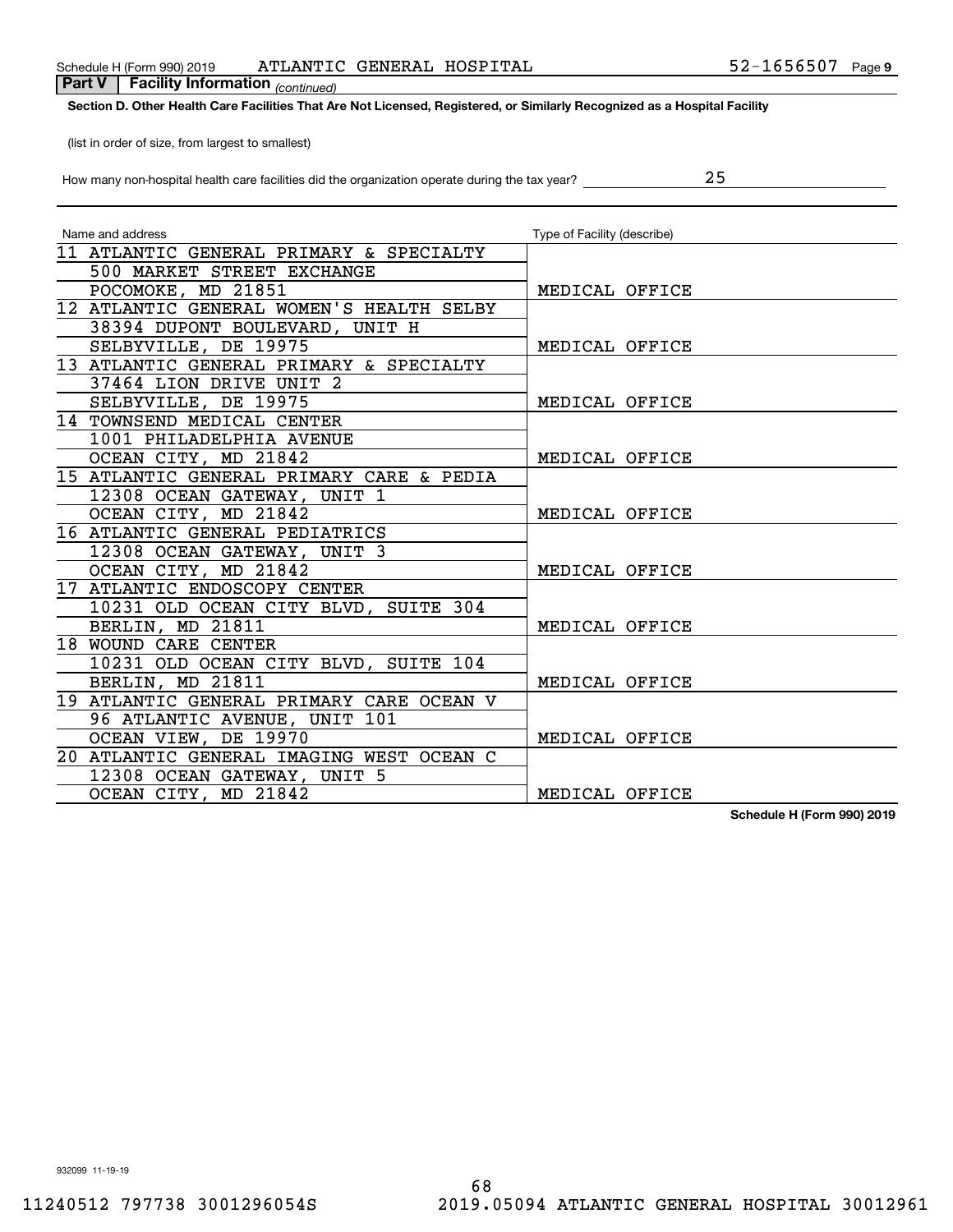**Section D. Other Health Care Facilities That Are Not Licensed, Registered, or Similarly Recognized as a Hospital Facility**

(list in order of size, from largest to smallest)

|  |  | How many non-hospital health care facilities did the organization operate during the tax year? |  |  |
|--|--|------------------------------------------------------------------------------------------------|--|--|
|  |  |                                                                                                |  |  |
|  |  |                                                                                                |  |  |

| Name and address                                                                 | Type of Facility (describe) |
|----------------------------------------------------------------------------------|-----------------------------|
| 21 ATLANTIC GENERAL GASTROENTEROLOGY<br>314 FRANKLIN AVE                         |                             |
| BERLIN, MD 21811<br>22 ATLANTIC GENERAL PRIMARY CARE SELBYVI                     | MEDICAL OFFICE              |
| 15 N WILLIAMS STREET<br>SELBYVILLE, DE 19975<br>23 ATLANTIC GENERAL RHEUMATOLOGY | MEDICAL OFFICE              |
| 10231 OLD OCEAN CITY BLVD<br>BERLIN, MD 21811                                    | MEDICAL OFFICE              |
| 24 ATLANTIC GENERAL ORTHOPEDICS<br>314 FRANKLIN AVE, STE 201<br>BERLIN, MD 21811 |                             |
| 25 ATLANTIC GENERAL UROLOGY<br>10231 OLD OCEAN CITY BLVD, SUITE 210              | MEDICAL OFFICE              |
| BERLIN, MD 21811                                                                 | MEDICAL OFFICE              |
|                                                                                  |                             |
|                                                                                  |                             |
|                                                                                  |                             |
|                                                                                  |                             |
|                                                                                  |                             |
|                                                                                  |                             |

**Schedule H (Form 990) 2019**

|        | Schedule H (Form 990) 2019              | ATLANTIC | GENERAL | HOSPITAL | 1656507-<br>っ ノー・ | Page 9 |
|--------|-----------------------------------------|----------|---------|----------|-------------------|--------|
| Part V | <b>Facility Information</b> (continued) |          |         |          |                   |        |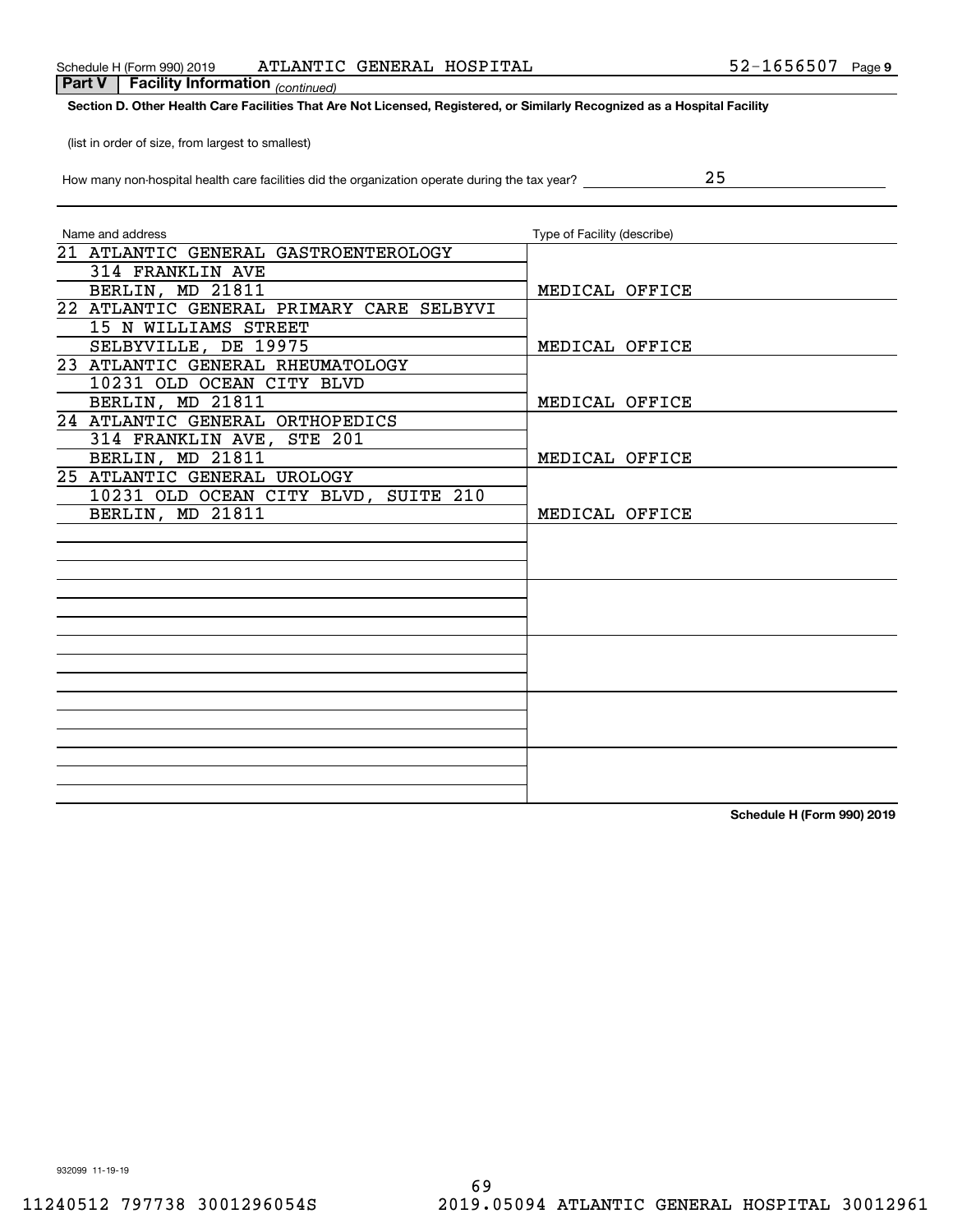Provide the following information.

- **1 Required descriptions.** Provide the descriptions required for Part I, lines 3c, 6a, and 7; Part II and Part III, lines 2, 3, 4, 8 and 9b.
- **2Needs assessment.** Describe how the organization assesses the health care needs of the communities it serves, in addition to any CHNAs reported in Part V, Section B.
- **3** Patient education of eligibility for assistance. Describe how the organization informs and educates patients and persons who may be billed for patient care about their eligibility for assistance under federal, state, or local government programs or under the organization's financial assistance policy.
- **4 Community information.** Describe the community the organization serves, taking into account the geographic area and demographic constituents it serves.
- 5 Promotion of community health. Provide any other information important to describing how the organization's hospital facilities or other health care facilities further its exempt purpose by promoting the health of the community (e.g., open medical staff, community board, use of surplus funds, etc.).
- **6Affiliated health care system.** If the organization is part of an affiliated health care system, describe the respective roles of the organization and its affiliates in promoting the health of the communities served.
- **7** State filing of community benefit report. If applicable, identify all states with which the organization, or a related organization, files a community benefit report.

PART I, LINE 3C:

| IN ADDITION TO QUALIFYING FOR FINANCIAL ASSISTANCE BECAUSE THE PATIENT'S   |
|----------------------------------------------------------------------------|
| FAMILY INCOME FALLS BELOW THE FEDERAL POVERTY GUIDELINES THRESHOLDS (FREE  |
| CARE FOR FAMILY INCOME LESS THAN 200% OF THE FEDERAL POVERTY GUIDELINES,   |
| AND DISCOUNTED CARE FOR FAMILY INCOME LESS THAN 300% OF THE FEDERAL        |
| POVERTY GUIDELINES), A PATIENT MAY QUALIFY FOR FINANCIAL ASSISTANCE IF     |
| THAT PATIENT INCURS A FINANCIAL HARDSHIP AND HAS FAMILY INCOME UNDER 500%  |
| OF THE FEDERAL POVERTY GUIDELINES. A FINANCIAL HARDSHIP MEANS MEDICAL DEBT |
| INCURRED BY A FAMILY OVER A TWELVE MONTH PERIOD THAT EXCEEDS 25% OF THE    |
| FAMILY'S INCOME. ONLY INCOME AND FAMILY SIZE WILL BE CONSIDERED IN         |
| APPROVING APPLICATIONS FOR FINANCIAL ASSISTANCE, UNLESS THE AMOUNT OWED IS |
| GREATER THAN \$20,000, THE PATIENT'S TAX RETURN SHOWS A SIGNIFICANT AMOUNT |
| INTEREST INCOME, OR THE PATIENT INDICATES THAT THE PATIENT HAS BEEN<br>OF. |
| LIVING OFF OF THEIR SAVINGS ACCOUNT. IF ONE OF THE SCENARIOS LISTED ABOVE  |
| IS APPLICABLE, THEN THE ORGANIZATION MAY CONSIDER THE PATIENT'S LIQUID     |
| ASSETS, INCLUDING THE PATIENT'S CHECKING AND SAVINGS ACCOUNTS, STOCKS,     |
| BONDS, CD'S, MONEY MARKET OR ANY OTHER ACCOUNTS FOR THE PAST THREE MONTHS. |
| HOWEVER, THE FOLLOWING ASSETS ARE ALWAYS EXCLUDED: THE FIRST \$10,000 OF   |
| 932100 11-19-19<br>Schedule H (Form 990) 2019<br>70                        |

11240512 797738 3001296054S 2019.05094 ATLANTIC GENERAL HOSPITAL 30012961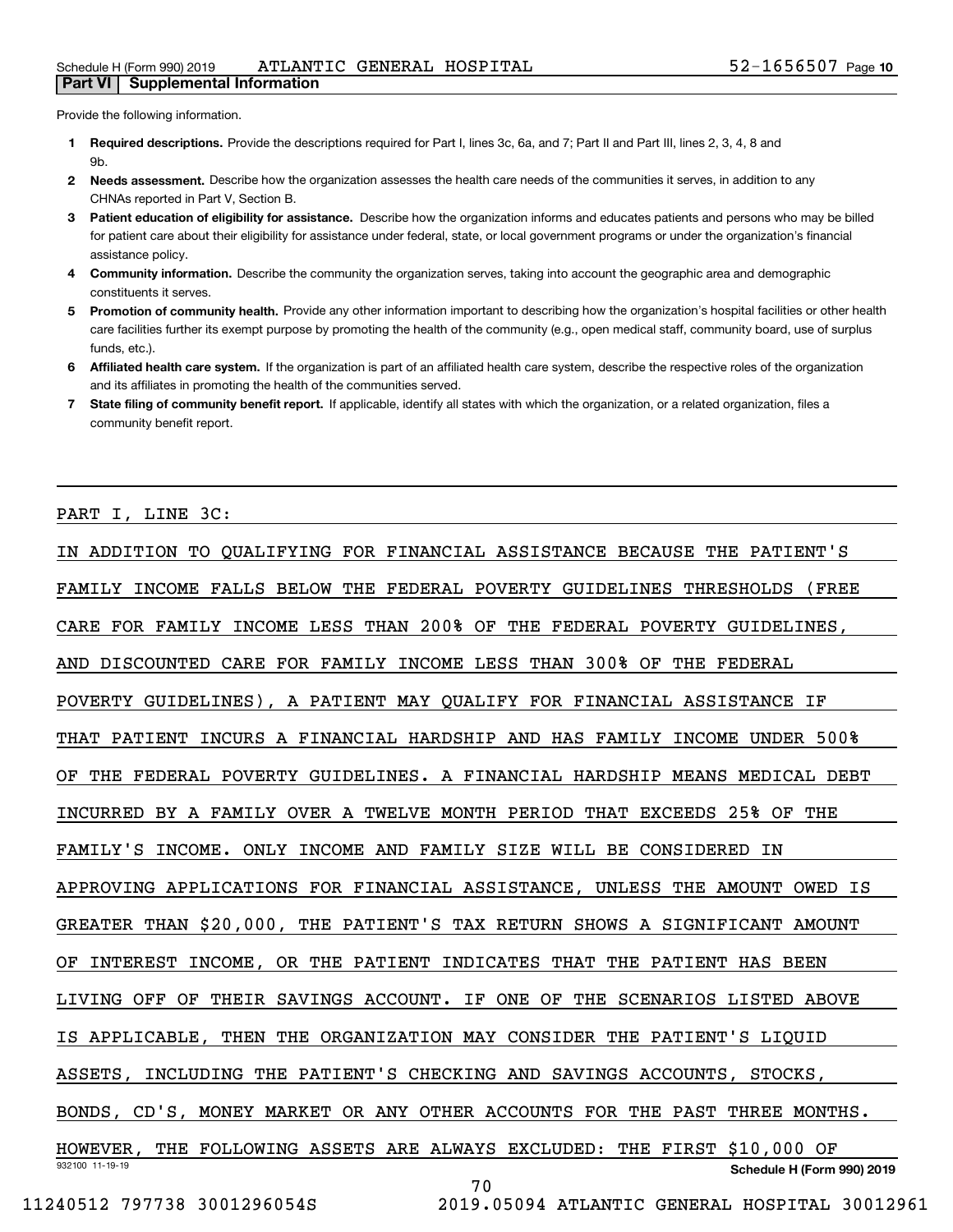52-1656507 Page 10 Schedule H (Form 990) Page ATLANTIC GENERAL HOSPITAL 52-1656507 **Part VI Supplemental Information** *(Continuation)* MONETARY ASSETS, UP TO \$150,000 IN A PRIMARY RESIDENCE, AND CERTAIN RETIREMENT BENEFITS, SUCH AS 401K PLANS WHERE THE IRS HAS GRANTED PREFERENTIAL TAX TREATMENT. IF THE PATIENT IS ALREADY ENROLLED IN A MEANS-TESTED PROGRAM, THE PATIENT IS DEEMED ELIGIBLE FOR FREE CARE ON A PRESUMPTIVE BASIS, WITHOUT REQUIRING ANY OF THE FINANCIAL DOCUMENTS REQUIRED ON A FULL APPLICATION.

SCHEDULE H, PART I, LINE 5

IT IS THE ORGANIZATION'S POLICY TO PROVIDE FINANCIAL ASSISTANCE TO ANY INDIVIDUAL THAT QUALIFIES UNDER THE ORGANIZATION'S FINANCIAL ASSISTANCE POLICY, REGARDLESS OF THE AMOUNT OF CHARITY CARE BUDGETED FOR BY THE ORGANIZATION DURING THE YEAR.

SCHEDULE H, PART I, LINE 6

THE ORGANIZATION FILES A COMMUNITY BENEFIT REPORT WITH THE MARYLAND HEALTH SERVICES COST REVIEW COMMISSION ANNUALLY. THE COMMUNITY BENEFIT REPORT IS AVAILABLE TO THE PUBLIC.

SCHEDULE H, PART I, LINE 7A, 7B AND 7F

MARYLAND HOSPITAL ASSOCIATION UNIFIED MARYLAND HOSPITAL RESPONSES

SCHEDULE H PART I LINE 7A, 7B AND 7F 7A. CHARITY CARE AT COST AND 7F.

HEALTH PROFESSIONS EDUCATION ARE EXPLAINED IN THE FOLLOWING: MARYLAND'S

REGULATORY SYSTEM CREATES A UNIQUE PROCESS FOR HOSPITAL PAYMENT THAT

DIFFERS FROM THE REST OF THE NATION. THE HEALTH SERVICES COST REVIEW

COMMISSION, (HSCRC) DETERMINES PAYMENT THROUGH A RATE SETTING PROCESS

AND ALL PAYORS, INCLUDING GOVERNMENTAL PAYORS, PAY THE SAME AMOUNT FOR

THE SAME SERVICES DELIVERED AT THE SAME HOSPITAL. MARYLAND'S UNIQUE ALL

PAYOR SYSTEM INCLUDES A METHOD FOR REFERENCING UNCOMPENSATED CARE IN

71

**Schedule H (Form 990)**

932271 04-01-19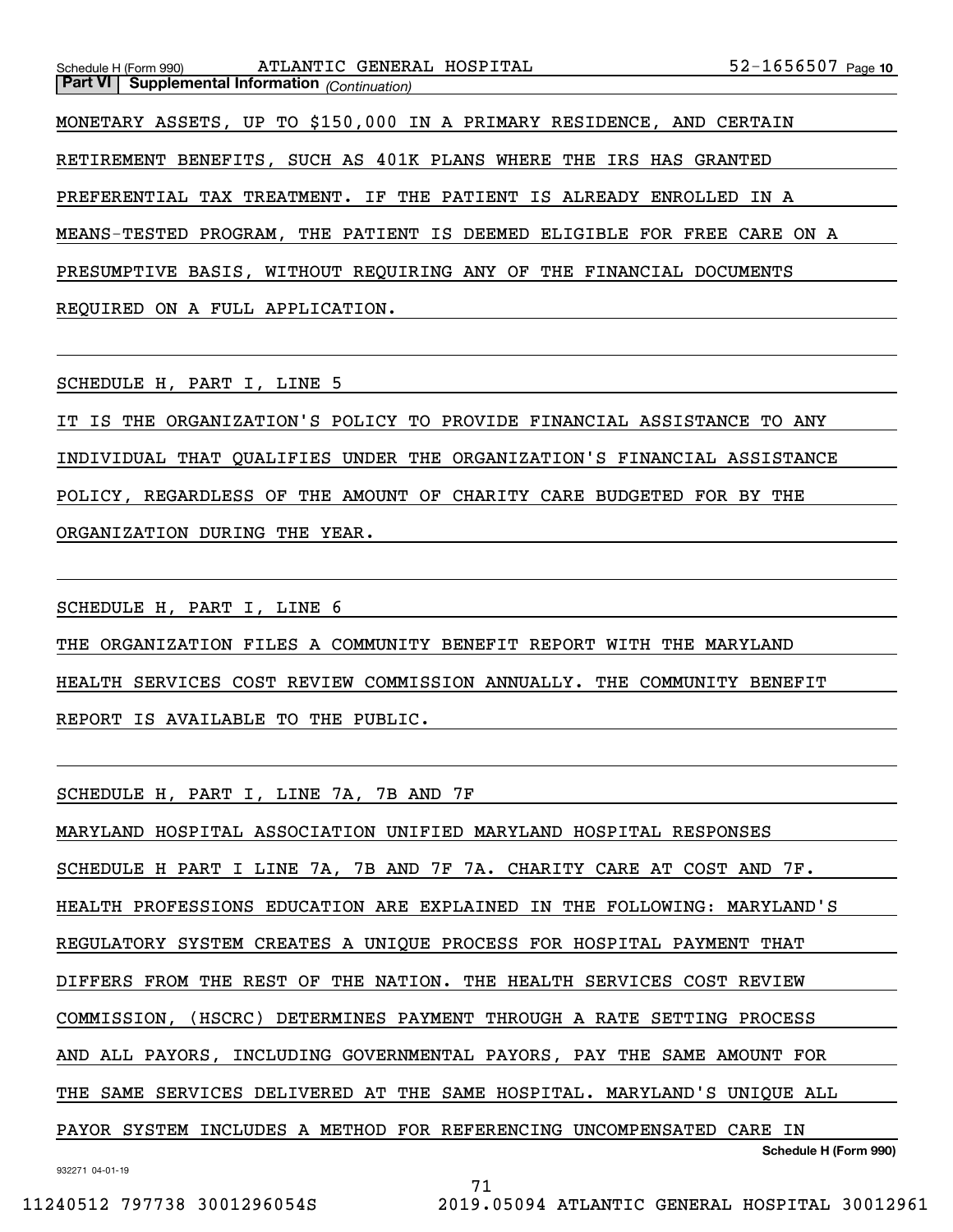| EACH PAYORS' RATES, WHICH DOES NOT ENABLE MARYLAND HOSPITALS TO         |
|-------------------------------------------------------------------------|
| BREAKOUT ANY OFFSETTING REVENUE RELATED TO UNCOMPENSATED CARE. 7B.      |
| UNREIMBURSED MEDICAID IS EXPLAINED IN THE FOLLOWING: MARYLAND'S         |
| REGULATORY SYSTEM CREATES A UNIQUE PROCESS FOR HOSPITAL PAYMENT THAT    |
| DIFFERS FROM THE REST OF THE NATION. THE HEALTH SERVICES COST REVIEW    |
| COMMISSION, (HSCRC) DETERMINES PAYMENT THROUGH A RATE SETTING PROCESS   |
| AND ALL PAYORS, INCLUDING GOVERNMENTAL PAYORS, PAY THE SAME AMOUNT FOR  |
| THE SAME SERVICES DELIVERED AT THE SAME HOSPITAL. MARYLAND'S UNIQUE ALL |
| PAYOR SYSTEM INCLUDES A METHOD FOR REFERENCING UNCOMPENSATED CARE IN    |
| EACH PAYORS' RATES, WHICH DOES NOT ENABLE MARYLAND HOSPITALS TO         |
| BREAKOUT ANY DIRECTED OFFSETTING REVENUE RELATED TO UNCOMPENSATED CARE. |
| COMMUNITY BENEFIT EXPENSES ARE EQUAL TO MEDICAID REVENUES IN MARYLAND,  |
| AS SUCH, THE NET EFFECT IS ZERO. THE EXCEPTION TO THIS IS THE IMPACT ON |
| THE HOSPITAL OF ITS SHARE OF THE MEDICAID ASSESSMENT. IN RECENT YEARS,  |
| THE STATE OF MARYLAND HAS CLOSED FISCAL GAPS IN THE STATE MEDICAID      |
| BUDGET BY ASSESSING HOSPITALS THROUGH THE RATE SETTING SYSTEM. DURING   |
| THE 2020 TAX YEAR, THE MEDICAID PROVIDER ASSESSMENT WAS \$ 364,838.     |
|                                                                         |

PART I, LINE 3C:

**Schedule H (Form 990)** IN ADDITION TO QUALIFYING FOR FINANCIAL ASSISTANCE BECAUSE THE PATIENT'S FAMILY INCOME FALLS BELOW THE FEDERAL POVERTY GUIDELINES THRESHOLDS (FREE CARE FOR FAMILY INCOME LESS THAN 200% OF THE FEDERAL POVERTY GUIDELINES, AND DISCOUNTED CARE FOR FAMILY INCOME LESS THAN 300% OF THE FEDERAL POVERTY GUIDELINES), A PATIENT MAY QUALIFY FOR FINANCIAL ASSISTANCE IF THAT PATIENT INCURS A FINANCIAL HARDSHIP AND HAS FAMILY INCOME UNDER 500% OF THE FEDERAL POVERTY GUIDELINES. A FINANCIAL HARDSHIP MEANS MEDICAL DEBT INCURRED BY A FAMILY OVER A TWELVE MONTH PERIOD THAT EXCEEDS 25% OF THE FAMILY'S INCOME. ONLY

932271 04-01-19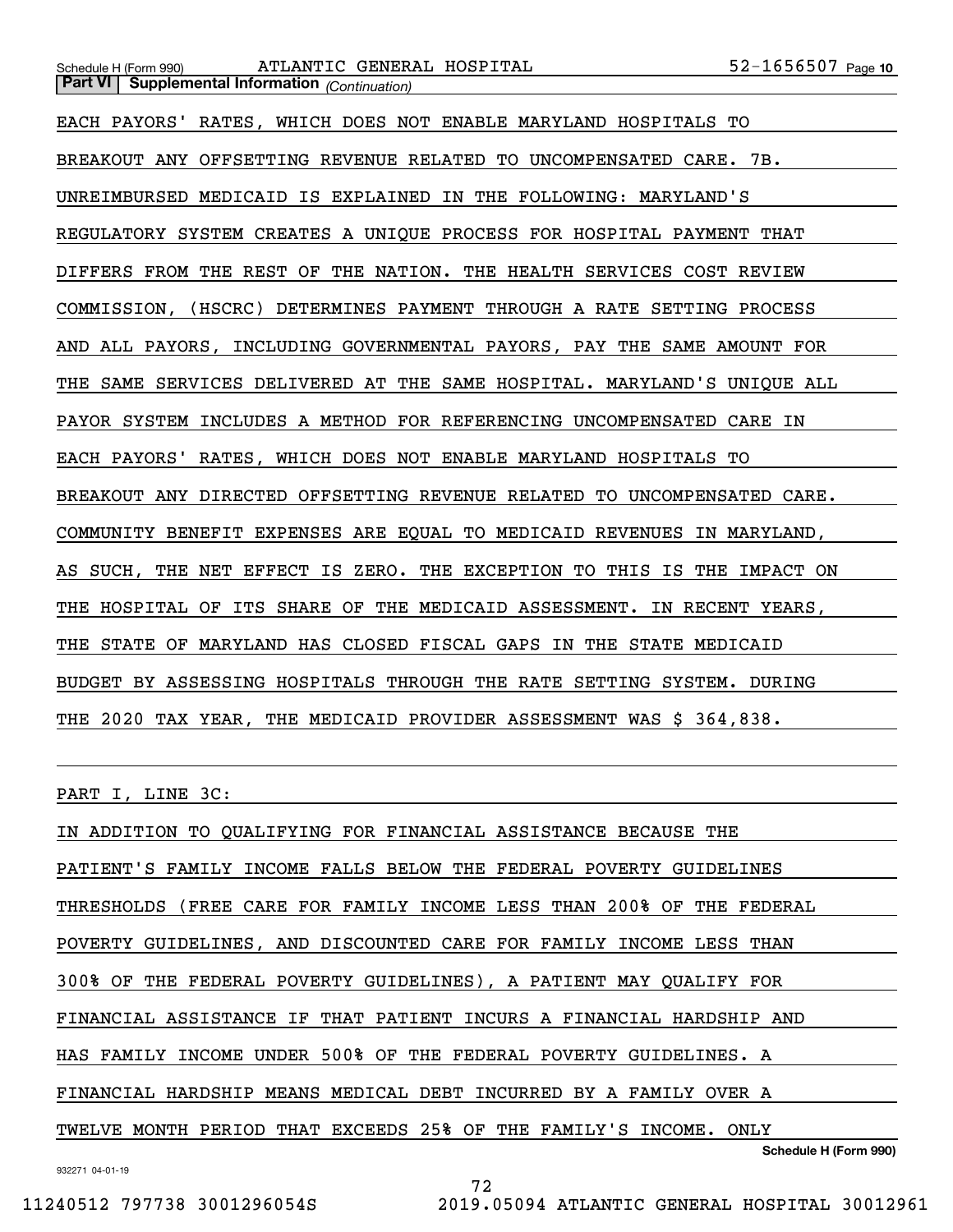**Part VI Supplemental Information** *(Continuation)* INCOME AND FAMILY SIZE WILL BE CONSIDERED IN APPROVING APPLICATIONS FOR FINANCIAL ASSISTANCE, UNLESS THE AMOUNT OWED IS GREATER THAN \$20,000, THE PATIENT'S TAX RETURN SHOWS A SIGNIFICANT AMOUNT OF INTEREST INCOME, OR THE PATIENT INDICATES THAT THE PATIENT HAS BEEN LIVING OFF OF THEIR SAVINGS ACCOUNT. IF ONE OF THE SCENARIOS LISTED ABOVE IS APPLICABLE, THEN THE ORGANIZATION MAY CONSIDER THE PATIENT'S LIQUID ASSETS, INCLUDING THE PATIENT'S CHECKING AND SAVINGS ACCOUNTS, STOCKS, BONDS, CD'S, MONEY MARKET OR ANY OTHER ACCOUNTS FOR THE PAST THREE MONTHS. HOWEVER, THE FOLLOWING ASSETS ARE ALWAYS EXCLUDED: THE FIRST \$10,000 OF MONETARY ASSETS, UP TO \$150,000 IN A PRIMARY RESIDENCE, AND CERTAIN RETIREMENT BENEFITS, SUCH AS 401K PLANS WHERE THE IRS HAS GRANTED PREFERENTIAL TAX TREATMENT. IF THE PATIENT IS ALREADY ENROLLED IN A MEANS-TESTED PROGRAM, THE PATIENT IS DEEMED ELIGIBLE FOR FREE CARE ON A PRESUMPTIVE BASIS, WITHOUT REQUIRING ANY OF THE FINANCIAL DOCUMENTS REQUIRED ON A FULL APPLICATION.

PART III, LINE 4:

TEXT FROM THE ORGANIZATION'S AFS FOOTNOTE:

NET PATIENT SERVICE REVENUE AND PATIENT ACCOUNTS RECEIVABLE

NET PATIENT SERVICE REVENUE IS REPORTED AT ESTIMATED NET REALIZABLE

AMOUNTS FROM PATIENTS, THIRD PARTY PAYORS, AND OTHERS FOR SERVICES

RENDERED. PATIENT ACCOUNTS RECEIVABLE INCLUDE HOSPITAL AND PHYSICIAN

CHARGES FOR ACCOUNTS DUE FROM MEDICARE, MARYLAND MEDICAL ASSISTANCE

(MEDICAID), CAREFIRST, COMMERCIAL AND MANAGED CARE INSURERS, AND

SELF-PAYING PATIENTS. DEDUCTED FROM PATIENT ACCOUNTS RECEIVABLE ARE

73

**Schedule H (Form 990)**

932271 04-01-19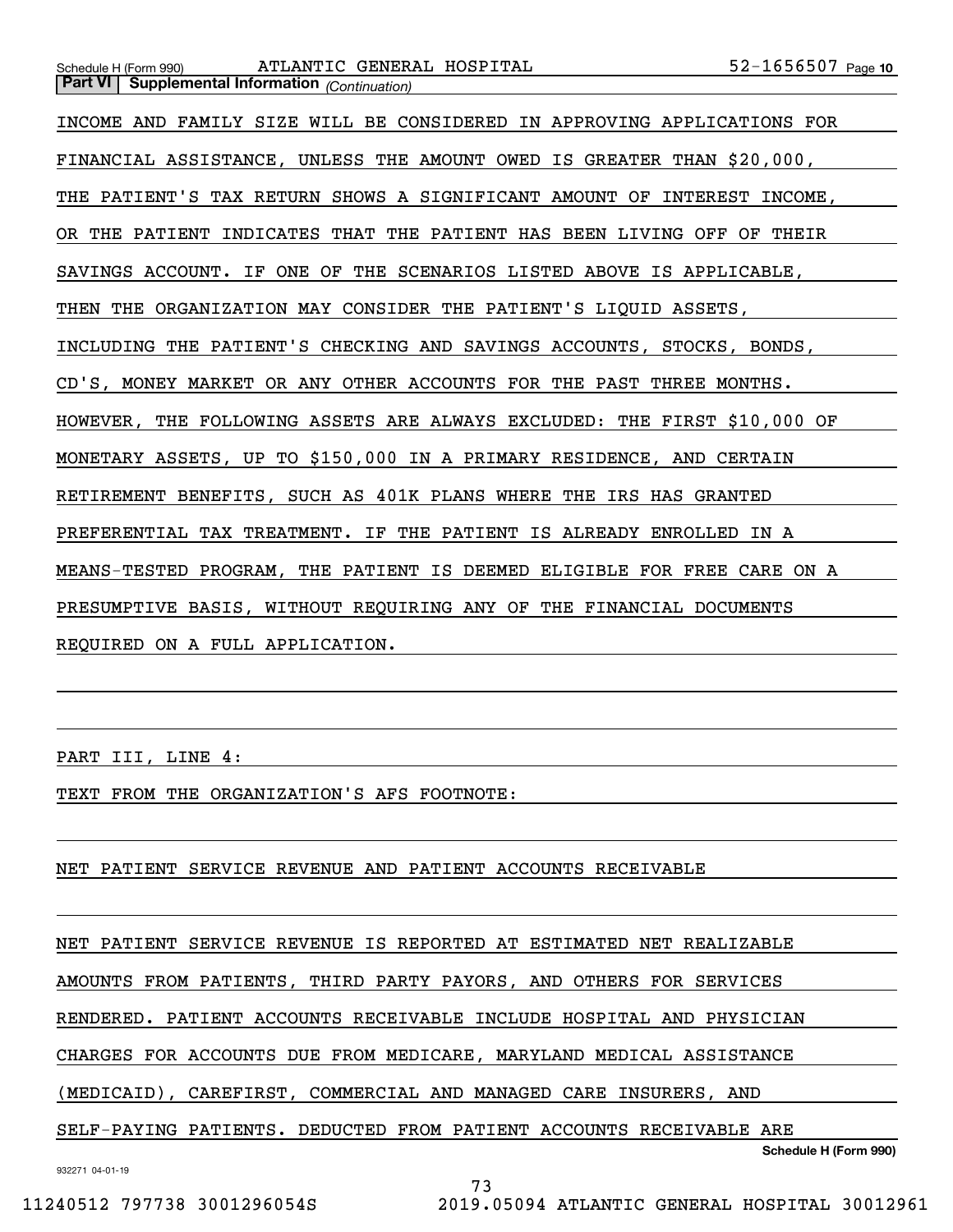ESTIMATES OF IMPLICIT PRICE CONCESSIONS FOR THE EXCESS OF CHARGES OVER THE PAYMENTS ON PATIENT ACCOUNTS TO BE RECEIVED FROM THIRD PARTY PAYORS AND UNCOLLECTIBLE AMOUNTS RELATED TO SELF-PAYING PATIENTS. THESE ESTIMATES ARE CALCULATED BY MANAGEMENT BASED ON HISTORICAL COLLECTION EXPERIENCE AND ANALYSIS OF FINANCIAL CLASS AND AGE OF GROUPS OF ACCOUNTS RECEIVABLE.

THE BAD DEBT EXPENSE REPORTED ON LINE 2 WAS THE AMOUNT OF GROSS PATIENT CHARGES UNCOLLECTED FROM PATIENTS THAT DID NOT QUALIFY FOR FINANCIAL ASSISTANCE. WE BELIEVE THAT A MATERIALLY SIGNIFICANT PERCENTAGE OF OUR BAD DEBT EXPENSE WOULD BE CLASSIFIED AS "CHARITY CARE" HAD THE PATIENT CREATING THE BAD DEBT EXPENSE FILED FOR FINANCIAL ASSISTANCE. HOWEVER, WE DO NOT CURRENTLY POSSESS THE CAPACITY FOR DETERMINING HOW MANY OF OUR PATIENTS WOULD HAVE BEEN ELIGIBLE FOR CHARITY CARE HAD THEY COMPLETED THE FINANCIAL ASSISTANCE APPLICATION. ANY ESTIMATE ON OUR PART WOULD BE PURELY "SPECULATIVE" AND WE COULD NOT SUPPORT IT THROUGH EMPIRICAL DATA, THEREFORE, WE HAVE CHOSEN TO LEAVE THIS NUMBER BLANK. WE HAVE NOT NOTED THE NUMBER AS BEING ZERO, SINCE WE KNOW SOME OF THE BAD DEBT EXPENSE WOULD QUALIFY AS CHARITY CARE, BUT WE HAVE LEFT THIS ANSWER BLANK BECAUSE WE FEEL AN ACCURATE ESTIMATE IS UNOBTAINABLE.

PART III, LINE 8:

WE USED THE MEDICARE COST REPORT TO DETERMINE MEDICARE ALLOWABLE COSTS COMPARED TO MEDICARE TOTAL REVENUE.

PART III, LINE 9B:

THE CURRENT FINANCIAL ASSISTANCE APPLICATION PROCESS ALLOWS FOR PATIENTS

TO APPLY FOR, AND RECEIVE, FINANCIAL ASSISTANCE, AT ANY POINT, POST

DISCHARGE. WHEN A PATIENT IS SUBSEQUENTLY FOUND ELIGIBLE FOR FINANCIAL

**Schedule H (Form 990)**

932271 04-01-19

74

11240512 797738 3001296054S 2019.05094 ATLANTIC GENERAL HOSPITAL 30012961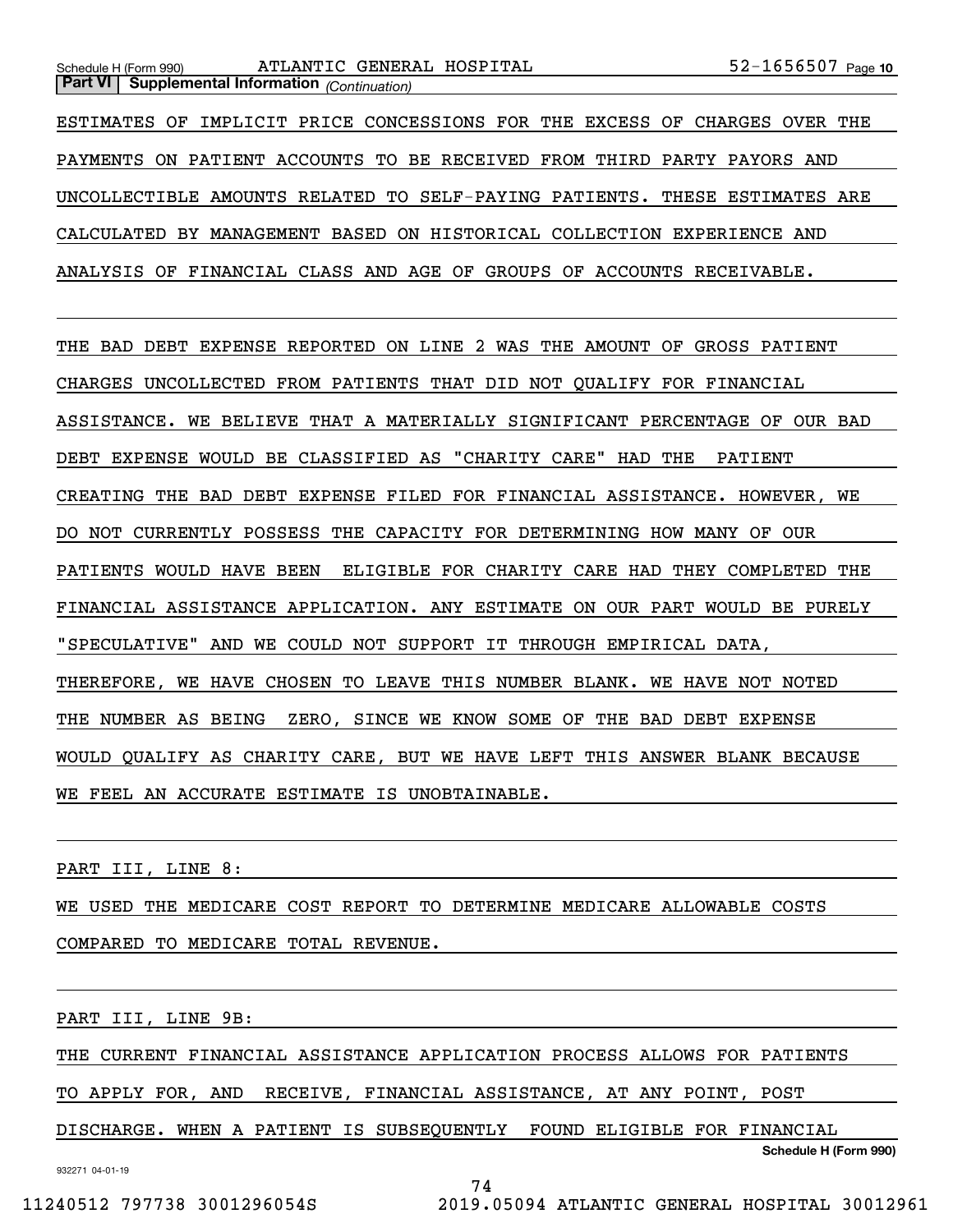Schedule H (Form 990) Page ATLANTIC GENERAL HOSPITAL 52-1656507 **Part VI Supplemental Information** *(Continuation)*

ASSISTANCE POST DISCHARGE, THE ORGANIZATION WILL APPLY THE APPLICABLE FINANCIAL ASSISTANCE DISCOUNT TO ALL OUTSTANDING BALANCES ON THE PATIENT'S ACCOUNT AND IMMEDIATELY CEASE TO ATTEMPT TO COLLECT ANY AMOUNTS IN EXCESS OF ANY FINANCIAL ASSISTANCE DISCOUNTED AMOUNT STILL DUE. THE HOSPITAL WILL PROVIDE A REFUND FOR AMOUNTS PAID BY A PATIENT THAT WAS SUBSEQUENTLY FOUND TO BE ELIGIBLE FOR FINANCIAL ASSISTANCE ON THE DATE OF SERVICE WHICH AMOUNTS WERE IN EXCESS OF THE AMOUNT DUE AFTER THE APPLICATION OF THE APPLICABLE FINANCIAL ASSISTANCE DISCOUNT, SO LONG AS THE APPLICATION FOR FINANCIAL ASSISTANCE WAS SUBMITTED BY THE PATIENT WITHIN TWO YEARS OF THE DATE OF SERVICE.

PART VI, LINE 2:

932271 04-01-19 **Schedule H (Form 990)** THE ORGANIZATION ASSESSES THE HEALTH CARE NEEDS OF THE COMMUNITY IT SERVES THROUGH MANY DIFFERENT ACTIVITIES, STUDIES AND COLLABORATIONS WITH LOCAL GOVERNMENT AND NON-GOVERNMENT ORGANIZATIONS. THE HOSPITAL IS CURRENTLY WORKING UNDER THE STRATEGIC INITIATIVES WHICH WERE DEVELOPED FOR PLANNING THROUGH 2020. EACH YEAR, WITHIN THIS FRAMEWORK THE HOSPITAL MAKES PLANS FOR THE UPCOMING YEAR USING THE SWOT/GAP ANALYSIS MODEL. USING THIS MODEL THE LEADERSHIP TEAM MEETS WITH THE MEDICAL STAFF TO LOOK AT STRENGTHS, WEAKNESSES, OPPORTUNITIES AND THREATS TO PLAN FOR THE COMING FISCAL YEAR. THIS INFORMATION THEN GOES TO THE BOARD TO, ALONG WITH SENIOR LEADERSHIP, FINALIZE THE STRATEGIC INITIATIVES FOR THE COMING YEAR. USING THIS INFORMATION THE COMMUNITY BENEFITS COMMITTEE AND THE HEALTHY HAPPENINGS (VISIONS) ADVISORY COMMITTEE DETERMINE THE GOALS FOR THE COMING YEAR. THE DOCUMENTS USED BY THE HOSPITAL TO DETERMINE COMMUNITY NEEDS ARE: THE HEALTH ASSESSMENT PUBLICATION FROM THE HEALTH DEPARTMENT, LOCAL AGENCIES AND HOSPITALS, WORCESTER COUNTY LOCAL HEALTH PLAN, FY2020 LOCAL HEALTH IMPROVEMENT COALITIONS, MARYLAND SHIP, FY2020 TRI-COUNTY HEALTH PLANNING

75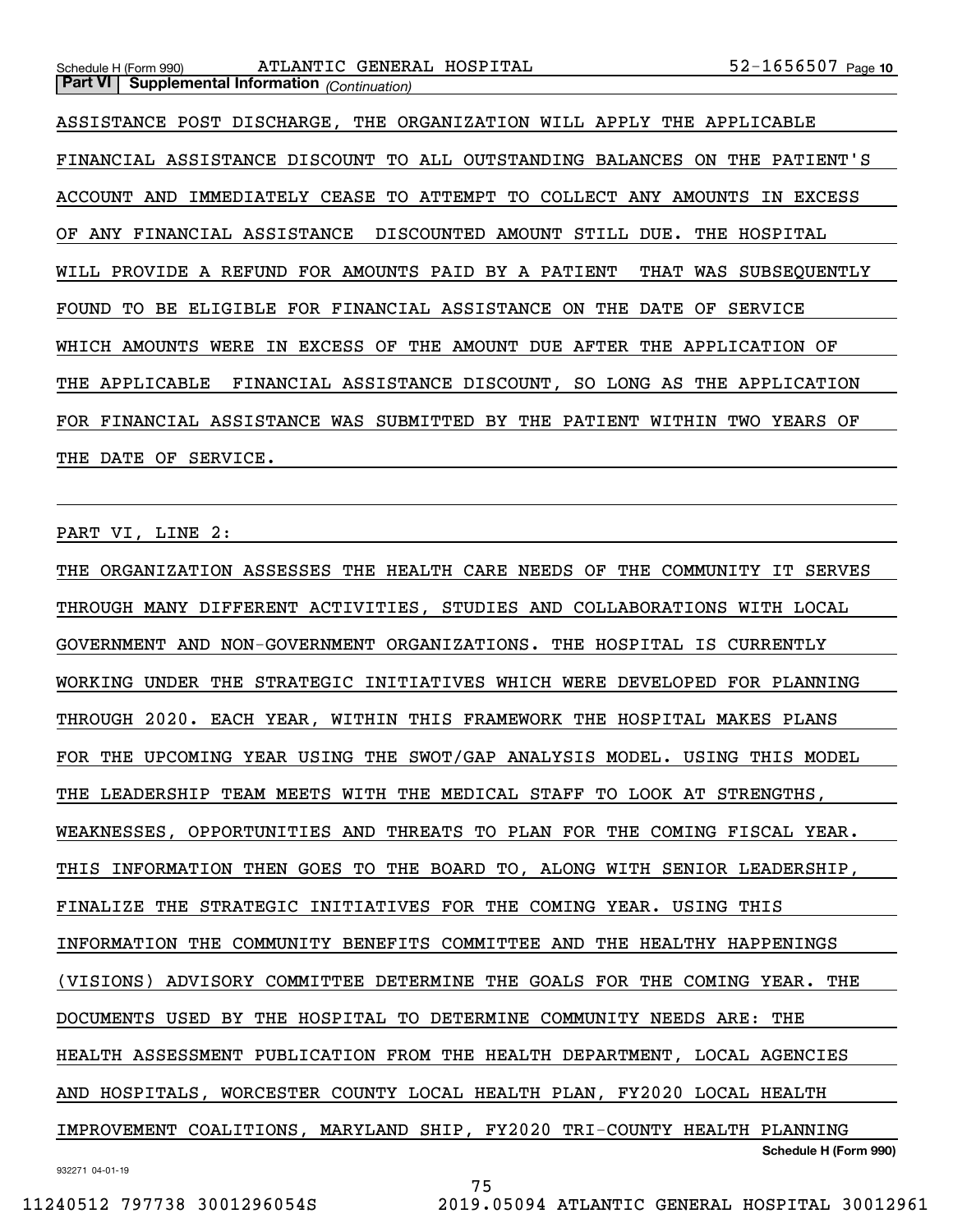**Schedule H (Form 990)** BOARD, STATE OF MARYLAND CANCER REGISTRY LATEST CENSUS UPDATE FEEDBACK FROM AREA PHYSICIANS AND COMMUNITY MEMBERS QUESTIONNAIRES AND EVALUATIONS FROM OUR COMMUNITY EVENTS NCR PICKER PATIENT EVALUATIONS AND FEEDBACK HOSPITAL PERCEPTION SURVEY 2019 IN ADDITION, INFORMATION REGARDING COMMUNITY HEALTH NEEDS IS OBTAINED AS A RESULT OF THE ORGANIZATION'S LEADERSHIP MEMBERS SITTING ON THE BOARDS OF MANY COMMUNITY ORGANIZATIONS, INCLUDING: LHIC, TCHIP, SART, SAFE, PLAY IT SAFE COMMITTEE, OCEAN CITY DRUG AND ALCOHOL ABUSE PREVENTION COMMITTEE, MHA ADVISORY BOARD, FAITH BASED COALITION, UNITED WAY, BLOOD BANK OF DELMARVA, LHIC , CHAMBERS OF COMMERCE OF TOWNS THROUGHOUT THE REGION, MANY HEALTH DEPARTMENT COUNCILS, MHA COMMITTEES, STATE HEALTH DEPARTMENT BOARDS, WE ALSO HAVE A HEALTHY HAPPENINGS (VISIONS) ADVISORY COMMITTEE COMPRISED OF COMMUNITY PROVIDERS OF HEALTH RELATED SERVICES INCLUDING TRADITIONAL AS WELL AS INTEGRATIVE HEALTH SERVICES. THROUGH THIS COMMITTEE WE CAN KEEP OUR FINGER ON THE PULSE OF THE AREA IN WHICH WE SERVE. THIS COMMITTEE GIVES US GREAT FEEDBACK ON SERVICES AND PROGRAMS THAT ARE NEEDED THOSE THAT ARE WORKING AND THOSE THAT AREN'T. IT IS THROUGH THIS COMMITTEE THAT PUTS ON A MAJOR HEALTH CONFERENCE EACH YEAR, WHICH PROVIDES HEALTH EDUCATION AS WELL AS SCREENINGS. WE MET WITH GREAT SUCCESS COMMUNITY HEALTH FAIRS. AND ACCORDING TO THE EVALUATIONS, WERE ABLE TO PROVIDE SERVICES TO PEOPLE WHO OTHERWISE WOULD NOT HAVE GOTTEN THEM. THE ORGANIZATION'S AUXILIARY VOLUNTEERS ARE ANOTHER GREAT RESOURCE FOR DETERMINING COMMUNITY HEALTH NEEDS. THE ORGANIZATION HAS OVER 400 AUXILIANS. THEY ARE ACTIVE ON MANY COMMITTEES WITHIN THE HOSPITAL AND ALSO REPRESENT THE HOSPITAL ON DIFFERENT COMMUNITY BOARDS. IN ADDITION, THE ORGANIZATION WORKS VERY CLOSELY WITH ITS LOCAL HEALTH DEPARTMENT TO PLAN SERVICES TO MEET COMMUNITY NEEDS AND DECREASE THE DUPLICATION OF SERVICES IN THE COMMUNITY. MEMBERS OF THE HOSPITAL STAFF SIT ON MANY COMMITTEES, COMMUNITY BOARDS,

932271 04-01-19

76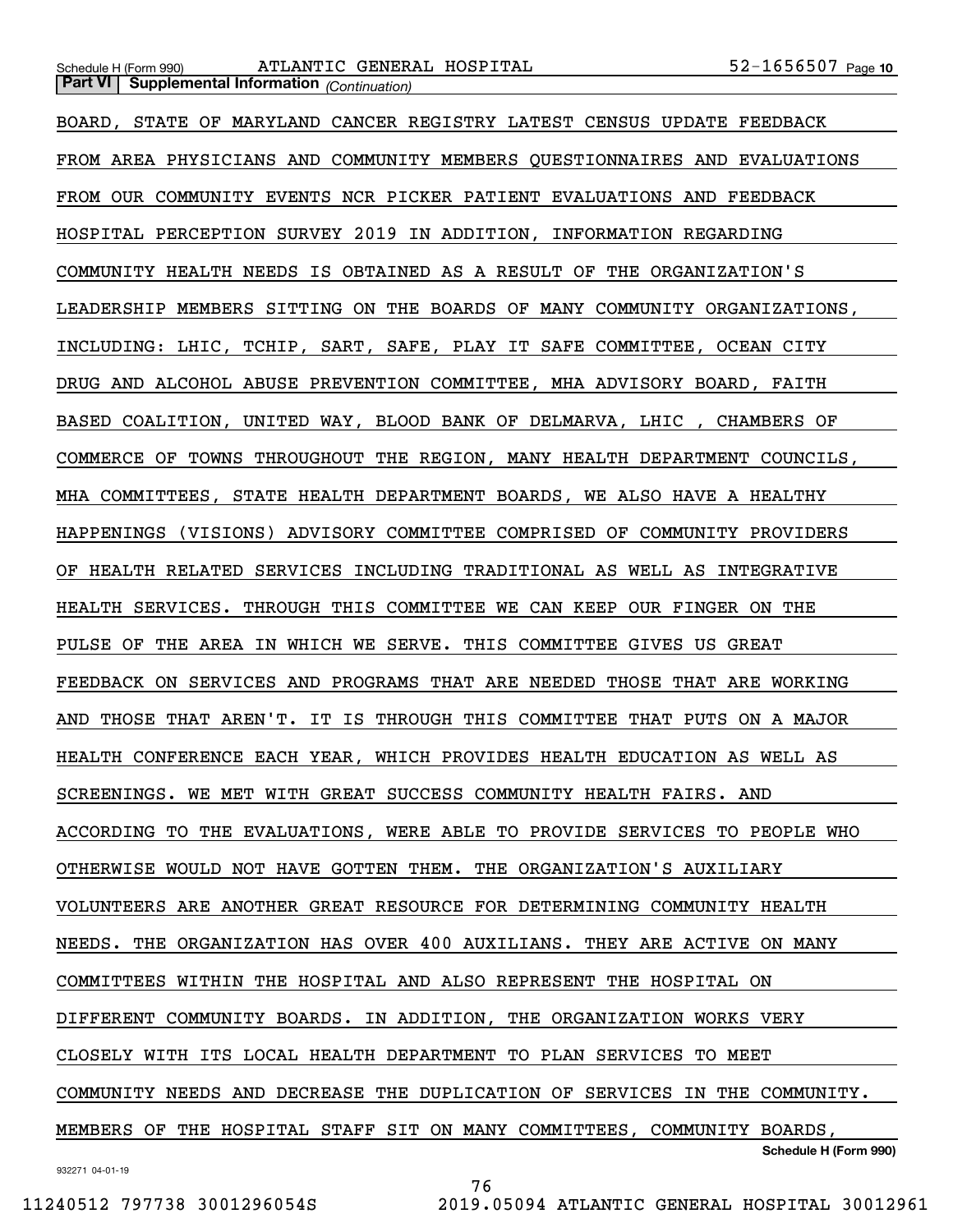COMMUNITY COALITIONS, AND BOARDS OF THE LOCAL HEALTH DEPARTMENT.

PART VI, LINE 3:

WE INFORM INDIVIDUALS IN THE COMMUNITY ABOUT THE ORGANIZATION'S FINANCIAL ASSISTANCE POLICY IN A NUMBER OF WAYS. FIRST, THERE IS SIGNAGE THROUGHOUT THE HOSPITAL, AS WELL AS BROCHURES IN ALL WAITING AREAS, EXPLAINING THAT THE ORGANIZATION PROVIDES FINANCIAL ASSISTANCE. IN ADDITION, ARTICLES ARE PUBLISHED IN NEWSLETTERS THAT ARE DISTRIBUTED TO THE HOMES OF ALL RESIDENTS IN THE COMMUNITY NOTING THE EXISTENCE OF THE ORGANIZATION'S FINANCIAL ASSISTANCE PROGRAM. HOSPITAL STAFF IS EDUCATED TO ANSWER QUESTIONS RELATED TO APPLYING FOR FINANCIAL ASSISTANCE, AND HOSPITAL SUPPORT SERVICES HELPS PATIENTS APPLY FOR MEDICAL ASSISTANCE (SUCH AS MEDICAID). FURTHERMORE, HOSPITAL FINANCIAL COUNSELORS HELP GUIDE PATIENTS TO FINANCIAL AID SERVICES THEY MAY QUALIFY FOR. ALL INPATIENTS ARE PROVIDED WITH A FINANCIAL ASSISTANCE APPLICATION IN THEIR DISCHARGE PACKAGE. IN ADDITION, DURING THE REGISTRATION PROCESS, IF THE PATIENT DOES NOT HAVE INSURANCE THE REGISTRAR OR FINANCIAL COUNSELOR WILL ASK IF THEY ARE INTERESTED IN APPLYING FOR FINANCIAL ASSISTANCE AND HELP WITH FILLING OUT THE APPLICATION. ANY PATIENT WHO SEEKS FINANCIAL OR MEDICAL ASSISTANCE WILL READILY FIND INFORMATION AND HOSPITAL STAFF TO HELP WITH THE PROCESS.

PART VI, LINE 4:

932271 04-01-19 **Schedule H (Form 990)** ATLANTIC GENERAL IS LOCATED IN WORCESTER COUNTY, WHICH IS THE EASTERNMOST COUNTY LOCATED IN THE U.S. STATE OF MARYLAND. WORCESTER COUNTY COMPRISES ATLANTIC GENERAL'S PRIMARY SERVICE AREA. WORCESTER COUNTY CONTAINS THE ENTIRE LENGTH OF THE STATE'S ATLANTIC COAST LINE. IT IS HOME TO THE POPULAR VACATION RESORT AREA OF OCEAN CITY. THE COUNTY IS APPROXIMATELY 60 MILES LONG. ACCORDING TO THE U.S. CENSUS BUREAU, THE COUNTY HAS A TOTAL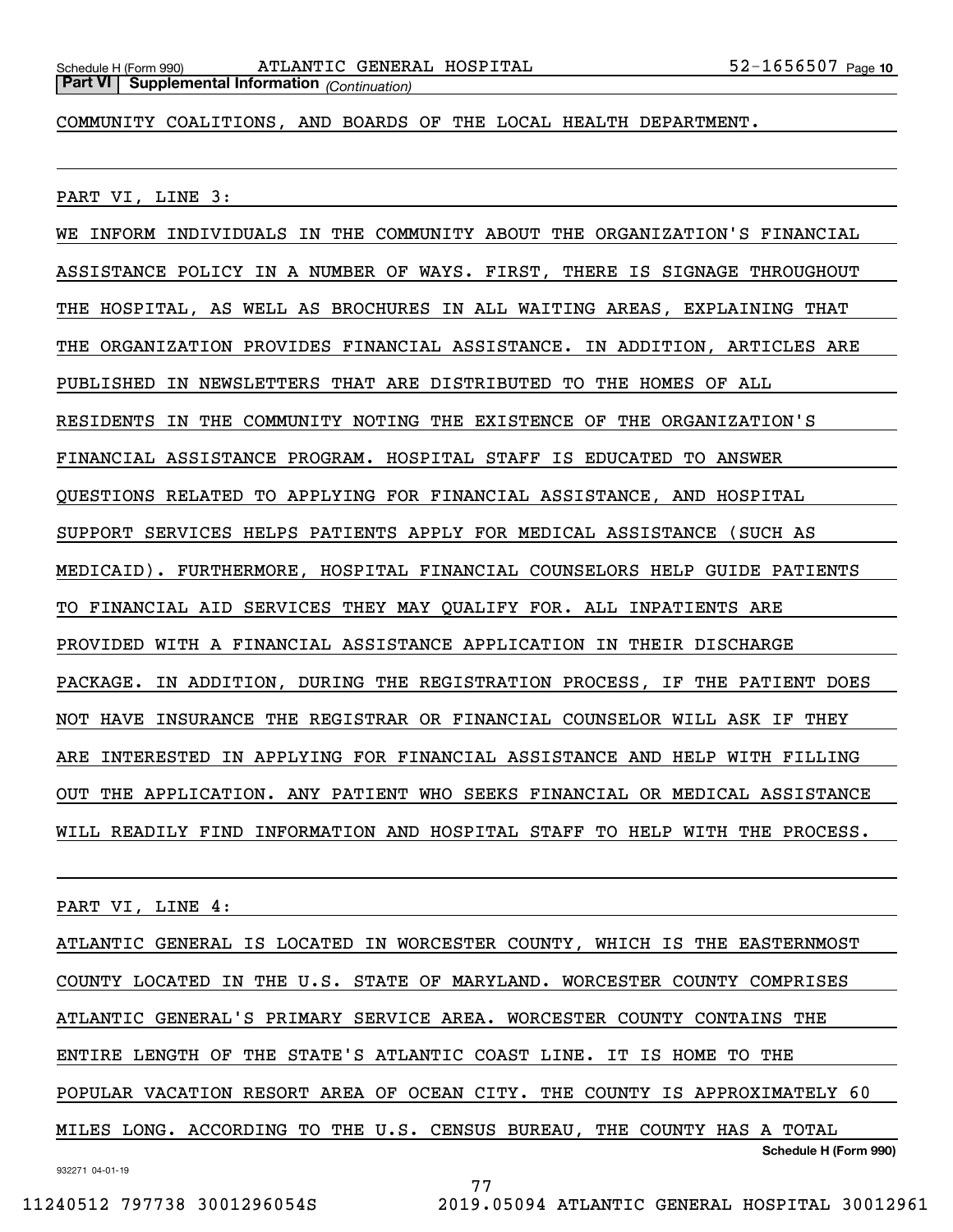| ATLANTIC GENERAL HOSPITAL 52-1656507 Page 10<br>Schedule H (Form 990)<br><b>Part VI</b> Supplemental Information (Continuation) |  |
|---------------------------------------------------------------------------------------------------------------------------------|--|
| AREA OF 695 SQUARE MILES OF WHICH, 473 SQUARE MILES OF IT IS LAND AND 221                                                       |  |
| SQUARE MILES OF IT IS WATER. ATLANTIC GENERAL IS LOCATED IN A NON-URBAN                                                         |  |
| AREA OF WORCESTER COUNTY, 10 MILES FROM THE ATLANTIC OCEAN. THE 2010                                                            |  |
| CENSUS SHOWED A POPULATION OF THE COUNTY OF 51,769 (2016 UPDATE). A 0.61%                                                       |  |
| GROWTH IN POPULATION 2010 - 2016. THE LARGEST CONCENTRATION OF THE                                                              |  |
| POPULATION IS IN THE NORTHERN PART OF THE COUNTY, WHICH IS WHERE THE OCEAN                                                      |  |
| CITY RESORT AREA IS LOCATED, AS WELL AS THE BERLIN/OCEAN PINES AREA. THE                                                        |  |
| AREA IS A MECCA FOR RETIREES WHO LIVE HERE FULL TIME OR DIVIDE THEIR TIME                                                       |  |
| BETWEEN MARYLAND AND FLORIDA. ETHNICITY IS AS FOLLOWS: WHITE 42,024,                                                            |  |
| BLACK/AF AMER 7,159, AM IND/AK NATIVE 143, ASIAN 729, NATIVE HI/PI 13,                                                          |  |
| SOME OTHER RACE 699, 2+ RACES 1,002                                                                                             |  |
| MEDIAN HOUSEHOLD INCOME OF RESIDENTS OF WORCESTER COUNTY \$60,834. THE                                                          |  |
| PERCENTAGE OF RESIDENTS BELOW THE POVERTY LEVEL IS 7.31%. THE AVERAGE AGE                                                       |  |
|                                                                                                                                 |  |
| 2016 MALE POPULATION BY AGE 25,146                                                                                              |  |
| 2016 POP, MALE: AGE <18 4,591 (18.26%)                                                                                          |  |
| 2016 POP, MALE: AGE 18+ 20,555 (81.74%)                                                                                         |  |
| 2016 POP, MALE: AGE 65+ 6,211 (24.70%)                                                                                          |  |
| 2016 MEDIAN AGE MALE 47.9                                                                                                       |  |
| 2016 FEMALE POPULATION BY AGE 26,623                                                                                            |  |
| 2016 POP, FEMALE: AGE <18 4,497 (16.89%)                                                                                        |  |
| 2016 POP, FEMALE: AGE 18+ 22,126 (83.11%)                                                                                       |  |
| 2016 POP, FEMALE: AGE 65+ 7,328 (27.53%)                                                                                        |  |
| 2016 MEDIAN AGE FEMALE 50.3                                                                                                     |  |
|                                                                                                                                 |  |
| FY20 50.83% OF THE PATIENTS CARED FOR AT THE HOSPITAL ARE MEDICARE                                                              |  |

PATIENTS. THE REMAINING PAYOR MIX IS THE FOLLOWING: MEDICAID 12.28%,

## COMMERCIAL 10.50%, BLUE CROSS 13.71%, MCO 3.78%, SELF PAY 3.48%, DONOR

**Schedule H (Form 990)**

932271 04-01-19

78

11240512 797738 3001296054S 2019.05094 ATLANTIC GENERAL HOSPITAL 30012961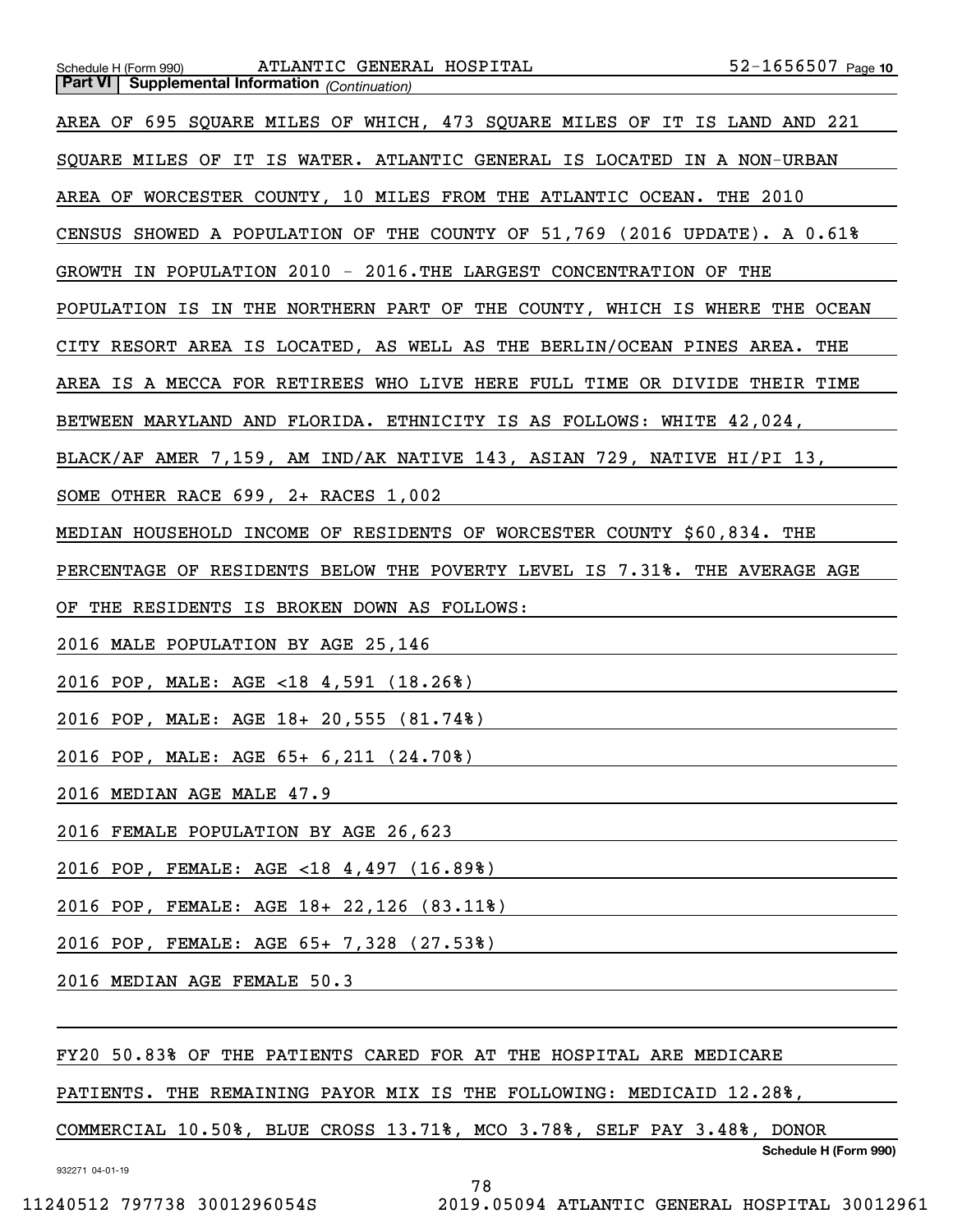**Part VI Supplemental Information** *(Continuation)* 0.25%, WORKERS COMPT 0.89%, AND OTHER GOVERNMENT PRORGRAMS 4.26%. IN THE WORCESTER COUNTY VITAL STATS 2014, THE AGE-ADJUSTED MORTALITY RATE IS 599/100,000. ACCORDING TO THE WORCESTER COUNTY HEALTH DEPARTMENT 2017 COMMUNITY HEALTH IMPROVEMENT PLAN, PRIORITY AREAS IN THE COUNTY INCLUDE; #1 PROMOTE HEALTHY LIFESTYLES AND PREVENT CHRONIC DISEASE #2 PROMOTE SAFE SCHOOL ENVIRONMENTS AND HEALTHY BEHAVIORS #3 ACCESS TO HEALTH CARE #4 STRENGTHEN BEHAVIORAL HEALTH SERVICES. DURING THE SUMMER MONTHS, THE ORGANIZATION PROVIDES A SIGNIFICANT AMOUNT OF HEALTH CARE SERVICES (PREDOMINANTLY EMERGENCY CARE) TO TOURISTS VISITING THE OCEAN RESORT OF OCEAN CITY, MD. THIS IS RELATED TO THE FACT THAT THE POPULATION OF OCEAN CITY INCREASES BY ABOUT 200,000 EACH YEAR DURING THE TOURIST SEASON.

PART VI, LINE 5:

THE ORGANIZATION'S GOVERNING BODY IS COMPOSED PRIMARILY OF INDEPENDENT MEMBERS FROM THE ORGANIZATION'S COMMUNITY. IN ADDITION, THE ORGANIZATION'S MEDICAL STAFF IS OPEN TO ALL QUALIFIED PHYSICIANS IN THE COMMUNITY. ALL FINANCIAL SURPLUSES EARNED BY THE ORGANIZATION ARE USED TO ENHANCE THE ORGANIZATION'S PATIENT SERVICES, INCLUDING THROUGH THE UNDERTAKING OF VARIOUS COMMUNITY BENEFIT ACTIVITIES. THE ORGANIZATION UNDERTAKES NUMEROUS ACTIVITIES TO PROMOTE THE HEALTH OF ITS COMMUNITY. IN PARTICULAR, THE ORGANIZATION HAS IDENTIFIED A COMMUNITY NEED FOR ACCESS TO ADDITIONAL PHYSICIANS LOCATED IN THE COMMUNITY. IN ORDER TO MEET THIS IDENTIFIED COMMUNITY NEED, THE ORGANIZATION HAS DIRECTLY EMPLOYED NUMEROUS PHYSICIANS AT A SUBSTANTIAL COST TO THE ORGANIZATION. DURING FY2020, THE PHYSICIAN PRACTICES INCURRED A LOSS OF \$14,080,157.

## **Schedule H (Form 990)** IN ADDITION, THE ORGANIZATION UNDERTAKES COMMUNITY BUILDING ACTIVITIES TO PROMOTE THE PROGRAMS THE ORGANIZATION OFFERS AND ASSURE THEY ARE REACHING

79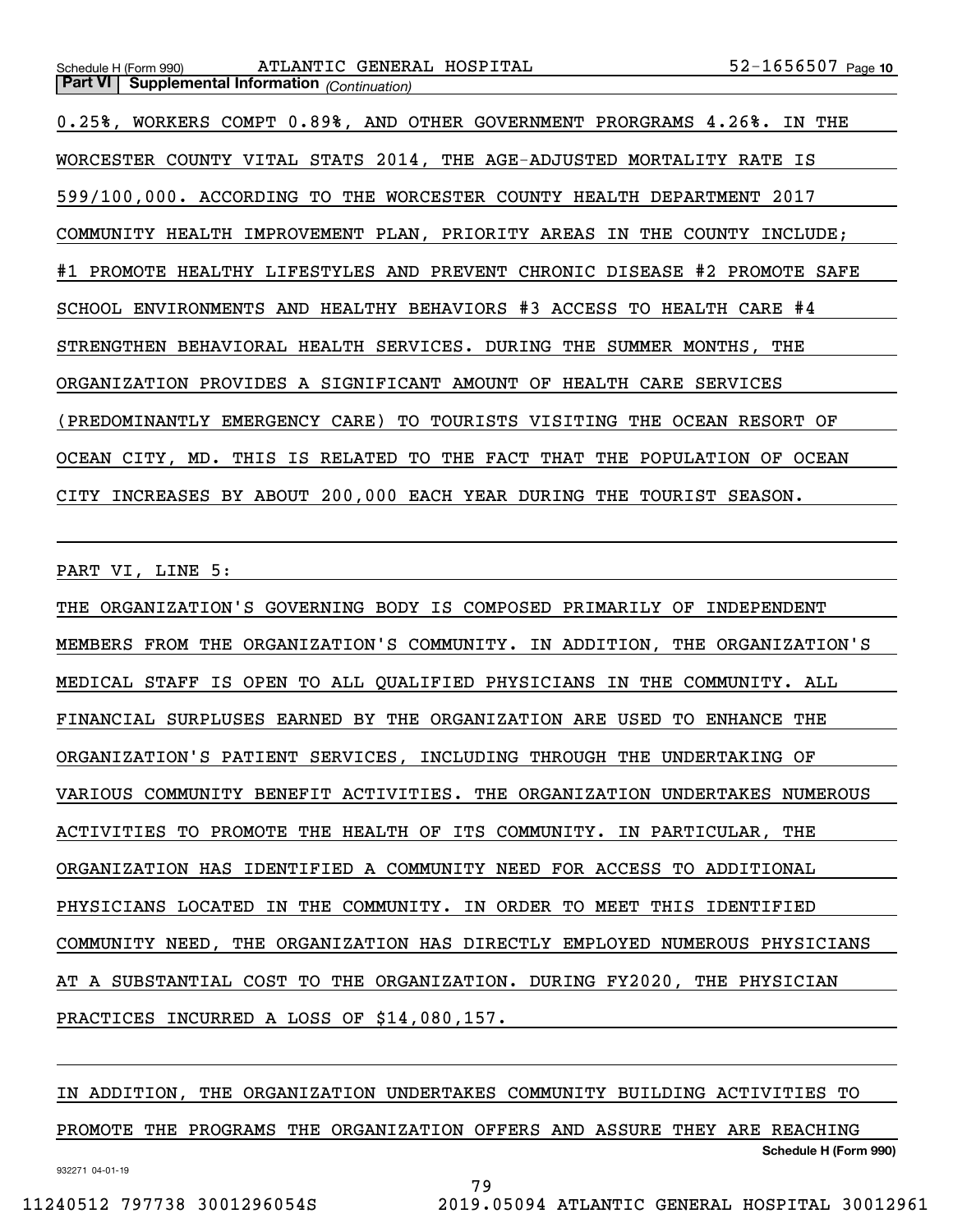52-1656507 Page 10 Schedule H (Form 990) Page ATLANTIC GENERAL HOSPITAL 52-1656507 **Part VI Supplemental Information** *(Continuation)* THE TARGETED AUDIENCE. EXAMPLES OF THESE SPECIFIC ACTIVITIES WOULD BE THE SMALL NEIGHBORHOOD-TYPE HEALTH FAIRS IN WHICH WE ARE INVOLVED, AT WHICH EVENTS YOUNG PEOPLE ARE TARGETED AND NEEDS THAT ARE FILLED THROUGH OUR SPEAKERS BUREAU.

OTHER INVOLVEMENT IN COMMUNITY BUILDING ACTIVITIES INCLUDE: OUR PARTICIPATION IN THE LOCAL SCHOOL MENTORING PROGRAMS IN WHICH OUR STAFF IS VERY ACTIVE. WE HAVE STUDENTS FROM OUR LOCAL HIGH SCHOOL WHO DO A SHADOWING PROGRAM THROUGHOUT ALL DEPARTMENTS OF OUR HOSPITAL. THIS HELPS THEM IN MAKING A CAREER CHOICE THROUGH EXPOSURE TO DIFFERENT JOBS IN THE HEALTH CARE ARENA.

WE HAVE STAFF WHO REPRESENT THE HOSPITAL ON MANY CIVIC BOARDS SUCH AS ALL THE LOCAL AREA CHAMBERS, VARIOUS CIVIC GROUPS, AND THE LOCAL COUNTY SCHOOL BOARD. WE ALSO PARTICIPATE IN THE ACS RELAY FOR LIFE, KOMEN RACE, AND OUT OF THE DARKNESS.

WE PROVIDE EMS TRAINING FOR THE LOCAL FIRE COMPANIES, MOST OF WHOM ARE VOLUNTEER STAFFED. WE OFFER AN EXCHANGE PROGRAM OF EQUIPMENT WHICH HELPS THEM WITH TRANSPORTS TO THE EMERGENCY DEPARTMENT.

AGH WORKS WITH THE LOCAL FAITH BASED COMMUNITIES BY PROVIDING EDUCATION AND SERVICES TO THEIR CONGREGATIONS. WE HAVE A FAITH BASED MEDICAL HOME GROUP WHICH MEETS WITH CLERGY AND LAY HEALTH AMBASSADORS FROM THEIR HOUSES OF WORSHIP TO FUNNEL THE MESSAGE OF HEALTH AND WELLNESS TO THEIR PEOPLE.

**Schedule H (Form 990)** ALSO, PART OF OUR COMMUNITY BUILDING PROGRAM INCLUDES OUR PARTICIPATION IN DISASTER PREPAREDNESS. BECAUSE WE ARE GEOGRAPHICALLY LOCATED IN AN AREA OF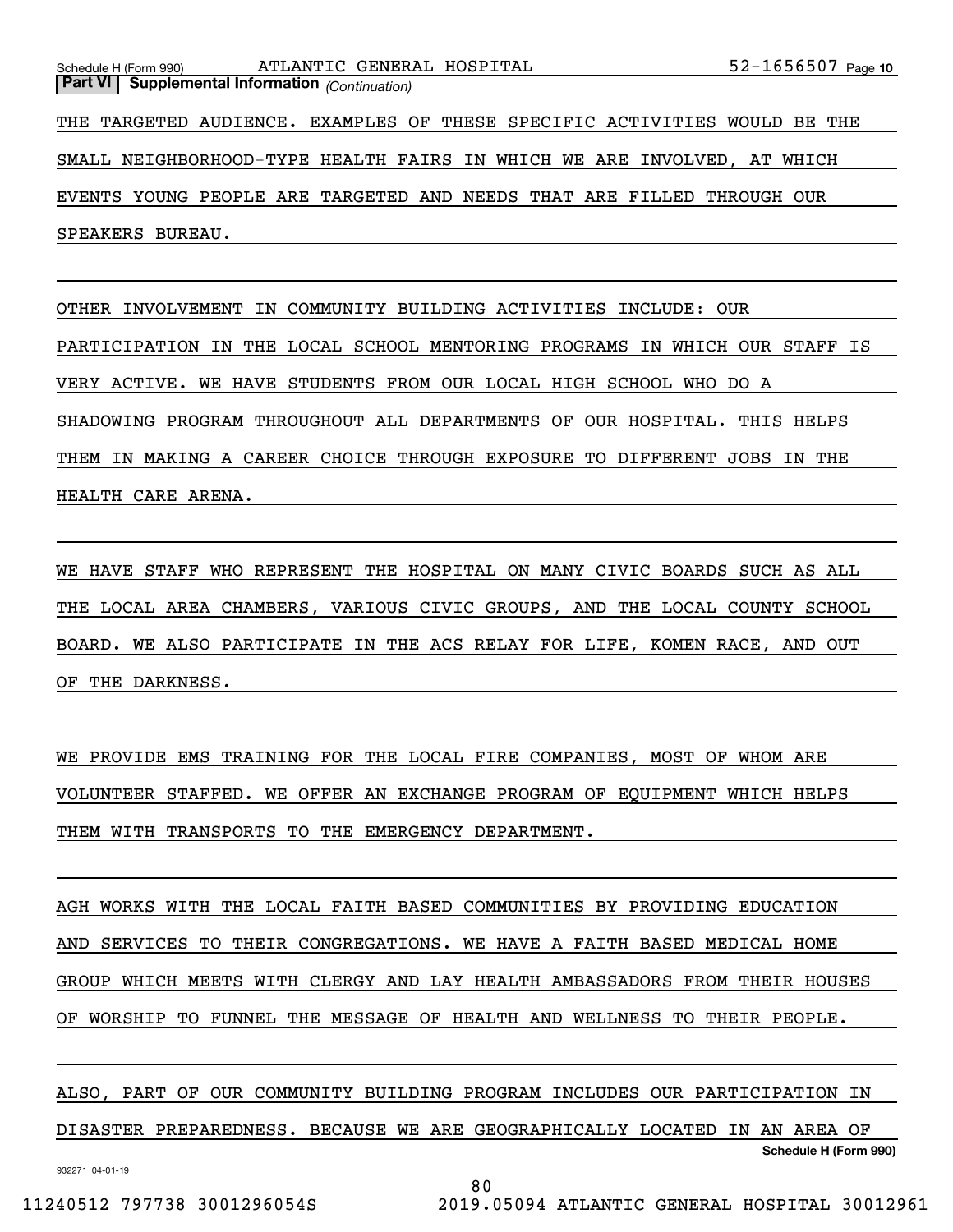EXTREME POTENTIAL DISASTER, ONLY 6 MILES FROM THE ATLANTIC OCEAN, WE WOULD BE THE SOURCE OF CARE AND PROTECTION FOR MANY IN THE AREA SHOULD A MAJOR HURRICANE HIT OUR AREA OF COASTLINE. PART OF THE HOSPITAL'S PROVISION FOR THE COMMUNITY IN SUCH A DISASTER WOULD BE TO PROVIDE CLEAN DRINKING WATER FOR THEM; THROUGH THE WATER PURIFICATION SYSTEM WHICH WE PREVIOUSLY PURCHASED AND INSTALLED WE HAVE THE ABILITY TO PROVIDE CLEAN WATER FOR NOT JUST OUR PATIENTS AND STAFF BUT FOR THE COMMUNITY AT LARGE.

WE ALSO WORK CLOSELY WITH OUR LOCAL PUBLIC AND PRIVATE SCHOOLS TO OFFER EDUCATION PROGRAMMING. EACH YEAR WE HOST STUDENTS FOR OUR HOSPITAL TOURS. THIS SERVES TO INTRODUCE THEM TO THE SERVICES OF THE HOSPITAL IN HOPES THAT THEIR TRIP FOR SERVICES WILL NOT BE AS FRIGHTENING. MANY OF OUR ASSOCIATES SERVE ON VARIOUS BOARDS OF THE SCHOOL SYSTEM OFFERING OUR EXPERTISE. THROUGH OUR SPEAKER'S BUREAU WE SEND SPEAKERS INTO MANY CLASSROOMS FOR INSTRUCTION. THE INTEGRATED HEALTH LITERACY PROGRAM (IHLP) SERVES APPROXIMATELY 3,500 STUDENTS ACROSS WORCESTER COUNTY. CURRENTLY, THE PROGRAM IS IMPLEMENTED IN GRADES ONE THROUGH EIGHT COUNTY-WIDE. STUDENTS ARE TAUGHT FOUR HEALTH LESSONS THAT ARE INTEGRATED INTO THEIR CORE AREA (MATHEMATICS, SCIENCE, READING LANGUAGE ARTS, AND SOCIAL STUDIES) CURRICULUM. ALL LESSONS IN THE PROGRAM ARE TAUGHT BY CORE AREA CLASSROOM TEACHERS. THE IHLP TEAM EXPANDED THE PROGRAM TO INCLUDE A HIGH SCHOOL SENIOR HEALTH SURVEY. THE SURVEY WILL PROVIDE A BENCHMARK SINCE THOSE STUDENT SURVEYED HAD NOT PARTICIPATED IN THE IHLP. THE SURVEY WILL ENABLE THE IHLP TEAM TO EVALUATE THE IHLP LESSON HEALTH CONCEPTS RETAINED BY STUDENTS AS THEY GRADUATE. THE GOAL OF THE PROGRAM IS TO GRADUATE A HEALTH LITERATE ADULT.

#### SOME ADDITIONAL SERVICES WHICH THE HOSPITAL PROVIDES FOR FREE TO THE

**Schedule H (Form 990)**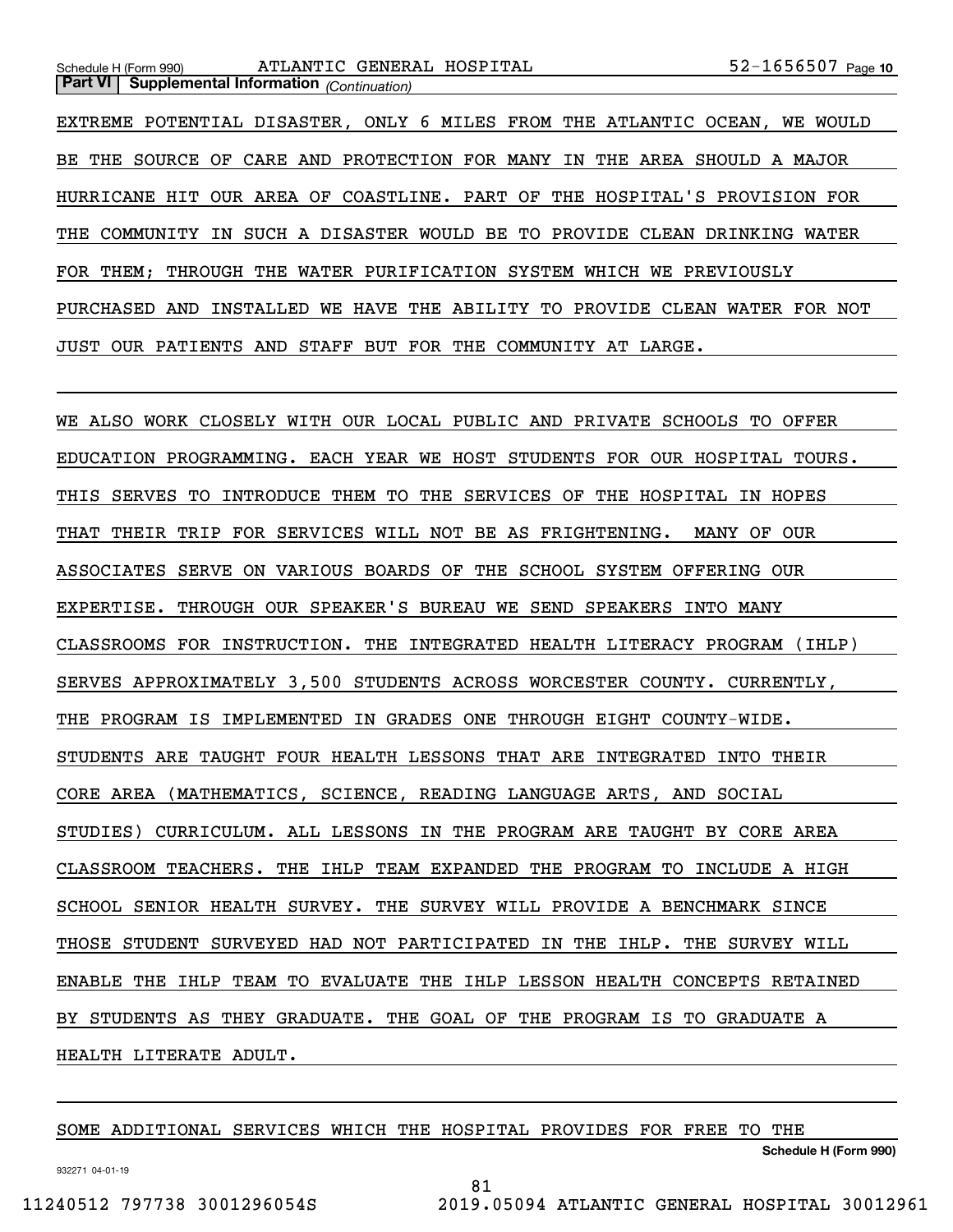COMMUNITY, WHICH PROMOTE HEALTH INCLUDE:

1. LIVING WELL PROGRAM - THIS CHRONIC DISEASE SELF MANAGEMENT PROGRAM FROM STANFORD UNIVERSITY TEACHES PEOPLE HOW TO LIVE A BETTER LIFE IN THE MIDST OF THE LIMITATIONS CAUSED BY THEIR CHRONIC CONDITIONS.

2. HYPERTENSION CLINICS - BLOOD PRESSURE SCREENINGS IN LOCAL PHARMACIES MONTHLY AS WELL AS AT MANY OTHER MEETINGS AND CONVENTIONS IN THE AREA. THESE HELP RESIDENTS MONITOR THEIR BLOOD PRESSURE AND RELIEVE SOME OVERCROWDING IN PHYSICIAN OFFICES. THIS ALLOWS US THE OPPORTUNITY TO PROVIDE ONE-ON-ONE TEACHING TO INDIVIDUALS.

3. HEALTHFAIRS -THE HOSPITAL IS INVOLVED IN SEVERAL LARGE AND SMALL HEALTHFAIR EVENTS IN VARIOUS LOCATIONS THROUGHOUT THE YEAR. ONE SUCH EVENT IS A PARTNERSHIP WITH AARP/TOWN OF OCEAN CITY TO OFFER A FAIR WITH MANY SCREENINGS AND HEALTH INFORMATION. WE ALSO SPONSOR AN EDUCATIONAL AND SCREENING CONFERENCES THROUGHOUT THE YEAR LED BY THE HEALTHY HAPPENINGS COMMITTEE. THIS IS HELD IN VARIOUS LOCATIONS WITHIN OUR SERVICE AREA WHICH ALLOWS US TO PROVIDE FREE SERVICES TO THOSE WHO MIGHT NOT OTHERWISE BE ABLE TO ACCESS HEALTH CARE. WE ALSO PARTNER WITH MANY CHURCHES AND COMMUNITY GROUPS TO OFFER SMALL HEALTH FAIRS.

4. WE PROVIDE EDUCATION IN WRITTEN FORM THROUGH LOCAL PUBLICATIONS (NEWSPAPERS AND MAGAZINES) AND OUR OWN ON CALL QUARTERLY PUBLICATION. MANY OF OUR PHYSICIANS PROVIDE ARTICLES FOR THESE.

5. WE ALSO HAVE A SPEAKER'S BUREAU WHICH PROVIDES EDUCATIONAL

PRESENTATIONS FOR AREA CIVIC GROUPS, BUSINESSES, CHURCHES, SCHOOLS AND

82

**Schedule H (Form 990)**

932271 04-01-19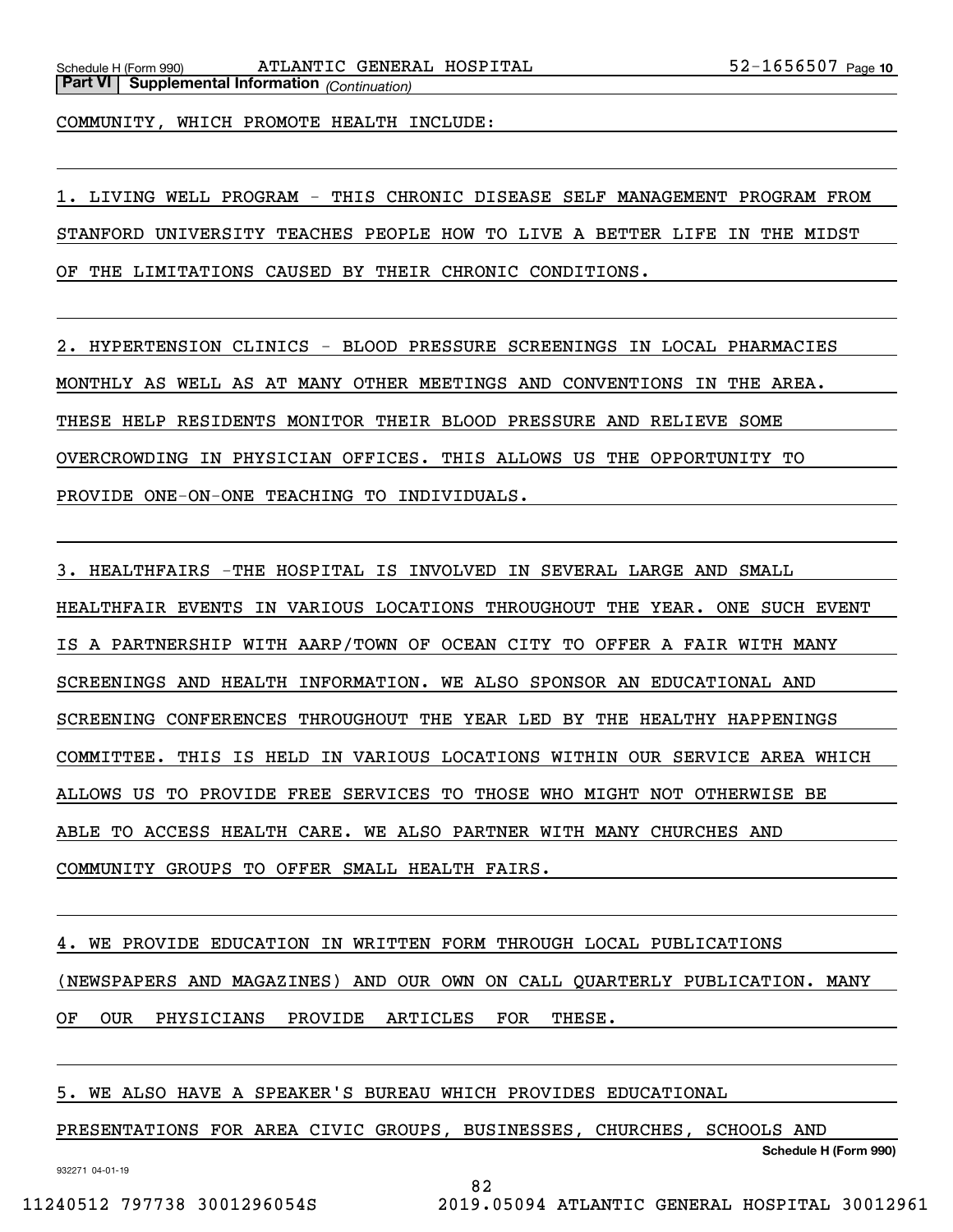CONVENTIONS WHICH ARE HELD IN OUR RESORT AREA.

6. WE PROVIDE EDUCATION FOR THE LOCAL SCHOOLS THROUGH OUR HOSPITAL TOUR PROGRAM AND IHLP. THESE PROGRAMS ALLOW US TO SPREAD THE HEALTH MESSAGE AGAINST CHILDHOOD OBESITY TO THE YOUNGER GENERATION. INCLUDING A YOUTH SPEAKERS BUREAU FOR SCHOOL AGE AND ADOLESCENT HEALTH TOPICS.

7. BEING IN A BEACH RESORT COMMUNITY THERE ARE MANY SPORTING EVENTS WHICH OCCUR LOCALLY. WE PARTICIPATE IN MANY OF THESE BY PROVIDING FIRST AID ON SITE FOR THOSE IN ATTENDANCE AND THOSE PARTICIPATING IN THE ACTIVITY.

PART VI, LINE 6:

IN ADDITION TO OPERATING AN ACUTE CARE HOSPITAL THAT PROVIDES A 24 HOUR ER, ATLANTIC GENERAL HOSPITAL EMPLOYS A NETWORK OF PRIMARY CARE AND SPECIALIST PHYSICIANS THAT PROVIDE NEEDED HEALTH CARE SERVICES THROUGHOUT ATLANTIC GENERAL'S COMMUNITY, INCLUDING SERVING SOME OF THE HOSPITAL'S MORE RURAL AREAS. BECAUSE OF THE RURAL NATURE OF THE COMMUNITIES THE HOSPITAL SERVES, TRANSPORTATION FOR HEALTHCARE CAN BE CHALLENGING. BY LOCATING THESE EMPLOYED PHYSICIANS' OFFICES THROUGHOUT THE HOSPITAL'S SERVICE REGION, THE HOSPITAL IS ABLE TO HELP IMPROVE ACCESS TO PHYSICIANS' SERVICES FOR MEMBERS OF THE COMMUNITY.

PART VI, LINE 7, LIST OF STATES RECEIVING COMMUNITY BENEFIT REPORT:

MD

**Schedule H (Form 990)**

932271 04-01-19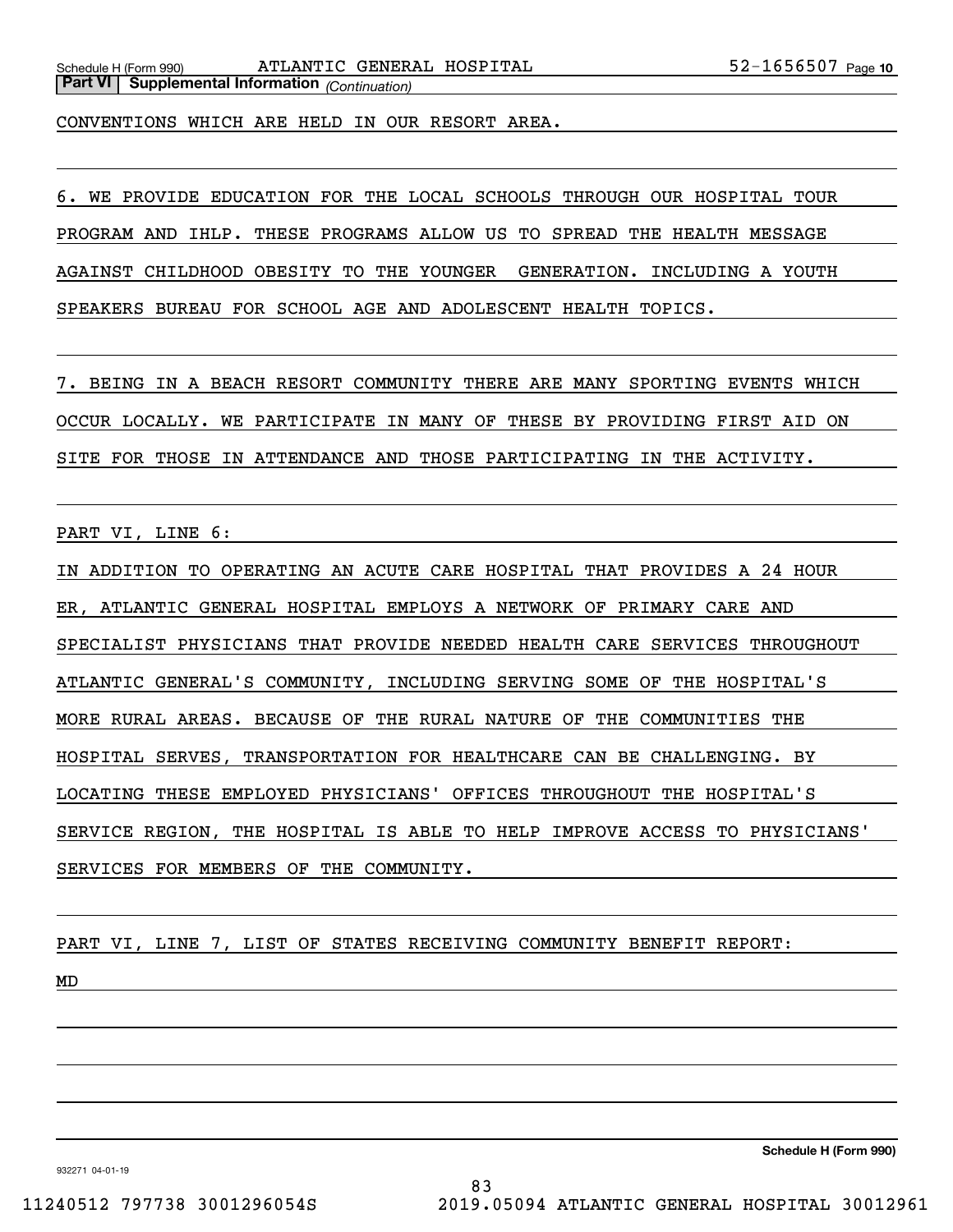|        | <b>SCHEDULE J</b>                                      |                                                                                | <b>Compensation Information</b>                                                                                                                                                                                       |                                       | OMB No. 1545-0047          |     |                                     |
|--------|--------------------------------------------------------|--------------------------------------------------------------------------------|-----------------------------------------------------------------------------------------------------------------------------------------------------------------------------------------------------------------------|---------------------------------------|----------------------------|-----|-------------------------------------|
|        | (Form 990)                                             |                                                                                | For certain Officers, Directors, Trustees, Key Employees, and Highest                                                                                                                                                 |                                       |                            |     |                                     |
|        |                                                        |                                                                                | <b>Compensated Employees</b>                                                                                                                                                                                          |                                       |                            |     |                                     |
|        |                                                        |                                                                                | Complete if the organization answered "Yes" on Form 990, Part IV, line 23.                                                                                                                                            |                                       | <b>Open to Public</b>      |     |                                     |
|        | Department of the Treasury<br>Internal Revenue Service |                                                                                | Attach to Form 990.<br>Go to www.irs.gov/Form990 for instructions and the latest information.                                                                                                                         |                                       | Inspection                 |     |                                     |
|        | Name of the organization                               |                                                                                |                                                                                                                                                                                                                       | <b>Employer identification number</b> |                            |     |                                     |
|        |                                                        | ATLANTIC GENERAL HOSPITAL                                                      |                                                                                                                                                                                                                       |                                       | 52-1656507                 |     |                                     |
| Part I |                                                        | <b>Questions Regarding Compensation</b>                                        |                                                                                                                                                                                                                       |                                       |                            |     |                                     |
|        |                                                        |                                                                                |                                                                                                                                                                                                                       |                                       |                            | Yes | No                                  |
|        |                                                        |                                                                                | 1a Check the appropriate box(es) if the organization provided any of the following to or for a person listed on Form 990,                                                                                             |                                       |                            |     |                                     |
|        |                                                        |                                                                                | Part VII, Section A, line 1a. Complete Part III to provide any relevant information regarding these items.                                                                                                            |                                       |                            |     |                                     |
|        | First-class or charter travel                          |                                                                                | Housing allowance or residence for personal use                                                                                                                                                                       |                                       |                            |     |                                     |
|        | Travel for companions                                  |                                                                                | Payments for business use of personal residence                                                                                                                                                                       |                                       |                            |     |                                     |
|        |                                                        | Tax indemnification and gross-up payments                                      | Health or social club dues or initiation fees                                                                                                                                                                         |                                       |                            |     |                                     |
|        | Discretionary spending account                         |                                                                                | Personal services (such as maid, chauffeur, chef)                                                                                                                                                                     |                                       |                            |     |                                     |
|        |                                                        |                                                                                |                                                                                                                                                                                                                       |                                       |                            |     |                                     |
|        |                                                        |                                                                                | <b>b</b> If any of the boxes on line 1a are checked, did the organization follow a written policy regarding payment or                                                                                                |                                       |                            |     |                                     |
|        |                                                        |                                                                                | reimbursement or provision of all of the expenses described above? If "No," complete Part III to explain                                                                                                              |                                       | 1b                         |     |                                     |
| 2      |                                                        |                                                                                | Did the organization require substantiation prior to reimbursing or allowing expenses incurred by all directors,                                                                                                      |                                       |                            |     |                                     |
|        |                                                        |                                                                                |                                                                                                                                                                                                                       |                                       | $\mathbf{2}$               |     |                                     |
|        |                                                        |                                                                                |                                                                                                                                                                                                                       |                                       |                            |     |                                     |
| з      |                                                        |                                                                                | Indicate which, if any, of the following the organization used to establish the compensation of the organization's                                                                                                    |                                       |                            |     |                                     |
|        |                                                        |                                                                                | CEO/Executive Director. Check all that apply. Do not check any boxes for methods used by a related organization to                                                                                                    |                                       |                            |     |                                     |
|        |                                                        | establish compensation of the CEO/Executive Director, but explain in Part III. |                                                                                                                                                                                                                       |                                       |                            |     |                                     |
|        | ΧI<br>Compensation committee                           |                                                                                | $X$ Written employment contract                                                                                                                                                                                       |                                       |                            |     |                                     |
|        |                                                        | Independent compensation consultant                                            | Compensation survey or study<br>X                                                                                                                                                                                     |                                       |                            |     |                                     |
|        | Form 990 of other organizations                        |                                                                                | Approval by the board or compensation committee                                                                                                                                                                       |                                       |                            |     |                                     |
|        |                                                        |                                                                                |                                                                                                                                                                                                                       |                                       |                            |     |                                     |
|        |                                                        |                                                                                | During the year, did any person listed on Form 990, Part VII, Section A, line 1a, with respect to the filing                                                                                                          |                                       |                            |     |                                     |
|        | organization or a related organization:                |                                                                                |                                                                                                                                                                                                                       |                                       |                            |     |                                     |
|        |                                                        | Receive a severance payment or change-of-control payment?                      |                                                                                                                                                                                                                       |                                       | 4a                         |     | $\underline{x}$                     |
|        |                                                        |                                                                                |                                                                                                                                                                                                                       |                                       | 4b                         |     | $\overline{\mathtt{x}}$             |
|        |                                                        |                                                                                |                                                                                                                                                                                                                       |                                       | 4c                         |     | $\overline{\text{x}}$               |
|        |                                                        |                                                                                | If "Yes" to any of lines 4a-c, list the persons and provide the applicable amounts for each item in Part III.                                                                                                         |                                       |                            |     |                                     |
|        |                                                        |                                                                                |                                                                                                                                                                                                                       |                                       |                            |     |                                     |
|        |                                                        |                                                                                | Only section 501(c)(3), 501(c)(4), and 501(c)(29) organizations must complete lines 5-9.                                                                                                                              |                                       |                            |     |                                     |
| 5.     |                                                        |                                                                                | For persons listed on Form 990, Part VII, Section A, line 1a, did the organization pay or accrue any compensation                                                                                                     |                                       |                            |     |                                     |
|        | contingent on the revenues of:                         |                                                                                |                                                                                                                                                                                                                       |                                       |                            |     |                                     |
|        |                                                        |                                                                                |                                                                                                                                                                                                                       |                                       | 5a                         |     | $\frac{\text{X}}{\text{X}}$         |
|        |                                                        |                                                                                |                                                                                                                                                                                                                       |                                       | 5b                         |     |                                     |
|        | If "Yes" on line 5a or 5b, describe in Part III.       |                                                                                |                                                                                                                                                                                                                       |                                       |                            |     |                                     |
| 6.     |                                                        |                                                                                | For persons listed on Form 990, Part VII, Section A, line 1a, did the organization pay or accrue any compensation                                                                                                     |                                       |                            |     |                                     |
|        | contingent on the net earnings of:                     |                                                                                |                                                                                                                                                                                                                       |                                       |                            |     |                                     |
|        |                                                        |                                                                                |                                                                                                                                                                                                                       |                                       | 6a                         |     | <u>x</u><br>$\overline{\mathtt{x}}$ |
|        |                                                        |                                                                                |                                                                                                                                                                                                                       |                                       | 6b                         |     |                                     |
|        | If "Yes" on line 6a or 6b, describe in Part III.       |                                                                                |                                                                                                                                                                                                                       |                                       |                            |     |                                     |
|        |                                                        |                                                                                | 7 For persons listed on Form 990, Part VII, Section A, line 1a, did the organization provide any nonfixed payments                                                                                                    |                                       |                            |     | x                                   |
|        |                                                        |                                                                                | Were any amounts reported on Form 990, Part VII, paid or accrued pursuant to a contract that was subject to the                                                                                                       |                                       | 7                          |     |                                     |
| 8      |                                                        |                                                                                |                                                                                                                                                                                                                       |                                       | 8                          |     | x                                   |
| 9      |                                                        |                                                                                | initial contract exception described in Regulations section 53.4958-4(a)(3)? If "Yes," describe in Part III<br>If "Yes" on line 8, did the organization also follow the rebuttable presumption procedure described in |                                       |                            |     |                                     |
|        | Regulations section 53.4958-6(c)?                      |                                                                                |                                                                                                                                                                                                                       |                                       | 9                          |     |                                     |
|        |                                                        | LHA For Paperwork Reduction Act Notice, see the Instructions for Form 990.     |                                                                                                                                                                                                                       |                                       | Schedule J (Form 990) 2019 |     |                                     |

932111 10-21-19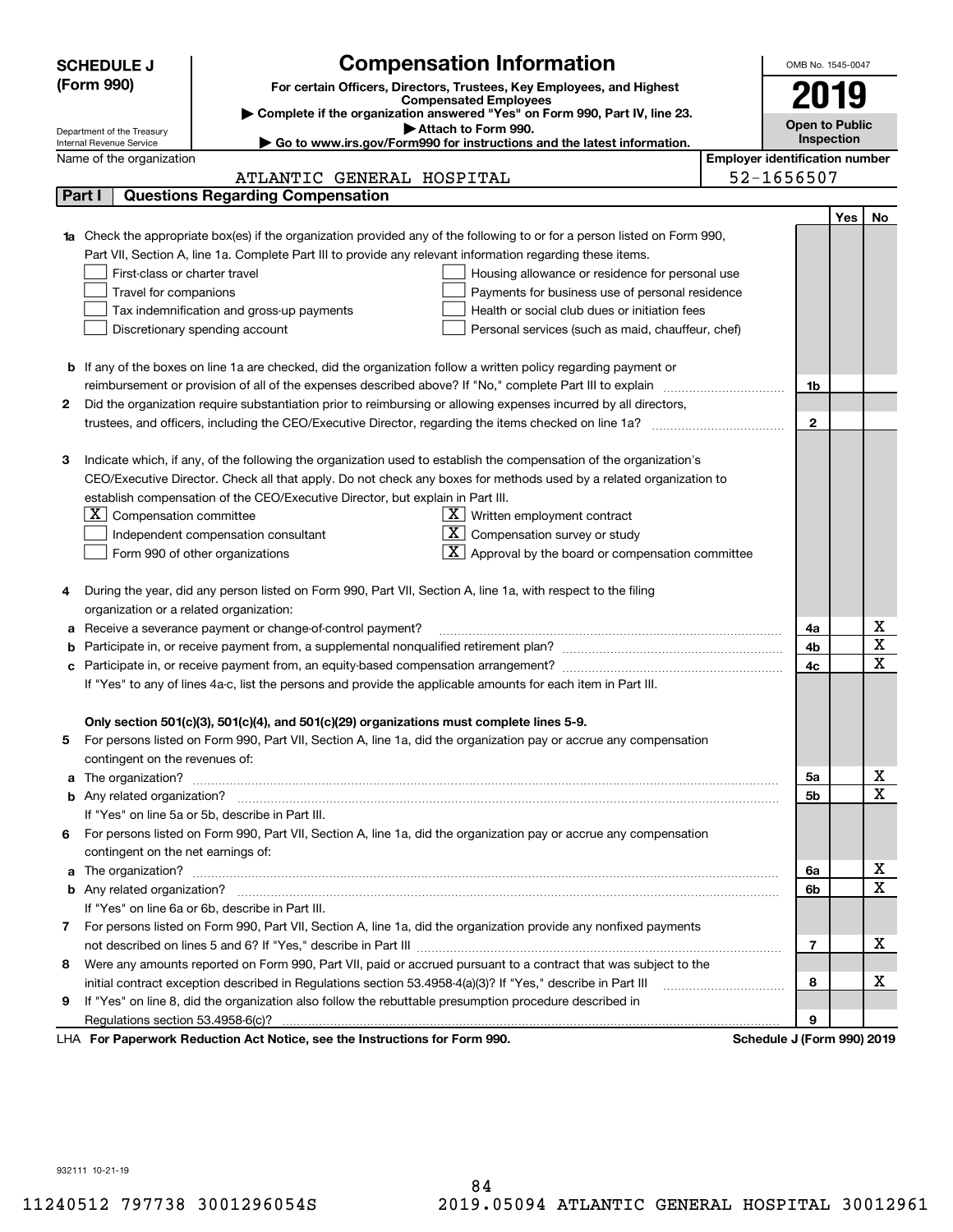52-1656507

# **Part II Officers, Directors, Trustees, Key Employees, and Highest Compensated Employees.**  Schedule J (Form 990) 2019 Page Use duplicate copies if additional space is needed.

For each individual whose compensation must be reported on Schedule J, report compensation from the organization on row (i) and from related organizations, described in the instructions, on row (ii). Do not list any individuals that aren't listed on Form 990, Part VII.

**Note:**  The sum of columns (B)(i)-(iii) for each listed individual must equal the total amount of Form 990, Part VII, Section A, line 1a, applicable column (D) and (E) amounts for that individual.

|                             |               |                          | (B) Breakdown of W-2 and/or 1099-MISC compensation |                                           | (C) Retirement and<br>other deferred | (D) Nontaxable<br>benefits | (E) Total of columns<br>$(B)(i)-(D)$ | (F) Compensation<br>in column (B)         |
|-----------------------------|---------------|--------------------------|----------------------------------------------------|-------------------------------------------|--------------------------------------|----------------------------|--------------------------------------|-------------------------------------------|
| (A) Name and Title          |               | (i) Base<br>compensation | (ii) Bonus &<br>incentive<br>compensation          | (iii) Other<br>reportable<br>compensation | compensation                         |                            |                                      | reported as deferred<br>on prior Form 990 |
| MICHAEL FRANKLIN<br>(1)     | (i)           | 440,807.                 | 0.                                                 | 18,500.                                   | 7,000.                               | 21,602.                    | 487,909.                             | $0$ .                                     |
| PRESIDENT & CEO, EX-OFFICIO | (ii)          | $\mathbf{0}$ .           | 0.                                                 | $\overline{0}$ .                          | $\overline{0}$ .                     | 0.                         | $\Omega$                             | $\overline{0}$ .                          |
| CHERYL NOTTINGHAM<br>(2)    | (i)           | 208,078.                 | 0.                                                 | 18,758.                                   | 5,828.                               | 13,581.                    | 246, 245.                            | 0.                                        |
| CFO                         | (ii)          | 0.                       | 0.                                                 | 0.                                        | 0.                                   | 0.                         | $\mathbf 0$                          | $\overline{0}$ .                          |
| TIMOTHY R. WHETSTINE<br>(3) | (i)           | 169,718.                 | 0.                                                 | 258.                                      | 0.                                   | 14,970.                    | 184,946                              | $\overline{0}$ .                          |
| VP PROFESSIONAL SERVICES    | (ii)          | 0.                       | 0.                                                 | 0.                                        | 0.                                   | $\mathbf 0$ .              | $\mathbf 0$ .                        | $\overline{0}$ .                          |
| (4) COLLEEN WAREING         | (i)           | 150, 310.                | $\overline{0}$ .                                   | 18,896.                                   | 4,442.                               | 15,798.                    | 189,446                              | $\overline{\mathbf{0}}$ .                 |
| VP PATIENT CARE             | (ii)          | 0.                       | $\overline{0}$ .                                   | $\overline{0}$ .                          | 0.                                   | $\mathbf 0$ .              | $\mathbf 0$                          | $\overline{\mathbf{0}}$ .                 |
| (5) RABINDRA PAUL           |               | (i) $1,076,032$ .        | 0.                                                 | 18,636.                                   | 7,000.                               | 21,602.                    | 1,123,270                            | $\overline{0}$ .                          |
| PHYSICIAN                   | (ii)          | 0.                       | 0.                                                 | 0.                                        | 0.                                   | 0.                         | $\mathbf 0$ .                        | $\overline{0}$ .                          |
| (6) JAMES P. CHERRY         | (i)           | 566,359.                 | 0.                                                 | 18,638.                                   | 7,000.                               | 21,602.                    | 613,599.                             | $\overline{0}$ .                          |
| PHYSICIAN                   | (ii)          | 0.                       | $\overline{0}$ .                                   | $\overline{0}$ .                          | 0.                                   | 0.                         | $\mathbf 0$ .                        | $\overline{0}$ .                          |
| (7) MICHAEL S. HOOKER       | (i)           | 663,482.                 | $\mathbf 0$ .                                      | 136.                                      | 7,000.                               | 21,602.                    | 692,220                              | $\overline{0}$ .                          |
| PHYSICIAN                   | (ii)          | 0.                       | $\mathbf 0$ .                                      | 0.                                        | 0.                                   | 0.                         | $\mathbf 0$ .                        | $\mathbf 0$ .                             |
| (8) JONATHAN D BELL         | (i)           | 558,489.                 | $\mathbf 0$ .                                      | 258.                                      | 3,438.                               | 15,798.                    | 577,983.                             | $\mathbf 0$ .                             |
| PHYSICIAN                   | (ii)          | $0$ .                    | $\mathbf 0$ .                                      | 0.                                        | 0.                                   | 0.                         | 0.                                   | $\mathbf 0$ .                             |
| (9) ALAE ZARIF, MD          | (i) $\vert$ 1 | , 197, 937.              | $\overline{0}$ .                                   | 258.                                      | 7,000.                               | 21,602.                    | 1, 226, 797.                         | $\overline{0}$ .                          |
| PHYSCIAN                    | (ii)          | $0$ .                    | $\overline{0}$ .                                   | 0.                                        | 0.                                   | 0.                         | 0.                                   | $\overline{0}$ .                          |
|                             | (i)           |                          |                                                    |                                           |                                      |                            |                                      |                                           |
|                             | (ii)          |                          |                                                    |                                           |                                      |                            |                                      |                                           |
|                             | (i)           |                          |                                                    |                                           |                                      |                            |                                      |                                           |
|                             | (ii)          |                          |                                                    |                                           |                                      |                            |                                      |                                           |
|                             | (i)           |                          |                                                    |                                           |                                      |                            |                                      |                                           |
|                             | (i)           |                          |                                                    |                                           |                                      |                            |                                      |                                           |
|                             | (i)           |                          |                                                    |                                           |                                      |                            |                                      |                                           |
|                             | (ii)          |                          |                                                    |                                           |                                      |                            |                                      |                                           |
|                             | (i)           |                          |                                                    |                                           |                                      |                            |                                      |                                           |
|                             | (ii)          |                          |                                                    |                                           |                                      |                            |                                      |                                           |
|                             | (i)           |                          |                                                    |                                           |                                      |                            |                                      |                                           |
|                             | (ii)          |                          |                                                    |                                           |                                      |                            |                                      |                                           |
|                             | (i)           |                          |                                                    |                                           |                                      |                            |                                      |                                           |
|                             | (ii)          |                          |                                                    |                                           |                                      |                            |                                      |                                           |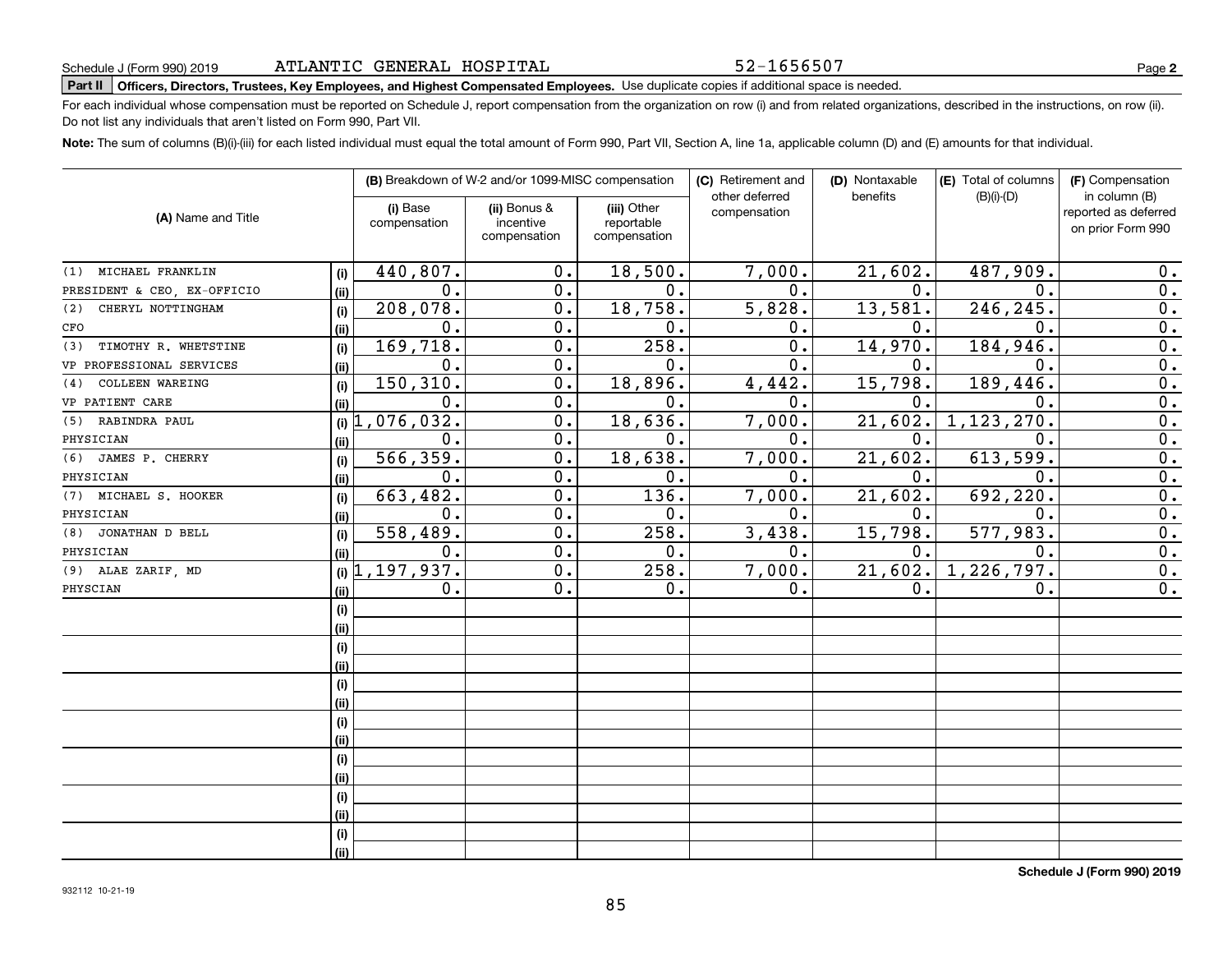### **Part III Supplemental Information**

Schedule J (Form 990) 2019 ATLANTIC GENERAL HOSPITAL 52-1656507<br>Part III Supplemental Information<br>Provide the information, explanation, or descriptions required for Part I, lines 1a, 1b, 3, 4a, 4b, 4c, 5a, 5b, 6a, 6b, 7, a

**Schedule J (Form 990) 2019**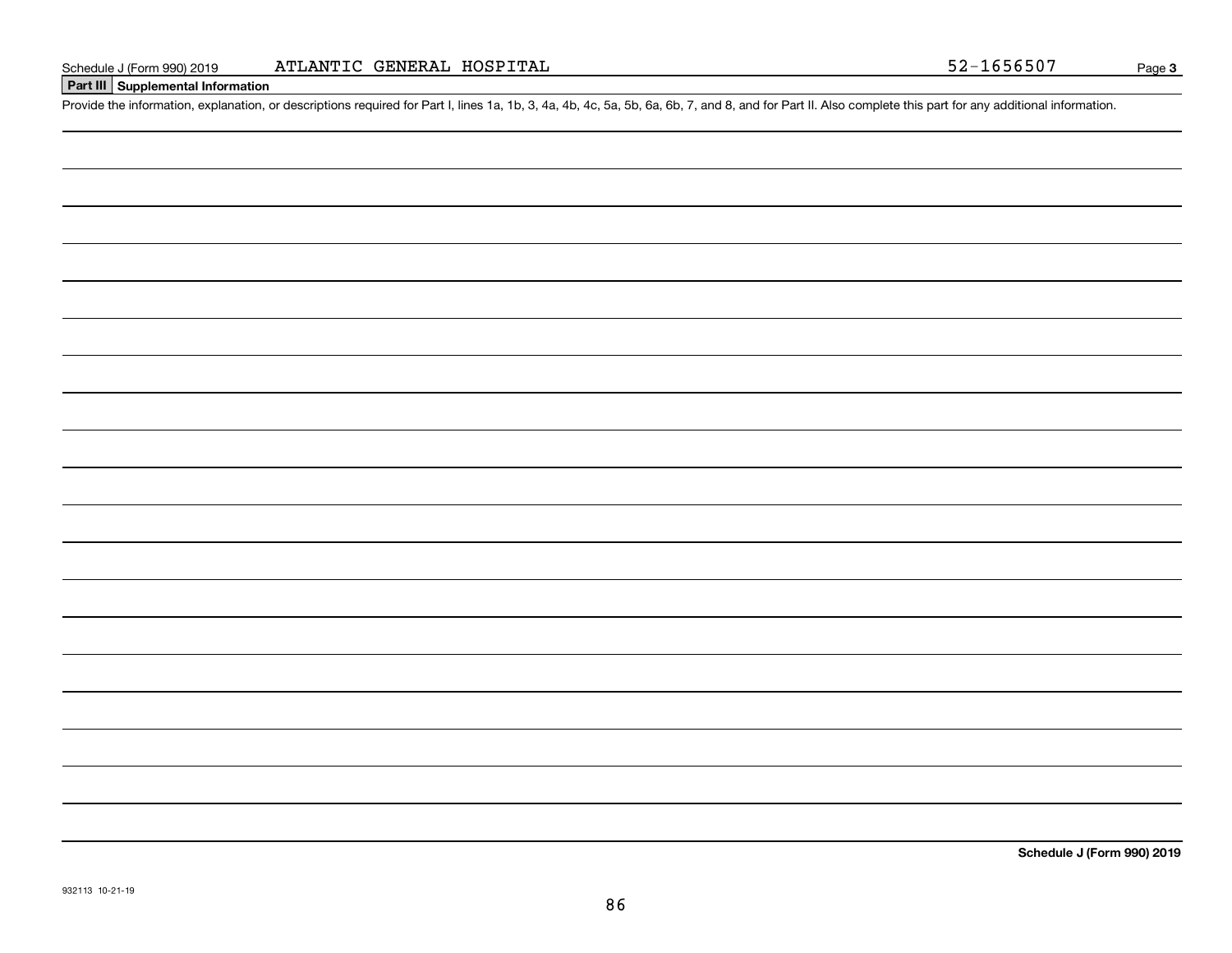|              | <b>Supplemental Information on Tax-Exempt Bonds</b><br><b>SCHEDULE K</b><br>Complete if the organization answered "Yes" on Form 990, Part IV, line 24a. Provide descriptions,<br>(Form 990)<br>explanations, and any additional information in Part VI.<br>Department of the Treasury<br>▶ Attach to Form 990. ▶ Go to www.irs.gov/Form990 for instructions and the latest information.<br>Inspection<br><b>Internal Revenue Service</b> |                |                 |                       |             |                 |             |                            |            |           |                                       |    |            | OMB No. 1545-0047<br><b>Open to Public</b> |
|--------------|------------------------------------------------------------------------------------------------------------------------------------------------------------------------------------------------------------------------------------------------------------------------------------------------------------------------------------------------------------------------------------------------------------------------------------------|----------------|-----------------|-----------------------|-------------|-----------------|-------------|----------------------------|------------|-----------|---------------------------------------|----|------------|--------------------------------------------|
|              | Name of the organization                                                                                                                                                                                                                                                                                                                                                                                                                 |                |                 |                       |             |                 |             |                            |            |           | <b>Employer identification number</b> |    |            |                                            |
|              | ATLANTIC GENERAL HOSPITAL                                                                                                                                                                                                                                                                                                                                                                                                                |                |                 |                       |             |                 |             |                            |            |           | 52-1656507                            |    |            |                                            |
| Part I       | <b>Bond Issues</b>                                                                                                                                                                                                                                                                                                                                                                                                                       |                |                 |                       |             |                 |             |                            |            |           |                                       |    |            |                                            |
|              | (a) Issuer name                                                                                                                                                                                                                                                                                                                                                                                                                          | (b) Issuer EIN | $(c)$ CUSIP $#$ | (d) Date issued       |             | (e) Issue price |             | (f) Description of purpose |            |           | (g) Defeased (h) On behalf            |    | (i) Pooled |                                            |
|              |                                                                                                                                                                                                                                                                                                                                                                                                                                          |                |                 |                       |             |                 |             |                            |            |           | of issuer                             |    | financing  |                                            |
|              |                                                                                                                                                                                                                                                                                                                                                                                                                                          |                |                 |                       |             |                 |             |                            | Yes        | <b>No</b> | Yes                                   | No | Yes   No   |                                            |
|              | A MHHEFA SERIES A                                                                                                                                                                                                                                                                                                                                                                                                                        |                | <b>NONE</b>     | $09/01/17$ 7,501,000. |             |                 |             |                            |            | Х         |                                       | х  |            | X                                          |
|              |                                                                                                                                                                                                                                                                                                                                                                                                                                          |                |                 |                       |             |                 |             |                            |            |           |                                       |    |            |                                            |
|              | <b>B MHHEFA SERIES B</b>                                                                                                                                                                                                                                                                                                                                                                                                                 |                | <b>NONE</b>     | 09/01/17              |             | 20013000.       |             |                            |            | X         |                                       | X  |            | X                                          |
|              | MAYOR AND COUNCIL OF                                                                                                                                                                                                                                                                                                                                                                                                                     |                |                 |                       |             |                 |             |                            |            |           |                                       |    |            |                                            |
|              | C BERLIN, MD                                                                                                                                                                                                                                                                                                                                                                                                                             |                | <b>NONE</b>     | 09/01/17              |             | 10000000.       |             |                            |            | X         |                                       | X  |            | X                                          |
|              |                                                                                                                                                                                                                                                                                                                                                                                                                                          |                |                 |                       |             |                 |             |                            |            |           |                                       |    |            |                                            |
| D            |                                                                                                                                                                                                                                                                                                                                                                                                                                          |                |                 |                       |             |                 |             |                            |            |           |                                       |    |            |                                            |
| Part II      | <b>Proceeds</b>                                                                                                                                                                                                                                                                                                                                                                                                                          |                |                 |                       |             |                 |             |                            |            |           |                                       |    |            |                                            |
|              |                                                                                                                                                                                                                                                                                                                                                                                                                                          |                |                 | A                     |             |                 | B           | $\mathbf{C}$               |            |           |                                       | D  |            |                                            |
| $\mathbf 1$  | Amount of bonds retired                                                                                                                                                                                                                                                                                                                                                                                                                  |                |                 |                       | 713,000.    |                 |             |                            |            |           |                                       |    |            |                                            |
| $\mathbf{2}$ | Amount of bonds legally defeased                                                                                                                                                                                                                                                                                                                                                                                                         |                |                 |                       |             |                 |             |                            |            |           |                                       |    |            |                                            |
| 3            | Total proceeds of issue                                                                                                                                                                                                                                                                                                                                                                                                                  |                |                 |                       | 7,501,000.  |                 | 20,013,000. | 10,000,000.                |            |           |                                       |    |            |                                            |
| 4            |                                                                                                                                                                                                                                                                                                                                                                                                                                          |                |                 |                       |             |                 |             |                            |            |           |                                       |    |            |                                            |
| 5            | Capitalized interest from proceeds                                                                                                                                                                                                                                                                                                                                                                                                       |                |                 |                       |             |                 |             |                            |            |           |                                       |    |            |                                            |
| 6            | Proceeds in refunding escrows                                                                                                                                                                                                                                                                                                                                                                                                            |                |                 |                       |             |                 |             |                            |            |           |                                       |    |            |                                            |
| $\mathbf{7}$ | Issuance costs from proceeds                                                                                                                                                                                                                                                                                                                                                                                                             |                |                 |                       |             | 402,264.        |             |                            | 127,253.   |           |                                       |    |            |                                            |
| 8            | Credit enhancement from proceeds                                                                                                                                                                                                                                                                                                                                                                                                         |                |                 |                       |             |                 |             |                            |            |           |                                       |    |            |                                            |
| 9            | Working capital expenditures from proceeds                                                                                                                                                                                                                                                                                                                                                                                               |                |                 |                       |             |                 |             |                            |            |           |                                       |    |            |                                            |
| 10           | Capital expenditures from proceeds                                                                                                                                                                                                                                                                                                                                                                                                       |                |                 |                       |             |                 | 5,340,103.  |                            | 8,500,563. |           |                                       |    |            |                                            |
| 11           | Other spent proceeds                                                                                                                                                                                                                                                                                                                                                                                                                     |                |                 |                       |             |                 |             |                            |            |           |                                       |    |            |                                            |
| 12           | Other unspent proceeds                                                                                                                                                                                                                                                                                                                                                                                                                   |                |                 |                       |             |                 |             |                            |            |           |                                       |    |            |                                            |
| 13           | Year of substantial completion                                                                                                                                                                                                                                                                                                                                                                                                           |                |                 |                       |             |                 |             |                            |            |           |                                       |    |            |                                            |
|              |                                                                                                                                                                                                                                                                                                                                                                                                                                          |                |                 | <b>Yes</b>            | <b>No</b>   | <b>Yes</b>      | <b>No</b>   | <b>Yes</b>                 | <b>No</b>  |           | <b>Yes</b>                            |    | No         |                                            |
| 14           | Were the bonds issued as part of a refunding issue of tax-exempt bonds (or,                                                                                                                                                                                                                                                                                                                                                              |                |                 |                       | x           |                 | x           |                            | х          |           |                                       |    |            |                                            |
|              |                                                                                                                                                                                                                                                                                                                                                                                                                                          |                |                 |                       |             |                 |             |                            |            |           |                                       |    |            |                                            |
| 15           | Were the bonds issued as part of a refunding issue of taxable bonds (or, if                                                                                                                                                                                                                                                                                                                                                              |                | x               |                       | $\mathbf X$ |                 | $\mathbf X$ |                            |            |           |                                       |    |            |                                            |
| 16           | Has the final allocation of proceeds been made?                                                                                                                                                                                                                                                                                                                                                                                          | X              |                 | x                     |             | X               |             |                            |            |           |                                       |    |            |                                            |
| 17           | Does the organization maintain adequate books and records to support the                                                                                                                                                                                                                                                                                                                                                                 |                |                 |                       |             |                 |             |                            |            |           |                                       |    |            |                                            |
|              | final allocation of proceeds?                                                                                                                                                                                                                                                                                                                                                                                                            |                |                 | $\mathbf X$           |             | $\mathbf X$     |             | $\mathbf X$                |            |           |                                       |    |            |                                            |

**For Paperwork Reduction Act Notice, see the Instructions for Form 990. Schedule K (Form 990) 2019** LHA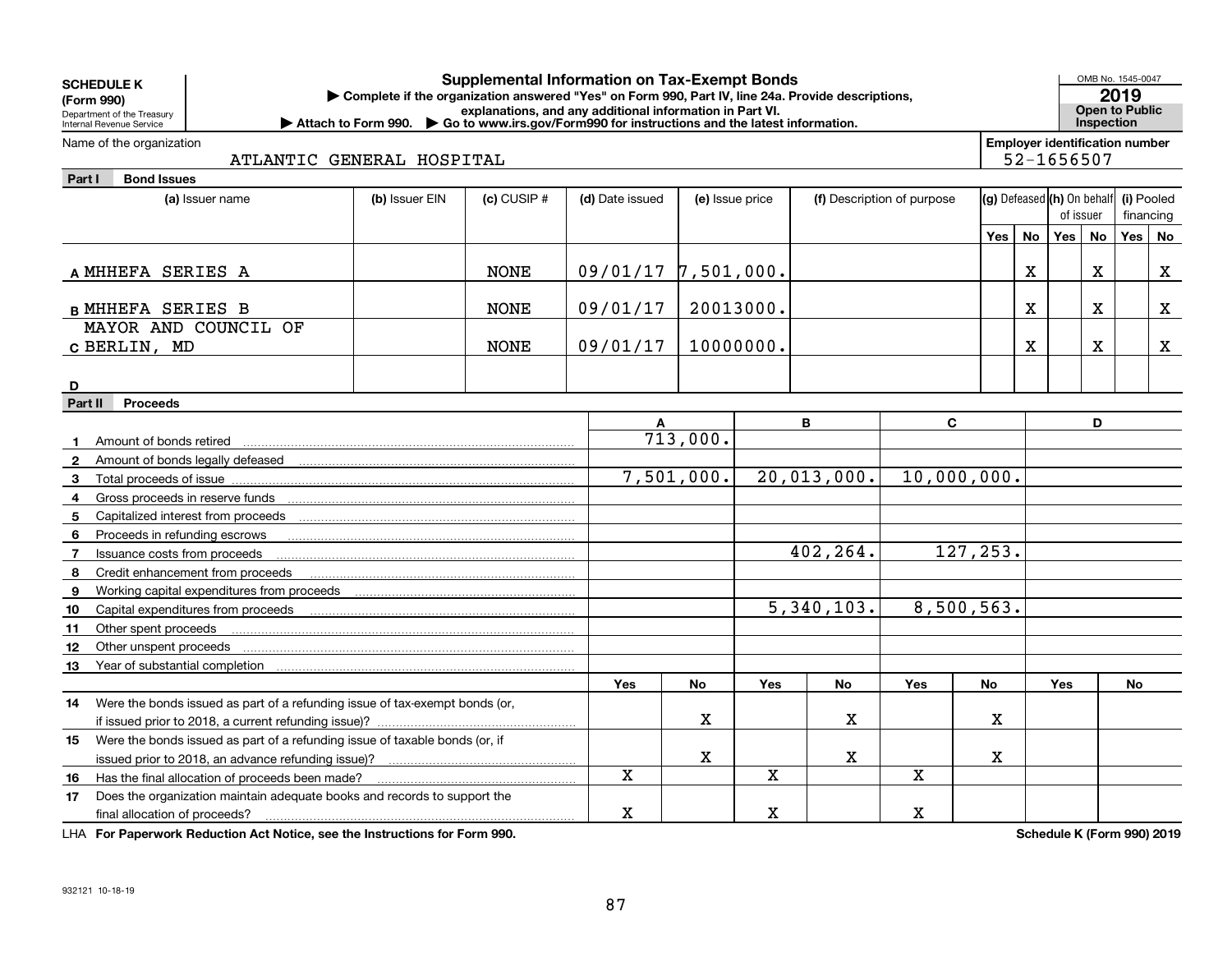#### Schedule K (Form 990) 2019 Page ATLANTIC GENERAL HOSPITAL 52-1656507

**2**

|                | Part III Private Business Use                                                                      |     |             |             |              |            |             |     |    |
|----------------|----------------------------------------------------------------------------------------------------|-----|-------------|-------------|--------------|------------|-------------|-----|----|
|                |                                                                                                    |     |             |             | B            |            | C           |     | D  |
| 1.             | Was the organization a partner in a partnership, or a member of an LLC,                            | Yes | <b>No</b>   | Yes         | No           | <b>Yes</b> | No          | Yes | No |
|                |                                                                                                    |     | X           |             | X            |            | X           |     |    |
|                | 2 Are there any lease arrangements that may result in private business use of                      |     |             |             |              |            |             |     |    |
|                |                                                                                                    |     | $\mathbf X$ |             | x            |            | $\mathbf X$ |     |    |
|                | 3a Are there any management or service contracts that may result in private                        |     |             |             |              |            |             |     |    |
|                |                                                                                                    |     | x           |             | x            |            | х           |     |    |
|                | <b>b</b> If "Yes" to line 3a, does the organization routinely engage bond counsel or other outside |     |             |             |              |            |             |     |    |
|                | counsel to review any management or service contracts relating to the financed property?           |     |             |             |              |            |             |     |    |
|                | c Are there any research agreements that may result in private business use of                     |     |             |             |              |            |             |     |    |
|                |                                                                                                    |     | $\mathbf X$ |             | $\mathbf X$  |            | $\mathbf X$ |     |    |
|                | d If "Yes" to line 3c, does the organization routinely engage bond counsel or other outside        |     |             |             |              |            |             |     |    |
|                | counsel to review any research agreements relating to the financed property?                       |     |             |             |              |            |             |     |    |
| 4              | Enter the percentage of financed property used in a private business use by                        |     |             |             |              |            |             |     |    |
|                | entities other than a section 501(c)(3) organization or a state or local government $\ldots$       |     | %           |             | %            |            | %           |     | %  |
| 5              | Enter the percentage of financed property used in a private business use as a result of            |     |             |             |              |            |             |     |    |
|                | unrelated trade or business activity carried on by your organization, another                      |     |             |             |              |            |             |     |    |
|                |                                                                                                    |     | %           |             | %            |            | %           |     | %  |
| 6              |                                                                                                    |     | %           |             | %            |            | %           |     | %  |
| $\overline{7}$ |                                                                                                    |     | $\mathbf X$ |             | $\mathbf X$  |            | $\mathbf X$ |     |    |
|                | 8a Has there been a sale or disposition of any of the bond-financed property to a non-             |     |             |             |              |            |             |     |    |
|                | governmental person other than a 501(c)(3) organization since the bonds were issued?               |     | $\mathbf x$ |             | $\mathbf x$  |            | $\mathbf X$ |     |    |
|                | <b>b</b> If "Yes" to line 8a, enter the percentage of bond-financed property sold or disposed      |     |             |             |              |            |             |     |    |
|                |                                                                                                    |     | %           |             | %            |            | %           |     |    |
|                | c If "Yes" to line 8a, was any remedial action taken pursuant to Regulations sections              |     |             |             |              |            |             |     |    |
|                | 1.141-12 and 1.145-2?                                                                              |     |             |             |              |            |             |     |    |
|                | 9 Has the organization established written procedures to ensure that all nonqualified              |     |             |             |              |            |             |     |    |
|                | bonds of the issue are remediated in accordance with the requirements under                        |     |             |             |              |            |             |     |    |
|                | Regulations sections 1.141-12 and 1.145-2?                                                         | X   |             | $\mathbf X$ |              | x          |             |     |    |
|                | Part IV Arbitrage                                                                                  |     |             |             |              |            |             |     |    |
|                |                                                                                                    |     | A           |             | B            |            | C.          |     | D  |
| 1              | Has the issuer filed Form 8038-T, Arbitrage Rebate, Yield Reduction and                            | Yes | No          | <b>Yes</b>  | No           | <b>Yes</b> | No          | Yes | No |
|                | Penalty in Lieu of Arbitrage Rebate?                                                               |     | X           |             | $\mathbf{x}$ |            | X           |     |    |
|                | 2 If "No" to line 1, did the following apply?                                                      |     |             |             |              |            |             |     |    |
|                |                                                                                                    | X   |             | $\mathbf x$ |              | X          |             |     |    |
|                |                                                                                                    |     | $\mathbf X$ |             | $\mathbf X$  |            | X           |     |    |
|                | c No rebate due?                                                                                   |     | X           |             | X            |            | $\mathbf X$ |     |    |
|                | If "Yes" to line 2c, provide in Part VI the date the rebate computation was                        |     |             |             |              |            |             |     |    |
|                | performed                                                                                          |     |             |             |              |            |             |     |    |
|                | Is the bond issue a variable rate issue?                                                           |     | x           |             | X            |            | X           |     |    |
|                |                                                                                                    |     |             |             |              |            |             |     |    |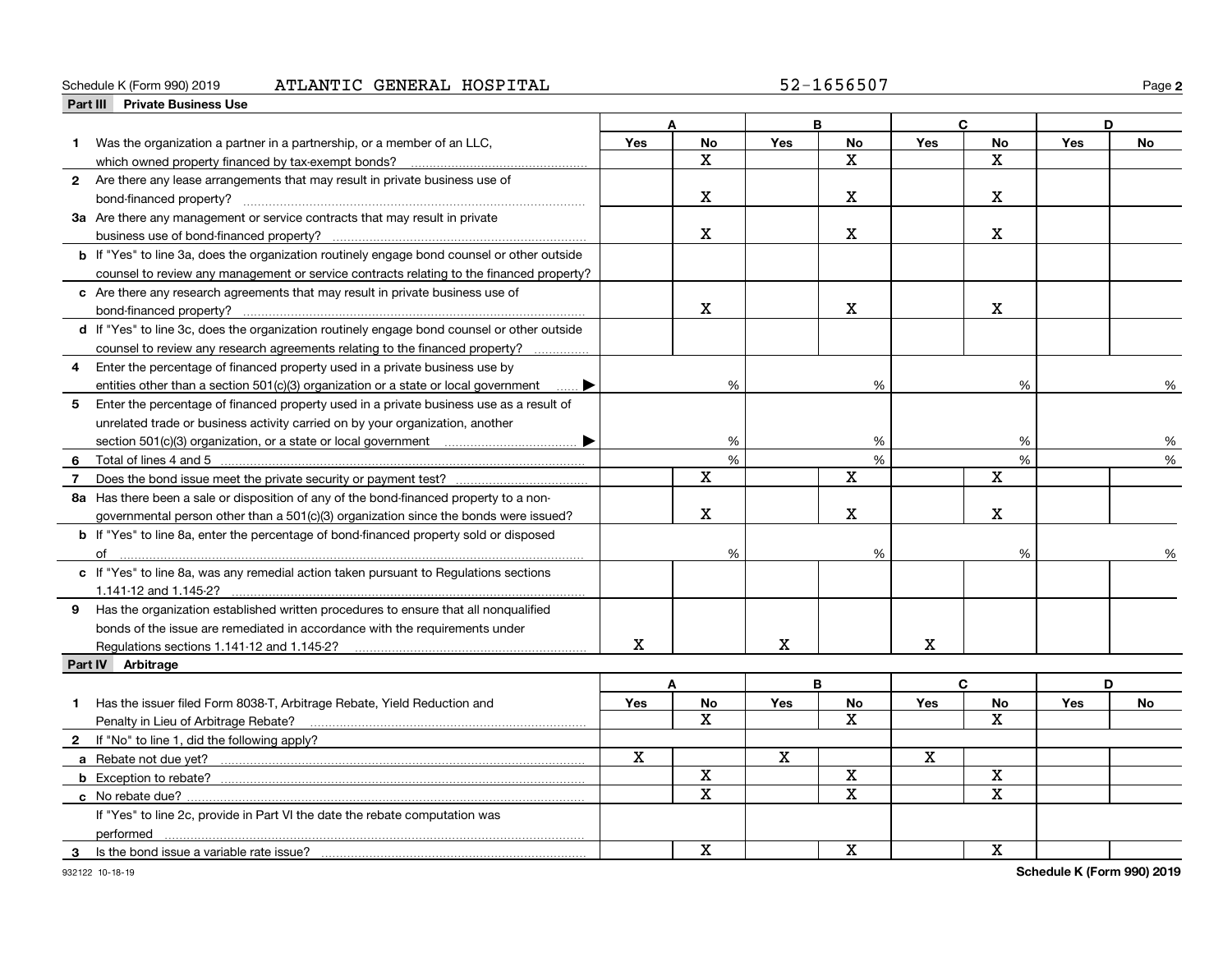#### Schedule K (Form 990) 2019 Page ATLANTIC GENERAL HOSPITAL 52-1656507

| Part IV Arbitrage (continued)                                                                                               |                |                         |            |                         |             |                         |     |    |
|-----------------------------------------------------------------------------------------------------------------------------|----------------|-------------------------|------------|-------------------------|-------------|-------------------------|-----|----|
|                                                                                                                             | A<br>Yes<br>No |                         |            | B                       | C           |                         | D   |    |
| 4a Has the organization or the governmental issuer entered into a qualified                                                 |                |                         | <b>Yes</b> | No                      | Yes         | <b>No</b>               | Yes | No |
|                                                                                                                             |                | X.                      |            | $\overline{\mathbf{x}}$ |             | $\overline{\mathbf{x}}$ |     |    |
|                                                                                                                             |                |                         |            |                         |             |                         |     |    |
|                                                                                                                             |                |                         |            |                         |             |                         |     |    |
|                                                                                                                             |                |                         |            |                         |             |                         |     |    |
| e Was the hedge terminated?                                                                                                 |                |                         |            |                         |             |                         |     |    |
| 5a Were gross proceeds invested in a guaranteed investment contract (GIC)?                                                  |                | $\overline{\mathbf{x}}$ |            | $\mathbf x$             |             | $\mathbf X$             |     |    |
|                                                                                                                             |                |                         |            |                         |             |                         |     |    |
| c Term of GIC                                                                                                               |                |                         |            |                         |             |                         |     |    |
| d Was the regulatory safe harbor for establishing the fair market value of the GIC satisfied?                               |                |                         |            |                         |             |                         |     |    |
| 6 Were any gross proceeds invested beyond an available temporary period?                                                    |                | $\mathbf X$             |            | $\mathbf X$             |             | X                       |     |    |
| Has the organization established written procedures to monitor the requirements of<br>$\overline{7}$                        |                |                         |            |                         |             |                         |     |    |
|                                                                                                                             | X              |                         | X          |                         | $\mathbf X$ |                         |     |    |
| Procedures To Undertake Corrective Action<br>Part V                                                                         |                |                         |            |                         |             |                         |     |    |
|                                                                                                                             | A              |                         |            | B                       |             | C                       | D   |    |
| Has the organization established written procedures to ensure that violations of                                            | Yes            | <b>No</b>               | Yes        | <b>No</b>               | <b>Yes</b>  | <b>No</b>               | Yes | No |
| federal tax requirements are timely identified and corrected through the voluntary                                          |                |                         |            |                         |             |                         |     |    |
| closing agreement program if self-remediation isn't available under applicable                                              |                |                         |            |                         |             |                         |     |    |
| regulations?                                                                                                                |                | x                       |            | x                       |             | х                       |     |    |
| Part VI Supplemental Information. Provide additional information for responses to questions on Schedule K. See instructions |                |                         |            |                         |             |                         |     |    |
|                                                                                                                             |                |                         |            |                         |             |                         |     |    |
|                                                                                                                             |                |                         |            |                         |             |                         |     |    |
|                                                                                                                             |                |                         |            |                         |             |                         |     |    |
|                                                                                                                             |                |                         |            |                         |             |                         |     |    |
|                                                                                                                             |                |                         |            |                         |             |                         |     |    |
|                                                                                                                             |                |                         |            |                         |             |                         |     |    |
|                                                                                                                             |                |                         |            |                         |             |                         |     |    |
|                                                                                                                             |                |                         |            |                         |             |                         |     |    |
|                                                                                                                             |                |                         |            |                         |             |                         |     |    |
|                                                                                                                             |                |                         |            |                         |             |                         |     |    |
|                                                                                                                             |                |                         |            |                         |             |                         |     |    |
|                                                                                                                             |                |                         |            |                         |             |                         |     |    |
|                                                                                                                             |                |                         |            |                         |             |                         |     |    |
|                                                                                                                             |                |                         |            |                         |             |                         |     |    |
|                                                                                                                             |                |                         |            |                         |             |                         |     |    |
|                                                                                                                             |                |                         |            |                         |             |                         |     |    |
|                                                                                                                             |                |                         |            |                         |             |                         |     |    |
|                                                                                                                             |                |                         |            |                         |             |                         |     |    |
|                                                                                                                             |                |                         |            |                         |             |                         |     |    |
|                                                                                                                             |                |                         |            |                         |             |                         |     |    |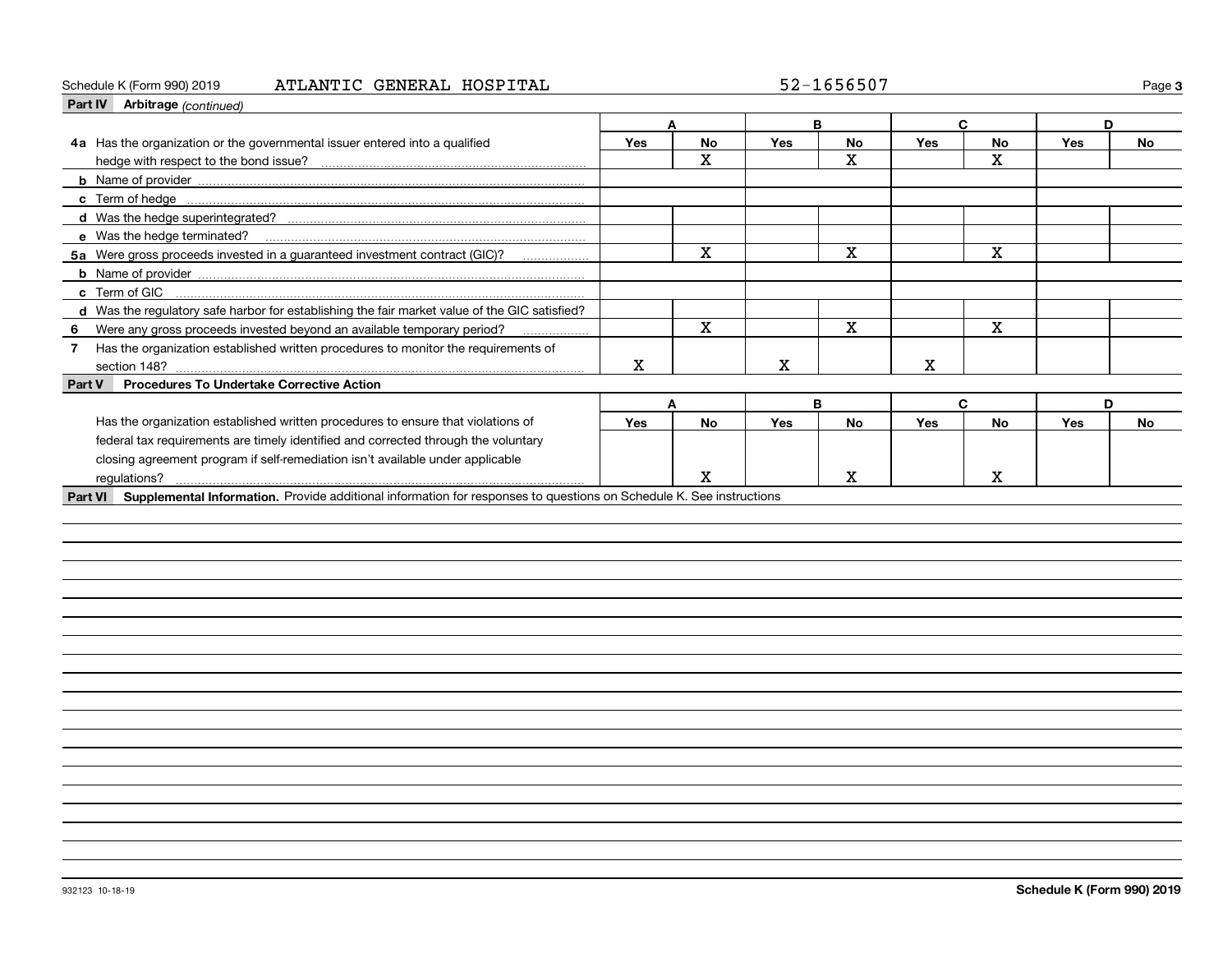**(Form 990 or 990-EZ)**

Department of the Treasury Internal Revenue Service Name of the organization

**Complete to provide information for responses to specific questions on SCHEDULE O Supplemental Information to Form 990 or 990-EZ**

**Form 990 or 990-EZ or to provide any additional information. | Attach to Form 990 or 990-EZ. | Go to www.irs.gov/Form990 for the latest information.**



ATLANTIC GENERAL HOSPITAL  $\vert$  52-1656507

FORM 990, PART I, LINE 1, DESCRIPTION OF ORGANIZATION MISSION:

PERSONALIZED SERVICE, AND EDUCATION TO IMPROVE INDIVIDUAL AND COMMUNITY

HEALTH. WE ACCOMPLISH OUR MISSION THROUGH OUR SET OF VALUES, WHICH ARE

HONORED IN ALL OUR INTERACTIONS.

FORM 990, PART VI, SECTION B, LINE 11B:

THE DIRECTOR OF FINANCE COMPILES THE NECESSARY INFORMATION FROM THE

ORGANIZATION'S ACCOUNTING RECORDS, INFORMATION RECEIVED FROM THE

FOUNDATION, AND INFORMATION RECEIVED FROM THE PATIENT BILLING OFFICE. THE

COMPILED INFORMATION IS THEN SENT TO THE ORGANIZATION'S OUTSIDE TAX

ACCOUNTANTS TO HELP PREPARE THE FORM 990. A DRAFT OF THE FORM 990 IS THEN

REVIEWED BY THE DIRECTOR OF FINANCE, THE CFO, AND THE CEO OF THE

ORGANIZATION AND ANY COMMENTS ARE REFLECTED IN A FURTHER REVISED DRAFT.

PRIOR TO FILING THE FORM 990, THE LATEST VERSION OF THE FORM 990 IS MADE

AVAILABLE TO ALL MEMBERS OF THE BOARD FOR THEIR REVIEW AND COMMENTS.

FORM 990, PART VI, SECTION B, LINE 12C:

IT IS THE POLICY OF ATLANTIC GENERAL HOSPITAL/HEALTH SYSTEM THAT MEMBERS OF THE BOARD OF DIRECTORS, THE HOSPITAL PRESIDENT, AND THE SENIOR LEADERSHIP STAFF WILL BE REQUIRED TO SIGN AN ANNUAL CONFLICT OF INTEREST STATEMENT AND TO ADHERE TO THE CONFLICT OF INTEREST POLICY. THIS WILL BE SIGNED ANNUALLY IN OCTOBER. ALL CANDIDATES FOR BOARD MEMBERSHIP MUST BE ADVISED OF THIS POLICY PRIOR TO THEIR ELECTION TO THE BOARD.

FORM 990, PART VI, SECTION B, LINE 15:

932211 09-06-19 LHA For Paperwork Reduction Act Notice, see the Instructions for Form 990 or 990-EZ. Schedule O (Form 990 or 990-EZ) (2019) THE ORGANIZATION UTILIZES A COMPENSATION COMMITTEE, A WRITTEN EMPLOYMENT

90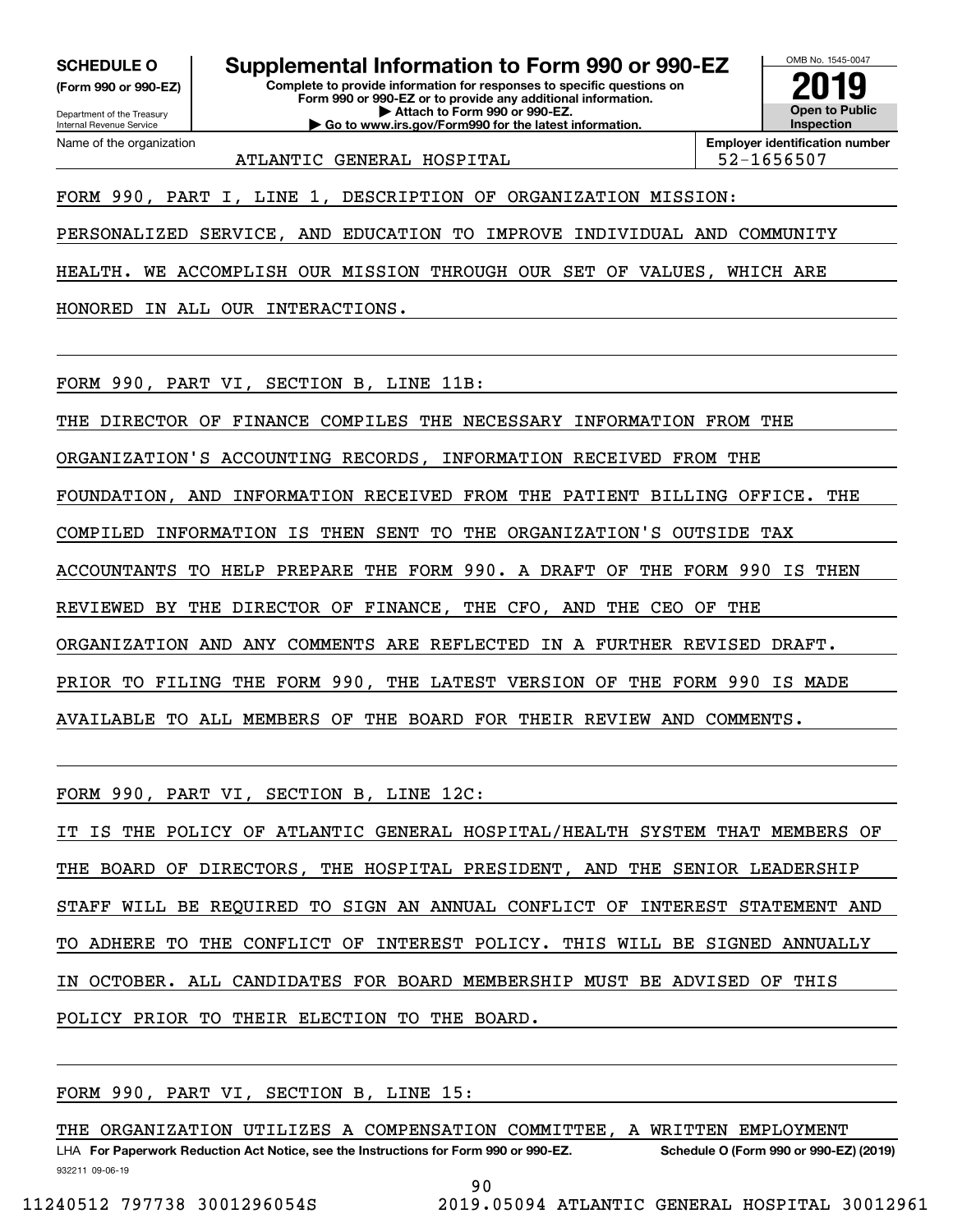| FORM 990, PART XI, LINE 9, CHANGES IN NET ASSETS: |                                                                                                                      |                                        |
|---------------------------------------------------|----------------------------------------------------------------------------------------------------------------------|----------------------------------------|
| NET ASSETS RELEASED FROM RESTRICTION              |                                                                                                                      | $-120,727.$                            |
| FORM 990, PART XII, LINE 2C:                      | <u> Andreas Andreas Andreas Andreas Andreas Andreas Andreas Andreas Andreas Andreas Andreas Andreas Andreas Andr</u> |                                        |
| THE PROCESS HAS NOT CHANGED FROM THE PRIOR YEAR.  |                                                                                                                      |                                        |
|                                                   |                                                                                                                      |                                        |
|                                                   |                                                                                                                      |                                        |
|                                                   |                                                                                                                      |                                        |
|                                                   |                                                                                                                      |                                        |
|                                                   |                                                                                                                      |                                        |
|                                                   |                                                                                                                      |                                        |
|                                                   |                                                                                                                      |                                        |
|                                                   |                                                                                                                      |                                        |
|                                                   |                                                                                                                      |                                        |
| 932212 09-06-19                                   | 91                                                                                                                   | Schedule O (Form 990 or 990-EZ) (2019) |

FORM 990, PART VI, SECTION C, LINE 19:

CONTRACT, A COMPENSTION SURVEY OR STUDY AND AN APPROVAL BY THE BOARD OR

COMPENSATION COMMITTEE.

Echedule O (Form 990 or 990-EZ) (2019)<br>Name of the organization **number** Name of the organization **page Name of the organization number** ATLANTIC GENERAL HOSPITAL **1988** 1988 1989 1988

**2**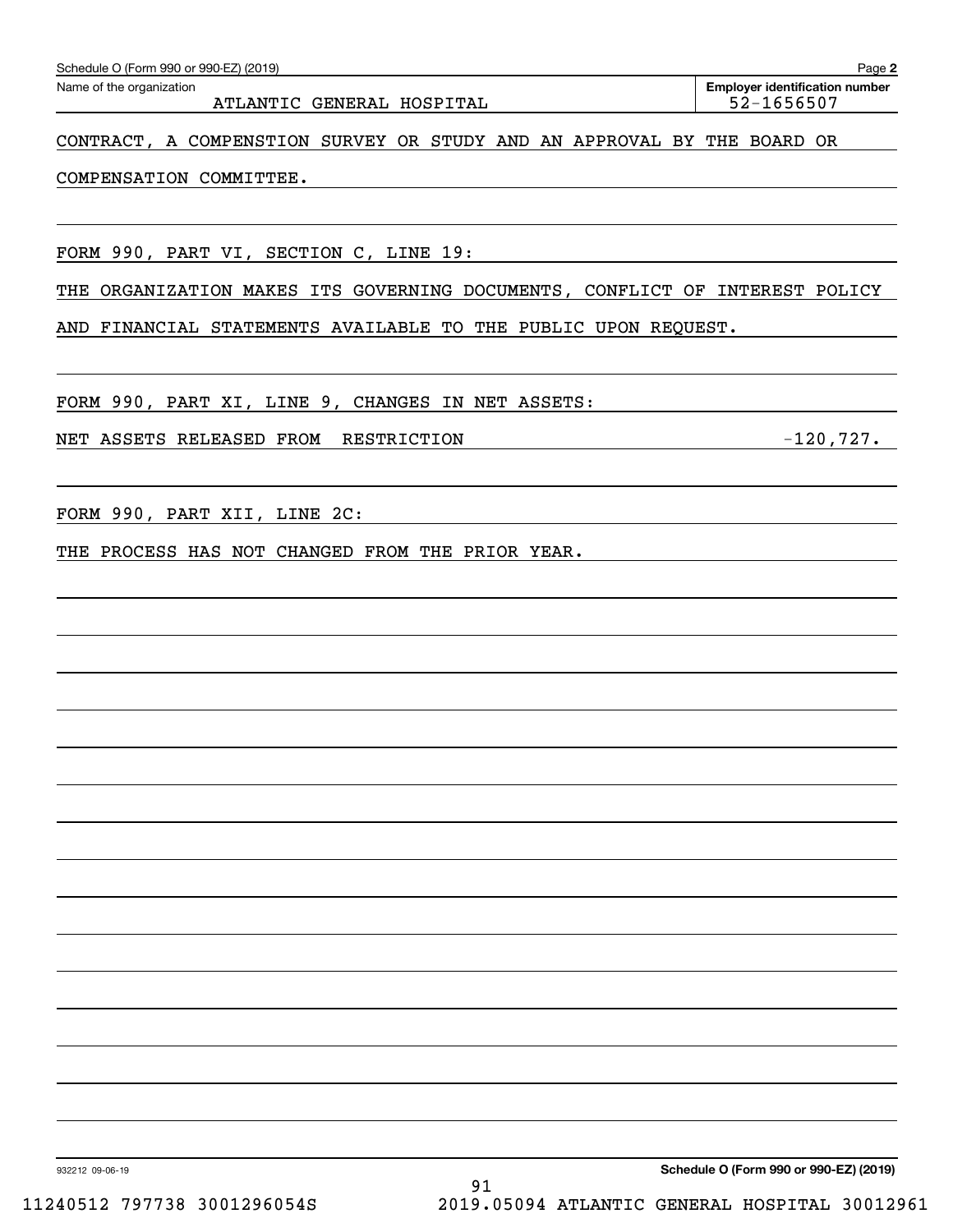|                                                        |       | EXTENDED TO MAY 17, 2021                                                                                                                                                                                                       |                |                |                                                      |                 |                                                               |  |  |
|--------------------------------------------------------|-------|--------------------------------------------------------------------------------------------------------------------------------------------------------------------------------------------------------------------------------|----------------|----------------|------------------------------------------------------|-----------------|---------------------------------------------------------------|--|--|
| Form 990-T                                             |       | <b>Exempt Organization Business Income Tax Return</b>                                                                                                                                                                          |                |                |                                                      |                 | OMB No. 1545-0047                                             |  |  |
|                                                        |       | (and proxy tax under section 6033(e))                                                                                                                                                                                          |                |                |                                                      |                 |                                                               |  |  |
|                                                        |       | For calendar year 2019 or other tax year beginning $JUL$ 1, $2019$ , and ending $JUN$ 30, $2020$ .                                                                                                                             |                |                |                                                      |                 | 2019                                                          |  |  |
| Department of the Treasury<br>Internal Revenue Service |       | Go to www.irs.gov/Form990T for instructions and the latest information.<br>bo not enter SSN numbers on this form as it may be made public if your organization is a $501(c)(3)$ .                                              |                |                |                                                      |                 | Open to Public Inspection for<br>501(c)(3) Organizations Only |  |  |
| Check box if                                           |       | Name of organization ( $\Box$ Check box if name changed and see instructions.)                                                                                                                                                 |                |                |                                                      |                 | D Employer identification number                              |  |  |
| address changed                                        |       |                                                                                                                                                                                                                                |                |                |                                                      |                 | (Employees' trust, see<br>instructions.)                      |  |  |
| <b>B</b> Exempt under section                          | Print | ATLANTIC GENERAL HOSPITAL                                                                                                                                                                                                      |                |                |                                                      | 52-1656507      |                                                               |  |  |
| $\boxed{\mathbf{X}}$ 501(c)(3                          | 0r    | Number, street, and room or suite no. If a P.O. box, see instructions.                                                                                                                                                         |                |                |                                                      |                 | E Unrelated business activity code<br>(See instructions.)     |  |  |
| ]220(e)<br>408(e)                                      | Type  | 9733 HEALTHWAY DRIVE                                                                                                                                                                                                           |                |                |                                                      |                 |                                                               |  |  |
| 30(a)<br>408A<br>529(a)                                |       | City or town, state or province, country, and ZIP or foreign postal code<br>BERLIN, MD 21811                                                                                                                                   |                |                |                                                      | 446110          |                                                               |  |  |
|                                                        |       | C Book value of all assets<br>$2\frac{145}{45}$ , 788, 576. G Check organization type $\sqrt{\frac{X}{2}}$ 501(c) corporation                                                                                                  |                |                |                                                      |                 |                                                               |  |  |
|                                                        |       |                                                                                                                                                                                                                                |                | $501(c)$ trust | $401(a)$ trust                                       |                 | Other trust                                                   |  |  |
|                                                        |       | H Enter the number of the organization's unrelated trades or businesses.                                                                                                                                                       | -2             |                | Describe the only (or first) unrelated               |                 |                                                               |  |  |
| trade or business here > PHARMACY                      |       |                                                                                                                                                                                                                                |                |                | . If only one, complete Parts I-V. If more than one, |                 |                                                               |  |  |
|                                                        |       | describe the first in the blank space at the end of the previous sentence, complete Parts I and II, complete a Schedule M for each additional trade or                                                                         |                |                |                                                      |                 |                                                               |  |  |
| business, then complete Parts III-V.                   |       | During the tax year, was the corporation a subsidiary in an affiliated group or a parent-subsidiary controlled group?                                                                                                          |                |                |                                                      | Yes             | $\boxed{\text{X}}$ No                                         |  |  |
|                                                        |       | If "Yes," enter the name and identifying number of the parent corporation.                                                                                                                                                     |                |                |                                                      |                 |                                                               |  |  |
|                                                        |       | J The books are in care of $\blacktriangleright$ CHERYL NOTTINGHAM                                                                                                                                                             |                |                | Telephone number $\triangleright$ 410-641-9095       |                 |                                                               |  |  |
| Part I                                                 |       | Unrelated Trade or Business Income                                                                                                                                                                                             |                | (A) Income     | (B) Expenses                                         |                 | $(C)$ Net                                                     |  |  |
| 1a Gross receipts or sales                             |       | 248,523.                                                                                                                                                                                                                       |                |                |                                                      |                 |                                                               |  |  |
| <b>b</b> Less returns and allowances                   |       | $\begin{array}{ c c c c c }\n\hline\n1,859. & \text{c Balance} & \text{c} & \text{d} \end{array}$                                                                                                                              | 1c             | 246,664.       |                                                      |                 |                                                               |  |  |
| 2                                                      |       |                                                                                                                                                                                                                                | $\overline{2}$ | 220, 353.      |                                                      |                 |                                                               |  |  |
| Gross profit. Subtract line 2 from line 1c<br>3        |       |                                                                                                                                                                                                                                | 3              | 26,311.        |                                                      |                 | 26,311.                                                       |  |  |
|                                                        |       |                                                                                                                                                                                                                                | 4a             |                |                                                      |                 |                                                               |  |  |
| b                                                      |       | Net gain (loss) (Form 4797, Part II, line 17) (attach Form 4797)                                                                                                                                                               | 4 <sub>b</sub> |                |                                                      |                 |                                                               |  |  |
| C                                                      |       |                                                                                                                                                                                                                                | 4c             |                |                                                      |                 |                                                               |  |  |
| 5                                                      |       | Income (loss) from a partnership or an S corporation (attach statement)                                                                                                                                                        | 5<br>6         |                |                                                      |                 |                                                               |  |  |
| Rent income (Schedule C)<br>6<br>7                     |       | Unrelated debt-financed income (Schedule E) [11] [2010] [2010] [2010] [2010] [2010] [2010] [2010] [2010] [2010                                                                                                                 | $\overline{7}$ |                |                                                      |                 |                                                               |  |  |
| 8                                                      |       | Interest, annuities, royalties, and rents from a controlled organization (Schedule F)                                                                                                                                          | 8              |                |                                                      |                 |                                                               |  |  |
| 9                                                      |       | Investment income of a section 501(c)(7), (9), or (17) organization (Schedule G)                                                                                                                                               | 9              |                |                                                      |                 |                                                               |  |  |
| 10                                                     |       |                                                                                                                                                                                                                                | 10             |                |                                                      |                 |                                                               |  |  |
| 11                                                     |       |                                                                                                                                                                                                                                | 11             |                |                                                      |                 |                                                               |  |  |
|                                                        |       |                                                                                                                                                                                                                                | - 12           |                |                                                      |                 |                                                               |  |  |
|                                                        |       |                                                                                                                                                                                                                                | $ 13\rangle$   | 26,311.        |                                                      |                 | 26,311.                                                       |  |  |
| Part II                                                |       | <b>Deductions Not Taken Elsewhere</b> (See instructions for limitations on deductions.)                                                                                                                                        |                |                |                                                      |                 |                                                               |  |  |
|                                                        |       | (Deductions must be directly connected with the unrelated business income.)                                                                                                                                                    |                |                |                                                      |                 |                                                               |  |  |
| 14                                                     |       | Compensation of officers, directors, and trustees (Schedule K) [11] [2000] [2000] [2000] [2000] [2000] [2000] [3000] [3000] [3000] [3000] [3000] [3000] [3000] [3000] [3000] [3000] [3000] [3000] [3000] [3000] [3000] [3000]  |                |                |                                                      | 14              |                                                               |  |  |
| 15                                                     |       | Salaries and wages information continuous contracts and wages in the salaries and wages incommutation of the salarities and wages in the salarities of the salarities and wages in the salarities of the salarities of the sal |                |                |                                                      | 15<br>16        | 38.<br>$\overline{6}3.$                                       |  |  |
| 16<br>17                                               |       | Repairs and maintenance <i>[1] [1] [1] [1] [1] [1] [1] [1] [1]</i> [1] <b>[1] [1] [1] [1] [1] [1] [1] [1] [1] [1] [1] [1] [1] [1] [1] [1] [1] [1] [1] [1] [1] [1] [1] [1] [1] [1]</b>                                          |                |                |                                                      | 17              |                                                               |  |  |
| 18                                                     |       | Interest (attach schedule) (see instructions) www.communicalisations.communicalisations.communicalisations.com                                                                                                                 |                |                |                                                      | 18              |                                                               |  |  |
| 19                                                     |       | Taxes and licenses <b>contractive and contract and contract and contract and contract and licenses</b>                                                                                                                         |                |                |                                                      | 19              | 214.                                                          |  |  |
| 20                                                     |       | Depreciation (attach Form 4562) 20 20                                                                                                                                                                                          |                |                |                                                      |                 |                                                               |  |  |
| 21                                                     |       | Less depreciation claimed on Schedule A and elsewhere on return [1] [11] [1214 ]                                                                                                                                               |                |                |                                                      | 21 <sub>b</sub> |                                                               |  |  |
| 22<br>Depletion                                        |       |                                                                                                                                                                                                                                |                |                |                                                      | 22              |                                                               |  |  |
| 23                                                     |       |                                                                                                                                                                                                                                |                |                |                                                      | 23              |                                                               |  |  |
| 24                                                     |       | Employee benefit programs in the continuum contract of the contract of the contract of the contract of the contract of the contract of the contract of the contract of the contract of the contract of the contract of the con |                |                |                                                      | 24              | 533.                                                          |  |  |
| 25                                                     |       | Excess exempt expenses (Schedule I) www.andromanacommunications.com/                                                                                                                                                           |                |                |                                                      | 25              |                                                               |  |  |
| 26                                                     |       |                                                                                                                                                                                                                                |                |                |                                                      | 26              |                                                               |  |  |
| 27                                                     |       | Other deductions (attach schedule) material material material material state STATEMENT 1                                                                                                                                       |                |                |                                                      | 27              | 89,056.<br>89,904.                                            |  |  |
| 28<br>29                                               |       |                                                                                                                                                                                                                                |                |                |                                                      | 28<br>29        | $-63,593.$                                                    |  |  |
| 30                                                     |       | Deduction for net operating loss arising in tax years beginning on or after January 1, 2018                                                                                                                                    |                |                |                                                      |                 |                                                               |  |  |
|                                                        |       |                                                                                                                                                                                                                                |                |                |                                                      | 30              | $0$ .                                                         |  |  |
| 31                                                     |       |                                                                                                                                                                                                                                |                |                |                                                      | 31              | $-63,593.$                                                    |  |  |
|                                                        |       | 923701 01-27-20 LHA For Paperwork Reduction Act Notice, see instructions.                                                                                                                                                      |                |                |                                                      |                 | Form 990-T (2019)                                             |  |  |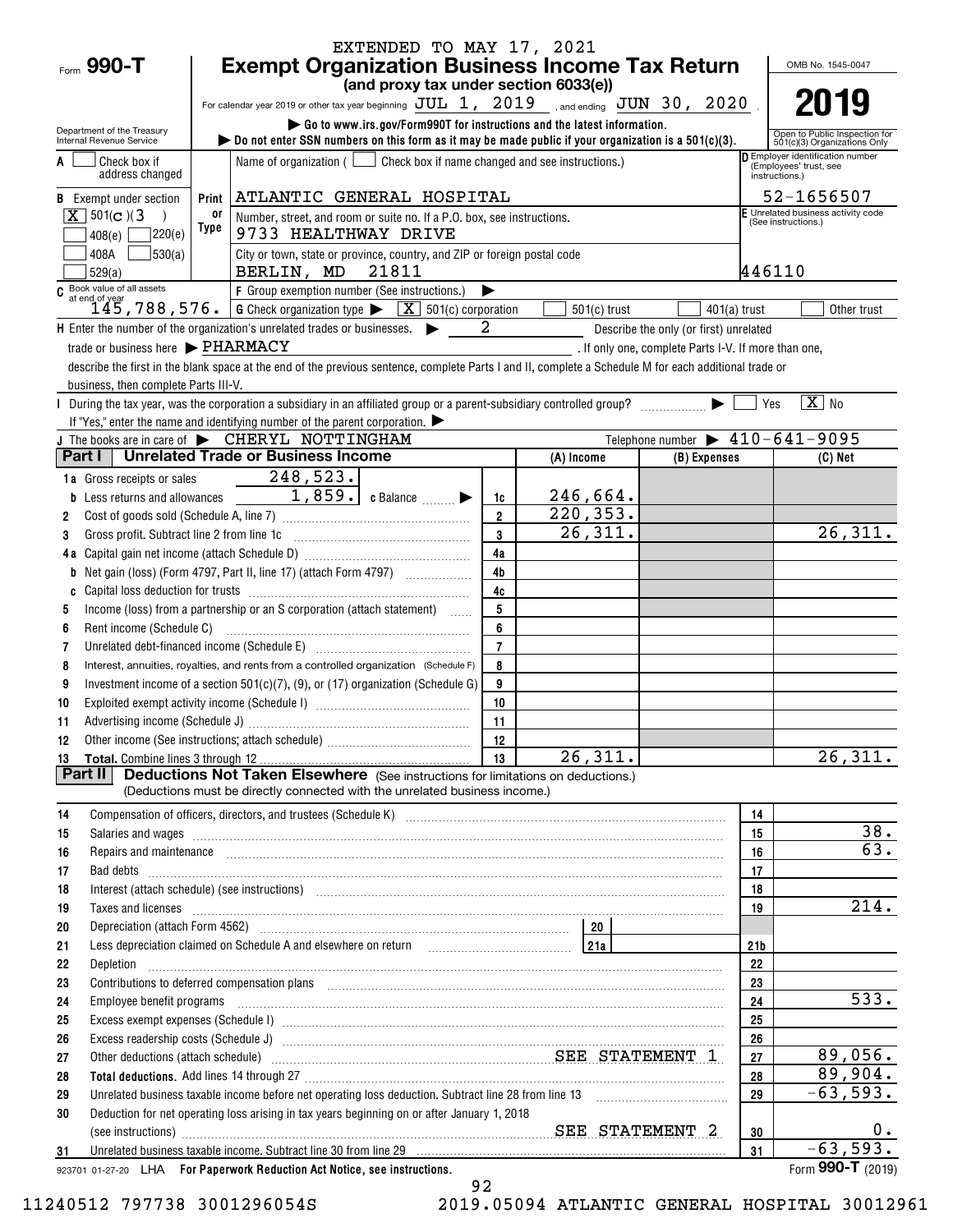## Form 990-T (2019) Page ATLANTIC GENERAL HOSPITAL

| Part III        |      | <b>Total Unrelated Business Taxable Income</b>                                                                                                                                                                                                                                                                            |                                                                                              |                |                                                                                                                                                                                                                                                                                                                                                                                                                                                           |                |                                      |
|-----------------|------|---------------------------------------------------------------------------------------------------------------------------------------------------------------------------------------------------------------------------------------------------------------------------------------------------------------------------|----------------------------------------------------------------------------------------------|----------------|-----------------------------------------------------------------------------------------------------------------------------------------------------------------------------------------------------------------------------------------------------------------------------------------------------------------------------------------------------------------------------------------------------------------------------------------------------------|----------------|--------------------------------------|
| 32              |      |                                                                                                                                                                                                                                                                                                                           |                                                                                              |                |                                                                                                                                                                                                                                                                                                                                                                                                                                                           | 32             | $0$ .                                |
| 33              |      | Amounts paid for disallowed fringes                                                                                                                                                                                                                                                                                       |                                                                                              |                |                                                                                                                                                                                                                                                                                                                                                                                                                                                           | 33             |                                      |
| 34              |      |                                                                                                                                                                                                                                                                                                                           |                                                                                              |                |                                                                                                                                                                                                                                                                                                                                                                                                                                                           | 34             | $0$ .                                |
| 35              |      | Total unrelated business taxable income before pre-2018 NOLs and specific deduction. Subtract line 34 from the sum of lines 32 and 33                                                                                                                                                                                     |                                                                                              |                |                                                                                                                                                                                                                                                                                                                                                                                                                                                           | 35             |                                      |
| 36              |      | Deduction for net operating loss arising in tax years beginning before January 1, 2018 (see instructions) STMT 3.                                                                                                                                                                                                         |                                                                                              |                |                                                                                                                                                                                                                                                                                                                                                                                                                                                           | 36             | 0.                                   |
| 37              |      |                                                                                                                                                                                                                                                                                                                           |                                                                                              |                |                                                                                                                                                                                                                                                                                                                                                                                                                                                           | 37             |                                      |
| 38              |      | Specific deduction (Generally \$1,000, but see line 38 instructions for exceptions)                                                                                                                                                                                                                                       |                                                                                              |                |                                                                                                                                                                                                                                                                                                                                                                                                                                                           | 38             | 1,000.                               |
| 39              |      | Unrelated business taxable income. Subtract line 38 from line 37. If line 38 is greater than line 37,                                                                                                                                                                                                                     |                                                                                              |                |                                                                                                                                                                                                                                                                                                                                                                                                                                                           |                |                                      |
|                 |      | enter the smaller of zero or line 37                                                                                                                                                                                                                                                                                      |                                                                                              |                |                                                                                                                                                                                                                                                                                                                                                                                                                                                           | 39             | 0.                                   |
| Part IV         |      | <b>Tax Computation</b>                                                                                                                                                                                                                                                                                                    |                                                                                              |                |                                                                                                                                                                                                                                                                                                                                                                                                                                                           |                |                                      |
| 40              |      |                                                                                                                                                                                                                                                                                                                           |                                                                                              |                | ▶                                                                                                                                                                                                                                                                                                                                                                                                                                                         | 40             | 0.                                   |
| 41              |      | Trusts Taxable at Trust Rates. See instructions for tax computation. Income tax on the amount on line 39 from:                                                                                                                                                                                                            |                                                                                              |                |                                                                                                                                                                                                                                                                                                                                                                                                                                                           |                |                                      |
|                 |      |                                                                                                                                                                                                                                                                                                                           |                                                                                              |                |                                                                                                                                                                                                                                                                                                                                                                                                                                                           |                |                                      |
|                 |      | Tax rate schedule or <u>Internal Schedule D</u> (Form 1041) <b>Constantine Constantine Constantine Constantine Constantine Constantine Constantine Constantine Constantine Constantine Constantine Constantine Constantine Constantin</b>                                                                                 |                                                                                              |                | ▶                                                                                                                                                                                                                                                                                                                                                                                                                                                         | 41             |                                      |
| 42              |      |                                                                                                                                                                                                                                                                                                                           |                                                                                              |                |                                                                                                                                                                                                                                                                                                                                                                                                                                                           | 42             |                                      |
| 43              |      | Alternative minimum tax (trusts only) manufactured and an according term of the state of the state of the state of the state of the state of the state of the state of the state of the state of the state of the state of the                                                                                            |                                                                                              |                |                                                                                                                                                                                                                                                                                                                                                                                                                                                           | 43             |                                      |
| 44              |      | Tax on Noncompliant Facility Income. See instructions [11] All and the material contract the contract of the contract of the contract of the contract of the contract of the contract of the contract of the contract of the c                                                                                            |                                                                                              |                |                                                                                                                                                                                                                                                                                                                                                                                                                                                           | 44             | $0$ .                                |
| 45<br>Part V    |      | Total. Add lines 42, 43, and 44 to line 40 or 41, whichever applies<br><b>Tax and Payments</b>                                                                                                                                                                                                                            |                                                                                              |                |                                                                                                                                                                                                                                                                                                                                                                                                                                                           | 45             |                                      |
|                 |      |                                                                                                                                                                                                                                                                                                                           |                                                                                              |                |                                                                                                                                                                                                                                                                                                                                                                                                                                                           |                |                                      |
|                 |      | 46a Foreign tax credit (corporations attach Form 1118; trusts attach Form 1116)                                                                                                                                                                                                                                           |                                                                                              | 46a            |                                                                                                                                                                                                                                                                                                                                                                                                                                                           |                |                                      |
| b               |      | Other credits (see instructions)                                                                                                                                                                                                                                                                                          |                                                                                              | 46b            |                                                                                                                                                                                                                                                                                                                                                                                                                                                           |                |                                      |
| c               |      |                                                                                                                                                                                                                                                                                                                           |                                                                                              | 46с            |                                                                                                                                                                                                                                                                                                                                                                                                                                                           |                |                                      |
| đ               |      |                                                                                                                                                                                                                                                                                                                           |                                                                                              |                |                                                                                                                                                                                                                                                                                                                                                                                                                                                           |                |                                      |
| е               |      |                                                                                                                                                                                                                                                                                                                           |                                                                                              |                |                                                                                                                                                                                                                                                                                                                                                                                                                                                           | 46e            |                                      |
| 47              |      | Subtract line 46e from line 45                                                                                                                                                                                                                                                                                            |                                                                                              |                |                                                                                                                                                                                                                                                                                                                                                                                                                                                           | 47             | 0.                                   |
| 48              |      | Other taxes. Check if from: Form 4255 Form 8611 Form 8697 Form 8866 of Other (attach schedule)                                                                                                                                                                                                                            |                                                                                              |                |                                                                                                                                                                                                                                                                                                                                                                                                                                                           | 48             |                                      |
| 49              |      |                                                                                                                                                                                                                                                                                                                           |                                                                                              |                |                                                                                                                                                                                                                                                                                                                                                                                                                                                           | 49             | 0.                                   |
| 50              |      |                                                                                                                                                                                                                                                                                                                           |                                                                                              |                |                                                                                                                                                                                                                                                                                                                                                                                                                                                           | 50             | 0.                                   |
|                 |      |                                                                                                                                                                                                                                                                                                                           |                                                                                              | 51a            |                                                                                                                                                                                                                                                                                                                                                                                                                                                           |                |                                      |
|                 |      |                                                                                                                                                                                                                                                                                                                           |                                                                                              | 51b            |                                                                                                                                                                                                                                                                                                                                                                                                                                                           |                |                                      |
|                 |      |                                                                                                                                                                                                                                                                                                                           |                                                                                              | 51c            |                                                                                                                                                                                                                                                                                                                                                                                                                                                           |                |                                      |
|                 |      | d Foreign organizations: Tax paid or withheld at source (see instructions) [                                                                                                                                                                                                                                              |                                                                                              | 51d            |                                                                                                                                                                                                                                                                                                                                                                                                                                                           |                |                                      |
|                 |      |                                                                                                                                                                                                                                                                                                                           |                                                                                              | 51e            |                                                                                                                                                                                                                                                                                                                                                                                                                                                           |                |                                      |
|                 |      |                                                                                                                                                                                                                                                                                                                           |                                                                                              | 51f            |                                                                                                                                                                                                                                                                                                                                                                                                                                                           |                |                                      |
|                 |      | g Other credits, adjustments, and payments:   Form 2439                                                                                                                                                                                                                                                                   | <b>Contract Contract</b>                                                                     |                |                                                                                                                                                                                                                                                                                                                                                                                                                                                           |                |                                      |
|                 |      | Form 4136                                                                                                                                                                                                                                                                                                                 | Total $\blacktriangleright$<br>$\boxed{\phantom{a}}$ Other $\phantom{a}$ Other $\phantom{a}$ | 51g            |                                                                                                                                                                                                                                                                                                                                                                                                                                                           |                |                                      |
| 52              |      |                                                                                                                                                                                                                                                                                                                           |                                                                                              |                |                                                                                                                                                                                                                                                                                                                                                                                                                                                           | 52             |                                      |
| 53              |      | Estimated tax penalty (see instructions). Check if Form 2220 is attached $\begin{array}{ccc} \bullet & \bullet & \bullet \end{array}$                                                                                                                                                                                     |                                                                                              |                |                                                                                                                                                                                                                                                                                                                                                                                                                                                           | 53             |                                      |
| 54              |      | Tax due. If line 52 is less than the total of lines 49, 50, and 53, enter amount owed                                                                                                                                                                                                                                     |                                                                                              |                | $\mathcal{L} = \{ \mathcal{L}^{\mathcal{L}}_{\mathcal{L}} \mathcal{L}^{\mathcal{L}}_{\mathcal{L}} \mathcal{L}^{\mathcal{L}}_{\mathcal{L}} \mathcal{L}^{\mathcal{L}}_{\mathcal{L}} \mathcal{L}^{\mathcal{L}}_{\mathcal{L}} \mathcal{L}^{\mathcal{L}}_{\mathcal{L}} \mathcal{L}^{\mathcal{L}}_{\mathcal{L}} \mathcal{L}^{\mathcal{L}}_{\mathcal{L}} \mathcal{L}^{\mathcal{L}}_{\mathcal{L}} \mathcal{L}^{\mathcal{L}}_{\mathcal{L}} \mathcal{L}^{\mathcal{$ | 54             |                                      |
| 55              |      |                                                                                                                                                                                                                                                                                                                           |                                                                                              |                |                                                                                                                                                                                                                                                                                                                                                                                                                                                           | 55             |                                      |
| 56              |      | Enter the amount of line 55 you want: Credited to 2020 estimated tax                                                                                                                                                                                                                                                      |                                                                                              |                | Refunded                                                                                                                                                                                                                                                                                                                                                                                                                                                  | 56             |                                      |
| <b>Part VI</b>  |      | <b>Statements Regarding Certain Activities and Other Information</b> (see instructions)                                                                                                                                                                                                                                   |                                                                                              |                |                                                                                                                                                                                                                                                                                                                                                                                                                                                           |                |                                      |
| 57              |      | At any time during the 2019 calendar year, did the organization have an interest in or a signature or other authority                                                                                                                                                                                                     |                                                                                              |                |                                                                                                                                                                                                                                                                                                                                                                                                                                                           |                | No<br>Yes                            |
|                 |      | over a financial account (bank, securities, or other) in a foreign country? If "Yes," the organization may have to file                                                                                                                                                                                                   |                                                                                              |                |                                                                                                                                                                                                                                                                                                                                                                                                                                                           |                |                                      |
|                 |      | FinCEN Form 114, Report of Foreign Bank and Financial Accounts. If "Yes," enter the name of the foreign country                                                                                                                                                                                                           |                                                                                              |                |                                                                                                                                                                                                                                                                                                                                                                                                                                                           |                |                                      |
|                 | here |                                                                                                                                                                                                                                                                                                                           |                                                                                              |                |                                                                                                                                                                                                                                                                                                                                                                                                                                                           |                | х                                    |
| 58              |      | During the tax year, did the organization receive a distribution from, or was it the grantor of, or transferor to, a foreign trust?                                                                                                                                                                                       |                                                                                              |                |                                                                                                                                                                                                                                                                                                                                                                                                                                                           |                | X                                    |
|                 |      | If "Yes," see instructions for other forms the organization may have to file.                                                                                                                                                                                                                                             |                                                                                              |                |                                                                                                                                                                                                                                                                                                                                                                                                                                                           |                |                                      |
| 59              |      | Enter the amount of tax-exempt interest received or accrued during the tax year $\triangleright$ \$                                                                                                                                                                                                                       |                                                                                              |                |                                                                                                                                                                                                                                                                                                                                                                                                                                                           |                |                                      |
|                 |      | Under penalties of perjury, I declare that I have examined this return, including accompanying schedules and statements, and to the best of my knowledge and belief, it is true,<br>correct, and complete. Declaration of preparer (other than taxpayer) is based on all information of which preparer has any knowledge. |                                                                                              |                |                                                                                                                                                                                                                                                                                                                                                                                                                                                           |                |                                      |
| Sign            |      |                                                                                                                                                                                                                                                                                                                           |                                                                                              |                |                                                                                                                                                                                                                                                                                                                                                                                                                                                           |                | May the IRS discuss this return with |
| <b>Here</b>     |      |                                                                                                                                                                                                                                                                                                                           |                                                                                              | <b>FINANCE</b> |                                                                                                                                                                                                                                                                                                                                                                                                                                                           |                | the preparer shown below (see        |
|                 |      | Signature of officer                                                                                                                                                                                                                                                                                                      | <b>Date</b>                                                                                  |                |                                                                                                                                                                                                                                                                                                                                                                                                                                                           | instructions)? | ΧI<br>Yes<br>No                      |
|                 |      | Print/Type preparer's name                                                                                                                                                                                                                                                                                                | Preparer's signature                                                                         | Date           | Check                                                                                                                                                                                                                                                                                                                                                                                                                                                     | PTIN<br>if     |                                      |
| Paid            |      |                                                                                                                                                                                                                                                                                                                           |                                                                                              |                | self-employed                                                                                                                                                                                                                                                                                                                                                                                                                                             |                |                                      |
| Preparer        |      | AMY BIBBY                                                                                                                                                                                                                                                                                                                 | AMY BIBBY                                                                                    | 05/12/21       |                                                                                                                                                                                                                                                                                                                                                                                                                                                           |                | P00445891                            |
| <b>Use Only</b> |      | Firm's name > DIXON HUGHES GOODMAN LLP                                                                                                                                                                                                                                                                                    |                                                                                              |                | Firm's EIN                                                                                                                                                                                                                                                                                                                                                                                                                                                |                | $56 - 0747981$                       |
|                 |      |                                                                                                                                                                                                                                                                                                                           | 1410 SPRING HILL ROAD, SUITE 500                                                             |                |                                                                                                                                                                                                                                                                                                                                                                                                                                                           |                |                                      |
|                 |      | $\triangleright$ TYSONS, VA 22102-3056<br>Firm's address                                                                                                                                                                                                                                                                  |                                                                                              |                | Phone no.                                                                                                                                                                                                                                                                                                                                                                                                                                                 |                | $(703)$ 970-0400                     |
| 923711 01-27-20 |      |                                                                                                                                                                                                                                                                                                                           |                                                                                              |                |                                                                                                                                                                                                                                                                                                                                                                                                                                                           |                | Form 990-T (2019)                    |
|                 |      |                                                                                                                                                                                                                                                                                                                           | 93                                                                                           |                |                                                                                                                                                                                                                                                                                                                                                                                                                                                           |                |                                      |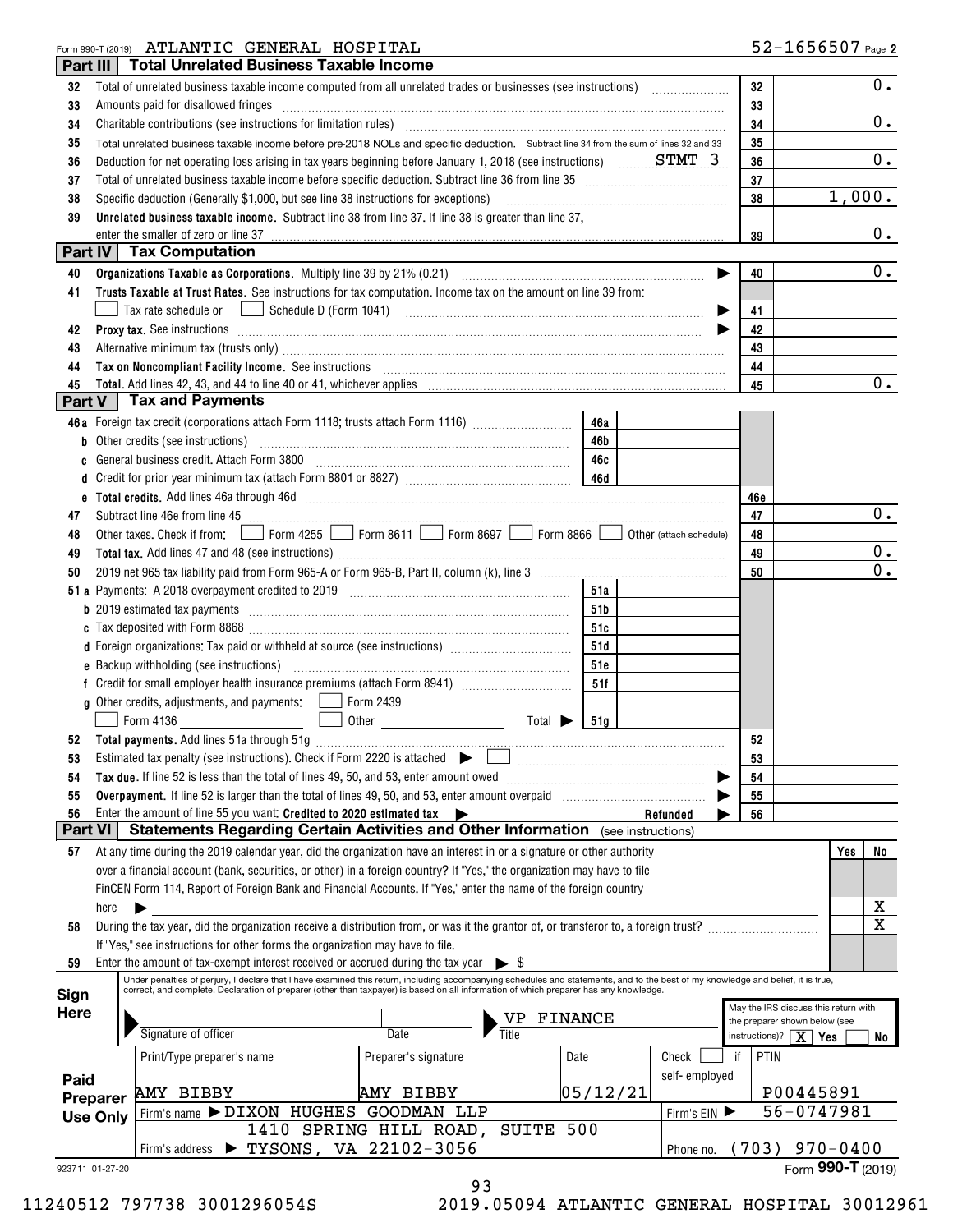#### <code>Form</code> 990-T (2019) <code>ATLANTIC GENERAL HOSPITAL</code>  $52-1656507$  <code>Page</code>

| Form 990-T (2019) ATLANTIC GENERAL HOSPITAL                                                                                      |                 |                                                                                               |                                                                                                                                                     |       | 52-1656507                                                                       |                |                                                                                    | Page 3 |
|----------------------------------------------------------------------------------------------------------------------------------|-----------------|-----------------------------------------------------------------------------------------------|-----------------------------------------------------------------------------------------------------------------------------------------------------|-------|----------------------------------------------------------------------------------|----------------|------------------------------------------------------------------------------------|--------|
| Schedule A - Cost of Goods Sold. Enter method of inventory valuation $\triangleright N/A$                                        |                 |                                                                                               |                                                                                                                                                     |       |                                                                                  |                |                                                                                    |        |
| Inventory at beginning of year<br>1                                                                                              | 1               | 0.                                                                                            |                                                                                                                                                     |       |                                                                                  | 6              |                                                                                    | $0$ .  |
| Purchases<br>2                                                                                                                   | $\overline{2}$  | 220, 353.                                                                                     | 7 Cost of goods sold. Subtract line 6                                                                                                               |       |                                                                                  |                |                                                                                    |        |
| 3                                                                                                                                | 3               |                                                                                               | from line 5. Enter here and in Part I,                                                                                                              |       |                                                                                  |                |                                                                                    |        |
| 4a Additional section 263A costs                                                                                                 |                 |                                                                                               |                                                                                                                                                     |       |                                                                                  | $\overline{7}$ | 220, 353.                                                                          |        |
|                                                                                                                                  | 4a              |                                                                                               | 8 Do the rules of section 263A (with respect to                                                                                                     |       |                                                                                  |                | Yes                                                                                | No     |
| <b>b</b> Other costs (attach schedule)                                                                                           | 4 <sub>b</sub>  |                                                                                               | property produced or acquired for resale) apply to                                                                                                  |       |                                                                                  |                |                                                                                    |        |
| 5 Total. Add lines 1 through 4b<br>Schedule C - Rent Income (From Real Property and Personal Property Leased With Real Property) | $5\overline{)}$ | 220, 353.                                                                                     | the organization?                                                                                                                                   |       |                                                                                  |                |                                                                                    | X      |
| (see instructions)                                                                                                               |                 |                                                                                               |                                                                                                                                                     |       |                                                                                  |                |                                                                                    |        |
| 1. Description of property                                                                                                       |                 |                                                                                               |                                                                                                                                                     |       |                                                                                  |                |                                                                                    |        |
| (1)                                                                                                                              |                 |                                                                                               |                                                                                                                                                     |       |                                                                                  |                |                                                                                    |        |
| (2)                                                                                                                              |                 |                                                                                               |                                                                                                                                                     |       |                                                                                  |                |                                                                                    |        |
| (3)                                                                                                                              |                 |                                                                                               |                                                                                                                                                     |       |                                                                                  |                |                                                                                    |        |
| (4)                                                                                                                              |                 |                                                                                               |                                                                                                                                                     |       |                                                                                  |                |                                                                                    |        |
|                                                                                                                                  | 2.              | Rent received or accrued                                                                      |                                                                                                                                                     |       | 3(a) Deductions directly connected with the income in                            |                |                                                                                    |        |
| (a) From personal property (if the percentage of<br>rent for personal property is more than<br>10% but not more than 50%)        |                 |                                                                                               | (b) From real and personal property (if the percentage<br>of rent for personal property exceeds 50% or if<br>the rent is based on profit or income) |       | columns 2(a) and 2(b) (attach schedule)                                          |                |                                                                                    |        |
| (1)                                                                                                                              |                 |                                                                                               |                                                                                                                                                     |       |                                                                                  |                |                                                                                    |        |
| (2)                                                                                                                              |                 |                                                                                               |                                                                                                                                                     |       |                                                                                  |                |                                                                                    |        |
| (3)                                                                                                                              |                 |                                                                                               |                                                                                                                                                     |       |                                                                                  |                |                                                                                    |        |
| (4)                                                                                                                              |                 |                                                                                               |                                                                                                                                                     |       |                                                                                  |                |                                                                                    |        |
| Total                                                                                                                            | $\mathbf 0$ .   | Total                                                                                         |                                                                                                                                                     | $0$ . |                                                                                  |                |                                                                                    |        |
| (c) Total income. Add totals of columns 2(a) and 2(b). Enter<br>here and on page 1, Part I, line 6, column (A)                   |                 |                                                                                               |                                                                                                                                                     | 0.    | (b) Total deductions.<br>Enter here and on page 1,<br>Part I, line 6, column (B) |                |                                                                                    | 0.     |
| <b>Schedule E - Unrelated Debt-Financed Income</b>                                                                               |                 |                                                                                               | (see instructions)                                                                                                                                  |       |                                                                                  |                |                                                                                    |        |
|                                                                                                                                  |                 |                                                                                               | 2. Gross income from                                                                                                                                |       | 3. Deductions directly connected with or allocable<br>to debt-financed property  |                |                                                                                    |        |
| 1. Description of debt-financed property                                                                                         |                 |                                                                                               | or allocable to debt-<br>financed property                                                                                                          |       | (a) Straight line depreciation<br>(attach schedule)                              |                | (b) Other deductions<br>(attach schedule)                                          |        |
| (1)                                                                                                                              |                 |                                                                                               |                                                                                                                                                     |       |                                                                                  |                |                                                                                    |        |
| (2)                                                                                                                              |                 |                                                                                               |                                                                                                                                                     |       |                                                                                  |                |                                                                                    |        |
| (3)                                                                                                                              |                 |                                                                                               |                                                                                                                                                     |       |                                                                                  |                |                                                                                    |        |
| (4)                                                                                                                              |                 |                                                                                               |                                                                                                                                                     |       |                                                                                  |                |                                                                                    |        |
| 4. Amount of average acquisition<br>debt on or allocable to debt-financed<br>property (attach schedule)                          |                 | 5 Average adjusted basis<br>of or allocable to<br>debt-financed property<br>(attach schedule) | 6 Column 4 divided<br>by column 5                                                                                                                   |       | 7. Gross income<br>reportable (column<br>2 x column 6)                           |                | <b>8</b> Allocable deductions<br>(column 6 x total of columns<br>$3(a)$ and $3(b)$ |        |
| (1)                                                                                                                              |                 |                                                                                               | $\%$                                                                                                                                                |       |                                                                                  |                |                                                                                    |        |
| (2)                                                                                                                              |                 |                                                                                               | $\%$                                                                                                                                                |       |                                                                                  |                |                                                                                    |        |
| (3)                                                                                                                              |                 |                                                                                               | $\%$                                                                                                                                                |       |                                                                                  |                |                                                                                    |        |
| (4)                                                                                                                              |                 |                                                                                               | $\%$                                                                                                                                                |       |                                                                                  |                |                                                                                    |        |
|                                                                                                                                  |                 |                                                                                               |                                                                                                                                                     |       | Enter here and on page 1,<br>Part I, line 7, column (A).                         |                | Enter here and on page 1,<br>Part I, line 7, column (B).                           |        |
| Totals                                                                                                                           |                 |                                                                                               |                                                                                                                                                     |       | 0.                                                                               |                |                                                                                    | 0.     |
| Total dividends-received deductions included in column 8                                                                         |                 |                                                                                               |                                                                                                                                                     |       |                                                                                  |                |                                                                                    | $0$ .  |
|                                                                                                                                  |                 |                                                                                               |                                                                                                                                                     |       |                                                                                  |                |                                                                                    |        |

**990-T**  Form (2019)

923721 01-27-20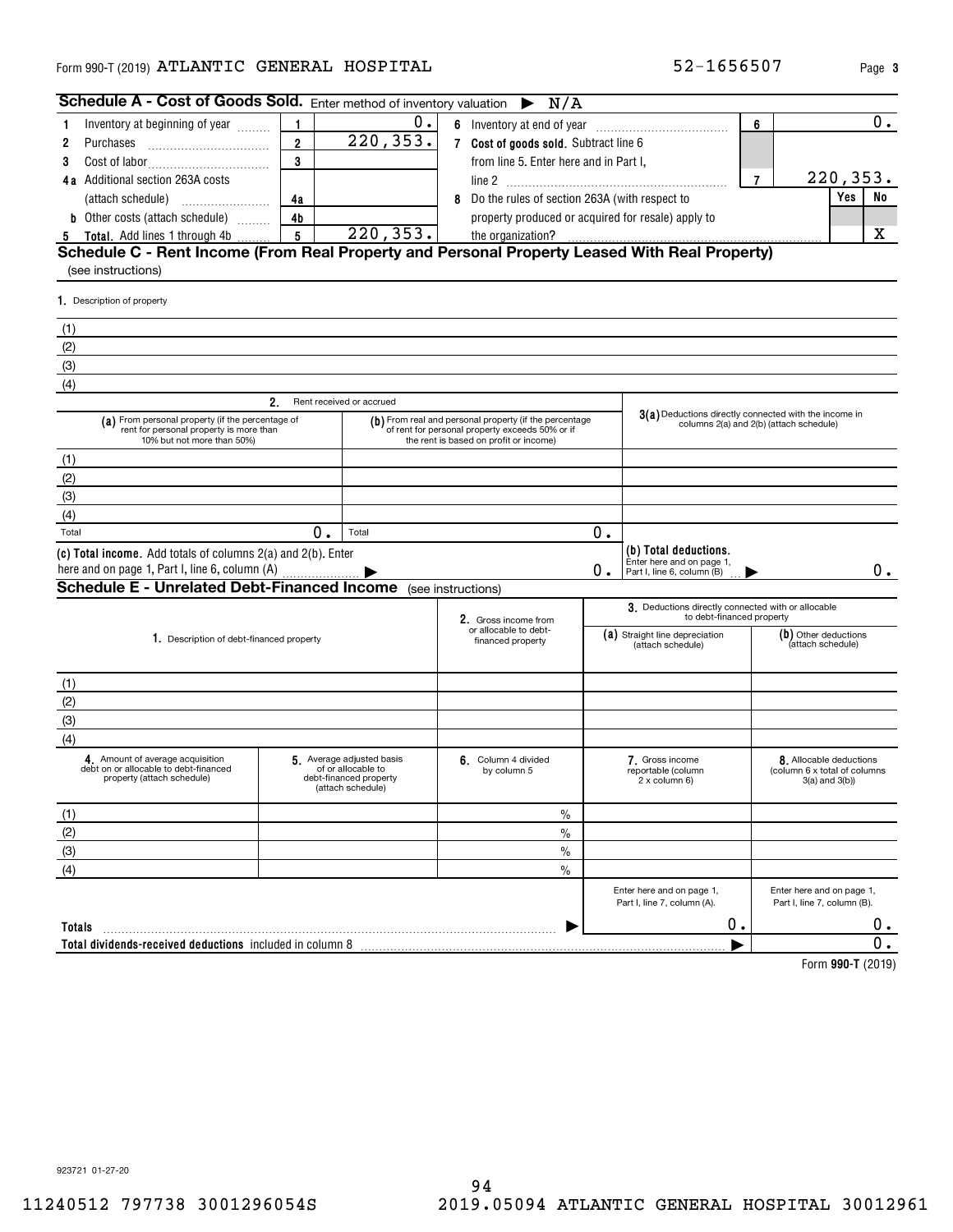| Form 990-T (2019) ATLANTIC GENERAL HOSPITAL                                          |                          |                                                                    |                                         |                                                                                         |                                                                                                                                       |                                                                      |                                                                                   |              | 52-1656507                                                                                |                    | Page 4                                                                                       |  |
|--------------------------------------------------------------------------------------|--------------------------|--------------------------------------------------------------------|-----------------------------------------|-----------------------------------------------------------------------------------------|---------------------------------------------------------------------------------------------------------------------------------------|----------------------------------------------------------------------|-----------------------------------------------------------------------------------|--------------|-------------------------------------------------------------------------------------------|--------------------|----------------------------------------------------------------------------------------------|--|
| Schedule F - Interest, Annuities, Royalties, and Rents From Controlled Organizations |                          |                                                                    |                                         |                                                                                         |                                                                                                                                       |                                                                      |                                                                                   |              |                                                                                           | (see instructions) |                                                                                              |  |
|                                                                                      |                          |                                                                    |                                         |                                                                                         | <b>Exempt Controlled Organizations</b>                                                                                                |                                                                      |                                                                                   |              |                                                                                           |                    |                                                                                              |  |
| 1. Name of controlled organization                                                   |                          |                                                                    | 2. Employer<br>identification<br>number |                                                                                         | 3. Net unrelated income<br>(loss) (see instructions)                                                                                  |                                                                      | 4. Total of specified<br>payments made                                            |              | 5. Part of column 4 that is<br>included in the controlling<br>organization's gross income |                    | 6. Deductions directly<br>connected with income<br>in column 5                               |  |
|                                                                                      |                          |                                                                    |                                         |                                                                                         |                                                                                                                                       |                                                                      |                                                                                   |              |                                                                                           |                    |                                                                                              |  |
| (1)                                                                                  |                          |                                                                    |                                         |                                                                                         |                                                                                                                                       |                                                                      |                                                                                   |              |                                                                                           |                    |                                                                                              |  |
| (2)                                                                                  |                          |                                                                    |                                         |                                                                                         |                                                                                                                                       |                                                                      |                                                                                   |              |                                                                                           |                    |                                                                                              |  |
| (3)                                                                                  |                          |                                                                    |                                         |                                                                                         |                                                                                                                                       |                                                                      |                                                                                   |              |                                                                                           |                    |                                                                                              |  |
| (4)                                                                                  |                          |                                                                    |                                         |                                                                                         |                                                                                                                                       |                                                                      |                                                                                   |              |                                                                                           |                    |                                                                                              |  |
| Nonexempt Controlled Organizations                                                   |                          |                                                                    |                                         |                                                                                         |                                                                                                                                       |                                                                      |                                                                                   |              |                                                                                           |                    |                                                                                              |  |
| 7. Taxable Income                                                                    |                          | 8. Net unrelated income (loss)<br>(see instructions)               |                                         |                                                                                         | 9. Total of specified payments<br>made                                                                                                |                                                                      | 10. Part of column 9 that is included<br>in the controlling organization's        | gross income |                                                                                           |                    | 11. Deductions directly connected<br>with income in column 10                                |  |
| (1)                                                                                  |                          |                                                                    |                                         |                                                                                         |                                                                                                                                       |                                                                      |                                                                                   |              |                                                                                           |                    |                                                                                              |  |
| (2)                                                                                  |                          |                                                                    |                                         |                                                                                         |                                                                                                                                       |                                                                      |                                                                                   |              |                                                                                           |                    |                                                                                              |  |
|                                                                                      |                          |                                                                    |                                         |                                                                                         |                                                                                                                                       |                                                                      |                                                                                   |              |                                                                                           |                    |                                                                                              |  |
| (3)                                                                                  |                          |                                                                    |                                         |                                                                                         |                                                                                                                                       |                                                                      |                                                                                   |              |                                                                                           |                    |                                                                                              |  |
| (4)                                                                                  |                          |                                                                    |                                         |                                                                                         |                                                                                                                                       |                                                                      |                                                                                   |              |                                                                                           |                    |                                                                                              |  |
|                                                                                      |                          |                                                                    |                                         |                                                                                         |                                                                                                                                       |                                                                      | Add columns 5 and 10.<br>Enter here and on page 1, Part I,<br>line 8, column (A). |              |                                                                                           |                    | Add columns 6 and 11.<br>Enter here and on page 1, Part I,<br>line 8, column (B).            |  |
| Totals                                                                               |                          |                                                                    |                                         |                                                                                         |                                                                                                                                       |                                                                      |                                                                                   |              | 0.                                                                                        |                    | 0.                                                                                           |  |
| Schedule G - Investment Income of a Section 501(c)(7), (9), or (17) Organization     |                          |                                                                    |                                         |                                                                                         |                                                                                                                                       |                                                                      |                                                                                   |              |                                                                                           |                    |                                                                                              |  |
|                                                                                      | (see instructions)       |                                                                    |                                         |                                                                                         |                                                                                                                                       |                                                                      |                                                                                   |              |                                                                                           |                    |                                                                                              |  |
|                                                                                      | 1. Description of income |                                                                    |                                         |                                                                                         | 2. Amount of income                                                                                                                   |                                                                      | 3. Deductions<br>directly connected<br>(attach schedule)                          |              | 4. Set-asides                                                                             | (attach schedule)  | 5. Total deductions<br>and set-asides<br>(col. 3 plus col. 4)                                |  |
| (1)                                                                                  |                          |                                                                    |                                         |                                                                                         |                                                                                                                                       |                                                                      |                                                                                   |              |                                                                                           |                    |                                                                                              |  |
| (2)                                                                                  |                          |                                                                    |                                         |                                                                                         |                                                                                                                                       |                                                                      |                                                                                   |              |                                                                                           |                    |                                                                                              |  |
| (3)                                                                                  |                          |                                                                    |                                         |                                                                                         |                                                                                                                                       |                                                                      |                                                                                   |              |                                                                                           |                    |                                                                                              |  |
| (4)                                                                                  |                          |                                                                    |                                         |                                                                                         |                                                                                                                                       |                                                                      |                                                                                   |              |                                                                                           |                    |                                                                                              |  |
|                                                                                      |                          |                                                                    |                                         |                                                                                         | Enter here and on page 1,<br>Part I, line 9, column (A).                                                                              |                                                                      |                                                                                   |              |                                                                                           |                    | Enter here and on page 1,<br>Part I, line 9, column (B).                                     |  |
| Totals                                                                               |                          |                                                                    |                                         |                                                                                         |                                                                                                                                       | 0.                                                                   |                                                                                   |              |                                                                                           |                    | 0.                                                                                           |  |
| Schedule I - Exploited Exempt Activity Income, Other Than Advertising Income         |                          |                                                                    |                                         |                                                                                         |                                                                                                                                       |                                                                      |                                                                                   |              |                                                                                           |                    |                                                                                              |  |
|                                                                                      | (see instructions)       |                                                                    |                                         |                                                                                         |                                                                                                                                       |                                                                      |                                                                                   |              |                                                                                           |                    |                                                                                              |  |
| 1. Description of<br>exploited activity                                              |                          | 2. Gross<br>unrelated business<br>income from<br>trade or business |                                         | 3. Expenses<br>directly connected<br>with production<br>of unrelated<br>business income | 4. Net income (loss)<br>from unrelated trade or<br>business (column 2<br>minus column 3). If a<br>gain, compute cols. 5<br>through 7. |                                                                      | 5. Gross income<br>from activity that<br>is not unrelated<br>business income      |              | attributable to<br>column 5                                                               | 6. Expenses        | 7. Excess exempt<br>expenses (column<br>6 minus column 5,<br>but not more than<br>column 4). |  |
| (1)                                                                                  |                          |                                                                    |                                         |                                                                                         |                                                                                                                                       |                                                                      |                                                                                   |              |                                                                                           |                    |                                                                                              |  |
| (2)                                                                                  |                          |                                                                    |                                         |                                                                                         |                                                                                                                                       |                                                                      |                                                                                   |              |                                                                                           |                    |                                                                                              |  |
| (3)                                                                                  |                          |                                                                    |                                         |                                                                                         |                                                                                                                                       |                                                                      |                                                                                   |              |                                                                                           |                    |                                                                                              |  |
| (4)                                                                                  |                          |                                                                    |                                         |                                                                                         |                                                                                                                                       |                                                                      |                                                                                   |              |                                                                                           |                    |                                                                                              |  |
|                                                                                      |                          | Enter here and on<br>page 1, Part I,<br>line 10, col. (A).         |                                         | Enter here and on<br>page 1, Part I,<br>line 10, col. (B).                              |                                                                                                                                       |                                                                      |                                                                                   |              |                                                                                           |                    | Enter here and<br>on page 1,<br>Part II, line 25.                                            |  |
| <b>Totals</b>                                                                        | ▶                        | 0.                                                                 |                                         | 0.                                                                                      |                                                                                                                                       |                                                                      |                                                                                   |              |                                                                                           |                    | 0.                                                                                           |  |
| <b>Schedule J - Advertising Income</b>                                               |                          |                                                                    | (see instructions)                      |                                                                                         |                                                                                                                                       |                                                                      |                                                                                   |              |                                                                                           |                    |                                                                                              |  |
| Income From Periodicals Reported on a Consolidated Basis<br>Part I                   |                          |                                                                    |                                         |                                                                                         |                                                                                                                                       |                                                                      |                                                                                   |              |                                                                                           |                    |                                                                                              |  |
| 1. Name of periodical                                                                |                          | 2. Gross<br>advertising<br>income                                  |                                         | 3. Direct<br>advertising costs                                                          | col. 3). If a gain, compute                                                                                                           | 4. Advertising gain<br>or (loss) (col. 2 minus<br>cols. 5 through 7. | 5. Circulation<br>income                                                          |              | 6. Readership<br>costs                                                                    |                    | 7. Excess readership<br>costs (column 6 minus<br>column 5, but not more<br>than column 4).   |  |
| (1)                                                                                  |                          |                                                                    |                                         |                                                                                         |                                                                                                                                       |                                                                      |                                                                                   |              |                                                                                           |                    |                                                                                              |  |
| (2)                                                                                  |                          |                                                                    |                                         |                                                                                         |                                                                                                                                       |                                                                      |                                                                                   |              |                                                                                           |                    |                                                                                              |  |
| (3)                                                                                  |                          |                                                                    |                                         |                                                                                         |                                                                                                                                       |                                                                      |                                                                                   |              |                                                                                           |                    |                                                                                              |  |
|                                                                                      |                          |                                                                    |                                         |                                                                                         |                                                                                                                                       |                                                                      |                                                                                   |              |                                                                                           |                    |                                                                                              |  |
| (4)                                                                                  |                          |                                                                    |                                         |                                                                                         |                                                                                                                                       |                                                                      |                                                                                   |              |                                                                                           |                    |                                                                                              |  |

Form (2019) **990-T**

923731 01-27-20

0. 0. 0.

 $\blacktriangleright$ 

**Totals** (carry to Part II, line (5))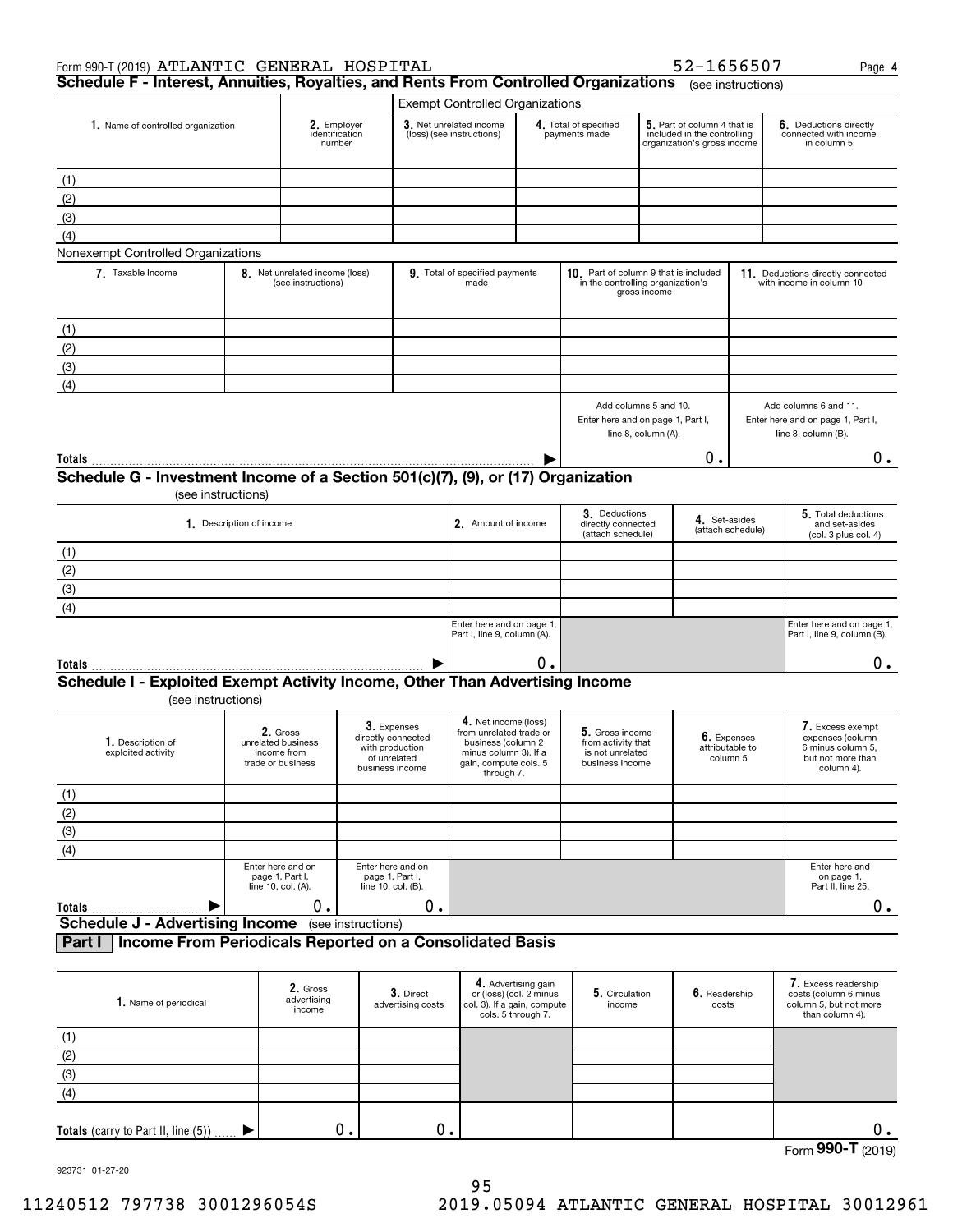#### Form 990-T (2019)  ${\bf ATLANTIC}$   ${\bf GENERAL}$   ${\bf HOSPITAL}$   ${\bf S2-1656507}$  Page

**Part II | Income From Periodicals Reported on a Separate Basis** (For each periodical listed in Part II, fill in columns 2 through 7 on a line-by-line basis.)

**2.** Gross<br>advertising income **3.** Direct advertising costs **4.** Advertising gain<br>or (loss) (col. 2 minus col. 3). If a gain, compute cols. 5 through 7. **5.** Circulation | **6.** income Readership costs Excess readership **7.**  costs (column 6 minus column 5, but not more than column 4). **1.** Name of periodical Enter here and on page 1, Part I, line 11, col. (A). Enter here and on page 1, Part I, line 11, col. (B). Enter here and on page 1, Part II, line 26. **3**. Percent of<br>time devoted to<br>business e and the compensation attributable<br>
2. Title to unrelated business<br>
to unrelated business<br>
to unrelated business Name**1. 2. Totals from Part I Totals,** Part II (lines 1-5) **Schedule K - Compensation of Officers, Directors, and Trustees 3. 4.**  $\frac{1}{2}$ (1) (2) (3) (4) (see instructions) (1)  $\blacktriangleright$  $\blacktriangleright$  $0.$  0 0. 0. 0.

**Total.**  Enter here and on page 1, Part II, line 14  $\frac{1}{2}$ % $\frac{1}{2}$ (2) (3)(4)  $\blacktriangleright$  $\overline{0}$ .

**990-T**  Form (2019)

923732 01-27-20

 $0_{.}$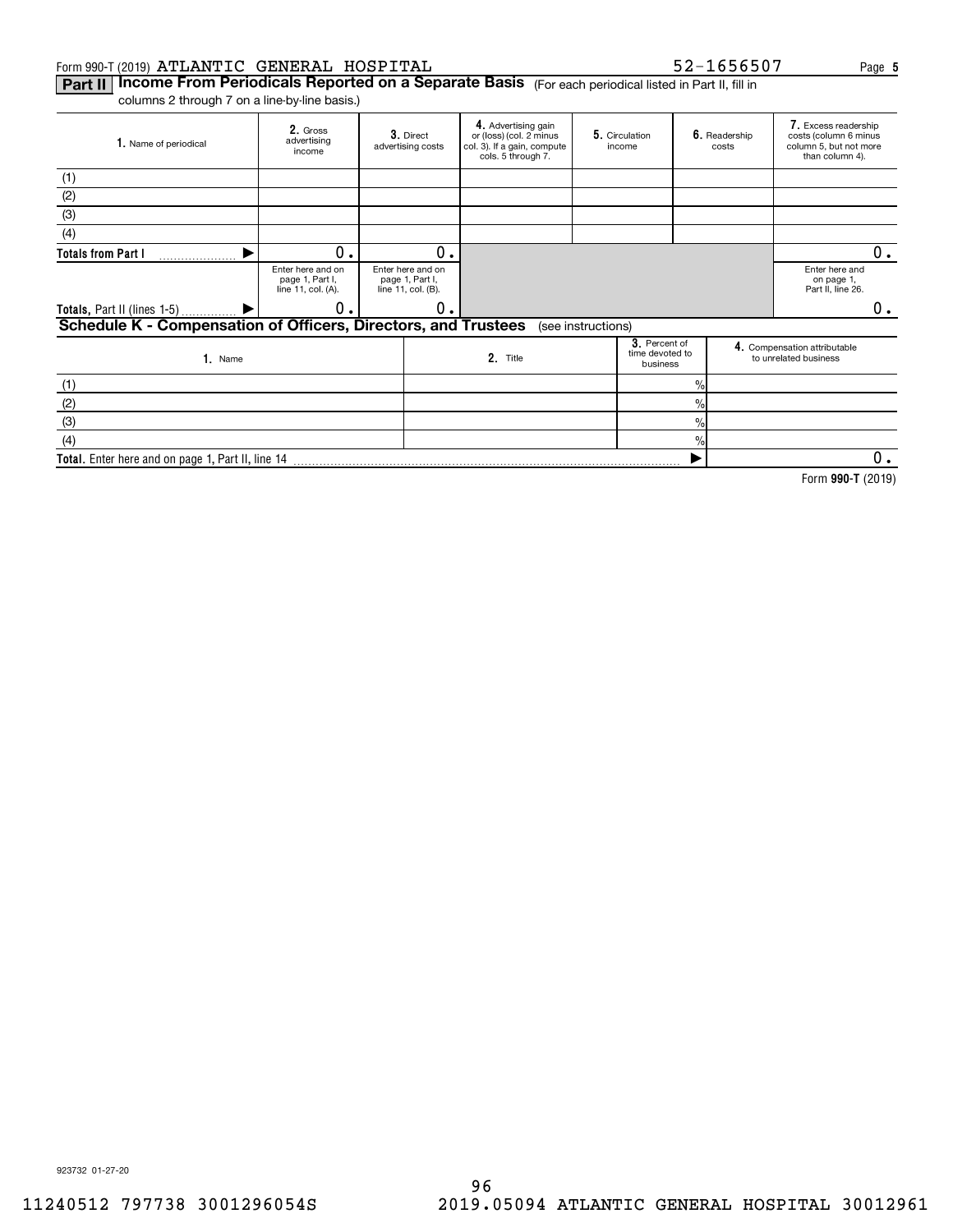| FORM $990-T$                                                                                                                                | OTHER DEDUCTIONS | STATEMENT 1                                                  |
|---------------------------------------------------------------------------------------------------------------------------------------------|------------------|--------------------------------------------------------------|
| DESCRIPTION                                                                                                                                 |                  | <b>AMOUNT</b>                                                |
| PURCHASED SERVICES<br>OFFICE EXPENSES<br><b>SUPPLIES</b><br>CONTRACT SERVICE<br>ADVERTISING<br>CONSULTATION FEES<br>BOOKS AND SUBSCRIPTIONS |                  | 2,733.<br>2,139.<br>671.<br>80,482.<br>22.<br>2,393.<br>616. |
| TOTAL TO FORM 990-T, PAGE 1, LINE 27                                                                                                        |                  | 89,056.                                                      |

}}}}}}}}}}}}}}}}}}}}}}}}} }}}}}}}}}}

| FORM $990-T$ |                                   | NET OPERATING LOSS DEDUCTION  |                          | STATEMENT <sub>2</sub>        |
|--------------|-----------------------------------|-------------------------------|--------------------------|-------------------------------|
| TAX YEAR     | LOSS SUSTAINED                    | LOSS<br>PREVIOUSLY<br>APPLIED | LOSS<br><b>REMAINING</b> | <b>AVAILABLE</b><br>THIS YEAR |
| 06/30/19     | 100, 161.                         |                               | 100, 161.<br>О.          | 100, 161.                     |
|              | NOL CARRYOVER AVAILABLE THIS YEAR |                               | 100,161.                 | 100, 161.                     |

~~~~~~~~~~~~~~

| FORM $990-T$ |                                   | NET OPERATING LOSS DEDUCTION  |                   | STATEMENT 3            |
|--------------|-----------------------------------|-------------------------------|-------------------|------------------------|
| TAX YEAR     | LOSS SUSTAINED                    | LOSS<br>PREVIOUSLY<br>APPLIED | LOSS<br>REMAINING | AVAILABLE<br>THIS YEAR |
| 06/30/05     | 308,028.                          | 239,281.                      | 68,747.           | 68,747.                |
| 06/30/06     | 232,633.                          | 0.                            | 232,633.          | 232,633.               |
| 06/30/07     | 343, 156.                         | 0.                            | 343,156.          | 343, 156.              |
| 06/30/08     | 366,549.                          | 0.                            | 366,549.          | 366,549.               |
| 06/30/09     | 390,246.                          | 0.                            | 390,246.          | 390,246.               |
| 06/30/10     | 71, 125.                          | 0.                            | 71, 125.          | 71, 125.               |
| 06/30/18     | 22,864.                           | 0.                            | 22,864.           | 22,864.                |
|              | NOL CARRYOVER AVAILABLE THIS YEAR |                               | 1,495,320.        | 1,495,320.             |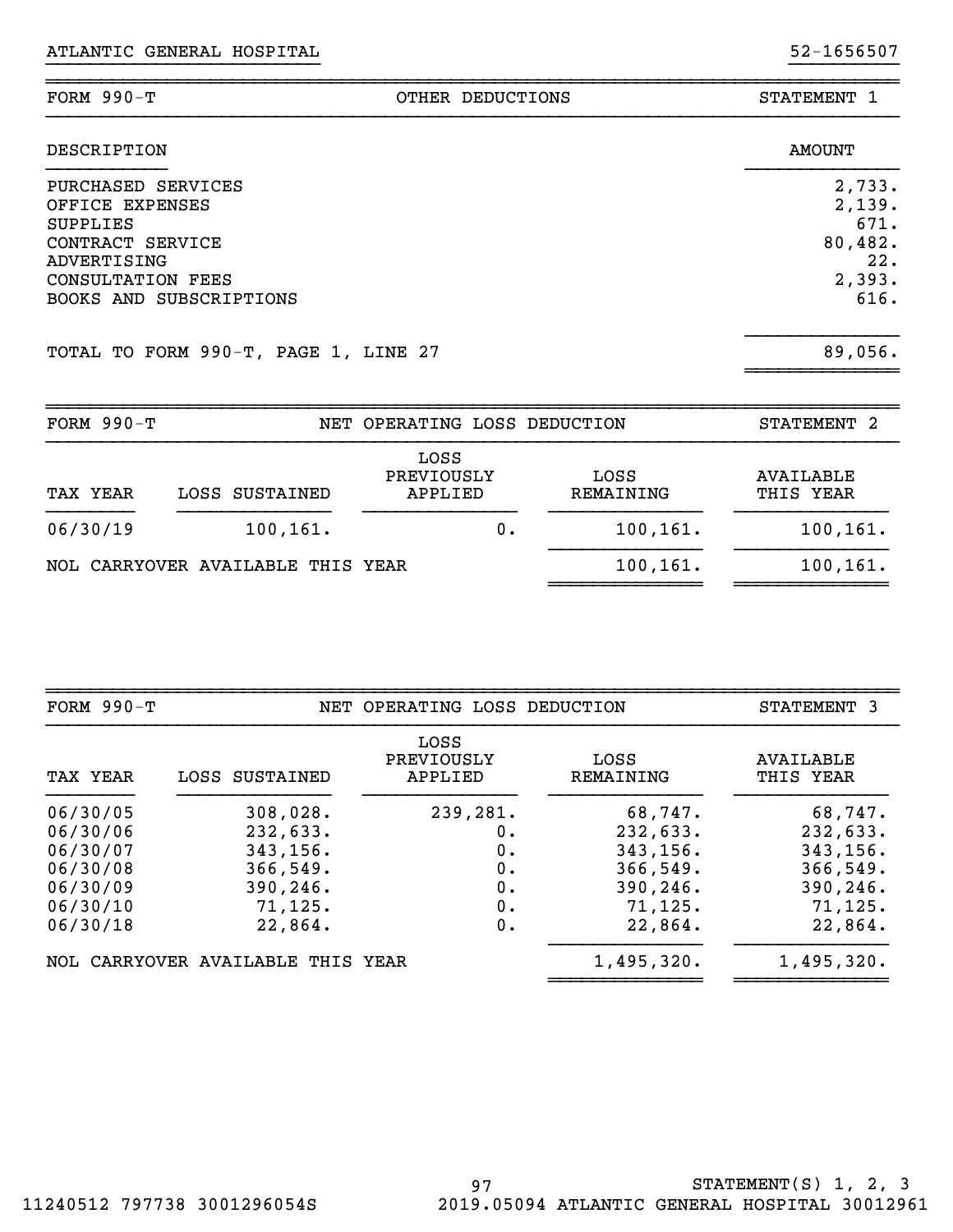|        |                            |                                                                                                                                                                                                                                      |                |            |  |                                                                                                                | <b>ENTITY</b>   | 1                                   |
|--------|----------------------------|--------------------------------------------------------------------------------------------------------------------------------------------------------------------------------------------------------------------------------------|----------------|------------|--|----------------------------------------------------------------------------------------------------------------|-----------------|-------------------------------------|
|        | <b>SCHEDULE M</b>          | Unrelated Business Taxable Income from an                                                                                                                                                                                            |                |            |  |                                                                                                                |                 | OMB No. 1545-0047                   |
|        | (Form 990-T)               |                                                                                                                                                                                                                                      |                |            |  |                                                                                                                |                 |                                     |
|        |                            | <b>Unrelated Trade or Business</b>                                                                                                                                                                                                   |                |            |  |                                                                                                                |                 | 2019                                |
|        |                            | For calendar year 2019 or other tax year beginning JUL 1, 2019, and ending JUN 30, 2020                                                                                                                                              |                |            |  |                                                                                                                |                 |                                     |
|        | Department of the Treasury | Go to www.irs.gov/Form990T for instructions and the latest information.                                                                                                                                                              |                |            |  |                                                                                                                |                 | Open to Public Inspection for       |
|        | Internal Revenue Service   | Do not enter SSN numbers on this form as it may be made public if your organization is a 501(c)(3).                                                                                                                                  |                |            |  |                                                                                                                |                 | 501(c)(3) Organizations Only        |
|        | Name of the organization   |                                                                                                                                                                                                                                      |                |            |  | <b>Employer identification number</b>                                                                          |                 |                                     |
|        |                            | ATLANTIC GENERAL HOSPITAL                                                                                                                                                                                                            |                |            |  | 52-1656507                                                                                                     |                 |                                     |
|        |                            | 561000<br>Unrelated Business Activity Code (see instructions)                                                                                                                                                                        |                |            |  |                                                                                                                |                 |                                     |
|        |                            | > PHYSICIAN BILLING SERVICES<br>Describe the unrelated trade or business                                                                                                                                                             |                |            |  |                                                                                                                |                 |                                     |
| Part I |                            | <b>Unrelated Trade or Business Income</b>                                                                                                                                                                                            |                | (A) Income |  | (B) Expenses                                                                                                   |                 | (C) Net                             |
|        |                            |                                                                                                                                                                                                                                      |                |            |  |                                                                                                                |                 |                                     |
|        | 1a Gross receipts or sales | 24,823.                                                                                                                                                                                                                              |                |            |  |                                                                                                                |                 |                                     |
|        |                            | <b>b</b> Less returns and allowances<br><b>c</b> Balance $\blacktriangleright$                                                                                                                                                       | 1c             | 24,823.    |  |                                                                                                                |                 |                                     |
| 2      |                            |                                                                                                                                                                                                                                      | $\mathbf{2}$   |            |  |                                                                                                                |                 |                                     |
| З      |                            |                                                                                                                                                                                                                                      | $\mathbf{3}$   | 24,823.    |  |                                                                                                                |                 | 24,823.                             |
| 4а     |                            |                                                                                                                                                                                                                                      | 4a             |            |  |                                                                                                                |                 |                                     |
| b      |                            | Net gain (loss) (Form 4797, Part II, line 17) (attach Form 4797)                                                                                                                                                                     | 4b             |            |  |                                                                                                                |                 |                                     |
|        |                            |                                                                                                                                                                                                                                      | 4c             |            |  |                                                                                                                |                 |                                     |
| 5      |                            | Income (loss) from a partnership or an S corporation (attach                                                                                                                                                                         |                |            |  |                                                                                                                |                 |                                     |
|        | statement)                 |                                                                                                                                                                                                                                      | 5              |            |  |                                                                                                                |                 |                                     |
| 6      |                            |                                                                                                                                                                                                                                      | 6              |            |  |                                                                                                                |                 |                                     |
| 7      |                            |                                                                                                                                                                                                                                      | $\overline{7}$ |            |  |                                                                                                                |                 |                                     |
| 8      |                            | Interest, annuities, royalties, and rents from a controlled                                                                                                                                                                          |                |            |  |                                                                                                                |                 |                                     |
|        |                            |                                                                                                                                                                                                                                      | 8              |            |  |                                                                                                                |                 |                                     |
| 9      |                            | Investment income of a section $501(c)(7)$ , (9), or (17)                                                                                                                                                                            |                |            |  |                                                                                                                |                 |                                     |
|        |                            |                                                                                                                                                                                                                                      | 9              |            |  |                                                                                                                |                 |                                     |
| 10     |                            | Exploited exempt activity income (Schedule I)                                                                                                                                                                                        | 10             |            |  |                                                                                                                |                 |                                     |
| 11     |                            |                                                                                                                                                                                                                                      | 11             |            |  |                                                                                                                |                 |                                     |
| 12     |                            | Other income (See instructions; attach schedule)                                                                                                                                                                                     | 12             |            |  |                                                                                                                |                 |                                     |
| 13     |                            |                                                                                                                                                                                                                                      | 13             | 24,823.    |  |                                                                                                                |                 | 24,823.                             |
|        |                            | <b>Part II</b> Deductions Not Taken Elsewhere (See instructions for limitations on deductions.) (Deductions must be                                                                                                                  |                |            |  |                                                                                                                |                 |                                     |
|        |                            | directly connected with the unrelated business income.)                                                                                                                                                                              |                |            |  |                                                                                                                |                 |                                     |
|        |                            |                                                                                                                                                                                                                                      |                |            |  |                                                                                                                |                 |                                     |
| 14     |                            | Compensation of officers, directors, and trustees (Schedule K)                                                                                                                                                                       |                |            |  |                                                                                                                | 14              | 25,537.                             |
| 15     |                            |                                                                                                                                                                                                                                      |                |            |  |                                                                                                                | 15              | 2,523.                              |
| 16     |                            | Repairs and maintenance measurements are all the contract of the contract of the contract of the contract of the contract of the contract of the contract of the contract of the contract of the contract of the contract of t       |                |            |  |                                                                                                                | 16              |                                     |
| 17     | Bad debts                  |                                                                                                                                                                                                                                      |                |            |  |                                                                                                                | 17              |                                     |
| 18     |                            | Interest (attach schedule) (see instructions) material content at the content of the content of the content of                                                                                                                       |                |            |  |                                                                                                                | 18              | 1,952.                              |
| 19     |                            |                                                                                                                                                                                                                                      |                |            |  |                                                                                                                | 19              |                                     |
| 20     |                            |                                                                                                                                                                                                                                      |                |            |  | 23.                                                                                                            |                 | 23.                                 |
| 21     |                            | Less depreciation claimed on Schedule A and elsewhere on return <i>manumumum</i> 21a                                                                                                                                                 |                |            |  |                                                                                                                | 21 <sub>b</sub> |                                     |
| 22     |                            |                                                                                                                                                                                                                                      |                |            |  |                                                                                                                | 22              |                                     |
| 23     |                            |                                                                                                                                                                                                                                      |                |            |  |                                                                                                                | 23              |                                     |
| 24     |                            |                                                                                                                                                                                                                                      |                |            |  |                                                                                                                | 24              | 2,794.                              |
| 25     |                            | Excess exempt expenses (Schedule I) <b>manual contract and contract and contract and contract and contract and contract and contract and contract and contract and contract and contract and contract and contract and contract </b> |                |            |  |                                                                                                                | 25              |                                     |
| 26     |                            |                                                                                                                                                                                                                                      |                |            |  |                                                                                                                | 26              | 13,005.                             |
| 27     |                            | Other deductions (attach schedule) measurement and SEE STATEMENT 4                                                                                                                                                                   |                |            |  |                                                                                                                | 27              |                                     |
| 28     |                            |                                                                                                                                                                                                                                      |                |            |  |                                                                                                                | 28              | 45,834.<br>$-21,011.$               |
| 29     |                            | Unrelated business taxable income before net operating loss deduction. Subtract line 28 from line 13                                                                                                                                 |                |            |  | an an an Dùbhaidh an Aonaichte an Aonaichte an Aonaichte an Aonaichte an Aonaichte an Aonaichte an Aonaichte a | 29              |                                     |
| 30     |                            | Deduction for net operating loss arising in tax years beginning on or after January 1, 2018 (see                                                                                                                                     |                |            |  |                                                                                                                |                 |                                     |
|        | instructions)              |                                                                                                                                                                                                                                      |                |            |  |                                                                                                                | 30              | 0.<br>$-21,011.$                    |
| 31     |                            | Unrelated business taxable income. Subtract line 30 from line 29                                                                                                                                                                     |                |            |  |                                                                                                                | 31              |                                     |
| LHA    |                            | For Paperwork Reduction Act Notice, see instructions.                                                                                                                                                                                |                |            |  |                                                                                                                |                 | <b>Schedule M (Form 990-T) 2019</b> |

923741 01-28-20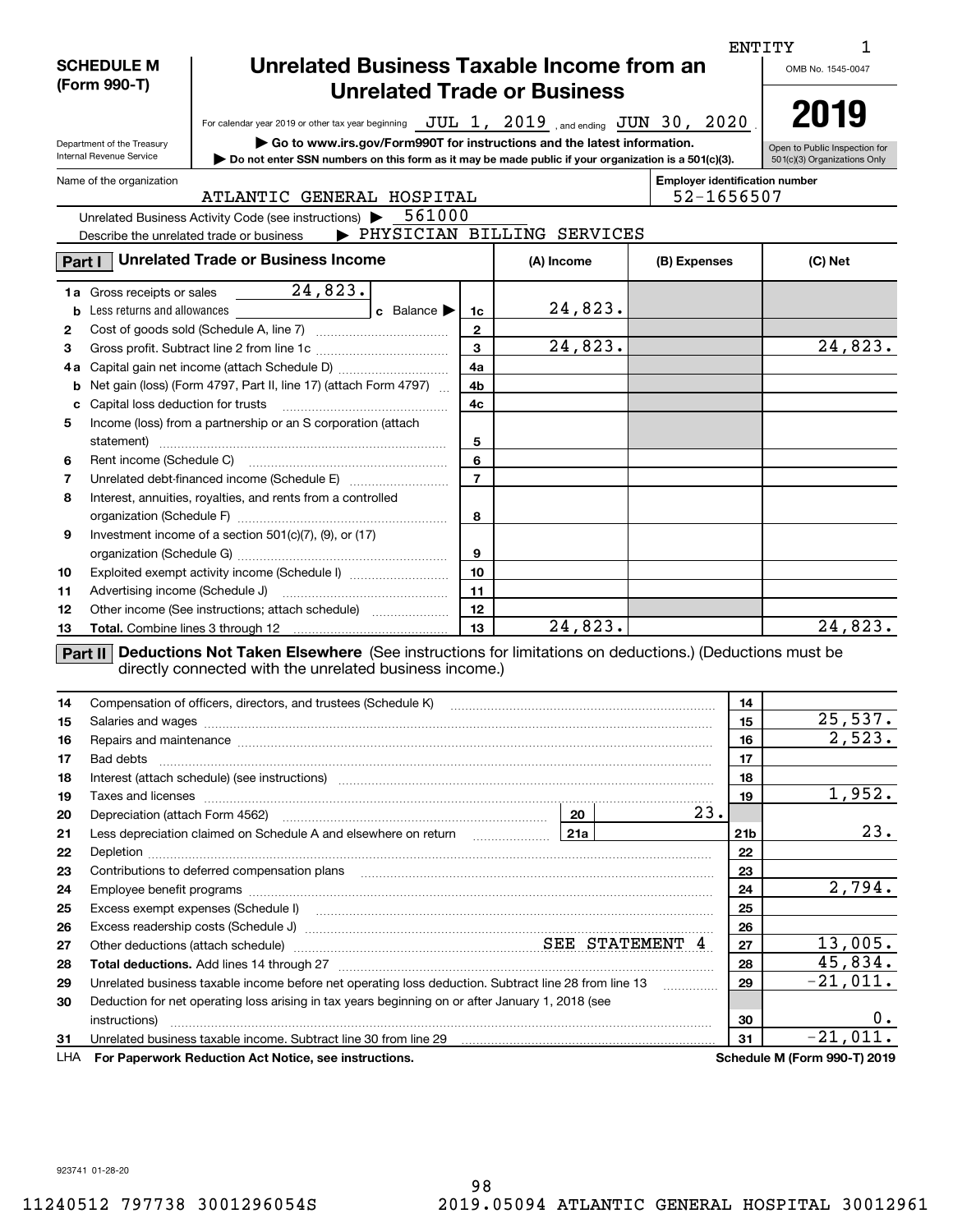| FORM $990-T (M)$                                                               | OTHER DEDUCTIONS | STATEMENT 4                     |
|--------------------------------------------------------------------------------|------------------|---------------------------------|
| DESCRIPTION                                                                    |                  | AMOUNT                          |
| OFFICE EXPENSE<br>PURCHASED SERVICES<br><b>OCCUPANCY</b><br><b>CONFERENCES</b> |                  | 1,570.<br>11,266.<br>163.<br>б. |
| TOTAL TO SCHEDULE M, PART II, LINE 27                                          |                  | 13,005.                         |

}}}}}}}}}}}}}}}}}}}}}}}}} }}}}}}}}}}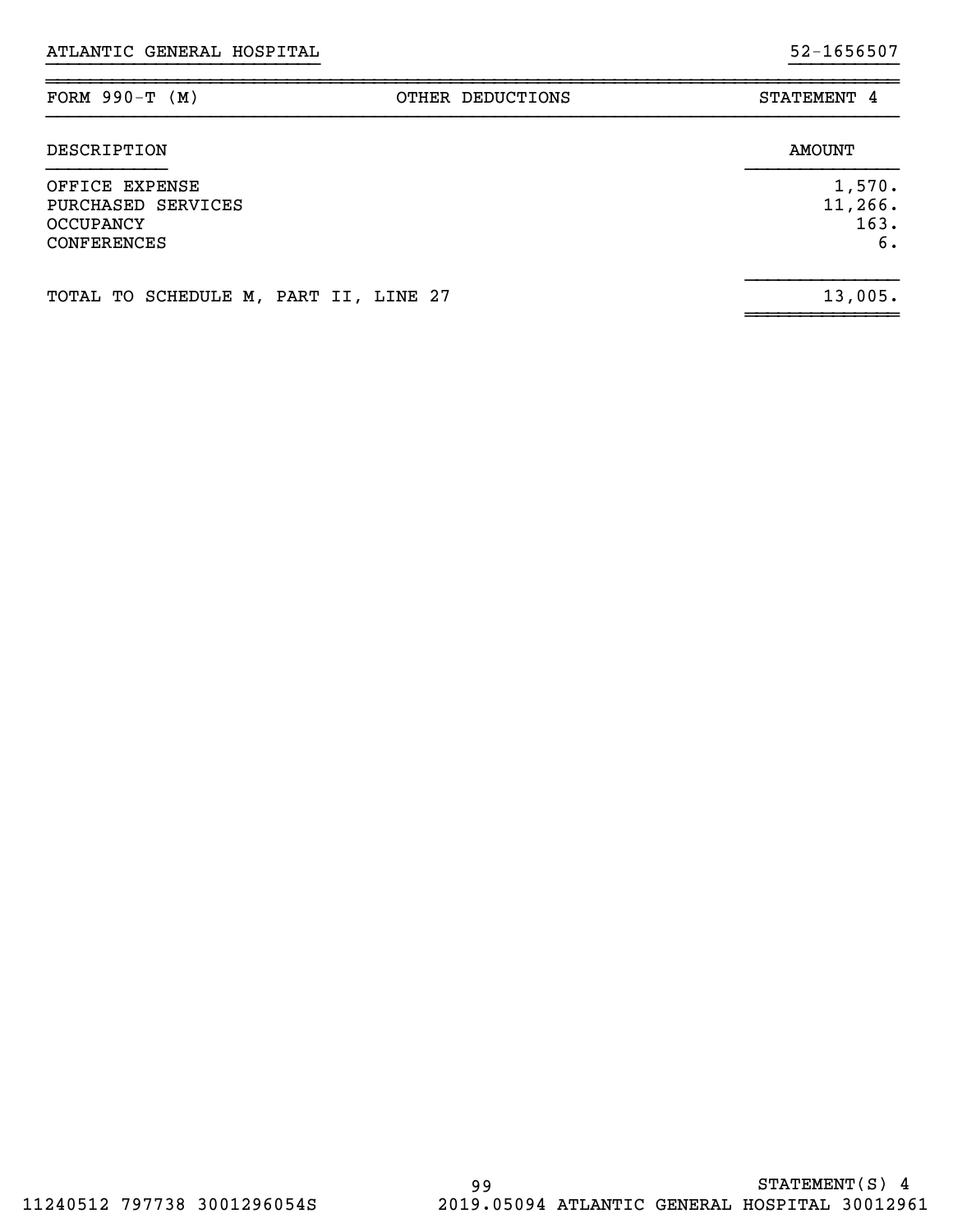|                                                                                                                                  |                |                                                                                               |   |                                                                                                                                                     |    |                                                                                 | ENTITY                                                   |                     | 1      |
|----------------------------------------------------------------------------------------------------------------------------------|----------------|-----------------------------------------------------------------------------------------------|---|-----------------------------------------------------------------------------------------------------------------------------------------------------|----|---------------------------------------------------------------------------------|----------------------------------------------------------|---------------------|--------|
| Form 990-T (2019)                                                                                                                |                |                                                                                               |   |                                                                                                                                                     |    |                                                                                 |                                                          |                     | Page 3 |
| ATLANTIC GENERAL HOSPITAL                                                                                                        |                |                                                                                               |   |                                                                                                                                                     |    | 52-1656507                                                                      |                                                          |                     |        |
| Schedule A - Cost of Goods Sold. Enter method of inventory valuation $\triangleright N/A$                                        |                |                                                                                               |   |                                                                                                                                                     |    |                                                                                 |                                                          |                     |        |
| Inventory at beginning of year<br>1.                                                                                             | $\mathbf{1}$   |                                                                                               |   |                                                                                                                                                     |    |                                                                                 | 6                                                        |                     |        |
| 2<br>Purchases                                                                                                                   | $\overline{2}$ |                                                                                               |   | 7 Cost of goods sold. Subtract line 6                                                                                                               |    |                                                                                 |                                                          |                     |        |
| 3                                                                                                                                | 3              |                                                                                               |   | from line 5. Enter here and in Part I,                                                                                                              |    |                                                                                 |                                                          |                     |        |
| <b>4a</b> Additional section 263A costs                                                                                          |                |                                                                                               |   |                                                                                                                                                     |    |                                                                                 | $\overline{7}$                                           |                     |        |
|                                                                                                                                  | 4a             |                                                                                               | 8 | Do the rules of section 263A (with respect to                                                                                                       |    |                                                                                 |                                                          | Yes                 | No     |
| <b>b</b> Other costs (attach schedule)                                                                                           | 4 <sub>b</sub> |                                                                                               |   | property produced or acquired for resale) apply to                                                                                                  |    |                                                                                 |                                                          |                     |        |
| 5 Total. Add lines 1 through 4b<br>Schedule C - Rent Income (From Real Property and Personal Property Leased With Real Property) | 5              |                                                                                               |   | the organization?                                                                                                                                   |    |                                                                                 |                                                          |                     | x      |
| (see instructions)                                                                                                               |                |                                                                                               |   |                                                                                                                                                     |    |                                                                                 |                                                          |                     |        |
|                                                                                                                                  |                |                                                                                               |   |                                                                                                                                                     |    |                                                                                 |                                                          |                     |        |
| 1. Description of property                                                                                                       |                |                                                                                               |   |                                                                                                                                                     |    |                                                                                 |                                                          |                     |        |
| (1)                                                                                                                              |                |                                                                                               |   |                                                                                                                                                     |    |                                                                                 |                                                          |                     |        |
| (2)                                                                                                                              |                |                                                                                               |   |                                                                                                                                                     |    |                                                                                 |                                                          |                     |        |
| (3)                                                                                                                              |                |                                                                                               |   |                                                                                                                                                     |    |                                                                                 |                                                          |                     |        |
| (4)                                                                                                                              |                |                                                                                               |   |                                                                                                                                                     |    |                                                                                 |                                                          |                     |        |
|                                                                                                                                  | 2.             | Rent received or accrued                                                                      |   |                                                                                                                                                     |    |                                                                                 |                                                          |                     |        |
| (a) From personal property (if the percentage of<br>rent for personal property is more than<br>10% but not more than 50%)        |                |                                                                                               |   | (b) From real and personal property (if the percentage<br>of rent for personal property exceeds 50% or if<br>the rent is based on profit or income) |    | 3(a) Deductions directly connected with the income in                           | columns 2(a) and 2(b) (attach schedule)                  |                     |        |
| (1)                                                                                                                              |                |                                                                                               |   |                                                                                                                                                     |    |                                                                                 |                                                          |                     |        |
| (2)                                                                                                                              |                |                                                                                               |   |                                                                                                                                                     |    |                                                                                 |                                                          |                     |        |
| (3)                                                                                                                              |                |                                                                                               |   |                                                                                                                                                     |    |                                                                                 |                                                          |                     |        |
| (4)                                                                                                                              |                |                                                                                               |   |                                                                                                                                                     |    |                                                                                 |                                                          |                     |        |
| Total                                                                                                                            | 0.             | Total                                                                                         |   |                                                                                                                                                     | 0. |                                                                                 |                                                          |                     |        |
| (c) Total income. Add totals of columns 2(a) and 2(b). Enter                                                                     |                |                                                                                               |   |                                                                                                                                                     |    | (b) Total deductions.                                                           |                                                          |                     |        |
| here and on page 1, Part I, line 6, column (A)                                                                                   |                |                                                                                               |   |                                                                                                                                                     | 0. | Enter here and on page 1,<br>Part I, line 6, column (B)                         |                                                          |                     | 0.     |
| <b>Schedule E - Unrelated Debt-Financed Income</b> (see instructions)                                                            |                |                                                                                               |   |                                                                                                                                                     |    |                                                                                 |                                                          |                     |        |
|                                                                                                                                  |                |                                                                                               |   |                                                                                                                                                     |    | 3. Deductions directly connected with or allocable<br>to debt-financed property |                                                          |                     |        |
|                                                                                                                                  |                |                                                                                               |   | 2. Gross income from<br>or allocable to debt-                                                                                                       |    | (a) Straight line depreciation                                                  | (b) Other deductions                                     |                     |        |
| 1. Description of debt-financed property                                                                                         |                |                                                                                               |   | financed property                                                                                                                                   |    | (attach schedule)                                                               | (attach schedule)                                        |                     |        |
|                                                                                                                                  |                |                                                                                               |   |                                                                                                                                                     |    |                                                                                 |                                                          |                     |        |
| (1)                                                                                                                              |                |                                                                                               |   |                                                                                                                                                     |    |                                                                                 |                                                          |                     |        |
| (2)                                                                                                                              |                |                                                                                               |   |                                                                                                                                                     |    |                                                                                 |                                                          |                     |        |
| (3)                                                                                                                              |                |                                                                                               |   |                                                                                                                                                     |    |                                                                                 |                                                          |                     |        |
| (4)                                                                                                                              |                |                                                                                               |   |                                                                                                                                                     |    |                                                                                 |                                                          |                     |        |
| 4. Amount of average acquisition<br>debt on or allocable to debt-financed<br>property (attach schedule)                          |                | 5 Average adjusted basis<br>of or allocable to<br>debt-financed property<br>(attach schedule) |   | 6 Column 4 divided<br>by column 5                                                                                                                   |    | 7. Gross income<br>reportable (column<br>2 x column 6)                          | 8. Allocable deductions<br>(column 6 x total of columns  | $3(a)$ and $3(b)$ ) |        |
| (1)                                                                                                                              |                |                                                                                               |   | $\%$                                                                                                                                                |    |                                                                                 |                                                          |                     |        |
| (2)                                                                                                                              |                |                                                                                               |   | $\frac{0}{0}$                                                                                                                                       |    |                                                                                 |                                                          |                     |        |
| (3)                                                                                                                              |                |                                                                                               |   | $\frac{0}{0}$                                                                                                                                       |    |                                                                                 |                                                          |                     |        |
| (4)                                                                                                                              |                |                                                                                               |   | $\frac{0}{0}$                                                                                                                                       |    |                                                                                 |                                                          |                     |        |
|                                                                                                                                  |                |                                                                                               |   |                                                                                                                                                     |    | Enter here and on page 1,<br>Part I, line 7, column (A).                        | Enter here and on page 1,<br>Part I, line 7, column (B). |                     |        |
| Totals                                                                                                                           |                |                                                                                               |   |                                                                                                                                                     |    | 0.                                                                              |                                                          |                     | 0.     |
| Total dividends-received deductions included in column 8                                                                         |                |                                                                                               |   |                                                                                                                                                     |    |                                                                                 |                                                          |                     | 0.     |
|                                                                                                                                  |                |                                                                                               |   |                                                                                                                                                     |    |                                                                                 |                                                          | Form 990-T (2019)   |        |

923721 01-27-20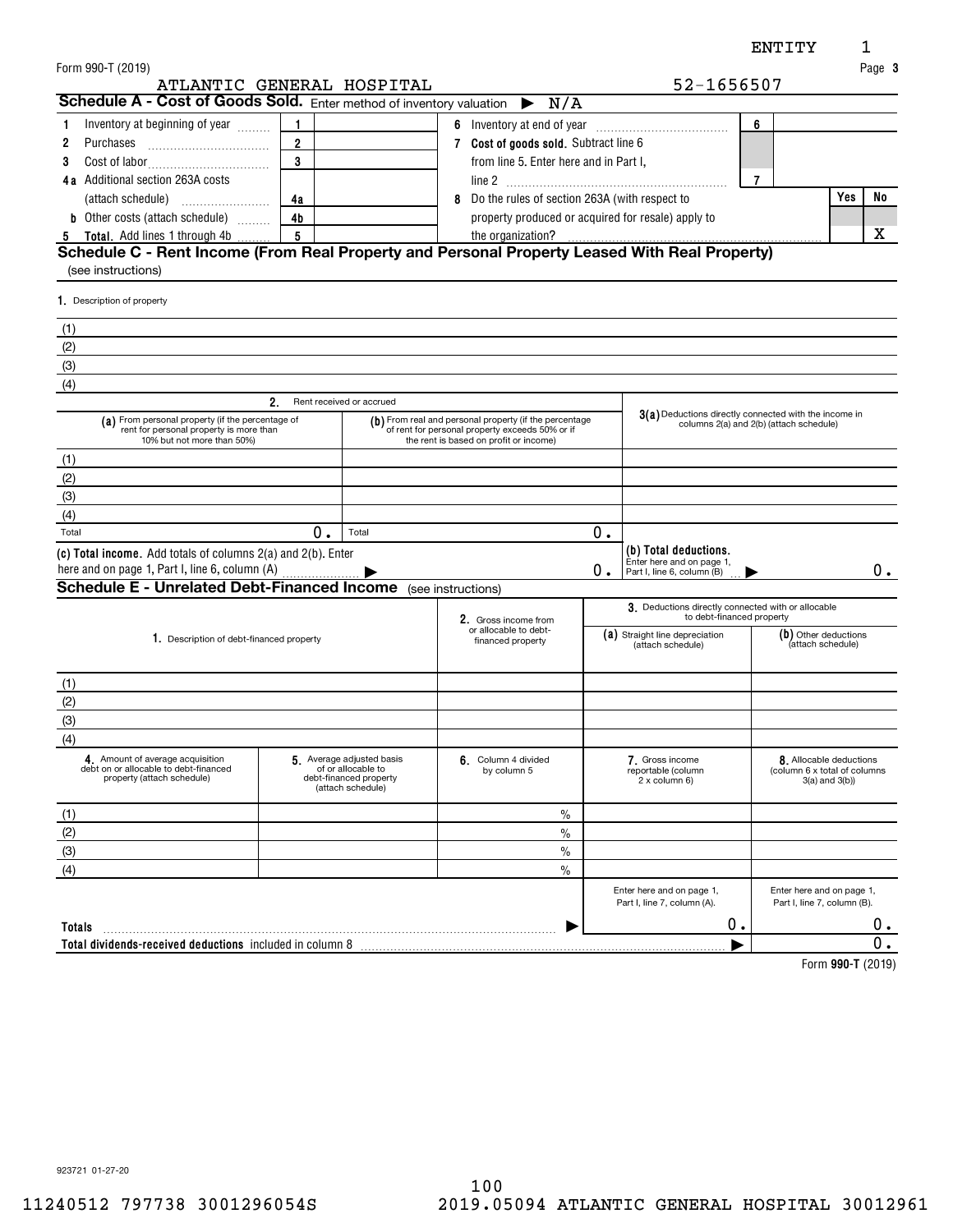| 5471<br>Form                                                                                                                          |                                                                                                                                                                                                                                                                      |  | Information Return of U.S. Persons With<br><b>Respect to Certain Foreign Corporations</b> |  |                                                                                                                                                                                                                               |                                                        |                                              |             | OMB No. 1545-0123                                |                          |
|---------------------------------------------------------------------------------------------------------------------------------------|----------------------------------------------------------------------------------------------------------------------------------------------------------------------------------------------------------------------------------------------------------------------|--|-------------------------------------------------------------------------------------------|--|-------------------------------------------------------------------------------------------------------------------------------------------------------------------------------------------------------------------------------|--------------------------------------------------------|----------------------------------------------|-------------|--------------------------------------------------|--------------------------|
| (Rev. December 2019)<br>Department of the Treasury<br><b>Internal Revenue Service</b>                                                 | Go to www.irs.gov/Form5471 for instructions and the latest information.<br>Information furnished for the foreign corporation's annual accounting period (tax year required by<br>section 898) (see instructions) beginning $JAN$ 1, $2019$ , and ending DEC 31, 2019 |  |                                                                                           |  |                                                                                                                                                                                                                               | Attachment<br>Sequence No. 121                         |                                              |             |                                                  |                          |
| Name of person filing this return                                                                                                     |                                                                                                                                                                                                                                                                      |  |                                                                                           |  | A Identifying number                                                                                                                                                                                                          |                                                        |                                              |             |                                                  |                          |
| ATLANTIC GENERAL HOSPITAL                                                                                                             |                                                                                                                                                                                                                                                                      |  |                                                                                           |  | 52-1656507                                                                                                                                                                                                                    |                                                        |                                              |             |                                                  |                          |
| Number, street, and room or suite no. (or P.O. box number if mail is not delivered to street address)                                 |                                                                                                                                                                                                                                                                      |  |                                                                                           |  | <b>B</b> Category of filer (See instructions. Check applicable box(es)):                                                                                                                                                      |                                                        |                                              |             |                                                  |                          |
| 9733 HEALTHWAY DRIVE                                                                                                                  |                                                                                                                                                                                                                                                                      |  |                                                                                           |  |                                                                                                                                                                                                                               | $1 \mathbf{X} $<br>$\vert$ 2                           | 3                                            | 4           | $5 \mid X$                                       |                          |
| City or town, state, and ZIP code<br>BERLIN, MD                                                                                       | 21811                                                                                                                                                                                                                                                                |  |                                                                                           |  | <b>C</b> Enter the total percentage of the foreign corporation's voting stock                                                                                                                                                 | you owned at the end of its annual accounting period   |                                              |             |                                                  | 20.00<br>$\frac{0}{0}$   |
| Filer's tax year beginning                                                                                                            | JUL <sub>1</sub>                                                                                                                                                                                                                                                     |  | 2019<br>, and ending                                                                      |  | <b>JUN</b><br>30                                                                                                                                                                                                              | 2020                                                   |                                              |             |                                                  |                          |
| Check box if this is a final Form 5471 for the foreign corporation<br>D                                                               |                                                                                                                                                                                                                                                                      |  |                                                                                           |  |                                                                                                                                                                                                                               |                                                        |                                              |             |                                                  |                          |
| Check if any excepted specified foreign financial assets are reported on this form (see instructions)<br>Е                            |                                                                                                                                                                                                                                                                      |  |                                                                                           |  |                                                                                                                                                                                                                               |                                                        |                                              |             |                                                  |                          |
| F<br>Person(s) on whose behalf this information return is filed:                                                                      |                                                                                                                                                                                                                                                                      |  |                                                                                           |  |                                                                                                                                                                                                                               |                                                        |                                              |             |                                                  |                          |
| $(1)$ Name                                                                                                                            |                                                                                                                                                                                                                                                                      |  | (2) Address                                                                               |  |                                                                                                                                                                                                                               | (3) Identifying number                                 |                                              | Shareholder | (4) Check applicable box(es)<br>Officer          | Director                 |
|                                                                                                                                       |                                                                                                                                                                                                                                                                      |  |                                                                                           |  |                                                                                                                                                                                                                               |                                                        |                                              |             |                                                  |                          |
|                                                                                                                                       |                                                                                                                                                                                                                                                                      |  |                                                                                           |  |                                                                                                                                                                                                                               |                                                        |                                              |             |                                                  |                          |
|                                                                                                                                       |                                                                                                                                                                                                                                                                      |  |                                                                                           |  |                                                                                                                                                                                                                               |                                                        |                                              |             |                                                  |                          |
|                                                                                                                                       |                                                                                                                                                                                                                                                                      |  |                                                                                           |  |                                                                                                                                                                                                                               |                                                        |                                              |             |                                                  |                          |
| Important: Fill in all applicable lines and schedules. All information must be in English. All amounts must be stated in U.S. dollars |                                                                                                                                                                                                                                                                      |  |                                                                                           |  |                                                                                                                                                                                                                               |                                                        |                                              |             |                                                  |                          |
|                                                                                                                                       | unless otherwise indicated.                                                                                                                                                                                                                                          |  |                                                                                           |  |                                                                                                                                                                                                                               |                                                        |                                              |             |                                                  |                          |
| 1a Name and address of foreign corporation                                                                                            |                                                                                                                                                                                                                                                                      |  |                                                                                           |  |                                                                                                                                                                                                                               |                                                        | 98-0464065                                   |             | b(1) Employer identification number, if any      |                          |
| FREESTATE HEALTHCARE INSURANCE COMPANY, LTD.<br>P.O. BOX 10233                                                                        |                                                                                                                                                                                                                                                                      |  |                                                                                           |  |                                                                                                                                                                                                                               |                                                        |                                              |             |                                                  |                          |
| GRAND CAYMAN KY1-1002                                                                                                                 |                                                                                                                                                                                                                                                                      |  |                                                                                           |  |                                                                                                                                                                                                                               |                                                        |                                              |             | b(2) Reference ID number (see instructions)      |                          |
| CAYMAN ISLANDS                                                                                                                        |                                                                                                                                                                                                                                                                      |  |                                                                                           |  |                                                                                                                                                                                                                               | c                                                      |                                              |             | Country under whose laws incorporated            |                          |
|                                                                                                                                       |                                                                                                                                                                                                                                                                      |  |                                                                                           |  |                                                                                                                                                                                                                               |                                                        | CAYMAN ISLANDS                               |             |                                                  |                          |
| Date of<br>d<br>incorporation                                                                                                         | e Principal place of business                                                                                                                                                                                                                                        |  | Principal<br>business activity<br>code number                                             |  | g Principal business activity<br><b>OTHER</b>                                                                                                                                                                                 |                                                        |                                              |             | h Functional currency                            |                          |
| 12/14/04 CAYMAN ISLANDS                                                                                                               |                                                                                                                                                                                                                                                                      |  | 525100                                                                                    |  | INSURANCE FUND                                                                                                                                                                                                                |                                                        |                                              |             |                                                  | UNITED STATES, DOLLAR    |
| Provide the following information for the foreign corporation's accounting period stated above.                                       |                                                                                                                                                                                                                                                                      |  |                                                                                           |  |                                                                                                                                                                                                                               |                                                        |                                              |             |                                                  |                          |
| a Name, address, and identifying number of branch office or agent (if any) in the United States                                       |                                                                                                                                                                                                                                                                      |  |                                                                                           |  |                                                                                                                                                                                                                               | <b>b</b> If a U.S. income tax return was filed, enter: |                                              |             |                                                  |                          |
|                                                                                                                                       |                                                                                                                                                                                                                                                                      |  |                                                                                           |  |                                                                                                                                                                                                                               | (i) Taxable income or (loss)                           |                                              |             | (ii) U.S. income tax paid<br>(after all credits) |                          |
|                                                                                                                                       |                                                                                                                                                                                                                                                                      |  |                                                                                           |  |                                                                                                                                                                                                                               |                                                        |                                              |             |                                                  |                          |
| <b>c</b> Name and address of foreign corporation's statutory or resident agent<br>in country of incorporation                         |                                                                                                                                                                                                                                                                      |  |                                                                                           |  | d<br>Name and address (including corporate department, if applicable) of<br>person (or persons) with custody of the books and records of the foreign<br>corporation, and the location of such books and records, if different |                                                        |                                              |             |                                                  |                          |
| ARTEX RISK SOLUTIONS (CAYMAN) LIMIT                                                                                                   |                                                                                                                                                                                                                                                                      |  |                                                                                           |  | SAME AS 2C                                                                                                                                                                                                                    |                                                        |                                              |             |                                                  |                          |
| P.O. BOX 10233                                                                                                                        |                                                                                                                                                                                                                                                                      |  |                                                                                           |  |                                                                                                                                                                                                                               |                                                        |                                              |             |                                                  |                          |
| <b>GRAND CAYMAN</b>                                                                                                                   | KY1-1002                                                                                                                                                                                                                                                             |  |                                                                                           |  |                                                                                                                                                                                                                               |                                                        |                                              |             |                                                  |                          |
| CAYMAN ISLANDS                                                                                                                        |                                                                                                                                                                                                                                                                      |  |                                                                                           |  |                                                                                                                                                                                                                               |                                                        |                                              |             |                                                  |                          |
| <b>Schedule A</b>                                                                                                                     | <b>Stock of the Foreign Corporation</b>                                                                                                                                                                                                                              |  |                                                                                           |  |                                                                                                                                                                                                                               |                                                        |                                              |             |                                                  |                          |
|                                                                                                                                       |                                                                                                                                                                                                                                                                      |  |                                                                                           |  |                                                                                                                                                                                                                               |                                                        |                                              |             | (b) Number of shares issued and outstanding      |                          |
|                                                                                                                                       |                                                                                                                                                                                                                                                                      |  | (a) Description of each class of stock                                                    |  |                                                                                                                                                                                                                               |                                                        | (i) Beginning of annual<br>accounting period |             | (ii) End of annual<br>accounting period          |                          |
|                                                                                                                                       |                                                                                                                                                                                                                                                                      |  |                                                                                           |  |                                                                                                                                                                                                                               |                                                        |                                              |             |                                                  |                          |
|                                                                                                                                       |                                                                                                                                                                                                                                                                      |  |                                                                                           |  |                                                                                                                                                                                                                               |                                                        |                                              |             |                                                  |                          |
|                                                                                                                                       |                                                                                                                                                                                                                                                                      |  |                                                                                           |  |                                                                                                                                                                                                                               |                                                        |                                              |             |                                                  |                          |
| LHA For Paperwork Reduction Act Notice, see instructions.                                                                             |                                                                                                                                                                                                                                                                      |  |                                                                                           |  |                                                                                                                                                                                                                               |                                                        |                                              |             |                                                  | Form 5471 (Rev. 12-2019) |

912301 12-16-19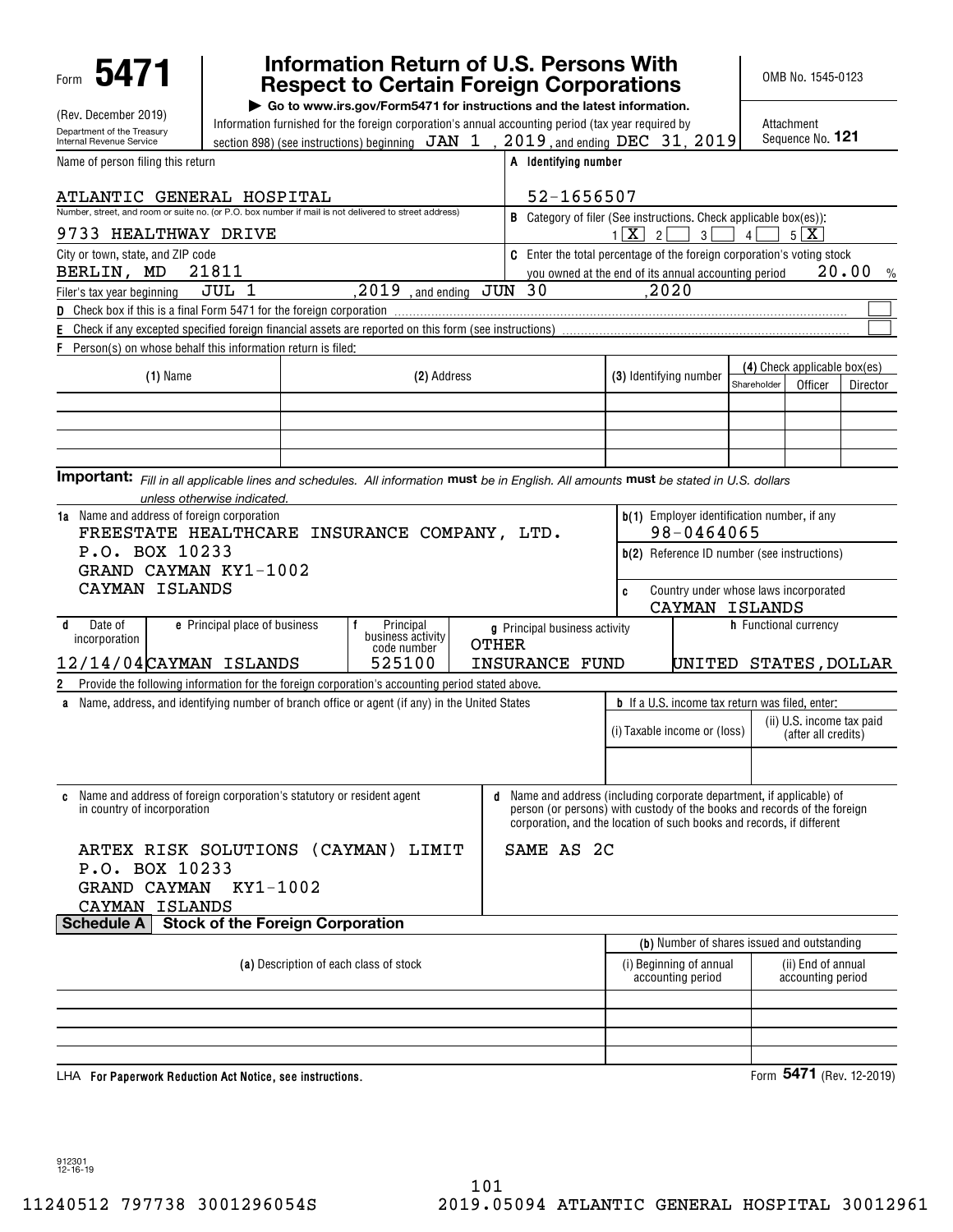#### **Schedule B Shareholders of Foreign Corporation**

**Part I | U.S. Shareholders of Foreign Corporation** (see instructions)

|                                                                                                                                    | $1000$ mondonono                                                                                                                                                       |                                                                                |                                                                             |                                                                         |
|------------------------------------------------------------------------------------------------------------------------------------|------------------------------------------------------------------------------------------------------------------------------------------------------------------------|--------------------------------------------------------------------------------|-----------------------------------------------------------------------------|-------------------------------------------------------------------------|
| (a) Name, address, and identifying<br>number of shareholder                                                                        | (b) Description of each class of stock held by shareholder.<br>Note: This description should match the corresponding<br>description entered in Schedule A, column (a). | (c) Number of<br>shares held at<br>beginning of<br>annual<br>accounting period | (d) Number of<br>shares held at<br>end of annual<br>accounting<br>period    | (e) Pro rata share<br>of Subpart F<br>income (enter as<br>a percentage) |
|                                                                                                                                    |                                                                                                                                                                        |                                                                                |                                                                             |                                                                         |
|                                                                                                                                    |                                                                                                                                                                        |                                                                                |                                                                             |                                                                         |
|                                                                                                                                    |                                                                                                                                                                        |                                                                                |                                                                             |                                                                         |
|                                                                                                                                    |                                                                                                                                                                        |                                                                                |                                                                             |                                                                         |
|                                                                                                                                    |                                                                                                                                                                        |                                                                                |                                                                             |                                                                         |
|                                                                                                                                    |                                                                                                                                                                        |                                                                                |                                                                             |                                                                         |
|                                                                                                                                    |                                                                                                                                                                        |                                                                                |                                                                             |                                                                         |
|                                                                                                                                    |                                                                                                                                                                        |                                                                                |                                                                             |                                                                         |
|                                                                                                                                    |                                                                                                                                                                        |                                                                                |                                                                             |                                                                         |
|                                                                                                                                    |                                                                                                                                                                        |                                                                                |                                                                             |                                                                         |
|                                                                                                                                    |                                                                                                                                                                        |                                                                                |                                                                             |                                                                         |
|                                                                                                                                    |                                                                                                                                                                        |                                                                                |                                                                             |                                                                         |
|                                                                                                                                    |                                                                                                                                                                        |                                                                                |                                                                             |                                                                         |
|                                                                                                                                    |                                                                                                                                                                        |                                                                                |                                                                             |                                                                         |
|                                                                                                                                    |                                                                                                                                                                        |                                                                                |                                                                             |                                                                         |
|                                                                                                                                    |                                                                                                                                                                        |                                                                                |                                                                             |                                                                         |
|                                                                                                                                    |                                                                                                                                                                        |                                                                                |                                                                             |                                                                         |
|                                                                                                                                    |                                                                                                                                                                        |                                                                                |                                                                             |                                                                         |
|                                                                                                                                    |                                                                                                                                                                        |                                                                                |                                                                             |                                                                         |
|                                                                                                                                    |                                                                                                                                                                        |                                                                                |                                                                             |                                                                         |
| <b>Direct Shareholders of Foreign Corporation</b> (see instructions)<br>Part II                                                    |                                                                                                                                                                        |                                                                                |                                                                             |                                                                         |
| (a) Name, address, and identifying number of<br>shareholder. Also include country of incorporation or<br>formation, if applicable. | (b) Description of each class of stock held by shareholder.<br>Note: This description should match the corresponding<br>description entered in Schedule A, column (a). |                                                                                | (c) Number of<br>shares held at<br>beginning of annual<br>accounting period | (d) Number of<br>shares held at<br>end of annual<br>laccounting neriod  |

| (d) Natile, address, and identifying number of<br>shareholder. Also include country of incorporation or<br>formation, if applicable. | (b) Description of each class of stock held by shareholder.<br>Note: This description should match the corresponding<br>description entered in Schedule A, column (a). | (C) INDITING OF<br>shares held at<br>beginning of annual<br>accounting period | (a) Marriber or<br>shares held at<br>end of annual<br>accounting period |
|--------------------------------------------------------------------------------------------------------------------------------------|------------------------------------------------------------------------------------------------------------------------------------------------------------------------|-------------------------------------------------------------------------------|-------------------------------------------------------------------------|
| ATLANTIC GENERAL HOSPITA                                                                                                             |                                                                                                                                                                        | 20,000                                                                        | 20,000                                                                  |
| 9733 HEALTHWAY DR.                                                                                                                   |                                                                                                                                                                        |                                                                               |                                                                         |
| BERLIN MD 21811                                                                                                                      |                                                                                                                                                                        |                                                                               |                                                                         |
| 52-1656507                                                                                                                           |                                                                                                                                                                        |                                                                               |                                                                         |
| CALVERT MEMORIAL HOSPITA                                                                                                             |                                                                                                                                                                        | 20,000                                                                        | 20,000                                                                  |
| 100 HOSPITAL ROAD                                                                                                                    |                                                                                                                                                                        |                                                                               |                                                                         |
| PRINCE FREDERICK MD 2067                                                                                                             |                                                                                                                                                                        |                                                                               |                                                                         |
| 52-0619000                                                                                                                           |                                                                                                                                                                        |                                                                               |                                                                         |
| GARRETT COUNTY MEMORIAL                                                                                                              |                                                                                                                                                                        | 20,000                                                                        | 20,000                                                                  |
| 251 NORTH FOURTH STREET                                                                                                              |                                                                                                                                                                        |                                                                               |                                                                         |
| OAKLAND MD 21550                                                                                                                     |                                                                                                                                                                        |                                                                               |                                                                         |
| 52-6002795                                                                                                                           |                                                                                                                                                                        |                                                                               |                                                                         |
| THE UNION HOSPITAL<br>OF CE                                                                                                          |                                                                                                                                                                        | 20,000                                                                        | 20,000                                                                  |
| 106 BOW STREET                                                                                                                       |                                                                                                                                                                        |                                                                               |                                                                         |
| ELKTON MD 21921                                                                                                                      |                                                                                                                                                                        |                                                                               |                                                                         |
| 52-0607945                                                                                                                           |                                                                                                                                                                        |                                                                               |                                                                         |
| DOCTORS HOSPITAL, INC.                                                                                                               |                                                                                                                                                                        | 20,000                                                                        | 20,000                                                                  |
| 8118 GOOD LUCK ROAD                                                                                                                  |                                                                                                                                                                        |                                                                               |                                                                         |
| LANHAM MD 20706                                                                                                                      |                                                                                                                                                                        |                                                                               |                                                                         |
| 52-1638026                                                                                                                           |                                                                                                                                                                        |                                                                               |                                                                         |

Form (Rev. 12-2019) **5471**

912311 12-16-19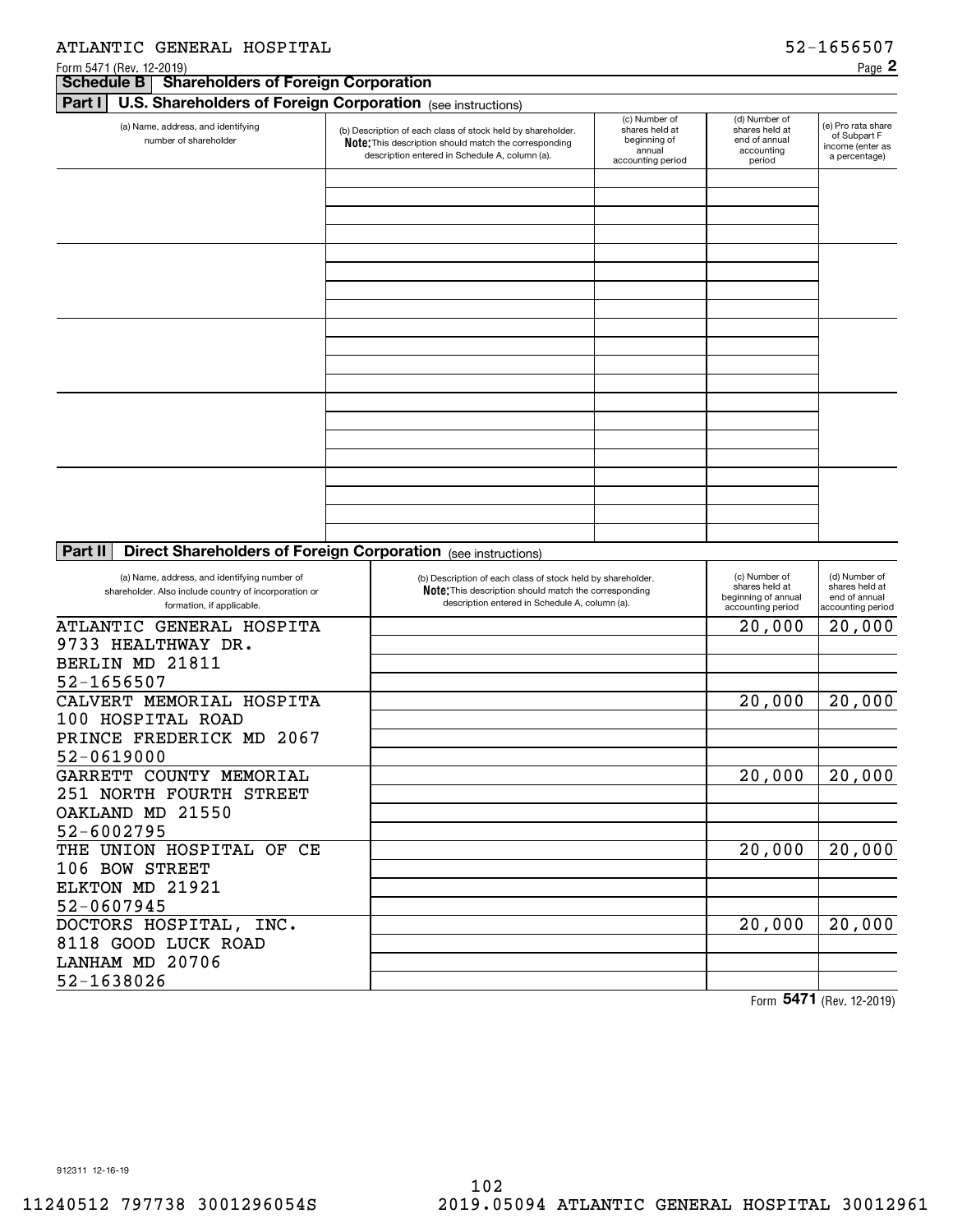Form 5471 (Rev. 12-2019)

### **Schedule C Income Statement**

*Report all information in functional currency in accordance with U.S. GAAP. Also, report each amount in U.S. dollars translated from* **Important:** *functional currency (using GAAP translation rules). However, if the functional currency is the U.S. dollar, complete only the U.S. Dollars column. See instructions for special rules for DASTM corporations.*

| 1a<br><b>b</b> Returns and allowances<br>1b<br>c Subtract line 1b from line 1a<br>1c<br>$\overline{2}$<br>3<br>3<br>4<br>Income<br>5<br>5 Interest<br>6a<br>6b<br>$\overline{7}$<br>8a<br>8b<br>9<br>10<br>10<br>11<br>12a Rents<br>12a<br><b>b</b> Royalties and license fees<br>12b<br>Deductions<br>13<br>14<br>15<br>16<br>Other deductions (attach statement - exclude income tax expense<br>17<br>17<br>18<br>18 Total deductions (add lines 11 through 17) [11] [12] [12] [13] Total deductions (add lines 11 through 17)<br>19 Net income or (loss) before unusual or infrequently occurring items, and<br>Net Income<br>19<br>20<br>20 Unusual or infrequently occurring items<br>21a |  |  | <b>Functional Currency</b> | <b>U.S. Dollars</b> |
|------------------------------------------------------------------------------------------------------------------------------------------------------------------------------------------------------------------------------------------------------------------------------------------------------------------------------------------------------------------------------------------------------------------------------------------------------------------------------------------------------------------------------------------------------------------------------------------------------------------------------------------------------------------------------------------------|--|--|----------------------------|---------------------|
|                                                                                                                                                                                                                                                                                                                                                                                                                                                                                                                                                                                                                                                                                                |  |  |                            |                     |
|                                                                                                                                                                                                                                                                                                                                                                                                                                                                                                                                                                                                                                                                                                |  |  |                            |                     |
|                                                                                                                                                                                                                                                                                                                                                                                                                                                                                                                                                                                                                                                                                                |  |  |                            |                     |
|                                                                                                                                                                                                                                                                                                                                                                                                                                                                                                                                                                                                                                                                                                |  |  |                            |                     |
|                                                                                                                                                                                                                                                                                                                                                                                                                                                                                                                                                                                                                                                                                                |  |  |                            |                     |
|                                                                                                                                                                                                                                                                                                                                                                                                                                                                                                                                                                                                                                                                                                |  |  |                            |                     |
|                                                                                                                                                                                                                                                                                                                                                                                                                                                                                                                                                                                                                                                                                                |  |  |                            |                     |
|                                                                                                                                                                                                                                                                                                                                                                                                                                                                                                                                                                                                                                                                                                |  |  |                            |                     |
|                                                                                                                                                                                                                                                                                                                                                                                                                                                                                                                                                                                                                                                                                                |  |  |                            |                     |
|                                                                                                                                                                                                                                                                                                                                                                                                                                                                                                                                                                                                                                                                                                |  |  |                            |                     |
|                                                                                                                                                                                                                                                                                                                                                                                                                                                                                                                                                                                                                                                                                                |  |  |                            |                     |
|                                                                                                                                                                                                                                                                                                                                                                                                                                                                                                                                                                                                                                                                                                |  |  |                            |                     |
|                                                                                                                                                                                                                                                                                                                                                                                                                                                                                                                                                                                                                                                                                                |  |  |                            |                     |
|                                                                                                                                                                                                                                                                                                                                                                                                                                                                                                                                                                                                                                                                                                |  |  |                            |                     |
|                                                                                                                                                                                                                                                                                                                                                                                                                                                                                                                                                                                                                                                                                                |  |  |                            |                     |
|                                                                                                                                                                                                                                                                                                                                                                                                                                                                                                                                                                                                                                                                                                |  |  |                            |                     |
|                                                                                                                                                                                                                                                                                                                                                                                                                                                                                                                                                                                                                                                                                                |  |  |                            |                     |
|                                                                                                                                                                                                                                                                                                                                                                                                                                                                                                                                                                                                                                                                                                |  |  |                            |                     |
|                                                                                                                                                                                                                                                                                                                                                                                                                                                                                                                                                                                                                                                                                                |  |  |                            |                     |
|                                                                                                                                                                                                                                                                                                                                                                                                                                                                                                                                                                                                                                                                                                |  |  |                            |                     |
|                                                                                                                                                                                                                                                                                                                                                                                                                                                                                                                                                                                                                                                                                                |  |  |                            |                     |
|                                                                                                                                                                                                                                                                                                                                                                                                                                                                                                                                                                                                                                                                                                |  |  |                            |                     |
|                                                                                                                                                                                                                                                                                                                                                                                                                                                                                                                                                                                                                                                                                                |  |  |                            |                     |
|                                                                                                                                                                                                                                                                                                                                                                                                                                                                                                                                                                                                                                                                                                |  |  |                            |                     |
|                                                                                                                                                                                                                                                                                                                                                                                                                                                                                                                                                                                                                                                                                                |  |  |                            |                     |
|                                                                                                                                                                                                                                                                                                                                                                                                                                                                                                                                                                                                                                                                                                |  |  |                            |                     |
|                                                                                                                                                                                                                                                                                                                                                                                                                                                                                                                                                                                                                                                                                                |  |  |                            |                     |
|                                                                                                                                                                                                                                                                                                                                                                                                                                                                                                                                                                                                                                                                                                |  |  |                            |                     |
| 21 <sub>b</sub>                                                                                                                                                                                                                                                                                                                                                                                                                                                                                                                                                                                                                                                                                |  |  |                            |                     |
| 22<br>22 Current year net income or (loss) per books (combine lines 19 through 21b)                                                                                                                                                                                                                                                                                                                                                                                                                                                                                                                                                                                                            |  |  |                            |                     |
| 23a                                                                                                                                                                                                                                                                                                                                                                                                                                                                                                                                                                                                                                                                                            |  |  |                            |                     |
| Other<br>Comprehensive<br>Income<br>23 <sub>b</sub>                                                                                                                                                                                                                                                                                                                                                                                                                                                                                                                                                                                                                                            |  |  |                            |                     |
| 23c                                                                                                                                                                                                                                                                                                                                                                                                                                                                                                                                                                                                                                                                                            |  |  |                            |                     |
| Other comprehensive income (loss), net of tax (line 23a plus line 23b less<br>24                                                                                                                                                                                                                                                                                                                                                                                                                                                                                                                                                                                                               |  |  |                            |                     |
| line 23c)<br>24<br>E A74                                                                                                                                                                                                                                                                                                                                                                                                                                                                                                                                                                                                                                                                       |  |  |                            |                     |

Form (Rev. 12-2019) **5471**

912321 12-16-19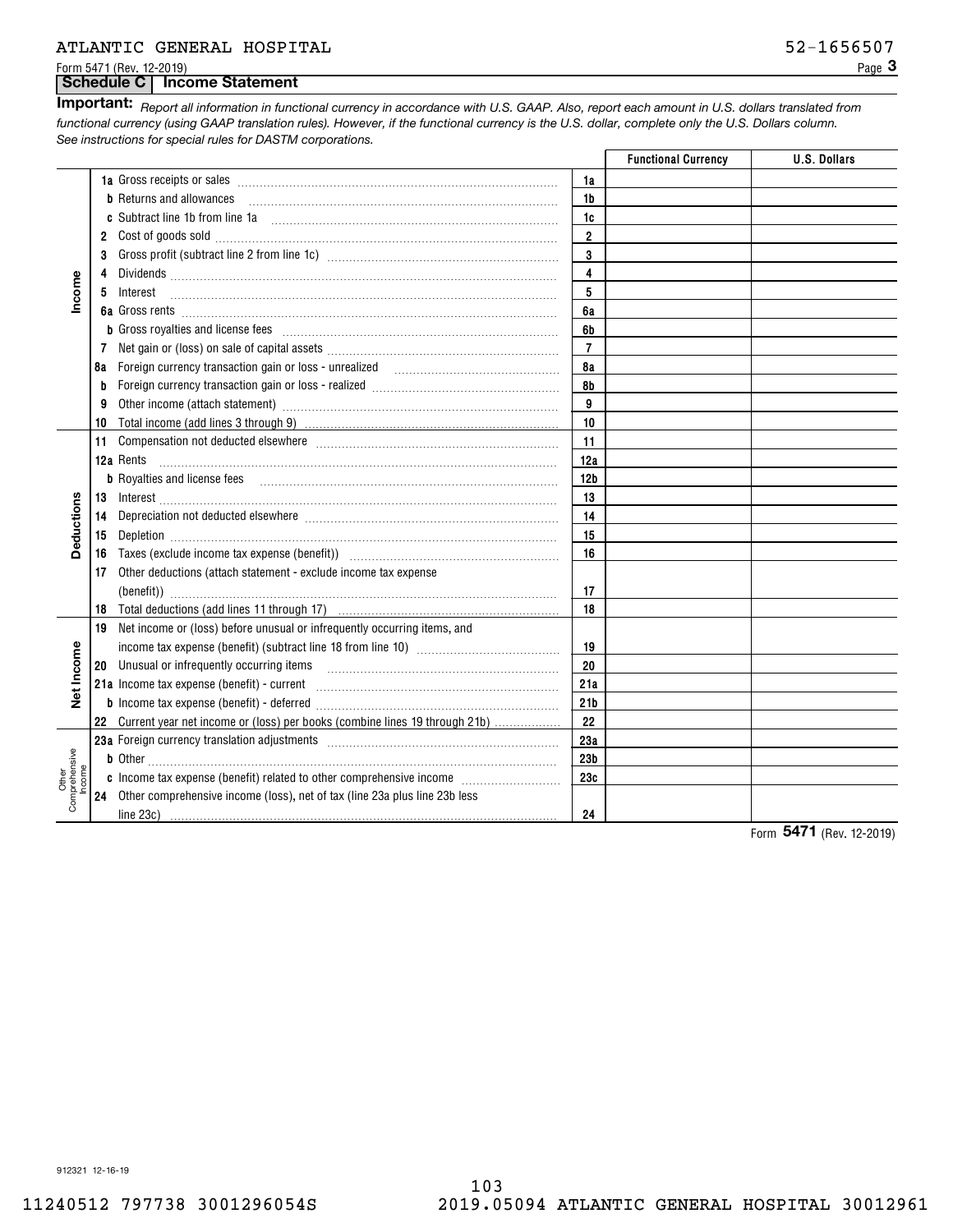**1**

|    | <b>nportant:</b> Report all amounts in U.S. dollars prepared and translated in accordance with U.S. GAAP. See instructions<br>r an exception for DASTM corporations. |    |                                                |                                           |
|----|----------------------------------------------------------------------------------------------------------------------------------------------------------------------|----|------------------------------------------------|-------------------------------------------|
|    | Assets                                                                                                                                                               |    | (a<br>Beginning of annual<br>accounting period | (b)<br>End of annual<br>accounting period |
|    | Cash                                                                                                                                                                 |    |                                                |                                           |
|    | 2a Trade notes and accounts receivable                                                                                                                               | 2a |                                                |                                           |
|    |                                                                                                                                                                      | 2b |                                                |                                           |
| 3. |                                                                                                                                                                      | 3  |                                                |                                           |
|    | 4 Inventories                                                                                                                                                        |    |                                                |                                           |
| 5  |                                                                                                                                                                      | 5  |                                                |                                           |
|    | 6 Loans to shareholders and other related persons with an array consumed to an array constraint and starting o                                                       | 6  |                                                |                                           |
|    |                                                                                                                                                                      |    |                                                |                                           |
| 8  | Other investments (attach statement)                                                                                                                                 | 8  |                                                |                                           |
|    | 9a Buildings and other depreciable assets                                                                                                                            | 9a |                                                |                                           |
|    | <b>b</b> Less accumulated depreciation                                                                                                                               | 9b |                                                |                                           |

|    |                                                                                                                | 9 <sub>b</sub>  |  |
|----|----------------------------------------------------------------------------------------------------------------|-----------------|--|
|    |                                                                                                                | 10a             |  |
|    |                                                                                                                | 10b             |  |
| 11 | Land (net of any amortization) manufactured and contact the control of any amortization                        | 11              |  |
| 12 | Intangible assets:                                                                                             |                 |  |
|    |                                                                                                                | 12a             |  |
|    | <b>b</b> Organization costs                                                                                    | 12 <sub>b</sub> |  |
| C  |                                                                                                                | 12c             |  |
| d  |                                                                                                                | 12d             |  |
| 13 |                                                                                                                | 13              |  |
| 14 | Total assets                                                                                                   | 14              |  |
|    | Liabilities and Shareholders' Equity                                                                           |                 |  |
|    |                                                                                                                |                 |  |
| 15 | Accounts payable information and accounts and accounts and accounts and accounts and accounts and accounts and | 15              |  |
| 16 |                                                                                                                | 16              |  |
| 17 |                                                                                                                | 17              |  |
| 18 |                                                                                                                | 18              |  |
| 19 |                                                                                                                | 19              |  |
| 20 | Capital stock:                                                                                                 |                 |  |
|    |                                                                                                                | 20a             |  |
| b  |                                                                                                                | 20 <sub>b</sub> |  |
| 21 |                                                                                                                | 21              |  |
| 22 |                                                                                                                | 22              |  |
| 23 |                                                                                                                | 23              |  |

## **Schedule G Other Information**

|                |                                                                                                                                                      |              | Yes            | N0 |
|----------------|------------------------------------------------------------------------------------------------------------------------------------------------------|--------------|----------------|----|
|                | During the tax year, did the foreign corporation own at least a 10% interest, directly or indirectly, in any foreign                                 |              |                |    |
|                | partnership?                                                                                                                                         |              |                | x  |
|                | If "Yes," see the instructions for required statement.                                                                                               |              |                |    |
| $\overline{2}$ | During the tax year, did the foreign corporation own an interest in any trust?                                                                       |              |                | х  |
| 3              | During the tax year, did the foreign corporation own any foreign entities that were disregarded as separate from                                     |              |                |    |
|                | their owner under Regulations sections 301.7701-2 and 301.7701-3 or did the foreign corporation own any foreign                                      |              |                |    |
|                | branches (see instructions)?                                                                                                                         |              |                | x  |
|                | If "Yes," you are generally required to attach Form 8858 for each entity or branch (see instructions).                                               |              |                |    |
| 4а             | During the tax year, did the filer pay or accrue any base erosion payment under section 59A(d) to the foreign                                        |              |                |    |
|                | corporation or did the filer have a base erosion tax benefit under section 59A(c)(2) with respect to a base erosion                                  |              |                |    |
|                | payment made or accrued to the foreign corporation (see instructions)?                                                                               |              |                | x  |
|                | If "Yes," complete lines 4b and 4c.                                                                                                                  |              |                |    |
| b              | Enter the total amount of the base erosion payments                                                                                                  |              |                |    |
| c              | Enter the total amount of the base erosion tax benefit                                                                                               |              |                |    |
| 5а             | During the tax year, did the foreign corporation pay or accrue any interest or royalty for which the deduction is not                                |              |                |    |
|                | allowed under section 267A?                                                                                                                          |              |                | x  |
|                |                                                                                                                                                      |              |                |    |
|                | If "Yes," complete line 5b.                                                                                                                          |              |                |    |
|                | Enter the total amount of the disallowed deductions (see instructions) manufactured the total amount of the disallowed deductions (see instructions) |              |                |    |
|                | 104                                                                                                                                                  | 5471<br>Form | (Rev. 12-2019) |    |

11240512 797738 3001296054S 2019.05094 ATLANTIC GENERAL HOSPITAL 30012961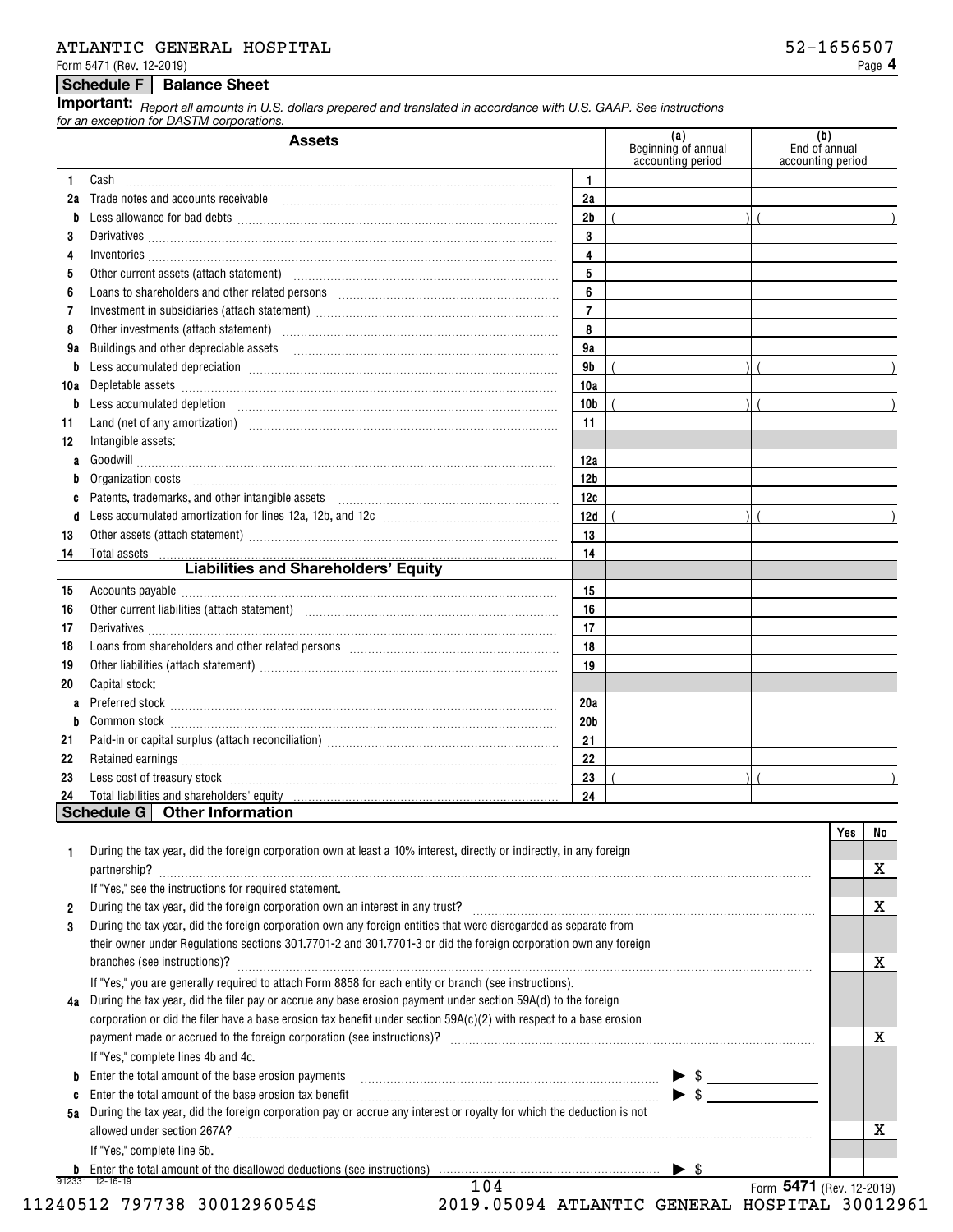## ATLANTIC GENERAL HOSPITAL 52-1656507

|    | <b>Schedule G</b>   Other Information <sub>(continued)</sub>                                                                                                                                                                                               |             |                  |  |  |  |
|----|------------------------------------------------------------------------------------------------------------------------------------------------------------------------------------------------------------------------------------------------------------|-------------|------------------|--|--|--|
|    |                                                                                                                                                                                                                                                            | Yes         | No               |  |  |  |
|    | 6a Is the filer of this Form 5471 claiming a foreign-derived intangible income deduction (under section 250) with respect                                                                                                                                  |             |                  |  |  |  |
|    |                                                                                                                                                                                                                                                            |             | х                |  |  |  |
|    | If "Yes," complete lines 6b, 6c, and 6d.                                                                                                                                                                                                                   |             |                  |  |  |  |
| b  | Enter the amount of gross income derived from sales, leases, exchanges, or other dispositions (but not licenses)                                                                                                                                           |             |                  |  |  |  |
|    | from transactions with the foreign corporation that the filer included in its computation of foreign-derived deduction                                                                                                                                     |             |                  |  |  |  |
|    | S                                                                                                                                                                                                                                                          |             |                  |  |  |  |
| C  | Enter the amount of gross income derived from a license of property to the foreign corporation that the filer included                                                                                                                                     |             |                  |  |  |  |
|    | in its computation of FDDEI (see instructions) manufactured contains and contained a set of the computation of                                                                                                                                             |             |                  |  |  |  |
| d  | Enter the amount of gross income derived from services provided to the foreign corporation that the filer included in                                                                                                                                      |             |                  |  |  |  |
|    |                                                                                                                                                                                                                                                            |             |                  |  |  |  |
| 7  |                                                                                                                                                                                                                                                            |             | Х<br>$\mathbf x$ |  |  |  |
| 8  | During the course of the tax year, did the foreign corporation become a participant in any cost sharing arrangement?                                                                                                                                       |             |                  |  |  |  |
| 9  | If the answer to question 7 is "Yes," was the foreign corporation a participant in a cost sharing arrangement that                                                                                                                                         |             |                  |  |  |  |
|    |                                                                                                                                                                                                                                                            |             | X                |  |  |  |
| 10 | If the answer to question 7 is "Yes," did a U.S. taxpayer make any platform contributions as defined under                                                                                                                                                 |             |                  |  |  |  |
|    | Regulations section 1.482-7(c) to that cost sharing arrangement during the taxable year?                                                                                                                                                                   |             | X                |  |  |  |
| 11 |                                                                                                                                                                                                                                                            |             |                  |  |  |  |
| 12 | If the answer to question 10 is "Yes," check the box for the method under Regulations section 1.482-7(g) used to                                                                                                                                           |             |                  |  |  |  |
|    | determine the price of the platform contribution transaction(s);                                                                                                                                                                                           |             |                  |  |  |  |
|    | Comparable uncontrolled transaction method<br>Acquisition price method<br>Income method                                                                                                                                                                    |             |                  |  |  |  |
|    | Residual profit split method<br><b>Unspecified methods</b><br>Market capitalization method                                                                                                                                                                 |             |                  |  |  |  |
| 13 | From April 25, 2014, to December 31, 2017, did the foreign corporation purchase stock or securities of a                                                                                                                                                   |             |                  |  |  |  |
|    | shareholder of the foreign corporation for use in a triangular reorganization (within the meaning of Regulations                                                                                                                                           |             | х                |  |  |  |
|    | section 1.358-6(b)(2))?                                                                                                                                                                                                                                    |             |                  |  |  |  |
|    | 14a Did the foreign corporation receive any intangible property in a prior year or the current tax year for which the U.S.                                                                                                                                 |             | х                |  |  |  |
|    | If "Yes," go to line 14b.                                                                                                                                                                                                                                  |             |                  |  |  |  |
| b  | Enter the amount of the earnings and profits reduction pursuant to section $367(d)(2)(B)$ for the taxable year<br>$\ldots \ldots \rightarrow$ \$                                                                                                           |             |                  |  |  |  |
| 15 | During the tax year, was the foreign corporation an expatriated foreign subsidiary under Regulations section                                                                                                                                               |             |                  |  |  |  |
|    |                                                                                                                                                                                                                                                            |             | x                |  |  |  |
|    | If "Yes," see instructions and attach statement.                                                                                                                                                                                                           |             |                  |  |  |  |
| 16 | During the tax year, did the foreign corporation participate in any reportable transaction as defined in Regulations                                                                                                                                       |             |                  |  |  |  |
|    | section 1.6011-4?                                                                                                                                                                                                                                          |             | х                |  |  |  |
|    | If "Yes," attach Form(s) 8886 if required by Regulations section 1.6011-4(c)(3)(i)(G).                                                                                                                                                                     |             |                  |  |  |  |
| 17 | During the tax year, did the foreign corporation pay or accrue any foreign tax that was disqualified for credit under                                                                                                                                      |             |                  |  |  |  |
|    | section 901(m)?                                                                                                                                                                                                                                            |             | X                |  |  |  |
| 18 | During the tax year, did the foreign corporation pay or accrue foreign taxes to which section 909 applies, or treat                                                                                                                                        |             |                  |  |  |  |
|    |                                                                                                                                                                                                                                                            |             | X                |  |  |  |
| 19 |                                                                                                                                                                                                                                                            | $\mathbf X$ |                  |  |  |  |
|    |                                                                                                                                                                                                                                                            |             |                  |  |  |  |
| 20 | Does the foreign corporation have interest expense disallowed under section 163(j) (see instructions)?                                                                                                                                                     |             | X                |  |  |  |
|    | If "Yes," enter the amount                                                                                                                                                                                                                                 |             |                  |  |  |  |
| 21 | Does the foreign corporation have previously disallowed interest expense under section 163(j) carried forward                                                                                                                                              |             |                  |  |  |  |
|    |                                                                                                                                                                                                                                                            |             | х                |  |  |  |
|    | If "Yes," enter the amount information contains and the set of the amount of the set of the set of the set of the set of the set of the set of the set of the set of the set of the set of the set of the set of the set of th<br>$\blacktriangleright$ \$ |             |                  |  |  |  |
|    | Form 5471 (Rev. 12-2019)                                                                                                                                                                                                                                   |             |                  |  |  |  |

912332 12-16-19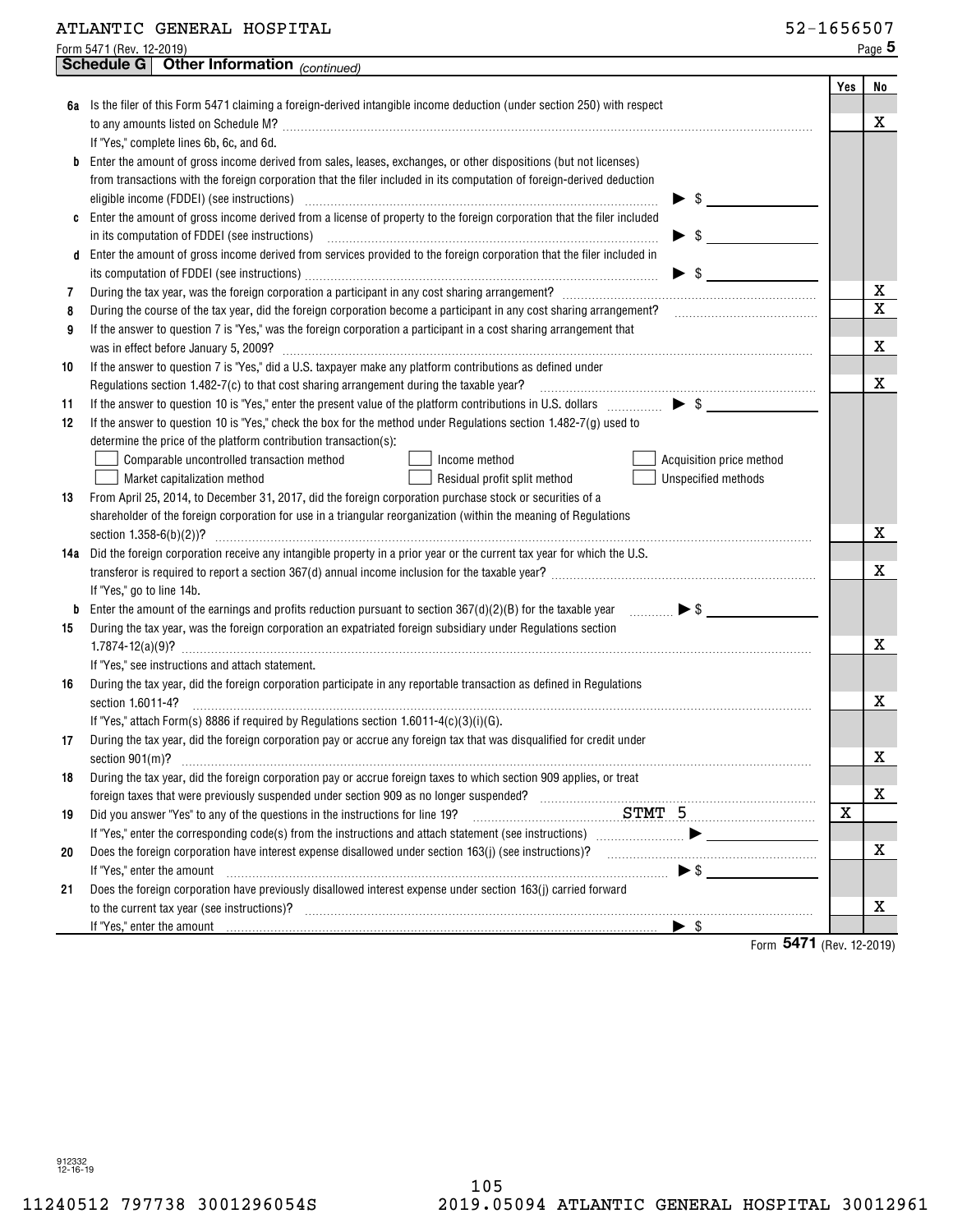| FORM 5471 | SCHEDULE G LINE 19 STATEMENT                                                       | STATEMENT 5          |
|-----------|------------------------------------------------------------------------------------|----------------------|
| CODE      | DESCRIPTION                                                                        | AMOUNT               |
| DED<br>EP | DEDUCTIONS TAKEN INTO ACCOUNT<br>EXCESS SUBPART F INCOME OVER EARNINGS AND PROFITS | 106,025.<br>943,759. |

}}}}}}}}}}}}}}}}}}}}}}}}} }}}}}}}}}}

~~~~~~~~~~~~~~~~~~~~~~~~~~~~~~~~~~~~~~~~~~~~~~~~~~~~~~~~~~~~~~~~~~~~~~~~~~~~~~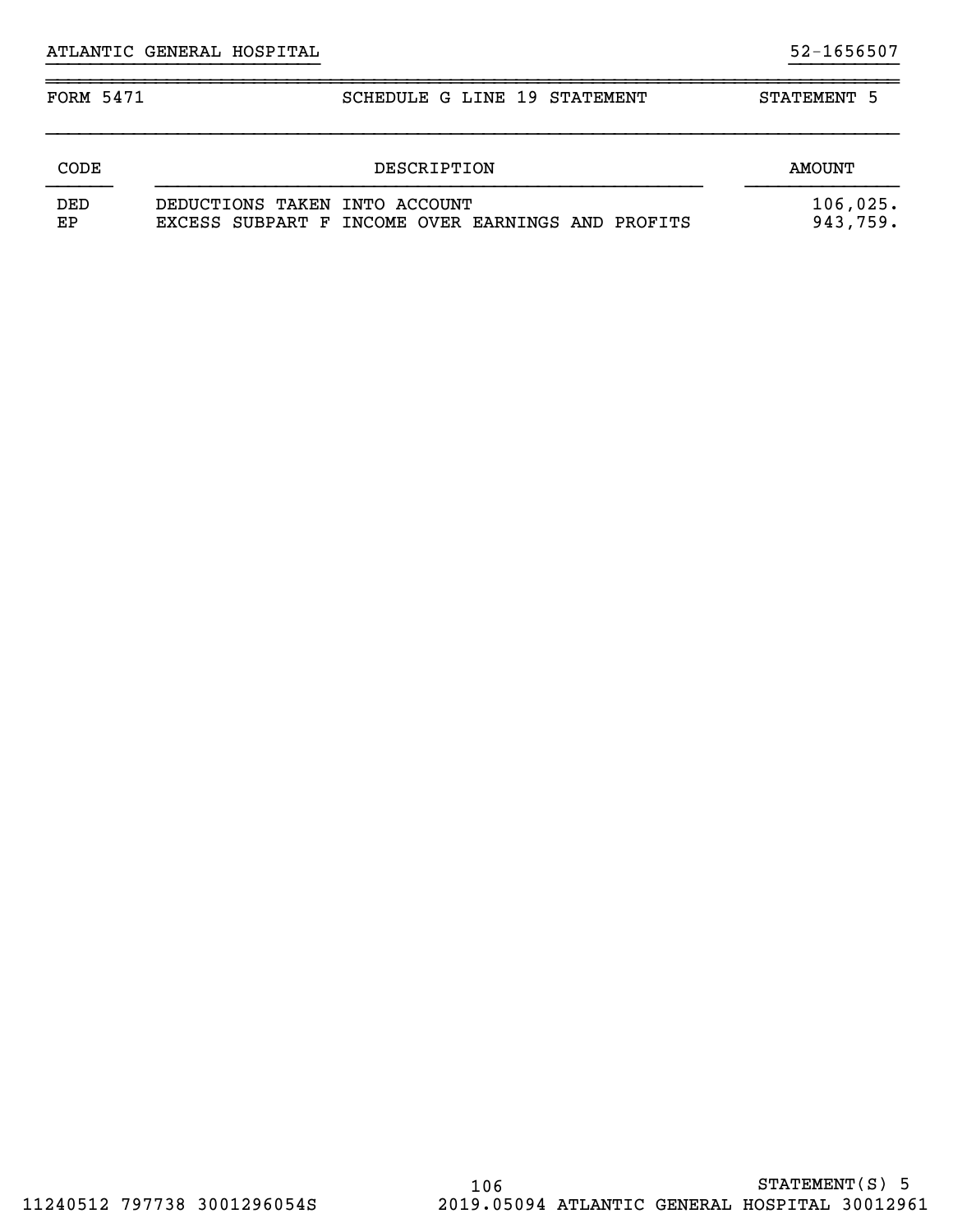Form 5471 (Rev. 12-2019) Page

#### **Schedule I Summary of Shareholder's Income From Foreign Corporation**

If item F on page 1 is completed, a separate Schedule I must be filed for each Category 4 or 5 filer for whom reporting is furnished on this Form 5471. This Schedule I is being completed for:

|                                                                                          | Name of U.S. shareholder<br>Identifying number $\blacktriangleright$                                                                                                            |    |  |     |    |  |
|------------------------------------------------------------------------------------------|---------------------------------------------------------------------------------------------------------------------------------------------------------------------------------|----|--|-----|----|--|
| 1a                                                                                       | Section $964(e)(4)$ Subpart F dividend income from the sale of stock of a lower-tier foreign corporation                                                                        |    |  |     |    |  |
|                                                                                          | (see instructions)                                                                                                                                                              | 1a |  |     |    |  |
| b                                                                                        | Section 245A(e)(2) Subpart F income from hybrid dividends of tiered corporations (see instructions)                                                                             | 1b |  |     |    |  |
|                                                                                          | Section 954(c) Subpart F Foreign Personal Holding Company Income (enter result from Worksheet A)                                                                                | 1c |  |     |    |  |
| a                                                                                        | Section 954(d) Subpart F Foreign Base Company Sales Income (enter result from Worksheet A)                                                                                      | 1d |  |     |    |  |
| е                                                                                        | Section 954(e) Subpart F Foreign Base Company Services Income (enter result from Worksheet A)                                                                                   | 1e |  |     |    |  |
|                                                                                          | Other subpart F income (see instructions)                                                                                                                                       | 1f |  |     |    |  |
| 2                                                                                        | Earnings invested in U.S. property (enter the result from Worksheet B in the instructions)                                                                                      | 2  |  |     |    |  |
| 3                                                                                        |                                                                                                                                                                                 | 3  |  |     |    |  |
| 4                                                                                        | 4                                                                                                                                                                               |    |  |     |    |  |
|                                                                                          | See instructions for reporting amounts on lines 1, 2, and 4 on your income tax return.                                                                                          |    |  |     |    |  |
| 5                                                                                        | Dividends received (translated at spot rate on payment date under section $989(b)(1)$ )                                                                                         | 5  |  |     |    |  |
|                                                                                          | Exchange gain or (loss) on a distribution of previously taxed earnings and profits [11] [12] Exchange gain or (loss) on a distribution of previously taxed earnings and profits | 6  |  |     |    |  |
|                                                                                          |                                                                                                                                                                                 |    |  | Yes | No |  |
| • Was any income of the foreign corporation blocked?                                     |                                                                                                                                                                                 |    |  |     |    |  |
| $\bullet$ Did any such income become unblocked during the tax year (see section 964(b))? |                                                                                                                                                                                 |    |  |     |    |  |
| If the answer to either question is "Yes," attach an explanation.                        |                                                                                                                                                                                 |    |  |     |    |  |

Form (Rev. 12-2019) **5471**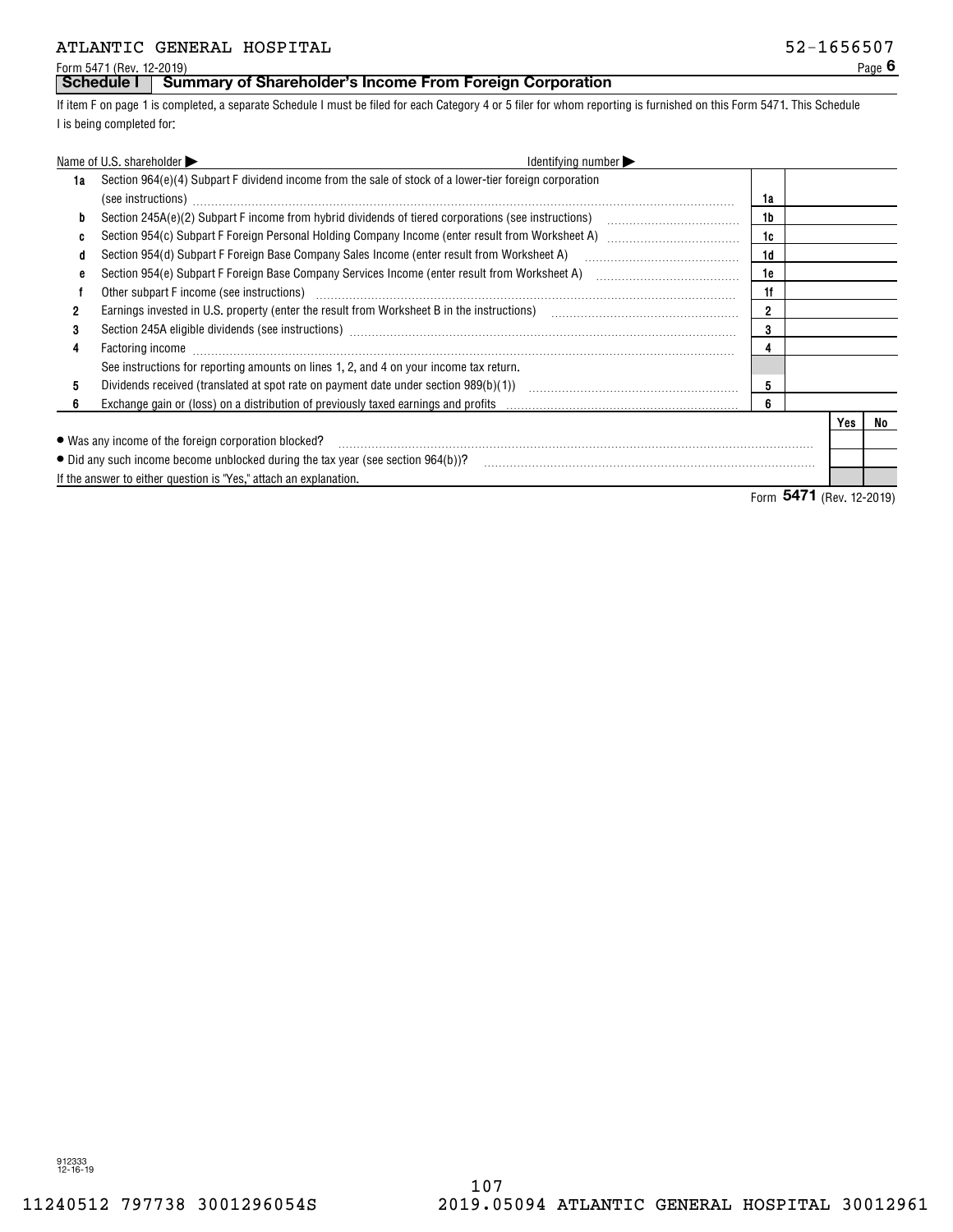| <b>SCHEDULE E</b>                                                                                                     |                                                                            | Income, War Profits, and Excess Profits Taxes Paid or Accrued                                                                                                                                                |                                                                |                                                                                                                       |                                        |  |                                                                                     |                                                                                  |                                                         |  |
|-----------------------------------------------------------------------------------------------------------------------|----------------------------------------------------------------------------|--------------------------------------------------------------------------------------------------------------------------------------------------------------------------------------------------------------|----------------------------------------------------------------|-----------------------------------------------------------------------------------------------------------------------|----------------------------------------|--|-------------------------------------------------------------------------------------|----------------------------------------------------------------------------------|---------------------------------------------------------|--|
| (Form 5471)<br>(Rev. December 2019)                                                                                   |                                                                            |                                                                                                                                                                                                              | Attach to Form 5471.                                           |                                                                                                                       |                                        |  |                                                                                     |                                                                                  | OMB No. 1545-0123                                       |  |
| Department of the Treasury<br>Internal Revenue Service                                                                |                                                                            |                                                                                                                                                                                                              |                                                                | ► Go to www.irs.gov/Form5471 for instructions and the latest information.                                             |                                        |  |                                                                                     |                                                                                  |                                                         |  |
|                                                                                                                       | <b>Identifying number</b><br>Name of person filing Form 5471               |                                                                                                                                                                                                              |                                                                |                                                                                                                       |                                        |  |                                                                                     |                                                                                  |                                                         |  |
| 52-1656507<br>ATLANTIC GENERAL HOSPITAL                                                                               |                                                                            |                                                                                                                                                                                                              |                                                                |                                                                                                                       |                                        |  |                                                                                     |                                                                                  |                                                         |  |
| EIN (if any)<br>Name of foreign corporation                                                                           |                                                                            |                                                                                                                                                                                                              |                                                                |                                                                                                                       | Reference ID number (see instructions) |  |                                                                                     |                                                                                  |                                                         |  |
| $98 - 0464065$<br>FREESTATE HEALTHCARE INSURANCE COMPANY, LTD.                                                        |                                                                            |                                                                                                                                                                                                              |                                                                |                                                                                                                       |                                        |  |                                                                                     |                                                                                  |                                                         |  |
|                                                                                                                       | a Separate Category (Enter code - see instructions.)                       |                                                                                                                                                                                                              |                                                                |                                                                                                                       |                                        |  |                                                                                     |                                                                                  | <b>GEN</b>                                              |  |
| <b>Part I</b>                                                                                                         |                                                                            | <b>b</b> If code 901j is entered on line a, enter the country code for the sanctioned country (see instructions)<br>Taxes for Which a Foreign Tax Credit Is Allowed                                          |                                                                |                                                                                                                       |                                        |  |                                                                                     |                                                                                  |                                                         |  |
|                                                                                                                       |                                                                            |                                                                                                                                                                                                              | (b)                                                            | (c)                                                                                                                   |                                        |  | (d)                                                                                 |                                                                                  | (e)                                                     |  |
|                                                                                                                       | (a)<br>Name of Payor Entity                                                |                                                                                                                                                                                                              | <b>EIN or Reference</b><br><b>ID Number of</b><br>Payor Entity | Country or U.S. Possession<br>to Which Tax Is Paid<br>(Enter code-see instructions.<br>Use a separate line for each.) |                                        |  | Foreign Tax Year of Foreign Corporation<br>to Which Tax Relates<br>(Year/Month/Day) | U.S. Tax Year of Foreign Corporation<br>to Which Tax Relates<br>(Year/Month/Day) |                                                         |  |
| $\mathbf{1}$                                                                                                          |                                                                            |                                                                                                                                                                                                              |                                                                |                                                                                                                       |                                        |  |                                                                                     |                                                                                  |                                                         |  |
| $\overline{2}$                                                                                                        |                                                                            |                                                                                                                                                                                                              |                                                                |                                                                                                                       |                                        |  |                                                                                     |                                                                                  |                                                         |  |
| 3                                                                                                                     |                                                                            |                                                                                                                                                                                                              |                                                                |                                                                                                                       |                                        |  |                                                                                     |                                                                                  |                                                         |  |
| 4                                                                                                                     |                                                                            |                                                                                                                                                                                                              |                                                                |                                                                                                                       |                                        |  |                                                                                     |                                                                                  |                                                         |  |
| $\overline{\mathbf{5}}$                                                                                               |                                                                            |                                                                                                                                                                                                              |                                                                |                                                                                                                       |                                        |  |                                                                                     |                                                                                  |                                                         |  |
| 6                                                                                                                     |                                                                            |                                                                                                                                                                                                              |                                                                |                                                                                                                       |                                        |  |                                                                                     |                                                                                  |                                                         |  |
| $\overline{7}$                                                                                                        | (f)                                                                        | (g)                                                                                                                                                                                                          |                                                                |                                                                                                                       |                                        |  |                                                                                     |                                                                                  |                                                         |  |
|                                                                                                                       | Income Subject to Tax<br>in the Foreign Jurisdiction<br>(see instructions) | Tax Paid or Accrued<br>(in local currency in which<br>the tax is payable)                                                                                                                                    |                                                                | (h)<br>Conversion Rate to U.S. Dollars                                                                                |                                        |  | (i)<br>In U.S. Dollars<br>(divide column (g) by column (h))                         |                                                                                  | (j)<br>In Functional Currency<br>of Foreign Corporation |  |
| $\mathbf{1}$                                                                                                          |                                                                            |                                                                                                                                                                                                              |                                                                |                                                                                                                       |                                        |  |                                                                                     |                                                                                  |                                                         |  |
| $\overline{2}$                                                                                                        |                                                                            |                                                                                                                                                                                                              |                                                                |                                                                                                                       |                                        |  |                                                                                     |                                                                                  |                                                         |  |
| 3                                                                                                                     |                                                                            |                                                                                                                                                                                                              |                                                                |                                                                                                                       |                                        |  |                                                                                     |                                                                                  |                                                         |  |
| 4                                                                                                                     |                                                                            |                                                                                                                                                                                                              |                                                                |                                                                                                                       |                                        |  |                                                                                     |                                                                                  |                                                         |  |
| 5                                                                                                                     |                                                                            |                                                                                                                                                                                                              |                                                                |                                                                                                                       |                                        |  |                                                                                     |                                                                                  |                                                         |  |
| 6<br>$\overline{7}$                                                                                                   |                                                                            |                                                                                                                                                                                                              |                                                                |                                                                                                                       |                                        |  |                                                                                     |                                                                                  |                                                         |  |
|                                                                                                                       |                                                                            | 8 Total (combine lines 1 through 7 of column (i)). Report amount on Schedule E-1, line 4                                                                                                                     |                                                                |                                                                                                                       |                                        |  |                                                                                     |                                                                                  |                                                         |  |
|                                                                                                                       |                                                                            | 9 Total (combine lines 1 through 7 of column (j)). See instructions for Schedule H, line 2g                                                                                                                  |                                                                |                                                                                                                       |                                        |  |                                                                                     |                                                                                  |                                                         |  |
| <b>Part II</b><br><b>Election</b>                                                                                     |                                                                            |                                                                                                                                                                                                              |                                                                |                                                                                                                       |                                        |  |                                                                                     |                                                                                  |                                                         |  |
| Yes                                                                                                                   | $X_{\text{No}}$                                                            | For tax years beginning after December 31, 2004, has an election been made under section 986(a)(1)(D) to translate taxes using the exchange rate on the date of payment?<br>If "Yes," state date of election |                                                                |                                                                                                                       |                                        |  |                                                                                     |                                                                                  |                                                         |  |
| Taxes for Which a Foreign Tax Credit Is Disallowed (Enter in functional currency of foreign corporation.)<br>Part III |                                                                            |                                                                                                                                                                                                              |                                                                |                                                                                                                       |                                        |  |                                                                                     |                                                                                  |                                                         |  |
|                                                                                                                       | (a)<br>Name of Payor Entity                                                | (b)<br>EIN or Reference ID<br>Number of Payor<br>Entity                                                                                                                                                      | (c)<br>Section 901(j)                                          | (d)<br>Section $901(k)$ and (I)                                                                                       | (e)<br>Section 901(m)                  |  | (f)<br>U.S. Taxes                                                                   | (g)<br>Other                                                                     | (h)<br>Total                                            |  |
| $\blacksquare$                                                                                                        |                                                                            |                                                                                                                                                                                                              |                                                                |                                                                                                                       |                                        |  |                                                                                     |                                                                                  |                                                         |  |
| $\mathbf{2}$                                                                                                          |                                                                            |                                                                                                                                                                                                              |                                                                |                                                                                                                       |                                        |  |                                                                                     |                                                                                  |                                                         |  |
|                                                                                                                       | 3 In functional currency (combine lines 1 and 2)                           |                                                                                                                                                                                                              |                                                                |                                                                                                                       |                                        |  |                                                                                     |                                                                                  | ▶                                                       |  |
| 912445                                                                                                                |                                                                            | 4 In U.S. dollars (translated at the average exchange rate, as defined in section 989(b)(3) and related regulations (see instructions))                                                                      |                                                                |                                                                                                                       |                                        |  |                                                                                     |                                                                                  |                                                         |  |

<sup>912445</sup> LHA F<mark>or Paperwork Reduction Act Notice, see instructions.</mark>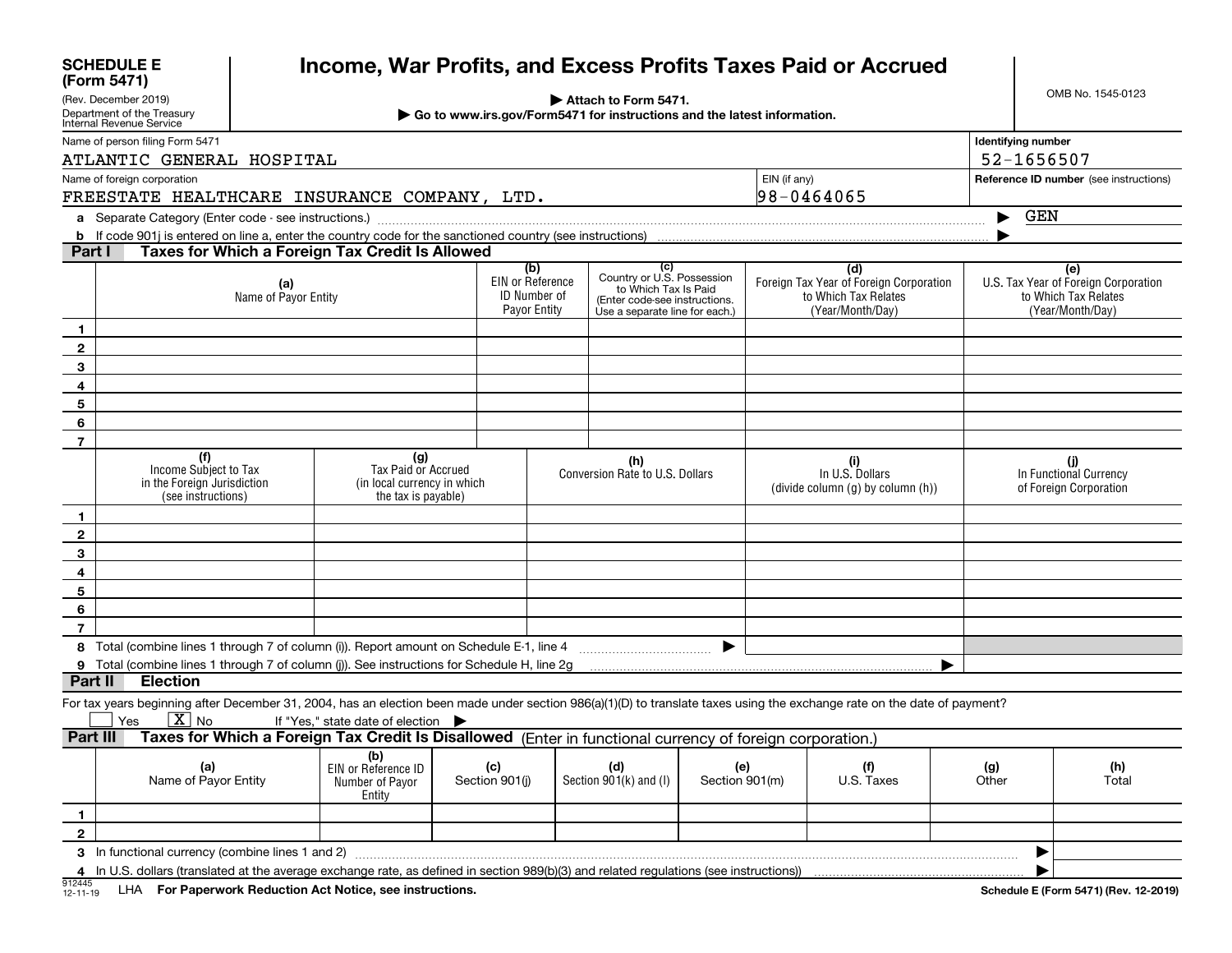|              | Schedule E (Form 5471) (Rev. 12-2019)                                                            |                                                                                                      |                                                                                         |                                                                                                     |                                                                                                                 | Page 2                                         |
|--------------|--------------------------------------------------------------------------------------------------|------------------------------------------------------------------------------------------------------|-----------------------------------------------------------------------------------------|-----------------------------------------------------------------------------------------------------|-----------------------------------------------------------------------------------------------------------------|------------------------------------------------|
|              | <b>Schedule E-1</b>                                                                              | Taxes Paid, Accrued, or Deemed Paid on Accumulated Earnings and Profits (E&P) of Foreign Corporation |                                                                                         |                                                                                                     |                                                                                                                 |                                                |
|              |                                                                                                  |                                                                                                      |                                                                                         |                                                                                                     | Taxes related to:                                                                                               |                                                |
|              | <b>IMPORTANT:</b> Enter amounts in<br>U.S. dollars unless otherwise noted<br>(see instructions). |                                                                                                      | $(a)$<br>Post-2017 E&P Not<br>Previously Taxed (post-2017<br>section 959(c)(3) balance) | (b)<br>Post-1986 Undistributed<br>Earnings (post-1986<br>and pre-2018<br>section 959(c)(3) balance) | (c)<br>Pre-1987 E&P Not<br>Previously Taxed (pre-1987<br>section 959(c)(3) balance)<br>(in functional currency) | (d)<br>Hovering Deficit and<br>Suspended Taxes |
| 1a           |                                                                                                  | Balance at beginning of year (as reported in prior year Schedule E-1)                                |                                                                                         |                                                                                                     |                                                                                                                 |                                                |
| b            |                                                                                                  |                                                                                                      |                                                                                         |                                                                                                     |                                                                                                                 |                                                |
| c            |                                                                                                  |                                                                                                      |                                                                                         |                                                                                                     |                                                                                                                 |                                                |
| $\mathbf{2}$ |                                                                                                  |                                                                                                      |                                                                                         |                                                                                                     |                                                                                                                 |                                                |
| За           |                                                                                                  | Taxes unsuspended under anti-splitter rules                                                          |                                                                                         |                                                                                                     |                                                                                                                 |                                                |
| b            |                                                                                                  | Taxes suspended under anti-splitter rules                                                            |                                                                                         |                                                                                                     |                                                                                                                 |                                                |
| 4            |                                                                                                  |                                                                                                      |                                                                                         |                                                                                                     |                                                                                                                 |                                                |
| 5а           |                                                                                                  | Taxes carried over in nonrecognition transactions                                                    |                                                                                         |                                                                                                     |                                                                                                                 |                                                |
| b            |                                                                                                  | Taxes reclassified as related to hovering deficit after nonrecognition transaction                   |                                                                                         |                                                                                                     |                                                                                                                 |                                                |
| 6            |                                                                                                  | Other adjustments (attach statement)                                                                 |                                                                                         |                                                                                                     |                                                                                                                 |                                                |
|              |                                                                                                  | Taxes paid or accrued on accumulated E&P (combine lines 1c through 6)                                |                                                                                         |                                                                                                     |                                                                                                                 |                                                |
| 8            |                                                                                                  | Taxes deemed paid with respect to inclusions under section 951(a)(1) (see instructions)              |                                                                                         |                                                                                                     |                                                                                                                 |                                                |
| 9            |                                                                                                  | Taxes deemed paid with respect to inclusions under section 951A (see instructions)                   |                                                                                         |                                                                                                     |                                                                                                                 |                                                |
| 10           |                                                                                                  |                                                                                                      |                                                                                         |                                                                                                     |                                                                                                                 |                                                |
| 11           |                                                                                                  | Taxes on amounts reclassified to section 959(c)(1) E&P from section 959(c)(2) E&P                    |                                                                                         |                                                                                                     |                                                                                                                 |                                                |
| 12           |                                                                                                  |                                                                                                      |                                                                                         |                                                                                                     |                                                                                                                 |                                                |
| 13           |                                                                                                  | Taxes related to hovering deficit offset of undistributed post-transaction E&P                       |                                                                                         |                                                                                                     |                                                                                                                 |                                                |
| 14           |                                                                                                  |                                                                                                      |                                                                                         |                                                                                                     |                                                                                                                 |                                                |

#### **(e) Taxes related to previously taxed E&P** (see instructions)

|                |                                                                                                               |                                                        | $\cdot$ $\cdot$                                                       | . .<br>-                                                 |                                                               |                                                  |                                                                |                                                                    |
|----------------|---------------------------------------------------------------------------------------------------------------|--------------------------------------------------------|-----------------------------------------------------------------------|----------------------------------------------------------|---------------------------------------------------------------|--------------------------------------------------|----------------------------------------------------------------|--------------------------------------------------------------------|
|                | $\begin{array}{c} \textbf{(i)}\\ \text{Section 965(a) Inclusion}\\ \text{(section 959(c)(1)(A))} \end{array}$ | (ii)<br>Section 965(b)(4)(A)<br>(section 959(c)(1)(A)) | (iii)<br>Earnings Invested in U.S.<br>Property (section 959(c)(1)(A)) | (iv)<br>Section 951A Inclusion<br>(section 959(c)(1)(A)) | (v)<br>Section 245A(e)(2) Inclusion<br>(section 959(c)(1)(A)) | (vi)<br>Section 959(e)<br>(section 959(c)(1)(A)) | (vii)<br>Section 964(e)(4) Inclusion<br>(section 959(c)(1)(A)) | (viii)<br>Section 951(a)(1)(A) Inclusion<br>(section 959(c)(1)(A)) |
| 1a             |                                                                                                               |                                                        |                                                                       |                                                          |                                                               |                                                  |                                                                |                                                                    |
| b              |                                                                                                               |                                                        |                                                                       |                                                          |                                                               |                                                  |                                                                |                                                                    |
| $\mathbf{c}$   |                                                                                                               |                                                        |                                                                       |                                                          |                                                               |                                                  |                                                                |                                                                    |
| $\overline{2}$ |                                                                                                               |                                                        |                                                                       |                                                          |                                                               |                                                  |                                                                |                                                                    |
| 3a             |                                                                                                               |                                                        |                                                                       |                                                          |                                                               |                                                  |                                                                |                                                                    |
| b              |                                                                                                               |                                                        |                                                                       |                                                          |                                                               |                                                  |                                                                |                                                                    |
| $\frac{4}{ }$  |                                                                                                               |                                                        |                                                                       |                                                          |                                                               |                                                  |                                                                |                                                                    |
| 5a             |                                                                                                               |                                                        |                                                                       |                                                          |                                                               |                                                  |                                                                |                                                                    |
| b              |                                                                                                               |                                                        |                                                                       |                                                          |                                                               |                                                  |                                                                |                                                                    |
| 6              |                                                                                                               |                                                        |                                                                       |                                                          |                                                               |                                                  |                                                                |                                                                    |
| $\overline{z}$ |                                                                                                               |                                                        |                                                                       |                                                          |                                                               |                                                  |                                                                |                                                                    |
| $\overline{8}$ |                                                                                                               |                                                        |                                                                       |                                                          |                                                               |                                                  |                                                                |                                                                    |
| $\overline{9}$ |                                                                                                               |                                                        |                                                                       |                                                          |                                                               |                                                  |                                                                |                                                                    |
| 10             |                                                                                                               |                                                        |                                                                       |                                                          |                                                               |                                                  |                                                                |                                                                    |
| 11             |                                                                                                               |                                                        |                                                                       |                                                          |                                                               |                                                  |                                                                |                                                                    |
| 12             |                                                                                                               |                                                        |                                                                       |                                                          |                                                               |                                                  |                                                                |                                                                    |
| 13             |                                                                                                               |                                                        |                                                                       |                                                          |                                                               |                                                  |                                                                |                                                                    |
| 14             |                                                                                                               |                                                        |                                                                       |                                                          |                                                               |                                                  |                                                                |                                                                    |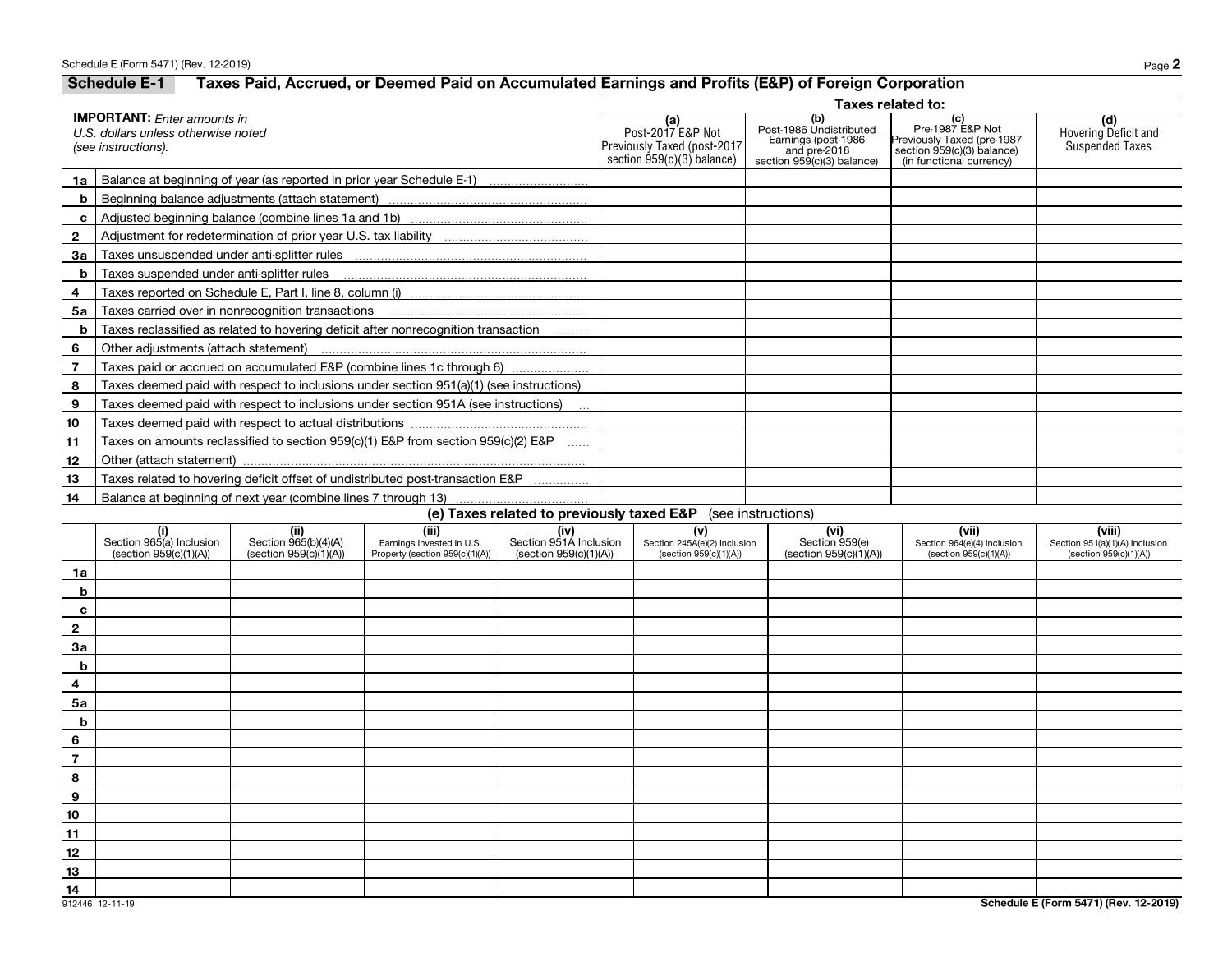| Schedule E (Form 5471) (Rev. 12-2019) | Page <b>3</b> |
|---------------------------------------|---------------|
|---------------------------------------|---------------|

|                | <b>Schedule E-1</b><br>Taxes Paid, Accrued, or Deemed Paid on Accumulated Earnings and Profits (E&P) of Foreign Corporation<br>(continued) |                                                          |                                                     |                                                        |                                                                 |                                                |                                                                 |                                                                  |  |  |  |  |  |
|----------------|--------------------------------------------------------------------------------------------------------------------------------------------|----------------------------------------------------------|-----------------------------------------------------|--------------------------------------------------------|-----------------------------------------------------------------|------------------------------------------------|-----------------------------------------------------------------|------------------------------------------------------------------|--|--|--|--|--|
|                |                                                                                                                                            |                                                          |                                                     |                                                        | (e) Taxes related to previously taxed E&P (see instructions)    |                                                |                                                                 |                                                                  |  |  |  |  |  |
|                | (ix) Earnings Invested<br><b>Excess Passive Assets</b><br>(section 959(c)(1)(B))                                                           | $(x)$ Section 965(a)<br>Inclusion<br>(section 959(c)(2)) | (xi) Section<br>965(b)(4)(A)<br>(section 959(c)(2)) | (xii) Section 951A<br>Inclusion<br>(section 959(c)(2)) | $(xiii)$ Section 245A(e)(2)<br>Inclusion<br>(section 959(c)(2)) | (xiv)<br>Section 959(e)<br>(section 959(c)(2)) | $(xv)$ Section 964 $(e)(4)$<br>Inclusion<br>(section 959(c)(2)) | $(xvi)$ Section 951(a)(1)(A)<br>Inclusion<br>(section 959(c)(2)) |  |  |  |  |  |
| 1a             |                                                                                                                                            |                                                          |                                                     |                                                        |                                                                 |                                                |                                                                 |                                                                  |  |  |  |  |  |
| b              |                                                                                                                                            |                                                          |                                                     |                                                        |                                                                 |                                                |                                                                 |                                                                  |  |  |  |  |  |
| c              |                                                                                                                                            |                                                          |                                                     |                                                        |                                                                 |                                                |                                                                 |                                                                  |  |  |  |  |  |
| $\frac{2}{ }$  |                                                                                                                                            |                                                          |                                                     |                                                        |                                                                 |                                                |                                                                 |                                                                  |  |  |  |  |  |
| 3a             |                                                                                                                                            |                                                          |                                                     |                                                        |                                                                 |                                                |                                                                 |                                                                  |  |  |  |  |  |
| b              |                                                                                                                                            |                                                          |                                                     |                                                        |                                                                 |                                                |                                                                 |                                                                  |  |  |  |  |  |
| 4              |                                                                                                                                            |                                                          |                                                     |                                                        |                                                                 |                                                |                                                                 |                                                                  |  |  |  |  |  |
| 5a             |                                                                                                                                            |                                                          |                                                     |                                                        |                                                                 |                                                |                                                                 |                                                                  |  |  |  |  |  |
| b              |                                                                                                                                            |                                                          |                                                     |                                                        |                                                                 |                                                |                                                                 |                                                                  |  |  |  |  |  |
| 6              |                                                                                                                                            |                                                          |                                                     |                                                        |                                                                 |                                                |                                                                 |                                                                  |  |  |  |  |  |
| $\overline{7}$ |                                                                                                                                            |                                                          |                                                     |                                                        |                                                                 |                                                |                                                                 |                                                                  |  |  |  |  |  |
| 8              |                                                                                                                                            |                                                          |                                                     |                                                        |                                                                 |                                                |                                                                 |                                                                  |  |  |  |  |  |
| 9              |                                                                                                                                            |                                                          |                                                     |                                                        |                                                                 |                                                |                                                                 |                                                                  |  |  |  |  |  |
| 10             |                                                                                                                                            |                                                          |                                                     |                                                        |                                                                 |                                                |                                                                 |                                                                  |  |  |  |  |  |
| 11             |                                                                                                                                            |                                                          |                                                     |                                                        |                                                                 |                                                |                                                                 |                                                                  |  |  |  |  |  |
| 12             |                                                                                                                                            |                                                          |                                                     |                                                        |                                                                 |                                                |                                                                 |                                                                  |  |  |  |  |  |
| 13             |                                                                                                                                            |                                                          |                                                     |                                                        |                                                                 |                                                |                                                                 |                                                                  |  |  |  |  |  |
| 14             |                                                                                                                                            |                                                          |                                                     |                                                        |                                                                 |                                                |                                                                 |                                                                  |  |  |  |  |  |

**Schedule E (Form 5471) (Rev. 12-2019)**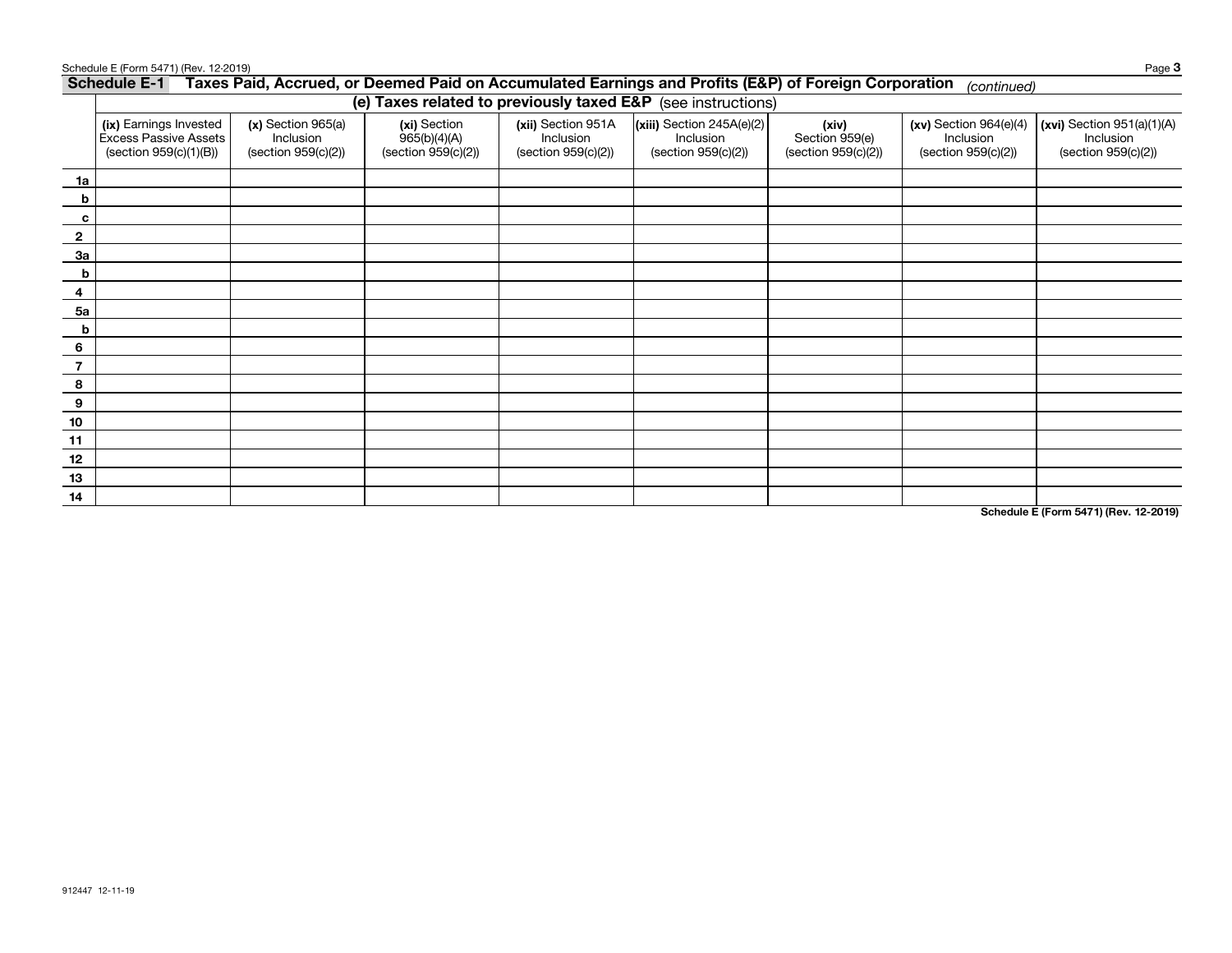| <b>SCHEDULE H</b> |  |
|-------------------|--|
| (Form 5471)       |  |

(December 2018)

# **Current Earnings and Profits**

OMB No. 1545-0123

# **| Attach to Form 5471.**

**| Go to www.irs.gov/Form5471 for instructions and the latest information.**

|                   | Department of the Treasury<br>Internal Revenue Service                          | $\triangleright$ Go to www.irs.gov/Form5471 for instructions and the latest information.          |                |                                                            |                         |                    |                                  |              |  |  |
|-------------------|---------------------------------------------------------------------------------|---------------------------------------------------------------------------------------------------|----------------|------------------------------------------------------------|-------------------------|--------------------|----------------------------------|--------------|--|--|
|                   | Name of person filing Form 5471                                                 | ATLANTIC GENERAL HOSPITAL                                                                         |                |                                                            |                         | Identifying number |                                  | 52-1656507   |  |  |
|                   | Name of foreign corporation                                                     | FREESTATE HEALTHCARE INSURANCE CO                                                                 |                | EIN (if any)<br>98-0464065                                 |                         |                    | Reference ID number (see instr.) |              |  |  |
| $\mathbf{a}$<br>b |                                                                                 |                                                                                                   |                |                                                            |                         |                    |                                  | GEN          |  |  |
|                   |                                                                                 | <b>IMPORTANT:</b> Enter the amounts on lines 1 through 5c in functional currency.                 |                |                                                            |                         |                    |                                  |              |  |  |
| 1                 |                                                                                 | Current year net income or (loss) per foreign books of account                                    |                |                                                            |                         |                    | $\blacksquare$                   | $0$ .        |  |  |
| $\mathbf{2}$      |                                                                                 | Net adjustments made to line 1 to determine current                                               |                |                                                            |                         |                    |                                  |              |  |  |
|                   |                                                                                 | earnings and profits according to U.S. financial and tax                                          |                |                                                            |                         |                    |                                  |              |  |  |
|                   |                                                                                 | accounting standards (see instructions):                                                          |                | <b>Net Additions</b>                                       | <b>Net Subtractions</b> |                    |                                  |              |  |  |
| a                 |                                                                                 |                                                                                                   | 2a             |                                                            | 3,399,833.              |                    |                                  |              |  |  |
| b                 |                                                                                 |                                                                                                   | 2 <sub>b</sub> |                                                            |                         |                    |                                  |              |  |  |
| c                 |                                                                                 |                                                                                                   | 2c             |                                                            |                         |                    |                                  |              |  |  |
| d                 |                                                                                 |                                                                                                   | 2d             |                                                            |                         |                    |                                  |              |  |  |
| е                 |                                                                                 |                                                                                                   | 2e             |                                                            |                         |                    |                                  |              |  |  |
| f                 | Inventory adjustments                                                           |                                                                                                   | 2f             |                                                            |                         |                    |                                  |              |  |  |
| g                 |                                                                                 | Income taxes (see Schedule E, Part I, line 9, column (j))                                         | 2 <sub>q</sub> |                                                            |                         |                    |                                  |              |  |  |
| h                 |                                                                                 |                                                                                                   | 2 <sub>h</sub> |                                                            |                         |                    |                                  |              |  |  |
|                   |                                                                                 | Other (attach statement)  SEE STATEMENT 6                                                         | 2i             | 7,769,688.   4,679,354.                                    |                         |                    |                                  |              |  |  |
| 3                 |                                                                                 |                                                                                                   | $\mathbf{3}$   | 7,769,688.                                                 |                         |                    |                                  |              |  |  |
| 4                 | Total net subtractions                                                          |                                                                                                   | $\overline{4}$ |                                                            | 8,079,187.              |                    |                                  |              |  |  |
| 5a                |                                                                                 |                                                                                                   |                |                                                            |                         |                    | 5a                               | $-309, 499.$ |  |  |
| b                 | DASTM gain or (loss) for foreign corporations that use DASTM (see instructions) |                                                                                                   | 5 <sub>b</sub> |                                                            |                         |                    |                                  |              |  |  |
| C                 | Combine lines 5a and 5b                                                         |                                                                                                   | 5c             | $-309, 499.$                                               |                         |                    |                                  |              |  |  |
| d                 |                                                                                 | Current earnings and profits in U.S. dollars (line 5c translated at the average exchange rate, as |                |                                                            |                         |                    |                                  |              |  |  |
|                   |                                                                                 | defined in section 989(b)(3) and the related regulations (see instructions))                      |                |                                                            |                         |                    | 5d                               | $-309, 499.$ |  |  |
|                   |                                                                                 |                                                                                                   |                | Enter exchange rate used for line 5d $\blacktriangleright$ |                         | 1.000000           |                                  |              |  |  |

**For Paperwork Reduction Act Notice, see instructions. Schedule H (Form 5471) (12-2018)** LHA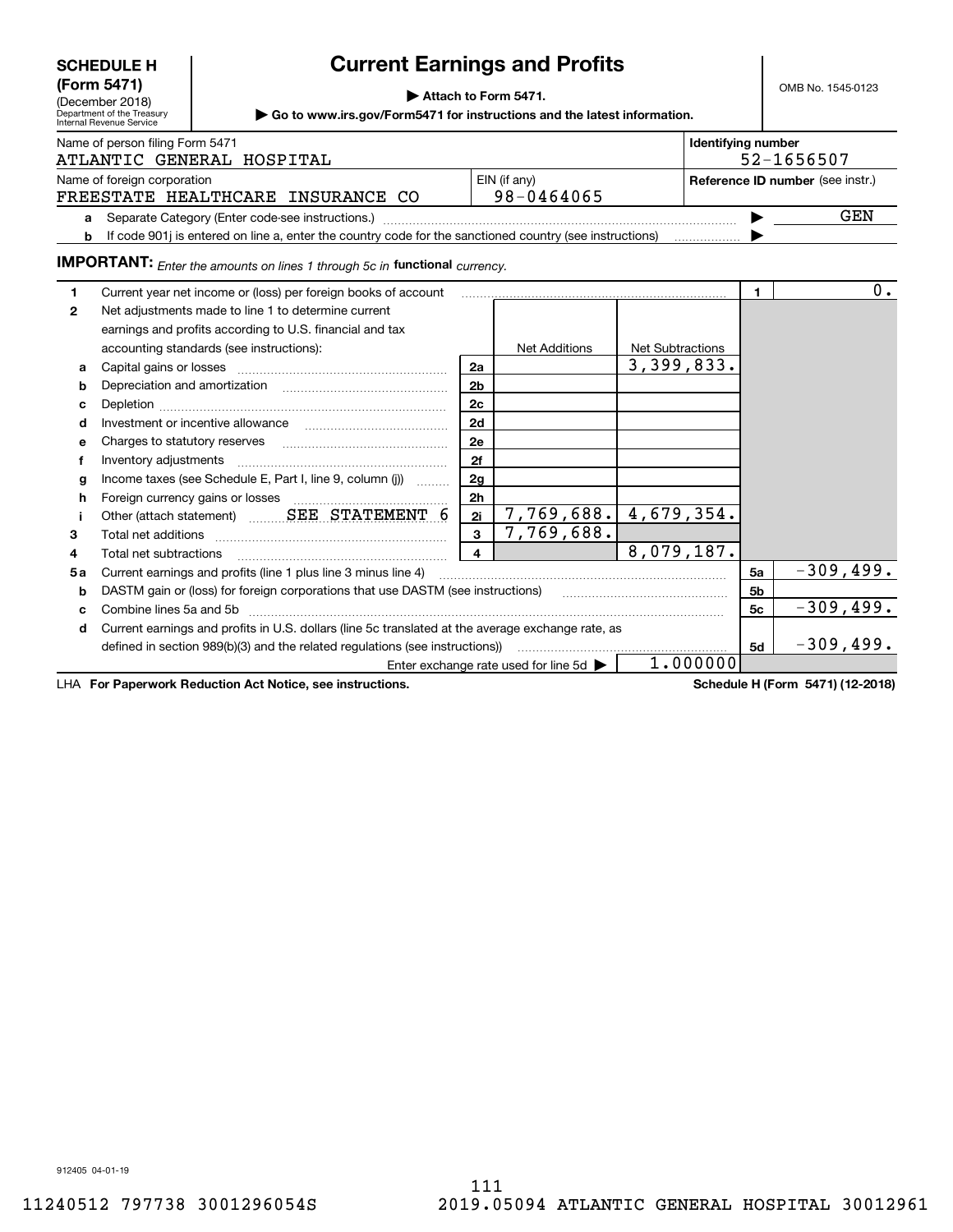| <b>FORM 5471</b>                                            | OTHER NET ADJUSTMENTS | STATEMENT 6                |
|-------------------------------------------------------------|-----------------------|----------------------------|
| DESCRIPTION                                                 | NET<br>ADDITIONS      | NET<br><b>SUBTRACTIONS</b> |
| RELATED PARTY PREMIUMS<br>RELATED PTY LOSS RESERVES & CLAIM | ο.<br>7,769,688.      | 4,679,354.                 |
| TOTAL TO 5471, SCHEDULE H, LINE 2I                          | 7,769,688.            | 4,679,354.                 |

~~~~~~~~~~~~~~ ~~~~~~~~~~~~~~

}}}}}}}}}}}}}}}}}}}}}}}}} }}}}}}}}}}

~~~~~~~~~~~~~~~~~~~~~~~~~~~~~~~~~~~~~~~~~~~~~~~~~~~~~~~~~~~~~~~~~~~~~~~~~~~~~~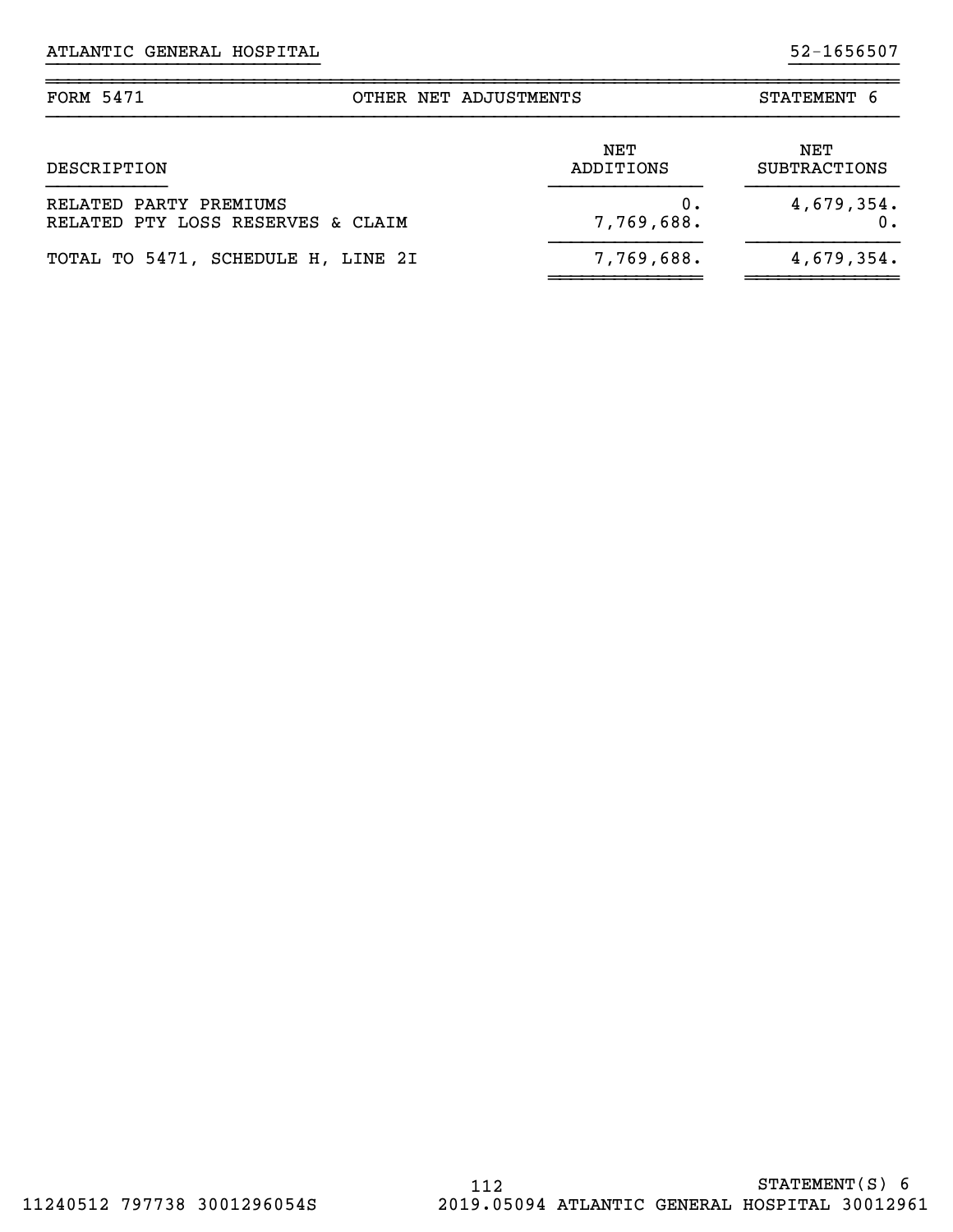|              | (Form 5471)                                            | <b>Information for Global Intangible Low-Taxed Income</b>                                                             |                 |                      |                |                 |            |                                  |                                  |
|--------------|--------------------------------------------------------|-----------------------------------------------------------------------------------------------------------------------|-----------------|----------------------|----------------|-----------------|------------|----------------------------------|----------------------------------|
|              | (Rev. December 2019)                                   |                                                                                                                       |                 | Attach to Form 5471. |                |                 |            |                                  | OMB No. 1545-0704                |
|              | Department of the Treasury<br>Internal Revenue Service |                                                                                                                       |                 |                      |                |                 |            |                                  |                                  |
|              |                                                        | Go to www.irs.gov/Form5471 for instructions and the latest information.                                               |                 |                      |                |                 |            |                                  |                                  |
|              | Name of person filing Form 5471                        | ATLANTIC GENERAL HOSPITAL                                                                                             |                 |                      |                |                 |            | Identifying number<br>52-1656507 |                                  |
|              | Name of foreign corporation                            |                                                                                                                       |                 |                      | EIN (if any)   |                 |            |                                  | Reference ID number (see instr.) |
|              |                                                        | FREESTATE HEALTHCARE INSURANCE COMP                                                                                   |                 |                      | $98 - 0464065$ |                 |            |                                  |                                  |
|              |                                                        | Separate Category (Enter code - see instructions) manufactured content content content content content content        |                 |                      |                |                 |            |                                  | $\blacktriangleright$ GEN        |
|              |                                                        |                                                                                                                       |                 |                      |                |                 | Functional | Conversion                       |                                  |
|              |                                                        |                                                                                                                       |                 |                      |                |                 | Currency   | Rate                             | U.S. Dollars                     |
| 1            | Gross income                                           |                                                                                                                       |                 |                      |                | $\mathbf{1}$    | 4679354.   |                                  |                                  |
| $\mathbf{2}$ | Exclusions                                             |                                                                                                                       |                 |                      |                |                 |            |                                  |                                  |
| a            |                                                        |                                                                                                                       | 2a              |                      |                |                 |            |                                  |                                  |
| b            |                                                        |                                                                                                                       | 2 <sub>b</sub>  | 4679354.             |                |                 |            |                                  |                                  |
| C            |                                                        | High-tax exception income per section 954(b)(4)                                                                       | 2c              |                      |                |                 |            |                                  |                                  |
| d            |                                                        |                                                                                                                       | 2d              |                      |                |                 |            |                                  |                                  |
| e            |                                                        |                                                                                                                       |                 |                      |                |                 |            |                                  |                                  |
| з            |                                                        |                                                                                                                       |                 |                      |                | $\mathbf{3}$    | 4679354.   |                                  |                                  |
| 4            |                                                        |                                                                                                                       |                 |                      |                | $\overline{4}$  | О.         |                                  |                                  |
| 5            |                                                        | Deductions properly allocable to amount on line 4 manuscriptions of Deductions properly allocable to amount on line 4 |                 |                      |                | 5               |            |                                  |                                  |
| 6            |                                                        |                                                                                                                       |                 |                      |                | 6               | 0.         | 1.000000                         |                                  |
| 7            |                                                        | Tested foreign income taxes [111] matter contracts and the taxes and the matter contracts and the Testa and Te        |                 |                      |                | $\overline{7}$  |            | 1.000000                         |                                  |
| 8            |                                                        |                                                                                                                       |                 |                      |                | 8               |            | 1.000000                         |                                  |
| 9а           |                                                        |                                                                                                                       | 9a              |                      |                |                 |            |                                  |                                  |
| b            |                                                        |                                                                                                                       | 9b              |                      |                |                 |            |                                  |                                  |
| C            | Tested loss QBAI amount                                |                                                                                                                       | 9c              |                      |                |                 |            |                                  |                                  |
| d            |                                                        | Tested interest expense (line 9a minus the sum of line 9b and line                                                    |                 |                      |                |                 |            | 1.000000                         |                                  |
|              |                                                        |                                                                                                                       |                 |                      |                | 9d              |            |                                  |                                  |
| 10a<br>b     |                                                        |                                                                                                                       | 10 <sub>b</sub> |                      |                |                 |            |                                  |                                  |
| c            |                                                        | Tested interest income (line 10a minus line 10b). If zero or less,                                                    |                 |                      |                |                 |            |                                  |                                  |
|              |                                                        |                                                                                                                       |                 |                      |                | 10 <sub>c</sub> |            | 1.000000                         |                                  |
|              |                                                        |                                                                                                                       |                 |                      |                |                 |            |                                  |                                  |

LHA For Paperwork Reduction Act Notice, see instructions. Schedule I-1 (Form 5471) (Rev. 12-2019)

**SCHEDULE I-1**

 $\mathbf{I}$ 

912385 12-12-19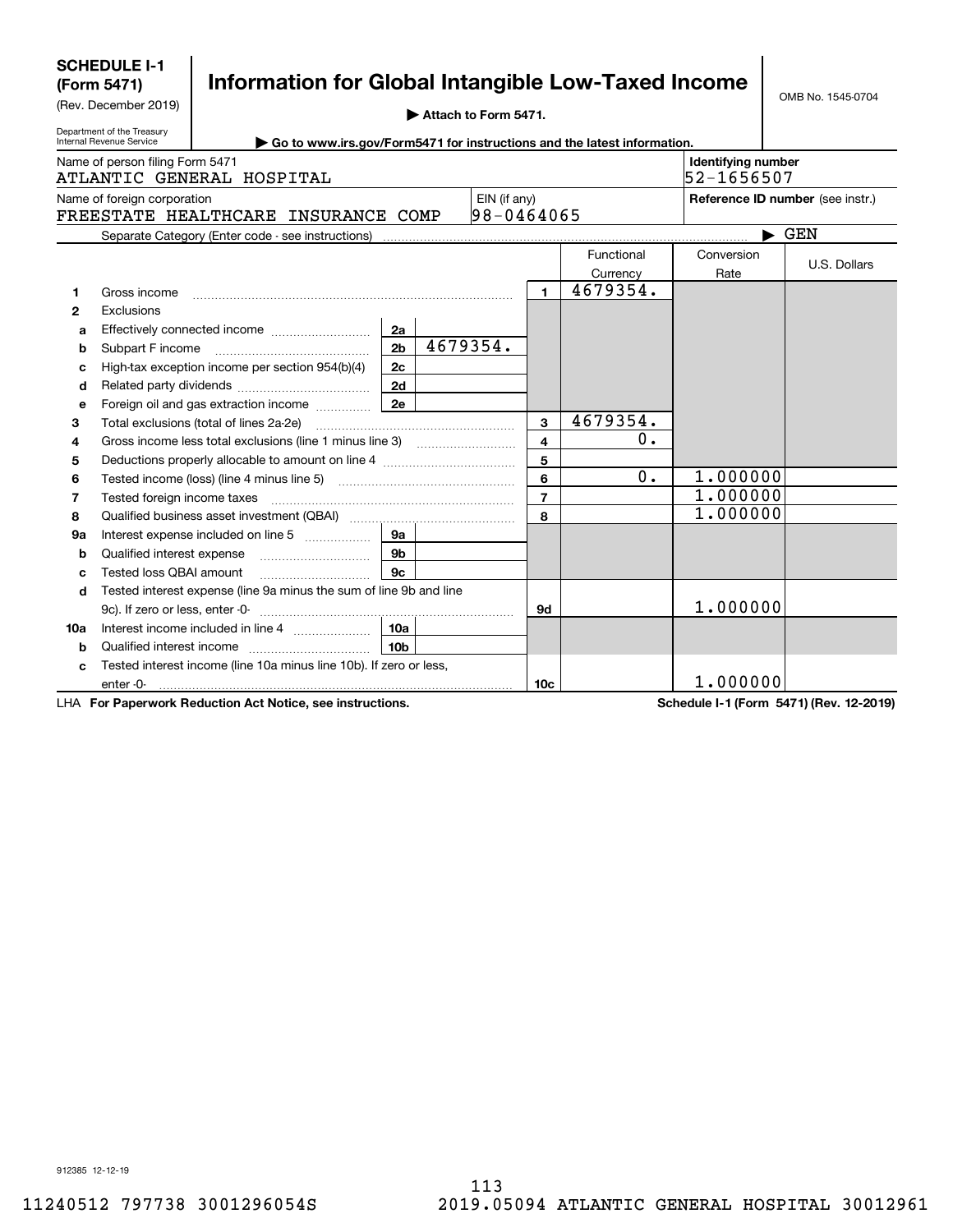|                                                                                                                                          | <b>SCHEDULE J</b><br><b>Accumulated Earnings &amp; Profits (E&amp;P) of Controlled Foreign Corporation</b><br>(Form 5471) |                                                                                                                                                                                                 |                                               |                                    |  |                                       |                                          |  |                        |  |                                             |  |  |
|------------------------------------------------------------------------------------------------------------------------------------------|---------------------------------------------------------------------------------------------------------------------------|-------------------------------------------------------------------------------------------------------------------------------------------------------------------------------------------------|-----------------------------------------------|------------------------------------|--|---------------------------------------|------------------------------------------|--|------------------------|--|---------------------------------------------|--|--|
|                                                                                                                                          | (Rev. December 2019)                                                                                                      |                                                                                                                                                                                                 |                                               | Attach to Form 5471.               |  |                                       |                                          |  |                        |  | OMB No. 1545-0123                           |  |  |
|                                                                                                                                          | Department of the Treasury                                                                                                |                                                                                                                                                                                                 |                                               |                                    |  |                                       |                                          |  |                        |  |                                             |  |  |
| ► Go to www.irs.gov/Form5471 for instructions and the latest information.<br>Internal Revenue Service<br>Name of person filing Form 5471 |                                                                                                                           |                                                                                                                                                                                                 |                                               |                                    |  |                                       |                                          |  |                        |  |                                             |  |  |
| Identifying number                                                                                                                       |                                                                                                                           |                                                                                                                                                                                                 |                                               |                                    |  |                                       |                                          |  |                        |  |                                             |  |  |
| 52-1656507<br>ATLANTIC GENERAL HOSPITAL                                                                                                  |                                                                                                                           |                                                                                                                                                                                                 |                                               |                                    |  |                                       |                                          |  |                        |  |                                             |  |  |
| Name of foreign corporation<br>EIN (if any)<br>Reference ID number                                                                       |                                                                                                                           |                                                                                                                                                                                                 |                                               |                                    |  |                                       |                                          |  |                        |  |                                             |  |  |
|                                                                                                                                          |                                                                                                                           | FREESTATE HEALTHCARE INSURANCE COMPANY, LTD.                                                                                                                                                    |                                               |                                    |  | 98-0464065                            |                                          |  |                        |  |                                             |  |  |
|                                                                                                                                          |                                                                                                                           |                                                                                                                                                                                                 |                                               |                                    |  |                                       |                                          |  |                        |  | GEN                                         |  |  |
| If code 901j is entered on line a, enter the country code for the sanctioned country (see instructions)<br>b                             |                                                                                                                           |                                                                                                                                                                                                 |                                               |                                    |  |                                       |                                          |  |                        |  |                                             |  |  |
|                                                                                                                                          |                                                                                                                           | Part I Accumulated E&P of Controlled Foreign Corporation                                                                                                                                        |                                               |                                    |  |                                       |                                          |  |                        |  |                                             |  |  |
|                                                                                                                                          |                                                                                                                           | Check the box if person filing return does not have all U.S. shareholders' information to complete amount for columns (e)(i), (e)(ii), (e)(iv), and (e)(x) through (e)(xii) (see instructions). |                                               |                                    |  |                                       |                                          |  |                        |  |                                             |  |  |
|                                                                                                                                          | Important: Enter amounts in functional currency.                                                                          |                                                                                                                                                                                                 | (a)                                           | $(b)$<br>Post-1986                 |  | (c)                                   | (d)                                      |  |                        |  | (e) Previously Taxed E&P (see instructions) |  |  |
|                                                                                                                                          |                                                                                                                           |                                                                                                                                                                                                 | Post-2017 E&P Not                             | <b>Undistributed Earnings</b>      |  | Pre-1987 E&P Not                      | <b>Hovering Deficit</b><br>and Deduction |  | $(i)$ Section 965(a)   |  | (ii) Section                                |  |  |
|                                                                                                                                          |                                                                                                                           |                                                                                                                                                                                                 | <b>Previously Taxed</b><br>(post-2017 section | (post-1986 and<br>pre-2018 section |  | Previously Taxed<br>(pre-1987 section | for Suspended                            |  | Inclusion              |  | 965(b)(4)(A)                                |  |  |
|                                                                                                                                          |                                                                                                                           |                                                                                                                                                                                                 | 959(c)(3) balance)                            | $959(c)(3)$ balance)               |  | 959(c)(3) balance)                    | Taxes                                    |  | (section 959(c)(1)(A)) |  | (section 959(c)(1)(A))                      |  |  |
| 1a                                                                                                                                       |                                                                                                                           | Balance at beginning of year (as reported on prior                                                                                                                                              |                                               |                                    |  |                                       |                                          |  |                        |  |                                             |  |  |
|                                                                                                                                          |                                                                                                                           |                                                                                                                                                                                                 | $-150.$                                       | $-12877111.$                       |  |                                       |                                          |  |                        |  |                                             |  |  |
| b                                                                                                                                        |                                                                                                                           | Beginning balance adjustments (attach statement)                                                                                                                                                |                                               |                                    |  |                                       |                                          |  |                        |  |                                             |  |  |
| c                                                                                                                                        |                                                                                                                           | Adjusted beginning balance (combine lines 1a and 1b)                                                                                                                                            | $-150.$                                       | $-12877111.$                       |  |                                       |                                          |  |                        |  |                                             |  |  |
| 2a                                                                                                                                       |                                                                                                                           | Reduction for taxes unsuspended under anti-splitter rules                                                                                                                                       |                                               |                                    |  |                                       |                                          |  |                        |  |                                             |  |  |
| b                                                                                                                                        |                                                                                                                           | Disallowed deduction for taxes suspended under                                                                                                                                                  |                                               |                                    |  |                                       |                                          |  |                        |  |                                             |  |  |
|                                                                                                                                          | anti-splitter rules                                                                                                       |                                                                                                                                                                                                 |                                               |                                    |  |                                       |                                          |  |                        |  |                                             |  |  |
| 3                                                                                                                                        |                                                                                                                           |                                                                                                                                                                                                 | $-309, 499.$                                  |                                    |  |                                       |                                          |  |                        |  |                                             |  |  |
| 4                                                                                                                                        |                                                                                                                           | E&P attributable to distributions of previously taxed                                                                                                                                           |                                               |                                    |  |                                       |                                          |  |                        |  |                                             |  |  |
|                                                                                                                                          | E&P from lower-tier foreign corporation                                                                                   |                                                                                                                                                                                                 |                                               |                                    |  |                                       |                                          |  |                        |  |                                             |  |  |
| 5a                                                                                                                                       |                                                                                                                           | E&P carried over in nonrecognition transaction                                                                                                                                                  |                                               |                                    |  |                                       |                                          |  |                        |  |                                             |  |  |
| b                                                                                                                                        |                                                                                                                           | Reclassify deficit in E&P as hovering deficit after                                                                                                                                             |                                               |                                    |  |                                       |                                          |  |                        |  |                                             |  |  |
|                                                                                                                                          | nonrecognition transaction                                                                                                |                                                                                                                                                                                                 |                                               |                                    |  |                                       |                                          |  |                        |  |                                             |  |  |
| 6                                                                                                                                        | Other adjustments (attach statement)                                                                                      |                                                                                                                                                                                                 |                                               |                                    |  |                                       |                                          |  |                        |  |                                             |  |  |
| $\overline{7}$                                                                                                                           |                                                                                                                           | Total current and accumulated E&P (combine lines                                                                                                                                                |                                               | $-12877111.$                       |  |                                       |                                          |  |                        |  |                                             |  |  |
|                                                                                                                                          | 1c through 6)                                                                                                             |                                                                                                                                                                                                 | $-309,649.$                                   |                                    |  |                                       |                                          |  |                        |  |                                             |  |  |
| 8                                                                                                                                        |                                                                                                                           | Amounts reclassified to section 959(c)(2) E&P from                                                                                                                                              |                                               |                                    |  |                                       |                                          |  |                        |  |                                             |  |  |
| 9                                                                                                                                        |                                                                                                                           |                                                                                                                                                                                                 |                                               |                                    |  |                                       |                                          |  |                        |  |                                             |  |  |
| 10                                                                                                                                       | Actual distributions<br>Amounts reclassified to section 959(c)(1) E&P                                                     |                                                                                                                                                                                                 |                                               |                                    |  |                                       |                                          |  |                        |  |                                             |  |  |
|                                                                                                                                          | from section 959(c)(2) E&P                                                                                                |                                                                                                                                                                                                 |                                               |                                    |  |                                       |                                          |  |                        |  |                                             |  |  |
| 11                                                                                                                                       |                                                                                                                           | Amounts included as earnings invested in U.S. property                                                                                                                                          |                                               |                                    |  |                                       |                                          |  |                        |  |                                             |  |  |
|                                                                                                                                          |                                                                                                                           | and reclassified to section 959(c)(1) E&P (see instructions)                                                                                                                                    |                                               |                                    |  |                                       |                                          |  |                        |  |                                             |  |  |
| 12                                                                                                                                       | Other adjustments (attach statement)                                                                                      |                                                                                                                                                                                                 |                                               |                                    |  |                                       |                                          |  |                        |  |                                             |  |  |
| 13                                                                                                                                       | Hovering deficit offset of undistributed                                                                                  |                                                                                                                                                                                                 |                                               |                                    |  |                                       |                                          |  |                        |  |                                             |  |  |
|                                                                                                                                          | posttransaction E&P (see instructions)                                                                                    |                                                                                                                                                                                                 |                                               |                                    |  |                                       |                                          |  |                        |  |                                             |  |  |
| 14                                                                                                                                       |                                                                                                                           | Balance at beginning of next year (combine lines 7                                                                                                                                              |                                               |                                    |  |                                       |                                          |  |                        |  |                                             |  |  |
|                                                                                                                                          |                                                                                                                           |                                                                                                                                                                                                 | $-309,649.$                                   | $-12877111.$                       |  |                                       |                                          |  |                        |  |                                             |  |  |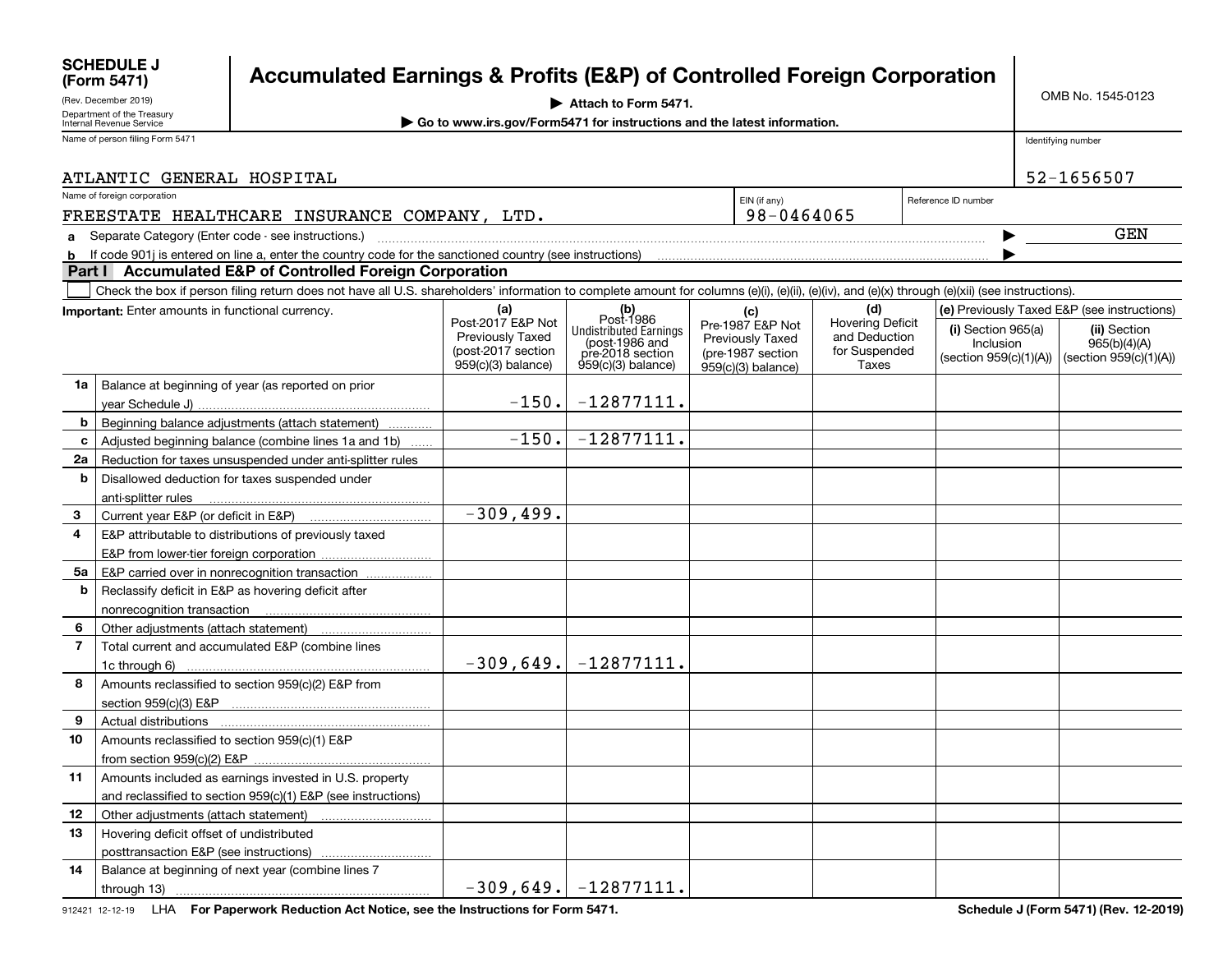| oonouuo v<br>Part I     | Accumulated E&P of Controlled Foreign Corporation (continued)                                                |                                                          |  |                                                                                                                |                                             |                                             |                                                                  |  |                                                                    |  |                                                                              |  |                                                                                                       |
|-------------------------|--------------------------------------------------------------------------------------------------------------|----------------------------------------------------------|--|----------------------------------------------------------------------------------------------------------------|---------------------------------------------|---------------------------------------------|------------------------------------------------------------------|--|--------------------------------------------------------------------|--|------------------------------------------------------------------------------|--|-------------------------------------------------------------------------------------------------------|
|                         |                                                                                                              |                                                          |  |                                                                                                                | (e) Previously Taxed E&P (see instructions) |                                             |                                                                  |  |                                                                    |  |                                                                              |  |                                                                                                       |
|                         | (iii) Earnings Invested<br>in U.S. Property<br>(section 959(c)(1)(A))                                        | (iv) Section 951A<br>Inclusion<br>(section 959(c)(1)(A)) |  | $(v)$ Section 245A(e)(2)<br>Inclusion<br>(section 959(c)(1)(A))                                                | (section 959(c)(1)(A))                      | (vi) Section 959(e)                         | (vii) Section $964(e)(4)$<br>Inclusion<br>(section 959(c)(1)(A)) |  | (viii) Section<br>951(a)(1)(A) Inclusion<br>(section 959(c)(1)(A)) |  | (ix) Earnings Invested<br>in Excess Passive Assets<br>(section 959(c)(1)(B)) |  | (x)<br>Section 965(a) Inclusion<br>(section 959(c)(2))                                                |
| 1a                      |                                                                                                              |                                                          |  |                                                                                                                |                                             |                                             |                                                                  |  |                                                                    |  |                                                                              |  |                                                                                                       |
| b                       |                                                                                                              |                                                          |  |                                                                                                                |                                             |                                             |                                                                  |  |                                                                    |  |                                                                              |  |                                                                                                       |
| $\mathbf{c}$            |                                                                                                              |                                                          |  |                                                                                                                |                                             |                                             |                                                                  |  |                                                                    |  |                                                                              |  |                                                                                                       |
| 2a                      |                                                                                                              |                                                          |  |                                                                                                                |                                             |                                             |                                                                  |  |                                                                    |  |                                                                              |  |                                                                                                       |
| b                       |                                                                                                              |                                                          |  |                                                                                                                |                                             |                                             |                                                                  |  |                                                                    |  |                                                                              |  |                                                                                                       |
| $\mathbf{3}$            |                                                                                                              |                                                          |  |                                                                                                                |                                             |                                             |                                                                  |  |                                                                    |  |                                                                              |  |                                                                                                       |
| $\overline{4}$          |                                                                                                              |                                                          |  |                                                                                                                |                                             |                                             |                                                                  |  |                                                                    |  |                                                                              |  |                                                                                                       |
| 5a                      |                                                                                                              |                                                          |  |                                                                                                                |                                             |                                             |                                                                  |  |                                                                    |  |                                                                              |  |                                                                                                       |
| b                       |                                                                                                              |                                                          |  |                                                                                                                |                                             |                                             |                                                                  |  |                                                                    |  |                                                                              |  |                                                                                                       |
| $\bf 6$                 |                                                                                                              |                                                          |  |                                                                                                                |                                             |                                             |                                                                  |  |                                                                    |  |                                                                              |  |                                                                                                       |
| $\overline{7}$          |                                                                                                              |                                                          |  |                                                                                                                |                                             |                                             |                                                                  |  |                                                                    |  |                                                                              |  |                                                                                                       |
| $\bf{8}$                |                                                                                                              |                                                          |  |                                                                                                                |                                             |                                             |                                                                  |  |                                                                    |  |                                                                              |  |                                                                                                       |
| $\boldsymbol{9}$        |                                                                                                              |                                                          |  |                                                                                                                |                                             |                                             |                                                                  |  |                                                                    |  |                                                                              |  |                                                                                                       |
| $10\,$                  |                                                                                                              |                                                          |  |                                                                                                                |                                             |                                             |                                                                  |  |                                                                    |  |                                                                              |  |                                                                                                       |
| 11                      |                                                                                                              |                                                          |  |                                                                                                                |                                             |                                             |                                                                  |  |                                                                    |  |                                                                              |  |                                                                                                       |
| 12                      |                                                                                                              |                                                          |  |                                                                                                                |                                             |                                             |                                                                  |  |                                                                    |  |                                                                              |  |                                                                                                       |
| $13\,$                  |                                                                                                              |                                                          |  |                                                                                                                |                                             |                                             |                                                                  |  |                                                                    |  |                                                                              |  |                                                                                                       |
| 14                      |                                                                                                              |                                                          |  |                                                                                                                |                                             |                                             |                                                                  |  |                                                                    |  |                                                                              |  |                                                                                                       |
|                         | (xii) Section 951A<br>$(xi)$ Section 965(b)(4)(A)<br>Inclusion<br>(section 959(c)(2))<br>(section 959(c)(2)) |                                                          |  | (e) Previously Taxed E&P (see instructions)<br>$(xiii)$ Section 245A(e)(2)<br>Inclusion<br>(section 959(c)(2)) |                                             | (xiv) Section 959(e)<br>(section 959(c)(2)) |                                                                  |  | $(xv)$ Section 964 $(e)(4)$<br>Inclusion<br>(section 959(c)(2))    |  | (xvi) Section<br>$951(a)(1)(A)$ Inclusion<br>(section 959(c)(2))             |  | (f)<br>Total Section 964(a) E&P<br>(combine columns (a), (b), (c),<br>and $(e)(i)$ through $(e)(xvi)$ |
| 1a                      |                                                                                                              |                                                          |  |                                                                                                                |                                             |                                             |                                                                  |  |                                                                    |  |                                                                              |  | $-12,877,261.$                                                                                        |
| b                       |                                                                                                              |                                                          |  |                                                                                                                |                                             |                                             |                                                                  |  |                                                                    |  |                                                                              |  |                                                                                                       |
| $\mathbf c$             |                                                                                                              |                                                          |  |                                                                                                                |                                             |                                             |                                                                  |  |                                                                    |  |                                                                              |  | $-12,877,261.$                                                                                        |
| 2a                      |                                                                                                              |                                                          |  |                                                                                                                |                                             |                                             |                                                                  |  |                                                                    |  |                                                                              |  |                                                                                                       |
| b                       |                                                                                                              |                                                          |  |                                                                                                                |                                             |                                             |                                                                  |  |                                                                    |  |                                                                              |  |                                                                                                       |
| $\mathbf{3}$            |                                                                                                              |                                                          |  |                                                                                                                |                                             |                                             |                                                                  |  |                                                                    |  |                                                                              |  | $-309, 499.$                                                                                          |
| $\overline{\mathbf{4}}$ |                                                                                                              |                                                          |  |                                                                                                                |                                             |                                             |                                                                  |  |                                                                    |  |                                                                              |  |                                                                                                       |
| 5a                      |                                                                                                              |                                                          |  |                                                                                                                |                                             |                                             |                                                                  |  |                                                                    |  |                                                                              |  |                                                                                                       |
| b                       |                                                                                                              |                                                          |  |                                                                                                                |                                             |                                             |                                                                  |  |                                                                    |  |                                                                              |  |                                                                                                       |
| 6                       |                                                                                                              |                                                          |  |                                                                                                                |                                             |                                             |                                                                  |  |                                                                    |  |                                                                              |  |                                                                                                       |
| $\frac{7}{2}$           |                                                                                                              |                                                          |  |                                                                                                                |                                             |                                             |                                                                  |  |                                                                    |  |                                                                              |  | <u>-13,186,760.</u>                                                                                   |
| $\overline{\mathbf{8}}$ |                                                                                                              |                                                          |  |                                                                                                                |                                             |                                             |                                                                  |  |                                                                    |  |                                                                              |  |                                                                                                       |
| $\frac{9}{2}$           |                                                                                                              |                                                          |  |                                                                                                                |                                             |                                             |                                                                  |  |                                                                    |  |                                                                              |  |                                                                                                       |
| 10<br>11                |                                                                                                              |                                                          |  |                                                                                                                |                                             |                                             |                                                                  |  |                                                                    |  |                                                                              |  |                                                                                                       |
| 12                      |                                                                                                              |                                                          |  |                                                                                                                |                                             |                                             |                                                                  |  |                                                                    |  |                                                                              |  |                                                                                                       |
| $13$                    |                                                                                                              |                                                          |  |                                                                                                                |                                             |                                             |                                                                  |  |                                                                    |  |                                                                              |  |                                                                                                       |
| 14                      |                                                                                                              |                                                          |  |                                                                                                                |                                             |                                             |                                                                  |  |                                                                    |  |                                                                              |  | $-13, 186, 760.$                                                                                      |

912422 12-12-19 **Schedule J (Form 5471) (Rev. 12-2019)**

Schedule J (Form 5471) (Rev. 12-2019) Page **2**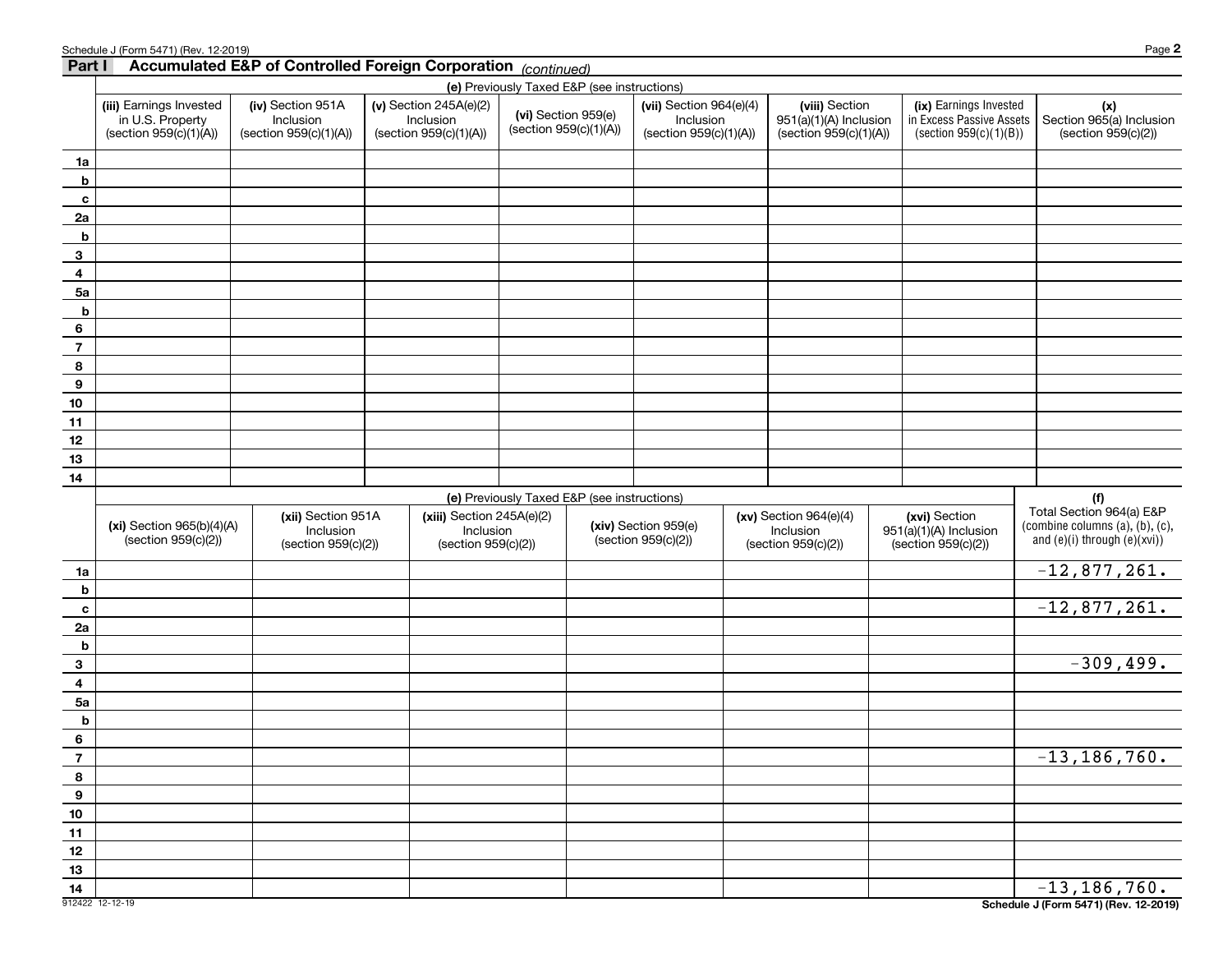|                | Schedule J (Form 5471) (Rev. 12-2019)                                                |  | Page 3                                |
|----------------|--------------------------------------------------------------------------------------|--|---------------------------------------|
| <b>Part II</b> | Nonpreviously Taxed E&P Subject to Recapture as Subpart F Income (section 952(c)(2)) |  |                                       |
|                | <b>Important:</b> Enter amounts in functional currency.                              |  |                                       |
|                | Balance at beginning of year                                                         |  |                                       |
|                | Additions (amounts subject to future recapture)                                      |  |                                       |
|                |                                                                                      |  |                                       |
| з              | Subtractions (amounts recaptured in current year)                                    |  |                                       |
|                | Balance at end of year (combine lines 1 through 3)                                   |  |                                       |
|                |                                                                                      |  | Schedule J (Form 5471) (Rev. 12-2019) |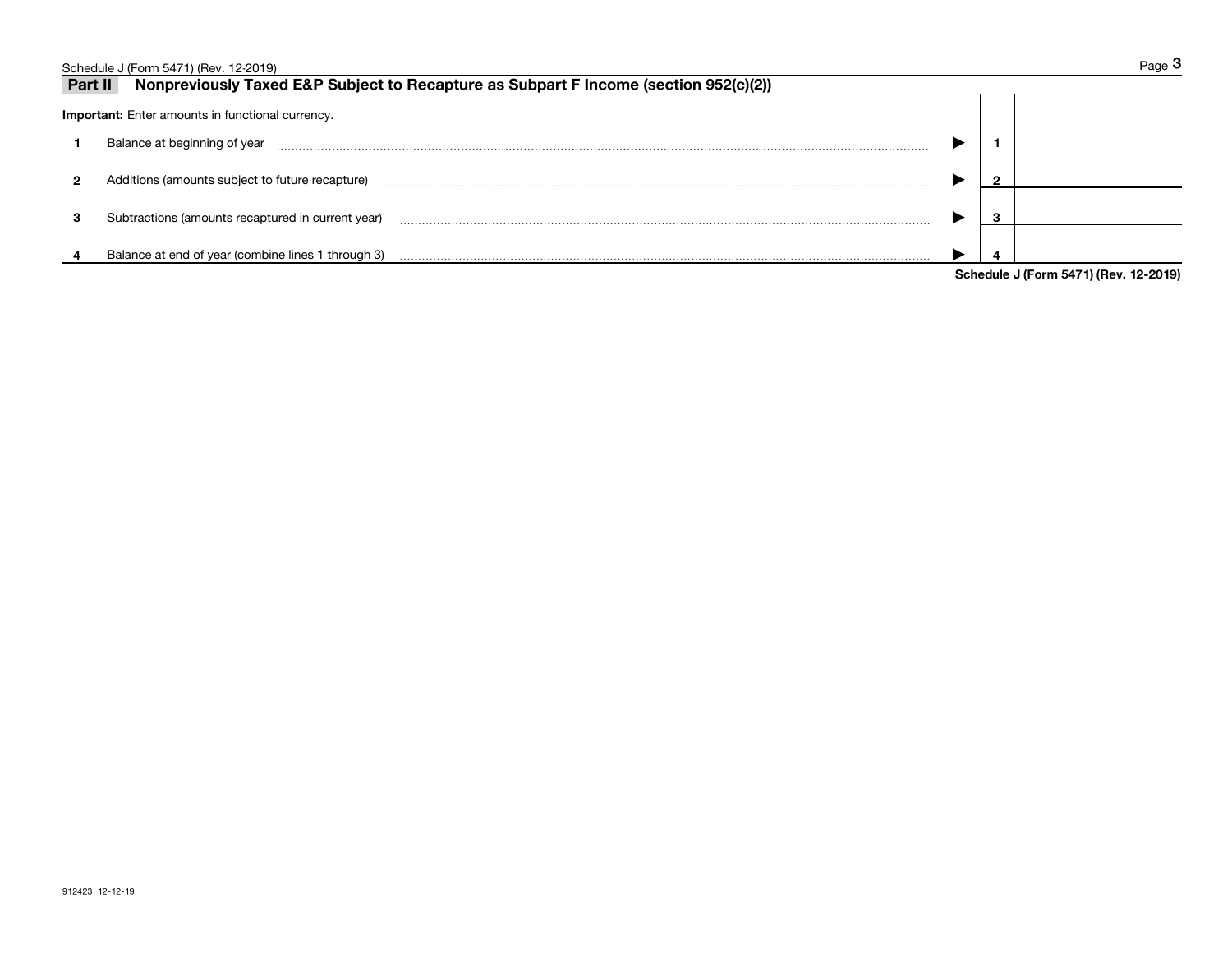|                | <b>SCHEDULE P</b><br>(Form 5471)<br>(Rev. December 2019)                                                             |                                                              |                                                         | of Certain Foreign Corporations                                        | Previously Taxed Earnings and Profits of U.S. Shareholder               |                                                                  |                                                 | OMB No. 1545-0123         |                                                                 |  |
|----------------|----------------------------------------------------------------------------------------------------------------------|--------------------------------------------------------------|---------------------------------------------------------|------------------------------------------------------------------------|-------------------------------------------------------------------------|------------------------------------------------------------------|-------------------------------------------------|---------------------------|-----------------------------------------------------------------|--|
|                | Department of the Treasury<br>Internal Revenue Service                                                               |                                                              |                                                         | Attach to Form 5471.                                                   | Go to www.irs.gov/Form5471 for instructions and the latest information. |                                                                  |                                                 |                           |                                                                 |  |
|                | Name of U.S. shareholder<br>ATLANTIC GENERAL HOSPITAL                                                                |                                                              |                                                         |                                                                        |                                                                         |                                                                  |                                                 | <b>Identifying number</b> | 52-1656507                                                      |  |
|                | Name of foreign corporation<br>FREESTATE HEALTHCARE INSURANCE COMPANY, LTD.                                          |                                                              |                                                         |                                                                        | EIN (if any)<br>98-0464065                                              |                                                                  |                                                 |                           | Reference ID number (see instructions)                          |  |
|                |                                                                                                                      |                                                              |                                                         |                                                                        |                                                                         |                                                                  |                                                 | GEN                       |                                                                 |  |
|                | <b>b</b> If code 901 is entered on line a, enter the country code for the sanctioned country (see instructions)      |                                                              |                                                         |                                                                        |                                                                         |                                                                  |                                                 |                           |                                                                 |  |
|                | Part I Previously Taxed E&P in Functional Currency (see instructions)                                                |                                                              |                                                         |                                                                        |                                                                         |                                                                  |                                                 |                           |                                                                 |  |
|                |                                                                                                                      | (a)<br>Section 965(a)<br>Inclusion<br>(section 959(c)(1)(A)) | (b)<br>Section $965(b)(4)(A)$<br>(section 959(c)(1)(A)) | (c)<br>Earnings Invested in<br>U.S. Property<br>(section 959(c)(1)(A)) | (d)<br>Section 951A<br>Inclusion<br>(section 959(c)(1)(A))              | (e)<br>Section 245A(e)(2)<br>Inclusion<br>(section 959(c)(1)(A)) | (f)<br>Section 959(e)<br>(section 959(c)(1)(A)) |                           | (g)<br>Section 964(e)(4)<br>Inclusion<br>(section 959(c)(1)(A)) |  |
| 1a             | Balance at beginning of year (see                                                                                    |                                                              |                                                         |                                                                        |                                                                         |                                                                  |                                                 |                           |                                                                 |  |
| b              | Beginning balance adjustments<br>(attach statement)                                                                  |                                                              |                                                         |                                                                        |                                                                         |                                                                  |                                                 |                           |                                                                 |  |
| c              | Adjusted beginning balance<br>(combine lines 1a and 1b)                                                              |                                                              |                                                         |                                                                        |                                                                         |                                                                  |                                                 |                           |                                                                 |  |
| $\mathbf{2}$   | Reduction for taxes unsuspended<br>under anti-splitter rules                                                         |                                                              |                                                         |                                                                        |                                                                         |                                                                  |                                                 |                           |                                                                 |  |
| 3              | Previously taxed E&P attributable to<br>distributions of previously taxed E&P<br>from lower-tier foreign corporation |                                                              |                                                         |                                                                        |                                                                         |                                                                  |                                                 |                           |                                                                 |  |
| 4              | Previously taxed E&P carried over in<br>nonrecognition transaction                                                   |                                                              |                                                         |                                                                        |                                                                         |                                                                  |                                                 |                           |                                                                 |  |
| 5              | Other adjustments (attach statement)                                                                                 |                                                              |                                                         |                                                                        |                                                                         |                                                                  |                                                 |                           |                                                                 |  |
| 6              | Total previously taxed E&P (combine<br>lines 1c through 5)                                                           |                                                              |                                                         |                                                                        |                                                                         |                                                                  |                                                 |                           |                                                                 |  |
| $\overline{7}$ | Amounts reclassified to section 959(c)(2)<br>E&P from section 959(c)(3) E&P                                          |                                                              |                                                         |                                                                        |                                                                         |                                                                  |                                                 |                           |                                                                 |  |
| 8              | Actual distributions of previously taxed E&P                                                                         |                                                              |                                                         |                                                                        |                                                                         |                                                                  |                                                 |                           |                                                                 |  |
| 9              | Amounts reclassified to section 959(c)(1)<br>E&P from section 959(c)(2) E&P                                          |                                                              |                                                         |                                                                        |                                                                         |                                                                  |                                                 |                           |                                                                 |  |
| 10             | Amounts included as earnings invested<br>in U.S. property and reclassified to                                        |                                                              |                                                         |                                                                        |                                                                         |                                                                  |                                                 |                           |                                                                 |  |
|                | section 959(c)(1) E&P (see instructions)                                                                             |                                                              |                                                         |                                                                        |                                                                         |                                                                  |                                                 |                           |                                                                 |  |
| 11             | Other adjustments (attach statement)                                                                                 |                                                              |                                                         |                                                                        |                                                                         |                                                                  |                                                 |                           |                                                                 |  |
| 12             | Balance at beginning of next year<br>(combine lines 6 through 11)                                                    |                                                              |                                                         |                                                                        |                                                                         |                                                                  |                                                 |                           |                                                                 |  |

LHA **For Paperwork Reduction Act Notice, see instructions.** 

912365 12-18-19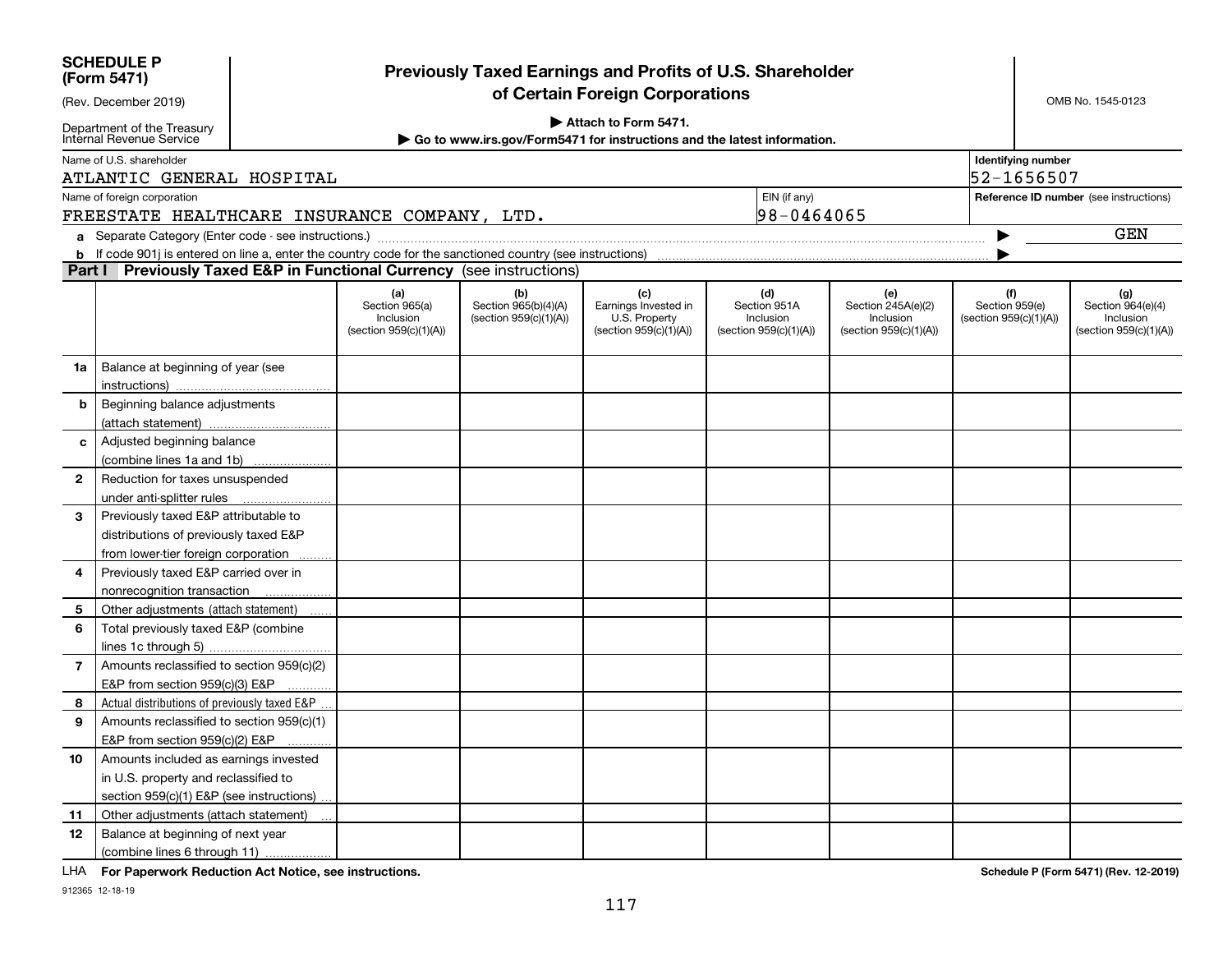|                         | Previously Taxed E&P in Functional Currency (see instructions) (continued)<br>Part I |                                                                                   |                                                           |                                                      |                                                         |                                                                 |                                                   |                                                                |                                                                   |                |
|-------------------------|--------------------------------------------------------------------------------------|-----------------------------------------------------------------------------------|-----------------------------------------------------------|------------------------------------------------------|---------------------------------------------------------|-----------------------------------------------------------------|---------------------------------------------------|----------------------------------------------------------------|-------------------------------------------------------------------|----------------|
|                         | $(h)$<br>Section 951(a)(1)(A)<br>Inclusion (section<br>959(c)(1)(A))                 | (i)<br>Earnings Invested<br>in Excess<br>Passive Assets<br>(section 959(c)(1)(B)) | (j)<br>Section<br>965(a) Inclusion<br>(section 959(c)(2)) | $(k)$<br>Section 965(b)(4)(A)<br>(section 959(c)(2)) | (1)<br>Section 951A<br>Inclusion<br>(section 959(c)(2)) | $(m)$<br>Section 245A(e)(2)<br>Inclusion<br>(section 959(c)(2)) | $(n)$<br>Section 959 $(e)$<br>(section 959(c)(2)) | $(o)$<br>Section 964(e)(4)<br>Inclusion<br>(section 959(c)(2)) | $(p)$<br>Section 951(a)(1)(A)<br>Inclusion<br>(section 959(c)(2)) | $(q)$<br>Total |
| 1a                      |                                                                                      |                                                                                   |                                                           |                                                      |                                                         |                                                                 |                                                   |                                                                |                                                                   |                |
| b                       |                                                                                      |                                                                                   |                                                           |                                                      |                                                         |                                                                 |                                                   |                                                                |                                                                   |                |
| $\mathbf{c}$            |                                                                                      |                                                                                   |                                                           |                                                      |                                                         |                                                                 |                                                   |                                                                |                                                                   |                |
| $\overline{2}$          |                                                                                      |                                                                                   |                                                           |                                                      |                                                         |                                                                 |                                                   |                                                                |                                                                   |                |
| $\overline{\mathbf{3}}$ |                                                                                      |                                                                                   |                                                           |                                                      |                                                         |                                                                 |                                                   |                                                                |                                                                   |                |
| $\overline{4}$          |                                                                                      |                                                                                   |                                                           |                                                      |                                                         |                                                                 |                                                   |                                                                |                                                                   |                |
| $\overline{5}$          |                                                                                      |                                                                                   |                                                           |                                                      |                                                         |                                                                 |                                                   |                                                                |                                                                   |                |
| $6\overline{6}$         |                                                                                      |                                                                                   |                                                           |                                                      |                                                         |                                                                 |                                                   |                                                                |                                                                   |                |
| $\overline{1}$          |                                                                                      |                                                                                   |                                                           |                                                      |                                                         |                                                                 |                                                   |                                                                |                                                                   |                |
| $\overline{\mathbf{8}}$ |                                                                                      |                                                                                   |                                                           |                                                      |                                                         |                                                                 |                                                   |                                                                |                                                                   |                |
| 9                       |                                                                                      |                                                                                   |                                                           |                                                      |                                                         |                                                                 |                                                   |                                                                |                                                                   |                |
| 10                      |                                                                                      |                                                                                   |                                                           |                                                      |                                                         |                                                                 |                                                   |                                                                |                                                                   |                |
| 11                      |                                                                                      |                                                                                   |                                                           |                                                      |                                                         |                                                                 |                                                   |                                                                |                                                                   |                |
| 12                      |                                                                                      |                                                                                   |                                                           |                                                      |                                                         |                                                                 |                                                   |                                                                |                                                                   |                |

#### **Schedule P (Form 5471) (Rev. 12-2019)**

Page  **2**

Schedule P (Form 5471) (Rev. 12-2019)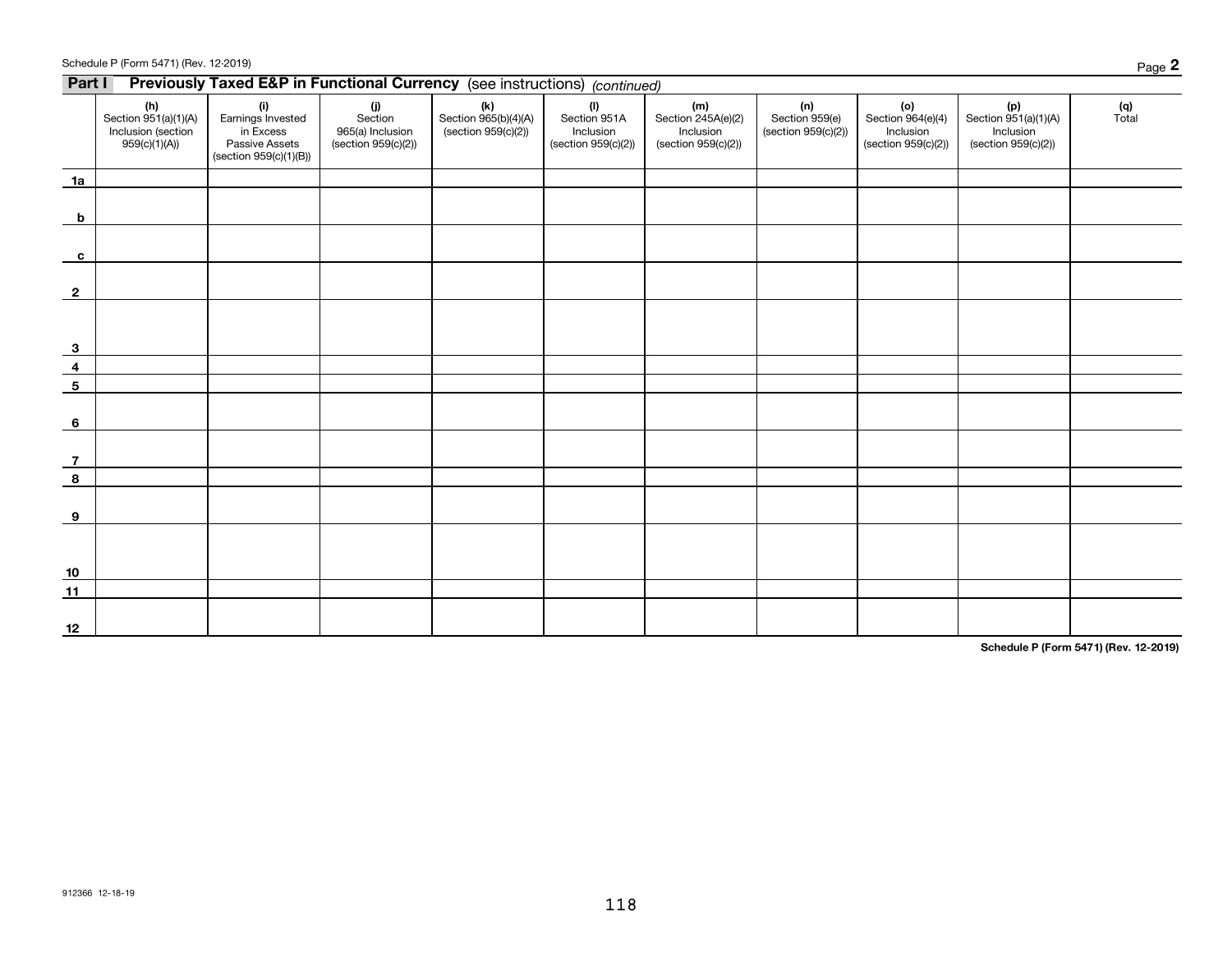|                |                                                      | (a)<br>Section 965(a)<br>Inclusion<br><i>(section</i><br>959(c)(1)(A)) | (b)<br>Section 965(b)(4)(A)<br>(section 959(c)(1)(A)) | (c)<br>Earnings Invested<br>in U.S. Property<br>(section 959(c)(1)(A)) | (d)<br>Section 951A<br>Inclusion<br>(section 959(c)(1)(A)) | (e)<br>Section 245A(e)(2)<br>Inclusion<br>(section 959(c)(1)(A)) | (f)<br>Section 959(e)<br>(section 959(c)(1)(A)) | (g)<br>Section 964(e)(4)<br>Inclusion<br>(section 959(c)(1)(A)) |
|----------------|------------------------------------------------------|------------------------------------------------------------------------|-------------------------------------------------------|------------------------------------------------------------------------|------------------------------------------------------------|------------------------------------------------------------------|-------------------------------------------------|-----------------------------------------------------------------|
|                | 1a   Balance at beginning of year (see instructions) |                                                                        |                                                       |                                                                        |                                                            |                                                                  |                                                 |                                                                 |
| b              | Beginning balance adjustments (attach                |                                                                        |                                                       |                                                                        |                                                            |                                                                  |                                                 |                                                                 |
|                |                                                      |                                                                        |                                                       |                                                                        |                                                            |                                                                  |                                                 |                                                                 |
| $\mathbf{c}$   | Adjusted beginning balance (combine lines            |                                                                        |                                                       |                                                                        |                                                            |                                                                  |                                                 |                                                                 |
|                |                                                      |                                                                        |                                                       |                                                                        |                                                            |                                                                  |                                                 |                                                                 |
| $\mathbf{2}$   | Reduction for taxes unsuspended under                |                                                                        |                                                       |                                                                        |                                                            |                                                                  |                                                 |                                                                 |
|                |                                                      |                                                                        |                                                       |                                                                        |                                                            |                                                                  |                                                 |                                                                 |
| 3              | Previously taxed E&P attributable to                 |                                                                        |                                                       |                                                                        |                                                            |                                                                  |                                                 |                                                                 |
|                | distributions of previously taxed E&P from           |                                                                        |                                                       |                                                                        |                                                            |                                                                  |                                                 |                                                                 |
|                |                                                      |                                                                        |                                                       |                                                                        |                                                            |                                                                  |                                                 |                                                                 |
| 4              | Previously taxed E&P carried over in                 |                                                                        |                                                       |                                                                        |                                                            |                                                                  |                                                 |                                                                 |
|                |                                                      |                                                                        |                                                       |                                                                        |                                                            |                                                                  |                                                 |                                                                 |
| 5              | Other adjustments (attach statement)                 |                                                                        |                                                       |                                                                        |                                                            |                                                                  |                                                 |                                                                 |
| 6              | Total previously taxed E&P (combine lines            |                                                                        |                                                       |                                                                        |                                                            |                                                                  |                                                 |                                                                 |
|                |                                                      |                                                                        |                                                       |                                                                        |                                                            |                                                                  |                                                 |                                                                 |
| $\overline{7}$ | Amounts reclassified to section 959(c)(2)            |                                                                        |                                                       |                                                                        |                                                            |                                                                  |                                                 |                                                                 |
|                | E&P from section 959(c)(3) E&P                       |                                                                        |                                                       |                                                                        |                                                            |                                                                  |                                                 |                                                                 |
| 8              | Actual distributions of previously taxed E&P         |                                                                        |                                                       |                                                                        |                                                            |                                                                  |                                                 |                                                                 |
| 9              | Amounts reclassified to section 959(c)(1)            |                                                                        |                                                       |                                                                        |                                                            |                                                                  |                                                 |                                                                 |
|                | E&P from section 959(c)(2) E&P                       |                                                                        |                                                       |                                                                        |                                                            |                                                                  |                                                 |                                                                 |
| 10             | Amounts included as earnings invested in             |                                                                        |                                                       |                                                                        |                                                            |                                                                  |                                                 |                                                                 |
|                | U.S. property and reclassified to section            |                                                                        |                                                       |                                                                        |                                                            |                                                                  |                                                 |                                                                 |
|                | 959(c)(1) E&P (see instructions)                     |                                                                        |                                                       |                                                                        |                                                            |                                                                  |                                                 |                                                                 |
| 11             | Other adjustments (attach statement)                 |                                                                        |                                                       |                                                                        |                                                            |                                                                  |                                                 |                                                                 |
| 12             | Balance at beginning of next year (combine           |                                                                        |                                                       |                                                                        |                                                            |                                                                  |                                                 |                                                                 |
|                |                                                      |                                                                        |                                                       |                                                                        |                                                            |                                                                  |                                                 |                                                                 |

**Schedule P (Form 5471) (Rev. 12-2019)**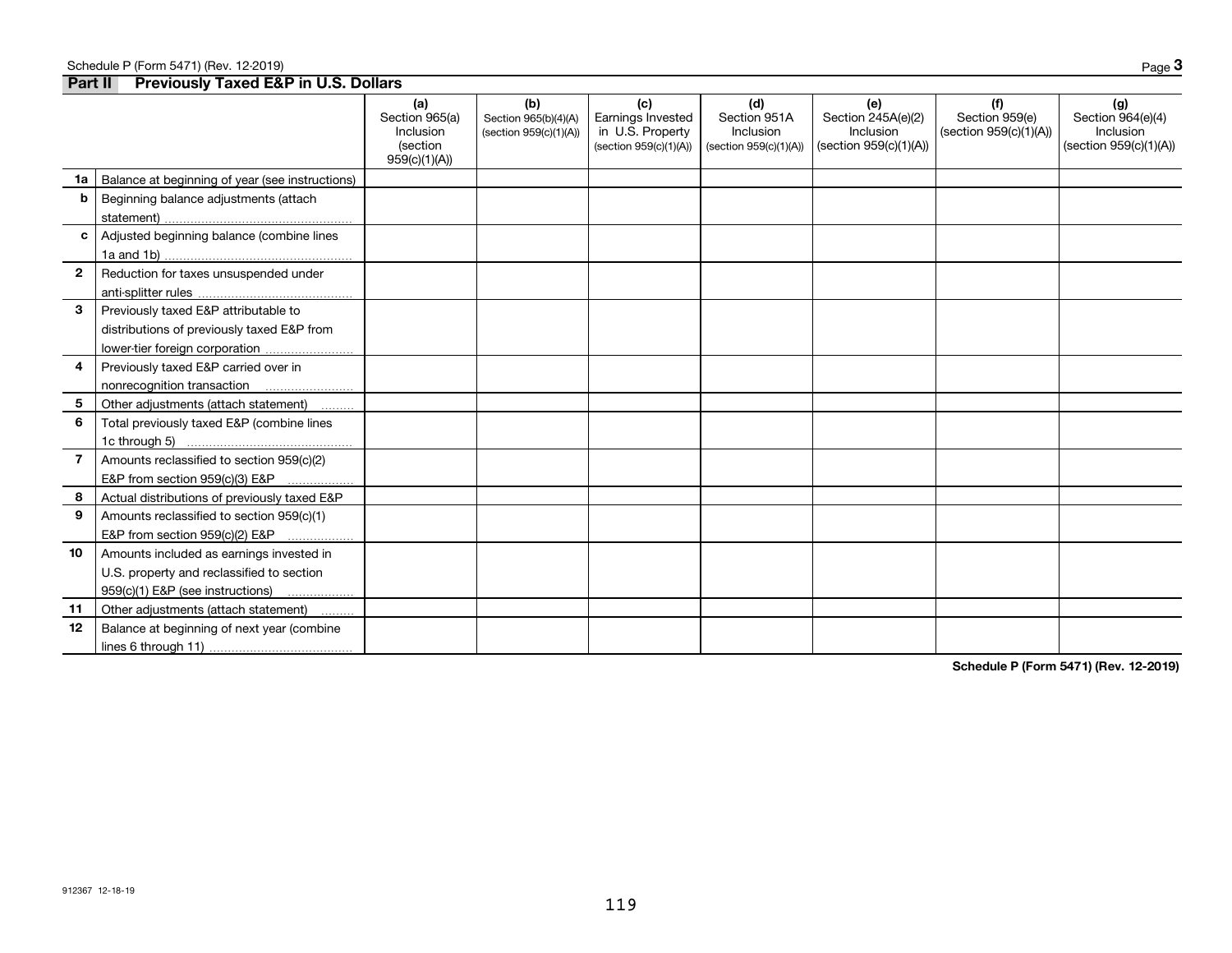|                           | Previously Taxed E&P in U.S. Dollars (continued)<br>Part II        |                                                                                   |                                                           |                                                      |                                                         |                                                                 |                                                   |                                                                |                                                                   |                                       |
|---------------------------|--------------------------------------------------------------------|-----------------------------------------------------------------------------------|-----------------------------------------------------------|------------------------------------------------------|---------------------------------------------------------|-----------------------------------------------------------------|---------------------------------------------------|----------------------------------------------------------------|-------------------------------------------------------------------|---------------------------------------|
|                           | (h)<br>Section 951(a)(1)(A)<br>Inclusion (section<br>959(c)(1)(A)) | (i)<br>Earnings Invested<br>in Excess<br>Passive Assets<br>(section 959(c)(1)(B)) | (j)<br>Section<br>965(a) Inclusion<br>(section 959(c)(2)) | $(k)$<br>Section 965(b)(4)(A)<br>(section 959(c)(2)) | (1)<br>Section 951A<br>Inclusion<br>(section 959(c)(2)) | $(m)$<br>Section 245A(e)(2)<br>Inclusion<br>(section 959(c)(2)) | $(n)$<br>Section 959 $(e)$<br>(section 959(c)(2)) | (o)<br>Section $964(e)(4)$<br>Inclusion<br>(section 959(c)(2)) | $(p)$<br>Section 951(a)(1)(A)<br>Inclusion<br>(section 959(c)(2)) | $(q)$<br>Total                        |
| 1a                        |                                                                    |                                                                                   |                                                           |                                                      |                                                         |                                                                 |                                                   |                                                                |                                                                   |                                       |
| $\mathbf{b}$              |                                                                    |                                                                                   |                                                           |                                                      |                                                         |                                                                 |                                                   |                                                                |                                                                   |                                       |
| $\mathbf{c}$              |                                                                    |                                                                                   |                                                           |                                                      |                                                         |                                                                 |                                                   |                                                                |                                                                   |                                       |
| $\overline{\mathbf{2}}$   |                                                                    |                                                                                   |                                                           |                                                      |                                                         |                                                                 |                                                   |                                                                |                                                                   |                                       |
| $\overline{\mathbf{3}}$   |                                                                    |                                                                                   |                                                           |                                                      |                                                         |                                                                 |                                                   |                                                                |                                                                   |                                       |
| $\overline{4}$            |                                                                    |                                                                                   |                                                           |                                                      |                                                         |                                                                 |                                                   |                                                                |                                                                   |                                       |
| $\overline{\phantom{0}5}$ |                                                                    |                                                                                   |                                                           |                                                      |                                                         |                                                                 |                                                   |                                                                |                                                                   |                                       |
| 6                         |                                                                    |                                                                                   |                                                           |                                                      |                                                         |                                                                 |                                                   |                                                                |                                                                   |                                       |
| $\overline{7}$            |                                                                    |                                                                                   |                                                           |                                                      |                                                         |                                                                 |                                                   |                                                                |                                                                   |                                       |
| $\overline{\mathbf{8}}$   |                                                                    |                                                                                   |                                                           |                                                      |                                                         |                                                                 |                                                   |                                                                |                                                                   |                                       |
| 9                         |                                                                    |                                                                                   |                                                           |                                                      |                                                         |                                                                 |                                                   |                                                                |                                                                   |                                       |
|                           |                                                                    |                                                                                   |                                                           |                                                      |                                                         |                                                                 |                                                   |                                                                |                                                                   |                                       |
| 10                        |                                                                    |                                                                                   |                                                           |                                                      |                                                         |                                                                 |                                                   |                                                                |                                                                   |                                       |
| 11                        |                                                                    |                                                                                   |                                                           |                                                      |                                                         |                                                                 |                                                   |                                                                |                                                                   |                                       |
| 12                        |                                                                    |                                                                                   |                                                           |                                                      |                                                         |                                                                 |                                                   |                                                                |                                                                   |                                       |
|                           |                                                                    |                                                                                   |                                                           |                                                      |                                                         |                                                                 |                                                   |                                                                |                                                                   | Schedule P (Form 5471) (Rev. 12-2019) |

#### Schedule P (Form 5471) (Rev. 12-2019)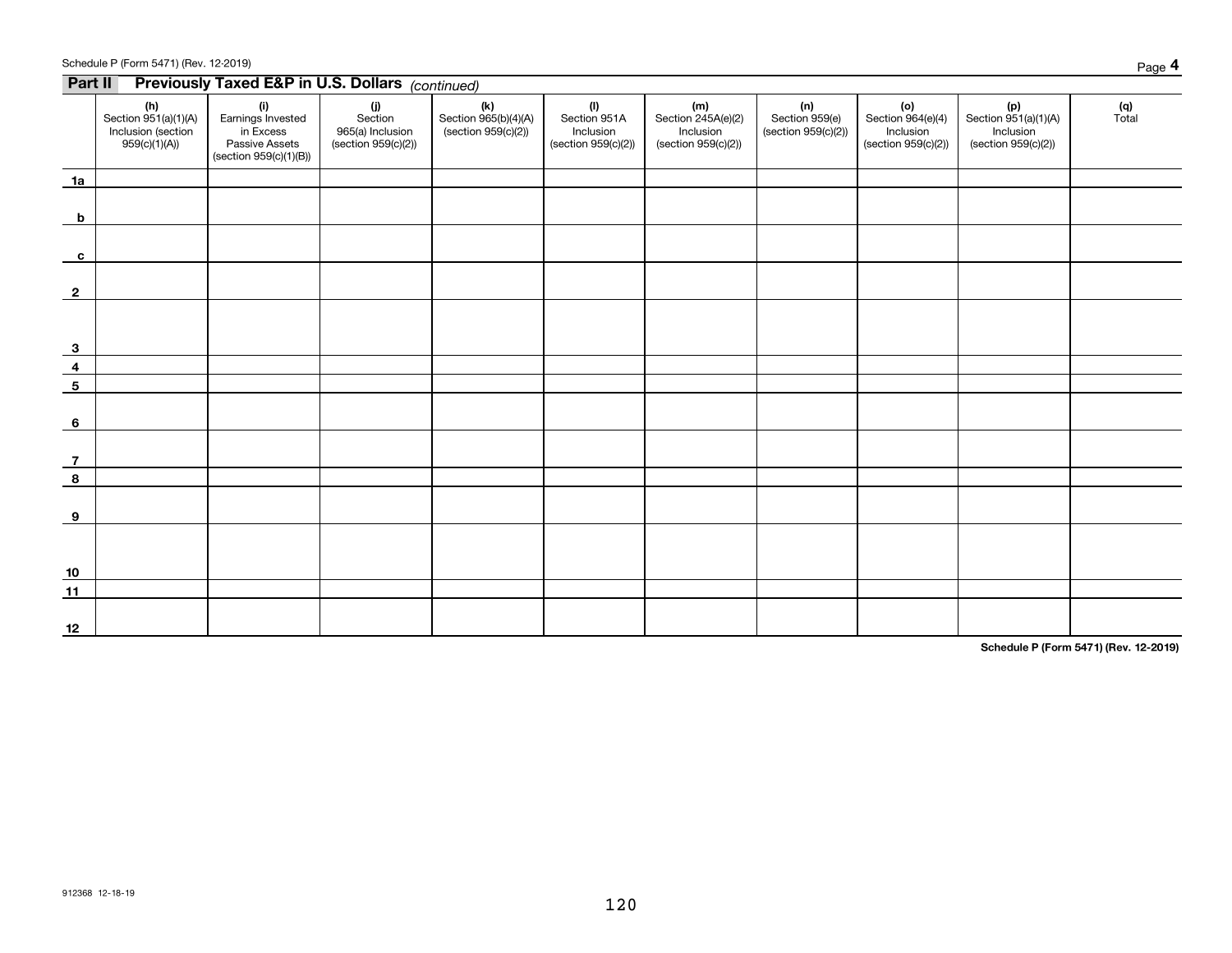| Form                                                   |
|--------------------------------------------------------|
| (Rev. November 2018)                                   |
| Department of the Treasury<br>Internal Revenue Service |

# **Return by a U.S. Transferor of Property 926 to a Foreign Corporation**

OMB No. 1545-0026

**| Go to www.irs.gov/Form926 for instructions and the latest information.**

Attachment Sequence No. **128**

|         | Department or the Treasur<br>Internal Revenue Service | Attach to your income tax return for the year of the transfer or distribution.                                                  | Attachment                            | Sequence No. 128        |
|---------|-------------------------------------------------------|---------------------------------------------------------------------------------------------------------------------------------|---------------------------------------|-------------------------|
| Part I  |                                                       | U.S. Transferor Information (see instructions)                                                                                  |                                       |                         |
|         | Name of transferor                                    | ATLANTIC GENERAL HOSPITAL                                                                                                       | Identifying number (see instructions) |                         |
|         |                                                       |                                                                                                                                 | 52-1656507                            |                         |
| 1       |                                                       | Is the transferee a specified 10%-owned foreign corporation that is not a controlled foreign corporation?                       | Yes                                   | $\boxed{\text{X}}$ No   |
| 2       |                                                       | If the transferor was a corporation, complete questions 2a through 2d.                                                          |                                       |                         |
|         |                                                       | a If the transfer was a section 361(a) or (b) transfer, was the transferor controlled (under section 368(c)) by                 |                                       |                         |
|         |                                                       | five or fewer domestic corporations?                                                                                            | Yes                                   | $ X $ No                |
|         |                                                       |                                                                                                                                 | $\boxed{\text{X}}$ Yes                | <b>No</b>               |
|         |                                                       | If not, list the controlling shareholder(s) and their identifying number(s).                                                    |                                       |                         |
|         |                                                       | <b>Controlling shareholder</b>                                                                                                  | <b>Identifying number</b>             |                         |
|         |                                                       |                                                                                                                                 |                                       |                         |
|         |                                                       |                                                                                                                                 |                                       |                         |
|         |                                                       |                                                                                                                                 |                                       |                         |
|         |                                                       |                                                                                                                                 |                                       |                         |
|         |                                                       |                                                                                                                                 |                                       |                         |
|         |                                                       |                                                                                                                                 |                                       |                         |
|         |                                                       | c If the transferor was a member of an affiliated group filing a consolidated return, was it the parent corporation?            | Yes                                   | <b>No</b>               |
|         |                                                       | If not, list the name and employer identification number (EIN) of the parent corporation.                                       |                                       |                         |
|         |                                                       | Name of parent corporation                                                                                                      | EIN of parent corporation             |                         |
|         |                                                       |                                                                                                                                 |                                       |                         |
|         |                                                       |                                                                                                                                 |                                       |                         |
|         |                                                       |                                                                                                                                 |                                       | $\overline{X}$ No       |
|         |                                                       | d Have basis adjustments under section 367(a)(4) been made?                                                                     | Yes                                   |                         |
| 3       |                                                       | If the transferor was a partner in a partnership that was the actual transferor (but is not treated as such under section 367), |                                       |                         |
|         | complete questions 3a through 3d.                     |                                                                                                                                 |                                       |                         |
|         |                                                       | a List the name and EIN of the transferor's partnership.                                                                        |                                       |                         |
|         |                                                       |                                                                                                                                 |                                       |                         |
|         |                                                       | Name of partnership                                                                                                             | <b>EIN of partnership</b>             |                         |
|         |                                                       |                                                                                                                                 |                                       |                         |
|         |                                                       |                                                                                                                                 |                                       |                         |
|         |                                                       |                                                                                                                                 | Yes                                   | No                      |
|         |                                                       |                                                                                                                                 | Yes                                   | No                      |
|         |                                                       | d Is the partner disposing of an interest in a limited partnership that is regularly traded on an established                   |                                       |                         |
|         | securities market?                                    |                                                                                                                                 | Yes                                   | No                      |
| Part II |                                                       |                                                                                                                                 |                                       |                         |
| 4       |                                                       | Name of transferee (foreign corporation)                                                                                        | 5a Identifying number, if any         |                         |
|         |                                                       | FREESTATE HEALTHCARE INSURANCE COMPANY, LTD                                                                                     | 98-0464065                            |                         |
| 6       | Address (including country)                           |                                                                                                                                 | <b>5b</b> Reference ID number         |                         |
|         |                                                       | <b>P.O. BOX 10233 GRAND CAYMAN</b>                                                                                              |                                       |                         |
|         |                                                       | KY1-1002 CAYMAN ISLANDS                                                                                                         |                                       |                         |
| 7<br>CJ |                                                       | Country code of country of incorporation or organization                                                                        |                                       |                         |
| 8       | CORPORATION                                           | Foreign law characterization (see instructions)                                                                                 |                                       |                         |
| 9       |                                                       | Is the transferee foreign corporation a controlled foreign corporation?                                                         | $\overline{X}$ Yes                    | No                      |
|         |                                                       | 924531 04-01-19 LHA For Paperwork Reduction Act Notice, see separate instructions.                                              |                                       | Form 926 (Rev. 11-2018) |

121

11240512 797738 3001296054S 2019.05094 ATLANTIC GENERAL HOSPITAL 30012961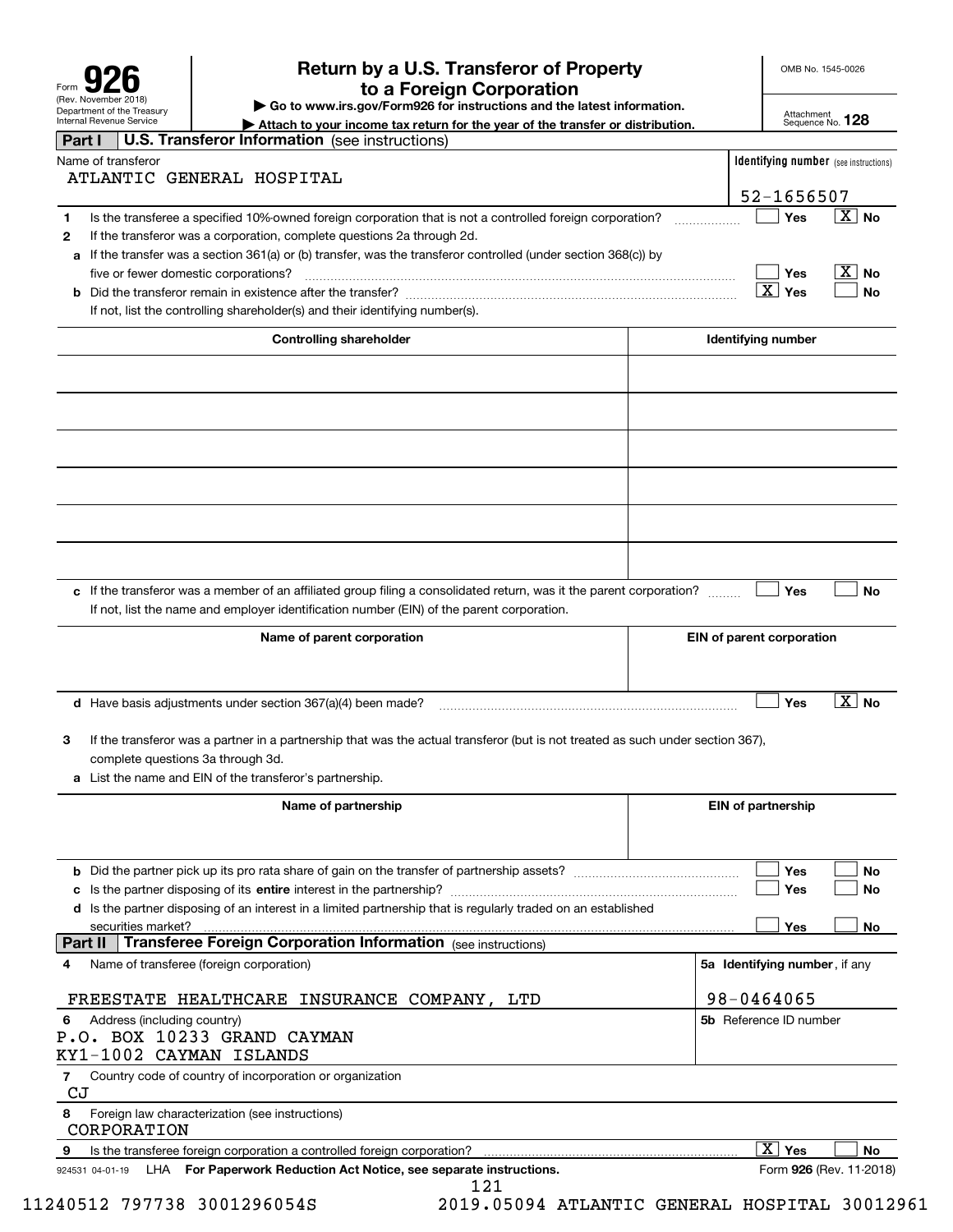#### Form 926 (Rev. 11-2018) <code>ATLANTIC GENERAL HOSPITAL</code>  $52-1656507$  <code>Page</code>

#### **Part III Information Regarding Transfer of Property**  (see instructions)

# **Section A - Cash**

**11**

| Type of<br>property | (a<br>Date of<br>transfer | (b)<br>Description of<br>property | ιc<br>Fair market value on<br>date of transfer | Cost or other<br>basis | le.<br>Gain recognized on<br>transfer |
|---------------------|---------------------------|-----------------------------------|------------------------------------------------|------------------------|---------------------------------------|
| Cash                |                           |                                   | ሰሰ7<br>ີ                                       |                        |                                       |

**10Yes No** Was cash the only property transferred? ~~~~~~~~~~~~~~~~~~~~~~~~~~~~~~~~~~~~~ X

If "Yes," skip the remainder of Part III and go to Part IV.

# **Section B - Other Property (other than intangible property subject to section 367(d))**

| Type of<br>property     | (a)<br>Date of<br>transfer | <b>(b)</b><br>Description of<br>property | (c)<br>Fair market value on<br>date of transfer | (d)<br>Cost or other<br>basis | (e)<br>Gain recognized on<br>transfer |
|-------------------------|----------------------------|------------------------------------------|-------------------------------------------------|-------------------------------|---------------------------------------|
| Stock and<br>securities |                            |                                          |                                                 |                               |                                       |
| Inventory               |                            |                                          |                                                 |                               |                                       |
|                         |                            |                                          |                                                 |                               |                                       |
| Other property          |                            |                                          |                                                 |                               |                                       |
| (not listed under       |                            |                                          |                                                 |                               |                                       |
| another category)       |                            |                                          |                                                 |                               |                                       |
|                         |                            |                                          |                                                 |                               |                                       |
|                         |                            |                                          |                                                 |                               |                                       |
|                         |                            |                                          |                                                 |                               |                                       |
| Property with           |                            |                                          |                                                 |                               |                                       |
| built-in loss           |                            |                                          |                                                 |                               |                                       |
| Totals                  |                            |                                          |                                                 |                               |                                       |

| 11   | Did the transferor transfer stock or securities subject to section 367(a) with respect to which a gain                  |     |    |
|------|-------------------------------------------------------------------------------------------------------------------------|-----|----|
|      | recognition agreement was filed?                                                                                        | Yes | N٥ |
| 12 a | Were any assets of a foreign branch (including a branch that is a foreign disregarded entity) transferred to a          |     |    |
|      | foreign corporation?                                                                                                    | Yes | Nο |
|      | If "Yes," go to line 12b.                                                                                               |     |    |
|      | <b>b</b> Was the transferor a domestic corporation that transferred substantially all of the assets of a foreign branch |     |    |
|      | (including a branch that is a foreign disregarded entity) to a specified 10%-owned foreign corporation?                 | Yes | N٥ |
|      | If "Yes," continue to line 12c. If "No," skip lines 12c and 12d, and go to line 13.                                     |     |    |
| c    | Immediately after the transfer, was the domestic corporation a U.S. shareholder with respect to the                     |     |    |
|      |                                                                                                                         | Yes |    |
|      | If "Yes," continue to line 12d. If "No," skip line 12d, and go to line 13.                                              |     |    |
| d    | Enter the transferred loss amount included in gross income as required under section 91 $\triangleright$ \$             |     |    |
| 13   | Did the transferor transfer property described in section $367(d)(4)?$                                                  | Yes | N٥ |
|      | If "No," skip Section C and questions 14a through 15.                                                                   |     |    |

# **Section C - Intangible Property Subject to Section 367(d)**

| Type of<br>property | (a)<br>Date of<br>transfer | (b)<br>Description of<br>property | (c)<br>life | (d)<br>Useful   Arm's length price<br>on date of transfer | (e)<br>Cost or other<br>basis | (f)<br>Income inclusion for<br>year of transfer |  |
|---------------------|----------------------------|-----------------------------------|-------------|-----------------------------------------------------------|-------------------------------|-------------------------------------------------|--|
|                     |                            |                                   |             |                                                           |                               |                                                 |  |
|                     |                            |                                   |             |                                                           |                               |                                                 |  |
|                     |                            |                                   |             |                                                           |                               |                                                 |  |
| Property described  |                            |                                   |             |                                                           |                               |                                                 |  |
| in sec. 367(d)(4)   |                            |                                   |             |                                                           |                               |                                                 |  |
|                     |                            |                                   |             |                                                           |                               |                                                 |  |
|                     |                            |                                   |             |                                                           |                               |                                                 |  |
|                     |                            |                                   |             |                                                           |                               |                                                 |  |
|                     |                            |                                   |             |                                                           |                               |                                                 |  |
| Totals              |                            |                                   |             |                                                           |                               |                                                 |  |

**926**Form (Rev. 11-2018)

924532 04-01-19

**2**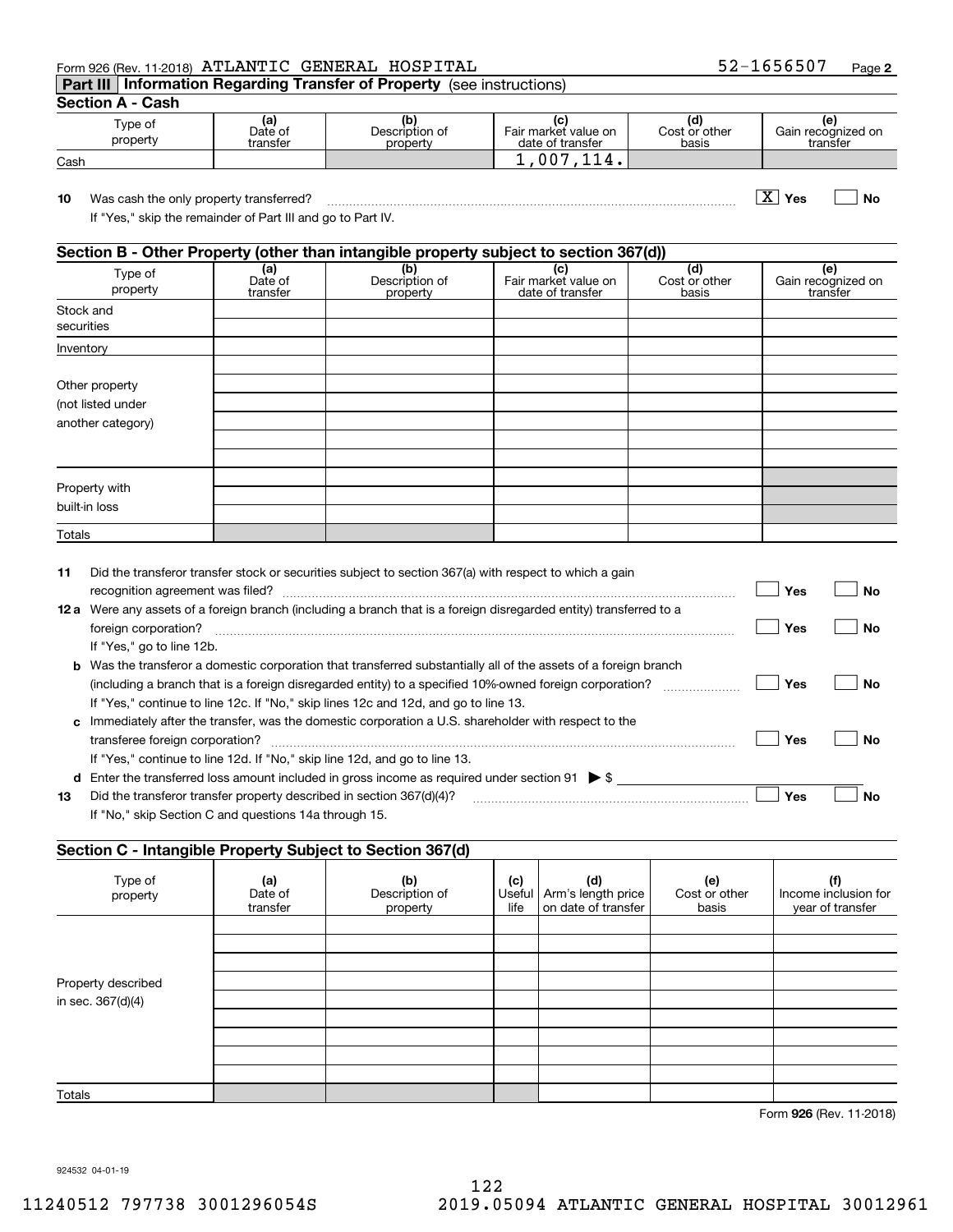|               | Form 926 (Rev. 11-2018) ATLANTIC GENERAL HOSPITAL                                                                                                                                                                                                                                                                                       | 52-1656507               | Page 3                                                                               |
|---------------|-----------------------------------------------------------------------------------------------------------------------------------------------------------------------------------------------------------------------------------------------------------------------------------------------------------------------------------------|--------------------------|--------------------------------------------------------------------------------------|
|               | 14 a Did the transferor transfer any intangible property that, at the time of the transfer, had a useful life<br><b>b</b> At the time of the transfer, did any of the transferred intangible property have an indefinite useful life?                                                                                                   | Yes<br>Yes               | <b>No</b><br>No                                                                      |
|               | c Did the transferor choose to apply the 20-year inclusion period provided under Regulations section<br>d If the answer to line 14c is "Yes," enter the total estimated anticipated income or cost reduction attributable<br>to the intangible property's, or properties', as applicable, use(s) beyond the 20-year period described in | Yes                      | <b>No</b>                                                                            |
| 15            | Regulations section 1.367(d) $1(c)(3)(ii)$ $\triangleright$ \$<br>Was any intangible property transferred considered or anticipated to be, at the time of the transfer or at any                                                                                                                                                        | Yes                      | <b>No</b>                                                                            |
|               | Supplemental Part III Information Required To Be Reported (see instructions)<br>SEE STATEMENT<br>- 7                                                                                                                                                                                                                                    |                          |                                                                                      |
|               |                                                                                                                                                                                                                                                                                                                                         |                          |                                                                                      |
|               |                                                                                                                                                                                                                                                                                                                                         |                          |                                                                                      |
|               | Part IV Additional Information Regarding Transfer of Property (see instructions)                                                                                                                                                                                                                                                        |                          |                                                                                      |
| 16            | Enter the transferor's interest in the transferee foreign corporation before and after the transfer.<br>(a) Before $20.000 %$ (b) After $20.000 %$<br>Type of nonrecognition transaction (see instructions) $\triangleright$ IRC SECTION 351                                                                                            |                          |                                                                                      |
| 17<br>18<br>b | Indicate whether any transfer reported in Part III is subject to any of the following.<br>Gain recognition under section $904(f)(5)(F)$                                                                                                                                                                                                 | Yes<br>Yes<br><b>Yes</b> | $\overline{\text{X}}$ No<br>$\boxed{\text{X}}$ No<br>$\lfloor \texttt{X} \rfloor$ No |
| c<br>19       | Recapture under section 1503(d) manufactured contracts and the contracts of the section 1503(d)<br>Did this transfer result from a change in entity classification?<br>20 a Did a domestic corporation make a distribution of property covered by section 367(e)(2)? (see instructions)                                                 | Yes<br><b>Yes</b><br>Yes | $\boxed{\text{X}}$ No<br>$\boxed{\text{X}}$ No<br>$\boxed{\text{X}}$ No              |
|               | If "Yes," complete lines 20b and 20c.<br>c Did the domestic corporation not recognize gain or loss on the distribution of property because the<br>property was used in the conduct of U.S. trade or business under Regulations section 1.367(e)-2(b)(2)?                                                                                | Yes                      | <b>No</b>                                                                            |
| 21            | Did a domestic corporation make a section 355 distribution of stock in a foreign controlled corporation<br>covered by section 367(e)(1)? See instructions                                                                                                                                                                               | .<br>Yes                 | $\boxed{\text{X}}$ No                                                                |

**926** Form (Rev. 11-2018)

924533 04-01-19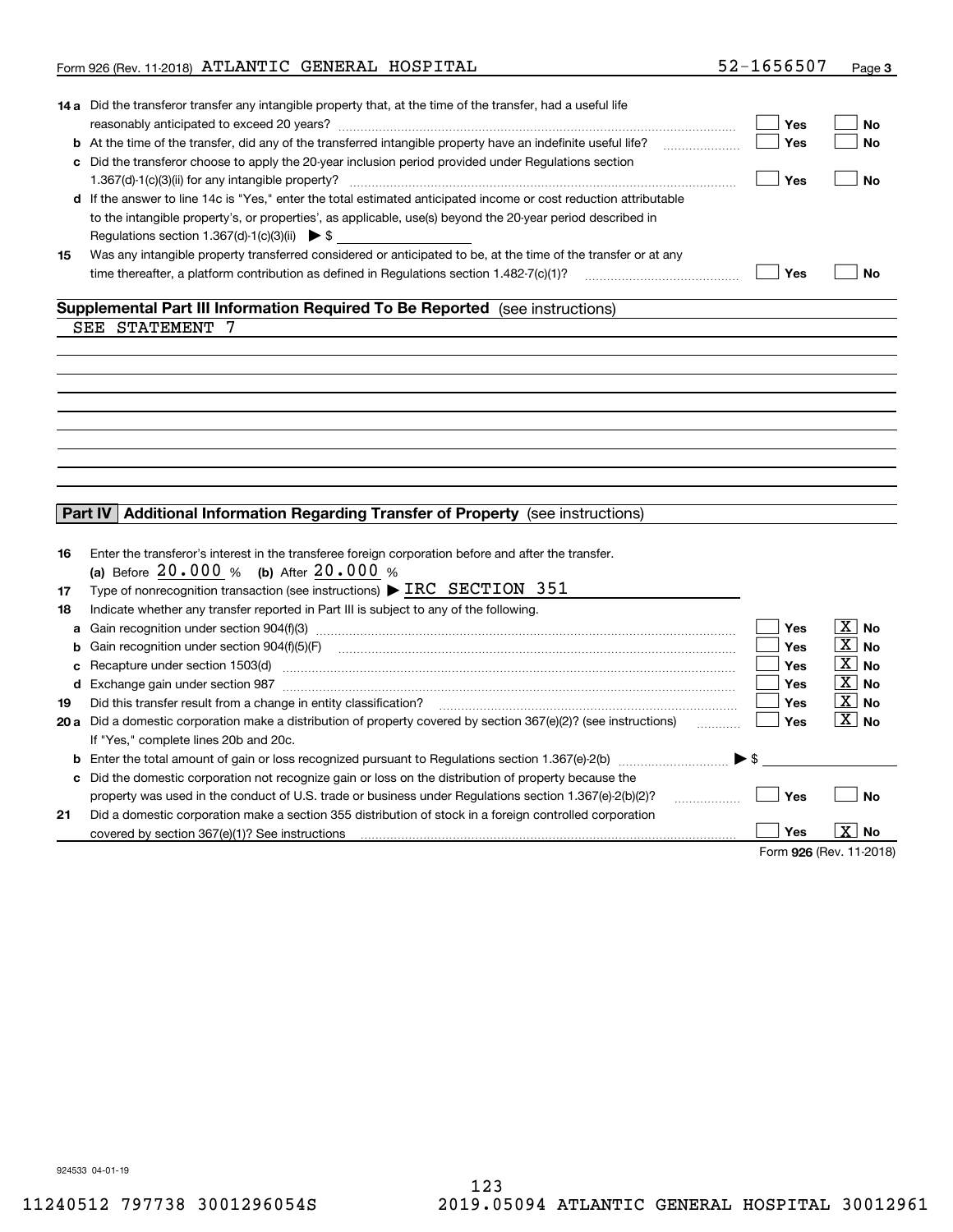# FORM 926 SUPPLEMENTAL PART III INFORMATION STATEMENT 7 REQUIRED TO BE REPORTED

}}}}}}}}}}}}}}}}}}}}}}}}} }}}}}}}}}}

~~~~~~~~~~~~~~~~~~~~~~~~~~~~~~~~~~~~~~~~~~~~~~~~~~~~~~~~~~~~~~~~~~~~~~~~~~~~~~

FREESTATE HEALTHCARE INSURANCE COMPANY, LTD

FOLLOWING IS ADDITIONAL INFORMATION AS REQUESTED BY REGULATIONS 1.6038B-1(C) AND TEMPORARY REGULATIONS 1.6038B-1T(C)(5) AND 1.6038B-1T(D).

REGULATION 1.6038B-1T(C)(1): TRANSFEROR:

ATLANTIC GENERAL HOSPITAL CORPORATION EIN: 52-1656507 9733 HEALTHWAY DRIVE BERLIN, MD 21811

REGULATION 1.6038B-1T(C)(2): TRANSFEREE:

(I.): FREESTATE HEALTHCARE INSURANCE COMPANY, LTD. EIN: 98-0464065 P.O. BOX 10233 GRAND CAYMAN KY1-1002, CAYMAN ISLANDS

INCORPORATED IN THE CAYMAN ISLANDS

(II.): INSURANCE PREMIUMS RECEIVED FROM RELATED PARTIES CONSIDERED TO BE DEEMED CONTRIBUTIONS TO CAPITAL OF THE ABOVE CORPORATION OCCURRED ON VARIOUS DATES THROUGHOUT THE YEAR. THE TOTAL AMOUNT OF THE DEEMED CONTRIBUTIONS WAS \$1,007,114.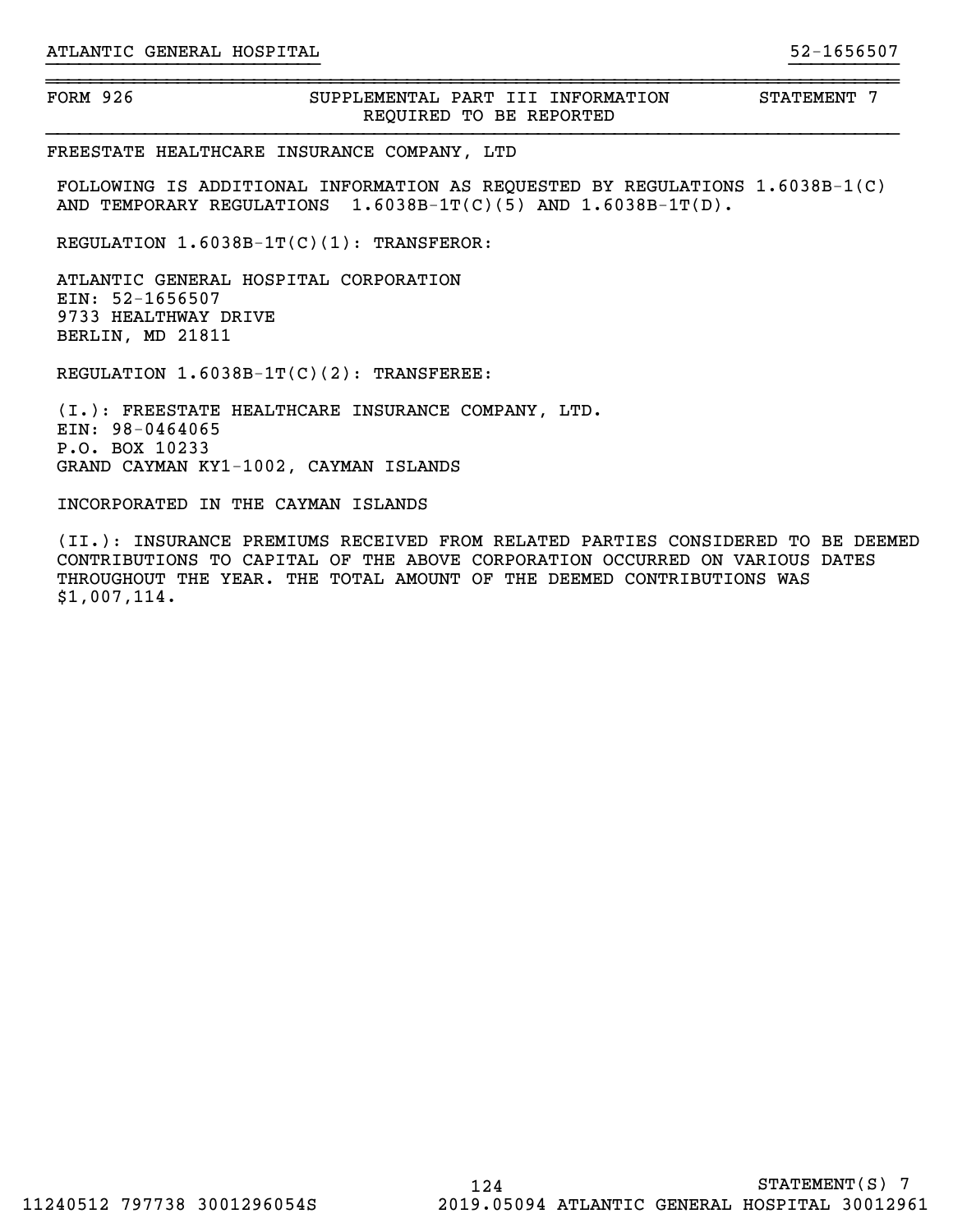# FORM 926 SUPPLEMENTAL PART III INFORMATION STATEMENT 7 REQUIRED TO BE REPORTED

}}}}}}}}}}}}}}}}}}}}}}}}} }}}}}}}}}}

~~~~~~~~~~~~~~~~~~~~~~~~~~~~~~~~~~~~~~~~~~~~~~~~~~~~~~~~~~~~~~~~~~~~~~~~~~~~~~

FREESTATE HEALTHCARE INSURANCE COMPANY, LTD

FOLLOWING IS ADDITIONAL INFORMATION AS REQUESTED BY REGULATIONS 1.6038B-1(C) AND TEMPORARY REGULATIONS 1.6038B-1T(C)(5) AND 1.6038B-1T(D).

REGULATION 1.6038B-1T(C)(1): TRANSFEROR:

ATLANTIC GENERAL HOSPITAL CORPORATION EIN: 52-1656507 9733 HEALTHWAY DRIVE BERLIN, MD 21811

REGULATION 1.6038B-1T(C)(2): TRANSFEREE:

(I.): FREESTATE HEALTHCARE INSURANCE COMPANY, LTD. EIN: 98-0464065 P.O. BOX 10233 GRAND CAYMAN KY1-1002, CAYMAN ISLANDS

INCORPORATED IN THE CAYMAN ISLANDS

(II.): INSURANCE PREMIUMS RECEIVED FROM RELATED PARTIES CONSIDERED TO BE DEEMED CONTRIBUTIONS TO CAPITAL OF THE ABOVE CORPORATION OCCURRED ON VARIOUS DATES THROUGHOUT THE YEAR. THE TOTAL AMOUNT OF THE DEEMED CONTRIBUTIONS WAS \$1,007,114.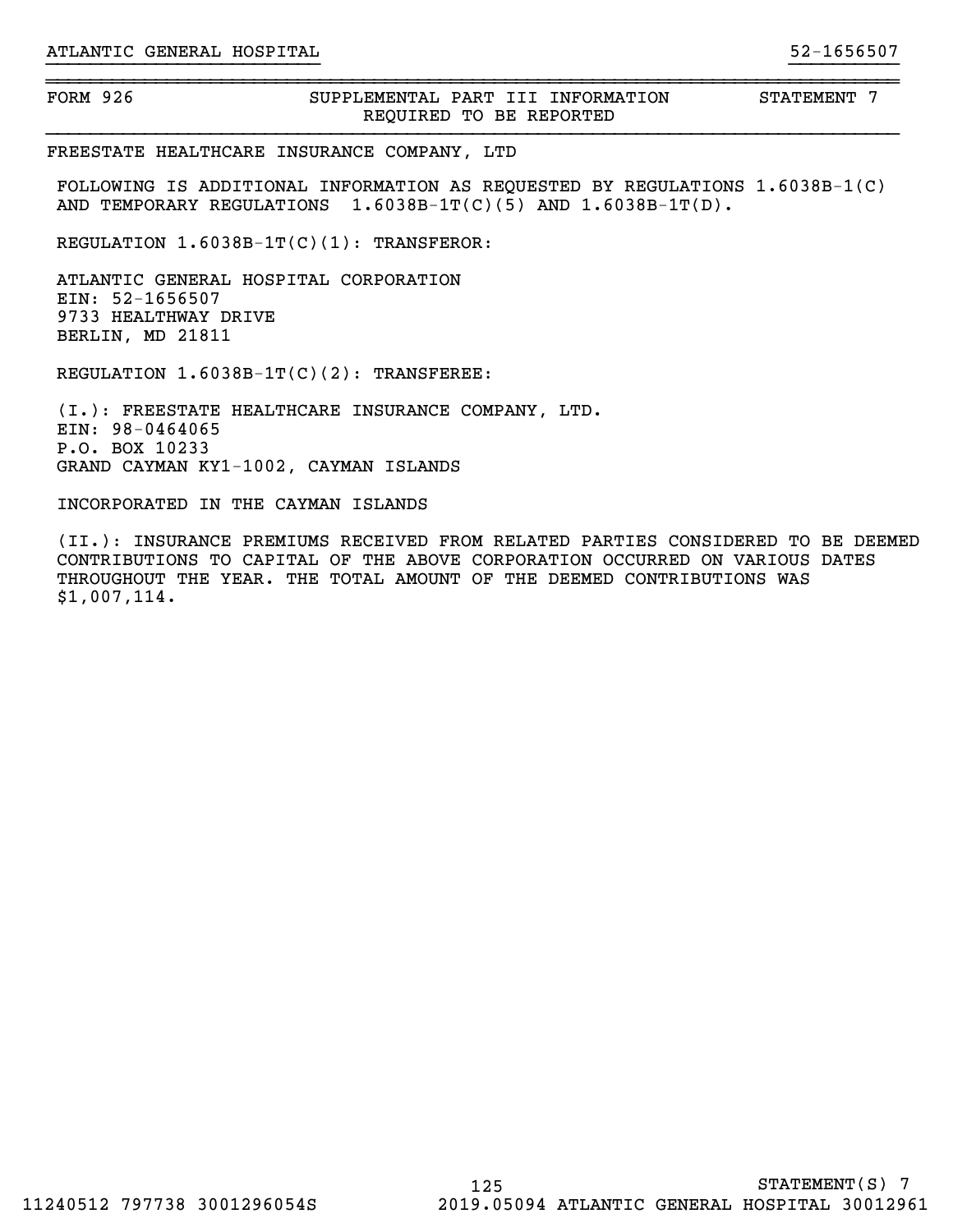# ATLANTIC GENERAL HOSPITAL 52-1656507

FREESTATE HEALTHCARE INSURANCE COMPANY, LTD

REGULATION 1.6038B-1T(C)(3): CONSIDERATION RECEIVED:

NOTHING WAS RECEIVED IN CONSIDERATION IN EXCHANGE FOR DEEMED CASH CONTRIBUTIONS TO CAPITAL OF \$1,007,114. THE TAXPAYER OWNED 20% OF THE STOCK OF THE TRANSFEREE CORPORATION BOTH BEFORE AND AFTER THESE TRANSFERS.

}}}}}}}}}}}}}}}}}}}}}}}}} }}}}}}}}}}

REGULATION 1.6038B-1T(C)(4): PROPERTY TRANSFERRED:

CASH IN THE AMOUNT OF \$1,007,114. (US DOLLARS)

REGULATION 1.6038B-1T(C)(5): TRANSFER OF FOREIGN BRANCH WITH PREVIOUSLY DEDUCTED LOSSES:

NOT APPLICABLE

REGULATION  $1.6038B-1T(C)(6)$ : APPLICATION OF IRC  $367(A)(5)$ :

NOT APPLICABLE NOT APPLICABLE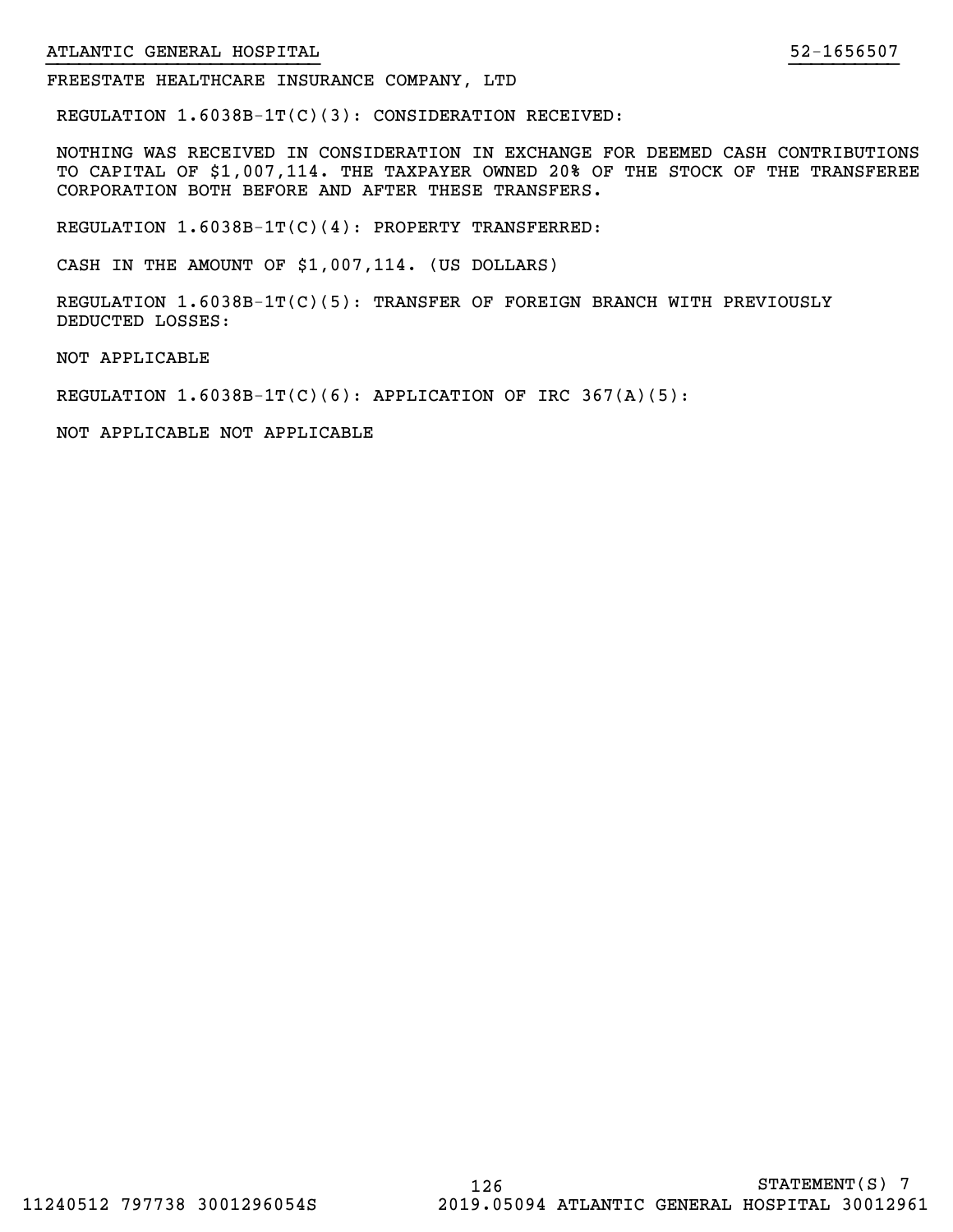# FREESTATE HEALTHCARE INSURANCE COMPANY, LTD

STATEMENT PURSUANT TO 1.351-3(A) BY ATLANTIC GENERAL HOSPITAL CORPORATION, 52-1656507, A SIGNIFICANT TRANSFEROR

}}}}}}}}}}}}}}}}}}}}}}}}} }}}}}}}}}}

ATLANTIC GENERAL HOSPITAL CORPORATION, BETWEEN JULY 1, 2019 AND JUNE 30, 2020, TRANSFERRED CASH WITH AN AGGREGATE FAIR MARKET VALUE AND A BASIS OF \$1,007,114 TO FREESTATE HEALTHCARE INSURANCE COMPANY, LTD., 98-0464065. NO PRIVATE LETTER RULINGS WERE ISSUED BY THE INTERNAL REVENUE SERVICE IN CONNECTION WITH THE SECTION 351 EXCHANGE.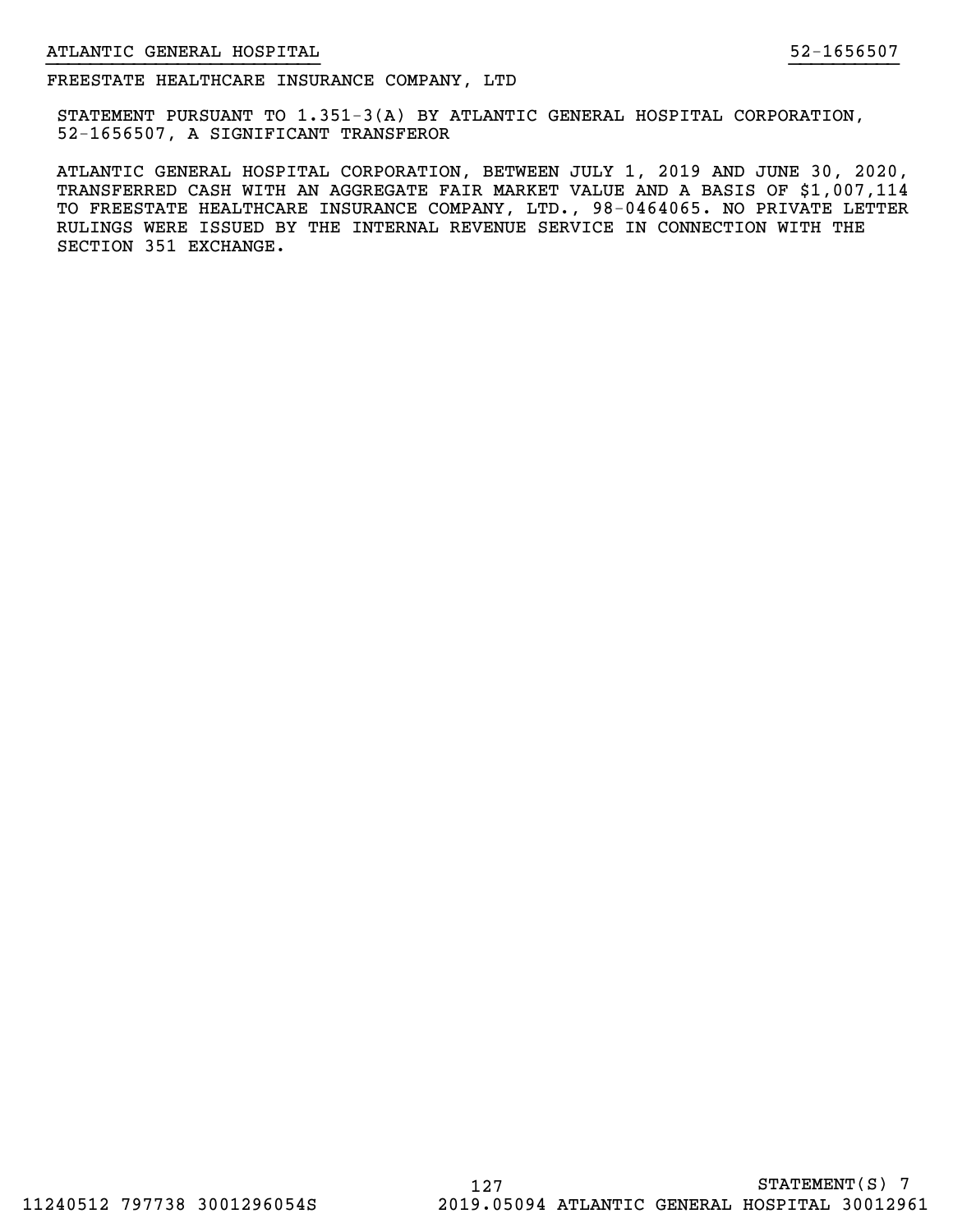(Rev. January 2020)

# **Application for Automatic Extension of Time To File an Exempt Organization Return**

Department of the Treasury Internal Revenue Service

**| File a separate application for each return.**

**| Go to www.irs.gov/Form8868 for the latest information.**

**Electronic filing (e-file).**  You can electronically file Form 8868 to request a 6-month automatic extension of time to file any of the filing of this form, visit www.irs.gov/e-file-providers/e-file-for-charities-and-non-profits. forms listed below with the exception of Form 8870, Information Return for Transfers Associated With Certain Personal Benefit Contracts, for which an extension request must be sent to the IRS in paper format (see instructions). For more details on the electronic

# **Automatic 6-Month Extension of Time.** Only submit original (no copies needed).

All corporations required to file an income tax return other than Form 990-T (including 1120-C filers), partnerships, REMICs, and trusts must use Form 7004 to request an extension of time to file income tax returns.

| Type or                                                                    | Name of exempt organization or other filer, see instructions.                                                                                                                                                                                                                                                                                                                                                                                                                                                                                                                                                                                                                                                                                                                            |      |                                                                                                                                                                                  |              |    | Taxpayer identification number (TIN)         |  |
|----------------------------------------------------------------------------|------------------------------------------------------------------------------------------------------------------------------------------------------------------------------------------------------------------------------------------------------------------------------------------------------------------------------------------------------------------------------------------------------------------------------------------------------------------------------------------------------------------------------------------------------------------------------------------------------------------------------------------------------------------------------------------------------------------------------------------------------------------------------------------|------|----------------------------------------------------------------------------------------------------------------------------------------------------------------------------------|--------------|----|----------------------------------------------|--|
| print                                                                      | ATLANTIC GENERAL HOSPITAL                                                                                                                                                                                                                                                                                                                                                                                                                                                                                                                                                                                                                                                                                                                                                                |      |                                                                                                                                                                                  |              |    | 52-1656507                                   |  |
| File by the<br>due date for<br>filing your<br>return. See<br>instructions. | Number, street, and room or suite no. If a P.O. box, see instructions.<br>9733 HEALTHWAY DRIVE<br>City, town or post office, state, and ZIP code. For a foreign address, see instructions.                                                                                                                                                                                                                                                                                                                                                                                                                                                                                                                                                                                               |      |                                                                                                                                                                                  |              |    |                                              |  |
|                                                                            | 21811<br>BERLIN, MD                                                                                                                                                                                                                                                                                                                                                                                                                                                                                                                                                                                                                                                                                                                                                                      |      |                                                                                                                                                                                  |              |    |                                              |  |
|                                                                            | Enter the Return Code for the return that this application is for (file a separate application for each return)                                                                                                                                                                                                                                                                                                                                                                                                                                                                                                                                                                                                                                                                          |      |                                                                                                                                                                                  |              |    | $\mathbf 0$<br>1                             |  |
|                                                                            | <b>Application</b><br>Return<br>Application                                                                                                                                                                                                                                                                                                                                                                                                                                                                                                                                                                                                                                                                                                                                              |      |                                                                                                                                                                                  |              |    | Return                                       |  |
| Is For                                                                     |                                                                                                                                                                                                                                                                                                                                                                                                                                                                                                                                                                                                                                                                                                                                                                                          | Code | Is For                                                                                                                                                                           |              |    | Code                                         |  |
|                                                                            | Form 990 or Form 990-EZ                                                                                                                                                                                                                                                                                                                                                                                                                                                                                                                                                                                                                                                                                                                                                                  | 01   | Form 990-T (corporation)                                                                                                                                                         |              |    | 07                                           |  |
| Form 990-BL                                                                |                                                                                                                                                                                                                                                                                                                                                                                                                                                                                                                                                                                                                                                                                                                                                                                          | 02   | Form 1041-A                                                                                                                                                                      |              |    | 08                                           |  |
|                                                                            | Form 4720 (individual)                                                                                                                                                                                                                                                                                                                                                                                                                                                                                                                                                                                                                                                                                                                                                                   | 03   | Form 4720 (other than individual)                                                                                                                                                |              |    | 09                                           |  |
| Form 990-PF                                                                |                                                                                                                                                                                                                                                                                                                                                                                                                                                                                                                                                                                                                                                                                                                                                                                          | 04   | Form 5227                                                                                                                                                                        |              |    | 10                                           |  |
|                                                                            | Form 990-T (sec. 401(a) or 408(a) trust)                                                                                                                                                                                                                                                                                                                                                                                                                                                                                                                                                                                                                                                                                                                                                 | 05   | Form 6069                                                                                                                                                                        |              |    | 11                                           |  |
|                                                                            | Form 990-T (trust other than above)                                                                                                                                                                                                                                                                                                                                                                                                                                                                                                                                                                                                                                                                                                                                                      | 06   | Form 8870                                                                                                                                                                        |              |    | 12                                           |  |
| $box \blacktriangleright$<br>1.<br>$\mathbf{2}$                            | $\bullet$ The books are in the care of $\triangleright$ 9733 HEALTHWAY DRIVE - BERLIN, MD 21811<br>Telephone No. $\triangleright$ 410-641-9095<br>If this is for a Group Return, enter the organization's four digit Group Exemption Number (GEN) [f this is for the whole group, check this<br>. If it is for part of the group, check this box $\blacktriangleright$  <br>I request an automatic 6-month extension of time until<br>the organization named above. The extension is for the organization's return for:<br>calendar year ________ or<br>$\blacktriangleright$ $\lfloor \overline{X} \rfloor$ tax year beginning $\lfloor \overline{J} U L \rfloor$ 1, 2019<br>If the tax year entered in line 1 is for less than 12 months, check reason:<br>Change in accounting period |      | Fax No. $\blacktriangleright$<br>and attach a list with the names and TINs of all members the extension is for.<br>MAY 17, 2021<br>, and ending $JUN$ 30, 2020<br>Initial return | Final return |    | , to file the exempt organization return for |  |
| За                                                                         | If this application is for Forms 990-BL, 990-PF, 990-T, 4720, or 6069, enter the tentative tax, less<br>any nonrefundable credits. See instructions.                                                                                                                                                                                                                                                                                                                                                                                                                                                                                                                                                                                                                                     |      |                                                                                                                                                                                  | За           | \$ | 0.                                           |  |
| b                                                                          | If this application is for Forms 990-PF, 990-T, 4720, or 6069, enter any refundable credits and                                                                                                                                                                                                                                                                                                                                                                                                                                                                                                                                                                                                                                                                                          |      |                                                                                                                                                                                  |              |    |                                              |  |
|                                                                            | estimated tax payments made. Include any prior year overpayment allowed as a credit.                                                                                                                                                                                                                                                                                                                                                                                                                                                                                                                                                                                                                                                                                                     |      |                                                                                                                                                                                  | Зb           | \$ | 0.                                           |  |
| c                                                                          | <b>Balance due.</b> Subtract line 3b from line 3a. Include your payment with this form, if required, by                                                                                                                                                                                                                                                                                                                                                                                                                                                                                                                                                                                                                                                                                  |      |                                                                                                                                                                                  |              |    |                                              |  |
|                                                                            | using EFTPS (Electronic Federal Tax Payment System). See instructions.                                                                                                                                                                                                                                                                                                                                                                                                                                                                                                                                                                                                                                                                                                                   |      |                                                                                                                                                                                  | 3c           | S  | 0.                                           |  |
| instructions.<br>LHA                                                       | Caution: If you are going to make an electronic funds withdrawal (direct debit) with this Form 8868, see Form 8453-EO and Form 8879-EO for payment<br>For Privacy Act and Paperwork Reduction Act Notice, see instructions.                                                                                                                                                                                                                                                                                                                                                                                                                                                                                                                                                              |      |                                                                                                                                                                                  |              |    | Form 8868 (Rev. 1-2020)                      |  |